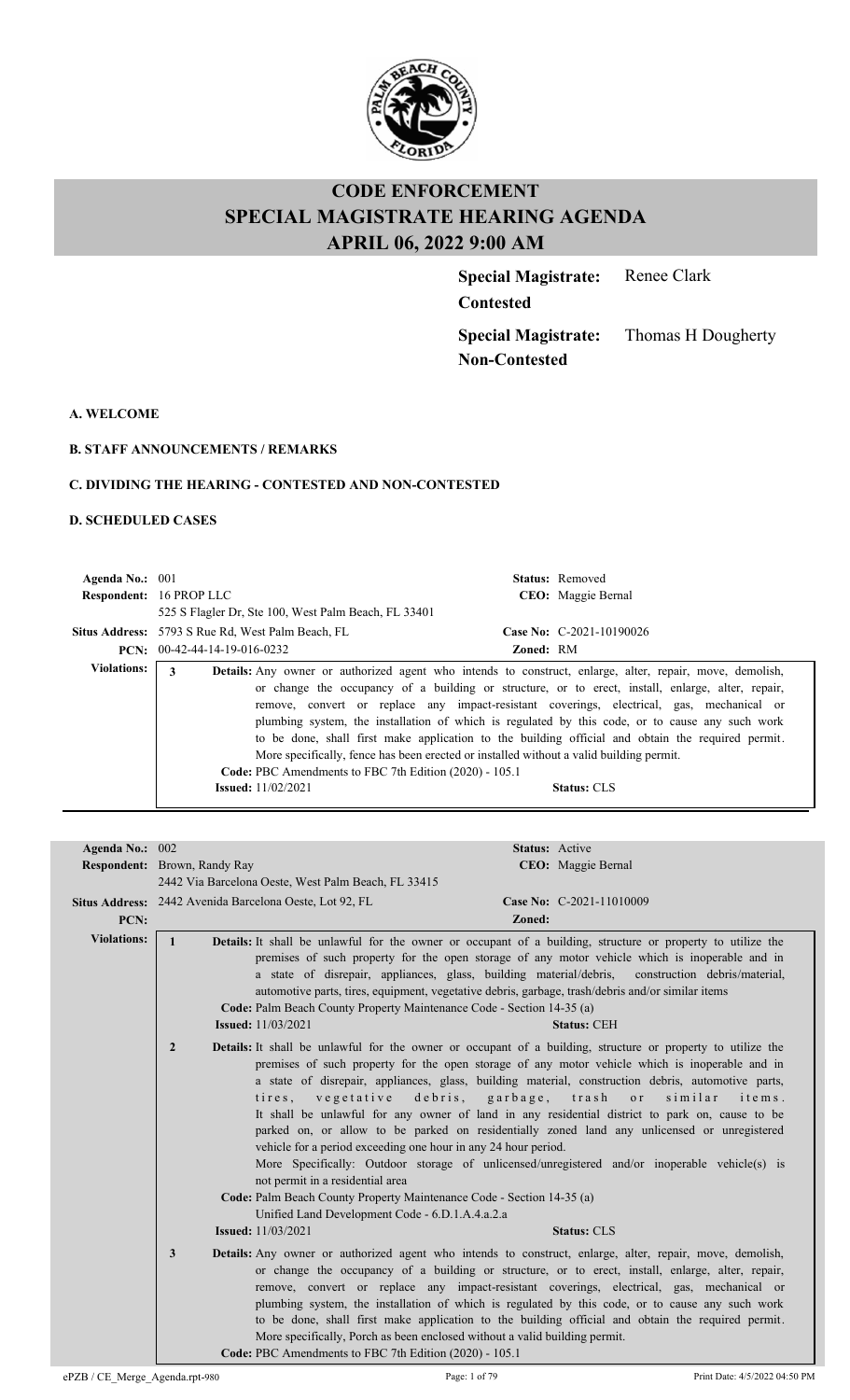#### **Issued:** 11/03/2021 **Status:** CEH

**cc:** Abramson Ruth C Trust

| Agenda No.: $003$ | <b>Status:</b> Active<br>Respondent: Giarraputo, William<br>CEO: Maggie Bernal<br>4952 Saratoga Rd, West Palm Beach, FL 33415-7410                                                                                                                                                                                                                                                                                                                                                                                                                                                                                                                                                                                                       |
|-------------------|------------------------------------------------------------------------------------------------------------------------------------------------------------------------------------------------------------------------------------------------------------------------------------------------------------------------------------------------------------------------------------------------------------------------------------------------------------------------------------------------------------------------------------------------------------------------------------------------------------------------------------------------------------------------------------------------------------------------------------------|
|                   | <b>Situs Address:</b> 4952 Saratoga Rd, West Palm Beach, FL<br>Case No: $C-2021-09130018$                                                                                                                                                                                                                                                                                                                                                                                                                                                                                                                                                                                                                                                |
|                   | $PCN: 00-42-44-12-31-000-0720$<br><b>Zoned: RM</b>                                                                                                                                                                                                                                                                                                                                                                                                                                                                                                                                                                                                                                                                                       |
| Violations:       | 3<br><b>Details:</b> Any owner or authorized agent who intends to construct, enlarge, alter, repair, move, demolish,<br>or change the occupancy of a building or structure, or to erect, install, enlarge, alter, repair,<br>remove, convert or replace any impact-resistant coverings, electrical, gas, mechanical or<br>plumbing system, the installation of which is regulated by this code, or to cause any such work<br>to be done, shall first make application to the building official and obtain the required permit.<br>More specifically, fence has been erected or installed without a valid building permit.<br>Code: PBC Amendments to FBC 7th Edition (2020) - 105.1<br><b>Issued:</b> $09/13/2021$<br><b>Status: CEH</b> |

| Agenda No.: 004    | Status: Removed                                                                                                                                                                                                                                                                                                                                                                                                                                                                                                                                                                                                                                                                                                                                                                                                                                                                                                                                                                                                                                                                                                                                                                                                                                                                                                                                                                                                                                                                                                                                                                                                                                                                                                                                                                                                                                                          |  |
|--------------------|--------------------------------------------------------------------------------------------------------------------------------------------------------------------------------------------------------------------------------------------------------------------------------------------------------------------------------------------------------------------------------------------------------------------------------------------------------------------------------------------------------------------------------------------------------------------------------------------------------------------------------------------------------------------------------------------------------------------------------------------------------------------------------------------------------------------------------------------------------------------------------------------------------------------------------------------------------------------------------------------------------------------------------------------------------------------------------------------------------------------------------------------------------------------------------------------------------------------------------------------------------------------------------------------------------------------------------------------------------------------------------------------------------------------------------------------------------------------------------------------------------------------------------------------------------------------------------------------------------------------------------------------------------------------------------------------------------------------------------------------------------------------------------------------------------------------------------------------------------------------------|--|
|                    | CEO: Maggie Bernal<br>Respondent: Gonzalez, Elias; Gonzalez, Yolanda                                                                                                                                                                                                                                                                                                                                                                                                                                                                                                                                                                                                                                                                                                                                                                                                                                                                                                                                                                                                                                                                                                                                                                                                                                                                                                                                                                                                                                                                                                                                                                                                                                                                                                                                                                                                     |  |
|                    | 4662 Carver St, Lake Worth, FL 33463-2222                                                                                                                                                                                                                                                                                                                                                                                                                                                                                                                                                                                                                                                                                                                                                                                                                                                                                                                                                                                                                                                                                                                                                                                                                                                                                                                                                                                                                                                                                                                                                                                                                                                                                                                                                                                                                                |  |
|                    | <b>Situs Address:</b> 4662 Carver St, Lake Worth, FL<br>Case No: C-2021-06210009                                                                                                                                                                                                                                                                                                                                                                                                                                                                                                                                                                                                                                                                                                                                                                                                                                                                                                                                                                                                                                                                                                                                                                                                                                                                                                                                                                                                                                                                                                                                                                                                                                                                                                                                                                                         |  |
|                    | PCN: 00-42-44-24-10-000-7810<br><b>Zoned: RM</b>                                                                                                                                                                                                                                                                                                                                                                                                                                                                                                                                                                                                                                                                                                                                                                                                                                                                                                                                                                                                                                                                                                                                                                                                                                                                                                                                                                                                                                                                                                                                                                                                                                                                                                                                                                                                                         |  |
| <b>Violations:</b> | Details: The exterior of a structure shall be maintained in good repair, structurally sound and sanitary so<br>$\mathbf{1}$<br>as not to pose a threat to the public health, safety or welfare.<br>All wood and metal surfaces including but not limited to, window frames, doors, door frames,<br>cornices, porches and trim shall be maintained in good condition. Peeling, flaking and chipped<br>paint shall be eliminated and surfaces repainted.<br>All structural members shall be maintained free from deterioration, and shall be capable of<br>safely supporting the imposed dead and live loads.<br>All foundation walls shall be maintained plumb and free from open cracks and breaks and shall<br>be kept in such condition so as to prevent the entry of vermin.<br>All exterior walls shall be free from holes, breaks, loose or rotting materials; and maintained<br>weatherproof and properly surface coated where required to prevent deterioration.<br>The roof and flashing shall be sound, tight and not have defects that admit rain. Roof drainage<br>shall be adequate to prevent dampness or deterioration in the walls or interior portion of the<br>structure. Roof drains, gutters and down spouts shall be maintained in good repair and free<br>from obstructions. Roof water shall not be discharged in a manner that creates an adjacent<br>public nuisance.<br>Code: Palm Beach County Property Maintenance Code - Section 14-33 (a)<br>Palm Beach County Property Maintenance Code - Section 14-33 (b)<br>Palm Beach County Property Maintenance Code - Section 14-33 (d)<br>Palm Beach County Property Maintenance Code - Section 14-33 (e)<br>Palm Beach County Property Maintenance Code - Section 14-33 (f)<br>Palm Beach County Property Maintenance Code - Section 14-33 (g)<br><b>Issued:</b> 08/05/2021<br><b>Status: CLS</b> |  |
|                    |                                                                                                                                                                                                                                                                                                                                                                                                                                                                                                                                                                                                                                                                                                                                                                                                                                                                                                                                                                                                                                                                                                                                                                                                                                                                                                                                                                                                                                                                                                                                                                                                                                                                                                                                                                                                                                                                          |  |

| Agenda No.: 005    |                                                                                                                                                                                                                                                                                                                                                                                | <b>Status:</b> Active                                                                                                                                                                                                                                                                                                                                                                                                                                                                                                                                                                                                                                                                         |  |
|--------------------|--------------------------------------------------------------------------------------------------------------------------------------------------------------------------------------------------------------------------------------------------------------------------------------------------------------------------------------------------------------------------------|-----------------------------------------------------------------------------------------------------------------------------------------------------------------------------------------------------------------------------------------------------------------------------------------------------------------------------------------------------------------------------------------------------------------------------------------------------------------------------------------------------------------------------------------------------------------------------------------------------------------------------------------------------------------------------------------------|--|
|                    | <b>Respondent:</b> Janvier, Jonas; Moltimer, Gilda B                                                                                                                                                                                                                                                                                                                           | CEO: Maggie Bernal                                                                                                                                                                                                                                                                                                                                                                                                                                                                                                                                                                                                                                                                            |  |
|                    | 5807 S Rue Rd, West Palm Beach, FL 33415-7151                                                                                                                                                                                                                                                                                                                                  |                                                                                                                                                                                                                                                                                                                                                                                                                                                                                                                                                                                                                                                                                               |  |
|                    | Situs Address: 5807 S Rue Rd, West Palm Beach, FL                                                                                                                                                                                                                                                                                                                              | Case No: C-2021-10190025                                                                                                                                                                                                                                                                                                                                                                                                                                                                                                                                                                                                                                                                      |  |
|                    | <b>PCN:</b> $00-42-44-14-19-016-0222$                                                                                                                                                                                                                                                                                                                                          | Zoned: RM                                                                                                                                                                                                                                                                                                                                                                                                                                                                                                                                                                                                                                                                                     |  |
| <b>Violations:</b> | $\mathbf{1}$                                                                                                                                                                                                                                                                                                                                                                   | <b>Details:</b> It shall be unlawful for the owner or occupant of a building, structure or property to utilize the                                                                                                                                                                                                                                                                                                                                                                                                                                                                                                                                                                            |  |
|                    | premises of such property for the open storage of any motor vehicle which is inoperable and in<br>a state of disrepair, appliances, glass, building material, construction debris, automotive parts,<br>tires, vegetative debris, garbage, trash/debris, household items and/or similar items.<br><b>Code:</b> Palm Beach County Property Maintenance Code - Section 14-35 (a) |                                                                                                                                                                                                                                                                                                                                                                                                                                                                                                                                                                                                                                                                                               |  |
|                    | <b>Issued:</b> $11/04/2021$<br><b>Status: CEH</b>                                                                                                                                                                                                                                                                                                                              |                                                                                                                                                                                                                                                                                                                                                                                                                                                                                                                                                                                                                                                                                               |  |
|                    | 3<br>vehicle for a period exceeding one hour in any 24 hour period.<br>not permit in a residential area                                                                                                                                                                                                                                                                        | <b>Details:</b> It shall be unlawful for the owner or occupant of a building, structure or property to utilize the<br>premises of such property for the open storage of any motor vehicle which is inoperable and in<br>a state of disrepair, appliances, glass, building material, construction debris, automotive parts,<br>tires, vegetative debris, garbage, trash or similar<br>items.<br>It shall be unlawful for any owner of land in any residential district to park on, cause to be<br>parked on, or allow to be parked on residentially zoned land any unlicensed or unregistered<br>More Specifically: Outdoor storage of unlicensed/unregistered and/or inoperable vehicle(s) is |  |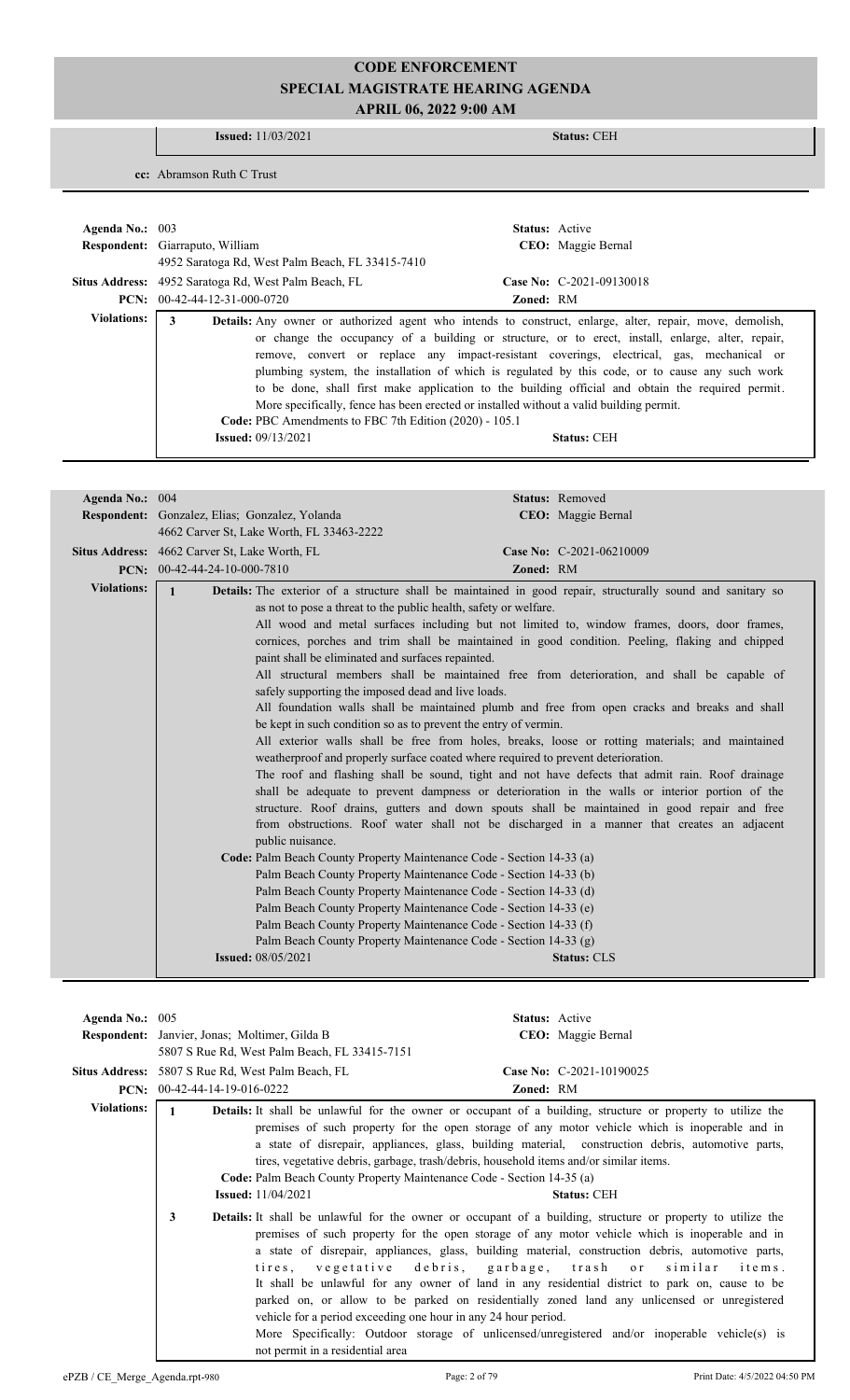| <b>CODE ENFORCEMENT</b>                                                                                                                                                                                                                                                                                                |                                                                                                                                                                                                                                                                                                                                                                                                                                                                                                                                                                                                                                                                                |  |  |  |  |
|------------------------------------------------------------------------------------------------------------------------------------------------------------------------------------------------------------------------------------------------------------------------------------------------------------------------|--------------------------------------------------------------------------------------------------------------------------------------------------------------------------------------------------------------------------------------------------------------------------------------------------------------------------------------------------------------------------------------------------------------------------------------------------------------------------------------------------------------------------------------------------------------------------------------------------------------------------------------------------------------------------------|--|--|--|--|
|                                                                                                                                                                                                                                                                                                                        | SPECIAL MAGISTRATE HEARING AGENDA<br>APRIL 06, 2022 9:00 AM                                                                                                                                                                                                                                                                                                                                                                                                                                                                                                                                                                                                                    |  |  |  |  |
| <b>Code:</b> Palm Beach County Property Maintenance Code - Section 14-35 (a)<br>Unified Land Development Code - 6.D.1.A.4.a.2.a<br><b>Issued:</b> $11/04/2021$<br><b>Status: CEH</b>                                                                                                                                   |                                                                                                                                                                                                                                                                                                                                                                                                                                                                                                                                                                                                                                                                                |  |  |  |  |
| $\overline{\mathbf{4}}$                                                                                                                                                                                                                                                                                                | <b>Details:</b> Any owner or authorized agent who intends to construct, enlarge, alter, repair, move, demolish,<br>or change the occupancy of a building or structure, or to erect, install, enlarge, alter, repair,<br>remove, convert or replace any impact-resistant coverings, electrical, gas, mechanical or<br>plumbing system, the installation of which is regulated by this code, or to cause any such work<br>to be done, shall first make application to the building official and obtain the required permit.<br>More specifically, Fence has been erected or installed without a valid building permit.<br>Code: PBC Amendments to FBC 7th Edition (2020) - 105.1 |  |  |  |  |
| <b>Details:</b> Vehicles shall only be parked on an improved surface in the Urban Suburban Tier.<br>5<br>More Specifically: No vehicle is permitted to park on grass area in a residential zoning district<br>Code: Unified Land Development Code - 6.D.1.A.4.a.2.b<br><b>Issued:</b> 11/04/2021<br><b>Status: CEH</b> |                                                                                                                                                                                                                                                                                                                                                                                                                                                                                                                                                                                                                                                                                |  |  |  |  |

| Agenda No.: 006    |                                          |                                                                                                                                                                                                                                                                                        | Status: Active   |                                                                                                                                                                                                                                                                                                                                                                                                                                                                                                                                                                                                                                                                                                               |
|--------------------|------------------------------------------|----------------------------------------------------------------------------------------------------------------------------------------------------------------------------------------------------------------------------------------------------------------------------------------|------------------|---------------------------------------------------------------------------------------------------------------------------------------------------------------------------------------------------------------------------------------------------------------------------------------------------------------------------------------------------------------------------------------------------------------------------------------------------------------------------------------------------------------------------------------------------------------------------------------------------------------------------------------------------------------------------------------------------------------|
|                    | Respondent: Leon, Maria S; Leon, Roberto |                                                                                                                                                                                                                                                                                        |                  | CEO: Maggie Bernal                                                                                                                                                                                                                                                                                                                                                                                                                                                                                                                                                                                                                                                                                            |
|                    |                                          | 1674 Bresee Rd, West Palm Beach, FL 33415-5504                                                                                                                                                                                                                                         |                  |                                                                                                                                                                                                                                                                                                                                                                                                                                                                                                                                                                                                                                                                                                               |
|                    |                                          | Situs Address: 1674 Bresee Rd, West Palm Beach, FL                                                                                                                                                                                                                                     |                  | Case No: C-2021-11290007                                                                                                                                                                                                                                                                                                                                                                                                                                                                                                                                                                                                                                                                                      |
|                    | PCN: $00-42-44-11-05-000-0040$           |                                                                                                                                                                                                                                                                                        | Zoned: RS        |                                                                                                                                                                                                                                                                                                                                                                                                                                                                                                                                                                                                                                                                                                               |
| <b>Violations:</b> | $\mathbf{1}$                             | vegetative<br>$t$ i $r$ e s,<br>vehicle for a period exceeding one hour in any 24 hour period.<br>not permit in a residential<br>Code: Palm Beach County Property Maintenance Code - Section 14-35 (a)<br>Unified Land Development Code - 6.D.1.A.4.a.2.a<br><b>Issued:</b> 11/30/2021 | debris, garbage, | Details: It shall be unlawful for the owner or occupant of a building, structure or property to utilize the<br>premises of such property for the open storage of any motor vehicle which is inoperable and in<br>a state of disrepair, appliances, glass, building material, construction debris, automotive parts,<br>${\rm tr}\, a\, {\rm s}\, {\rm h}$<br>similar<br>o r<br>items.<br>It shall be unlawful for any owner of land in any residential district to park on, cause to be<br>parked on, or allow to be parked on residentially zoned land any unlicensed or unregistered<br>More Specifically: Outdoor storage of unlicensed/unregistered and/or inoperable vehicle(s) is<br><b>Status: CEH</b> |
|                    |                                          |                                                                                                                                                                                                                                                                                        |                  |                                                                                                                                                                                                                                                                                                                                                                                                                                                                                                                                                                                                                                                                                                               |
|                    | $\overline{2}$                           | More Specifically: No vehicle is permitted to park on grass area in a residential zoning district<br>Code: Unified Land Development Code - 6.D.1.A.4.a.2.b<br><b>Issued:</b> 11/30/2021                                                                                                |                  | Details: Vehicles shall only be parked on an improved surface in the Urban Suburban Tier.<br><b>Status: CEH</b>                                                                                                                                                                                                                                                                                                                                                                                                                                                                                                                                                                                               |
|                    | $\overline{4}$                           |                                                                                                                                                                                                                                                                                        |                  | Details: It shall be unlawful for the owner or occupant of a building, structure or property to utilize the                                                                                                                                                                                                                                                                                                                                                                                                                                                                                                                                                                                                   |
|                    |                                          | automotive parts/equipment, tires, vegetative debris, garbage, trash/debris,<br>and/or similar items.<br>Code: Palm Beach County Property Maintenance Code - Section 14-35 (a)<br><b>Issued:</b> 11/30/2021                                                                            |                  | premises of such property for the open storage of any motor vehicle which is inoperable and in<br>a state of disrepair, appliances, glass, building material/debris, construction debris/materials,<br>household items<br><b>Status: CEH</b>                                                                                                                                                                                                                                                                                                                                                                                                                                                                  |
|                    | 5                                        | More specifically, fence has been erected or installed without a valid building permit.<br>Code: PBC Amendments to FBC 7th Edition (2020) - 105.1<br><b>Issued:</b> 11/30/2021                                                                                                         |                  | Details: Any owner or authorized agent who intends to construct, enlarge, alter, repair, move, demolish,<br>or change the occupancy of a building or structure, or to erect, install, enlarge, alter, repair,<br>remove, convert or replace any impact-resistant coverings, electrical, gas, mechanical or<br>plumbing system, the installation of which is regulated by this code, or to cause any such work<br>to be done, shall first make application to the building official and obtain the required permit.<br><b>Status: CEH</b>                                                                                                                                                                      |
|                    |                                          |                                                                                                                                                                                                                                                                                        |                  |                                                                                                                                                                                                                                                                                                                                                                                                                                                                                                                                                                                                                                                                                                               |
|                    | 6                                        | building permit.<br>Code: PBC Amendments to FBC 7th Edition (2020) - 105.1<br><b>Issued:</b> 11/30/2021                                                                                                                                                                                |                  | <b>Details:</b> Any owner or authorized agent who intends to construct, enlarge, alter, repair, move, demolish,<br>or change the occupancy of a building or structure, or to erect, install, enlarge, alter, repair,<br>remove, convert or replace any impact-resistant coverings, electrical, gas, mechanical or<br>plumbing system, the installation of which is regulated by this code, or to cause any such work<br>to be done, shall first make application to the building official and obtain the required permit.<br>More specifically, Accessory Building/Shed has been erected or installed without a valid<br><b>Status: CEH</b>                                                                   |
|                    |                                          |                                                                                                                                                                                                                                                                                        |                  |                                                                                                                                                                                                                                                                                                                                                                                                                                                                                                                                                                                                                                                                                                               |
|                    | cc: Code Enforcement                     |                                                                                                                                                                                                                                                                                        |                  |                                                                                                                                                                                                                                                                                                                                                                                                                                                                                                                                                                                                                                                                                                               |

**Respondent:** Lopez, Angel A **Agenda No.:** 007 **Status:** Active 400 Alemeda Dr, Palm Springs, FL 33461-1504 **Situs Address:** 4473 47th Ave S, Lake Worth, FL **Case No:** C-2021-10050019 ePZB / CE\_Merge\_Agenda.rpt-980 Page: 3 of 79 Print Date: 4/5/2022 04:50 PM

CEO: Maggie Bernal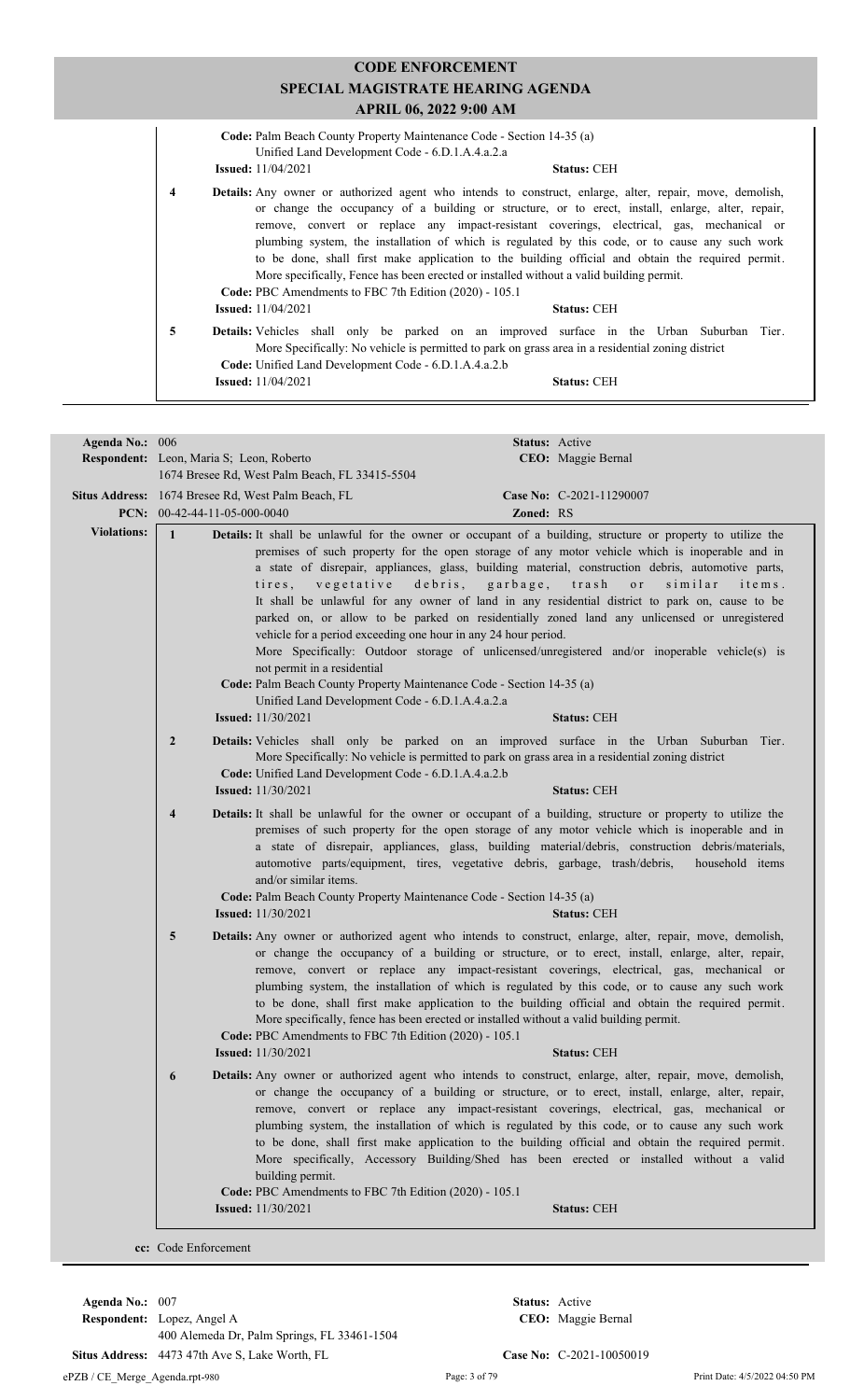|                    | $PCN: 00-42-44-25-00-000-3570$ |                                                                                                                                                                                               | <b>Zoned: RM</b> |                    |                                                                                                                                                                                                                                                                                                                                                                                                                                                                                                         |
|--------------------|--------------------------------|-----------------------------------------------------------------------------------------------------------------------------------------------------------------------------------------------|------------------|--------------------|---------------------------------------------------------------------------------------------------------------------------------------------------------------------------------------------------------------------------------------------------------------------------------------------------------------------------------------------------------------------------------------------------------------------------------------------------------------------------------------------------------|
| <b>Violations:</b> |                                | <b>Details:</b> Any owner or authorized agent who intends to construct, enlarge, alter, repair, move, demolish,<br>building permit.<br>Code: PBC Amendments to FBC 7th Edition (2020) - 105.1 |                  |                    | or change the occupancy of a building or structure, or to erect, install, enlarge, alter, repair,<br>remove, convert or replace any impact-resistant coverings, electrical, gas, mechanical or<br>plumbing system, the installation of which is regulated by this code, or to cause any such work<br>to be done, shall first make application to the building official and obtain the required permit.<br>More specifically, fence (picket/plywood/vinyl) has been erected or installed without a valid |
|                    |                                | <b>Issued:</b> 10/06/2021                                                                                                                                                                     |                  | <b>Status: CEH</b> |                                                                                                                                                                                                                                                                                                                                                                                                                                                                                                         |

| Agenda No.: 008    |                                                                                                                                  |           | Status: Removed                                                                                                                                                                                                                                                                                                                                                                                                                                                                                                                                                                                                                                                                                                                                                                                                                                                                                                                                                      |
|--------------------|----------------------------------------------------------------------------------------------------------------------------------|-----------|----------------------------------------------------------------------------------------------------------------------------------------------------------------------------------------------------------------------------------------------------------------------------------------------------------------------------------------------------------------------------------------------------------------------------------------------------------------------------------------------------------------------------------------------------------------------------------------------------------------------------------------------------------------------------------------------------------------------------------------------------------------------------------------------------------------------------------------------------------------------------------------------------------------------------------------------------------------------|
|                    | Respondent: Menendez, Maybeli                                                                                                    |           | <b>CEO</b> : Maggie Bernal                                                                                                                                                                                                                                                                                                                                                                                                                                                                                                                                                                                                                                                                                                                                                                                                                                                                                                                                           |
|                    | 4968 Weymouth St, Lake Worth, FL 33463-2260                                                                                      |           |                                                                                                                                                                                                                                                                                                                                                                                                                                                                                                                                                                                                                                                                                                                                                                                                                                                                                                                                                                      |
|                    | <b>Situs Address:</b> 4968 Weymouth St, Lake Worth, FL                                                                           |           | Case No: C-2021-04190014                                                                                                                                                                                                                                                                                                                                                                                                                                                                                                                                                                                                                                                                                                                                                                                                                                                                                                                                             |
|                    | $PCN: 00-42-44-24-10-099-1007$                                                                                                   | Zoned: RM |                                                                                                                                                                                                                                                                                                                                                                                                                                                                                                                                                                                                                                                                                                                                                                                                                                                                                                                                                                      |
| <b>Violations:</b> | $\mathbf{1}$<br>permit.<br>Code: PBC Amendments to FBC 7th Edition (2020) - 105.1<br><b>Issued:</b> 05/10/2021<br>$\overline{2}$ |           | <b>Details:</b> Any owner or authorized agent who intends to construct, enlarge, alter, repair, move, demolish,<br>or change the occupancy of a building or structure, or to erect, install, enlarge, alter, repair,<br>remove, convert or replace any impact-resistant coverings, electrical, gas, mechanical or<br>plumbing system, the installation of which is regulated by this code, or to cause any such work<br>to be done, shall first make application to the building official and obtain the required permit.<br>More specifically, driveway extension has been erected or installed without a valid building<br><b>Status: CLS</b><br><b>Details:</b> Any owner or authorized agent who intends to construct, enlarge, alter, repair, move, demolish,<br>or change the occupancy of a building or structure, or to erect, install, enlarge, alter, repair,<br>remove, convert or replace any impact-resistant coverings, electrical, gas, mechanical or |
|                    | Code: PBC Amendments to FBC 7th Edition (2020) - 105.1                                                                           |           | plumbing system, the installation of which is regulated by this code, or to cause any such work<br>to be done, shall first make application to the building official and obtain the required permit.<br>More specifically, paved driveway has been erected or installed without a valid building permit.                                                                                                                                                                                                                                                                                                                                                                                                                                                                                                                                                                                                                                                             |
|                    | <b>Issued:</b> $05/10/2021$                                                                                                      |           | <b>Status: CLS</b>                                                                                                                                                                                                                                                                                                                                                                                                                                                                                                                                                                                                                                                                                                                                                                                                                                                                                                                                                   |

| Agenda No.: 009    |                                                                                                                                                                                                                                                                                                                                                                                                                                                                                                                                                                                                                      | <b>Status:</b> Removed                                                                                          |
|--------------------|----------------------------------------------------------------------------------------------------------------------------------------------------------------------------------------------------------------------------------------------------------------------------------------------------------------------------------------------------------------------------------------------------------------------------------------------------------------------------------------------------------------------------------------------------------------------------------------------------------------------|-----------------------------------------------------------------------------------------------------------------|
|                    | <b>Respondent: PLAZASOL INC</b>                                                                                                                                                                                                                                                                                                                                                                                                                                                                                                                                                                                      | CEO: Maggie Bernal                                                                                              |
|                    | 7707 Elwood Dr, Lake Worth, FL 33467                                                                                                                                                                                                                                                                                                                                                                                                                                                                                                                                                                                 |                                                                                                                 |
|                    | <b>Situs Address:</b> 4614 S Haverhill Rd, Lake Worth, FL                                                                                                                                                                                                                                                                                                                                                                                                                                                                                                                                                            | Case No: C-2021-10070003                                                                                        |
|                    | $PCN: 00-42-44-26-00-000-5070$                                                                                                                                                                                                                                                                                                                                                                                                                                                                                                                                                                                       | <b>Zoned: AR</b>                                                                                                |
| <b>Violations:</b> | <b>Details:</b> Any owner or authorized agent who intends to construct, enlarge, alter, repair, move, demolish,<br>or change the occupancy of a building or structure, or to erect, install, enlarge, alter, repair,<br>plumbing system, the installation of which is regulated by this code, or to cause any such work<br>to be done, shall first make application to the building official and obtain the required permit.<br>More specifically, $Window(s)$ has been erected or installed without a valid building permit.<br>Code: PBC Amendments to FBC 7th Edition (2020) - 105.1<br><b>Issued:</b> 10/19/2021 | remove, convert or replace any impact-resistant coverings, electrical, gas, mechanical or<br><b>Status: CLS</b> |

| Agenda No.: 010    |                                                                                                                                                                                                                                                                                                                                                                                                                                                                                                                                                                                       |                  | <b>Status:</b> Active                                                                                                                                                                                                                                                                                                                                                                                                                                                                                                                             |
|--------------------|---------------------------------------------------------------------------------------------------------------------------------------------------------------------------------------------------------------------------------------------------------------------------------------------------------------------------------------------------------------------------------------------------------------------------------------------------------------------------------------------------------------------------------------------------------------------------------------|------------------|---------------------------------------------------------------------------------------------------------------------------------------------------------------------------------------------------------------------------------------------------------------------------------------------------------------------------------------------------------------------------------------------------------------------------------------------------------------------------------------------------------------------------------------------------|
|                    | Respondent: Ramirez, Mayra                                                                                                                                                                                                                                                                                                                                                                                                                                                                                                                                                            |                  | CEO: Maggie Bernal                                                                                                                                                                                                                                                                                                                                                                                                                                                                                                                                |
|                    | 2192 Bonnie Dr. West Palm Beach, FL 33415                                                                                                                                                                                                                                                                                                                                                                                                                                                                                                                                             |                  |                                                                                                                                                                                                                                                                                                                                                                                                                                                                                                                                                   |
|                    | Situs Address: 2192 Bonnie Dr, West Palm Beach, FL                                                                                                                                                                                                                                                                                                                                                                                                                                                                                                                                    |                  | Case No: C-2021-11300003                                                                                                                                                                                                                                                                                                                                                                                                                                                                                                                          |
|                    | <b>PCN:</b> $00-42-44-14-07-000-0210$                                                                                                                                                                                                                                                                                                                                                                                                                                                                                                                                                 | <b>Zoned: RM</b> |                                                                                                                                                                                                                                                                                                                                                                                                                                                                                                                                                   |
| <b>Violations:</b> | <b>Details:</b> Maintenance of grassed areas and low-growing vegetation shall include weeding, watering,<br>3<br>horticultural practices.<br>Code: Palm Beach County Property Maintenance Code - Section 14-32 (c) (2)<br><b>Issued:</b> $12/02/2021$<br><b>Details:</b> Any owner or authorized agent who intends to construct, enlarge, alter, repair, move, demolish,<br>$\overline{4}$<br>More specifically, Carport has been erected or installed without a valid building permit.<br><b>Code: PBC</b> Amendments to FBC 7th Edition (2020) - 105.1<br><b>Issued:</b> 12/02/2021 |                  | fertilizing, pruning, mowing, edging or any other actions needed consistent with acceptable<br><b>Status: CEH</b><br>or change the occupancy of a building or structure, or to erect, install, enlarge, alter, repair,<br>remove, convert or replace any impact-resistant coverings, electrical, gas, mechanical or<br>plumbing system, the installation of which is regulated by this code, or to cause any such work<br>to be done, shall first make application to the building official and obtain the required permit.<br><b>Status: CLS</b> |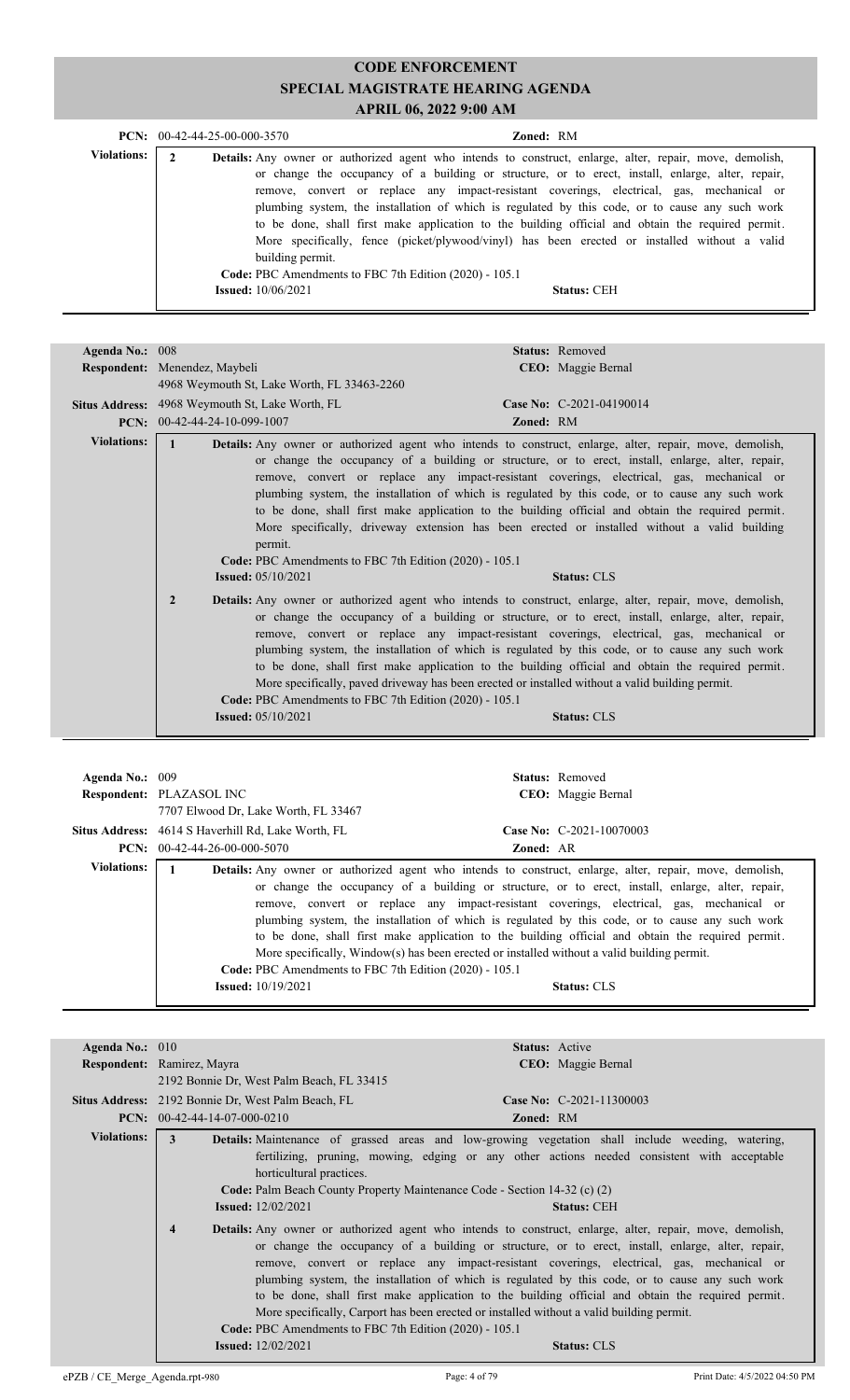| Agenda No.: $011$  |                                                                                                                                  | <b>Status:</b> Active                                                                                                                                                                                                                                                                                                                                                                                                                                                                                                                                                                                                                           |
|--------------------|----------------------------------------------------------------------------------------------------------------------------------|-------------------------------------------------------------------------------------------------------------------------------------------------------------------------------------------------------------------------------------------------------------------------------------------------------------------------------------------------------------------------------------------------------------------------------------------------------------------------------------------------------------------------------------------------------------------------------------------------------------------------------------------------|
|                    | Respondent: AOVIDA, CARMEN N                                                                                                     | <b>CEO</b> : Steve G Bisch                                                                                                                                                                                                                                                                                                                                                                                                                                                                                                                                                                                                                      |
|                    | 10480 Lake Vista Cir, Boca Raton, FL 33498-6764                                                                                  |                                                                                                                                                                                                                                                                                                                                                                                                                                                                                                                                                                                                                                                 |
|                    | <b>Situs Address:</b> 10480 Lake Vista Cir, Boca Raton, FL                                                                       | Case No: C-2021-10130042                                                                                                                                                                                                                                                                                                                                                                                                                                                                                                                                                                                                                        |
|                    | <b>PCN:</b> $00-41-47-13-09-013-0630$                                                                                            | <b>Zoned: RTS</b>                                                                                                                                                                                                                                                                                                                                                                                                                                                                                                                                                                                                                               |
| <b>Violations:</b> | dwelling without a valid building permit.<br>Code: PBC Amendments to FBC 7th Edition (2020) - 105.1<br><b>Issued:</b> 10/15/2021 | <b>Details:</b> Any owner or authorized agent who intends to construct, enlarge, alter, repair, move, demolish,<br>or change the occupancy of a building or structure, or to erect, install, enlarge, alter, repair,<br>remove, convert or replace any impact-resistant coverings, electrical, gas, mechanical or<br>plumbing system, the installation of which is regulated by this code, or to cause any such work<br>to be done, shall first make application to the building official and obtain the required permit.<br>More specifically, a roofed wooden structure has been erected or attached to the rear of the<br><b>Status: CEH</b> |

| Agenda No.: 012    |                                 |                                                                                                                                                                                    |           | Status: Removed                                                                                                                                                                                                                                                                                                                                                                                                                                                                                                                                                                                                                                                                                                                                                                                                                                                                                                                                                                                                                                                                                                                                                                                                                                                                                                  |
|--------------------|---------------------------------|------------------------------------------------------------------------------------------------------------------------------------------------------------------------------------|-----------|------------------------------------------------------------------------------------------------------------------------------------------------------------------------------------------------------------------------------------------------------------------------------------------------------------------------------------------------------------------------------------------------------------------------------------------------------------------------------------------------------------------------------------------------------------------------------------------------------------------------------------------------------------------------------------------------------------------------------------------------------------------------------------------------------------------------------------------------------------------------------------------------------------------------------------------------------------------------------------------------------------------------------------------------------------------------------------------------------------------------------------------------------------------------------------------------------------------------------------------------------------------------------------------------------------------|
|                    | Respondent: Rodriguez, Marisa K |                                                                                                                                                                                    |           | CEO: Steve G Bisch                                                                                                                                                                                                                                                                                                                                                                                                                                                                                                                                                                                                                                                                                                                                                                                                                                                                                                                                                                                                                                                                                                                                                                                                                                                                                               |
|                    |                                 | 18022 Clear Brook Cirs, Boca Raton, FL 33498-1940                                                                                                                                  |           |                                                                                                                                                                                                                                                                                                                                                                                                                                                                                                                                                                                                                                                                                                                                                                                                                                                                                                                                                                                                                                                                                                                                                                                                                                                                                                                  |
|                    |                                 | Situs Address: 19001 Cloud Lake Cir, Boca Raton, FL                                                                                                                                |           | Case No: C-2021-06160037                                                                                                                                                                                                                                                                                                                                                                                                                                                                                                                                                                                                                                                                                                                                                                                                                                                                                                                                                                                                                                                                                                                                                                                                                                                                                         |
|                    | PCN: $00-42-47-06-04-003-0360$  |                                                                                                                                                                                    | Zoned: RS |                                                                                                                                                                                                                                                                                                                                                                                                                                                                                                                                                                                                                                                                                                                                                                                                                                                                                                                                                                                                                                                                                                                                                                                                                                                                                                                  |
| <b>Violations:</b> | $\overline{2}$                  |                                                                                                                                                                                    |           | Details: A permit issued shall be construed to be a license to proceed with the work and not as<br>authority to violate, cancel, alter or set aside any of the provisions of the technical codes, nor<br>shall issuance of a permit prevent the building official from thereafter requiring a correction of                                                                                                                                                                                                                                                                                                                                                                                                                                                                                                                                                                                                                                                                                                                                                                                                                                                                                                                                                                                                      |
|                    |                                 | wall) has become inactive or expired.<br>Code: PBC Amendments to FBC 7th Edition (2020) - 105.4.1                                                                                  |           | errors in plans, construction or violations of this code. Every permit issued shall become invalid<br>unless the work authorized by such permit is commenced within six months after its issuance,<br>or if the work authorized by such permit is suspended or abandoned for a period of six months<br>after the time the work is commenced. More specifically, permit # B-2020-011094-0000 (retaining                                                                                                                                                                                                                                                                                                                                                                                                                                                                                                                                                                                                                                                                                                                                                                                                                                                                                                           |
|                    |                                 | <b>Issued:</b> 06/17/2021                                                                                                                                                          |           | <b>Status: CLS</b>                                                                                                                                                                                                                                                                                                                                                                                                                                                                                                                                                                                                                                                                                                                                                                                                                                                                                                                                                                                                                                                                                                                                                                                                                                                                                               |
|                    | $\mathbf{3}$                    | More specifically, pavers have been installed in the driveway without a valid building permit.<br>Code: PBC Amendments to FBC 7th Edition (2020) - 105.1                           |           | Details: Any owner or authorized agent who intends to construct, enlarge, alter, repair, move, demolish,<br>or change the occupancy of a building or structure, or to erect, install, enlarge, alter, repair,<br>remove, convert or replace any impact-resistant coverings, electrical, gas, mechanical or<br>plumbing system, the installation of which is regulated by this code, or to cause any such work<br>to be done, shall first make application to the building official and obtain the required permit.                                                                                                                                                                                                                                                                                                                                                                                                                                                                                                                                                                                                                                                                                                                                                                                               |
|                    |                                 | <b>Issued:</b> 06/17/2021                                                                                                                                                          |           | <b>Status: CLS</b>                                                                                                                                                                                                                                                                                                                                                                                                                                                                                                                                                                                                                                                                                                                                                                                                                                                                                                                                                                                                                                                                                                                                                                                                                                                                                               |
|                    | $\overline{4}$                  | with engineering standards to preserve the positive drainage patterns of the affected<br>shall be submitted to the inspector in order to receive approval of the final inspection. |           | Details: All construction activity regulated by this code shall be performed in a manner so as not to<br>adversely impact the condition of adjacent property, unless such activity is permitted to affect<br>said property pursuant to a consent granted by the applicable property owner, under terms or<br>conditions agreeable to the applicable property owner. This includes, but is not limited to, the<br>control of dust, noise, water or drainage runoffs, debris, and the storage of construction<br>materials. New construction activity shall not adversely impact legal historic surface water<br>drainage flows serving adjacent properties, and may require special drainage design complying<br>sites. Accordingly, developers, contractors and owners of all new residential development,<br>including additions, pools, patios, driveways, decks or similar items, on existing properties<br>resulting in a significant decrease of permeable land area on any parcel or has altered the<br>drainage flow on the developed property shall, as a permit condition, provide a professionally<br>prepared drainage plan clearly indicating compliance with this paragraph. Upon completion of<br>the improvement, a certification from a licensed professional, as appropriate under Florida law, |
|                    |                                 | of occupancy.<br>alongside all approvals and a Certificate of Completion is required.                                                                                              |           | A certificate of completion is proof that a structure or system is complete and for certain types<br>of permits is released for use and may be connected to a utility system. This certificate does not<br>grant authority to occupy a building, such as shell building, prior to the issuance of a certificate<br>More specifically, for the improvement performed (pavers installed) a permit                                                                                                                                                                                                                                                                                                                                                                                                                                                                                                                                                                                                                                                                                                                                                                                                                                                                                                                  |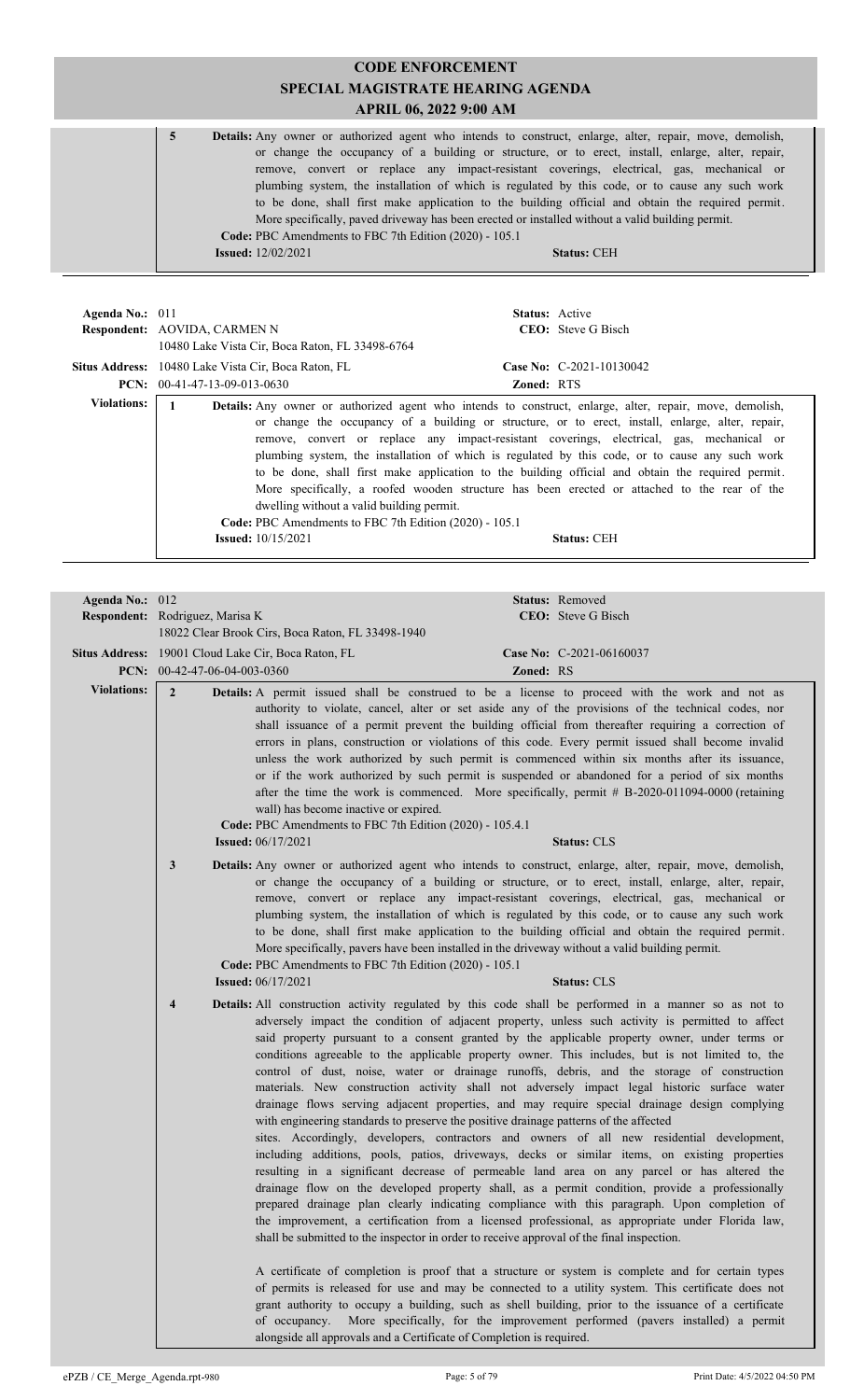**Code:** PBC Amendments to FBC 7th Edition (2020) - 110.9 PBC Amendments to FBC 7th Edition (2020) - 111.5 **Issued:** 06/17/2021 **Status:** CLS

**cc:** Rodriguez, Marisa K

| Agenda No.: $013$<br><b>Respondent:</b> | <b>Status:</b> Active<br>CEO: Steve G Bisch<br>Seligson Beatrice R Est, Unknown Personal Representative,<br>Spouse, Heirs, Devisees, Grantees, Assignees, Lienors,<br>Creditors, Trustees and All Other Parties Claiming By,<br>Through, Under or Against the Estate of Beatrice R<br>Seligson and All Other Unknown Persons or Parties Having<br>or Claiming to Have Any Right, Title or Interest in the<br>Property Located at 6389 Casabella Ln, Boca Raton, Florida<br>33433 5436. PCN 00-42-47-27-21-000-0450<br>6389 Casabella Ln, Boca Raton, FL 33433-5436                                                                                                                                                                                                                                                                                                                                     |
|-----------------------------------------|--------------------------------------------------------------------------------------------------------------------------------------------------------------------------------------------------------------------------------------------------------------------------------------------------------------------------------------------------------------------------------------------------------------------------------------------------------------------------------------------------------------------------------------------------------------------------------------------------------------------------------------------------------------------------------------------------------------------------------------------------------------------------------------------------------------------------------------------------------------------------------------------------------|
|                                         | Situs Address: 6389 Casabella Ln, Boca Raton, FL<br>Case No: C-2021-11170009                                                                                                                                                                                                                                                                                                                                                                                                                                                                                                                                                                                                                                                                                                                                                                                                                           |
|                                         | <b>PCN:</b> $00-42-47-27-21-000-0450$<br>Zoned: AR                                                                                                                                                                                                                                                                                                                                                                                                                                                                                                                                                                                                                                                                                                                                                                                                                                                     |
| <b>Violations:</b>                      | $\mathbf{1}$<br><b>Details:</b> The roof and flashing shall be sound, tight and not have defects that admit rain. Roof drainage<br>shall be adequate to prevent dampness or deterioration in the walls or interior portion of the<br>structure. Roof drains, gutters and down spouts shall be maintained in good repair and free<br>from obstructions. Roof water shall not be discharged in a manner that creates an adjacent<br>public nuisance. Specifically there are shingles that have become misaligned on the front side<br>of the building and in the valley that ends over the front door and the eave appears to be<br>hanging down There are areas of swollen wood on the roof.<br>Code: Palm Beach County Property Maintenance Code - Section 14-33 (g)<br><b>Issued:</b> 11/19/2021<br><b>Status: CEH</b>                                                                                |
|                                         | $\overline{2}$<br><b>Details:</b> A permit issued shall be construed to be a license to proceed with the work and not as<br>authority to violate, cancel, alter or set aside any of the provisions of the technical codes, nor<br>shall issuance of a permit prevent the building official from thereafter requiring a correction of<br>errors in plans, construction or violations of this code. Every permit issued shall become invalid<br>unless the work authorized by such permit is commenced within six months after its issuance,<br>or if the work authorized by such permit is suspended or abandoned for a period of six months<br>after the time the work is commenced. More specifically, permit # M-1994-034606-0000 Air<br>Conditioning has become inactive or expired.<br>Code: PBC Amendments to FBC 7th Edition (2020) - 105.4.1<br><b>Issued:</b> 11/19/2021<br><b>Status: CEH</b> |

**cc:** Reverse Mortgage Solutions Inc

| Agenda No.: 014    |                                                                                                                                                                                                 |                                                                                                        |           | Status: Removed            |  |  |
|--------------------|-------------------------------------------------------------------------------------------------------------------------------------------------------------------------------------------------|--------------------------------------------------------------------------------------------------------|-----------|----------------------------|--|--|
|                    |                                                                                                                                                                                                 | Respondent: Ladner, William; WILLIAM LADNER ESTATE Unknown                                             |           | <b>CEO</b> : Steve G Bisch |  |  |
|                    | Personal Representative, Spouse, Heirs, Devisees, Grantees,                                                                                                                                     |                                                                                                        |           |                            |  |  |
|                    | Assignees, Lienors, Creditors, Trustees and All Other                                                                                                                                           |                                                                                                        |           |                            |  |  |
|                    | Parties Claiming By, Through, Under or Against the Estate                                                                                                                                       |                                                                                                        |           |                            |  |  |
|                    |                                                                                                                                                                                                 | of William Ladner and All Other Unknown Persons or                                                     |           |                            |  |  |
|                    |                                                                                                                                                                                                 | Parties Having or Claiming to Have Any Right, Title or                                                 |           |                            |  |  |
|                    |                                                                                                                                                                                                 | Interest in the Property Located at 6200 Pitch Ln, Boynton                                             |           |                            |  |  |
|                    |                                                                                                                                                                                                 | Beach Florida, 33437-4126 PCN; 00-42-46-03-03-000-1400                                                 |           |                            |  |  |
|                    |                                                                                                                                                                                                 | 6200 Pitch Ln, Boynton Beach, FL 33437-4126                                                            |           |                            |  |  |
|                    | Situs Address: 6200 Pitch Ln, Boynton Beach, FL                                                                                                                                                 |                                                                                                        |           | Case No: C-2021-09300008   |  |  |
|                    | PCN: $00-42-46-03-03-000-1400$                                                                                                                                                                  |                                                                                                        | Zoned: RT |                            |  |  |
| <b>Violations:</b> | $\mathbf{1}$                                                                                                                                                                                    | Details: A swimming pool shall have a pool barrier that meets the requirements of the Florida Building |           |                            |  |  |
|                    |                                                                                                                                                                                                 | Code pool barrier requirements in effect at the time of construction of the pool, or, if               |           |                            |  |  |
|                    | constructed before such requirements went into effect, shall have a barrier that meets all of the                                                                                               |                                                                                                        |           |                            |  |  |
|                    | following minimum requirements:                                                                                                                                                                 |                                                                                                        |           |                            |  |  |
|                    | a. The barrier must be at least four (4) feet high on the outside.                                                                                                                              |                                                                                                        |           |                            |  |  |
|                    | b. The barrier may not have any gaps, openings, indentations, protrusions, or structural                                                                                                        |                                                                                                        |           |                            |  |  |
|                    | components that could allow a young child to crawl under, squeeze through, or climb over the                                                                                                    |                                                                                                        |           |                            |  |  |
|                    | barrier.                                                                                                                                                                                        |                                                                                                        |           |                            |  |  |
|                    |                                                                                                                                                                                                 |                                                                                                        |           |                            |  |  |
|                    | c. The barrier must be placed around the perimeter of the pool and must be separate from any<br>fence, wall, or other enclosure surrounding the yard unless the fence, wall, or other enclosure |                                                                                                        |           |                            |  |  |
|                    |                                                                                                                                                                                                 | or portion thereof is situated on the perimeter of the pool, is being used as part of the barrier,     |           |                            |  |  |
|                    |                                                                                                                                                                                                 | and meets the barrier requirements of this section. A wall of a dwelling may serve as part of the      |           |                            |  |  |
|                    |                                                                                                                                                                                                 | barrier if it does not contain any door                                                                |           |                            |  |  |
|                    |                                                                                                                                                                                                 |                                                                                                        |           |                            |  |  |
|                    |                                                                                                                                                                                                 | the pool barrier at this location is not a permitted structure.                                        |           |                            |  |  |
|                    |                                                                                                                                                                                                 | Code: Palm Beach County Property Maintenance Code - Section 14-32 (e) (2)                              |           |                            |  |  |
|                    |                                                                                                                                                                                                 | <b>Issued:</b> 11/09/2021                                                                              |           | <b>Status: CLS</b>         |  |  |
|                    |                                                                                                                                                                                                 |                                                                                                        |           |                            |  |  |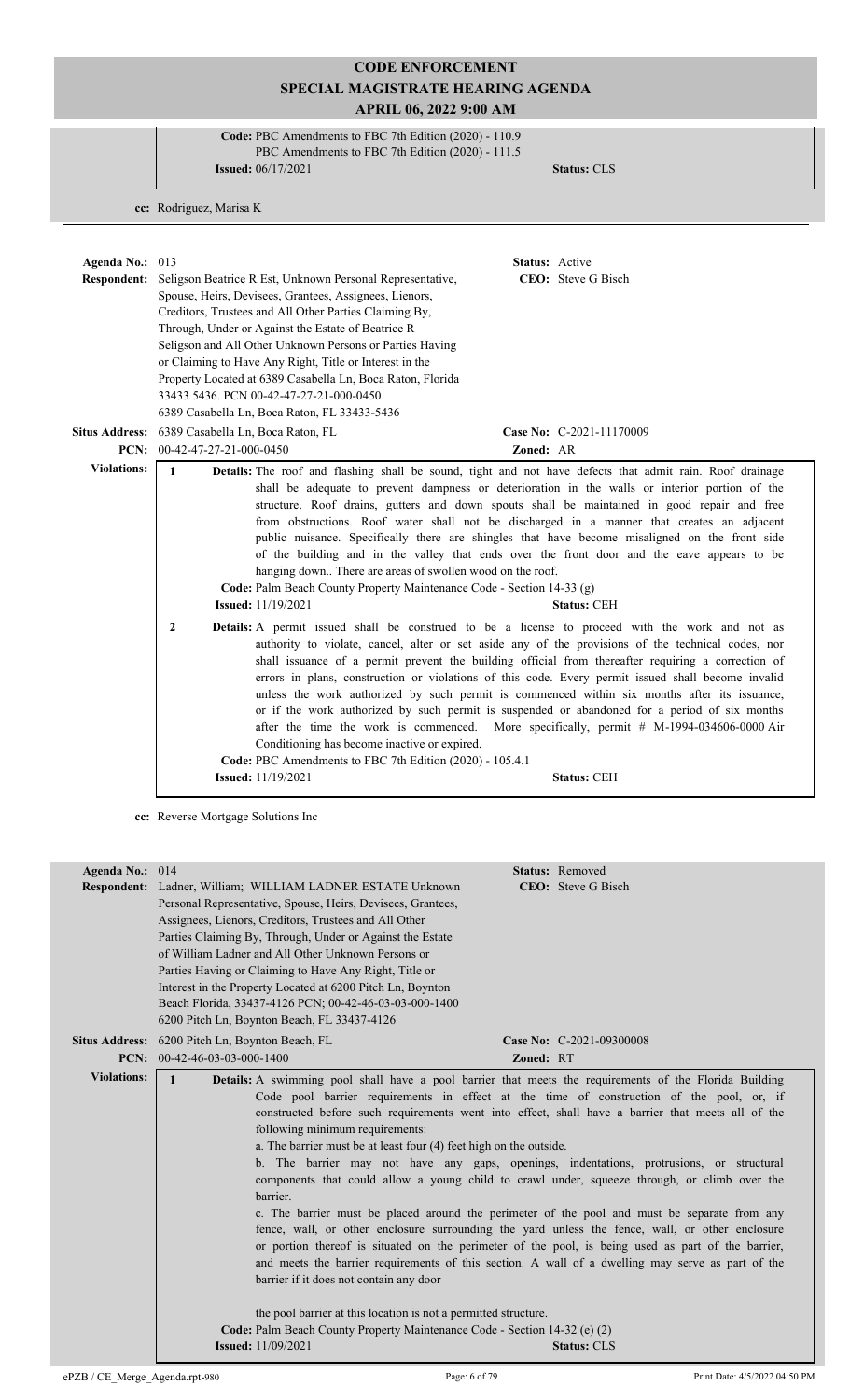#### **CODE ENFORCEMENT SPECIAL MAGISTRATE HEARING AGENDA APRIL 06, 2022 9:00 AM** 2 **Details:** Any owner or authorized agent who intends to construct, enlarge, alter, repair, move, demolish, or change the occupancy of a building or structure, or to erect, install, enlarge, alter, repair, remove, convert or replace any impact-resistant coverings, electrical, gas, mechanical or plumbing system, the installation of which is regulated by this code, or to cause any such work to be done, shall first make application to the building official and obtain the required permit. More specifically, a pool barrier fence has been erected or installed without a valid building permit. **Code:** PBC Amendments to FBC 6th Edition (2017) - 105.1 **Issued:** 11/09/2021 **Status:** CLS **3 Details:** Water clarity in swimming pools. Water clarity shall be maintained so that the water is clear and free from algae. **Code:** Palm Beach County Property Maintenance Code - Section 14-32 (e) (1) **Issued:** 11/09/2021 **Status:** CLS

**cc:** Ladner, Marian

| Agenda No.: 015    |                                | Respondent: JONES, CHELSEA ANN; SMITH, CAMERON J<br>15664 97th Rd N, West Palm Beach, FL 33412-1704<br>Situs Address: 15664 97th Rd N, West Palm Beach, FL                                                                                                                                                                                                                                                                                                                                                                                                                                                                                                             | <b>Status:</b> Active                                                                                                                                                                                                                                                                                                                                                                                                                                                                                                                                                                                                                                                                               | CEO: Brian Burdett<br>Case No: C-2020-11050089                                                                                                                                                                                                                                                                                                                                                                                                                                               |  |  |
|--------------------|--------------------------------|------------------------------------------------------------------------------------------------------------------------------------------------------------------------------------------------------------------------------------------------------------------------------------------------------------------------------------------------------------------------------------------------------------------------------------------------------------------------------------------------------------------------------------------------------------------------------------------------------------------------------------------------------------------------|-----------------------------------------------------------------------------------------------------------------------------------------------------------------------------------------------------------------------------------------------------------------------------------------------------------------------------------------------------------------------------------------------------------------------------------------------------------------------------------------------------------------------------------------------------------------------------------------------------------------------------------------------------------------------------------------------------|----------------------------------------------------------------------------------------------------------------------------------------------------------------------------------------------------------------------------------------------------------------------------------------------------------------------------------------------------------------------------------------------------------------------------------------------------------------------------------------------|--|--|
|                    | PCN: $00-41-42-18-00-000-3450$ |                                                                                                                                                                                                                                                                                                                                                                                                                                                                                                                                                                                                                                                                        | Zoned: AR                                                                                                                                                                                                                                                                                                                                                                                                                                                                                                                                                                                                                                                                                           |                                                                                                                                                                                                                                                                                                                                                                                                                                                                                              |  |  |
| <b>Violations:</b> | $\mathbf{1}$                   | horticultural practices.<br>Code: Palm Beach County Property Maintenance Code - Section 14-32 (c) (2)<br><b>Issued:</b> 11/19/2020                                                                                                                                                                                                                                                                                                                                                                                                                                                                                                                                     |                                                                                                                                                                                                                                                                                                                                                                                                                                                                                                                                                                                                                                                                                                     | Details: Maintenance of grassed areas and low-growing vegetation shall include weeding, watering,<br>fertilizing, pruning, mowing, edging or any other actions needed consistent with acceptable<br>Status: SIT                                                                                                                                                                                                                                                                              |  |  |
|                    | $\overline{2}$                 | permit.<br><b>Issued:</b> 11/19/2020                                                                                                                                                                                                                                                                                                                                                                                                                                                                                                                                                                                                                                   | <b>Details:</b> Any owner or authorized agent who intends to construct, enlarge, alter, repair, move, demolish,<br>or change the occupancy of a building or structure, or to erect, install, enlarge, alter, repair,<br>remove, convert or replace any impact-resistant coverings, electrical, gas, mechanical or<br>plumbing system, the installation of which is regulated by this code, or to cause any such work<br>to be done, shall first make application to the building official and obtain the required permit.<br>More specifically, several structures have been erected or installed without a valid building<br>Code: PBC Amendments to FBC 6th Edition (2017) - 105.1<br>Status: SIT |                                                                                                                                                                                                                                                                                                                                                                                                                                                                                              |  |  |
|                    | 3                              | <b>Details:</b> Any owner or owner's authorized agent (hereinafter "applicant") who intends to undertake any<br>Development activity within the scope of this Article, including Buildings, Structures and<br>facilities exempt from the Florida Building Code, as listed in Art. 18.A.4.C, which is wholly<br>within or partially within any Special Flood Hazard Area shall first make application to the<br>Floodplain Administrator and the Building Official, if applicable, and shall obtain the required<br>permit(s) and approval(s). No such permit or approval shall be issued until compliance with the<br>requirements of this Article has been satisfied. |                                                                                                                                                                                                                                                                                                                                                                                                                                                                                                                                                                                                                                                                                                     |                                                                                                                                                                                                                                                                                                                                                                                                                                                                                              |  |  |
|                    |                                | Approval is required in addition to a building permit.                                                                                                                                                                                                                                                                                                                                                                                                                                                                                                                                                                                                                 |                                                                                                                                                                                                                                                                                                                                                                                                                                                                                                                                                                                                                                                                                                     | Floodplain Development Permits or Approvals shall be issued pursuant to this Article for any<br>Development activities exempt from the Florida Building Code, as listed in Art. 18.A.4.C.<br>Depending on the nature and extent of proposed Development that includes a Building or<br>Structure, the Floodplain Administrator may determine that a Floodplain Development Permit or                                                                                                         |  |  |
|                    |                                | 604.50, F.S.                                                                                                                                                                                                                                                                                                                                                                                                                                                                                                                                                                                                                                                           |                                                                                                                                                                                                                                                                                                                                                                                                                                                                                                                                                                                                                                                                                                     | Pursuant to the requirements of federal regulation for participation in the National Flood<br>Insurance Program (44 CFR, Sections 59 and 60), Floodplain Development Permits or Approvals<br>shall be required for the following Buildings, Structures and facilities that are exempt from the<br>Florida Building Code and any further exemptions provided by law, which are subject to the<br>requirements of this Article: Nonresidential farm Buildings on farms, as provided in section |  |  |
|                    |                                | Code: Unified Land Development Code - 18.A.4.A & 18.A.4.B & 18.A.4.C.2<br><b>Issued:</b> 11/19/2020                                                                                                                                                                                                                                                                                                                                                                                                                                                                                                                                                                    |                                                                                                                                                                                                                                                                                                                                                                                                                                                                                                                                                                                                                                                                                                     | Status: SIT                                                                                                                                                                                                                                                                                                                                                                                                                                                                                  |  |  |

| Agenda No.: $016$ |                                                 |                            | <b>Status:</b> Removed   |
|-------------------|-------------------------------------------------|----------------------------|--------------------------|
|                   | <b>Respondent: MATEO, YOEL</b>                  | <b>CEO</b> : Brian Burdett |                          |
|                   | 5617 Berry Blossom Way W, West Palm Beach, FL   |                            |                          |
|                   | 33415-4448                                      |                            |                          |
|                   | Situs Address: 14968 89th Pl N, Loxahatchee, FL |                            | Case No: C-2021-07210001 |
|                   | <b>PCN:</b> $00-41-42-20-00-000-3120$           | <b>Zoned: AR</b>           |                          |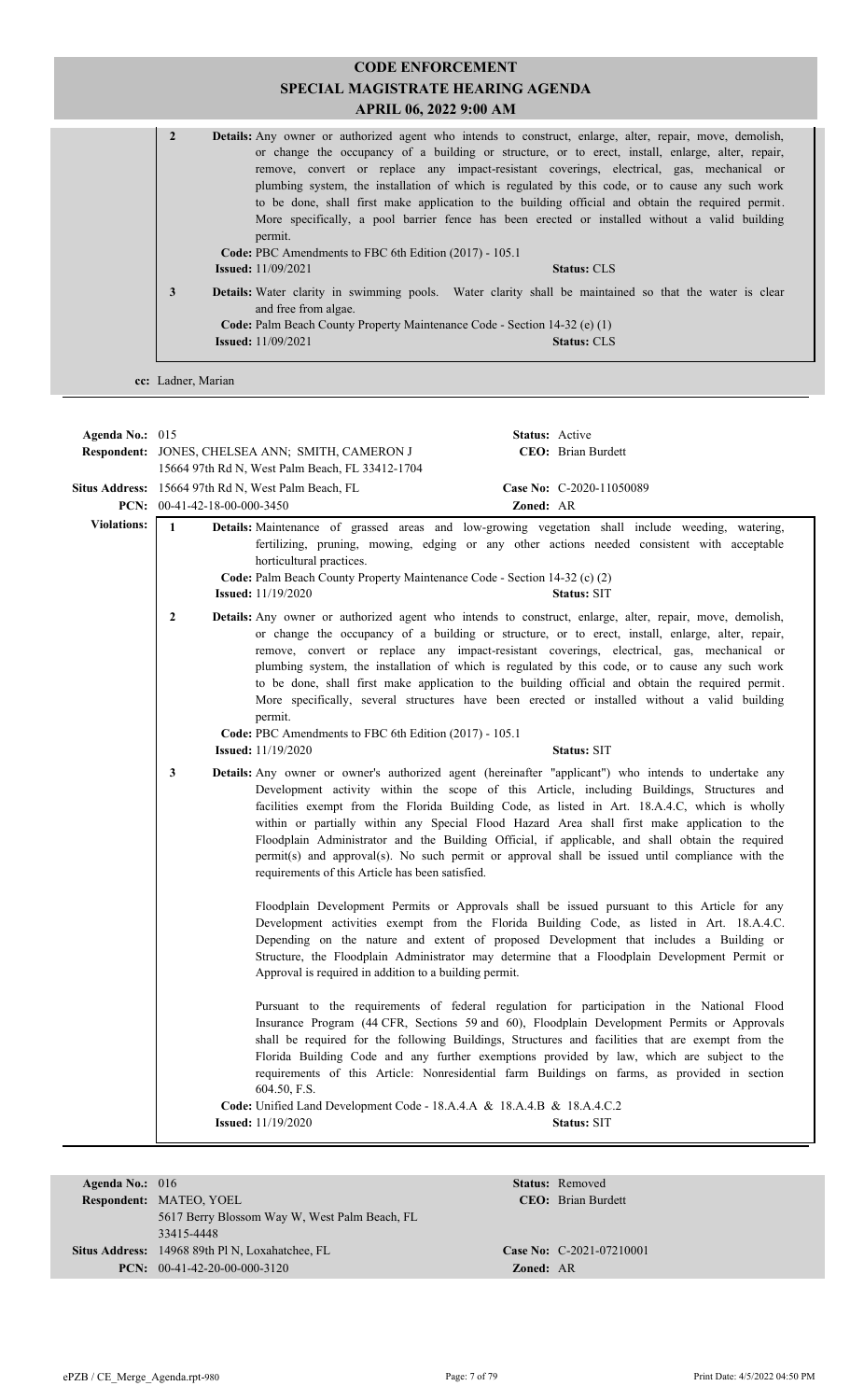| <b>Violations:</b> |                |                                                                                       |                                                                                             | <b>Details:</b> Any owner or authorized agent who intends to construct, enlarge, alter, repair, move, demolish,<br>or change the occupancy of a building or structure, or to erect, install, enlarge, alter, repair,<br>remove, convert or replace any impact-resistant coverings, electrical, gas, mechanical or<br>plumbing system, the installation of which is regulated by this code, or to cause any such work<br>to be done, shall first make application to the building official and obtain the required permit.                                                                                                     |  |
|--------------------|----------------|---------------------------------------------------------------------------------------|---------------------------------------------------------------------------------------------|-------------------------------------------------------------------------------------------------------------------------------------------------------------------------------------------------------------------------------------------------------------------------------------------------------------------------------------------------------------------------------------------------------------------------------------------------------------------------------------------------------------------------------------------------------------------------------------------------------------------------------|--|
|                    |                | Code: PBC Amendments to FBC 7th Edition (2020) - 105.1<br><b>Issued:</b> $07/26/2021$ | More specifically, fill dirt has been erected or installed without a valid building permit. | <b>Status: CLS</b>                                                                                                                                                                                                                                                                                                                                                                                                                                                                                                                                                                                                            |  |
|                    | $\overline{2}$ | Code: PBC Amendments to FBC 7th Edition (2020) - 105.1                                |                                                                                             | <b>Details:</b> Any owner or authorized agent who intends to construct, enlarge, alter, repair, move, demolish,<br>or change the occupancy of a building or structure, or to erect, install, enlarge, alter, repair,<br>remove, convert or replace any impact-resistant coverings, electrical, gas, mechanical or<br>plumbing system, the installation of which is regulated by this code, or to cause any such work<br>to be done, shall first make application to the building official and obtain the required permit.<br>More specifically, retaining wall has been erected or installed without a valid building permit. |  |
|                    |                | <b>Issued:</b> $07/26/2021$                                                           |                                                                                             | <b>Status: CLS</b>                                                                                                                                                                                                                                                                                                                                                                                                                                                                                                                                                                                                            |  |

| Agenda No.: $017$  | Respondent: Murray, Omari; Murray, Stephanie<br>PO BOX 4331, Boynton Beach, FL 33424-4331 | <b>Status:</b> Removed<br><b>CEO</b> : Brian Burdett                                                                                                                                                                                                                                                                                                                                                                        |
|--------------------|-------------------------------------------------------------------------------------------|-----------------------------------------------------------------------------------------------------------------------------------------------------------------------------------------------------------------------------------------------------------------------------------------------------------------------------------------------------------------------------------------------------------------------------|
|                    | Situs Address: 16030 89th Pl N, Loxahatchee, FL                                           | Case No: $C-2021-10010021$                                                                                                                                                                                                                                                                                                                                                                                                  |
|                    | $PCN: 00-40-42-24-00-000-1270$                                                            | <b>Zoned: AR</b>                                                                                                                                                                                                                                                                                                                                                                                                            |
| <b>Violations:</b> | adjacent to a developed lot.<br><b>Issued:</b> 10/01/2021                                 | <b>Details:</b> Grass, weeds and low-growing vegetation shall be maintained as follows: Developed or<br>Partially Developed Residential and Non-Residential lots greater than one-half acre: 7 inches on<br>the first 25 feet measuring from property line or pod line of the lot on any side of the lot<br>Code: Palm Beach County Property Maintenance Code - Section 14-32 (c) (1) Table 14-32 (c)<br><b>Status: CLS</b> |

| Agenda No.: 018    |                                                                                                                    | Status: Active                                                                                                                                                                                                                                                                                                                                                                                                                                                                                                                                                                                                                           |
|--------------------|--------------------------------------------------------------------------------------------------------------------|------------------------------------------------------------------------------------------------------------------------------------------------------------------------------------------------------------------------------------------------------------------------------------------------------------------------------------------------------------------------------------------------------------------------------------------------------------------------------------------------------------------------------------------------------------------------------------------------------------------------------------------|
|                    | Respondent: Pettipost, Sara                                                                                        | CEO: Brian Burdett                                                                                                                                                                                                                                                                                                                                                                                                                                                                                                                                                                                                                       |
|                    | 15589 64th Pl N, Loxahatchee, FL 33470-3481                                                                        |                                                                                                                                                                                                                                                                                                                                                                                                                                                                                                                                                                                                                                          |
|                    | Situs Address: 15589 64th Pl N, Loxahatchee, FL                                                                    | Case No: C-2021-09100045                                                                                                                                                                                                                                                                                                                                                                                                                                                                                                                                                                                                                 |
|                    | PCN: $00-41-42-31-00-000-7030$                                                                                     | Zoned: AR                                                                                                                                                                                                                                                                                                                                                                                                                                                                                                                                                                                                                                |
| <b>Violations:</b> | $\mathbf{1}$<br>current tags.<br>Code: Unified Land Development Code - 6.D.1.A.4.a.2.a                             | Details: It shall be unlawful for any owner of land in any residential district to park on, cause to be<br>parked on, or allow to be parked on residentially zoned land any unlicensed or unregistered<br>vehicle, or equipment commercial vehicle, sports vehicle, recreational vehicle, marine vessel or<br>trailer for a period exceeding one hour in any 24 hour period, each such period commencing at<br>the time of first stopping or parking. More specifically unlicensed vehicle not displaying                                                                                                                                |
|                    | <b>Issued:</b> 09/24/2021                                                                                          | <b>Status: SIT</b>                                                                                                                                                                                                                                                                                                                                                                                                                                                                                                                                                                                                                       |
|                    | $\overline{2}$<br>Code: Unified Land Development Code - 6.D.1.A.1.d<br><b>Issued: 09/24/2021</b>                   | Details: Recreational vehicles, boats, sports vehicles and trailers shall not be used for living, sleeping or<br>housekeeping purposes. More specifically occupying camper trailers.<br><b>Status: CLS</b>                                                                                                                                                                                                                                                                                                                                                                                                                               |
|                    | 3<br>valid building permit.<br>Code: PBC Amendments to FBC 7th Edition (2020) - 105.1<br><b>Issued:</b> 09/24/2021 | Details: Any owner or authorized agent who intends to construct, enlarge, alter, repair, move, demolish,<br>or change the occupancy of a building or structure, or to erect, install, enlarge, alter, repair,<br>remove, convert or replace any impact-resistant coverings, electrical, gas, mechanical or<br>plumbing system, the installation of which is regulated by this code, or to cause any such work<br>to be done, shall first make application to the building official and obtain the required permit.<br>More specifically, chain link fence and wood fencing has been erected or installed without a<br><b>Status: SIT</b> |
|                    | $\overline{\mathbf{4}}$<br>Code: PBC Amendments to FBC 7th Edition (2020) - 105.1                                  | Details: Any owner or authorized agent who intends to construct, enlarge, alter, repair, move, demolish,<br>or change the occupancy of a building or structure, or to erect, install, enlarge, alter, repair,<br>remove, convert or replace any impact-resistant coverings, electrical, gas, mechanical or<br>plumbing system, the installation of which is regulated by this code, or to cause any such work<br>to be done, shall first make application to the building official and obtain the required permit.<br>More specifically, shed has been erected or installed without a valid building permit.                             |
|                    | <b>Issued: 09/24/2021</b>                                                                                          | <b>Status: SIT</b>                                                                                                                                                                                                                                                                                                                                                                                                                                                                                                                                                                                                                       |
|                    |                                                                                                                    |                                                                                                                                                                                                                                                                                                                                                                                                                                                                                                                                                                                                                                          |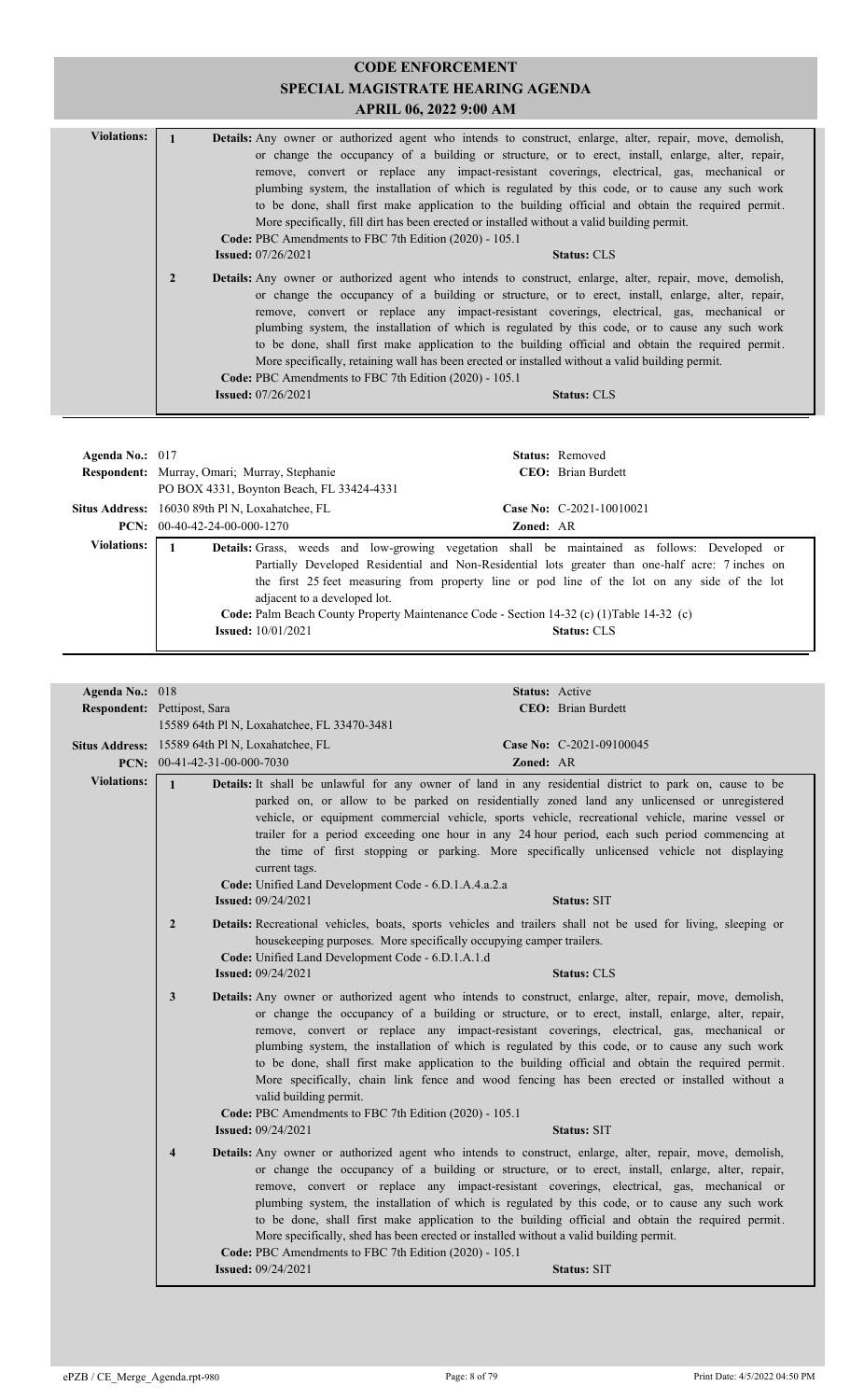| $\overline{5}$ | <b>Details:</b> Any owner or authorized agent who intends to construct, enlarge, alter, repair, move, demolish,<br>or change the occupancy of a building or structure, or to erect, install, enlarge, alter, repair,<br>remove, convert or replace any impact-resistant coverings, electrical, gas, mechanical or<br>plumbing system, the installation of which is regulated by this code, or to cause any such work<br>to be done, shall first make application to the building official and obtain the required permit.<br>More specifically, canopy structure has been erected or installed without a valid building<br>permit.<br>Code: PBC Amendments to FBC 7th Edition (2020) - 105.1<br><b>Status: CLS</b><br><b>Issued:</b> 09/24/2021  |  |
|----------------|--------------------------------------------------------------------------------------------------------------------------------------------------------------------------------------------------------------------------------------------------------------------------------------------------------------------------------------------------------------------------------------------------------------------------------------------------------------------------------------------------------------------------------------------------------------------------------------------------------------------------------------------------------------------------------------------------------------------------------------------------|--|
| 6              | <b>Details:</b> Any owner or authorized agent who intends to construct, enlarge, alter, repair, move, demolish,<br>or change the occupancy of a building or structure, or to erect, install, enlarge, alter, repair,<br>remove, convert or replace any impact-resistant coverings, electrical, gas, mechanical or<br>plumbing system, the installation of which is regulated by this code, or to cause any such work<br>to be done, shall first make application to the building official and obtain the required permit.<br>More specifically, above ground pool has been erected or installed without a valid building<br>permit.<br>Code: PBC Amendments to FBC 7th Edition (2020) - 105.1<br><b>Issued: 09/24/2021</b><br><b>Status: SIT</b> |  |
| 7              | <b>Details:</b> Maintenance of grassed areas and low-growing vegetation shall include weeding, watering,<br>fertilizing, pruning, mowing, edging or any other actions needed consistent with acceptable<br>horticultural practices.<br>Code: Palm Beach County Property Maintenance Code - Section 14-32 (c) (2)<br><b>Issued:</b> 09/24/2021<br><b>Status: CLS</b>                                                                                                                                                                                                                                                                                                                                                                              |  |

| Agenda No.: 019    |                                       | Respondent: RAMIREZ, FELIX A; RAMIREZ, YANIRA                                                                                                                                                                                                                                        | Status: Active | <b>CEO</b> : Brian Burdett                                                                                                                                                                                                                                                                                                                                                                                                                                                                                                                                                                                                                         |
|--------------------|---------------------------------------|--------------------------------------------------------------------------------------------------------------------------------------------------------------------------------------------------------------------------------------------------------------------------------------|----------------|----------------------------------------------------------------------------------------------------------------------------------------------------------------------------------------------------------------------------------------------------------------------------------------------------------------------------------------------------------------------------------------------------------------------------------------------------------------------------------------------------------------------------------------------------------------------------------------------------------------------------------------------------|
|                    |                                       | 13252 71st Pl N, West Palm Beach, FL 33412-2135                                                                                                                                                                                                                                      |                |                                                                                                                                                                                                                                                                                                                                                                                                                                                                                                                                                                                                                                                    |
|                    |                                       | Situs Address: 13252 71st Pl N, West Palm Beach, FL                                                                                                                                                                                                                                  |                | Case No: C-2021-04050025                                                                                                                                                                                                                                                                                                                                                                                                                                                                                                                                                                                                                           |
|                    | <b>PCN:</b> $00-41-42-28-00-000-6150$ |                                                                                                                                                                                                                                                                                      | Zoned: AR      |                                                                                                                                                                                                                                                                                                                                                                                                                                                                                                                                                                                                                                                    |
| <b>Violations:</b> | $\mathfrak{D}$                        | tires, vegetative debris, garbage, trash or similar items. More specifically:<br>including but not limited to inoperative vehicles, tanks, stacks of metal and piles of trash.<br>Code: Palm Beach County Property Maintenance Code - Section 14-35 (a)<br><b>Issued:</b> 04/16/2021 |                | <b>Details:</b> It shall be unlawful for the owner or occupant of a building, structure or property to utilize the<br>premises of such property for the open storage of any motor vehicle which is inoperable and in<br>a state of disrepair, appliances, glass, building material, construction debris, automotive parts,<br>Open storage<br><b>Status: SIT</b>                                                                                                                                                                                                                                                                                   |
|                    | 3                                     | permit.<br>Code: PBC Amendments to FBC 7th Edition (2020) - 105.1<br><b>Issued:</b> 04/16/2021                                                                                                                                                                                       |                | <b>Details:</b> Any owner or authorized agent who intends to construct, enlarge, alter, repair, move, demolish,<br>or change the occupancy of a building or structure, or to erect, install, enlarge, alter, repair,<br>remove, convert or replace any impact-resistant coverings, electrical, gas, mechanical or<br>plumbing system, the installation of which is regulated by this code, or to cause any such work<br>to be done, shall first make application to the building official and obtain the required permit.<br>More specifically, fence gate/ structure has been erected or installed without a valid building<br><b>Status: SIT</b> |
|                    | 5                                     | public nuisance. More specifically: Garage roof in disrepair.<br>Code: Palm Beach County Property Maintenance Code - Section 14-33 (g)<br><b>Issued:</b> 04/16/2021                                                                                                                  |                | <b>Details:</b> The roof and flashing shall be sound, tight and not have defects that admit rain. Roof drainage<br>shall be adequate to prevent dampness or deterioration in the walls or interior portion of the<br>structure. Roof drains, gutters and down spouts shall be maintained in good repair and free<br>from obstructions. Roof water shall not be discharged in a manner that creates an adjacent<br><b>Status: SIT</b>                                                                                                                                                                                                               |

| Agenda No.: $020$        |                                                                                                             | <b>Status:</b> Active           |  |  |  |
|--------------------------|-------------------------------------------------------------------------------------------------------------|---------------------------------|--|--|--|
| Respondent: Oddo, Serena |                                                                                                             | <b>CEO</b> : Brian Burdett      |  |  |  |
|                          | 15921 80th Ln N, Loxahatchee, FL 33470-3136                                                                 |                                 |  |  |  |
|                          | <b>Situs Address:</b> 15921 80th Ln N, Loxahatchee, FL                                                      | <b>Case No:</b> C-2021-06300042 |  |  |  |
|                          | $PCN: 00-41-42-19-00-000-7850$                                                                              | <b>Zoned: AR</b>                |  |  |  |
| <b>Violations:</b>       | Details: It shall be unlawful for the owner or occupant of a building, structure or property to utilize the |                                 |  |  |  |
|                          | premises of such property for the open storage of any motor vehicle which is inoperable and in              |                                 |  |  |  |
|                          | a state of disrepair, appliances, glass, building material, construction debris, automotive parts,          |                                 |  |  |  |
|                          | tires, vegetative debris, garbage, trash or similar items. More specifically:<br>Open storage               |                                 |  |  |  |
|                          | including but not limited to a large pile of concrete, cinder blocks etc.                                   |                                 |  |  |  |
|                          | <b>Code:</b> Palm Beach County Property Maintenance Code - Section 14-35 (a)                                |                                 |  |  |  |
|                          | <b>Issued:</b> 08/13/2021<br><b>Status: CEH</b>                                                             |                                 |  |  |  |
|                          |                                                                                                             |                                 |  |  |  |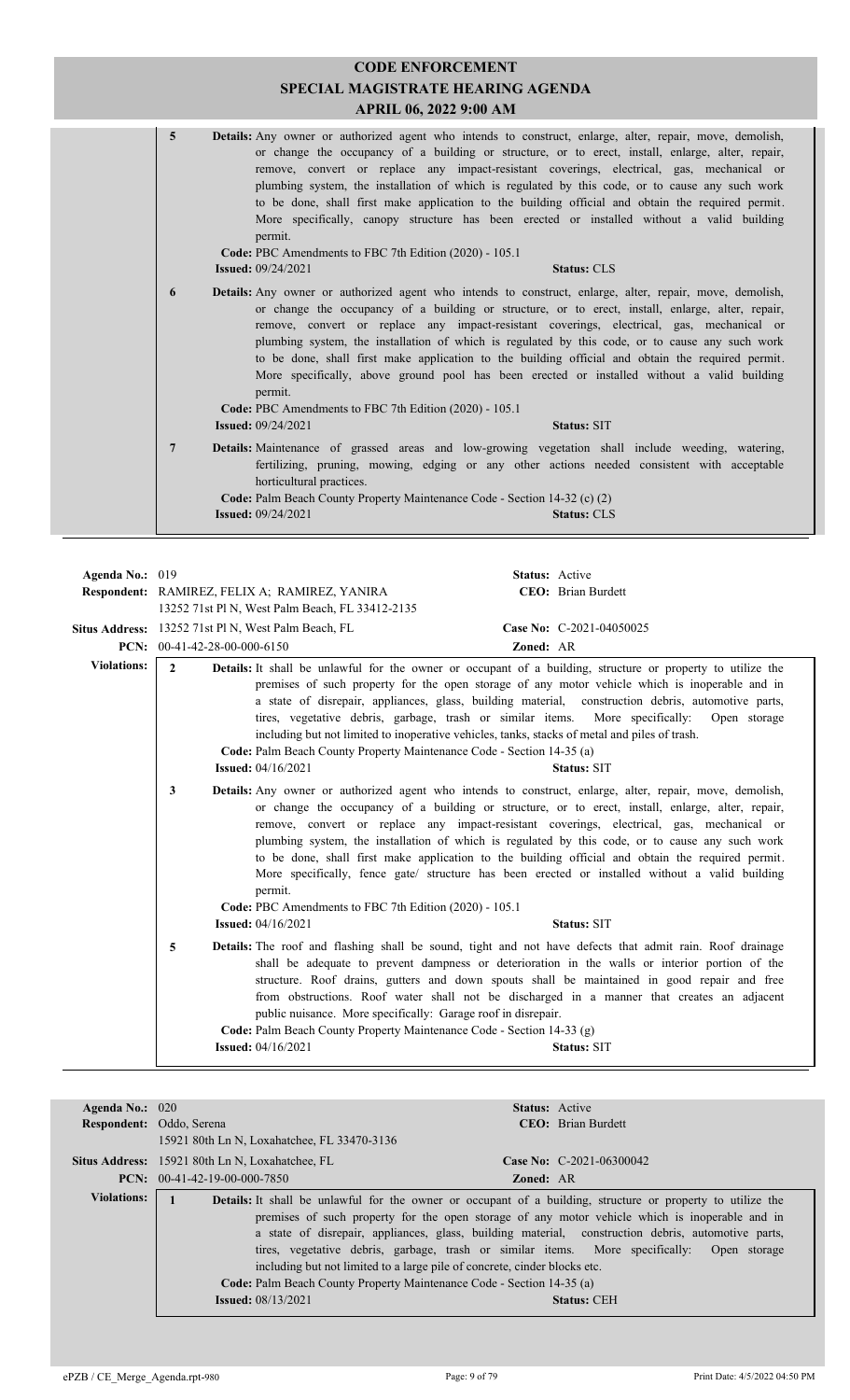| $\overline{2}$          | Details: Any owner or authorized agent who intends to construct, enlarge, alter, repair, move, demolish,<br>or change the occupancy of a building or structure, or to erect, install, enlarge, alter, repair,<br>remove, convert or replace any impact-resistant coverings, electrical, gas, mechanical or<br>plumbing system, the installation of which is regulated by this code, or to cause any such work<br>to be done, shall first make application to the building official and obtain the required permit.<br>More specifically, fill has been erected or installed without a valid building permit.<br>All construction activity regulated by this code shall be performed<br>in a manner so as not to adversely impact the condition of adjacent property, unless such<br>activity<br>is permitted to affect said property pursuant to a consent granted by the applicable property<br>owner,<br>under terms or conditions agreeable to the applicable property owner. This includes, but is not<br>limited to, the control of dust, noise, water or drainage runoffs, debris, and the storage of<br>construction materials. New construction activity shall not adversely impact legal historic<br>surface<br>water drainage flows serving adjacent properties, and may require special drainage design<br>complying with engineering standards to preserve the positive drainage patterns of the<br>affected<br>sites. Accordingly, developers, contractors and owners of all new residential development,<br>including additions, pools, patios, driveways, decks or similar items, on existing properties<br>resulting in a significant decrease of permeable land area on any parcel or has altered the<br>drainage flow on the developed property shall, as a permit condition, provide a professionally<br>prepared drainage plan clearly indicating compliance with this paragraph. Upon completion of<br>the<br>improvement, a certification from a licensed professional, as appropriate under Florida law, shall<br>be submitted to the inspector in order to receive approval of the final inspection.<br>More<br>specifically, obtain fill permit.<br>Code: PBC Amendments to FBC 7th Edition (2020) - 105.1<br>PBC Amendments to FBC 7th Edition (2020) - 110.9<br><b>Issued:</b> 08/13/2021<br><b>Status: CEH</b> |
|-------------------------|--------------------------------------------------------------------------------------------------------------------------------------------------------------------------------------------------------------------------------------------------------------------------------------------------------------------------------------------------------------------------------------------------------------------------------------------------------------------------------------------------------------------------------------------------------------------------------------------------------------------------------------------------------------------------------------------------------------------------------------------------------------------------------------------------------------------------------------------------------------------------------------------------------------------------------------------------------------------------------------------------------------------------------------------------------------------------------------------------------------------------------------------------------------------------------------------------------------------------------------------------------------------------------------------------------------------------------------------------------------------------------------------------------------------------------------------------------------------------------------------------------------------------------------------------------------------------------------------------------------------------------------------------------------------------------------------------------------------------------------------------------------------------------------------------------------------------------------------------------------------------------------------------------------------------------------------------------------------------------------------------------------------------------------------------------------------------------------------------------------------------------------------------------------------------------------------------------------------------------------------------------------------------------------------------------------------------------------------|
| $\mathbf{3}$            | Details: Any owner or authorized agent who intends to construct, enlarge, alter, repair, move, demolish,<br>or change the occupancy of a building or structure, or to erect, install, enlarge, alter, repair,<br>remove, convert or replace any impact-resistant coverings, electrical, gas, mechanical or<br>plumbing system, the installation of which is regulated by this code, or to cause any such work<br>to be done, shall first make application to the building official and obtain the required permit.<br>More specifically, wood and chain link fence has been erected or installed without a valid<br>building permit.<br>Code: PBC Amendments to FBC 7th Edition (2020) - 105.1<br><b>Issued:</b> 08/13/2021<br><b>Status: CEH</b>                                                                                                                                                                                                                                                                                                                                                                                                                                                                                                                                                                                                                                                                                                                                                                                                                                                                                                                                                                                                                                                                                                                                                                                                                                                                                                                                                                                                                                                                                                                                                                                          |
| $\overline{\mathbf{4}}$ | Details: All off-site signs, tacked, nailed, posted, pasted, glued, or otherwise attached to trees, poles,<br>stakes, fences, trailers, or other supporting structures shall be prohibited. More specifically:<br>Sign on fence advertising business in a residential zone.<br>Code: Unified Land Development Code - 8.C.13<br><b>Issued:</b> 08/13/2021<br><b>Status: CEH</b>                                                                                                                                                                                                                                                                                                                                                                                                                                                                                                                                                                                                                                                                                                                                                                                                                                                                                                                                                                                                                                                                                                                                                                                                                                                                                                                                                                                                                                                                                                                                                                                                                                                                                                                                                                                                                                                                                                                                                             |
| $\overline{\mathbf{5}}$ | Details: Maintenance of grassed areas and low-growing vegetation shall include weeding, watering,<br>fertilizing, pruning, mowing, edging or any other actions needed consistent with acceptable<br>horticultural practices.<br>Code: Palm Beach County Property Maintenance Code - Section 14-32 (c) (2)<br><b>Issued:</b> 08/13/2021<br><b>Status: CEH</b>                                                                                                                                                                                                                                                                                                                                                                                                                                                                                                                                                                                                                                                                                                                                                                                                                                                                                                                                                                                                                                                                                                                                                                                                                                                                                                                                                                                                                                                                                                                                                                                                                                                                                                                                                                                                                                                                                                                                                                               |
| 6                       | <b>Details:</b> Any owner or authorized agent who intends to construct, enlarge, alter, repair, move, demolish,<br>or change the occupancy of a building or structure, or to erect, install, enlarge, alter, repair,<br>remove, convert or replace any impact-resistant coverings, electrical, gas, mechanical or<br>plumbing system, the installation of which is regulated by this code, or to cause any such work<br>to be done, shall first make application to the building official and obtain the required permit.<br>More specifically, pole barn structure has been erected or installed without a valid building<br>permit.<br>Code: PBC Amendments to FBC 7th Edition (2020) - 105.1<br><b>Issued: 08/13/2021</b><br><b>Status: CEH</b>                                                                                                                                                                                                                                                                                                                                                                                                                                                                                                                                                                                                                                                                                                                                                                                                                                                                                                                                                                                                                                                                                                                                                                                                                                                                                                                                                                                                                                                                                                                                                                                         |
|                         |                                                                                                                                                                                                                                                                                                                                                                                                                                                                                                                                                                                                                                                                                                                                                                                                                                                                                                                                                                                                                                                                                                                                                                                                                                                                                                                                                                                                                                                                                                                                                                                                                                                                                                                                                                                                                                                                                                                                                                                                                                                                                                                                                                                                                                                                                                                                            |

| Agenda No.: $021$  | <b>Respondent:</b> Vaughn, Debbie H<br>11581 Tangerine Blvd, West Palm Beach, FL 33412-1863                                                                                                                           |                  | <b>Status:</b> Postponed<br><b>CEO</b> : Brian Burdett                                                                                                                                                                                                                                                                                                                                                 |
|--------------------|-----------------------------------------------------------------------------------------------------------------------------------------------------------------------------------------------------------------------|------------------|--------------------------------------------------------------------------------------------------------------------------------------------------------------------------------------------------------------------------------------------------------------------------------------------------------------------------------------------------------------------------------------------------------|
|                    | Situs Address: 11581 Tangerine Blvd, West Palm Beach, FL                                                                                                                                                              |                  | Case No: C-2021-10290001                                                                                                                                                                                                                                                                                                                                                                               |
|                    | <b>PCN:</b> $00-41-42-35-00-000-4130$                                                                                                                                                                                 | <b>Zoned: AR</b> |                                                                                                                                                                                                                                                                                                                                                                                                        |
| <b>Violations:</b> | <b>Details:</b> Any owner or authorized agent who intends to construct, enlarge, alter, repair, move, demolish,<br>More specifically, chain link fence has been erected or installed without a valid building permit. |                  | or change the occupancy of a building or structure, or to erect, install, enlarge, alter, repair,<br>remove, convert or replace any impact-resistant coverings, electrical, gas, mechanical or<br>plumbing system, the installation of which is regulated by this code, or to cause any such work<br>to be done, shall first make application to the building official and obtain the required permit. |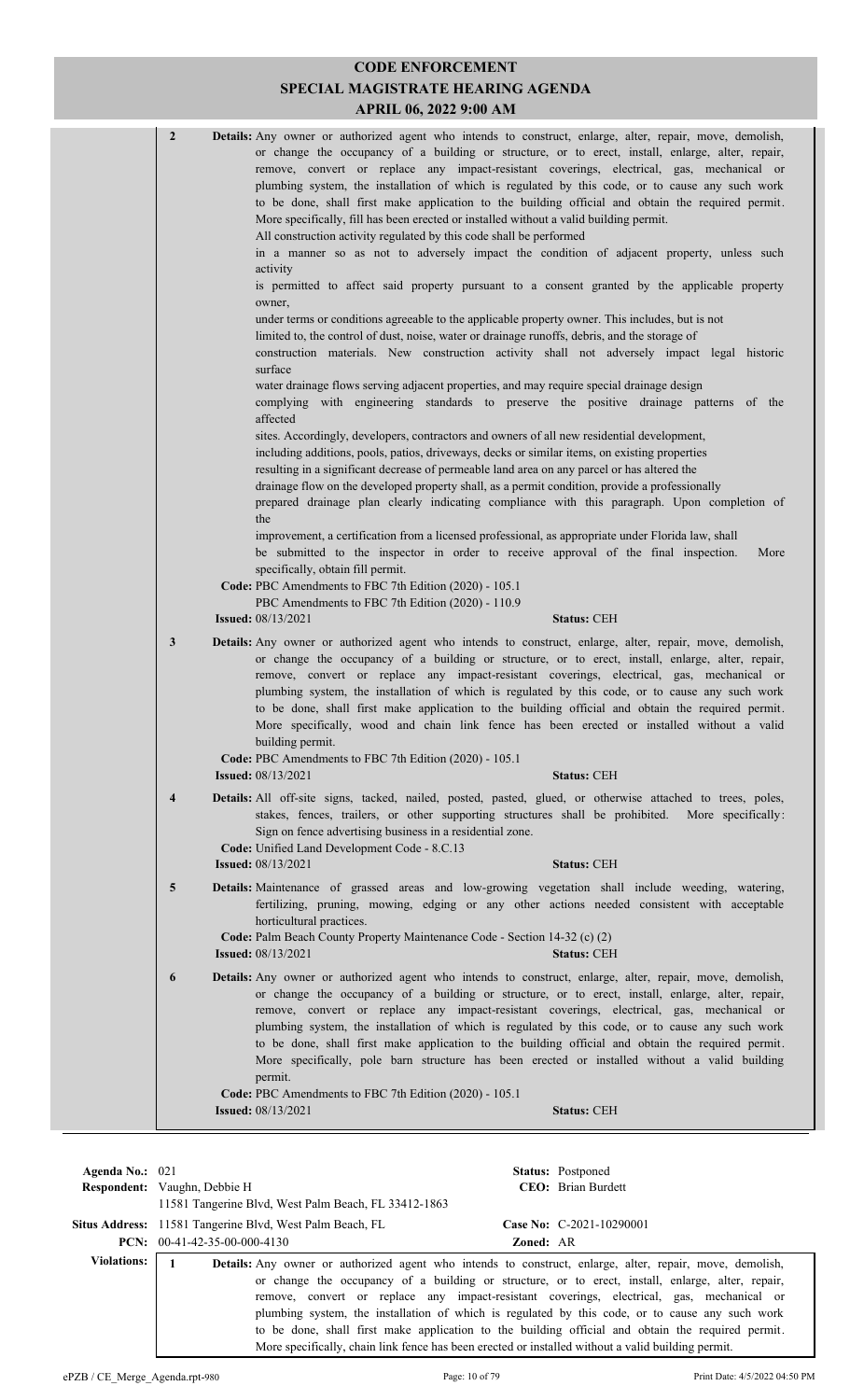**Code:** PBC Amendments to FBC 7th Edition (2020) - 105.1 **Issued:** 11/03/2021 **Status:** CEH

**cc:** Building Division

| Agenda No.: 022    | <b>Respondent:</b> CARMONA, LUIS G; DE OCA, MONTES YOHANIA C<br>403 Jeannine Dr, West Palm Beach, FL 33406-3182                                                                                                                                                                                                                                                                                                                                                                                                                                                                                                                                                                                                                               | <b>Status:</b> Active<br>CEO: Frank A Davis                                                                                                                                                                                                                                                                                                                                                                                                                                                                                                                                                                                                          |  |  |
|--------------------|-----------------------------------------------------------------------------------------------------------------------------------------------------------------------------------------------------------------------------------------------------------------------------------------------------------------------------------------------------------------------------------------------------------------------------------------------------------------------------------------------------------------------------------------------------------------------------------------------------------------------------------------------------------------------------------------------------------------------------------------------|------------------------------------------------------------------------------------------------------------------------------------------------------------------------------------------------------------------------------------------------------------------------------------------------------------------------------------------------------------------------------------------------------------------------------------------------------------------------------------------------------------------------------------------------------------------------------------------------------------------------------------------------------|--|--|
|                    | Situs Address: 403 Jeannine Dr, West Palm Beach, FL<br>PCN: $00-43-44-05-13-000-0020$                                                                                                                                                                                                                                                                                                                                                                                                                                                                                                                                                                                                                                                         | Case No: C-2021-10130038<br>Zoned: RS                                                                                                                                                                                                                                                                                                                                                                                                                                                                                                                                                                                                                |  |  |
| <b>Violations:</b> | $\overline{2}$<br>Code: PBC Amendments to FBC 7th Edition (2020) - 105.1<br><b>Issued:</b> $10/13/2021$                                                                                                                                                                                                                                                                                                                                                                                                                                                                                                                                                                                                                                       | Details: Any owner or authorized agent who intends to construct, enlarge, alter, repair, move, demolish,<br>or change the occupancy of a building or structure, or to erect, install, enlarge, alter, repair,<br>remove, convert or replace any impact-resistant coverings, electrical, gas, mechanical or<br>plumbing system, the installation of which is regulated by this code, or to cause any such work<br>to be done, shall first make application to the building official and obtain the required permit.<br>More specifically, 6' Alumn. Fence been erected or installed without a valid building permit.<br><b>Status: CLS</b>            |  |  |
|                    | 3<br>permit.<br>Code: PBC Amendments to FBC 7th Edition (2020) - 105.1                                                                                                                                                                                                                                                                                                                                                                                                                                                                                                                                                                                                                                                                        | <b>Details:</b> Any owner or authorized agent who intends to construct, enlarge, alter, repair, move, demolish,<br>or change the occupancy of a building or structure, or to erect, install, enlarge, alter, repair,<br>remove, convert or replace any impact-resistant coverings, electrical, gas, mechanical or<br>plumbing system, the installation of which is regulated by this code, or to cause any such work<br>to be done, shall first make application to the building official and obtain the required permit.<br>More specifically, Addition in Rear has been erected or installed without a valid building                              |  |  |
|                    | <b>Issued:</b> 10/13/2021                                                                                                                                                                                                                                                                                                                                                                                                                                                                                                                                                                                                                                                                                                                     | <b>Status: CEH</b>                                                                                                                                                                                                                                                                                                                                                                                                                                                                                                                                                                                                                                   |  |  |
|                    | Details: Any owner or authorized agent who intends to construct, enlarge, alter, repair, move, demolish,<br>$\overline{4}$<br>or change the occupancy of a building or structure, or to erect, install, enlarge, alter, repair,<br>remove, convert or replace any impact-resistant coverings, electrical, gas, mechanical or<br>plumbing system, the installation of which is regulated by this code, or to cause any such work<br>to be done, shall first make application to the building official and obtain the required permit.<br>More specifically, Gazebo has been erected or installed without a valid building permit.<br>Code: PBC Amendments to FBC 7th Edition (2020) - 105.1<br><b>Issued:</b> 10/13/2021<br><b>Status: CEH</b> |                                                                                                                                                                                                                                                                                                                                                                                                                                                                                                                                                                                                                                                      |  |  |
|                    | 5<br>Code: PBC Amendments to FBC 7th Edition (2020) - 105.1<br><b>Issued:</b> 10/13/2021                                                                                                                                                                                                                                                                                                                                                                                                                                                                                                                                                                                                                                                      | <b>Details:</b> Any owner or authorized agent who intends to construct, enlarge, alter, repair, move, demolish,<br>or change the occupancy of a building or structure, or to erect, install, enlarge, alter, repair,<br>remove, convert or replace any impact-resistant coverings, electrical, gas, mechanical or<br>plumbing system, the installation of which is regulated by this code, or to cause any such work<br>to be done, shall first make application to the building official and obtain the required permit.<br>More specifically, (2) Light Poles has been erected or installed without a valid building permit.<br><b>Status: CLS</b> |  |  |
|                    | 6<br>More specifically, Shed has been erected or installed without a valid building permit.<br>Code: PBC Amendments to FBC 7th Edition (2020) - 105.1<br><b>Issued:</b> 10/13/2021                                                                                                                                                                                                                                                                                                                                                                                                                                                                                                                                                            | Details: Any owner or authorized agent who intends to construct, enlarge, alter, repair, move, demolish,<br>or change the occupancy of a building or structure, or to erect, install, enlarge, alter, repair,<br>remove, convert or replace any impact-resistant coverings, electrical, gas, mechanical or<br>plumbing system, the installation of which is regulated by this code, or to cause any such work<br>to be done, shall first make application to the building official and obtain the required permit.<br><b>Status: CEH</b>                                                                                                             |  |  |
| Agenda No.: 023    | Respondent: DIAZ, LOPEZ YUNAIDYS<br>1693 Live Oak Dr, West Palm Beach, FL 33415-5534                                                                                                                                                                                                                                                                                                                                                                                                                                                                                                                                                                                                                                                          | Status: Active<br>CEO: Frank A Davis                                                                                                                                                                                                                                                                                                                                                                                                                                                                                                                                                                                                                 |  |  |

|                    | <b>Situs Address:</b> 1693 Live Oak Dr. West Palm Beach, FL | Case No: $C-2021-09100014$                                                                                                                                                                                                                                                                        |
|--------------------|-------------------------------------------------------------|---------------------------------------------------------------------------------------------------------------------------------------------------------------------------------------------------------------------------------------------------------------------------------------------------|
|                    | <b>PCN:</b> $00-42-44-11-07-000-0420$                       | <b>Zoned: RS</b>                                                                                                                                                                                                                                                                                  |
| <b>Violations:</b> |                                                             | <b>Details:</b> Any owner or authorized agent who intends to construct, enlarge, alter, repair, move, demolish,                                                                                                                                                                                   |
|                    |                                                             | or change the occupancy of a building or structure, or to erect, install, enlarge, alter, repair,<br>remove, convert or replace any impact-resistant coverings, electrical, gas, mechanical or<br>plumbing system, the installation of which is regulated by this code, or to cause any such work |
|                    | Code: PBC Amendments to FBC 7th Edition (2020) - 105.1      | to be done, shall first make application to the building official and obtain the required permit.<br>More specifically, Rear Porch has been erected or installed without a valid building permit.                                                                                                 |
|                    | <b>Issued:</b> $09/13/2021$                                 | <b>Status: CEH</b>                                                                                                                                                                                                                                                                                |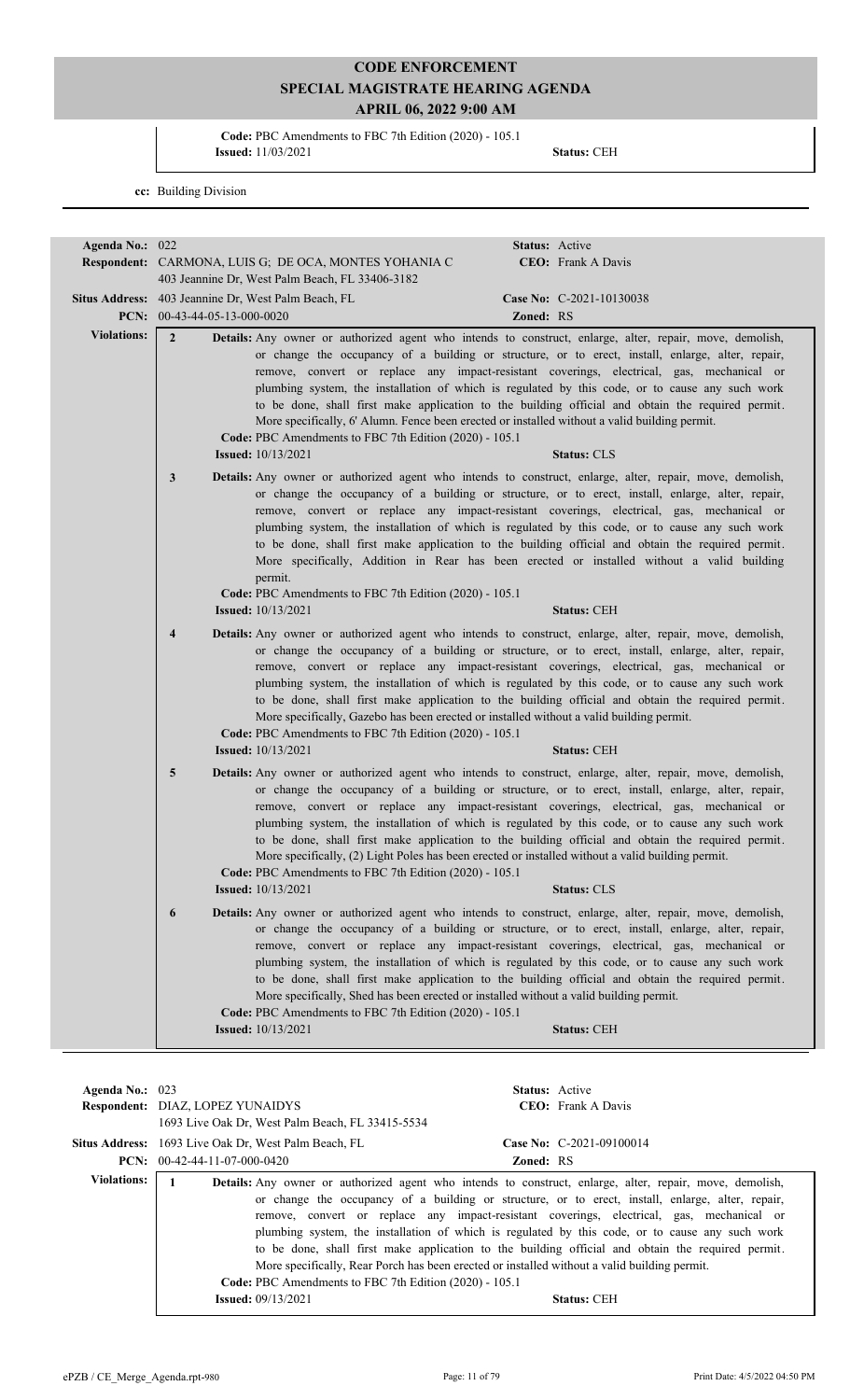|                 | <b>CODE ENFORCEMENT</b><br>SPECIAL MAGISTRATE HEARING AGENDA<br><b>APRIL 06, 2022 9:00 AM</b>                                                                                                                                                                                                                                                                                                                                                                                                                                                                                                                                                                                                                                                       |
|-----------------|-----------------------------------------------------------------------------------------------------------------------------------------------------------------------------------------------------------------------------------------------------------------------------------------------------------------------------------------------------------------------------------------------------------------------------------------------------------------------------------------------------------------------------------------------------------------------------------------------------------------------------------------------------------------------------------------------------------------------------------------------------|
| 2               | <b>Details:</b> Any owner or authorized agent who intends to construct, enlarge, alter, repair, move, demolish,<br>or change the occupancy of a building or structure, or to erect, install, enlarge, alter, repair,<br>remove, convert or replace any impact-resistant coverings, electrical, gas, mechanical or<br>plumbing system, the installation of which is regulated by this code, or to cause any such work<br>to be done, shall first make application to the building official and obtain the required permit.<br>More specifically, Shed has been erected or installed without a valid building permit.<br>Code: PBC Amendments to FBC 7th Edition (2020) - 105.1<br><b>Issued: 09/13/2021</b><br><b>Status: CEH</b>                    |
| 3               | Details: Any owner or authorized agent who intends to construct, enlarge, alter, repair, move, demolish,<br>or change the occupancy of a building or structure, or to erect, install, enlarge, alter, repair,<br>remove, convert or replace any impact-resistant coverings, electrical, gas, mechanical or<br>plumbing system, the installation of which is regulated by this code, or to cause any such work<br>to be done, shall first make application to the building official and obtain the required permit.<br>More specifically, Alumn. Freestanding Carport has been erected or installed without a valid<br>building permit.<br>Code: PBC Amendments to FBC 7th Edition (2020) - 105.1<br><b>Issued:</b> 09/13/2021<br><b>Status: CEH</b> |
| 5               | Details: Any owner or authorized agent who intends to construct, enlarge, alter, repair, move, demolish,<br>or change the occupancy of a building or structure, or to erect, install, enlarge, alter, repair,<br>remove, convert or replace any impact-resistant coverings, electrical, gas, mechanical or<br>plumbing system, the installation of which is regulated by this code, or to cause any such work<br>to be done, shall first make application to the building official and obtain the required permit.<br>More specifically, Alteration has been erected or installed without a valid building permit.<br>Code: PBC Amendments to FBC 7th Edition (2020) - 105.1<br><b>Status: CEH</b><br><b>Issued:</b> 09/13/2021                     |
| 6               | <b>Details:</b> Uses identified with a dash "-," in a zoning districts column of the Use Matrix, are prohibited in<br>that zoning district, unless otherwise expressly stated under the Supplementary Use Standards<br>for the use, or within any applicable Zoning Overlays.<br>More specifically, Added Separate<br>Living Space.<br>Code: Unified Land Development Code - 4.A.7.C.6<br><b>Issued: 09/13/2021</b><br><b>Status: CEH</b>                                                                                                                                                                                                                                                                                                           |
| 8               | <b>Details:</b> Any owner or authorized agent who intends to construct, enlarge, alter, repair, move, demolish,<br>or change the occupancy of a building or structure, or to erect, install, enlarge, alter, repair,<br>remove, convert or replace any impact-resistant coverings, electrical, gas, mechanical or<br>plumbing system, the installation of which is regulated by this code, or to cause any such work<br>to be done, shall first make application to the building official and obtain the required permit.<br>More specifically, Driveway Addition has been erected or installed without a valid building<br>permit.<br>Code: PBC Amendments to FBC 7th Edition (2020) - 105.1<br><b>Issued:</b> 09/13/2021<br><b>Status: CLS</b>    |
| Agenda No.: 024 | Status: Active<br>Respondent: FONSECA, BARBARA T<br>CEO: Frank A Davis                                                                                                                                                                                                                                                                                                                                                                                                                                                                                                                                                                                                                                                                              |

**CODE ENFORCEMENT**

| Agenda No.: 024    | Status: Active                                                                                                                                                                                                                                                                                                                                                                                                                                                                                                                                                                                                                                                                                                                             |
|--------------------|--------------------------------------------------------------------------------------------------------------------------------------------------------------------------------------------------------------------------------------------------------------------------------------------------------------------------------------------------------------------------------------------------------------------------------------------------------------------------------------------------------------------------------------------------------------------------------------------------------------------------------------------------------------------------------------------------------------------------------------------|
|                    | <b>Respondent: FONSECA, BARBARA T</b><br><b>CEO:</b> Frank A Davis                                                                                                                                                                                                                                                                                                                                                                                                                                                                                                                                                                                                                                                                         |
|                    | 521 S Florida Mango Rd, West Palm Beach, FL 33406-4408                                                                                                                                                                                                                                                                                                                                                                                                                                                                                                                                                                                                                                                                                     |
|                    | Situs Address: 521 S Florida Mango Rd, West Palm Beach, FL<br>Case No: C-2021-09070018                                                                                                                                                                                                                                                                                                                                                                                                                                                                                                                                                                                                                                                     |
|                    | $PCN: 00-43-44-05-09-025-0141$<br><b>Zoned: RS</b>                                                                                                                                                                                                                                                                                                                                                                                                                                                                                                                                                                                                                                                                                         |
| <b>Violations:</b> | Details: Any owner or authorized agent who intends to construct, enlarge, alter, repair, move, demolish,<br>or change the occupancy of a building or structure, or to erect, install, enlarge, alter, repair,<br>remove, convert or replace any impact-resistant coverings, electrical, gas, mechanical or<br>plumbing system, the installation of which is regulated by this code, or to cause any such work<br>to be done, shall first make application to the building official and obtain the required permit.<br>More specifically, Addition in Rear has been erected or installed without a valid building<br>permit.<br>Code: PBC Amendments to FBC 7th Edition (2020) - 105.1<br><b>Issued:</b> $09/20/2021$<br><b>Status: CEH</b> |
|                    |                                                                                                                                                                                                                                                                                                                                                                                                                                                                                                                                                                                                                                                                                                                                            |

| Agenda No.: $025$  | <b>Respondent: MARIN, JERONIMO</b><br>406 Jeannine Dr. West Palm Beach, FL 33406-3183               | <b>Status:</b> Active<br><b>CEO</b> : Frank A Davis                                                                                                                                                                                                                                                                                                                                                                                                                                                                                                                                                                     |
|--------------------|-----------------------------------------------------------------------------------------------------|-------------------------------------------------------------------------------------------------------------------------------------------------------------------------------------------------------------------------------------------------------------------------------------------------------------------------------------------------------------------------------------------------------------------------------------------------------------------------------------------------------------------------------------------------------------------------------------------------------------------------|
|                    | <b>Situs Address:</b> 406 Jeannine Dr. West Palm Beach, FL<br><b>PCN:</b> $00-43-44-05-13-000-0240$ | Case No: $C-2021-10130045$<br><b>Zoned: RS</b>                                                                                                                                                                                                                                                                                                                                                                                                                                                                                                                                                                          |
| <b>Violations:</b> | permit.                                                                                             | <b>Details:</b> Any owner or authorized agent who intends to construct, enlarge, alter, repair, move, demolish,<br>or change the occupancy of a building or structure, or to erect, install, enlarge, alter, repair,<br>remove, convert or replace any impact-resistant coverings, electrical, gas, mechanical or<br>plumbing system, the installation of which is regulated by this code, or to cause any such work<br>to be done, shall first make application to the building official and obtain the required permit.<br>More specifically, Carport Addition has been erected or installed without a valid building |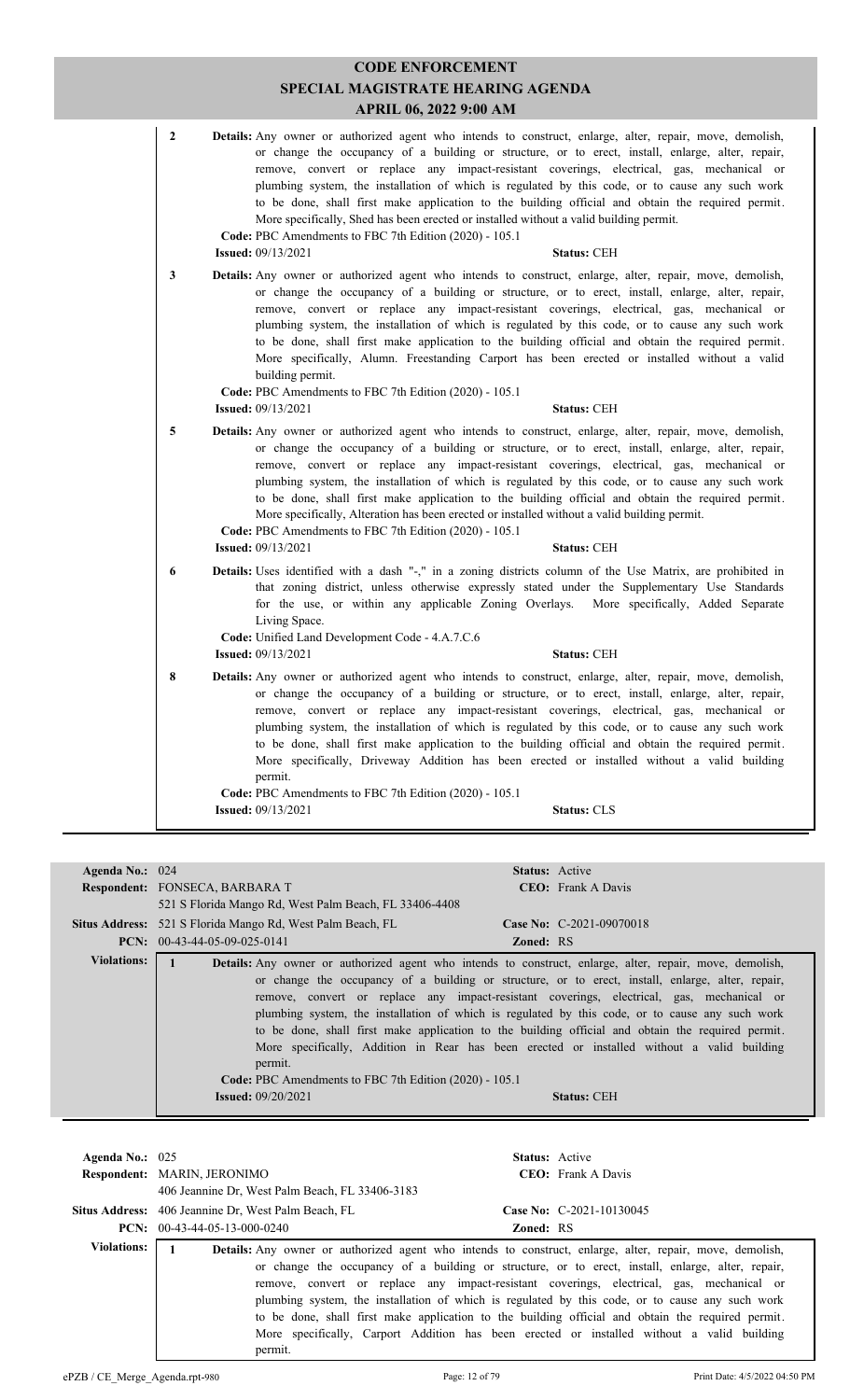|              | <b>APRIL 06, 2022 9:00 AM</b>                                                       |                                                                                                                                                                                                                                                                                                                                                                                                                                                                                                                                                                                                                               |
|--------------|-------------------------------------------------------------------------------------|-------------------------------------------------------------------------------------------------------------------------------------------------------------------------------------------------------------------------------------------------------------------------------------------------------------------------------------------------------------------------------------------------------------------------------------------------------------------------------------------------------------------------------------------------------------------------------------------------------------------------------|
|              | Code: PBC Amendments to FBC 7th Edition (2020) - 105.1<br><b>Issued:</b> 10/15/2021 | <b>Status: CEH</b>                                                                                                                                                                                                                                                                                                                                                                                                                                                                                                                                                                                                            |
| $\mathbf{2}$ | Code: PBC Amendments to FBC 7th Edition (2020) - 105.1                              | <b>Details:</b> Any owner or authorized agent who intends to construct, enlarge, alter, repair, move, demolish,<br>or change the occupancy of a building or structure, or to erect, install, enlarge, alter, repair,<br>remove, convert or replace any impact-resistant coverings, electrical, gas, mechanical or<br>plumbing system, the installation of which is regulated by this code, or to cause any such work<br>to be done, shall first make application to the building official and obtain the required permit.<br>More specifically, 6' White Fence has been erected or installed without a valid building permit. |
|              | <b>Issued:</b> 10/15/2021                                                           | <b>Status: CEH</b>                                                                                                                                                                                                                                                                                                                                                                                                                                                                                                                                                                                                            |
| 3            | Code: PBC Amendments to FBC 7th Edition (2020) - 105.1                              | <b>Details:</b> Any owner or authorized agent who intends to construct, enlarge, alter, repair, move, demolish,<br>or change the occupancy of a building or structure, or to erect, install, enlarge, alter, repair,<br>remove, convert or replace any impact-resistant coverings, electrical, gas, mechanical or<br>plumbing system, the installation of which is regulated by this code, or to cause any such work<br>to be done, shall first make application to the building official and obtain the required permit.<br>More specifically, Shed has been erected or installed without a valid building permit.           |
|              | <b>Issued:</b> 10/15/2021                                                           | <b>Status: CEH</b>                                                                                                                                                                                                                                                                                                                                                                                                                                                                                                                                                                                                            |

| Agenda No.: 026                                                                                                                                                                                                                                                                                                                                                                                                                                                                                                                                                                                                                                                                                                                                               | Status: Removed                                                                                                                                                                                                                                                                                                                                                                                                                                                                                                                                                                                                                                                                                                                                          |
|---------------------------------------------------------------------------------------------------------------------------------------------------------------------------------------------------------------------------------------------------------------------------------------------------------------------------------------------------------------------------------------------------------------------------------------------------------------------------------------------------------------------------------------------------------------------------------------------------------------------------------------------------------------------------------------------------------------------------------------------------------------|----------------------------------------------------------------------------------------------------------------------------------------------------------------------------------------------------------------------------------------------------------------------------------------------------------------------------------------------------------------------------------------------------------------------------------------------------------------------------------------------------------------------------------------------------------------------------------------------------------------------------------------------------------------------------------------------------------------------------------------------------------|
|                                                                                                                                                                                                                                                                                                                                                                                                                                                                                                                                                                                                                                                                                                                                                               | <b>CEO</b> : Frank A Davis<br><b>Respondent: VARGAS, RAFAEL; VARGAS, ARELYS</b>                                                                                                                                                                                                                                                                                                                                                                                                                                                                                                                                                                                                                                                                          |
|                                                                                                                                                                                                                                                                                                                                                                                                                                                                                                                                                                                                                                                                                                                                                               | 3144 Egremont Dr. West Palm Beach, FL 33406-5027                                                                                                                                                                                                                                                                                                                                                                                                                                                                                                                                                                                                                                                                                                         |
|                                                                                                                                                                                                                                                                                                                                                                                                                                                                                                                                                                                                                                                                                                                                                               | Situs Address: 3144 Egremont Dr, West Palm Beach, FL<br>Case No: C-2021-10070005                                                                                                                                                                                                                                                                                                                                                                                                                                                                                                                                                                                                                                                                         |
|                                                                                                                                                                                                                                                                                                                                                                                                                                                                                                                                                                                                                                                                                                                                                               | <b>PCN:</b> $00-43-44-07-09-020-0110$<br>Zoned: RM                                                                                                                                                                                                                                                                                                                                                                                                                                                                                                                                                                                                                                                                                                       |
| <b>Violations:</b><br>Details: Any owner or authorized agent who intends to construct, enlarge, alter, repair, move, demolish,<br>or change the occupancy of a building or structure, or to erect, install, enlarge, alter, repair,<br>remove, convert or replace any impact-resistant coverings, electrical, gas, mechanical or<br>plumbing system, the installation of which is regulated by this code, or to cause any such work<br>to be done, shall first make application to the building official and obtain the required permit.<br>More specifically, Carport addition has been erected or installed without a valid building permit.<br>Code: PBC Amendments to FBC 7th Edition (2020) - 105.1<br><b>Issued:</b> $10/12/2021$<br><b>Status: CLS</b> |                                                                                                                                                                                                                                                                                                                                                                                                                                                                                                                                                                                                                                                                                                                                                          |
|                                                                                                                                                                                                                                                                                                                                                                                                                                                                                                                                                                                                                                                                                                                                                               | <b>Details:</b> Any owner or authorized agent who intends to construct, enlarge, alter, repair, move, demolish,<br>$\overline{2}$<br>or change the occupancy of a building or structure, or to erect, install, enlarge, alter, repair,<br>remove, convert or replace any impact-resistant coverings, electrical, gas, mechanical or<br>plumbing system, the installation of which is regulated by this code, or to cause any such work<br>to be done, shall first make application to the building official and obtain the required permit.<br>More specifically, 6' Fence has been erected or installed without a valid building permit.<br>Code: PBC Amendments to FBC 7th Edition (2020) - 105.1<br><b>Issued:</b> $10/12/2021$<br><b>Status: CLS</b> |

| Agenda No.: 027    |                                                                                                                                                                                                                                                                                                                                                                                                      | <b>Status:</b> Active                                                                                                                                                                                                                                                                                                                                                                                                                                                     |  |
|--------------------|------------------------------------------------------------------------------------------------------------------------------------------------------------------------------------------------------------------------------------------------------------------------------------------------------------------------------------------------------------------------------------------------------|---------------------------------------------------------------------------------------------------------------------------------------------------------------------------------------------------------------------------------------------------------------------------------------------------------------------------------------------------------------------------------------------------------------------------------------------------------------------------|--|
|                    | <b>Respondent: JRK V PROPERTIES LLC</b>                                                                                                                                                                                                                                                                                                                                                              | <b>CEO</b> : Jose Feliciano                                                                                                                                                                                                                                                                                                                                                                                                                                               |  |
|                    | 5411 Sealine Blvd, Lake Worth, FL 33463-5961                                                                                                                                                                                                                                                                                                                                                         |                                                                                                                                                                                                                                                                                                                                                                                                                                                                           |  |
|                    | Situs Address: 4439 Clinton Blvd, Lake Worth, FL                                                                                                                                                                                                                                                                                                                                                     | Case No: C-2021-11220001                                                                                                                                                                                                                                                                                                                                                                                                                                                  |  |
|                    | <b>PCN:</b> $00-42-44-24-10-000-6030$                                                                                                                                                                                                                                                                                                                                                                | Zoned: RM                                                                                                                                                                                                                                                                                                                                                                                                                                                                 |  |
| <b>Violations:</b> | <b>Details:</b> Every plumbing stack, vent, waste and sewer line shall function properly and be kept free from<br>$\mathbf{1}$<br>obstructions, leaks and defects. Specifically; wastewater sewage system obstructed and<br>inoperative at front dwelling structure.<br>Code: Palm Beach County Property Maintenance Code - Section 14-45 (e) (2)<br><b>Issued:</b> 12/06/2021<br><b>Status: CLS</b> |                                                                                                                                                                                                                                                                                                                                                                                                                                                                           |  |
|                    | $\mathbf{2}$<br>inoperative.<br><b>Issued:</b> 12/06/2021                                                                                                                                                                                                                                                                                                                                            | Details: All mechanical equipment, fireplaces and solid fuel-burning appliances shall be properly<br>installed and maintained in a safe working condition, and shall be capable of performing the<br>intended function. Specifically; refrigerator at kitchen of front dwelling unit in disrepair and<br>Code: Palm Beach County Property Maintenance Code - Section 14-46 (b) (1)<br><b>Status: CLS</b>                                                                  |  |
|                    | 3<br><b>Issued:</b> 12/06/2021                                                                                                                                                                                                                                                                                                                                                                       | Details: Every exterior stairway, deck, porch, balcony, railings and all other appurtenances attached<br>thereto, shall be maintained structurally sound, in good repair, with proper anchorage and<br>capable of supporting the imposed loads. Specifically; wooden stairs and handrails of porch<br>deck at entrance to front dwelling unit are broken and in disrepair.<br>Code: Palm Beach County Property Maintenance Code - Section 14-33 (j)<br><b>Status: CLS</b> |  |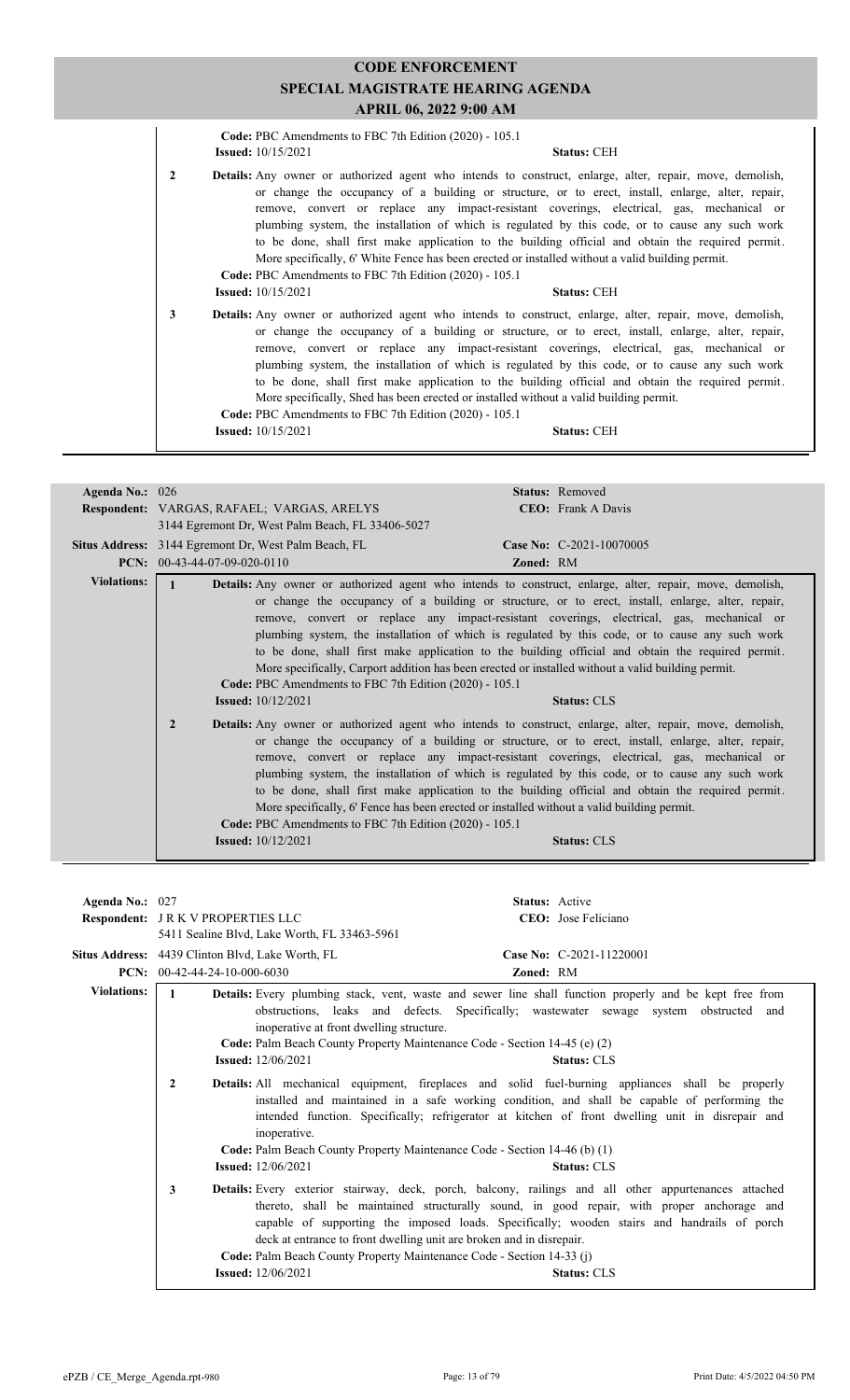| 4 | <b>Details:</b> Any owner or authorized agent who intends to construct, enlarge, alter, repair, move, demolish,<br>or change the occupancy of a building or structure, or to erect, install, enlarge, alter, repair,<br>remove, convert or replace any impact-resistant coverings, electrical, gas, mechanical or<br>plumbing system, the installation of which is regulated by this code, or to cause any such work<br>to be done, shall first make application to the building official and obtain the required permit.<br>More specifically, white vinyl, plastic or metal fence has been erected or installed without a<br>valid building permit at property front.<br>Code: PBC Amendments to FBC 7th Edition (2020) - 105.1<br><b>Issued:</b> 12/06/2021<br><b>Status: CEH</b> |
|---|--------------------------------------------------------------------------------------------------------------------------------------------------------------------------------------------------------------------------------------------------------------------------------------------------------------------------------------------------------------------------------------------------------------------------------------------------------------------------------------------------------------------------------------------------------------------------------------------------------------------------------------------------------------------------------------------------------------------------------------------------------------------------------------|
|   |                                                                                                                                                                                                                                                                                                                                                                                                                                                                                                                                                                                                                                                                                                                                                                                      |
| 5 | <b>Details:</b> Any owner or authorized agent who intends to construct, enlarge, alter, repair, move, demolish,<br>or change the occupancy of a building or structure, or to erect, install, enlarge, alter, repair,<br>remove, convert or replace any impact-resistant coverings, electrical, gas, mechanical or<br>plumbing system, the installation of which is regulated by this code, or to cause any such work<br>to be done, shall first make application to the building official and obtain the required permit.<br>More specifically, paverbrick and cement driveway has been erected or installed without a valid<br>building permit.                                                                                                                                     |
|   | Code: PBC Amendments to FBC 7th Edition (2020) - 105.1                                                                                                                                                                                                                                                                                                                                                                                                                                                                                                                                                                                                                                                                                                                               |
|   | <b>Issued:</b> 12/06/2021<br><b>Status: CEH</b>                                                                                                                                                                                                                                                                                                                                                                                                                                                                                                                                                                                                                                                                                                                                      |
| 6 | <b>Details:</b> Any owner or authorized agent who intends to construct, enlarge, alter, repair, move, demolish,<br>or change the occupancy of a building or structure, or to erect, install, enlarge, alter, repair,<br>remove, convert or replace any impact-resistant coverings, electrical, gas, mechanical or<br>plumbing system, the installation of which is regulated by this code, or to cause any such work<br>to be done, shall first make application to the building official and obtain the required permit.<br>More specifically, concrete driveway and turn-out has been erected or installed without a valid<br>building permit.<br>Code: PBC Amendments to FBC 7th Edition (2020) - 105.1<br><b>Issued:</b> 12/06/2021<br><b>Status: CEH</b>                        |
|   |                                                                                                                                                                                                                                                                                                                                                                                                                                                                                                                                                                                                                                                                                                                                                                                      |
| 7 | <b>Details:</b> Any owner or authorized agent who intends to construct, enlarge, alter, repair, move, demolish,<br>or change the occupancy of a building or structure, or to erect, install, enlarge, alter, repair,<br>remove, convert or replace any impact-resistant coverings, electrical, gas, mechanical or<br>plumbing system, the installation of which is regulated by this code, or to cause any such work<br>to be done, shall first make application to the building official and obtain the required permit.<br>More specifically, roofed awning structure has been erected or installed without a valid<br>building permit at rear dwelling structure.<br>Code: PBC Amendments to FBC 7th Edition (2020) - 105.1<br><b>Issued:</b> $12/06/2021$<br><b>Status: CEH</b>  |
|   |                                                                                                                                                                                                                                                                                                                                                                                                                                                                                                                                                                                                                                                                                                                                                                                      |
| 8 | <b>Details:</b> Any owner or authorized agent who intends to construct, enlarge, alter, repair, move, demolish,<br>or change the occupancy of a building or structure, or to erect, install, enlarge, alter, repair,<br>remove, convert or replace any impact-resistant coverings, electrical, gas, mechanical or<br>plumbing system, the installation of which is regulated by this code, or to cause any such work<br>to be done, shall first make application to the building official and obtain the required permit.<br>More specifically, electrical light post lamp has been erected or installed without a valid<br>building permit at rear yard.<br>Code: PBC Amendments to FBC 7th Edition (2020) - 105.1<br><b>Issued:</b> 12/06/2021<br><b>Status: CEH</b>               |
|   |                                                                                                                                                                                                                                                                                                                                                                                                                                                                                                                                                                                                                                                                                                                                                                                      |

| Agenda No.: 028    |                                                                                            |                  | <b>Status:</b> Removed      |  |  |
|--------------------|--------------------------------------------------------------------------------------------|------------------|-----------------------------|--|--|
|                    | <b>Respondent:</b> Louis C Gradolph as Life tenant and Crystal Gradolph as                 |                  | <b>CEO</b> : Jose Feliciano |  |  |
|                    | Remainderman.                                                                              |                  |                             |  |  |
|                    | 4631 Selberg Ln, Lake Worth, FL 33461-4361                                                 |                  | Type: Life Safety           |  |  |
|                    | Situs Address: 4631 Selberg Ln, Lake Worth, FL                                             |                  | Case No: C-2021-11040028    |  |  |
| PCN:               | 00-42-44-25-00-000-1710                                                                    | <b>Zoned: RM</b> |                             |  |  |
| <b>Violations:</b> | <b>Details:</b> All buildings, structures, electrical, gas, mechanical or plumbing systems |                  |                             |  |  |
|                    | which are unsafe, unsanitary, or do not provide adequate egress, or                        |                  |                             |  |  |
|                    | which constitute a fire hazard, or are otherwise dangerous to human                        |                  |                             |  |  |
|                    | life, or which in relation to existing use, constitute a hazard to safety or               |                  |                             |  |  |
|                    | health, are considered unsafe buildings or service systems. All such                       |                  |                             |  |  |
|                    | unsafe buildings, structures or service systems are hereby declared                        |                  |                             |  |  |
|                    | illegal and shall be ordered by the building official to be abated by the                  |                  |                             |  |  |
|                    | owner, through repair and rehabilitation or by demolition and removal,                     |                  |                             |  |  |
|                    | in accordance with this code. The extent of repairs shall be determined                    |                  |                             |  |  |
|                    | by the building official.                                                                  |                  |                             |  |  |
|                    | Code: PBC Amendments to FBC 7th Edition (2020) - 116.1                                     |                  |                             |  |  |
|                    | <b>Issued:</b> 11/05/2021<br><b>Status: CLS</b>                                            |                  |                             |  |  |
|                    |                                                                                            |                  |                             |  |  |
|                    |                                                                                            |                  |                             |  |  |
|                    | cc: Pbso                                                                                   |                  |                             |  |  |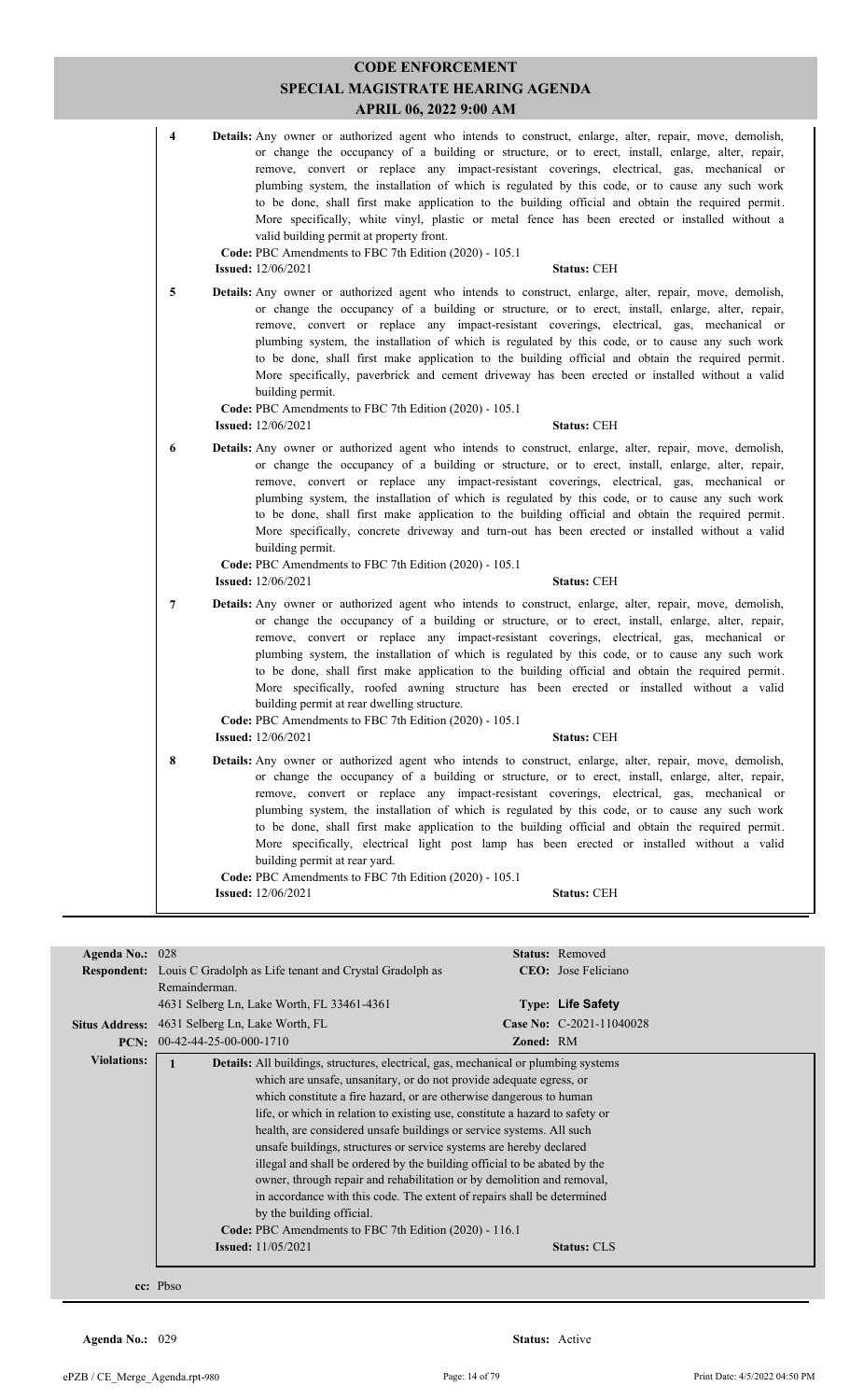|                       | <b>Respondent:</b> Dirk De Roock and Joan D. De Roock, as Co-Trustees of<br>The De Roock Living Trust, December 6, 1996<br>18231 S 2nd St, Fountain Valley, CA 92708-4420 | CEO: Jose Feliciano                                                                                                                                                                                                                                                                                                                                                                                                                                                                                                                                                                                                                                             |
|-----------------------|---------------------------------------------------------------------------------------------------------------------------------------------------------------------------|-----------------------------------------------------------------------------------------------------------------------------------------------------------------------------------------------------------------------------------------------------------------------------------------------------------------------------------------------------------------------------------------------------------------------------------------------------------------------------------------------------------------------------------------------------------------------------------------------------------------------------------------------------------------|
| <b>Situs Address:</b> | 4821 Vermont Ave, Lake Worth, FL<br><b>PCN:</b> $00-42-44-25-00-000-5340$                                                                                                 | Case No: C-2021-09270007<br>Zoned: RM                                                                                                                                                                                                                                                                                                                                                                                                                                                                                                                                                                                                                           |
| <b>Violations:</b>    | building permit throughout property perimeter.<br>Code: PBC Amendments to FBC 7th Edition (2020) - 105.1                                                                  | Details: Any owner or authorized agent who intends to construct, enlarge, alter, repair, move, demolish,<br>or change the occupancy of a building or structure, or to erect, install, enlarge, alter, repair,<br>remove, convert or replace any impact-resistant coverings, electrical, gas, mechanical or<br>plumbing system, the installation of which is regulated by this code, or to cause any such work<br>to be done, shall first make application to the building official and obtain the required permit.<br>More specifically, wooden fence has been in has been erected or installed without a valid                                                 |
|                       | <b>Issued: 09/29/2021</b><br>3<br>building permit.<br>Code: PBC Amendments to FBC 7th Edition (2020) - 105.1<br><b>Issued: 09/29/2021</b>                                 | <b>Status: CEH</b><br>Details: Any owner or authorized agent who intends to construct, enlarge, alter, repair, move, demolish,<br>or change the occupancy of a building or structure, or to erect, install, enlarge, alter, repair,<br>remove, convert or replace any impact-resistant coverings, electrical, gas, mechanical or<br>plumbing system, the installation of which is regulated by this code, or to cause any such work<br>to be done, shall first make application to the building official and obtain the required permit.<br>More specifically, surveillance system has been erected or installed on posts without a valid<br><b>Status: CEH</b> |

| Agenda No.: 030    |                                                                                                                                                                                                                                                                                                                                                                                                                                                                                                                                                                                                                                                                                                                                                                                                                                                         | Status: Active                                                                                                                                                                                                                                                                                                                                                                                                                                                                                                                                                                                                                                    |
|--------------------|---------------------------------------------------------------------------------------------------------------------------------------------------------------------------------------------------------------------------------------------------------------------------------------------------------------------------------------------------------------------------------------------------------------------------------------------------------------------------------------------------------------------------------------------------------------------------------------------------------------------------------------------------------------------------------------------------------------------------------------------------------------------------------------------------------------------------------------------------------|---------------------------------------------------------------------------------------------------------------------------------------------------------------------------------------------------------------------------------------------------------------------------------------------------------------------------------------------------------------------------------------------------------------------------------------------------------------------------------------------------------------------------------------------------------------------------------------------------------------------------------------------------|
|                    | <b>Respondent:</b> Rajadel Martinez, Robisvel                                                                                                                                                                                                                                                                                                                                                                                                                                                                                                                                                                                                                                                                                                                                                                                                           | <b>CEO</b> : Jose Feliciano                                                                                                                                                                                                                                                                                                                                                                                                                                                                                                                                                                                                                       |
|                    | 2676 Rockcrest Ct, West Palm Beach, FL 33415-8173                                                                                                                                                                                                                                                                                                                                                                                                                                                                                                                                                                                                                                                                                                                                                                                                       |                                                                                                                                                                                                                                                                                                                                                                                                                                                                                                                                                                                                                                                   |
|                    | Situs Address: 2721 10th Ave N, 1, Lake Worth, FL                                                                                                                                                                                                                                                                                                                                                                                                                                                                                                                                                                                                                                                                                                                                                                                                       | Case No: C-2021-12200004                                                                                                                                                                                                                                                                                                                                                                                                                                                                                                                                                                                                                          |
|                    | <b>PCN:</b> $00-43-44-20-01-040-0040$                                                                                                                                                                                                                                                                                                                                                                                                                                                                                                                                                                                                                                                                                                                                                                                                                   | <b>Zoned: RH</b>                                                                                                                                                                                                                                                                                                                                                                                                                                                                                                                                                                                                                                  |
| <b>Violations:</b> | $\mathbf{1}$<br>building permit at both dwelling structures.<br>Code: PBC Amendments to FBC 7th Edition (2020) - 105.1<br><b>Issued:</b> 12/22/2021                                                                                                                                                                                                                                                                                                                                                                                                                                                                                                                                                                                                                                                                                                     | Details: Any owner or authorized agent who intends to construct, enlarge, alter, repair, move, demolish,<br>or change the occupancy of a building or structure, or to erect, install, enlarge, alter, repair,<br>remove, convert or replace any impact-resistant coverings, electrical, gas, mechanical or<br>plumbing system, the installation of which is regulated by this code, or to cause any such work<br>to be done, shall first make application to the building official and obtain the required permit.<br>More specifically, new windows and doors have been erected or installed without a valid<br><b>Status: CEH</b>               |
|                    | $\overline{2}$<br>building permit at the rear of both dwelling structures.<br>Code: PBC Amendments to FBC 7th Edition (2020) - 105.1<br><b>Issued:</b> 12/22/2021                                                                                                                                                                                                                                                                                                                                                                                                                                                                                                                                                                                                                                                                                       | <b>Details:</b> Any owner or authorized agent who intends to construct, enlarge, alter, repair, move, demolish,<br>or change the occupancy of a building or structure, or to erect, install, enlarge, alter, repair,<br>remove, convert or replace any impact-resistant coverings, electrical, gas, mechanical or<br>plumbing system, the installation of which is regulated by this code, or to cause any such work<br>to be done, shall first make application to the building official and obtain the required permit.<br>More specifically, metal roofed porch structure has been erected or installed without a valid<br><b>Status: CEH</b>  |
|                    | $\mathbf{3}$<br><b>Details:</b> Any owner or authorized agent who intends to construct, enlarge, alter, repair, move, demolish,<br>or change the occupancy of a building or structure, or to erect, install, enlarge, alter, repair,<br>remove, convert or replace any impact-resistant coverings, electrical, gas, mechanical or<br>plumbing system, the installation of which is regulated by this code, or to cause any such work<br>to be done, shall first make application to the building official and obtain the required permit.<br>More specifically, wooden accessory structures (sheds) has been erected or installed without a<br>valid building permit at east area of parking lot and at west yard area of property.<br><b>Code: PBC</b> Amendments to FBC 7th Edition (2020) - 105.1<br><b>Issued:</b> 12/22/2021<br><b>Status: CEH</b> |                                                                                                                                                                                                                                                                                                                                                                                                                                                                                                                                                                                                                                                   |
|                    | $\overline{\mathbf{4}}$<br>permit.<br><b>Code: PBC</b> Amendments to FBC 7th Edition (2020) - 105.1<br><b>Issued:</b> 12/22/2021                                                                                                                                                                                                                                                                                                                                                                                                                                                                                                                                                                                                                                                                                                                        | <b>Details:</b> Any owner or authorized agent who intends to construct, enlarge, alter, repair, move, demolish,<br>or change the occupancy of a building or structure, or to erect, install, enlarge, alter, repair,<br>remove, convert or replace any impact-resistant coverings, electrical, gas, mechanical or<br>plumbing system, the installation of which is regulated by this code, or to cause any such work<br>to be done, shall first make application to the building official and obtain the required permit.<br>More specifically, parking lot has been resurfaced (asphalt shavings) without a valid building<br><b>Status: CEH</b> |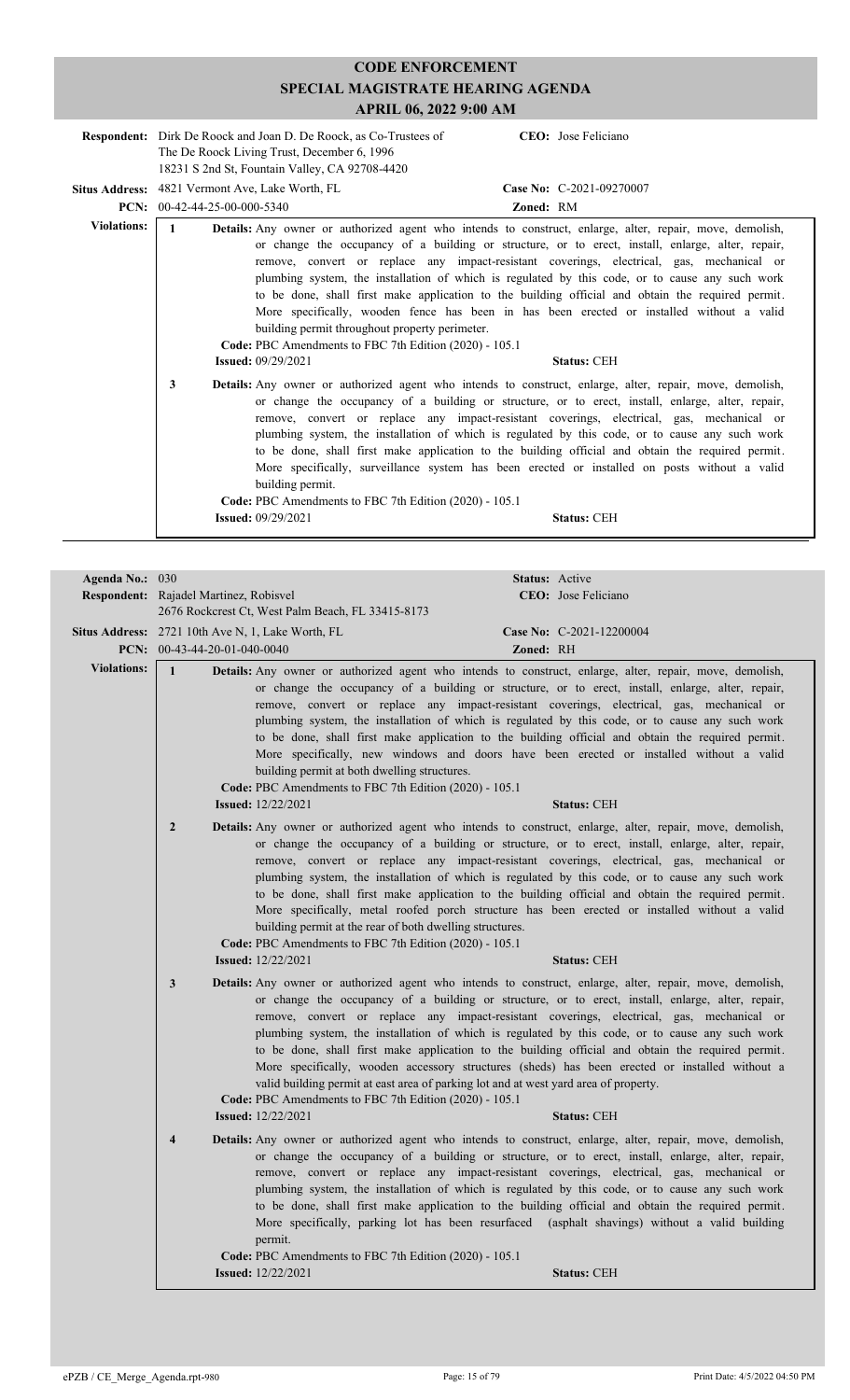#### **CODE ENFORCEMENT SPECIAL MAGISTRATE HEARING AGENDA APRIL 06, 2022 9:00 AM 5 Details:** Any owner or authorized agent who intends to construct, enlarge, alter, repair, move, demolish, or change the occupancy of a building or structure, or to erect, install, enlarge, alter, repair, remove, convert or replace any impact-resistant coverings, electrical, gas, mechanical or plumbing system, the installation of which is regulated by this code, or to cause any such work to be done, shall first make application to the building official and obtain the required permit. More specifically, central air conditioning units has been installed without a valid building permit. **Code:** PBC Amendments to FBC 7th Edition (2020) - 105.1 **Issued:** 12/22/2021 **Status:** CEH

| Agenda No.: 031    | <b>Respondent:</b> Semeah, Yves                                                    |                                                                                                                                                                                                                       | Status: Active | CEO: Jose Feliciano                                                                                                                                                                                                                                                                                                                                                                                                                                                                                                                                                                                                                     |
|--------------------|------------------------------------------------------------------------------------|-----------------------------------------------------------------------------------------------------------------------------------------------------------------------------------------------------------------------|----------------|-----------------------------------------------------------------------------------------------------------------------------------------------------------------------------------------------------------------------------------------------------------------------------------------------------------------------------------------------------------------------------------------------------------------------------------------------------------------------------------------------------------------------------------------------------------------------------------------------------------------------------------------|
|                    |                                                                                    | 4292 Wilkinson Dr, Lake Worth, FL 33461-4540                                                                                                                                                                          |                |                                                                                                                                                                                                                                                                                                                                                                                                                                                                                                                                                                                                                                         |
|                    | Situs Address: 4292 Wilkinson Dr, Lake Worth, FL<br>PCN: $00-43-44-30-01-044-0021$ |                                                                                                                                                                                                                       | Zoned: RM      | Case No: C-2021-11290012                                                                                                                                                                                                                                                                                                                                                                                                                                                                                                                                                                                                                |
| <b>Violations:</b> | $\mathbf{1}$                                                                       | the time of first stopping or parking.<br>Code: Unified Land Development Code - 6.D.1.A.4.a.2.a<br><b>Issued:</b> 11/30/2021                                                                                          |                | Details: It shall be unlawful for any owner of land in any residential district to park on, cause to be<br>parked on, or allow to be parked on residentially zoned land any unlicensed or unregistered<br>vehicle, or equipment commercial vehicle, sports vehicle, recreational vehicle, marine vessel or<br>trailer for a period exceeding one hour in any 24 hour period, each such period commencing at<br><b>Status: CEH</b>                                                                                                                                                                                                       |
|                    | $\mathbf{2}$                                                                       | for the heavy repairs and maintence of motor vehicles.                                                                                                                                                                |                | Details: Uses identified with a dash "-," in a zoning districts column of the Use Matrix, are prohibited in<br>that zoning district, unless otherwise expressly stated under the Supplementary Use Standards<br>for the use, or within any applicable Zoning Overlays. More specifically, property being used                                                                                                                                                                                                                                                                                                                           |
|                    |                                                                                    | a. Definition                                                                                                                                                                                                         |                |                                                                                                                                                                                                                                                                                                                                                                                                                                                                                                                                                                                                                                         |
|                    |                                                                                    | or                                                                                                                                                                                                                    |                | An establishment engaged in the repair and maintenance of automobiles, recreational vehicles,<br>boats, motorcycles, or personal watercraft; or the repair and maintenance of heavy equipment                                                                                                                                                                                                                                                                                                                                                                                                                                           |
|                    |                                                                                    | stripping, and paint or body work.                                                                                                                                                                                    |                | machinery, commercial vehicles or trailers, marine vessels, or similar; or media blasting, paint                                                                                                                                                                                                                                                                                                                                                                                                                                                                                                                                        |
|                    |                                                                                    | b. Typical Uses                                                                                                                                                                                                       |                |                                                                                                                                                                                                                                                                                                                                                                                                                                                                                                                                                                                                                                         |
|                    |                                                                                    | Heavy Repair and Maintenance may include but is not limited to:<br>1) Machine shops, welding services, engine and transmission shops, and radiator shops;<br>media                                                    |                | 2) Paint or body shops, collision damage repairs and frame straightening, fiberglass repair,                                                                                                                                                                                                                                                                                                                                                                                                                                                                                                                                            |
|                    |                                                                                    | blasting or paint stripping, powder coating, and steam cleaning;<br>transmissions, starters, alternators, radiators, air conditioners, compressors, brake systems,<br>systems, drive train, and steering systems; or, |                | 3) Garages for general engine type repair including rebuilding, repairing or removing engines,<br>hydraulics, fuel systems, cooling systems, exhaust, electrical or electronic systems, propulsion                                                                                                                                                                                                                                                                                                                                                                                                                                      |
|                    |                                                                                    | outdoor<br>storage or activities.                                                                                                                                                                                     |                | 4) Any Light Repair and Maintenance Use, which involves any of the above or requires                                                                                                                                                                                                                                                                                                                                                                                                                                                                                                                                                    |
|                    |                                                                                    | Code: Unified Land Development Code - 4.A.B.2.C.30                                                                                                                                                                    |                |                                                                                                                                                                                                                                                                                                                                                                                                                                                                                                                                                                                                                                         |
|                    | 3                                                                                  | <b>Issued:</b> 11/30/2021<br>building permit at property rear.<br>Code: PBC Amendments to FBC 7th Edition (2020) - 105.1                                                                                              |                | <b>Status: CEH</b><br>Details: Any owner or authorized agent who intends to construct, enlarge, alter, repair, move, demolish,<br>or change the occupancy of a building or structure, or to erect, install, enlarge, alter, repair,<br>remove, convert or replace any impact-resistant coverings, electrical, gas, mechanical or<br>plumbing system, the installation of which is regulated by this code, or to cause any such work<br>to be done, shall first make application to the building official and obtain the required permit.<br>More specifically, accessory structure (shed) has been erected or installed without a valid |
|                    |                                                                                    | <b>Issued:</b> 11/30/2021                                                                                                                                                                                             |                | <b>Status: CEH</b>                                                                                                                                                                                                                                                                                                                                                                                                                                                                                                                                                                                                                      |
|                    | $\overline{\mathbf{4}}$                                                            | building permit.<br>Code: PBC Amendments to FBC 7th Edition (2020) - 105.1                                                                                                                                            |                | Details: Any owner or authorized agent who intends to construct, enlarge, alter, repair, move, demolish,<br>or change the occupancy of a building or structure, or to erect, install, enlarge, alter, repair,<br>remove, convert or replace any impact-resistant coverings, electrical, gas, mechanical or<br>plumbing system, the installation of which is regulated by this code, or to cause any such work<br>to be done, shall first make application to the building official and obtain the required permit.<br>More specifically, concrete driveway has been expanded, erected or installed without a valid                      |
|                    |                                                                                    | <b>Issued:</b> 11/30/2021                                                                                                                                                                                             |                | <b>Status: CEH</b>                                                                                                                                                                                                                                                                                                                                                                                                                                                                                                                                                                                                                      |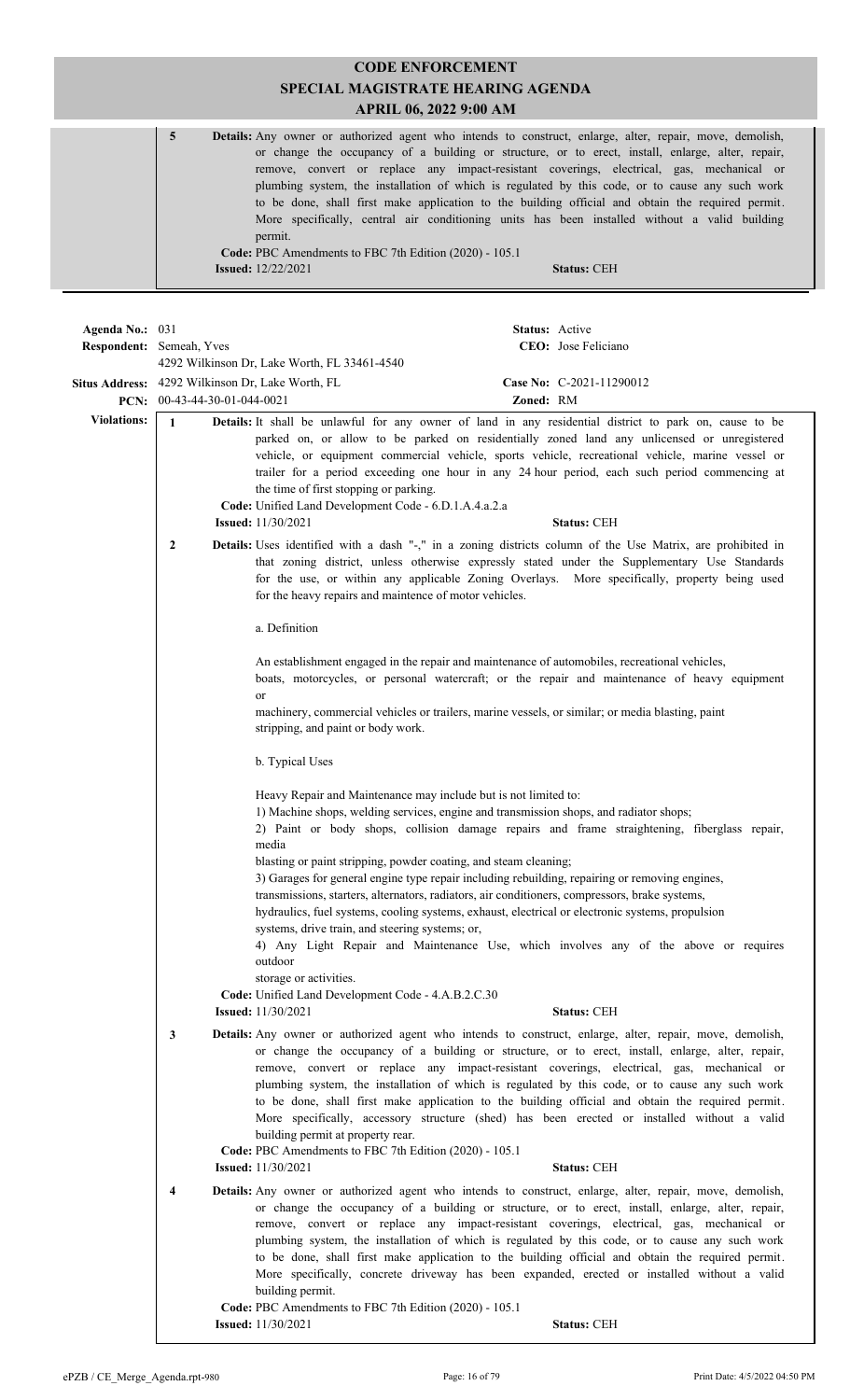**cc:** Code Enforcement

| Agenda No.: 032    |                                                                                                                                                                                                                                                                                        | <b>Status:</b> Postponed                                                                                                                                                                                                                                                                                                                                                                                                                                                                                                                                                                                                                                                                                                                                       |
|--------------------|----------------------------------------------------------------------------------------------------------------------------------------------------------------------------------------------------------------------------------------------------------------------------------------|----------------------------------------------------------------------------------------------------------------------------------------------------------------------------------------------------------------------------------------------------------------------------------------------------------------------------------------------------------------------------------------------------------------------------------------------------------------------------------------------------------------------------------------------------------------------------------------------------------------------------------------------------------------------------------------------------------------------------------------------------------------|
|                    | <b>Respondent:</b> Solange Routhier, Marie Nathlie                                                                                                                                                                                                                                     | <b>CEO</b> : Jose Feliciano                                                                                                                                                                                                                                                                                                                                                                                                                                                                                                                                                                                                                                                                                                                                    |
|                    | 4163 Davis Rd, Lake Worth, FL 33461-4603                                                                                                                                                                                                                                               |                                                                                                                                                                                                                                                                                                                                                                                                                                                                                                                                                                                                                                                                                                                                                                |
|                    | <b>Situs Address:</b> 4161 Davis Rd, Lake Worth, FL                                                                                                                                                                                                                                    | Case No: C-2021-12010007                                                                                                                                                                                                                                                                                                                                                                                                                                                                                                                                                                                                                                                                                                                                       |
|                    | <b>PCN:</b> $00-43-44-30-01-024-0010$                                                                                                                                                                                                                                                  | <b>Zoned: RM</b>                                                                                                                                                                                                                                                                                                                                                                                                                                                                                                                                                                                                                                                                                                                                               |
| <b>Violations:</b> | $\mathbf{2}$<br>Code: Palm Beach County Property Maintenance Code - Section 14-34 (c)<br><b>Issued:</b> $12/15/2021$<br>3<br>inoperative at front dwelling unit 4163.<br><b>Code:</b> Palm Beach County Property Maintenance Code - Section 14-46 (b) (1)<br><b>Issued:</b> 12/15/2021 | <b>Details:</b> All interior surfaces, including windows and doors, shall be maintained in good, clean and<br>sanitary condition. Peeling paint, cracked or loose plaster, decayed wood, and other defective<br>surface conditions shall be corrected. Specifically; interior walls and ceilings of dwelling unit at<br>front entrance are in disrepair with evidence of leaks at front dwelling unit 4163.<br><b>Status: CEH</b><br><b>Details:</b> All mechanical equipment, fireplaces and solid fuel-burning appliances shall be properly<br>installed and maintained in a safe working condition, and shall be capable of performing the<br>intended function. Specifically; cooking stove and oven of kitchen are in disrepair and<br><b>Status: CEH</b> |

| Agenda No.: $033$  |                                                                                                                                                                                                                                                                                                                                                                                                                                                                                                                                                                                                                                                                                                                                           | <b>Status:</b> Active                                                                                                                                                                                                                                                                                                                                                                                                                                                                                                                                                                                                                                                                                                  |  |
|--------------------|-------------------------------------------------------------------------------------------------------------------------------------------------------------------------------------------------------------------------------------------------------------------------------------------------------------------------------------------------------------------------------------------------------------------------------------------------------------------------------------------------------------------------------------------------------------------------------------------------------------------------------------------------------------------------------------------------------------------------------------------|------------------------------------------------------------------------------------------------------------------------------------------------------------------------------------------------------------------------------------------------------------------------------------------------------------------------------------------------------------------------------------------------------------------------------------------------------------------------------------------------------------------------------------------------------------------------------------------------------------------------------------------------------------------------------------------------------------------------|--|
|                    | Respondent: Guevara, Antonio Omar; Guevara, Cristal<br>490 Ficus Tree Dr, Lake Worth, FL 33462-5102                                                                                                                                                                                                                                                                                                                                                                                                                                                                                                                                                                                                                                       | CEO: Caroline Foulke                                                                                                                                                                                                                                                                                                                                                                                                                                                                                                                                                                                                                                                                                                   |  |
|                    | Situs Address: 490 Ficus Tree Dr, Lake Worth, FL<br>PCN: $00-43-45-09-10-001-0010$                                                                                                                                                                                                                                                                                                                                                                                                                                                                                                                                                                                                                                                        | Case No: C-2021-03010026<br>Zoned: RM                                                                                                                                                                                                                                                                                                                                                                                                                                                                                                                                                                                                                                                                                  |  |
| <b>Violations:</b> | $\mathbf{1}$<br>has become inactive or expired.                                                                                                                                                                                                                                                                                                                                                                                                                                                                                                                                                                                                                                                                                           | <b>Details:</b> A permit issued shall be construed to be a license to proceed with the work and not as<br>authority to violate, cancel, alter or set aside any of the provisions of the technical codes, nor<br>shall issuance of a permit prevent the building official from thereafter requiring a correction of<br>errors in plans, construction or violations of this code. Every permit issued shall become invalid<br>unless the work authorized by such permit is commenced within six months after its issuance,<br>or if the work authorized by such permit is suspended or abandoned for a period of six months<br>after the time the work is commenced. More specifically, permit # HVAC- M2020-017222-0000 |  |
|                    | Code: PBC Amendments to FBC 7th Edition (2020) - 105.4.1<br><b>Issued:</b> 03/01/2021                                                                                                                                                                                                                                                                                                                                                                                                                                                                                                                                                                                                                                                     | <b>Status: CEH</b>                                                                                                                                                                                                                                                                                                                                                                                                                                                                                                                                                                                                                                                                                                     |  |
|                    | <b>Details:</b> Any owner or authorized agent who intends to construct, enlarge, alter, repair, move, demolish,<br>$\overline{2}$<br>or change the occupancy of a building or structure, or to erect, install, enlarge, alter, repair,<br>remove, convert or replace any impact-resistant coverings, electrical, gas, mechanical or<br>plumbing system, the installation of which is regulated by this code, or to cause any such work<br>to be done, shall first make application to the building official and obtain the required permit.<br>More specifically, Alterations and renovations and new windows has been erected or installed<br>without a valid building permit.<br>Code: PBC Amendments to FBC 7th Edition (2020) - 105.1 |                                                                                                                                                                                                                                                                                                                                                                                                                                                                                                                                                                                                                                                                                                                        |  |
|                    | <b>Issued:</b> 03/01/2021                                                                                                                                                                                                                                                                                                                                                                                                                                                                                                                                                                                                                                                                                                                 | <b>Status: CLS</b>                                                                                                                                                                                                                                                                                                                                                                                                                                                                                                                                                                                                                                                                                                     |  |
|                    | 3<br>More Specifically, HVAC-M2020-017222-0000.<br>Code: PBC Amendments to FBC 7th Edition (2020) - 110.3.10                                                                                                                                                                                                                                                                                                                                                                                                                                                                                                                                                                                                                              | <b>Details:</b> The final inspection shall be made after all work required by the building permit is completed.                                                                                                                                                                                                                                                                                                                                                                                                                                                                                                                                                                                                        |  |
|                    | <b>Issued:</b> 03/01/2021                                                                                                                                                                                                                                                                                                                                                                                                                                                                                                                                                                                                                                                                                                                 | <b>Status: CEH</b>                                                                                                                                                                                                                                                                                                                                                                                                                                                                                                                                                                                                                                                                                                     |  |

| Agenda No.: $034$           |                                                                | <b>Status:</b> Removed                                                                                                                                                                                                                                                                                                                                                                                                                                                                                                                                                                                                                                                                                                 |
|-----------------------------|----------------------------------------------------------------|------------------------------------------------------------------------------------------------------------------------------------------------------------------------------------------------------------------------------------------------------------------------------------------------------------------------------------------------------------------------------------------------------------------------------------------------------------------------------------------------------------------------------------------------------------------------------------------------------------------------------------------------------------------------------------------------------------------------|
| <b>Respondent:</b> Clcc Llc |                                                                | <b>CEO</b> : John Gannotti                                                                                                                                                                                                                                                                                                                                                                                                                                                                                                                                                                                                                                                                                             |
|                             | 601 Heritage Dr. Ste 227, Jupiter, FL 33458                    |                                                                                                                                                                                                                                                                                                                                                                                                                                                                                                                                                                                                                                                                                                                        |
|                             | <b>Situs Address:</b> 1290 N Military Trl, West Palm Beach, FL | Case No: $C-2021-09020014$                                                                                                                                                                                                                                                                                                                                                                                                                                                                                                                                                                                                                                                                                             |
|                             | <b>PCN:</b> $00-42-43-25-00-000-5070$                          | <b>Zoned: CG</b>                                                                                                                                                                                                                                                                                                                                                                                                                                                                                                                                                                                                                                                                                                       |
| <b>Violations:</b>          | 3<br>without a BTR.<br><b>Issued:</b> $09/10/2021$             | <b>Details:</b> No person shall engage in or manage any business, profession or occupation in the county<br>without obtaining a receipt from the tax collector. Such receipt shall be issued to each person<br>upon receipt of the amount provided in this article. Fees or licenses paid to any board,<br>commission or office for permits, registration, examination, inspection or other purposes shall<br>be deemed to be regulatory and in addition to and not in lieu of any receipt required by this<br>article unless otherwise expressly provided by law. More specifically, Pinolandia is operating<br>Code: Palm Beach County Codes & Ordinances - Chapter 17 Article 2 Section 17-17<br><b>Status: CLS</b> |

**cc:** Clcc Llc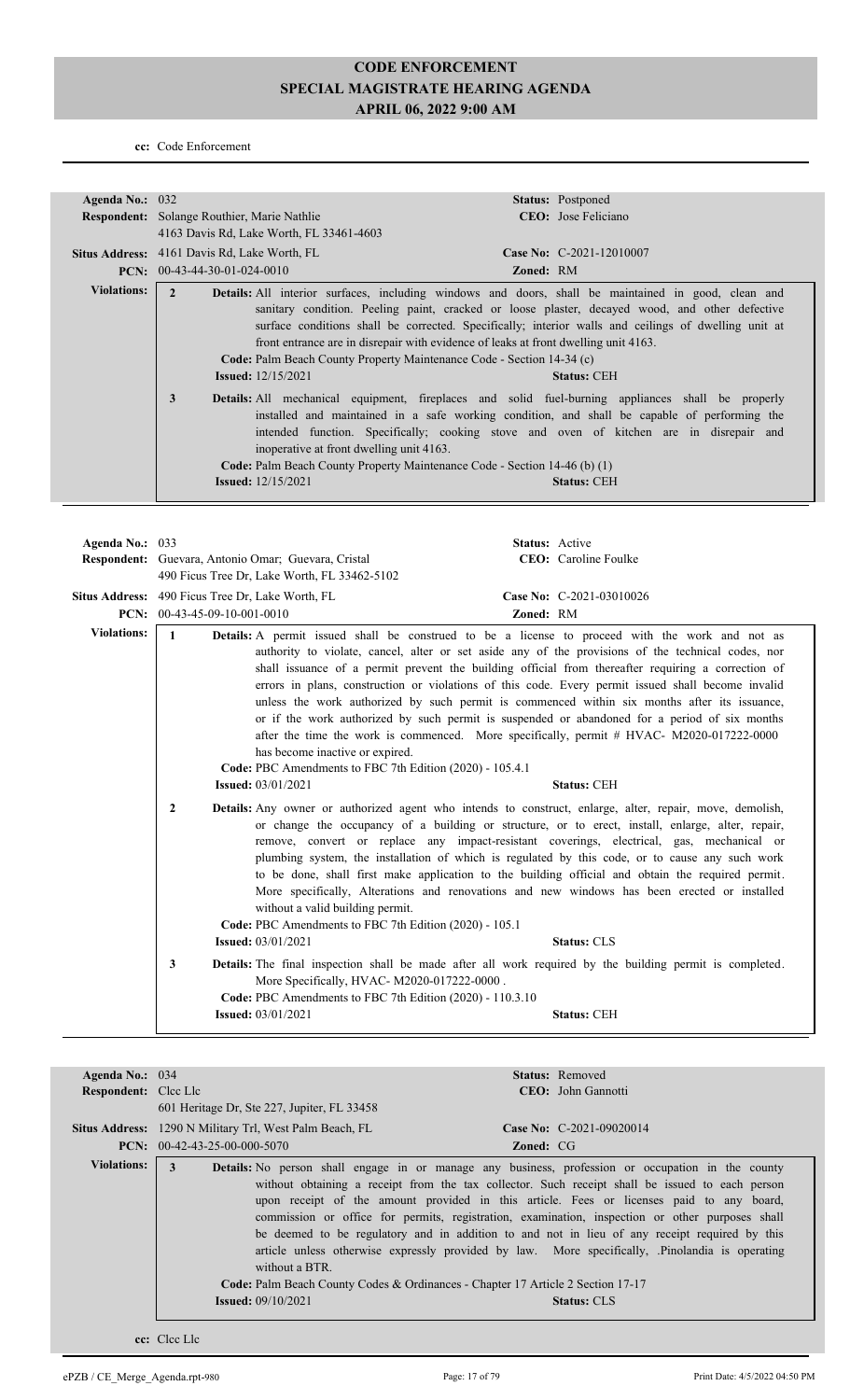| Agenda No.: $035$  | <b>Respondent:</b> COVENTRY "E" CONDOMINIUM ASSOCIATION, INC.<br>625 N Flagler Dr. West Palm Beach, FL 33401                                                                                                                                                                                       | <b>Status:</b> Removed<br><b>CEO</b> : John Gannotti                                                                                                                                                                |
|--------------------|----------------------------------------------------------------------------------------------------------------------------------------------------------------------------------------------------------------------------------------------------------------------------------------------------|---------------------------------------------------------------------------------------------------------------------------------------------------------------------------------------------------------------------|
|                    | <b>Situs Address:</b> Coventry E, West Palm Beach, FL                                                                                                                                                                                                                                              | Case No: C-2021-10270013                                                                                                                                                                                            |
| PCN:               |                                                                                                                                                                                                                                                                                                    | <b>Zoned: RH</b>                                                                                                                                                                                                    |
| <b>Violations:</b> | Details: Every exterior stairway, deck, porch, balcony, railings and all other appurtenances attached<br>walkways including above listed items, soffits and necessary exterior items.<br><b>Code:</b> Palm Beach County Property Maintenance Code - Section 14-33 (j)<br><b>Issued:</b> 10/28/2021 | thereto, shall be maintained structurally sound, in good repair, with proper anchorage and<br>capable of supporting the imposed loads. More specifically concrete stairs, railings, decks and<br><b>Status: CLS</b> |

**cc:** Coventry "E" Condominium Association, Inc.

| Agenda No.: $036$  | <b>Status:</b> Removed                                                                                                                                                                                                                                                                                                                                                                                                                                                    |
|--------------------|---------------------------------------------------------------------------------------------------------------------------------------------------------------------------------------------------------------------------------------------------------------------------------------------------------------------------------------------------------------------------------------------------------------------------------------------------------------------------|
|                    | CEO: John Gannotti<br><b>Respondent:</b> Craigmiles, Edward E; Craigmiles, Margaret P                                                                                                                                                                                                                                                                                                                                                                                     |
|                    | 4720 130th Ave N, West Palm Beach, FL 33411-9073                                                                                                                                                                                                                                                                                                                                                                                                                          |
|                    | Case No: $C-2021-06300024$<br><b>Situs Address:</b> 4720 130th Ave N, West Palm Beach, FL                                                                                                                                                                                                                                                                                                                                                                                 |
|                    | $PCN: 00-41-43-10-00-000-3740$<br><b>Zoned: AR</b>                                                                                                                                                                                                                                                                                                                                                                                                                        |
| <b>Violations:</b> | Details: All accessory structures, including detached garages, fences, walls, and swimming pools shall<br>be maintained structurally sound and in good repair. More specifically the fence in disrepair.<br>Code: Palm Beach County Property Maintenance Code - Section 14-32 (e)<br><b>Issued:</b> 07/12/2021<br><b>Status: CLS</b>                                                                                                                                      |
|                    | <b>Details:</b> Uncultivated vegetation when 1) greater than 18 inches in height located on vacant lots, or 2)<br>3<br>greater than 7 inches in height when located on developed residential or developed<br>non-residential lots shall be considered a nuisance. More specifically the overgrown grass and<br>vegetation.<br><b>Code:</b> Palm Beach County Property Maintenance Code - Section 14-62 (3) (a) and (b)<br><b>Issued:</b> 07/12/2021<br><b>Status: CLS</b> |

| Agenda No.: 037 | <b>Status:</b> Removed<br><b>Respondent: DK SQARED REALTY LLC</b><br>CEO: John Gannotti<br>1975 Sansbury's Way, Ste 109, West Palm Beach, FL 33411                                                                                                                                                                                                                                                                                                                                                                                                                                                                                                                                                                               |
|-----------------|----------------------------------------------------------------------------------------------------------------------------------------------------------------------------------------------------------------------------------------------------------------------------------------------------------------------------------------------------------------------------------------------------------------------------------------------------------------------------------------------------------------------------------------------------------------------------------------------------------------------------------------------------------------------------------------------------------------------------------|
|                 | <b>Situs Address:</b> 4401 Annette St, West Palm Beach, FL<br>Case No: $C-2021-04230034$<br><b>PCN:</b> $00-42-43-24-10-000-0121$<br>Zoned: IL                                                                                                                                                                                                                                                                                                                                                                                                                                                                                                                                                                                   |
| Violations:     | <b>Details:</b> The Site Plan shall be the controlling plan for Conditional Uses or PDDs listed below. All<br>development site elements including, but not limited to: ingress and egress, density, and<br>intensity in the proposed application shall be consistent with the Site Plan. All plats shall be<br>consistent with the Site Plan. In cases of conflict between plans, the most recently approved<br>BCC Preliminary Plan(s) for those DOs that have no Final Plan(s) shall prevail. More<br>specifically, current structures and property layout and structure position does not match site<br>plan on file.<br>Code: Unified Land Development Code - 2.A.6.B.4<br><b>Issued:</b> $04/23/2021$<br><b>Status: CLS</b> |

**cc:** Dk Sqared Realty Llc

| Agenda No.: $038$ | <b>Status:</b> Active                                                                                                                                                                                                                                                                                                                                                                                                                                                                                                                                                                                                                                                                                                                                                     |
|-------------------|---------------------------------------------------------------------------------------------------------------------------------------------------------------------------------------------------------------------------------------------------------------------------------------------------------------------------------------------------------------------------------------------------------------------------------------------------------------------------------------------------------------------------------------------------------------------------------------------------------------------------------------------------------------------------------------------------------------------------------------------------------------------------|
|                   | CEO: John Gannotti<br><b>Respondent:</b> Frantz, Theodore                                                                                                                                                                                                                                                                                                                                                                                                                                                                                                                                                                                                                                                                                                                 |
|                   | 3411 Amaca Cir, Orlando, FL 32837-7149                                                                                                                                                                                                                                                                                                                                                                                                                                                                                                                                                                                                                                                                                                                                    |
|                   | Case No: $C-2021-05250064$<br>Situs Address: 4921 Marbella Rd N, West Palm Beach, FL                                                                                                                                                                                                                                                                                                                                                                                                                                                                                                                                                                                                                                                                                      |
|                   | <b>PCN:</b> $00-42-43-13-03-000-1090$<br><b>Zoned: RS</b>                                                                                                                                                                                                                                                                                                                                                                                                                                                                                                                                                                                                                                                                                                                 |
| Violations:       | $\mathbf{2}$<br><b>Details:</b> Any owner or authorized agent who intends to construct, enlarge, alter, repair, move, demolish,<br>or change the occupancy of a building or structure, or to erect, install, enlarge, alter, repair,<br>remove, convert or replace any impact-resistant coverings, electrical, gas, mechanical or<br>plumbing system, the installation of which is regulated by this code, or to cause any such work<br>to be done, shall first make application to the building official and obtain the required permit.<br>More specifically, wood fence/gates have been erected or installed without a valid building<br>permit.<br><b>Code:</b> PBC Amendments to FBC 7th Edition (2020) - 105.1<br><b>Issued:</b> $10/12/2021$<br><b>Status: SIT</b> |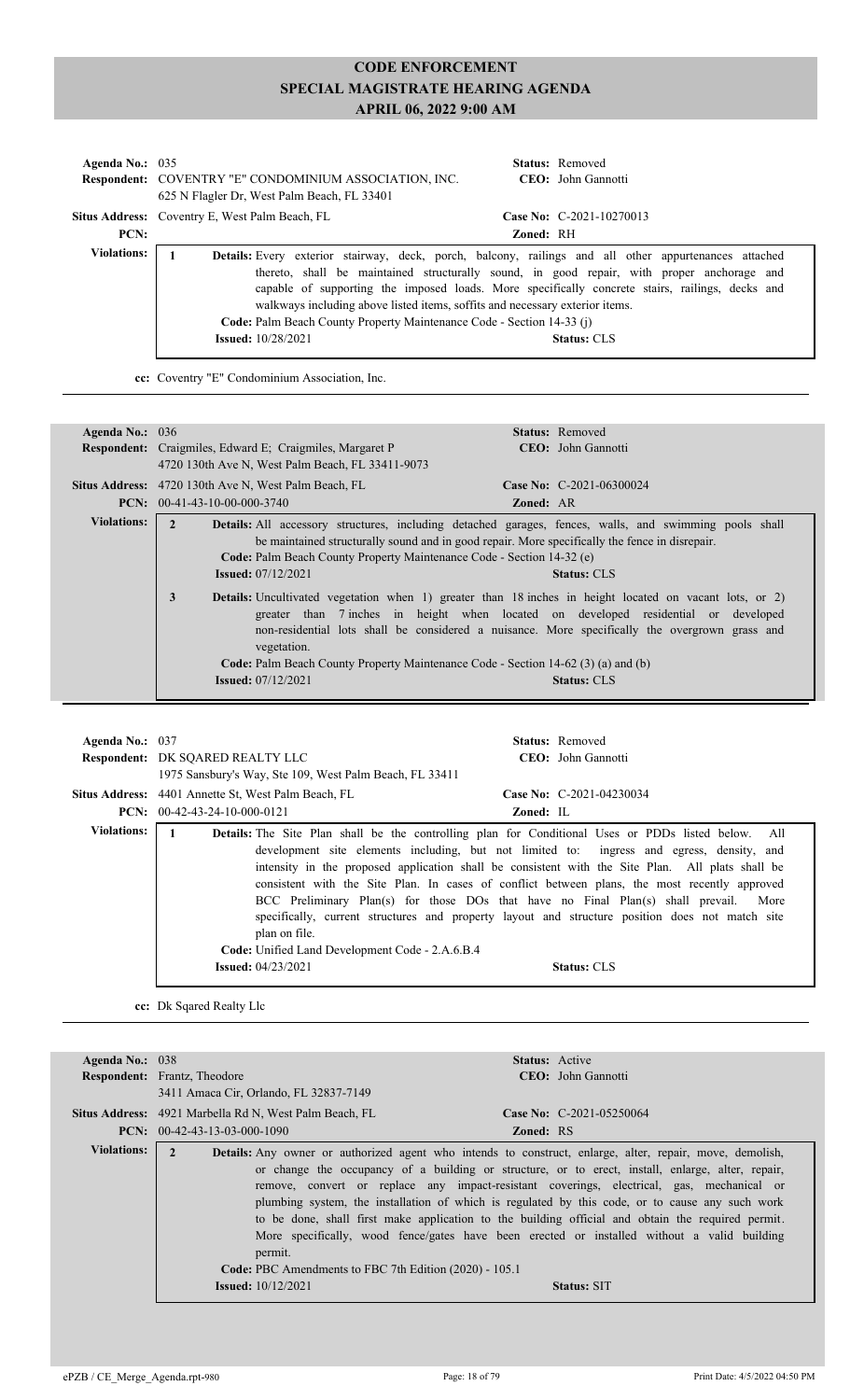|   |                                                                                                                                                 | <b>CODE ENFORCEMENT</b><br>SPECIAL MAGISTRATE HEARING AGENDA<br>APRIL 06, 2022 9:00 AM                                                                                                                                                                                                                                                                                                                                                                                                                                                                                                                                                                                                                                             |
|---|-------------------------------------------------------------------------------------------------------------------------------------------------|------------------------------------------------------------------------------------------------------------------------------------------------------------------------------------------------------------------------------------------------------------------------------------------------------------------------------------------------------------------------------------------------------------------------------------------------------------------------------------------------------------------------------------------------------------------------------------------------------------------------------------------------------------------------------------------------------------------------------------|
| 3 | installed without a valid building permit.<br>Code: PBC Amendments to FBC 7th Edition (2020) - 105.1<br><b>Issued:</b> 10/12/2021               | Details: Any owner or authorized agent who intends to construct, enlarge, alter, repair, move, demolish,<br>or change the occupancy of a building or structure, or to erect, install, enlarge, alter, repair,<br>remove, convert or replace any impact-resistant coverings, electrical, gas, mechanical or<br>plumbing system, the installation of which is regulated by this code, or to cause any such work<br>to be done, shall first make application to the building official and obtain the required permit.<br>More specifically, a concrete pad on the west side of the residence has been erected or<br><b>Status: SIT</b>                                                                                                |
| 4 | Driveway with Turn-Out has become inactive or expired.<br>Code: PBC Amendments to FBC 7th Edition (2020) - 105.4.1<br><b>Issued:</b> 10/12/2021 | Details: A permit issued shall be construed to be a license to proceed with the work and not as<br>authority to violate, cancel, alter or set aside any of the provisions of the technical codes, nor<br>shall issuance of a permit prevent the building official from thereafter requiring a correction of<br>errors in plans, construction or violations of this code. Every permit issued shall become invalid<br>unless the work authorized by such permit is commenced within six months after its issuance,<br>or if the work authorized by such permit is suspended or abandoned for a period of six months<br>after the time the work is commenced. More specifically, permit # B-2019-003736-0000 1<br><b>Status: CLS</b> |
|   |                                                                                                                                                 |                                                                                                                                                                                                                                                                                                                                                                                                                                                                                                                                                                                                                                                                                                                                    |

| Agenda No.: 039                             |                                |                                                                            | <b>Status:</b> Active                                                                                                                                                                                                                                                                                                                                                                                                                                                                                                                                                                                                                             |  |
|---------------------------------------------|--------------------------------|----------------------------------------------------------------------------|---------------------------------------------------------------------------------------------------------------------------------------------------------------------------------------------------------------------------------------------------------------------------------------------------------------------------------------------------------------------------------------------------------------------------------------------------------------------------------------------------------------------------------------------------------------------------------------------------------------------------------------------------|--|
|                                             |                                | <b>Respondent:</b> Honore, Adelene; Honore, Justilien B                    | CEO: John Gannotti                                                                                                                                                                                                                                                                                                                                                                                                                                                                                                                                                                                                                                |  |
|                                             |                                | 4536 Wadita Ka Way, West Palm Beach, FL 33417-8013                         |                                                                                                                                                                                                                                                                                                                                                                                                                                                                                                                                                                                                                                                   |  |
|                                             |                                | Situs Address: 4536 Wadita Ka Way, West Palm Beach, FL                     | Case No: C-2021-04220033                                                                                                                                                                                                                                                                                                                                                                                                                                                                                                                                                                                                                          |  |
|                                             | PCN: $00-42-43-12-00-000-3200$ |                                                                            | <b>Zoned: RS</b>                                                                                                                                                                                                                                                                                                                                                                                                                                                                                                                                                                                                                                  |  |
| <b>Violations:</b>                          | $\mathbf{1}$                   | building permit.<br>Code: PBC Amendments to FBC 7th Edition (2020) - 105.1 | <b>Details:</b> Any owner or authorized agent who intends to construct, enlarge, alter, repair, move, demolish,<br>or change the occupancy of a building or structure, or to erect, install, enlarge, alter, repair,<br>remove, convert or replace any impact-resistant coverings, electrical, gas, mechanical or<br>plumbing system, the installation of which is regulated by this code, or to cause any such work<br>to be done, shall first make application to the building official and obtain the required permit.<br>More specifically, concrete wall with lettering has been erected or installed without a valid                        |  |
|                                             |                                | <b>Issued:</b> $04/23/2021$                                                | <b>Status: CLS</b>                                                                                                                                                                                                                                                                                                                                                                                                                                                                                                                                                                                                                                |  |
| $\overline{2}$<br><b>Issued:</b> 04/23/2021 |                                | Code: PBC Amendments to FBC 7th Edition (2020) - 105.1                     | <b>Details:</b> Any owner or authorized agent who intends to construct, enlarge, alter, repair, move, demolish,<br>or change the occupancy of a building or structure, or to erect, install, enlarge, alter, repair,<br>remove, convert or replace any impact-resistant coverings, electrical, gas, mechanical or<br>plumbing system, the installation of which is regulated by this code, or to cause any such work<br>to be done, shall first make application to the building official and obtain the required permit.<br>More specifically, a wood fence has been erected or installed without a valid building permit.<br><b>Status: CEH</b> |  |
|                                             |                                |                                                                            |                                                                                                                                                                                                                                                                                                                                                                                                                                                                                                                                                                                                                                                   |  |

| Agenda No.: $040$ |                                                          | <b>Status:</b> Active |                            |
|-------------------|----------------------------------------------------------|-----------------------|----------------------------|
|                   | <b>Respondent:</b> Martinez Sosa, Julia; Martinez, Youre |                       | <b>CEO</b> : John Gannotti |
|                   | 12437 54th St N, Royal Palm Beach, FL 33411-8511         |                       |                            |
|                   | Situs Address: 12437 54th St N, West Palm Beach, FL      |                       | Case No: C-2021-09130041   |
|                   | <b>PCN:</b> $00-41-43-03-00-000-6040$                    | <b>Zoned: AR</b>      |                            |
|                   |                                                          |                       |                            |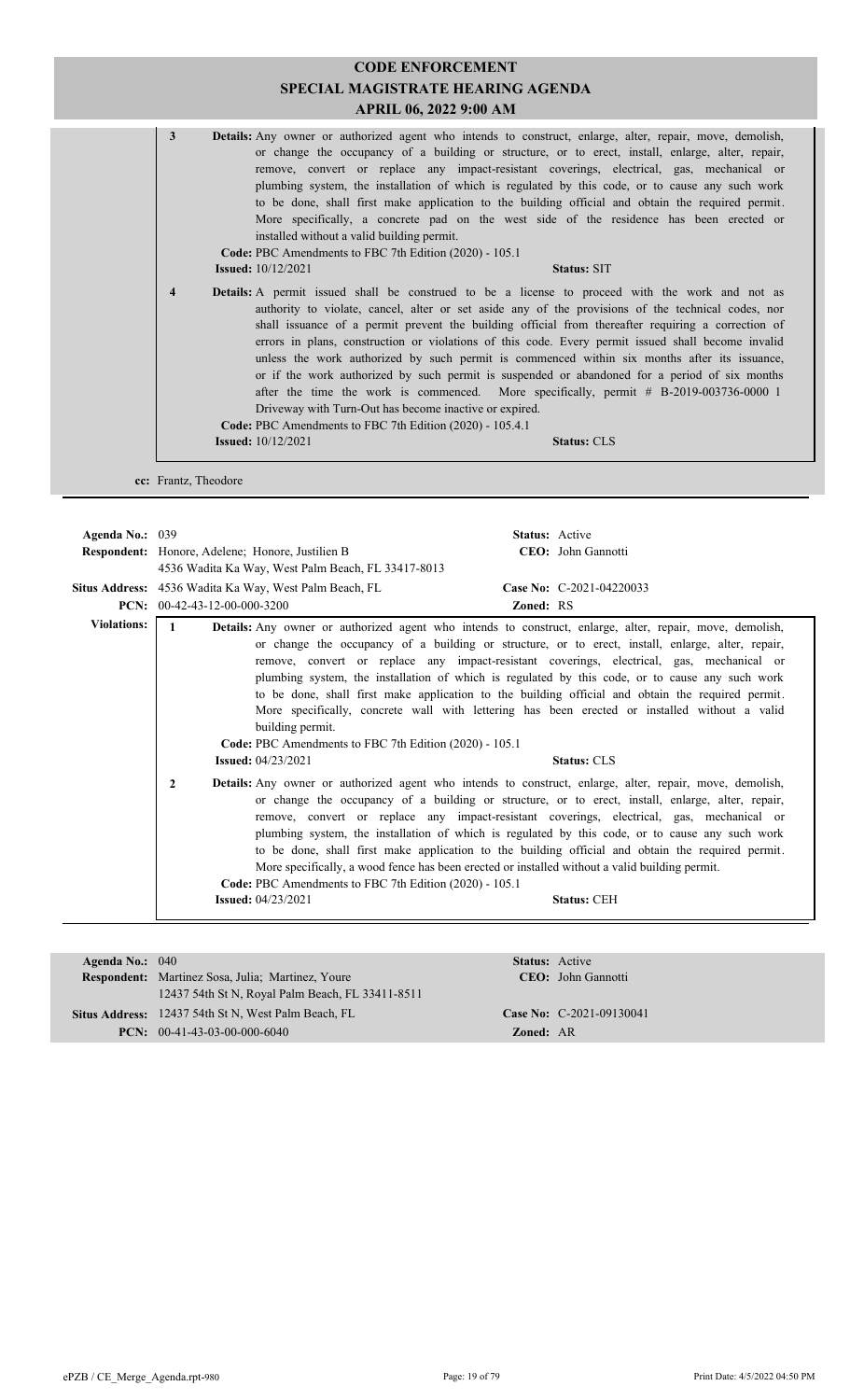| <b>Violations:</b> | $\overline{2}$          | Details: All construction activity regulated by this code shall be performed                                                                                                                                                                                                                                                                                                                                                                                                                                                                                                                                              |
|--------------------|-------------------------|---------------------------------------------------------------------------------------------------------------------------------------------------------------------------------------------------------------------------------------------------------------------------------------------------------------------------------------------------------------------------------------------------------------------------------------------------------------------------------------------------------------------------------------------------------------------------------------------------------------------------|
|                    |                         | in a manner so as not to adversely impact the condition of adjacent property, unless such                                                                                                                                                                                                                                                                                                                                                                                                                                                                                                                                 |
|                    |                         | activity<br>is permitted to affect said property pursuant to a consent granted by the applicable property                                                                                                                                                                                                                                                                                                                                                                                                                                                                                                                 |
|                    |                         | owner,                                                                                                                                                                                                                                                                                                                                                                                                                                                                                                                                                                                                                    |
|                    |                         | under terms or conditions agreeable to the applicable property owner. This includes, but is not                                                                                                                                                                                                                                                                                                                                                                                                                                                                                                                           |
|                    |                         | limited to, the control of dust, noise, water or drainage runoffs, debris, and the storage of                                                                                                                                                                                                                                                                                                                                                                                                                                                                                                                             |
|                    |                         | construction materials. New construction activity shall not adversely impact legal historic<br>surface                                                                                                                                                                                                                                                                                                                                                                                                                                                                                                                    |
|                    |                         | water drainage flows serving adjacent properties, and may require special drainage design                                                                                                                                                                                                                                                                                                                                                                                                                                                                                                                                 |
|                    |                         | complying with engineering standards to preserve the positive drainage patterns of the<br>affected                                                                                                                                                                                                                                                                                                                                                                                                                                                                                                                        |
|                    |                         | sites. Accordingly, developers, contractors and owners of all new residential development,                                                                                                                                                                                                                                                                                                                                                                                                                                                                                                                                |
|                    |                         | including additions, pools, patios, driveways, decks or similar items, on existing properties                                                                                                                                                                                                                                                                                                                                                                                                                                                                                                                             |
|                    |                         | resulting in a significant decrease of permeable land area on any parcel or has altered the                                                                                                                                                                                                                                                                                                                                                                                                                                                                                                                               |
|                    |                         | drainage flow on the developed property shall, as a permit condition, provide a professionally                                                                                                                                                                                                                                                                                                                                                                                                                                                                                                                            |
|                    |                         | prepared drainage plan clearly indicating compliance with this paragraph. Upon completion of                                                                                                                                                                                                                                                                                                                                                                                                                                                                                                                              |
|                    |                         | the                                                                                                                                                                                                                                                                                                                                                                                                                                                                                                                                                                                                                       |
|                    |                         | improvement, a certification from a licensed professional, as appropriate under Florida law, shall<br>be submitted to the inspector in order to receive approval of the final inspection.<br>More                                                                                                                                                                                                                                                                                                                                                                                                                         |
|                    |                         | specifically, Fill Dirt.                                                                                                                                                                                                                                                                                                                                                                                                                                                                                                                                                                                                  |
|                    |                         | Code: PBC Amendments to FBC 7th Edition (2020) - 110.9                                                                                                                                                                                                                                                                                                                                                                                                                                                                                                                                                                    |
|                    |                         | <b>Issued:</b> 12/06/2021<br><b>Status: CEH</b>                                                                                                                                                                                                                                                                                                                                                                                                                                                                                                                                                                           |
|                    | 3                       | <b>Details:</b> Any owner or authorized agent who intends to construct, enlarge, alter, repair, move, demolish,<br>or change the occupancy of a building or structure, or to erect, install, enlarge, alter, repair,<br>remove, convert or replace any impact-resistant coverings, electrical, gas, mechanical or<br>plumbing system, the installation of which is regulated by this code, or to cause any such work<br>to be done, shall first make application to the building official and obtain the required permit.<br>More specifically, Storage Containers has been erected or installed without a valid building |
|                    |                         | permit.                                                                                                                                                                                                                                                                                                                                                                                                                                                                                                                                                                                                                   |
|                    |                         | Code: PBC Amendments to FBC 7th Edition (2020) - 105.1                                                                                                                                                                                                                                                                                                                                                                                                                                                                                                                                                                    |
|                    |                         | <b>Issued:</b> 12/06/2021<br><b>Status: CLS</b>                                                                                                                                                                                                                                                                                                                                                                                                                                                                                                                                                                           |
|                    | $\overline{\mathbf{4}}$ | Details: Uses identified with a dash "-," in a zoning districts column of the Use Matrix, are prohibited in<br>that zoning district, unless otherwise expressly stated under the Supplementary Use Standards<br>for the use, or within any applicable Zoning Overlays. More specifically, a Contractor Storage<br>Yard.                                                                                                                                                                                                                                                                                                   |
|                    |                         | Code: Unified Land Development Code - 4.A.7.C.6                                                                                                                                                                                                                                                                                                                                                                                                                                                                                                                                                                           |
|                    |                         | <b>Issued:</b> 12/06/2021<br><b>Status: CLS</b>                                                                                                                                                                                                                                                                                                                                                                                                                                                                                                                                                                           |
|                    | 5                       | Details: It shall be unlawful for the owner or occupant of a building, structure or property to utilize the<br>premises of such property for the open storage of any motor vehicle which is inoperable and in<br>a state of disrepair, appliances, glass, building material, construction debris, automotive parts,                                                                                                                                                                                                                                                                                                       |
|                    |                         | tires, vegetative debris, garbage, trash or similar items.                                                                                                                                                                                                                                                                                                                                                                                                                                                                                                                                                                |
|                    |                         | Code: Palm Beach County Property Maintenance Code - Section 14-35 (a)<br><b>Issued:</b> 12/06/2021<br><b>Status: CLS</b>                                                                                                                                                                                                                                                                                                                                                                                                                                                                                                  |
|                    |                         |                                                                                                                                                                                                                                                                                                                                                                                                                                                                                                                                                                                                                           |
|                    |                         | cc: Martinez Sosa, Julia                                                                                                                                                                                                                                                                                                                                                                                                                                                                                                                                                                                                  |
|                    |                         |                                                                                                                                                                                                                                                                                                                                                                                                                                                                                                                                                                                                                           |

| Agenda No.: 041    | <b>Respondent:</b> NORWICH B CONDOMINIUM ASSOCIATION, INC.<br>12 Coventry A, West Palm Beach, FL 33417                                                                                                                                                                                                                                                                                                                                                                                                                                                                                                                                                                                                                                                                                                                                                                                                                                                 | <b>Status:</b> Active | CEO: John Gannotti       |  |
|--------------------|--------------------------------------------------------------------------------------------------------------------------------------------------------------------------------------------------------------------------------------------------------------------------------------------------------------------------------------------------------------------------------------------------------------------------------------------------------------------------------------------------------------------------------------------------------------------------------------------------------------------------------------------------------------------------------------------------------------------------------------------------------------------------------------------------------------------------------------------------------------------------------------------------------------------------------------------------------|-----------------------|--------------------------|--|
|                    | <b>Situs Address:</b> Norwich B, West Palm Beach, FL                                                                                                                                                                                                                                                                                                                                                                                                                                                                                                                                                                                                                                                                                                                                                                                                                                                                                                   |                       | Case No: C-2021-10220005 |  |
| PCN:               |                                                                                                                                                                                                                                                                                                                                                                                                                                                                                                                                                                                                                                                                                                                                                                                                                                                                                                                                                        | Zoned: RH             |                          |  |
| <b>Violations:</b> | <b>Details:</b> All buildings, structures, electrical, gas, mechanical or plumbing systems<br>which are unsafe, unsanitary, or do not provide adequate egress, or<br>which constitute a fire hazard, or are otherwise dangerous to human<br>life, or which in relation to existing use, constitute a hazard to safety or<br>health, are considered unsafe buildings or service systems. All such<br>unsafe buildings, structures or service systems are hereby declared<br>illegal and shall be ordered by the building official to be abated by the<br>owner, through repair and rehabilitation or by demolition and removal,<br>in accordance with this code. The extent of repairs shall be determined<br>by the building official. More specifically the disrepair to the structure between the 1st and 2nd<br>floor (floor/ceiling).<br>Code: PBC Amendments to FBC 7th Edition (2020) - 116.1<br><b>Issued:</b> 10/22/2021<br><b>Status: CEH</b> |                       |                          |  |

**cc:** Norwich B Condominium Association, Inc.

Norwich B Condominium Association, Inc.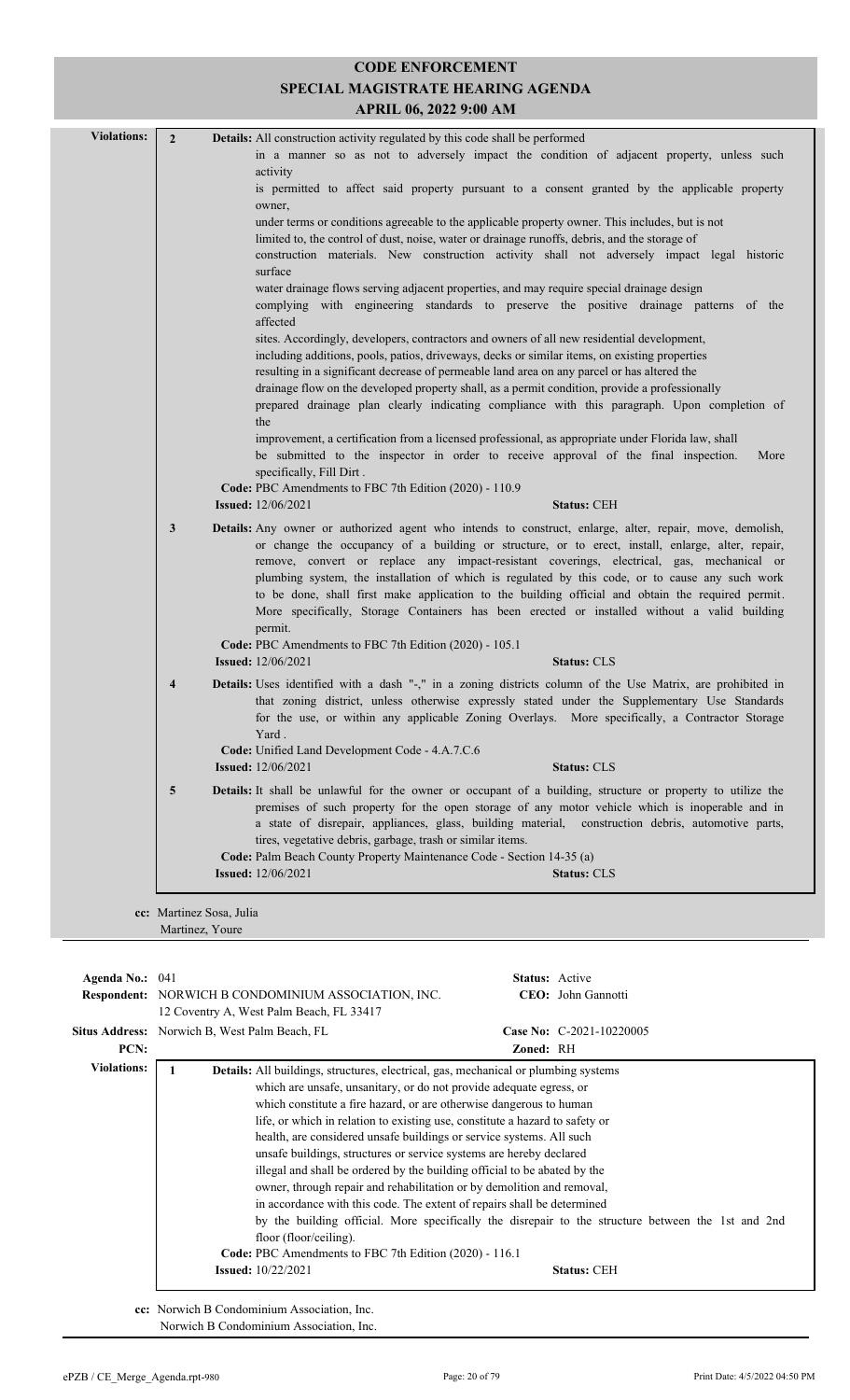| Status: Removed<br>Agenda No.: 042<br>CEO: John Gannotti<br>Respondent: Ross, Steven J<br>258 Andover J, West Palm Beach, FL 33417-2605<br>Case No: C-2021-07230022<br>Situs Address: 258 Andover J, West Palm Beach, FL<br>PCN: 00-42-43-23-21-010-2580<br><b>Zoned: RH</b><br><b>Violations:</b><br>$\mathbf{1}$<br>Details: Any owner or authorized agent who intends to construct, enlarge, alter, repair, move, demolish,<br>or change the occupancy of a building or structure, or to erect, install, enlarge, alter, repair,<br>remove, convert or replace any impact-resistant coverings, electrical, gas, mechanical or<br>plumbing system, the installation of which is regulated by this code, or to cause any such work<br>to be done, shall first make application to the building official and obtain the required permit.<br>More specifically, window replacements have been erected or installed without a valid building<br>permit.<br>Code: PBC Amendments to FBC 7th Edition (2020) - 105.1<br><b>Issued: 07/28/2021</b><br><b>Status: CLS</b><br>Status: Active<br>Agenda No.: 043<br>CEO: Jodi A Guthrie<br>Respondent: MOORE, CANDACE; KIMMEL, HARRY<br>134 Marie Dr, West Palm Beach, FL 33415-1979<br>Situs Address: 134 Marie Dr, West Palm Beach, FL<br>Case No: C-2021-11300015<br>PCN: $00-42-43-35-14-002-0010$<br>Zoned: RM<br><b>Violations:</b><br>$\mathbf{1}$<br>Details: Any owner or authorized agent who intends to construct, enlarge, alter, repair, move, demolish,<br>or change the occupancy of a building or structure, or to erect, install, enlarge, alter, repair,<br>remove, convert or replace any impact-resistant coverings, electrical, gas, mechanical or<br>plumbing system, the installation of which is regulated by this code, or to cause any such work<br>to be done, shall first make application to the building official and obtain the required permit.<br>More specifically, MULTIPLE ACCESSORY STRUCTURES / SHEDS / KENNELS / CHICKEN<br>COOPS / CANOPY STRUCTURES / ANIMAL ENCLOSURES has been erected or installed<br>without a valid building permit. Numerous illegal and unpermitted structures have been erected<br>on the property, with C-2019-10090029 addressing only what the responding officer could see<br>from the roadway. ALL structures must be permitted or shall be removed.<br>Code: PBC Amendments to FBC 7th Edition (2020) - 105.1<br><b>Issued:</b> 12/17/2021<br><b>Status: CEH</b><br>$\mathbf{2}$<br><b>Details:</b> Recreational vehicles, boats, sports vehicles and trailers shall not be used for living, sleeping or<br>housekeeping purposes. More specifically, allowing anyone to live / stay / reside in a<br>camper/RV or boat on the property is prohibited and shall cease immediately.<br>Code: Unified Land Development Code - 6.D.1.A.1.d<br><b>Issued:</b> 12/17/2021<br>Status: CEH<br>Details: Any owner or authorized agent who intends to construct, enlarge, alter, repair, move, demolish,<br>3<br>or change the occupancy of a building or structure, or to erect, install, enlarge, alter, repair,<br>remove, convert or replace any impact-resistant coverings, electrical, gas, mechanical or<br>plumbing system, the installation of which is regulated by this code, or to cause any such work<br>to be done, shall first make application to the building official and obtain the required permit.<br>More specifically, the electrical additions / modifications to the interior and exterior of the |  |  |
|---------------------------------------------------------------------------------------------------------------------------------------------------------------------------------------------------------------------------------------------------------------------------------------------------------------------------------------------------------------------------------------------------------------------------------------------------------------------------------------------------------------------------------------------------------------------------------------------------------------------------------------------------------------------------------------------------------------------------------------------------------------------------------------------------------------------------------------------------------------------------------------------------------------------------------------------------------------------------------------------------------------------------------------------------------------------------------------------------------------------------------------------------------------------------------------------------------------------------------------------------------------------------------------------------------------------------------------------------------------------------------------------------------------------------------------------------------------------------------------------------------------------------------------------------------------------------------------------------------------------------------------------------------------------------------------------------------------------------------------------------------------------------------------------------------------------------------------------------------------------------------------------------------------------------------------------------------------------------------------------------------------------------------------------------------------------------------------------------------------------------------------------------------------------------------------------------------------------------------------------------------------------------------------------------------------------------------------------------------------------------------------------------------------------------------------------------------------------------------------------------------------------------------------------------------------------------------------------------------------------------------------------------------------------------------------------------------------------------------------------------------------------------------------------------------------------------------------------------------------------------------------------------------------------------------------------------------------------------------------------------------------------------------------------------------------------------------------------------------------------------------------------------------------------------------------------------------------------------------------------------------------------------------------------------------------------------------------------------------------------------------------------------------------------------------------------------------------------------------------------------------------------------------|--|--|
|                                                                                                                                                                                                                                                                                                                                                                                                                                                                                                                                                                                                                                                                                                                                                                                                                                                                                                                                                                                                                                                                                                                                                                                                                                                                                                                                                                                                                                                                                                                                                                                                                                                                                                                                                                                                                                                                                                                                                                                                                                                                                                                                                                                                                                                                                                                                                                                                                                                                                                                                                                                                                                                                                                                                                                                                                                                                                                                                                                                                                                                                                                                                                                                                                                                                                                                                                                                                                                                                                                                                 |  |  |
|                                                                                                                                                                                                                                                                                                                                                                                                                                                                                                                                                                                                                                                                                                                                                                                                                                                                                                                                                                                                                                                                                                                                                                                                                                                                                                                                                                                                                                                                                                                                                                                                                                                                                                                                                                                                                                                                                                                                                                                                                                                                                                                                                                                                                                                                                                                                                                                                                                                                                                                                                                                                                                                                                                                                                                                                                                                                                                                                                                                                                                                                                                                                                                                                                                                                                                                                                                                                                                                                                                                                 |  |  |
|                                                                                                                                                                                                                                                                                                                                                                                                                                                                                                                                                                                                                                                                                                                                                                                                                                                                                                                                                                                                                                                                                                                                                                                                                                                                                                                                                                                                                                                                                                                                                                                                                                                                                                                                                                                                                                                                                                                                                                                                                                                                                                                                                                                                                                                                                                                                                                                                                                                                                                                                                                                                                                                                                                                                                                                                                                                                                                                                                                                                                                                                                                                                                                                                                                                                                                                                                                                                                                                                                                                                 |  |  |
|                                                                                                                                                                                                                                                                                                                                                                                                                                                                                                                                                                                                                                                                                                                                                                                                                                                                                                                                                                                                                                                                                                                                                                                                                                                                                                                                                                                                                                                                                                                                                                                                                                                                                                                                                                                                                                                                                                                                                                                                                                                                                                                                                                                                                                                                                                                                                                                                                                                                                                                                                                                                                                                                                                                                                                                                                                                                                                                                                                                                                                                                                                                                                                                                                                                                                                                                                                                                                                                                                                                                 |  |  |
|                                                                                                                                                                                                                                                                                                                                                                                                                                                                                                                                                                                                                                                                                                                                                                                                                                                                                                                                                                                                                                                                                                                                                                                                                                                                                                                                                                                                                                                                                                                                                                                                                                                                                                                                                                                                                                                                                                                                                                                                                                                                                                                                                                                                                                                                                                                                                                                                                                                                                                                                                                                                                                                                                                                                                                                                                                                                                                                                                                                                                                                                                                                                                                                                                                                                                                                                                                                                                                                                                                                                 |  |  |
|                                                                                                                                                                                                                                                                                                                                                                                                                                                                                                                                                                                                                                                                                                                                                                                                                                                                                                                                                                                                                                                                                                                                                                                                                                                                                                                                                                                                                                                                                                                                                                                                                                                                                                                                                                                                                                                                                                                                                                                                                                                                                                                                                                                                                                                                                                                                                                                                                                                                                                                                                                                                                                                                                                                                                                                                                                                                                                                                                                                                                                                                                                                                                                                                                                                                                                                                                                                                                                                                                                                                 |  |  |
|                                                                                                                                                                                                                                                                                                                                                                                                                                                                                                                                                                                                                                                                                                                                                                                                                                                                                                                                                                                                                                                                                                                                                                                                                                                                                                                                                                                                                                                                                                                                                                                                                                                                                                                                                                                                                                                                                                                                                                                                                                                                                                                                                                                                                                                                                                                                                                                                                                                                                                                                                                                                                                                                                                                                                                                                                                                                                                                                                                                                                                                                                                                                                                                                                                                                                                                                                                                                                                                                                                                                 |  |  |
|                                                                                                                                                                                                                                                                                                                                                                                                                                                                                                                                                                                                                                                                                                                                                                                                                                                                                                                                                                                                                                                                                                                                                                                                                                                                                                                                                                                                                                                                                                                                                                                                                                                                                                                                                                                                                                                                                                                                                                                                                                                                                                                                                                                                                                                                                                                                                                                                                                                                                                                                                                                                                                                                                                                                                                                                                                                                                                                                                                                                                                                                                                                                                                                                                                                                                                                                                                                                                                                                                                                                 |  |  |
|                                                                                                                                                                                                                                                                                                                                                                                                                                                                                                                                                                                                                                                                                                                                                                                                                                                                                                                                                                                                                                                                                                                                                                                                                                                                                                                                                                                                                                                                                                                                                                                                                                                                                                                                                                                                                                                                                                                                                                                                                                                                                                                                                                                                                                                                                                                                                                                                                                                                                                                                                                                                                                                                                                                                                                                                                                                                                                                                                                                                                                                                                                                                                                                                                                                                                                                                                                                                                                                                                                                                 |  |  |
|                                                                                                                                                                                                                                                                                                                                                                                                                                                                                                                                                                                                                                                                                                                                                                                                                                                                                                                                                                                                                                                                                                                                                                                                                                                                                                                                                                                                                                                                                                                                                                                                                                                                                                                                                                                                                                                                                                                                                                                                                                                                                                                                                                                                                                                                                                                                                                                                                                                                                                                                                                                                                                                                                                                                                                                                                                                                                                                                                                                                                                                                                                                                                                                                                                                                                                                                                                                                                                                                                                                                 |  |  |
|                                                                                                                                                                                                                                                                                                                                                                                                                                                                                                                                                                                                                                                                                                                                                                                                                                                                                                                                                                                                                                                                                                                                                                                                                                                                                                                                                                                                                                                                                                                                                                                                                                                                                                                                                                                                                                                                                                                                                                                                                                                                                                                                                                                                                                                                                                                                                                                                                                                                                                                                                                                                                                                                                                                                                                                                                                                                                                                                                                                                                                                                                                                                                                                                                                                                                                                                                                                                                                                                                                                                 |  |  |
|                                                                                                                                                                                                                                                                                                                                                                                                                                                                                                                                                                                                                                                                                                                                                                                                                                                                                                                                                                                                                                                                                                                                                                                                                                                                                                                                                                                                                                                                                                                                                                                                                                                                                                                                                                                                                                                                                                                                                                                                                                                                                                                                                                                                                                                                                                                                                                                                                                                                                                                                                                                                                                                                                                                                                                                                                                                                                                                                                                                                                                                                                                                                                                                                                                                                                                                                                                                                                                                                                                                                 |  |  |
|                                                                                                                                                                                                                                                                                                                                                                                                                                                                                                                                                                                                                                                                                                                                                                                                                                                                                                                                                                                                                                                                                                                                                                                                                                                                                                                                                                                                                                                                                                                                                                                                                                                                                                                                                                                                                                                                                                                                                                                                                                                                                                                                                                                                                                                                                                                                                                                                                                                                                                                                                                                                                                                                                                                                                                                                                                                                                                                                                                                                                                                                                                                                                                                                                                                                                                                                                                                                                                                                                                                                 |  |  |
| residence has been erected or installed without a valid building permit. All modifications and/or<br>upgrades to electrical outlets / panels/ supply boards or the like require permits. Electric<br>supplied to the accessory structures shall be permitted as well.<br>Code: PBC Amendments to FBC 7th Edition (2020) - 105.1                                                                                                                                                                                                                                                                                                                                                                                                                                                                                                                                                                                                                                                                                                                                                                                                                                                                                                                                                                                                                                                                                                                                                                                                                                                                                                                                                                                                                                                                                                                                                                                                                                                                                                                                                                                                                                                                                                                                                                                                                                                                                                                                                                                                                                                                                                                                                                                                                                                                                                                                                                                                                                                                                                                                                                                                                                                                                                                                                                                                                                                                                                                                                                                                 |  |  |
| <b>Status: CEH</b><br><b>Issued:</b> 12/17/2021                                                                                                                                                                                                                                                                                                                                                                                                                                                                                                                                                                                                                                                                                                                                                                                                                                                                                                                                                                                                                                                                                                                                                                                                                                                                                                                                                                                                                                                                                                                                                                                                                                                                                                                                                                                                                                                                                                                                                                                                                                                                                                                                                                                                                                                                                                                                                                                                                                                                                                                                                                                                                                                                                                                                                                                                                                                                                                                                                                                                                                                                                                                                                                                                                                                                                                                                                                                                                                                                                 |  |  |
|                                                                                                                                                                                                                                                                                                                                                                                                                                                                                                                                                                                                                                                                                                                                                                                                                                                                                                                                                                                                                                                                                                                                                                                                                                                                                                                                                                                                                                                                                                                                                                                                                                                                                                                                                                                                                                                                                                                                                                                                                                                                                                                                                                                                                                                                                                                                                                                                                                                                                                                                                                                                                                                                                                                                                                                                                                                                                                                                                                                                                                                                                                                                                                                                                                                                                                                                                                                                                                                                                                                                 |  |  |

| Agenda No.: $044$ |                                                  |                  | <b>Status:</b> Removed      |
|-------------------|--------------------------------------------------|------------------|-----------------------------|
|                   | <b>Respondent: MARTINEZ, ROBERTO</b>             |                  | <b>CEO</b> : Jodi A Guthrie |
|                   | 1524 NW 13th St, Belle Glade, FL 33430-1499      |                  |                             |
|                   | Situs Address: 1386 NW Avenue P, Belle Glade, FL |                  | Case No: C-2021-12020021    |
|                   | <b>PCN:</b> $00-37-43-30-00-000-7120$            | <b>Zoned: AR</b> |                             |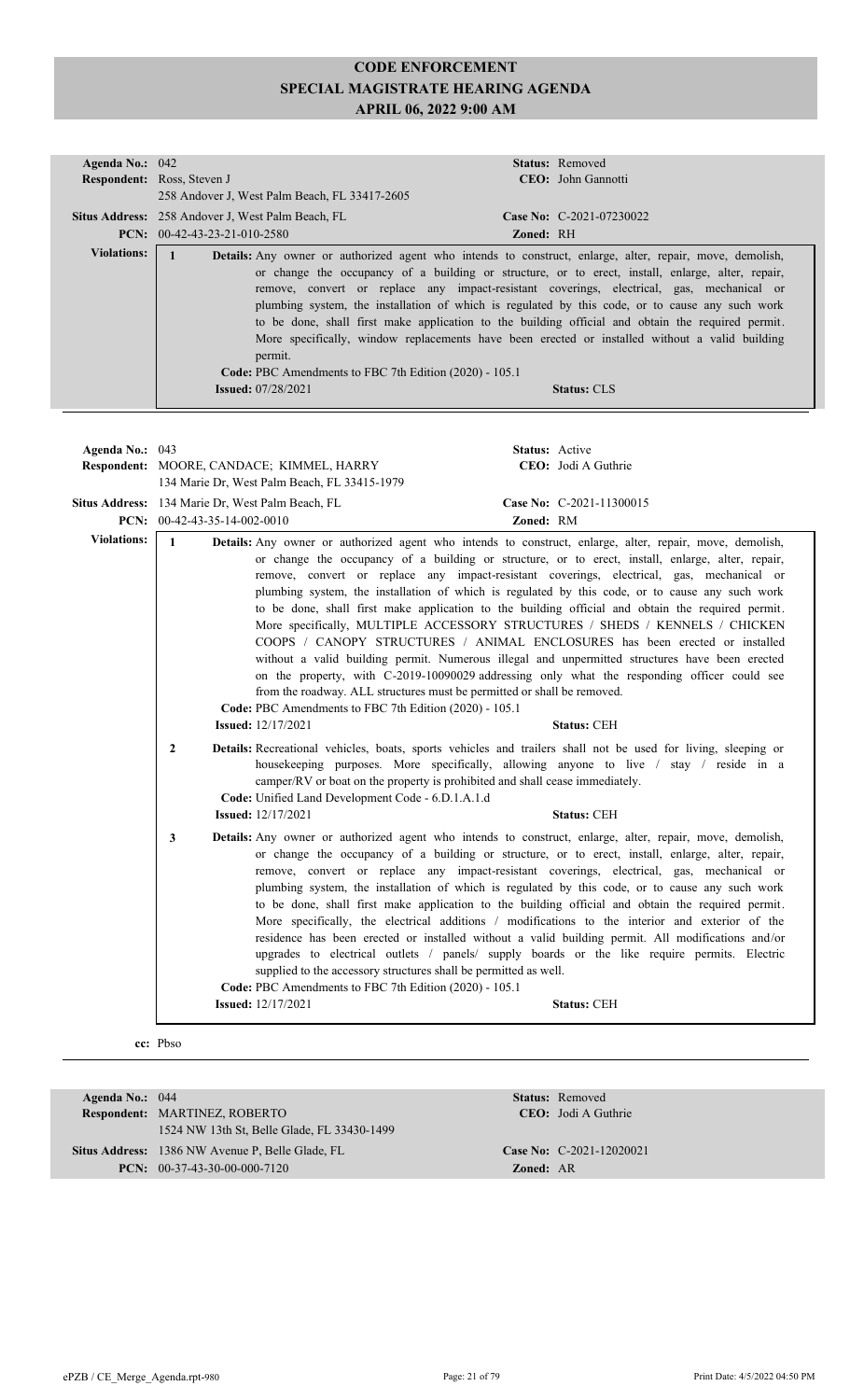| <b>Violations:</b> | $\mathbf{1}$   | <b>Details:</b> Any owner or authorized agent who intends to construct, enlarge, alter, repair, move, demolish, |                                                                                                    |  |
|--------------------|----------------|-----------------------------------------------------------------------------------------------------------------|----------------------------------------------------------------------------------------------------|--|
|                    |                |                                                                                                                 | or change the occupancy of a building or structure, or to erect, install, enlarge, alter, repair,  |  |
|                    |                |                                                                                                                 | remove, convert or replace any impact-resistant coverings, electrical, gas, mechanical or          |  |
|                    |                |                                                                                                                 | plumbing system, the installation of which is regulated by this code, or to cause any such work    |  |
|                    |                |                                                                                                                 |                                                                                                    |  |
|                    |                |                                                                                                                 | to be done, shall first make application to the building official and obtain the required permit.  |  |
|                    |                |                                                                                                                 | More specifically, NUMEROUS CAMPERS & MOBILE HOME TRAILERS has been erected or                     |  |
|                    |                | installed without a valid building permit.                                                                      |                                                                                                    |  |
|                    |                |                                                                                                                 | No building or structure shall be used or occupied, and no change in the existing occupancy        |  |
|                    |                |                                                                                                                 | classification of a building or structure or portion thereof shall be made, until the building     |  |
|                    |                |                                                                                                                 | official has issued a certificate of occupancy therefor as provided herein. Issuance of a          |  |
|                    |                |                                                                                                                 | certificate of occupancy shall not be construed as an approval of a violation of the provisions    |  |
|                    |                |                                                                                                                 | of this code or of other ordinances of the jurisdiction. More specifically, ALL CAMPERS,           |  |
|                    |                |                                                                                                                 | TRAILERS, MOBILE HOMES, SHEDS, ACCESSORY STRUCTURES REQUIRE PROPER                                 |  |
|                    |                |                                                                                                                 | PERMITS. PERMITS SHALL INCLUDE ELECTRICAL AND PLUMBING. SEPTIC SYSTEMS                             |  |
|                    |                |                                                                                                                 | SHALL BE PERMITTED THROUGH THE HEALTH DEPARTMENT. CERTIFICATE OF                                   |  |
|                    |                | OCCUPANCY (CO) REQUIRED FOR EACH STRUCTURE.                                                                     |                                                                                                    |  |
|                    |                | Code: PBC Amendments to FBC 7th Edition (2020) - 105.1                                                          |                                                                                                    |  |
|                    |                | PBC Amendments to FBC 7th Edition (2020) - 111.1                                                                |                                                                                                    |  |
|                    |                | <b>Issued:</b> $12/13/2021$                                                                                     | <b>Status: CLS</b>                                                                                 |  |
|                    | $\overline{2}$ | Details: It shall be unlawful for the owner or occupant of a building, structure or property to utilize the     | premises of such property for the open storage of any motor vehicle which is inoperable and in     |  |
|                    |                |                                                                                                                 | a state of disrepair, appliances, glass, building material, construction debris, automotive parts, |  |
|                    |                | tires, vegetative debris, garbage, trash or similar items.                                                      |                                                                                                    |  |
|                    |                | <b>Code:</b> Palm Beach County Property Maintenance Code - Section 14-35 (a)                                    |                                                                                                    |  |
|                    |                | <b>Issued:</b> 12/13/2021                                                                                       | <b>Status: CLS</b>                                                                                 |  |
|                    |                |                                                                                                                 |                                                                                                    |  |

| Agenda No.: $045$  | <b>Respondent: SHELDON, ANDRE</b><br>1560 Firethorn Dr, Wellington, FL 33414-8644<br><b>Situs Address:</b> 37100 Old Conners Hwy, Canal Point, FL<br><b>PCN:</b> $00-37-41-33-03-019-0130$ | <b>Zoned: CG</b>                                                                                                                                                                                                                         | <b>Status:</b> Removed<br>CEO: Jodi A Guthrie<br>Case No: C-2022-01030024                                                                                                                                                                                                                                                                                                                                                                                                                                                                                                                                                                                                                                                                                                                                                                                                                                                                                                                                                           |
|--------------------|--------------------------------------------------------------------------------------------------------------------------------------------------------------------------------------------|------------------------------------------------------------------------------------------------------------------------------------------------------------------------------------------------------------------------------------------|-------------------------------------------------------------------------------------------------------------------------------------------------------------------------------------------------------------------------------------------------------------------------------------------------------------------------------------------------------------------------------------------------------------------------------------------------------------------------------------------------------------------------------------------------------------------------------------------------------------------------------------------------------------------------------------------------------------------------------------------------------------------------------------------------------------------------------------------------------------------------------------------------------------------------------------------------------------------------------------------------------------------------------------|
| <b>Violations:</b> | public health, safety or welfare.<br>of the main structure.<br><b>Issued:</b> 01/03/2022                                                                                                   | shall be maintained in a clean, safe and intact condition, and water- and weather-tight.<br>Code: Palm Beach County Property Maintenance Code - Section 14-31 (c)<br>Palm Beach County Property Maintenance Code - Section 14-31 (c) (1) | <b>Details:</b> All vacant structures and premises shall be maintained in a clean, safe, secure and sanitary<br>condition as provided herein so as not to cause a deteriorating problem or adversely affect the<br>The exterior of all vacant structures shall be maintained in a manner required of occupied<br>structures as provided in this code: window areas shall be maintained with appropriate glass<br>and glazing treatment, exterior doors shall be water- and weather-tight, walls and roof areas<br>More specifically, but not limited to, all windows, doors and points of access in the vacant /<br>unoccupied structures shall be properly secured. The structures are open and accessible,<br>which is unsafe and shall be corrected immediately. Also, parts of the exterior (porch roof<br>overhang) have deteriorated to the point of collapse and shall be corrected immediately. When<br>boarding up vacant structures, the boards must be paint in the same color, matching the color<br><b>Status: CLS</b> |

| Agenda No.: $046$  |                                                         |                  | <b>Status:</b> Removed                                                                                         |
|--------------------|---------------------------------------------------------|------------------|----------------------------------------------------------------------------------------------------------------|
|                    | <b>Respondent:</b> Anderson, Allen B                    |                  | <b>CEO</b> : Dennis A Hamburger                                                                                |
|                    | 5250 Steven Rd, Boynton Beach, FL 33472-1086            |                  |                                                                                                                |
|                    | <b>Situs Address:</b> 5250 Steven Rd, Boynton Beach, FL |                  | Case No: $C-2021-10200009$                                                                                     |
|                    | <b>PCN:</b> $00-42-45-14-04-037-0450$                   | <b>Zoned: RS</b> |                                                                                                                |
| <b>Violations:</b> |                                                         |                  | <b>Details:</b> It shall be unlawful for any owner of land in any residential district to park on, cause to be |
|                    |                                                         |                  | parked on, or allow to be parked on residentially zoned land any unlicensed or unregistered                    |
|                    |                                                         |                  | vehicle, or equipment commercial vehicle, sports vehicle, recreational vehicle, marine vessel or               |
|                    |                                                         |                  | trailer for a period exceeding one hour in any 24 hour period, each such period commencing at                  |
|                    | the time of first stopping or parking.                  |                  |                                                                                                                |
|                    | Code: Unified Land Development Code - 6.D.1.A.4.a.2.a   |                  |                                                                                                                |
|                    | <b>Issued:</b> $10/20/2021$                             |                  | <b>Status: CLS</b>                                                                                             |
|                    |                                                         |                  |                                                                                                                |

**Respondent:** Dunmire, Matthew; Dunmire, Courtney **Agenda No.:** 047 **Status:** Active 10692 Tamis Trl, Wellington, FL 33449-5496 **Situs Address:** 10692 Tamis Trl, Lake Worth, FL **Case No:** C-2021-09020026 **PCN:** 00-41-44-36-00-000-3030 **Zoned:** AR

CEO: Dennis A Hamburger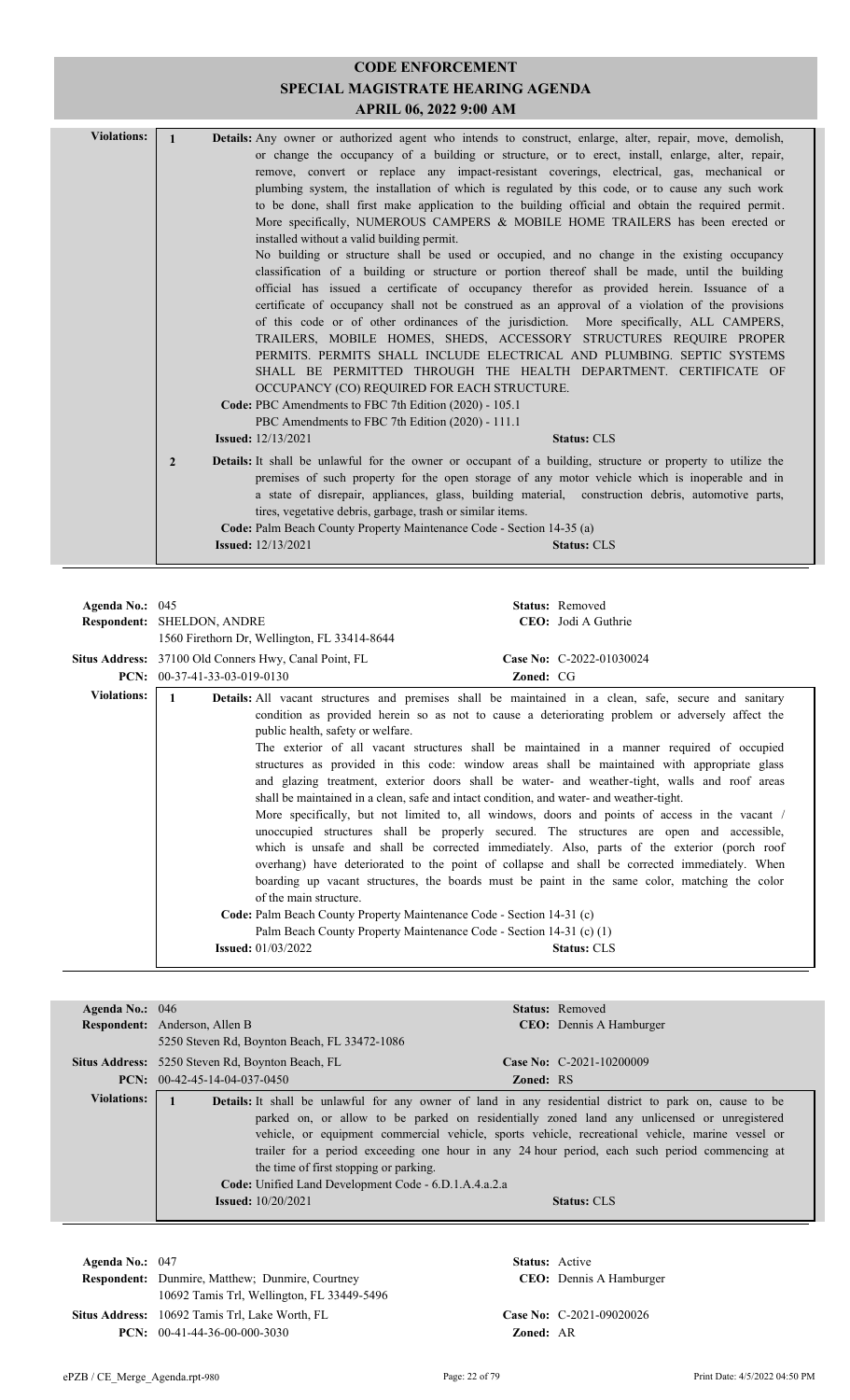| <b>Violations:</b> | <b>Details:</b> All construction activity regulated by this code shall be performed                     |
|--------------------|---------------------------------------------------------------------------------------------------------|
|                    | in a manner so as not to adversely impact the condition of adjacent property, unless such               |
|                    | activity                                                                                                |
|                    | is permitted to affect said property pursuant to a consent granted by the applicable property<br>owner. |
|                    | under terms or conditions agreeable to the applicable property owner. This includes, but is not         |
|                    | limited to, the control of dust, noise, water or drainage runoffs, debris, and the storage of           |
|                    | construction materials. New construction activity shall not adversely impact legal historic<br>surface  |
|                    | water drainage flows serving adjacent properties, and may require special drainage design               |
|                    | complying with engineering standards to preserve the positive drainage patterns of the<br>affected      |
|                    | sites. Accordingly, developers, contractors and owners of all new residential development,              |
|                    | including additions, pools, patios, driveways, decks or similar items, on existing properties           |
|                    | resulting in a significant decrease of permeable land area on any parcel or has altered the             |
|                    | drainage flow on the developed property shall, as a permit condition, provide a professionally          |
|                    | prepared drainage plan clearly indicating compliance with this paragraph. Upon completion of            |
|                    | the                                                                                                     |
|                    | improvement, a certification from a licensed professional, as appropriate under Florida law, shall      |
|                    | be submitted to the inspector in order to receive approval of the final inspection.                     |
|                    | Code: PBC Amendments to FBC 7th Edition (2020) - 110.9                                                  |
|                    | <b>Issued:</b> 10/27/2021<br><b>Status: CEH</b>                                                         |
|                    |                                                                                                         |

**cc:** Engineering Road Bridge

| Agenda No.: 048         | <b>Status:</b> Active                                                                                                                                                                                                                                                                                                                                                                                                                                                                                                                                                                                                                                                                                                                                                                                                                                                                                                                                                                                                                                                                                                                                                                                                                                                                                                                                                                                                                                                                                                                                                                                                                                                                                                                                                                                                                                                                                                                                                                                                                                                                                                                                                                                                                                                                                                                                                                                                                                                                                                                                   |
|-------------------------|---------------------------------------------------------------------------------------------------------------------------------------------------------------------------------------------------------------------------------------------------------------------------------------------------------------------------------------------------------------------------------------------------------------------------------------------------------------------------------------------------------------------------------------------------------------------------------------------------------------------------------------------------------------------------------------------------------------------------------------------------------------------------------------------------------------------------------------------------------------------------------------------------------------------------------------------------------------------------------------------------------------------------------------------------------------------------------------------------------------------------------------------------------------------------------------------------------------------------------------------------------------------------------------------------------------------------------------------------------------------------------------------------------------------------------------------------------------------------------------------------------------------------------------------------------------------------------------------------------------------------------------------------------------------------------------------------------------------------------------------------------------------------------------------------------------------------------------------------------------------------------------------------------------------------------------------------------------------------------------------------------------------------------------------------------------------------------------------------------------------------------------------------------------------------------------------------------------------------------------------------------------------------------------------------------------------------------------------------------------------------------------------------------------------------------------------------------------------------------------------------------------------------------------------------------|
| Respondent: Eckbo, Anja | CEO: Dennis A Hamburger                                                                                                                                                                                                                                                                                                                                                                                                                                                                                                                                                                                                                                                                                                                                                                                                                                                                                                                                                                                                                                                                                                                                                                                                                                                                                                                                                                                                                                                                                                                                                                                                                                                                                                                                                                                                                                                                                                                                                                                                                                                                                                                                                                                                                                                                                                                                                                                                                                                                                                                                 |
|                         | 10601 Tamis Trl, Wellington, FL 33449-5495                                                                                                                                                                                                                                                                                                                                                                                                                                                                                                                                                                                                                                                                                                                                                                                                                                                                                                                                                                                                                                                                                                                                                                                                                                                                                                                                                                                                                                                                                                                                                                                                                                                                                                                                                                                                                                                                                                                                                                                                                                                                                                                                                                                                                                                                                                                                                                                                                                                                                                              |
|                         | Situs Address: 10601 Tamis Trl, Lake Worth, FL<br>Case No: C-2021-10270005                                                                                                                                                                                                                                                                                                                                                                                                                                                                                                                                                                                                                                                                                                                                                                                                                                                                                                                                                                                                                                                                                                                                                                                                                                                                                                                                                                                                                                                                                                                                                                                                                                                                                                                                                                                                                                                                                                                                                                                                                                                                                                                                                                                                                                                                                                                                                                                                                                                                              |
|                         | PCN: $00-41-44-36-00-000-3260$<br>Zoned: AR                                                                                                                                                                                                                                                                                                                                                                                                                                                                                                                                                                                                                                                                                                                                                                                                                                                                                                                                                                                                                                                                                                                                                                                                                                                                                                                                                                                                                                                                                                                                                                                                                                                                                                                                                                                                                                                                                                                                                                                                                                                                                                                                                                                                                                                                                                                                                                                                                                                                                                             |
| <b>Violations:</b>      | $\mathbf{1}$                                                                                                                                                                                                                                                                                                                                                                                                                                                                                                                                                                                                                                                                                                                                                                                                                                                                                                                                                                                                                                                                                                                                                                                                                                                                                                                                                                                                                                                                                                                                                                                                                                                                                                                                                                                                                                                                                                                                                                                                                                                                                                                                                                                                                                                                                                                                                                                                                                                                                                                                            |
|                         | Details: All construction activity regulated by this code shall be performed<br>in a manner so as not to adversely impact the condition of adjacent property, unless such<br>activity<br>is permitted to affect said property pursuant to a consent granted by the applicable property<br>owner,<br>under terms or conditions agreeable to the applicable property owner. This includes, but is not<br>limited to, the control of dust, noise, water or drainage runoffs, debris, and the storage of<br>construction materials. New construction activity shall not adversely impact legal historic<br>surface<br>water drainage flows serving adjacent properties, and may require special drainage design<br>complying with engineering standards to preserve the positive drainage patterns of the<br>affected<br>sites. Accordingly, developers, contractors and owners of all new residential development,<br>including additions, pools, patios, driveways, decks or similar items, on existing properties<br>resulting in a significant decrease of permeable land area on any parcel or has altered the<br>drainage flow on the developed property shall, as a permit condition, provide a professionally<br>prepared drainage plan clearly indicating compliance with this paragraph. Upon completion of<br>the<br>improvement, a certification from a licensed professional, as appropriate under Florida law, shall<br>be submitted to the inspector in order to receive approval of the final inspection.<br>Code: PBC Amendments to FBC 7th Edition (2020) - 110.9<br><b>Issued:</b> 10/27/2021<br><b>Status: CEH</b><br>$\overline{2}$<br>Details: A permit issued shall be construed to be a license to proceed with the work and not as<br>authority to violate, cancel, alter or set aside any of the provisions of the technical codes, nor<br>shall issuance of a permit prevent the building official from thereafter requiring a correction of<br>errors in plans, construction or violations of this code. Every permit issued shall become invalid<br>unless the work authorized by such permit is commenced within six months after its issuance,<br>or if the work authorized by such permit is suspended or abandoned for a period of six months<br>after the time the work is commenced.<br>More specifically, permits #P-2016-027061-0000<br>(Plumbing- Irrigation System) and permit #E-2016-027061-0001 (General Electric)have become<br>inactive or expired.<br>Code: PBC Amendments to FBC 7th Edition (2020) - 105.4.1 |
|                         | <b>Issued:</b> 10/27/2021<br><b>Status: CLS</b>                                                                                                                                                                                                                                                                                                                                                                                                                                                                                                                                                                                                                                                                                                                                                                                                                                                                                                                                                                                                                                                                                                                                                                                                                                                                                                                                                                                                                                                                                                                                                                                                                                                                                                                                                                                                                                                                                                                                                                                                                                                                                                                                                                                                                                                                                                                                                                                                                                                                                                         |
|                         |                                                                                                                                                                                                                                                                                                                                                                                                                                                                                                                                                                                                                                                                                                                                                                                                                                                                                                                                                                                                                                                                                                                                                                                                                                                                                                                                                                                                                                                                                                                                                                                                                                                                                                                                                                                                                                                                                                                                                                                                                                                                                                                                                                                                                                                                                                                                                                                                                                                                                                                                                         |

**Respondent:** HOME DYNAMICS SILVERLEAF LLC SILVERLEAF HOA **CEO:** INC C/O **Agenda No.:** 049 **Status:** Removed 4755 Technology Way, Ste 210, Boca Raton, FL 33431-3343 Situs Address: 7737 Moonrise Dr, Lake Worth, FL **Case No:** C-2021-08160013

CEO: Dennis A Hamburger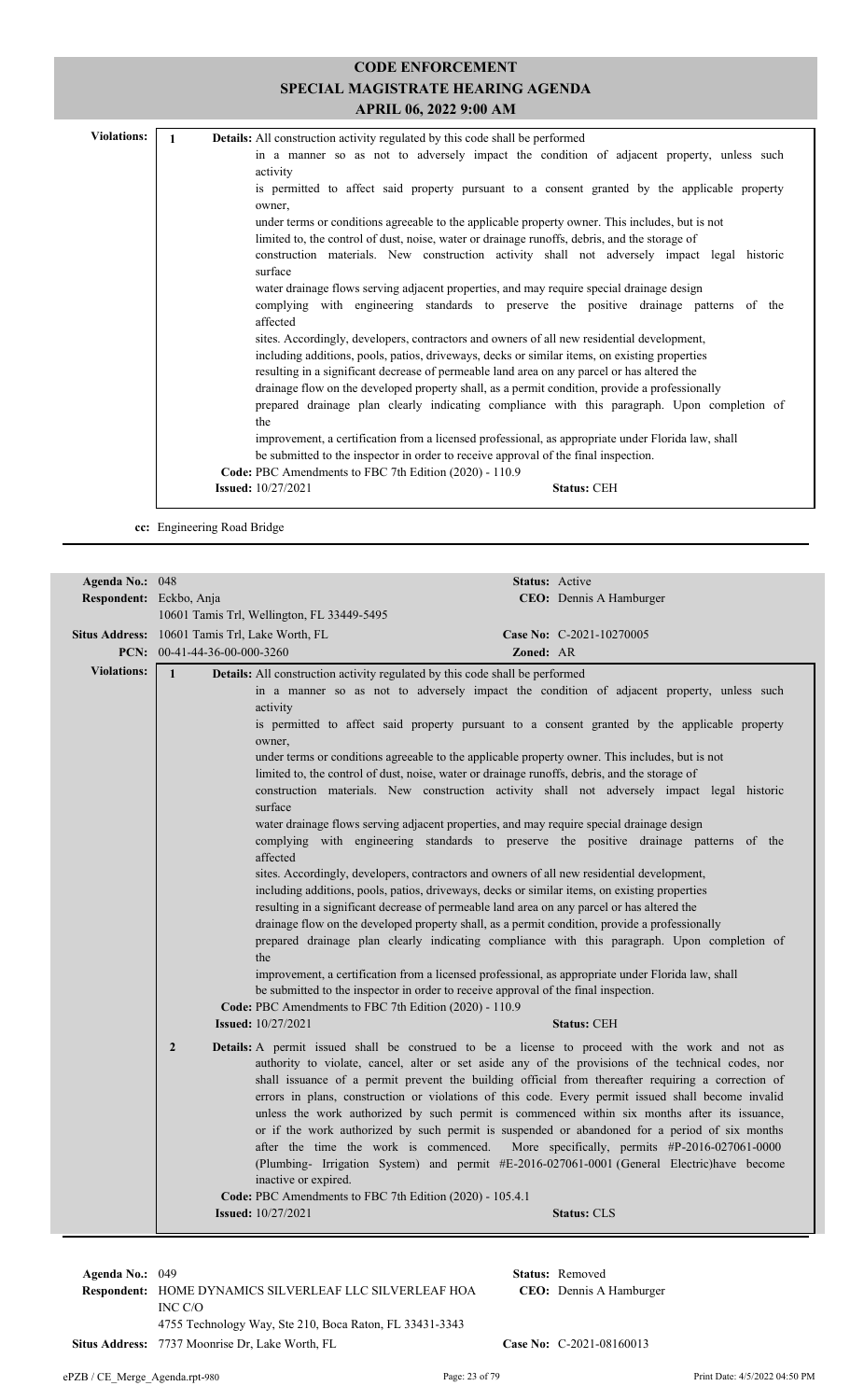|                    | <b>PCN:</b> $00-42-44-40-07-015-0000$                                                                                                                                                                                                               | <b>Zoned: PUD</b>                                                                                                                                                                                                                                                                                                                                                                 |      |
|--------------------|-----------------------------------------------------------------------------------------------------------------------------------------------------------------------------------------------------------------------------------------------------|-----------------------------------------------------------------------------------------------------------------------------------------------------------------------------------------------------------------------------------------------------------------------------------------------------------------------------------------------------------------------------------|------|
| <b>Violations:</b> | Details: The Site Plan shall be the controlling plan for Conditional Uses or PDDs listed below. All<br>specifically, the landscaping of the buffer must comply with Resolution Number 2018-0803.<br>Code: Unified Land Development Code - 2.A.6.B.4 | development site elements including, but not limited to: ingress and egress, density, and<br>intensity in the proposed application shall be consistent with the Site Plan. All plats shall be<br>consistent with the Site Plan. In cases of conflict between plans, the most recently approved<br>BCC Preliminary Plan(s) for those DOs that have no Final Plan(s) shall prevail. | More |
|                    | <b>Issued:</b> $09/07/2021$                                                                                                                                                                                                                         | <b>Status: CLS</b>                                                                                                                                                                                                                                                                                                                                                                |      |

| Agenda No.: 050    |                                                                                                                                                                                                      | Status: Removed                                                                                                                                                                                                                                                                                                                                                                                                                                                                                                                                                                                                                                                                                                                                                                                                                                                                                                                                                                                                                                                                                                                                                                                                                                                                                                                                                                           |
|--------------------|------------------------------------------------------------------------------------------------------------------------------------------------------------------------------------------------------|-------------------------------------------------------------------------------------------------------------------------------------------------------------------------------------------------------------------------------------------------------------------------------------------------------------------------------------------------------------------------------------------------------------------------------------------------------------------------------------------------------------------------------------------------------------------------------------------------------------------------------------------------------------------------------------------------------------------------------------------------------------------------------------------------------------------------------------------------------------------------------------------------------------------------------------------------------------------------------------------------------------------------------------------------------------------------------------------------------------------------------------------------------------------------------------------------------------------------------------------------------------------------------------------------------------------------------------------------------------------------------------------|
|                    | Respondent: HRC INVESTMENT GROUP LLC                                                                                                                                                                 | <b>CEO:</b> Dennis A Hamburger                                                                                                                                                                                                                                                                                                                                                                                                                                                                                                                                                                                                                                                                                                                                                                                                                                                                                                                                                                                                                                                                                                                                                                                                                                                                                                                                                            |
|                    | 348 Davis Rd, Palm Springs, FL 33461                                                                                                                                                                 |                                                                                                                                                                                                                                                                                                                                                                                                                                                                                                                                                                                                                                                                                                                                                                                                                                                                                                                                                                                                                                                                                                                                                                                                                                                                                                                                                                                           |
| Situs Address: FL  |                                                                                                                                                                                                      | Case No: C-2021-09030002                                                                                                                                                                                                                                                                                                                                                                                                                                                                                                                                                                                                                                                                                                                                                                                                                                                                                                                                                                                                                                                                                                                                                                                                                                                                                                                                                                  |
|                    | <b>PCN:</b> $00-43-45-05-21-001-0000$                                                                                                                                                                | Zoned: RM                                                                                                                                                                                                                                                                                                                                                                                                                                                                                                                                                                                                                                                                                                                                                                                                                                                                                                                                                                                                                                                                                                                                                                                                                                                                                                                                                                                 |
|                    |                                                                                                                                                                                                      |                                                                                                                                                                                                                                                                                                                                                                                                                                                                                                                                                                                                                                                                                                                                                                                                                                                                                                                                                                                                                                                                                                                                                                                                                                                                                                                                                                                           |
| <b>Violations:</b> | <b>Details:</b> All construction activity regulated by this code shall be performed<br>$\mathbf{1}$<br>activity<br>owner,<br>surface<br>affected<br>the<br>specifically, obtain permit for the fill. | in a manner so as not to adversely impact the condition of adjacent property, unless such<br>is permitted to affect said property pursuant to a consent granted by the applicable property<br>under terms or conditions agreeable to the applicable property owner. This includes, but is not<br>limited to, the control of dust, noise, water or drainage runoffs, debris, and the storage of<br>construction materials. New construction activity shall not adversely impact legal historic<br>water drainage flows serving adjacent properties, and may require special drainage design<br>complying with engineering standards to preserve the positive drainage patterns of the<br>sites. Accordingly, developers, contractors and owners of all new residential development,<br>including additions, pools, patios, driveways, decks or similar items, on existing properties<br>resulting in a significant decrease of permeable land area on any parcel or has altered the<br>drainage flow on the developed property shall, as a permit condition, provide a professionally<br>prepared drainage plan clearly indicating compliance with this paragraph. Upon completion of<br>improvement, a certification from a licensed professional, as appropriate under Florida law, shall<br>be submitted to the inspector in order to receive approval of the final inspection.<br>More |
|                    | Code: PBC Amendments to FBC 7th Edition (2020) - 110.9                                                                                                                                               |                                                                                                                                                                                                                                                                                                                                                                                                                                                                                                                                                                                                                                                                                                                                                                                                                                                                                                                                                                                                                                                                                                                                                                                                                                                                                                                                                                                           |
|                    | <b>Issued: 09/03/2021</b>                                                                                                                                                                            | <b>Status: CLS</b>                                                                                                                                                                                                                                                                                                                                                                                                                                                                                                                                                                                                                                                                                                                                                                                                                                                                                                                                                                                                                                                                                                                                                                                                                                                                                                                                                                        |
|                    |                                                                                                                                                                                                      |                                                                                                                                                                                                                                                                                                                                                                                                                                                                                                                                                                                                                                                                                                                                                                                                                                                                                                                                                                                                                                                                                                                                                                                                                                                                                                                                                                                           |

| Agenda No.: 051    |                                                |                                                                                                                                                                                                                                | Status: Active |                                                                                                                                                                                                                                                                                                                                                                                                                                                                                                                                                                                                                                                                                                                                                                                                                                                                                                                                                                                                                                                                                                                                                                                                                                                                                                                  |
|--------------------|------------------------------------------------|--------------------------------------------------------------------------------------------------------------------------------------------------------------------------------------------------------------------------------|----------------|------------------------------------------------------------------------------------------------------------------------------------------------------------------------------------------------------------------------------------------------------------------------------------------------------------------------------------------------------------------------------------------------------------------------------------------------------------------------------------------------------------------------------------------------------------------------------------------------------------------------------------------------------------------------------------------------------------------------------------------------------------------------------------------------------------------------------------------------------------------------------------------------------------------------------------------------------------------------------------------------------------------------------------------------------------------------------------------------------------------------------------------------------------------------------------------------------------------------------------------------------------------------------------------------------------------|
|                    | Respondent: Marrero, Christopher               |                                                                                                                                                                                                                                |                | CEO: Dennis A Hamburger                                                                                                                                                                                                                                                                                                                                                                                                                                                                                                                                                                                                                                                                                                                                                                                                                                                                                                                                                                                                                                                                                                                                                                                                                                                                                          |
|                    |                                                | 4574 Hunting Trl, Lake Worth, FL 33467-3535                                                                                                                                                                                    |                |                                                                                                                                                                                                                                                                                                                                                                                                                                                                                                                                                                                                                                                                                                                                                                                                                                                                                                                                                                                                                                                                                                                                                                                                                                                                                                                  |
|                    | Situs Address: 10719 Tamis Trl, Lake Worth, FL |                                                                                                                                                                                                                                |                | Case No: C-2021-10280001                                                                                                                                                                                                                                                                                                                                                                                                                                                                                                                                                                                                                                                                                                                                                                                                                                                                                                                                                                                                                                                                                                                                                                                                                                                                                         |
|                    | <b>PCN:</b> $00-41-44-36-00-000-3220$          |                                                                                                                                                                                                                                | Zoned: AR      |                                                                                                                                                                                                                                                                                                                                                                                                                                                                                                                                                                                                                                                                                                                                                                                                                                                                                                                                                                                                                                                                                                                                                                                                                                                                                                                  |
| <b>Violations:</b> | $\mathbf{1}$                                   | <b>Details:</b> All construction activity regulated by this code shall be performed                                                                                                                                            |                |                                                                                                                                                                                                                                                                                                                                                                                                                                                                                                                                                                                                                                                                                                                                                                                                                                                                                                                                                                                                                                                                                                                                                                                                                                                                                                                  |
|                    |                                                | activity<br>owner.<br>surface<br>affected<br>the<br>be submitted to the inspector in order to receive approval of the final inspection.<br>Code: PBC Amendments to FBC 7th Edition (2020) - 110.9<br><b>Issued:</b> 10/28/2021 |                | in a manner so as not to adversely impact the condition of adjacent property, unless such<br>is permitted to affect said property pursuant to a consent granted by the applicable property<br>under terms or conditions agreeable to the applicable property owner. This includes, but is not<br>limited to, the control of dust, noise, water or drainage runoffs, debris, and the storage of<br>construction materials. New construction activity shall not adversely impact legal historic<br>water drainage flows serving adjacent properties, and may require special drainage design<br>complying with engineering standards to preserve the positive drainage patterns of the<br>sites. Accordingly, developers, contractors and owners of all new residential development,<br>including additions, pools, patios, driveways, decks or similar items, on existing properties<br>resulting in a significant decrease of permeable land area on any parcel or has altered the<br>drainage flow on the developed property shall, as a permit condition, provide a professionally<br>prepared drainage plan clearly indicating compliance with this paragraph. Upon completion of<br>improvement, a certification from a licensed professional, as appropriate under Florida law, shall<br><b>Status: CEH</b> |

**cc:** Marrero, Christopher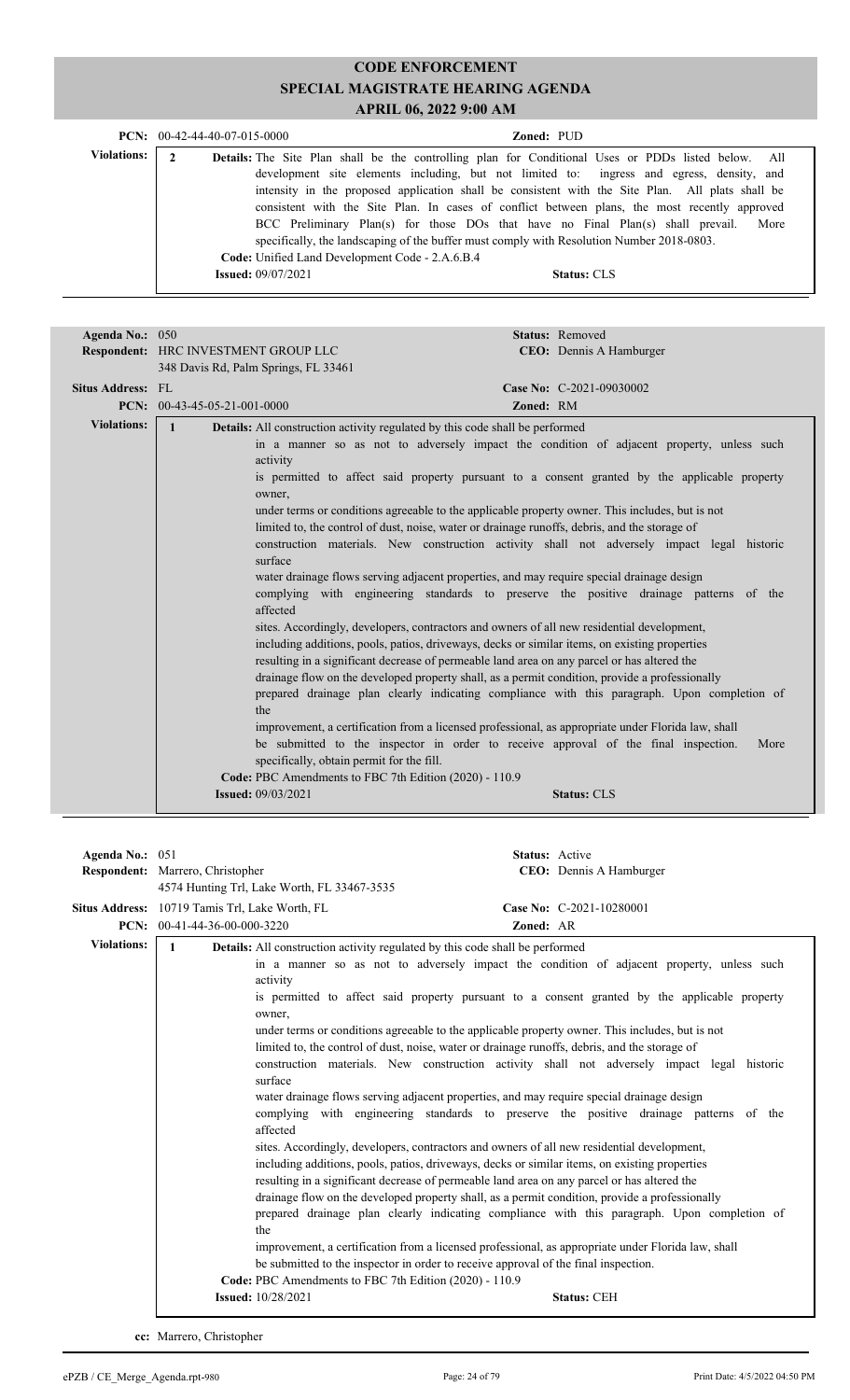| Agenda No.: $052$  |                                                                                                                                                                                                      |                  | <b>Status:</b> Removed          |
|--------------------|------------------------------------------------------------------------------------------------------------------------------------------------------------------------------------------------------|------------------|---------------------------------|
|                    | <b>Respondent:</b> Nagengast, Jeanette G; Nagengast, Robert W                                                                                                                                        |                  | <b>CEO</b> : Dennis A Hamburger |
|                    | 8200 Rose Marie Ave W, Boynton Beach, FL 33472-1021                                                                                                                                                  |                  |                                 |
|                    | Situs Address: 8200 Rose Marie Ave W, Boynton Beach, FL                                                                                                                                              |                  | Case No: C-2021-08130031        |
|                    | <b>PCN:</b> $00-42-45-14-02-005-0010$                                                                                                                                                                | <b>Zoned: RS</b> |                                 |
| <b>Violations:</b> | <b>Details:</b> All exterior walls shall be free from holes, breaks, loose or rotting materials; and maintained<br>weatherproof and properly surface coated where required to prevent deterioration. |                  |                                 |
|                    | Code: Palm Beach County Property Maintenance Code - Section 14-33 (f)                                                                                                                                |                  |                                 |
|                    | <b>Issued:</b> 08/13/2021                                                                                                                                                                            |                  | <b>Status: CLS</b>              |

| Agenda No.: $053$  |                                                       | Respondent: Nieves, Grissell Santana; Santana, Johnny J<br>43 W Plumosa Ln, Lake Worth, FL 33467-4836                                                 |                  | <b>Status:</b> Removed<br><b>CEO</b> : Dennis A Hamburger                                                                                                                                                                                                                                                                                                                                                                                                                                                                                                                                                                                                                                                                                                           |
|--------------------|-------------------------------------------------------|-------------------------------------------------------------------------------------------------------------------------------------------------------|------------------|---------------------------------------------------------------------------------------------------------------------------------------------------------------------------------------------------------------------------------------------------------------------------------------------------------------------------------------------------------------------------------------------------------------------------------------------------------------------------------------------------------------------------------------------------------------------------------------------------------------------------------------------------------------------------------------------------------------------------------------------------------------------|
|                    | <b>Situs Address:</b> 43 W Plumosa Ln, Lake Worth, FL |                                                                                                                                                       |                  | Case No: C-2021-10200036                                                                                                                                                                                                                                                                                                                                                                                                                                                                                                                                                                                                                                                                                                                                            |
|                    | <b>PCN:</b> $00-42-44-28-04-000-2700$                 |                                                                                                                                                       | <b>Zoned: RS</b> |                                                                                                                                                                                                                                                                                                                                                                                                                                                                                                                                                                                                                                                                                                                                                                     |
| <b>Violations:</b> | <b>Details:</b><br>Code:<br>3                         | <b>Issued:</b> $10/26/2021$<br>become inactive or expired.<br>Code: PBC Amendments to FBC 7th Edition (2020) - 105.4.1<br><b>Issued:</b> $10/26/2021$ |                  | <b>Status: CLS</b><br><b>Details:</b> A permit issued shall be construed to be a license to proceed with the work and not as<br>authority to violate, cancel, alter or set aside any of the provisions of the technical codes, nor<br>shall issuance of a permit prevent the building official from thereafter requiring a correction of<br>errors in plans, construction or violations of this code. Every permit issued shall become invalid<br>unless the work authorized by such permit is commenced within six months after its issuance,<br>or if the work authorized by such permit is suspended or abandoned for a period of six months<br>after the time the work is commenced. More specifically, permit $# B-2016-013161-0000$ has<br><b>Status: CLS</b> |

| Agenda No.: $054$ |                                                                             | <b>Status:</b> Active |                            |
|-------------------|-----------------------------------------------------------------------------|-----------------------|----------------------------|
|                   | <b>Respondent:</b> Anilta L. CROUSE, or the Then Acting Trustee** Anilta L. |                       | <b>CEO</b> : Ozmer M Kosal |
|                   | CROUSE, or the Then Acting Trustee** of the Anita L.                        |                       |                            |
|                   | CROUSE Trust dated April 8th, 2008.                                         |                       |                            |
|                   | 14489 Peace River Way, Palm Beach Gardens, FL 33418-8611                    |                       |                            |
|                   | Situs Address: 14489 Peace River Way, Palm Beach Gardens, FL                |                       | Case No: C-2021-07200001   |
|                   | <b>PCN:</b> $00-41-41-20-01-005-0220$                                       | <b>Zoned: AR</b>      |                            |
|                   |                                                                             |                       |                            |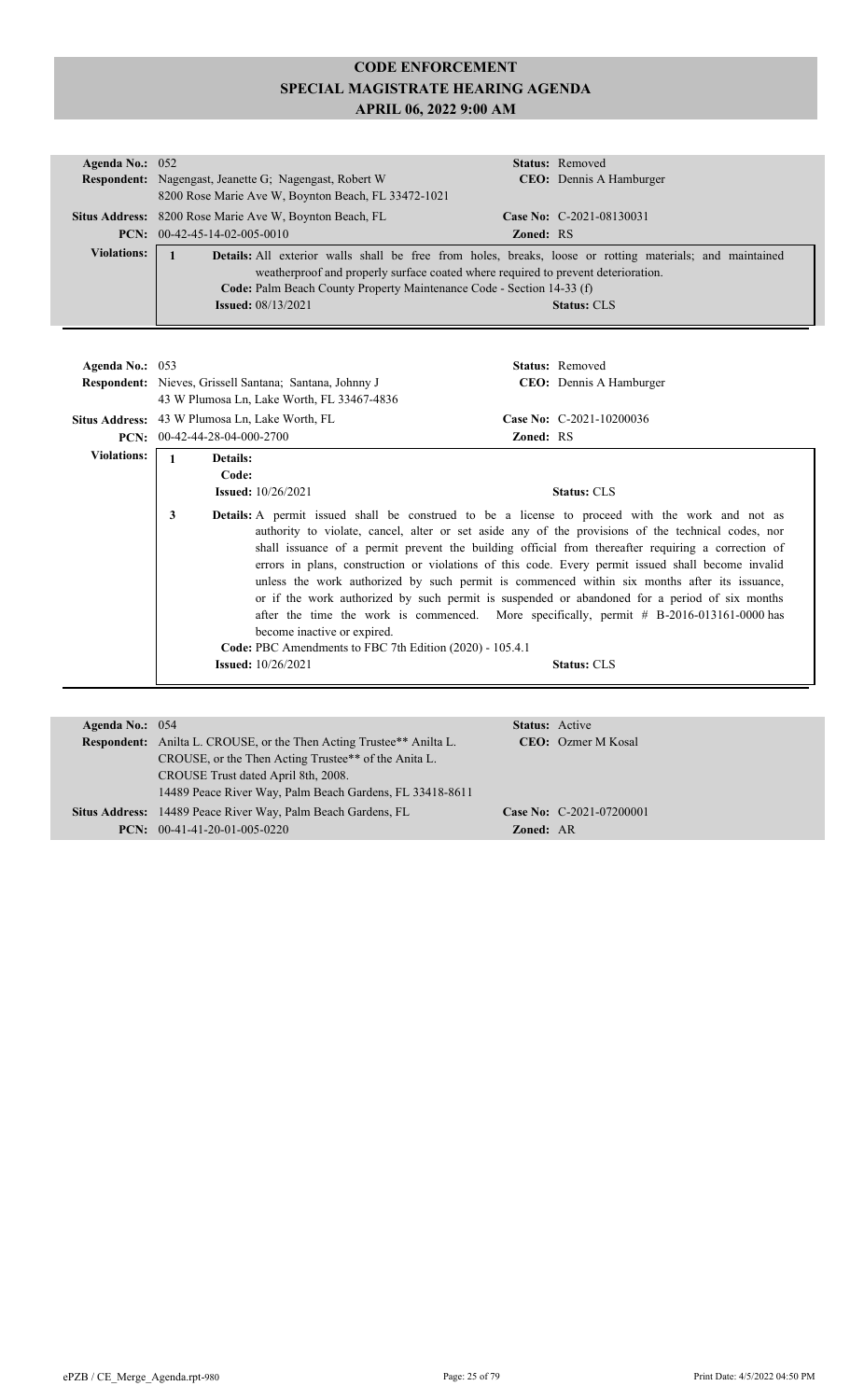|                    | SPECIAL MAGISTRATE HEARING AGENDA<br>APRIL 06, 2022 9:00 AM                                                                                                                                                                                                                                                                                                                                                                                                                                                                                                                                                                                                                                                                                                            |  |  |  |
|--------------------|------------------------------------------------------------------------------------------------------------------------------------------------------------------------------------------------------------------------------------------------------------------------------------------------------------------------------------------------------------------------------------------------------------------------------------------------------------------------------------------------------------------------------------------------------------------------------------------------------------------------------------------------------------------------------------------------------------------------------------------------------------------------|--|--|--|
| <b>Violations:</b> | Details: Building Code and any further exemptions provided by law, which are subject to the<br>$\mathbf{1}$<br>requirements of this Article: Nonresidential farm Buildings on farms, as provided in section                                                                                                                                                                                                                                                                                                                                                                                                                                                                                                                                                            |  |  |  |
|                    | 604.50, F.S.<br>Any owner or owner's authorized agent (hereinafter "applicant") who intends to undertake any<br>Development activity within the scope of this Article, including Buildings, Structures and<br>facilities exempt from the Florida Building Code, as listed in Art. 18.A.4.C, which is wholly<br>within or partially within any Special Flood Hazard Area shall first make application to the<br>Floodplain Administrator and the Building Official, if applicable, and shall obtain the required<br>permit(s) and approval(s). No such permit or approval shall be issued until compliance with the<br>requirements of this Article has been satisfied.<br>Floodplain Development Permits or Approvals shall be issued pursuant to this Article for any |  |  |  |
|                    | Development activities exempt from the Florida Building Code, as listed in Art. 18.A.4.C.<br>Depending on the nature and extent of proposed Development that includes a Building or<br>Structure, the Floodplain Administrator may determine that a Floodplain Development Permit or<br>Approval is required in addition to a building permit.                                                                                                                                                                                                                                                                                                                                                                                                                         |  |  |  |
|                    | Pursuant to the requirements of federal regulation for participation in the National Flood<br>Insurance Program (44 CFR, Sections 59 and 60), Floodplain Development Permits or Approvals<br>shall be required for the following Buildings, Structures and facilities that are exempt from the<br>Florida Building Code and any further exemptions provided by law, which are subject to the<br>requirements of this Article: Nonresidential farm Buildings on farms, as provided in section<br>604.50, F.S.                                                                                                                                                                                                                                                           |  |  |  |
|                    | Any owner or authorized agent who intends to construct, enlarge, alter, repair, move, demolish,<br>or change the occupancy of a building or structure, or to erect, install, enlarge, alter, repair,<br>remove, convert or replace any impact-resistant coverings, electrical, gas, mechanical or<br>plumbing system, the installation of which is regulated by this code, or to cause any such work<br>to be done, shall first make application to the building official and obtain the required permit.<br>More specifically, the barn structure additions have been erected or installed without a valid<br>building permit.                                                                                                                                        |  |  |  |
|                    | Code: PBC Amendments to FBC 7th Edition (2020) - 105.1<br>Unified Land Development Code - 18.A.1.D<br>Unified Land Development Code - 18.A.1.E                                                                                                                                                                                                                                                                                                                                                                                                                                                                                                                                                                                                                         |  |  |  |
|                    | Unified Land Development Code - 18.A.1.F<br>Unified Land Development Code - 18.A.4.A & 18.A.4.B & 18.A.4.C.2<br><b>Issued:</b> 07/22/2021<br><b>Status: CEH</b>                                                                                                                                                                                                                                                                                                                                                                                                                                                                                                                                                                                                        |  |  |  |

**CODE ENFORCEMENT**

**cc:** Code Enforcement

**Respondent:** BARBA, Dena H **Agenda No.:** 055 **Status:** Active 12212 153rd Ct N, Jupiter, FL 33478-6658 **Situs Address:** 12212 153rd Ct N, Jupiter, FL **Case No:** C-2021-04200034 **PCN:** 00-41-41-15-00-000-5340 **Zoned:** AR

CEO: Ozmer M Kosal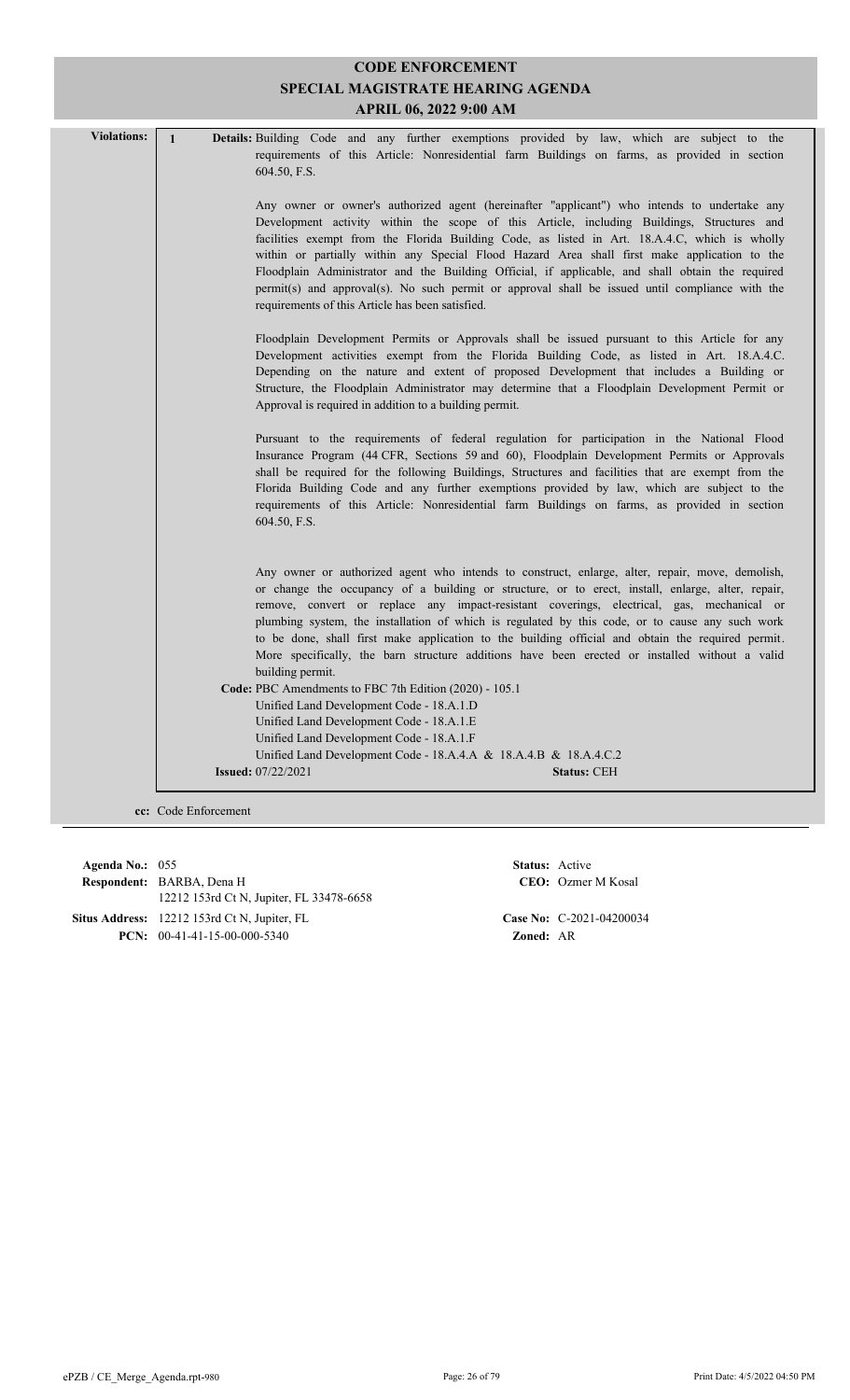| SPECIAL MAGISTRATE HEARING AGENDA<br><b>APRIL 06, 2022 9:00 AM</b> |              |                                                                                                                                                                                                                                                                                                                                                                                                                                                                                                                                                                                                                                                                                                                                                                                                            |  |
|--------------------------------------------------------------------|--------------|------------------------------------------------------------------------------------------------------------------------------------------------------------------------------------------------------------------------------------------------------------------------------------------------------------------------------------------------------------------------------------------------------------------------------------------------------------------------------------------------------------------------------------------------------------------------------------------------------------------------------------------------------------------------------------------------------------------------------------------------------------------------------------------------------------|--|
| <b>Violations:</b>                                                 | $\mathbf{1}$ | Details: Any owner or owner's authorized agent (hereinafter "applicant") who intends to undertake any<br>Development activity within the scope of this Article, including Buildings, Structures and<br>facilities exempt from the Florida Building Code, as listed in Art. 18.A.4.C, which is wholly<br>within or partially within any Special Flood Hazard Area shall first make application to the<br>Floodplain Administrator and the Building Official, if applicable, and shall obtain the required<br>permit(s) and approval(s). No such permit or approval shall be issued until compliance with the<br>requirements of this Article has been satisfied.                                                                                                                                            |  |
|                                                                    |              | Floodplain Development Permits or Approvals shall be issued pursuant to this Article for any<br>Development activities exempt from the Florida Building Code, as listed in Art. 18.A.4.C.<br>Depending on the nature and extent of proposed Development that includes a Building or<br>Structure, the Floodplain Administrator may determine that a Floodplain Development Permit or<br>Approval is required in addition to a building permit.                                                                                                                                                                                                                                                                                                                                                             |  |
|                                                                    |              | Pursuant to the requirements of federal regulation for participation in the National Flood<br>Insurance Program (44 CFR, Sections 59 and 60), Floodplain Development Permits or Approvals<br>shall be required for the following Buildings, Structures and facilities that are exempt from the<br>Florida Building Code and any further exemptions provided by law, which are subject to the<br>requirements of this Article: Nonresidential farm Buildings on farms, as provided in section<br>604.50, F.S.                                                                                                                                                                                                                                                                                               |  |
|                                                                    |              | Building Code and any further exemptions provided by law, which are subject to the<br>requirements of this Article: Nonresidential farm Buildings on farms, as provided in section<br>604.50, F.S.                                                                                                                                                                                                                                                                                                                                                                                                                                                                                                                                                                                                         |  |
|                                                                    |              | Any owner or authorized agent who intends to construct, enlarge, alter, repair, move, demolish,<br>or change the occupancy of a building or structure, or to erect, install, enlarge, alter, repair,<br>remove, convert or replace any impact-resistant coverings, electrical, gas, mechanical or<br>plumbing system, the installation of which is regulated by this code, or to cause any such work<br>to be done, shall first make application to the building official and obtain the required permit.<br>More specifically, fences appearing to be farm structures have been erected or installed on<br>your property without a valid building permit issued by the County Building Department, as<br>reflected in Building Permits records.<br>Code: PBC Amendments to FBC 7th Edition (2020) - 105.1 |  |
|                                                                    |              | Unified Land Development Code - 18.A.1.E<br>Unified Land Development Code - 18.A.1.F                                                                                                                                                                                                                                                                                                                                                                                                                                                                                                                                                                                                                                                                                                                       |  |
|                                                                    |              | Unified Land Development Code - $18.A.A.A & 18.A.A.B & 18.A.A.C.2$<br><b>Issued: 04/22/2021</b><br><b>Status: CEH</b>                                                                                                                                                                                                                                                                                                                                                                                                                                                                                                                                                                                                                                                                                      |  |

**CODE ENFORCEMENT**

| Agenda No.: $056$  |                                                         | <b>Status:</b> Removed                                                                                          |
|--------------------|---------------------------------------------------------|-----------------------------------------------------------------------------------------------------------------|
|                    | <b>Respondent:</b> COPPOLA, Joseph M; TILLEY, Gail Jaye | <b>CEO</b> : Ozmer M Kosal                                                                                      |
|                    | 16826 126th Ter N, Jupiter, FL 33478-6080               |                                                                                                                 |
|                    | <b>Situs Address:</b> 16826 126th Ter N, Jupiter, FL    | <b>Case No:</b> C-2021-06020040                                                                                 |
|                    |                                                         |                                                                                                                 |
|                    | <b>PCN:</b> $00-41-41-10-00-000-4070$                   | <b>Zoned: AR</b>                                                                                                |
| <b>Violations:</b> |                                                         | <b>Details:</b> Any owner or authorized agent who intends to construct, enlarge, alter, repair, move, demolish, |
|                    |                                                         | or change the occupancy of a building or structure, or to erect, install, enlarge, alter, repair,               |
|                    |                                                         | remove, convert or replace any impact-resistant coverings, electrical, gas, mechanical or                       |
|                    |                                                         | plumbing system, the installation of which is regulated by this code, or to cause any such work                 |
|                    |                                                         | to be done, shall first make application to the building official and obtain the required permit.               |
|                    |                                                         | More specifically, the fence and gate appearing on your property has been erected or installed                  |
|                    |                                                         |                                                                                                                 |
|                    |                                                         | without a valid building permit issued by the County Building Department, as reflected in                       |
|                    | Building Permits records.                               |                                                                                                                 |
|                    | Code: PBC Amendments to FBC 7th Edition (2020) - 105.1  |                                                                                                                 |
|                    | <b>Issued:</b> 06/07/2021                               | <b>Status: CLS</b>                                                                                              |
|                    |                                                         |                                                                                                                 |

| Agenda No.: $057$ | Respondent: GONZALEZ DAUGHERTY, Sandra; DAUGHERTY,<br>Matthew                                                                     | <b>Status:</b> Active | <b>CEO</b> : Ozmer M Kosal |
|-------------------|-----------------------------------------------------------------------------------------------------------------------------------|-----------------------|----------------------------|
|                   | 11775 174th Ct N, Jupiter, FL 33478-5357<br><b>Situs Address:</b> 11775 174th Ct N, Jupiter, FL<br>$PCN: 00-41-41-02-00-000-7200$ | <b>Zoned: AR</b>      | Case No: $C-2021-09020029$ |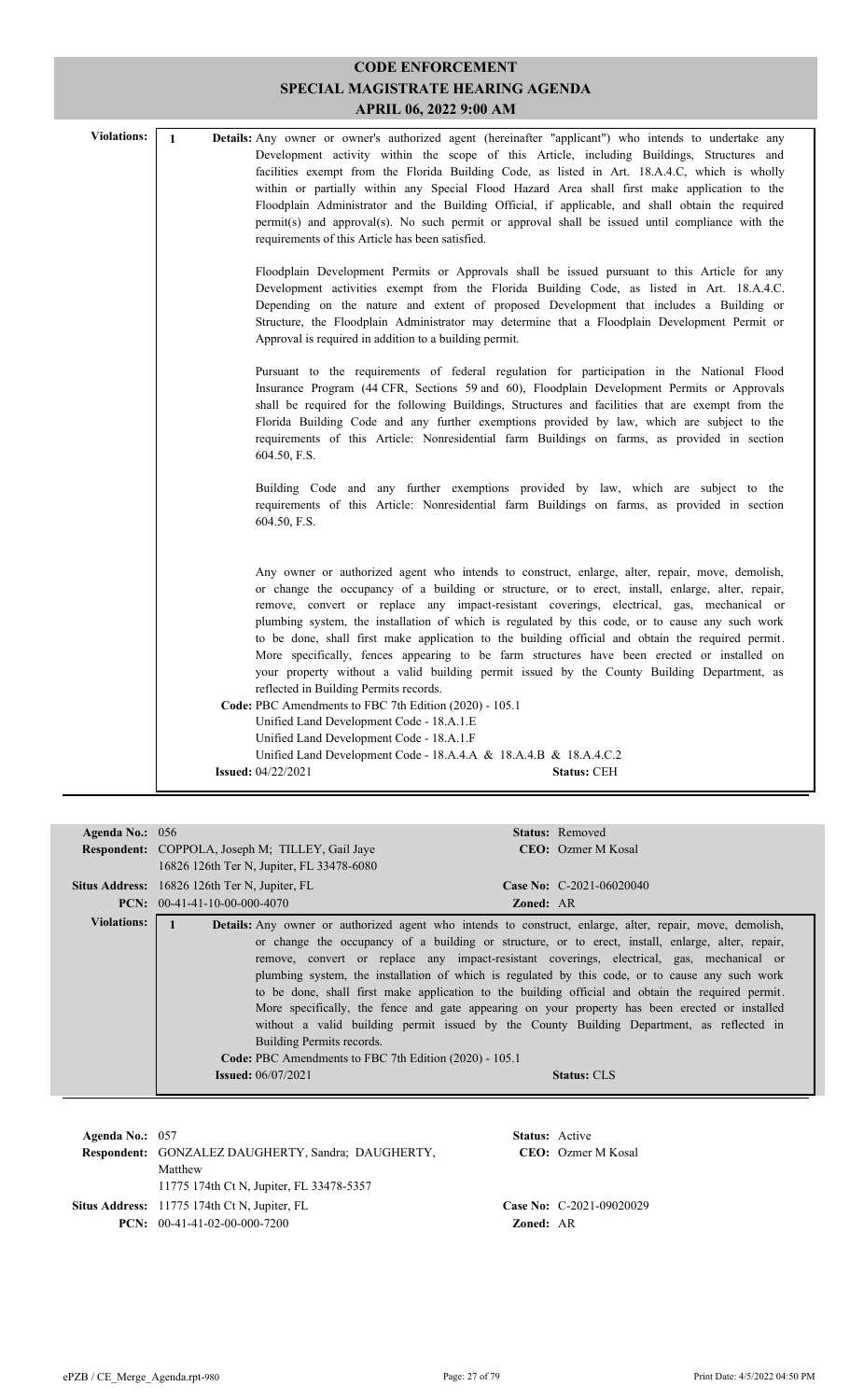| <b>Violations:</b> | Details: Any owner or authorized agent who intends to construct, enlarge, alter, repair, move, demolish,                                                                                                                                                                                          |
|--------------------|---------------------------------------------------------------------------------------------------------------------------------------------------------------------------------------------------------------------------------------------------------------------------------------------------|
|                    | or change the occupancy of a building or structure, or to erect, install, enlarge, alter, repair,<br>remove, convert or replace any impact-resistant coverings, electrical, gas, mechanical or<br>plumbing system, the installation of which is regulated by this code, or to cause any such work |
|                    | to be done, shall first make application to the building official and obtain the required permit.                                                                                                                                                                                                 |
|                    | More specifically, the fence and gate appearing on your property has been erected or installed<br>without a valid building permit issued by the County Building Department, as reflected in                                                                                                       |
|                    | Building Permits records.                                                                                                                                                                                                                                                                         |
|                    | Code: PBC Amendments to FBC 7th Edition (2020) - 105.1                                                                                                                                                                                                                                            |
|                    | <b>Issued:</b> 09/07/2021<br><b>Status: CEH</b>                                                                                                                                                                                                                                                   |

| Agenda No.: 058    |                                                                                                                                  | <b>Status: Active</b>                                                                                                                                                                                                                                                                                                                                                                                                                                                                                                                                                                                                                                                                                                                                                                              |
|--------------------|----------------------------------------------------------------------------------------------------------------------------------|----------------------------------------------------------------------------------------------------------------------------------------------------------------------------------------------------------------------------------------------------------------------------------------------------------------------------------------------------------------------------------------------------------------------------------------------------------------------------------------------------------------------------------------------------------------------------------------------------------------------------------------------------------------------------------------------------------------------------------------------------------------------------------------------------|
|                    | <b>Respondent:</b> DECHESNE, Raymond A                                                                                           | <b>CEO:</b> Ozmer M Kosal                                                                                                                                                                                                                                                                                                                                                                                                                                                                                                                                                                                                                                                                                                                                                                          |
|                    | 10798 157th St N, Jupiter, FL 33478-6884                                                                                         |                                                                                                                                                                                                                                                                                                                                                                                                                                                                                                                                                                                                                                                                                                                                                                                                    |
|                    | <b>Situs Address:</b> 10798 157th St N, Jupiter, FL                                                                              | Case No: C-2021-09130017                                                                                                                                                                                                                                                                                                                                                                                                                                                                                                                                                                                                                                                                                                                                                                           |
|                    | <b>PCN:</b> $00-41-41-13-00-000-3830$                                                                                            | Zoned: AR                                                                                                                                                                                                                                                                                                                                                                                                                                                                                                                                                                                                                                                                                                                                                                                          |
| <b>Violations:</b> |                                                                                                                                  |                                                                                                                                                                                                                                                                                                                                                                                                                                                                                                                                                                                                                                                                                                                                                                                                    |
|                    | $\mathbf{1}$<br>Building Permits records.<br>Code: PBC Amendments to FBC 7th Edition (2020) - 105.1<br><b>Issued:</b> 09/13/2021 | Details: Any owner or authorized agent who intends to construct, enlarge, alter, repair, move, demolish,<br>or change the occupancy of a building or structure, or to erect, install, enlarge, alter, repair,<br>remove, convert or replace any impact-resistant coverings, electrical, gas, mechanical or<br>plumbing system, the installation of which is regulated by this code, or to cause any such work<br>to be done, shall first make application to the building official and obtain the required permit.<br>More specifically, the fence and gate appearing on your property has been erected or installed<br>without a valid building permit issued by the County Building Department, as reflected in<br><b>Status: CEH</b>                                                            |
|                    | 3<br>Code: PBC Amendments to FBC 7th Edition (2020) - 105.1<br><b>Issued:</b> $09/13/2021$                                       | Details: Any owner or authorized agent who intends to construct, enlarge, alter, repair, move, demolish,<br>or change the occupancy of a building or structure, or to erect, install, enlarge, alter, repair,<br>remove, convert or replace any impact-resistant coverings, electrical, gas, mechanical or<br>plumbing system, the installation of which is regulated by this code, or to cause any such work<br>to be done, shall first make application to the building official and obtain the required permit.<br>More specifically, the patio deck appearing on your property attached to the primary residence<br>has been erected or installed without a valid building permit issued by the County Building<br>Department, as reflected in Building Permits records.<br><b>Status: CEH</b> |

**cc:** Code Enforcement

| Agenda No.: 059    |                                                  |                                                                                                                                                                                                                                                                                                                                                                                                                                                                                                                                                                                                                                                                                                                                                                                                                                                                                                                                                                                                                                                                                                                                                                                                                                                                                                                                                                                                                                                                                                                                                                         | Status: Active           |
|--------------------|--------------------------------------------------|-------------------------------------------------------------------------------------------------------------------------------------------------------------------------------------------------------------------------------------------------------------------------------------------------------------------------------------------------------------------------------------------------------------------------------------------------------------------------------------------------------------------------------------------------------------------------------------------------------------------------------------------------------------------------------------------------------------------------------------------------------------------------------------------------------------------------------------------------------------------------------------------------------------------------------------------------------------------------------------------------------------------------------------------------------------------------------------------------------------------------------------------------------------------------------------------------------------------------------------------------------------------------------------------------------------------------------------------------------------------------------------------------------------------------------------------------------------------------------------------------------------------------------------------------------------------------|--------------------------|
|                    | Respondent: DUCHAK, Kevin W; DUCHAK, Pamela J    |                                                                                                                                                                                                                                                                                                                                                                                                                                                                                                                                                                                                                                                                                                                                                                                                                                                                                                                                                                                                                                                                                                                                                                                                                                                                                                                                                                                                                                                                                                                                                                         | CEO: Ozmer M Kosal       |
|                    | 13950 184th Pl N, Jupiter, FL 33478-3649         |                                                                                                                                                                                                                                                                                                                                                                                                                                                                                                                                                                                                                                                                                                                                                                                                                                                                                                                                                                                                                                                                                                                                                                                                                                                                                                                                                                                                                                                                                                                                                                         |                          |
|                    | Situs Address: 13950 184th Pl N, Jupiter, FL     |                                                                                                                                                                                                                                                                                                                                                                                                                                                                                                                                                                                                                                                                                                                                                                                                                                                                                                                                                                                                                                                                                                                                                                                                                                                                                                                                                                                                                                                                                                                                                                         | Case No: C-2020-12140001 |
|                    | <b>PCN:</b> $00-41-40-33-00-000-7060$            | Zoned:                                                                                                                                                                                                                                                                                                                                                                                                                                                                                                                                                                                                                                                                                                                                                                                                                                                                                                                                                                                                                                                                                                                                                                                                                                                                                                                                                                                                                                                                                                                                                                  |                          |
| <b>Violations:</b> | $\mathbf{1}$                                     |                                                                                                                                                                                                                                                                                                                                                                                                                                                                                                                                                                                                                                                                                                                                                                                                                                                                                                                                                                                                                                                                                                                                                                                                                                                                                                                                                                                                                                                                                                                                                                         |                          |
|                    | activity<br>owner.<br>surface<br>affected<br>the | <b>Details:</b> All construction activity regulated by this code shall be performed<br>in a manner so as not to adversely impact the condition of adjacent property, unless such<br>is permitted to affect said property pursuant to a consent granted by the applicable property<br>under terms or conditions agreeable to the applicable property owner. This includes, but is not<br>limited to, the control of dust, noise, water or drainage runoffs, debris, and the storage of<br>construction materials. New construction activity shall not adversely impact legal historic<br>water drainage flows serving adjacent properties, and may require special drainage design<br>complying with engineering standards to preserve the positive drainage patterns of the<br>sites. Accordingly, developers, contractors and owners of all new residential development,<br>including additions, pools, patios, driveways, decks or similar items, on existing properties<br>resulting in a significant decrease of permeable land area on any parcel or has altered the<br>drainage flow on the developed property shall, as a permit condition, provide a professionally<br>prepared drainage plan clearly indicating compliance with this paragraph. Upon completion of<br>improvement, a certification from a licensed professional, as appropriate under Florida law, shall<br>be submitted to the inspector in order to receive approval of the final inspection.<br>specifically, the site development and fill dirt appearing brought onto your property is in | More                     |
|                    |                                                  | requirement of a valid permit issued from the County Building Department.<br>Code: PBC Amendments to FBC 6th Edition (2017) - 110.9                                                                                                                                                                                                                                                                                                                                                                                                                                                                                                                                                                                                                                                                                                                                                                                                                                                                                                                                                                                                                                                                                                                                                                                                                                                                                                                                                                                                                                     |                          |
|                    | <b>Issued:</b> 12/14/2020                        |                                                                                                                                                                                                                                                                                                                                                                                                                                                                                                                                                                                                                                                                                                                                                                                                                                                                                                                                                                                                                                                                                                                                                                                                                                                                                                                                                                                                                                                                                                                                                                         | <b>Status: CEH</b>       |
|                    |                                                  |                                                                                                                                                                                                                                                                                                                                                                                                                                                                                                                                                                                                                                                                                                                                                                                                                                                                                                                                                                                                                                                                                                                                                                                                                                                                                                                                                                                                                                                                                                                                                                         |                          |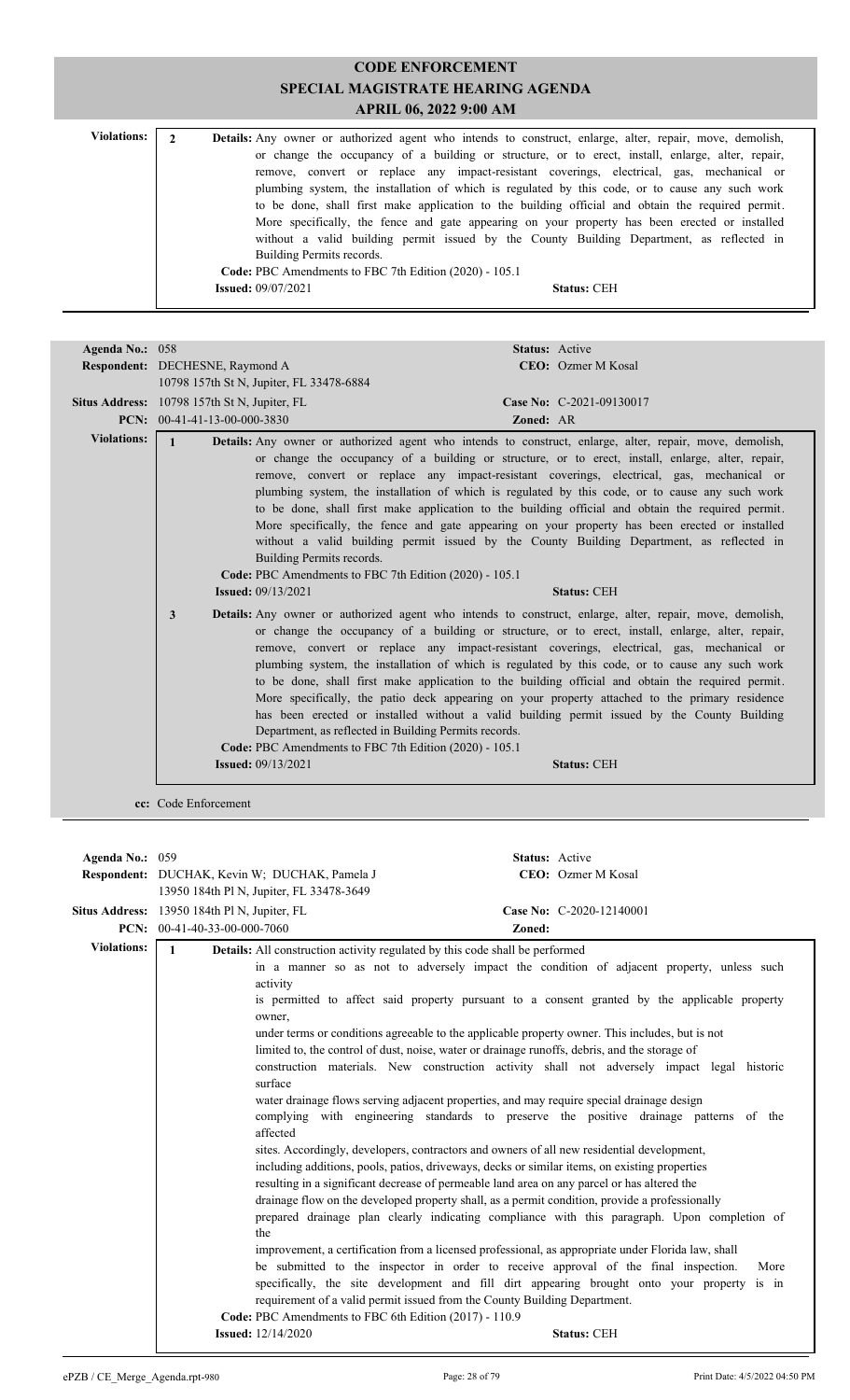| Agenda No.: 060    |                                                                                                                  | <b>Status:</b> Active                                                                                                                                                                                                                                                                                                                                                                                                                                                                                                                                                                                                                                                                                                                          |
|--------------------|------------------------------------------------------------------------------------------------------------------|------------------------------------------------------------------------------------------------------------------------------------------------------------------------------------------------------------------------------------------------------------------------------------------------------------------------------------------------------------------------------------------------------------------------------------------------------------------------------------------------------------------------------------------------------------------------------------------------------------------------------------------------------------------------------------------------------------------------------------------------|
|                    | <b>Respondent: HITZIG, David E</b>                                                                               | <b>CEO</b> : Ozmer M Kosal                                                                                                                                                                                                                                                                                                                                                                                                                                                                                                                                                                                                                                                                                                                     |
|                    | 17032 130th Ave N, Jupiter, FL 33478-5200                                                                        |                                                                                                                                                                                                                                                                                                                                                                                                                                                                                                                                                                                                                                                                                                                                                |
|                    | Situs Address: 17032 130th Ave N, Jupiter, FL                                                                    | Case No: C-2021-10040027                                                                                                                                                                                                                                                                                                                                                                                                                                                                                                                                                                                                                                                                                                                       |
|                    | <b>PCN:</b> $00-41-41-03-00-000-7550$                                                                            | <b>Zoned: AR</b>                                                                                                                                                                                                                                                                                                                                                                                                                                                                                                                                                                                                                                                                                                                               |
| <b>Violations:</b> | Permits records.<br><b>Code: PBC</b> Amendments to FBC 7th Edition (2020) - 105.1<br><b>Issued:</b> $10/06/2021$ | <b>Details:</b> Any owner or authorized agent who intends to construct, enlarge, alter, repair, move, demolish,<br>or change the occupancy of a building or structure, or to erect, install, enlarge, alter, repair,<br>remove, convert or replace any impact-resistant coverings, electrical, gas, mechanical or<br>plumbing system, the installation of which is regulated by this code, or to cause any such work<br>to be done, shall first make application to the building official and obtain the required permit.<br>More specifically, the fence and gate have been erected or installed on your property without a<br>valid building permit issued by the County Building Department, as reflected in Building<br><b>Status: CEH</b> |
| Agenda No.: - 061  |                                                                                                                  | Status: Active                                                                                                                                                                                                                                                                                                                                                                                                                                                                                                                                                                                                                                                                                                                                 |

| Agenda No.: 001    | Status: Active                                                                                                                                                                                                                                                                                                                                                                                                                                                                                                                                                                                                                                                                                                                                                                                                                                                                      |
|--------------------|-------------------------------------------------------------------------------------------------------------------------------------------------------------------------------------------------------------------------------------------------------------------------------------------------------------------------------------------------------------------------------------------------------------------------------------------------------------------------------------------------------------------------------------------------------------------------------------------------------------------------------------------------------------------------------------------------------------------------------------------------------------------------------------------------------------------------------------------------------------------------------------|
|                    | CEO: Ozmer M Kosal<br>Respondent: ISHAM, Eric; ISHAM, Elizabeth                                                                                                                                                                                                                                                                                                                                                                                                                                                                                                                                                                                                                                                                                                                                                                                                                     |
|                    | 14790 Wind River Dr. Palm Beach Gardens, FL 33418                                                                                                                                                                                                                                                                                                                                                                                                                                                                                                                                                                                                                                                                                                                                                                                                                                   |
|                    | Situs Address: 14790 Wind River Dr, Palm Beach Gardens, FL<br>Case No: C-2021-09150032                                                                                                                                                                                                                                                                                                                                                                                                                                                                                                                                                                                                                                                                                                                                                                                              |
|                    | PCN: $00-41-41-20-01-004-0150$<br>Zoned: AR                                                                                                                                                                                                                                                                                                                                                                                                                                                                                                                                                                                                                                                                                                                                                                                                                                         |
| <b>Violations:</b> | Details: Any owner or authorized agent who intends to construct, enlarge, alter, repair, move, demolish,<br>$\mathbf{1}$                                                                                                                                                                                                                                                                                                                                                                                                                                                                                                                                                                                                                                                                                                                                                            |
|                    | or change the occupancy of a building or structure, or to erect, install, enlarge, alter, repair,<br>remove, convert or replace any impact-resistant coverings, electrical, gas, mechanical or<br>plumbing system, the installation of which is regulated by this code, or to cause any such work<br>to be done, shall first make application to the building official and obtain the required permit.<br>More specifically, the fence and gate appearing on your property have been erected or installed<br>without a valid building permit issued by the County Building Department, as reflected in<br>Building Permits records.<br>Code: PBC Amendments to FBC 7th Edition (2020) - 105.1<br><b>Issued:</b> $09/17/2021$<br><b>Status: CEH</b>                                                                                                                                  |
|                    | Details: Any owner or authorized agent who intends to construct, enlarge, alter, repair, move, demolish,<br>$\mathbf{2}$<br>or change the occupancy of a building or structure, or to erect, install, enlarge, alter, repair,<br>remove, convert or replace any impact-resistant coverings, electrical, gas, mechanical or<br>plumbing system, the installation of which is regulated by this code, or to cause any such work<br>to be done, shall first make application to the building official and obtain the required permit.<br>More specifically, the appearance of a canopy structure has been erected or installed on your<br>property without a valid building permit issued by the County Building Department, as<br>reflected in Building Permits records.<br>Code: PBC Amendments to FBC 7th Edition (2020) - 105.1<br><b>Issued:</b> 09/17/2021<br><b>Status: CEH</b> |
|                    |                                                                                                                                                                                                                                                                                                                                                                                                                                                                                                                                                                                                                                                                                                                                                                                                                                                                                     |

**cc:** Code Enforcement

| Agenda No.: $062$ |                                                      |                  | <b>Status:</b> Active      |  |  |
|-------------------|------------------------------------------------------|------------------|----------------------------|--|--|
|                   | Respondent: KAROS, Margo                             |                  | <b>CEO</b> : Ozmer M Kosal |  |  |
|                   | 17520 Wildwood Rd, Jupiter, FL 33478-5333            |                  |                            |  |  |
|                   | <b>Situs Address:</b> 17520 Wildwood Rd, Jupiter, FL |                  | Case No: $C-2021-10010028$ |  |  |
|                   | <b>PCN:</b> $00-41-41-01-01-000-0190$                | <b>Zoned: RE</b> |                            |  |  |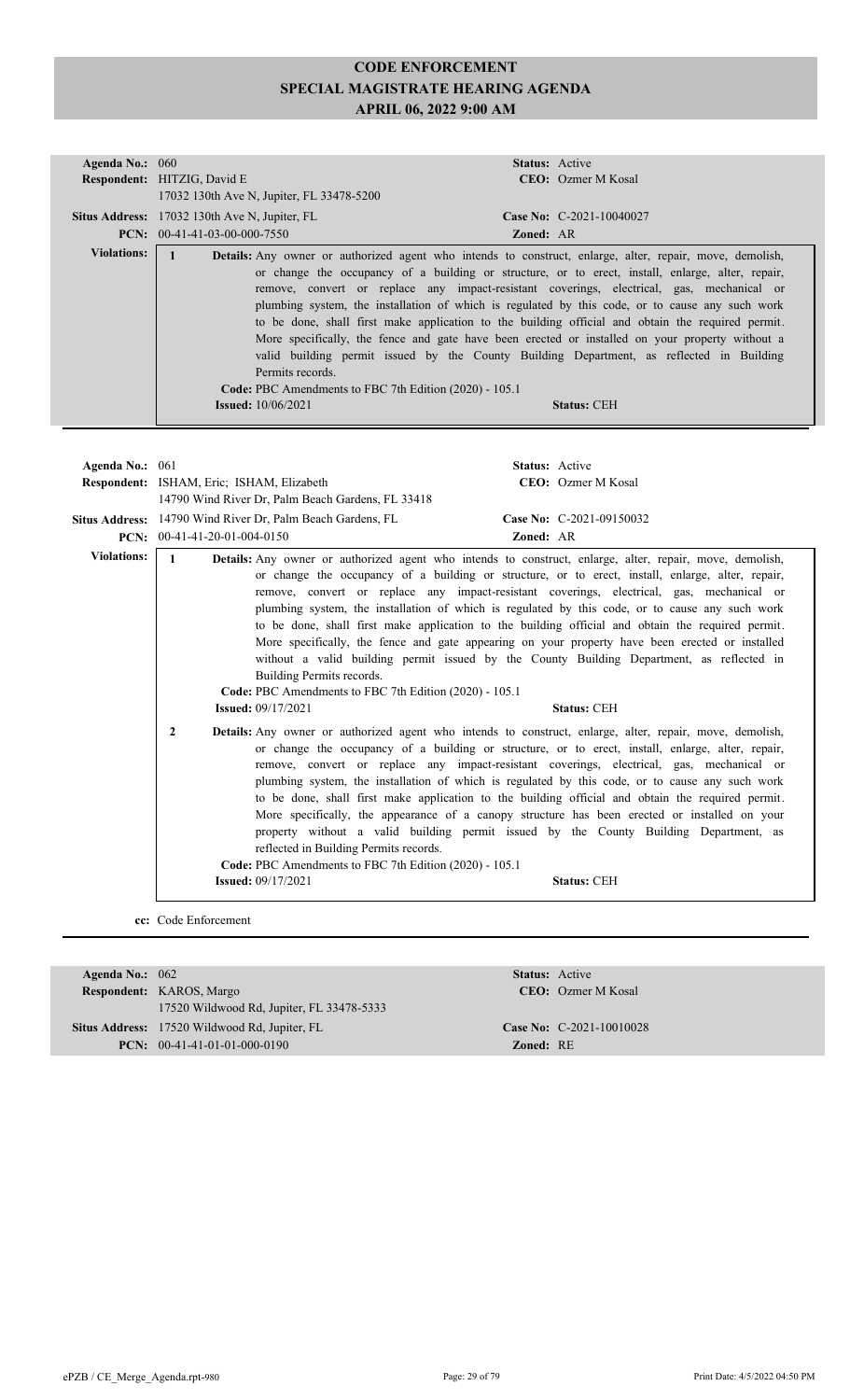| <b>Violations:</b> | $\mathbf{1}$   | <b>Details:</b> All construction activity regulated by this code shall be performed                                                                                                                                                                                                                                                                                                                                                                                                                                                                                                                                        |
|--------------------|----------------|----------------------------------------------------------------------------------------------------------------------------------------------------------------------------------------------------------------------------------------------------------------------------------------------------------------------------------------------------------------------------------------------------------------------------------------------------------------------------------------------------------------------------------------------------------------------------------------------------------------------------|
|                    |                | in a manner so as not to adversely impact the condition of adjacent property, unless such<br>activity                                                                                                                                                                                                                                                                                                                                                                                                                                                                                                                      |
|                    |                | is permitted to affect said property pursuant to a consent granted by the applicable property<br>owner,                                                                                                                                                                                                                                                                                                                                                                                                                                                                                                                    |
|                    |                | under terms or conditions agreeable to the applicable property owner. This includes, but is not                                                                                                                                                                                                                                                                                                                                                                                                                                                                                                                            |
|                    |                | limited to, the control of dust, noise, water or drainage runoffs, debris, and the storage of<br>construction materials. New construction activity shall not adversely impact legal historic<br>surface                                                                                                                                                                                                                                                                                                                                                                                                                    |
|                    |                | water drainage flows serving adjacent properties, and may require special drainage design<br>complying with engineering standards to preserve the positive drainage patterns of the<br>affected                                                                                                                                                                                                                                                                                                                                                                                                                            |
|                    |                | sites. Accordingly, developers, contractors and owners of all new residential development,<br>including additions, pools, patios, driveways, decks or similar items, on existing properties<br>resulting in a significant decrease of permeable land area on any parcel or has altered the                                                                                                                                                                                                                                                                                                                                 |
|                    |                | drainage flow on the developed property shall, as a permit condition, provide a professionally<br>prepared drainage plan clearly indicating compliance with this paragraph. Upon completion of<br>the                                                                                                                                                                                                                                                                                                                                                                                                                      |
|                    |                | improvement, a certification from a licensed professional, as appropriate under Florida law, shall<br>be submitted to the inspector in order to receive approval of the final inspection.<br>More                                                                                                                                                                                                                                                                                                                                                                                                                          |
|                    |                | specifically, the site development and fill dirt appearing brought onto your property is in<br>requirement of a valid permit in revision to quantity issued from the County Building<br>Department.                                                                                                                                                                                                                                                                                                                                                                                                                        |
|                    |                | Code: PBC Amendments to FBC 7th Edition (2020) - 110.9                                                                                                                                                                                                                                                                                                                                                                                                                                                                                                                                                                     |
|                    |                | <b>Issued:</b> 10/05/2021<br><b>Status: CEH</b>                                                                                                                                                                                                                                                                                                                                                                                                                                                                                                                                                                            |
|                    | $\overline{2}$ | <b>Details:</b> Any owner or authorized agent who intends to construct, enlarge, alter, repair, move, demolish,<br>or change the occupancy of a building or structure, or to erect, install, enlarge, alter, repair,<br>remove, convert or replace any impact-resistant coverings, electrical, gas, mechanical or<br>plumbing system, the installation of which is regulated by this code, or to cause any such work<br>to be done, shall first make application to the building official and obtain the required permit.<br>More specifically, the fence and gate columns have been erected or installed on your property |
|                    |                | without a valid building permit issued by the County Building Department, as reflected in<br>Building Permits records.                                                                                                                                                                                                                                                                                                                                                                                                                                                                                                     |
|                    |                | Code: PBC Amendments to FBC 7th Edition (2020) - 105.1                                                                                                                                                                                                                                                                                                                                                                                                                                                                                                                                                                     |
|                    |                | <b>Issued:</b> 10/05/2021<br><b>Status: CEH</b>                                                                                                                                                                                                                                                                                                                                                                                                                                                                                                                                                                            |
|                    |                |                                                                                                                                                                                                                                                                                                                                                                                                                                                                                                                                                                                                                            |

| Agenda No.: 063<br><b>Respondent:</b> KATZ, Nicole |                                       | 12259 170th Rd N, Jupiter, FL 33478-5268                                                                                                                                         | Status: Active | CEO: Ozmer M Kosal                                                                                                                                                                                                                                                                                                                                                                                                                                                                                                                                                                                                                                                                                                                               |
|----------------------------------------------------|---------------------------------------|----------------------------------------------------------------------------------------------------------------------------------------------------------------------------------|----------------|--------------------------------------------------------------------------------------------------------------------------------------------------------------------------------------------------------------------------------------------------------------------------------------------------------------------------------------------------------------------------------------------------------------------------------------------------------------------------------------------------------------------------------------------------------------------------------------------------------------------------------------------------------------------------------------------------------------------------------------------------|
| <b>Situs Address: FL</b>                           | <b>PCN:</b> $00-41-41-03-00-000-5630$ |                                                                                                                                                                                  | Zoned:         | Case No: C-2021-09100027                                                                                                                                                                                                                                                                                                                                                                                                                                                                                                                                                                                                                                                                                                                         |
| <b>Violations:</b>                                 | $\mathbf{1}$                          | and of sufficient size to be plainly visible and legible from the roadway.<br>Code: Palm Beach County Property Maintenance Code - Section 14-33 (c)<br><b>Issued: 09/14/2021</b> |                | Details: One (1) address sign shall be required for each principal building or use on premises showing<br>the numerical address designation on the premises upon which they are maintained or in<br>multi-unit buildings which utilize a marquee/signboard, the full building address shall be posted<br>on such marquee/signboard. The address shall be posted in a color contrasting that of the<br>marquee/signboard or building a minimum of 4" for residential and 6" for commercial structure,<br><b>Status: CEH</b>                                                                                                                                                                                                                       |
|                                                    | $\overline{2}$                        | as reflected in Building Permits records.<br>Code: PBC Amendments to FBC 7th Edition (2020) - 105.1<br><b>Issued: 09/14/2021</b>                                                 |                | <b>Details:</b> Any owner or authorized agent who intends to construct, enlarge, alter, repair, move, demolish,<br>or change the occupancy of a building or structure, or to erect, install, enlarge, alter, repair,<br>remove, convert or replace any impact-resistant coverings, electrical, gas, mechanical or<br>plumbing system, the installation of which is regulated by this code, or to cause any such work<br>to be done, shall first make application to the building official and obtain the required permit.<br>More specifically, the single family dwelling residence appearing on your property has been<br>erected or installed without a valid building permit issued by the County Building Department,<br><b>Status: CEH</b> |
|                                                    | 3                                     | as reflected in Building Permits records.<br>Code: PBC Amendments to FBC 7th Edition (2020) - 105.1<br><b>Issued:</b> 09/14/2021                                                 |                | Details: Any owner or authorized agent who intends to construct, enlarge, alter, repair, move, demolish,<br>or change the occupancy of a building or structure, or to erect, install, enlarge, alter, repair,<br>remove, convert or replace any impact-resistant coverings, electrical, gas, mechanical or<br>plumbing system, the installation of which is regulated by this code, or to cause any such work<br>to be done, shall first make application to the building official and obtain the required permit.<br>More specifically, the driveway entrance walls and fence appearing on your property has been<br>erected or installed without a valid building permit issued by the County Building Department,<br><b>Status: CEH</b>       |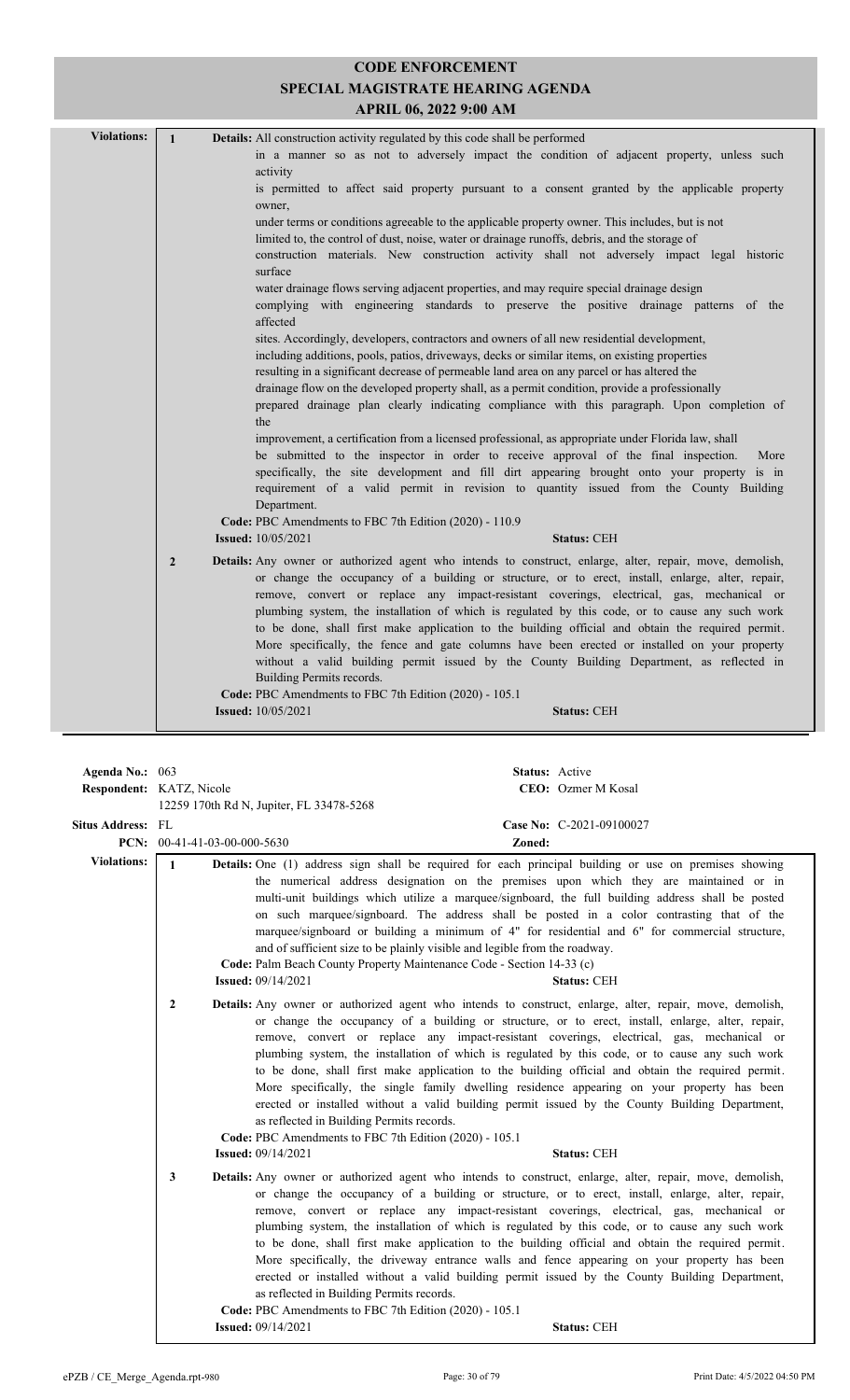|                         | <b>APRIL 06, 2022 9:00 AM</b>                                                                                                                                                                                                                                                                                                                                                                                                                                                                                                                                                                                                                                                                                                                                                                                                                                                         |
|-------------------------|---------------------------------------------------------------------------------------------------------------------------------------------------------------------------------------------------------------------------------------------------------------------------------------------------------------------------------------------------------------------------------------------------------------------------------------------------------------------------------------------------------------------------------------------------------------------------------------------------------------------------------------------------------------------------------------------------------------------------------------------------------------------------------------------------------------------------------------------------------------------------------------|
| $\overline{\mathbf{4}}$ | <b>Details:</b> Obtain the required valid building permits for the canopy membrane carport structure appearing<br>on your property in application and review for approval with supporting documents from the<br>County Building Department, 2300 North Jog Road, West Palm Beach, FL 33411, telephone #<br>$(561)$ 233-5120 and $(561)$ 233-5108, or remove the canopy carport structure. Failure to comply<br>within the date specified will result in an appearance before a Special Magistrate in a Code<br>Enforcement Hearing and monetary fines may be levied.<br>Code: PBC Amendments to FBC 7th Edition (2020) - 105.1<br><b>Issued: 09/14/2021</b><br><b>Status: CEH</b>                                                                                                                                                                                                     |
|                         |                                                                                                                                                                                                                                                                                                                                                                                                                                                                                                                                                                                                                                                                                                                                                                                                                                                                                       |
| 5                       | Details: Any owner or authorized agent who intends to construct, enlarge, alter, repair, move, demolish,<br>or change the occupancy of a building or structure, or to erect, install, enlarge, alter, repair,<br>remove, convert or replace any impact-resistant coverings, electrical, gas, mechanical or<br>plumbing system, the installation of which is regulated by this code, or to cause any such work<br>to be done, shall first make application to the building official and obtain the required permit.<br>More specifically, the accessory structure appearing to be a storage shed has been erected or<br>installed on your property without a valid building permit issued by the County Building<br>Department, as reflected in Building Permits records.<br>Code: PBC Amendments to FBC 7th Edition (2020) - 105.1<br><b>Issued: 09/14/2021</b><br><b>Status: CEH</b> |
| 6                       | Details: Recreational vehicles, boats, sports vehicles and/or all trailers are not to be parked in a required<br>front setback or other area between the structure and the street, or on street except for the<br>purpose of loading or unloading during a period not to exceed two hours in any 24 hour period.<br>Code: Unified Land Development Code - 6.D.1.A.1.b                                                                                                                                                                                                                                                                                                                                                                                                                                                                                                                 |
|                         | <b>Issued: 09/14/2021</b><br><b>Status: CEH</b>                                                                                                                                                                                                                                                                                                                                                                                                                                                                                                                                                                                                                                                                                                                                                                                                                                       |

| Agenda No.: 064    |                                                                                                                                          | Status: Removed                                                                                                                                                                                                                                                                                                                                                                                                                                                                                                                                                                                                                                                                                                                                                                              |
|--------------------|------------------------------------------------------------------------------------------------------------------------------------------|----------------------------------------------------------------------------------------------------------------------------------------------------------------------------------------------------------------------------------------------------------------------------------------------------------------------------------------------------------------------------------------------------------------------------------------------------------------------------------------------------------------------------------------------------------------------------------------------------------------------------------------------------------------------------------------------------------------------------------------------------------------------------------------------|
|                    | Respondent: LaPLACA, Edward F                                                                                                            | CEO: Ozmer M Kosal                                                                                                                                                                                                                                                                                                                                                                                                                                                                                                                                                                                                                                                                                                                                                                           |
|                    | 51 Rockery Ter, West Sand Lake, NY 12196-1733                                                                                            |                                                                                                                                                                                                                                                                                                                                                                                                                                                                                                                                                                                                                                                                                                                                                                                              |
|                    | Situs Address: 10568 154th Rd N, Jupiter, FL                                                                                             | Case No: C-2021-06300005                                                                                                                                                                                                                                                                                                                                                                                                                                                                                                                                                                                                                                                                                                                                                                     |
|                    | PCN: $00-41-41-13-00-000-7020$                                                                                                           | Zoned: AR                                                                                                                                                                                                                                                                                                                                                                                                                                                                                                                                                                                                                                                                                                                                                                                    |
| <b>Violations:</b> | $\mathbf{1}$<br>Code: Unified Land Development Code - 6.D.1.A.1.b<br><b>Issued:</b> 07/01/2021                                           | Details: Recreational vehicles, boats, sports vehicles and/or trailers are not to be parked in a required<br>front setback or other area between the structure and the street, or on street except for the<br>purpose of loading or unloading during a period not to exceed two hours in any 24 hour period.<br><b>Status: CLS</b>                                                                                                                                                                                                                                                                                                                                                                                                                                                           |
|                    | $\overline{2}$<br>Code: PBC Amendments to FBC 7th Edition (2020) - 105.1                                                                 | <b>Details:</b> Any owner or authorized agent who intends to construct, enlarge, alter, repair, move, demolish,<br>or change the occupancy of a building or structure, or to erect, install, enlarge, alter, repair,<br>remove, convert or replace any impact-resistant coverings, electrical, gas, mechanical or<br>plumbing system, the installation of which is regulated by this code, or to cause any such work<br>to be done, shall first make application to the building official and obtain the required permit.<br>More specifically, the accessory structures appearing to be membrane canopy structures on<br>your property has been erected or installed without a valid building permit issued by the<br>County Building Department, as reflected in Building Permits records. |
|                    | <b>Issued:</b> 07/01/2021                                                                                                                | <b>Status: CLS</b>                                                                                                                                                                                                                                                                                                                                                                                                                                                                                                                                                                                                                                                                                                                                                                           |
|                    | $\mathbf{3}$<br>or installed on your property without a valid building permit.<br>Code: PBC Amendments to FBC 7th Edition (2020) - 105.1 | Details: Any owner or authorized agent who intends to construct, enlarge, alter, repair, move, demolish,<br>or change the occupancy of a building or structure, or to erect, install, enlarge, alter, repair,<br>remove, convert or replace any impact-resistant coverings, electrical, gas, mechanical or<br>plumbing system, the installation of which is regulated by this code, or to cause any such work<br>to be done, shall first make application to the building official and obtain the required permit.<br>More specifically, the fence, gates, and driveway columns with lamp fixtures have been erected                                                                                                                                                                         |
|                    | <b>Issued:</b> 07/01/2021                                                                                                                | <b>Status: CLS</b>                                                                                                                                                                                                                                                                                                                                                                                                                                                                                                                                                                                                                                                                                                                                                                           |
|                    | cc: Laplaca, Edward F                                                                                                                    |                                                                                                                                                                                                                                                                                                                                                                                                                                                                                                                                                                                                                                                                                                                                                                                              |

| Agenda No.: $065$ |                                                           | <b>Status:</b> Active |                             |
|-------------------|-----------------------------------------------------------|-----------------------|-----------------------------|
|                   | <b>Respondent:</b> Henry, Enose; Gabriel, Jackyme         |                       | <b>CEO</b> : Ray F Leighton |
|                   | 411 Hemlock Rd, West Palm Beach, FL 33409-6215            |                       |                             |
|                   | <b>Situs Address:</b> 411 Hemlock Rd, West Palm Beach, FL |                       | Case No: $C-2021-04190013$  |
|                   | <b>PCN:</b> $00-43-43-30-16-005-0130$                     | <b>Zoned: RM</b>      |                             |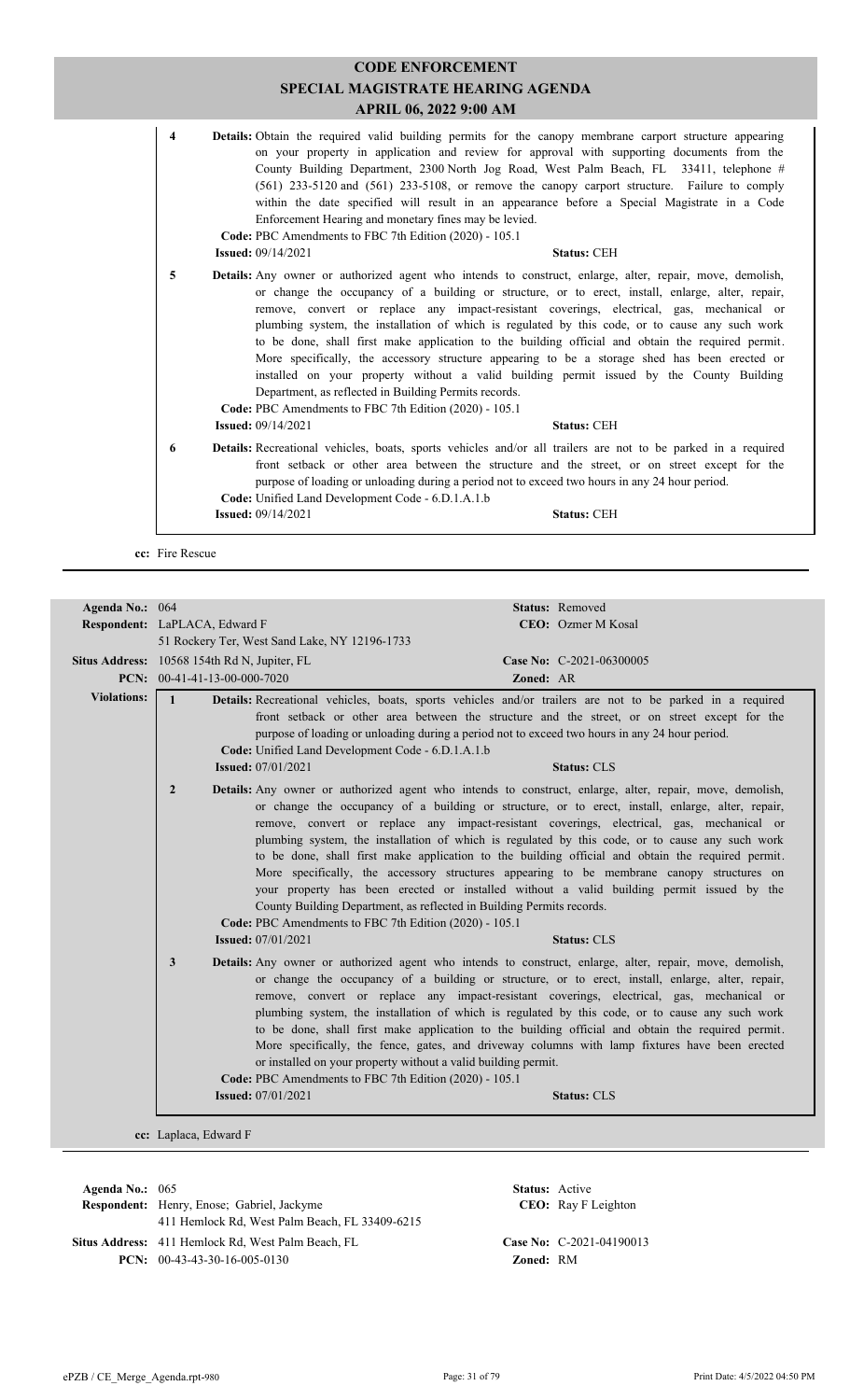| <b>Violations:</b> |              | <b>Details:</b> Any owner or authorized agent who intends to construct, enlarge, alter, repair, move, demolish,<br>or change the occupancy of a building or structure, or to erect, install, enlarge, alter, repair,<br>remove, convert or replace any impact-resistant coverings, electrical, gas, mechanical or<br>plumbing system, the installation of which is regulated by this code, or to cause any such work<br>to be done, shall first make application to the building official and obtain the required permit.<br>More specifically, a addition on the northside has been erected or installed without a valid<br>building permit.                                      |
|--------------------|--------------|------------------------------------------------------------------------------------------------------------------------------------------------------------------------------------------------------------------------------------------------------------------------------------------------------------------------------------------------------------------------------------------------------------------------------------------------------------------------------------------------------------------------------------------------------------------------------------------------------------------------------------------------------------------------------------|
|                    |              | Code: PBC Amendments to FBC 7th Edition (2020) - 105.1<br><b>Issued:</b> 04/21/2021<br><b>Status: SIT</b>                                                                                                                                                                                                                                                                                                                                                                                                                                                                                                                                                                          |
|                    | $\mathbf{2}$ | <b>Details:</b> Any owner or authorized agent who intends to construct, enlarge, alter, repair, move, demolish,<br>or change the occupancy of a building or structure, or to erect, install, enlarge, alter, repair,<br>remove, convert or replace any impact-resistant coverings, electrical, gas, mechanical or<br>plumbing system, the installation of which is regulated by this code, or to cause any such work<br>to be done, shall first make application to the building official and obtain the required permit.<br>More specifically, a carport has been erected or installed without a valid building permit.<br>Code: PBC Amendments to FBC 7th Edition (2020) - 105.1 |
|                    |              | <b>Issued:</b> $04/21/2021$<br><b>Status: SIT</b>                                                                                                                                                                                                                                                                                                                                                                                                                                                                                                                                                                                                                                  |

| Agenda No.: 066    | Status: Active                                                                                                                                                                                                                                                                                                                                                                                 |
|--------------------|------------------------------------------------------------------------------------------------------------------------------------------------------------------------------------------------------------------------------------------------------------------------------------------------------------------------------------------------------------------------------------------------|
|                    | <b>Respondent:</b> Mae G. Gibson, as Trustee of the Mae G. Gibson Trust,<br><b>CEO:</b> Ray F Leighton                                                                                                                                                                                                                                                                                         |
|                    | dated July 15, 2008.                                                                                                                                                                                                                                                                                                                                                                           |
|                    | 2313 Cypress Rd, West Palm Beach, FL 33409-6136                                                                                                                                                                                                                                                                                                                                                |
|                    | Situs Address: 2313 Cypress Rd, West Palm Beach, FL<br>Case No: C-2021-07160032                                                                                                                                                                                                                                                                                                                |
|                    | PCN: $00-42-43-25-09-039-0110$<br>Zoned: RM                                                                                                                                                                                                                                                                                                                                                    |
| <b>Violations:</b> | $\mathbf{1}$<br>Details: It shall be unlawful for the owner or occupant of a building, structure or property to utilize the                                                                                                                                                                                                                                                                    |
|                    | premises of such property for the open storage of any motor vehicle which is inoperable and in<br>a state of disrepair, appliances, glass, building material, construction debris, automotive parts,<br>tires, vegetative debris, garbage, trash or similar items.<br>Code: Palm Beach County Property Maintenance Code - Section 14-35 (a)<br><b>Issued:</b> 07/20/2021<br><b>Status: SIT</b> |
|                    |                                                                                                                                                                                                                                                                                                                                                                                                |
|                    | Details: Grass, weeds and low-growing vegetation shall be maintained as follows: Developed or<br>$\overline{2}$<br>Partially Developed Residential and Non-Residential lots one-half acre or less: 7 inches in<br>height on the entire lot.<br>Code: Palm Beach County Property Maintenance Code - Section 14-32 (c) (1) Table 14-32 (c)<br><b>Issued:</b> 07/20/2021<br><b>Status: SIT</b>    |
|                    | Details: Recreational vehicles, boats, sports vehicles and/or trailers are not to be parked in a required<br>3<br>front setback or other area between the structure and the street, or on street except for the<br>purpose of loading or unloading during a period not to exceed two hours in any 24 hour period.<br>Code: Unified Land Development Code - 6.D.1.A.1.b                         |
|                    | <b>Issued:</b> 07/20/2021<br><b>Status: CLS</b>                                                                                                                                                                                                                                                                                                                                                |
|                    | <b>Details:</b> Vehicles shall only be parked on an improved surface in the Urban Suburban Tier.<br>$\overline{\mathbf{4}}$<br>Code: Unified Land Development Code - 6.D.1.A.4.a.2.b<br><b>Issued:</b> 07/20/2021<br><b>Status: CLS</b>                                                                                                                                                        |
|                    |                                                                                                                                                                                                                                                                                                                                                                                                |
|                    | Details: Recreational vehicles, boats, sports vehicles and trailers shall be located in the side or rear yard<br>5<br>and screened from surrounding property and streets with an opaque wall, fence or hedge a<br>minimum of six feet in height.<br>Code: Unified Land Development Code - 6.D.1.A.1.c<br><b>Issued:</b> 07/20/2021<br><b>Status: SIT</b>                                       |
|                    |                                                                                                                                                                                                                                                                                                                                                                                                |

| Agenda No.: $067$  |                                                                        | <b>Status:</b> Active                                                                                                                                                                                                                                                                                                                                                                                                                                                    |
|--------------------|------------------------------------------------------------------------|--------------------------------------------------------------------------------------------------------------------------------------------------------------------------------------------------------------------------------------------------------------------------------------------------------------------------------------------------------------------------------------------------------------------------------------------------------------------------|
|                    | Respondent: Angeli, Jessica                                            | <b>CEO:</b> Timothy M Madu                                                                                                                                                                                                                                                                                                                                                                                                                                               |
|                    | 6705 Eastview Dr. Lake Worth, FL 33462-3911                            |                                                                                                                                                                                                                                                                                                                                                                                                                                                                          |
|                    | Situs Address: 6705 Eastview Dr, Lake Worth, FL                        | Case No: C-2021-11160020                                                                                                                                                                                                                                                                                                                                                                                                                                                 |
| PCN:               | 00-43-45-05-01-006-0270                                                | <b>Zoned: RS</b>                                                                                                                                                                                                                                                                                                                                                                                                                                                         |
| <b>Violations:</b> | 1                                                                      | <b>Details:</b> It shall be unlawful for any owner of land in any residential district to park on, cause to be<br>parked on, or allow to be parked on residentially zoned land any unlicensed or unregistered<br>vehicle, or equipment commercial vehicle, sports vehicle, recreational vehicle, marine vessel or<br>trailer for a period exceeding one hour in any 24 hour period, each such period commencing at<br>the time of first stopping or parking.             |
|                    | <b>Issued:</b> 11/17/2021<br>$\mathbf{2}$<br>height on the entire lot. | More specifically, the vehicles at the front of the property bearing no registration plates.<br>Code: Unified Land Development Code - 6.D.1.A.4.a.2.a<br><b>Status: CEH</b><br>Details: Grass, weeds and low-growing vegetation shall be maintained as follows: Developed or<br>Partially Developed Residential and Non-Residential lots one-half acre or less: 7 inches in<br>Code: Palm Beach County Property Maintenance Code - Section 14-32 (c) (1) Table 14-32 (c) |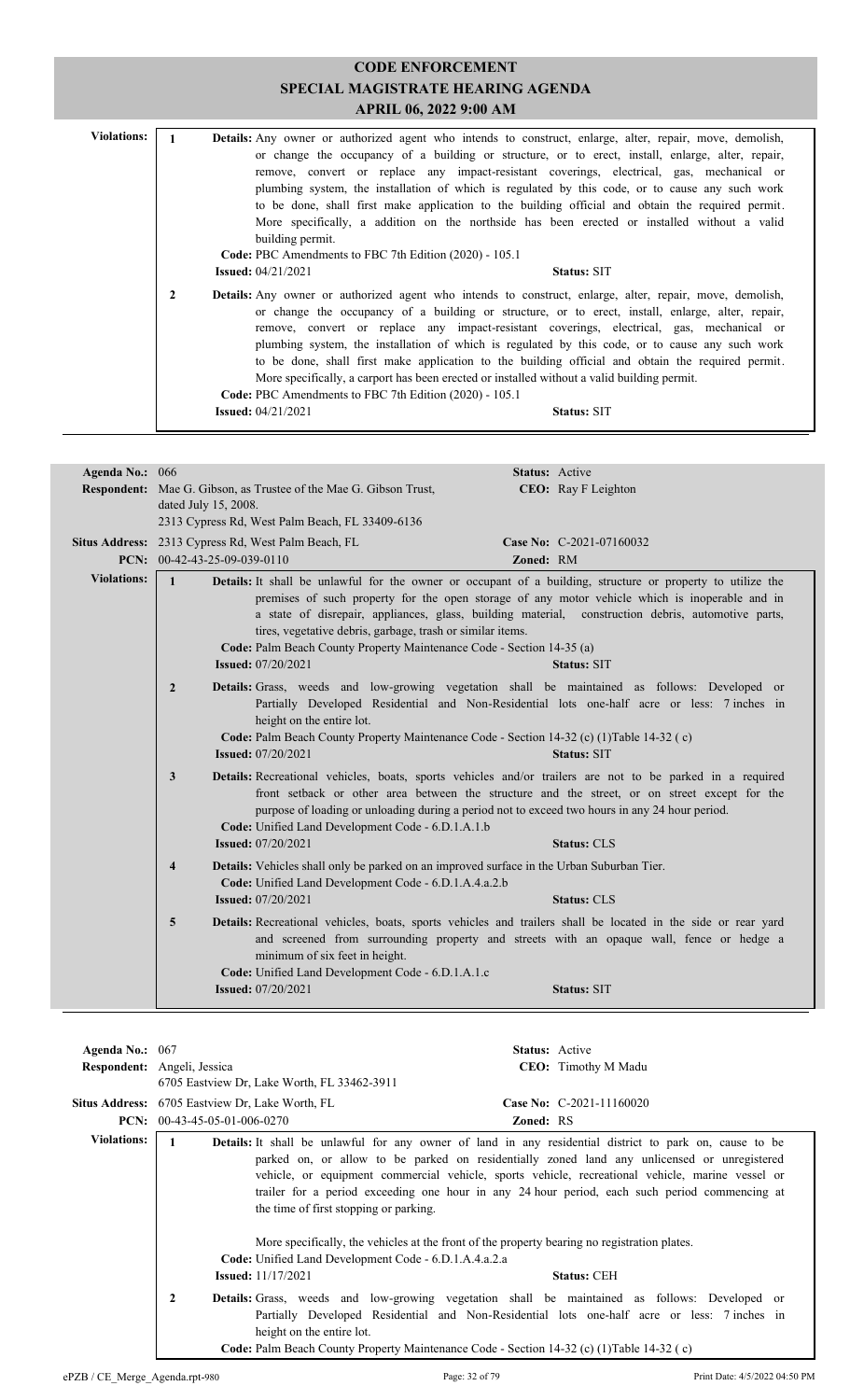|   | <b>Issued:</b> 11/17/2021                                                                                                                                                                                                                                                                                                                    | <b>Status: CEH</b>                                                                                                                                                                                                                                                                                                                                                                                        |  |
|---|----------------------------------------------------------------------------------------------------------------------------------------------------------------------------------------------------------------------------------------------------------------------------------------------------------------------------------------------|-----------------------------------------------------------------------------------------------------------------------------------------------------------------------------------------------------------------------------------------------------------------------------------------------------------------------------------------------------------------------------------------------------------|--|
| 3 |                                                                                                                                                                                                                                                                                                                                              | Details: Recreational vehicles, boats, sports vehicles and/or trailers are not to be parked in a required<br>front setback or other area between the structure and the street, or on street except for the<br>purpose of loading or unloading during a period not to exceed two hours in any 24 hour period.                                                                                              |  |
|   | More specifically, the trailer parked in the front of the property.<br>Code: Unified Land Development Code - 6.D.1.A.1.b<br><b>Issued:</b> 11/17/2021                                                                                                                                                                                        | <b>Status: CEH</b>                                                                                                                                                                                                                                                                                                                                                                                        |  |
| 4 | minimum of six feet in height.                                                                                                                                                                                                                                                                                                               | Details: Recreational vehicles, boats, sports vehicles and trailers shall be located in the side or rear yard<br>and screened from surrounding property and streets with an opaque wall, fence or hedge a                                                                                                                                                                                                 |  |
|   | fence.<br>Code: Unified Land Development Code - 6.D.1.A.1.c                                                                                                                                                                                                                                                                                  | More specifically, the trailer parked to the side of the home not screened by a 6 foot opaque                                                                                                                                                                                                                                                                                                             |  |
|   | <b>Issued:</b> 11/17/2021                                                                                                                                                                                                                                                                                                                    | <b>Status: CEH</b>                                                                                                                                                                                                                                                                                                                                                                                        |  |
| 5 | Details: Hedges may be planted and maintained along or adjacent to a residential lot line, as follows:<br>1) Hedges shall not exceed four feet in height when located within the required front setback.<br>2) Hedges shall not exceed eight feet in height when located on or adjacent to the side, side<br>street, or rear property lines. |                                                                                                                                                                                                                                                                                                                                                                                                           |  |
|   | More specifically, the hedge on the side of the property.<br>Code: Unified Land Development Code - 7.D.4.A.1.a<br><b>Issued:</b> 11/17/2021                                                                                                                                                                                                  | <b>Status: CEH</b>                                                                                                                                                                                                                                                                                                                                                                                        |  |
| 6 | right-of-way.                                                                                                                                                                                                                                                                                                                                | <b>Details:</b> Except when placed for collection service in accordance with subsection $25-I(c)(1)a.f.,$ Garbage<br>Carts and Yard Waste Containers shall be placed in a storage location within, adjacent to, or<br>behind a structure, building, fence, landscaping, or other barrier which substantially screens<br>the view of the Garbage Carts and Yard Waste Containers from the street or public |  |
|   | Code: Palm Beach County Codes & Ordinances - Chapter 25-1(c)(1)g.<br><b>Issued:</b> 11/17/2021                                                                                                                                                                                                                                               | More specifically, the garbage containers located at the front of the property.<br><b>Status: CEH</b>                                                                                                                                                                                                                                                                                                     |  |
| 7 |                                                                                                                                                                                                                                                                                                                                              | Details: Every occupant of a structure shall dispose of all rubbish in a clean and sanitary manner.                                                                                                                                                                                                                                                                                                       |  |
|   | The trash located on the front lawn of the property.                                                                                                                                                                                                                                                                                         |                                                                                                                                                                                                                                                                                                                                                                                                           |  |
|   | Code: Palm Beach County Property Maintenance Code - Section 14-35 (b)                                                                                                                                                                                                                                                                        |                                                                                                                                                                                                                                                                                                                                                                                                           |  |
|   | <b>Issued:</b> 11/17/2021                                                                                                                                                                                                                                                                                                                    | <b>Status: CEH</b>                                                                                                                                                                                                                                                                                                                                                                                        |  |

| CEO: Timothy M Madu<br><b>Respondent:</b> Vargas, Eric B; Carrillo, Jasmine<br>2509 Sun Up Ln, Lake Worth, FL 33462-2543<br><b>Situs Address:</b> 2509 Sunup Ln, Lake Worth, FL<br>Case No: C-2021-07060022<br>PCN: $00-43-45-05-06-001-0250$<br>Zoned: RS<br><b>Violations:</b><br>3<br><b>Details:</b> All construction activity regulated by this code shall be performed<br>in a manner so as not to adversely impact the condition of adjacent property, unless such<br>activity<br>is permitted to affect said property pursuant to a consent granted by the applicable property<br>owner,<br>under terms or conditions agreeable to the applicable property owner. This includes, but is not<br>limited to, the control of dust, noise, water or drainage runoffs, debris, and the storage of<br>construction materials. New construction activity shall not adversely impact legal historic<br>surface<br>water drainage flows serving adjacent properties, and may require special drainage design<br>complying with engineering standards to preserve the positive drainage patterns of the<br>affected<br>sites. Accordingly, developers, contractors and owners of all new residential development,<br>including additions, pools, patios, driveways, decks or similar items, on existing properties<br>resulting in a significant decrease of permeable land area on any parcel or has altered the<br>drainage flow on the developed property shall, as a permit condition, provide a professionally<br>prepared drainage plan clearly indicating compliance with this paragraph. Upon completion of<br>the<br>improvement, a certification from a licensed professional, as appropriate under Florida law, shall<br>be submitted to the inspector in order to receive approval of the final inspection.<br>More<br>specifically,<br>Code: PBC Amendments to FBC 7th Edition (2020) - 110.9 | Agenda No.: 068 | <b>Status: Active</b>                           |  |  |  |  |
|----------------------------------------------------------------------------------------------------------------------------------------------------------------------------------------------------------------------------------------------------------------------------------------------------------------------------------------------------------------------------------------------------------------------------------------------------------------------------------------------------------------------------------------------------------------------------------------------------------------------------------------------------------------------------------------------------------------------------------------------------------------------------------------------------------------------------------------------------------------------------------------------------------------------------------------------------------------------------------------------------------------------------------------------------------------------------------------------------------------------------------------------------------------------------------------------------------------------------------------------------------------------------------------------------------------------------------------------------------------------------------------------------------------------------------------------------------------------------------------------------------------------------------------------------------------------------------------------------------------------------------------------------------------------------------------------------------------------------------------------------------------------------------------------------------------------------------------------------------------------------------------------------------|-----------------|-------------------------------------------------|--|--|--|--|
|                                                                                                                                                                                                                                                                                                                                                                                                                                                                                                                                                                                                                                                                                                                                                                                                                                                                                                                                                                                                                                                                                                                                                                                                                                                                                                                                                                                                                                                                                                                                                                                                                                                                                                                                                                                                                                                                                                          |                 |                                                 |  |  |  |  |
|                                                                                                                                                                                                                                                                                                                                                                                                                                                                                                                                                                                                                                                                                                                                                                                                                                                                                                                                                                                                                                                                                                                                                                                                                                                                                                                                                                                                                                                                                                                                                                                                                                                                                                                                                                                                                                                                                                          |                 |                                                 |  |  |  |  |
|                                                                                                                                                                                                                                                                                                                                                                                                                                                                                                                                                                                                                                                                                                                                                                                                                                                                                                                                                                                                                                                                                                                                                                                                                                                                                                                                                                                                                                                                                                                                                                                                                                                                                                                                                                                                                                                                                                          |                 |                                                 |  |  |  |  |
|                                                                                                                                                                                                                                                                                                                                                                                                                                                                                                                                                                                                                                                                                                                                                                                                                                                                                                                                                                                                                                                                                                                                                                                                                                                                                                                                                                                                                                                                                                                                                                                                                                                                                                                                                                                                                                                                                                          |                 |                                                 |  |  |  |  |
|                                                                                                                                                                                                                                                                                                                                                                                                                                                                                                                                                                                                                                                                                                                                                                                                                                                                                                                                                                                                                                                                                                                                                                                                                                                                                                                                                                                                                                                                                                                                                                                                                                                                                                                                                                                                                                                                                                          |                 |                                                 |  |  |  |  |
|                                                                                                                                                                                                                                                                                                                                                                                                                                                                                                                                                                                                                                                                                                                                                                                                                                                                                                                                                                                                                                                                                                                                                                                                                                                                                                                                                                                                                                                                                                                                                                                                                                                                                                                                                                                                                                                                                                          |                 |                                                 |  |  |  |  |
|                                                                                                                                                                                                                                                                                                                                                                                                                                                                                                                                                                                                                                                                                                                                                                                                                                                                                                                                                                                                                                                                                                                                                                                                                                                                                                                                                                                                                                                                                                                                                                                                                                                                                                                                                                                                                                                                                                          |                 |                                                 |  |  |  |  |
|                                                                                                                                                                                                                                                                                                                                                                                                                                                                                                                                                                                                                                                                                                                                                                                                                                                                                                                                                                                                                                                                                                                                                                                                                                                                                                                                                                                                                                                                                                                                                                                                                                                                                                                                                                                                                                                                                                          |                 |                                                 |  |  |  |  |
|                                                                                                                                                                                                                                                                                                                                                                                                                                                                                                                                                                                                                                                                                                                                                                                                                                                                                                                                                                                                                                                                                                                                                                                                                                                                                                                                                                                                                                                                                                                                                                                                                                                                                                                                                                                                                                                                                                          |                 |                                                 |  |  |  |  |
|                                                                                                                                                                                                                                                                                                                                                                                                                                                                                                                                                                                                                                                                                                                                                                                                                                                                                                                                                                                                                                                                                                                                                                                                                                                                                                                                                                                                                                                                                                                                                                                                                                                                                                                                                                                                                                                                                                          |                 |                                                 |  |  |  |  |
|                                                                                                                                                                                                                                                                                                                                                                                                                                                                                                                                                                                                                                                                                                                                                                                                                                                                                                                                                                                                                                                                                                                                                                                                                                                                                                                                                                                                                                                                                                                                                                                                                                                                                                                                                                                                                                                                                                          |                 |                                                 |  |  |  |  |
|                                                                                                                                                                                                                                                                                                                                                                                                                                                                                                                                                                                                                                                                                                                                                                                                                                                                                                                                                                                                                                                                                                                                                                                                                                                                                                                                                                                                                                                                                                                                                                                                                                                                                                                                                                                                                                                                                                          |                 |                                                 |  |  |  |  |
|                                                                                                                                                                                                                                                                                                                                                                                                                                                                                                                                                                                                                                                                                                                                                                                                                                                                                                                                                                                                                                                                                                                                                                                                                                                                                                                                                                                                                                                                                                                                                                                                                                                                                                                                                                                                                                                                                                          |                 |                                                 |  |  |  |  |
|                                                                                                                                                                                                                                                                                                                                                                                                                                                                                                                                                                                                                                                                                                                                                                                                                                                                                                                                                                                                                                                                                                                                                                                                                                                                                                                                                                                                                                                                                                                                                                                                                                                                                                                                                                                                                                                                                                          |                 |                                                 |  |  |  |  |
|                                                                                                                                                                                                                                                                                                                                                                                                                                                                                                                                                                                                                                                                                                                                                                                                                                                                                                                                                                                                                                                                                                                                                                                                                                                                                                                                                                                                                                                                                                                                                                                                                                                                                                                                                                                                                                                                                                          |                 |                                                 |  |  |  |  |
|                                                                                                                                                                                                                                                                                                                                                                                                                                                                                                                                                                                                                                                                                                                                                                                                                                                                                                                                                                                                                                                                                                                                                                                                                                                                                                                                                                                                                                                                                                                                                                                                                                                                                                                                                                                                                                                                                                          |                 |                                                 |  |  |  |  |
|                                                                                                                                                                                                                                                                                                                                                                                                                                                                                                                                                                                                                                                                                                                                                                                                                                                                                                                                                                                                                                                                                                                                                                                                                                                                                                                                                                                                                                                                                                                                                                                                                                                                                                                                                                                                                                                                                                          |                 |                                                 |  |  |  |  |
|                                                                                                                                                                                                                                                                                                                                                                                                                                                                                                                                                                                                                                                                                                                                                                                                                                                                                                                                                                                                                                                                                                                                                                                                                                                                                                                                                                                                                                                                                                                                                                                                                                                                                                                                                                                                                                                                                                          |                 |                                                 |  |  |  |  |
|                                                                                                                                                                                                                                                                                                                                                                                                                                                                                                                                                                                                                                                                                                                                                                                                                                                                                                                                                                                                                                                                                                                                                                                                                                                                                                                                                                                                                                                                                                                                                                                                                                                                                                                                                                                                                                                                                                          |                 |                                                 |  |  |  |  |
|                                                                                                                                                                                                                                                                                                                                                                                                                                                                                                                                                                                                                                                                                                                                                                                                                                                                                                                                                                                                                                                                                                                                                                                                                                                                                                                                                                                                                                                                                                                                                                                                                                                                                                                                                                                                                                                                                                          |                 | <b>Issued:</b> 07/12/2021<br><b>Status: CEH</b> |  |  |  |  |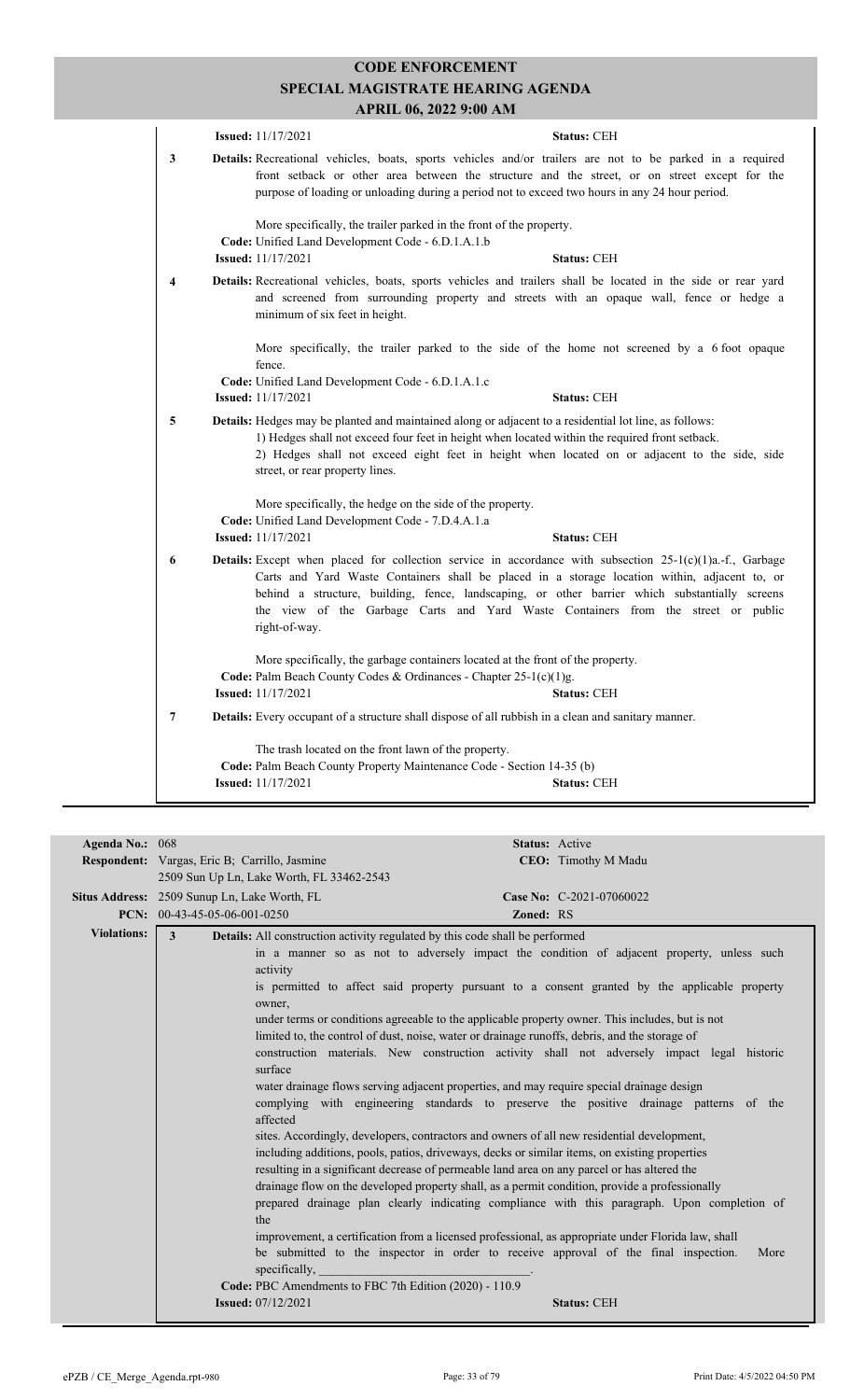| Agenda No.: $069$  | <b>Respondent:</b> Duclos, Joana; Delice, Neslendy; Mondesir, Marc V<br>5286 Woodstone Cir W, Lake Worth, FL 33463-5800                                                                                                                                                                                                                                                                                                |                  | <b>Status:</b> Removed<br><b>CEO:</b> Timothy M Madu                                                                                                                                                                                                                                                                    |
|--------------------|------------------------------------------------------------------------------------------------------------------------------------------------------------------------------------------------------------------------------------------------------------------------------------------------------------------------------------------------------------------------------------------------------------------------|------------------|-------------------------------------------------------------------------------------------------------------------------------------------------------------------------------------------------------------------------------------------------------------------------------------------------------------------------|
|                    | <b>Situs Address:</b> 5286 Woodstone Cir W, Lake Worth, FL                                                                                                                                                                                                                                                                                                                                                             |                  | Case No: $C-2021-06070035$                                                                                                                                                                                                                                                                                              |
|                    | $PCN: 00-42-44-34-02-005-0180$                                                                                                                                                                                                                                                                                                                                                                                         | <b>Zoned: RS</b> |                                                                                                                                                                                                                                                                                                                         |
| <b>Violations:</b> | <b>Details:</b> Any owner or authorized agent who intends to construct, enlarge, alter, repair, move, demolish,<br>$\mathbf{2}$<br>to be done, shall first make application to the building official and obtain the required permit.<br>More specific, the fence has been erected or installed without a valid building permit.<br>Code: PBC Amendments to FBC 7th Edition (2020) - 105.1<br><b>Issued:</b> 06/08/2021 |                  | or change the occupancy of a building or structure, or to erect, install, enlarge, alter, repair,<br>remove, convert or replace any impact-resistant coverings, electrical, gas, mechanical or<br>plumbing system, the installation of which is regulated by this code, or to cause any such work<br><b>Status: CLS</b> |

| Agenda No.: 070    |                                                                                                                                                                                                                                                                                                                                                                                                                                                                                                                                                                                                                                                                                    |                                                                                                                                                                                                                                                                                      | Status: Active                                                                    |                                                                                                                                                                                                                                                                                                                                                                                                                                                                                                                 |
|--------------------|------------------------------------------------------------------------------------------------------------------------------------------------------------------------------------------------------------------------------------------------------------------------------------------------------------------------------------------------------------------------------------------------------------------------------------------------------------------------------------------------------------------------------------------------------------------------------------------------------------------------------------------------------------------------------------|--------------------------------------------------------------------------------------------------------------------------------------------------------------------------------------------------------------------------------------------------------------------------------------|-----------------------------------------------------------------------------------|-----------------------------------------------------------------------------------------------------------------------------------------------------------------------------------------------------------------------------------------------------------------------------------------------------------------------------------------------------------------------------------------------------------------------------------------------------------------------------------------------------------------|
|                    | Respondent: Marrero, Christopher; Marrero, Heather J                                                                                                                                                                                                                                                                                                                                                                                                                                                                                                                                                                                                                               |                                                                                                                                                                                                                                                                                      |                                                                                   | CEO: Timothy M Madu                                                                                                                                                                                                                                                                                                                                                                                                                                                                                             |
|                    | 4574 Hunting Trl, Lake Worth, FL 33467-3535                                                                                                                                                                                                                                                                                                                                                                                                                                                                                                                                                                                                                                        |                                                                                                                                                                                                                                                                                      |                                                                                   |                                                                                                                                                                                                                                                                                                                                                                                                                                                                                                                 |
|                    | Situs Address: 4574 Hunting Trl, Lake Worth, FL                                                                                                                                                                                                                                                                                                                                                                                                                                                                                                                                                                                                                                    |                                                                                                                                                                                                                                                                                      |                                                                                   | Case No: C-2021-10250023                                                                                                                                                                                                                                                                                                                                                                                                                                                                                        |
|                    | PCN: $00-42-44-30-03-000-1080$                                                                                                                                                                                                                                                                                                                                                                                                                                                                                                                                                                                                                                                     |                                                                                                                                                                                                                                                                                      | Zoned: RTS                                                                        |                                                                                                                                                                                                                                                                                                                                                                                                                                                                                                                 |
| <b>Violations:</b> | $\mathbf{1}$                                                                                                                                                                                                                                                                                                                                                                                                                                                                                                                                                                                                                                                                       |                                                                                                                                                                                                                                                                                      |                                                                                   | Details: A permit issued shall be construed to be a license to proceed with the work and not as                                                                                                                                                                                                                                                                                                                                                                                                                 |
|                    |                                                                                                                                                                                                                                                                                                                                                                                                                                                                                                                                                                                                                                                                                    | after the time the work is commenced.                                                                                                                                                                                                                                                |                                                                                   | authority to violate, cancel, alter or set aside any of the provisions of the technical codes, nor<br>shall issuance of a permit prevent the building official from thereafter requiring a correction of<br>errors in plans, construction or violations of this code. Every permit issued shall become invalid<br>unless the work authorized by such permit is commenced within six months after its issuance,<br>or if the work authorized by such permit is suspended or abandoned for a period of six months |
|                    |                                                                                                                                                                                                                                                                                                                                                                                                                                                                                                                                                                                                                                                                                    | B-2020-045471-0000<br>E-2020-045471-0001<br>M-2020-045471-0002<br>P-2020-045471-0003<br>B-2020-033861-0000<br>B-2020-021719-0000<br>E-2020-021719-0001<br>B-2020-021719-0002<br>M-2020-021719-0003<br>P-2020-021719-0004<br>Code: PBC Amendments to FBC 7th Edition (2020) - 105.4.1 | More specifically, the following permits has become inactive or expired, permit # |                                                                                                                                                                                                                                                                                                                                                                                                                                                                                                                 |
|                    | <b>Issued:</b> 10/28/2021                                                                                                                                                                                                                                                                                                                                                                                                                                                                                                                                                                                                                                                          |                                                                                                                                                                                                                                                                                      |                                                                                   | <b>Status: CLS</b>                                                                                                                                                                                                                                                                                                                                                                                                                                                                                              |
|                    | Details: Any owner or authorized agent who intends to construct, enlarge, alter, repair, move, demolish,<br>$\overline{2}$<br>or change the occupancy of a building or structure, or to erect, install, enlarge, alter, repair,<br>remove, convert or replace any impact-resistant coverings, electrical, gas, mechanical or<br>plumbing system, the installation of which is regulated by this code, or to cause any such work<br>to be done, shall first make application to the building official and obtain the required permit.<br>More specifically, roof tiles has been replaced without a valid building permit.<br>Code: PBC Amendments to FBC 7th Edition (2020) - 105.1 |                                                                                                                                                                                                                                                                                      |                                                                                   |                                                                                                                                                                                                                                                                                                                                                                                                                                                                                                                 |
|                    | <b>Issued:</b> 10/28/2021                                                                                                                                                                                                                                                                                                                                                                                                                                                                                                                                                                                                                                                          |                                                                                                                                                                                                                                                                                      |                                                                                   | <b>Status: CEH</b>                                                                                                                                                                                                                                                                                                                                                                                                                                                                                              |
|                    | Details: Any owner or authorized agent who intends to construct, enlarge, alter, repair, move, demolish,<br>or change the occupancy of a building or structure, or to erect, install, enlarge, alter, repair,<br>remove, convert or replace any impact-resistant coverings, electrical, gas, mechanical or<br>plumbing system, the installation of which is regulated by this code, or to cause any such work<br>to be done, shall first make application to the building official and obtain the required permit.<br>More specifically, the shed has been erected or installed without a valid building permit.<br>Code: PBC Amendments to FBC 7th Edition (2020) - 105.1         |                                                                                                                                                                                                                                                                                      |                                                                                   |                                                                                                                                                                                                                                                                                                                                                                                                                                                                                                                 |
|                    | <b>Issued:</b> 10/28/2021                                                                                                                                                                                                                                                                                                                                                                                                                                                                                                                                                                                                                                                          |                                                                                                                                                                                                                                                                                      |                                                                                   | <b>Status: CEH</b>                                                                                                                                                                                                                                                                                                                                                                                                                                                                                              |
|                    | cc: Building Division                                                                                                                                                                                                                                                                                                                                                                                                                                                                                                                                                                                                                                                              |                                                                                                                                                                                                                                                                                      |                                                                                   |                                                                                                                                                                                                                                                                                                                                                                                                                                                                                                                 |

**Respondent:** TAH 2018 1 BORROWER LLC **Agenda No.:** 071 **Status:** Active 1200 S Pine Island Rd, Plantation, FL 33324 **Situs Address:** 6175 Arcade Ct, Lake Worth, FL **Case No:** C-2021-11160013 **PCN:** 00-42-44-34-13-000-1190 **Zoned:** RS

CEO: Timothy M Madu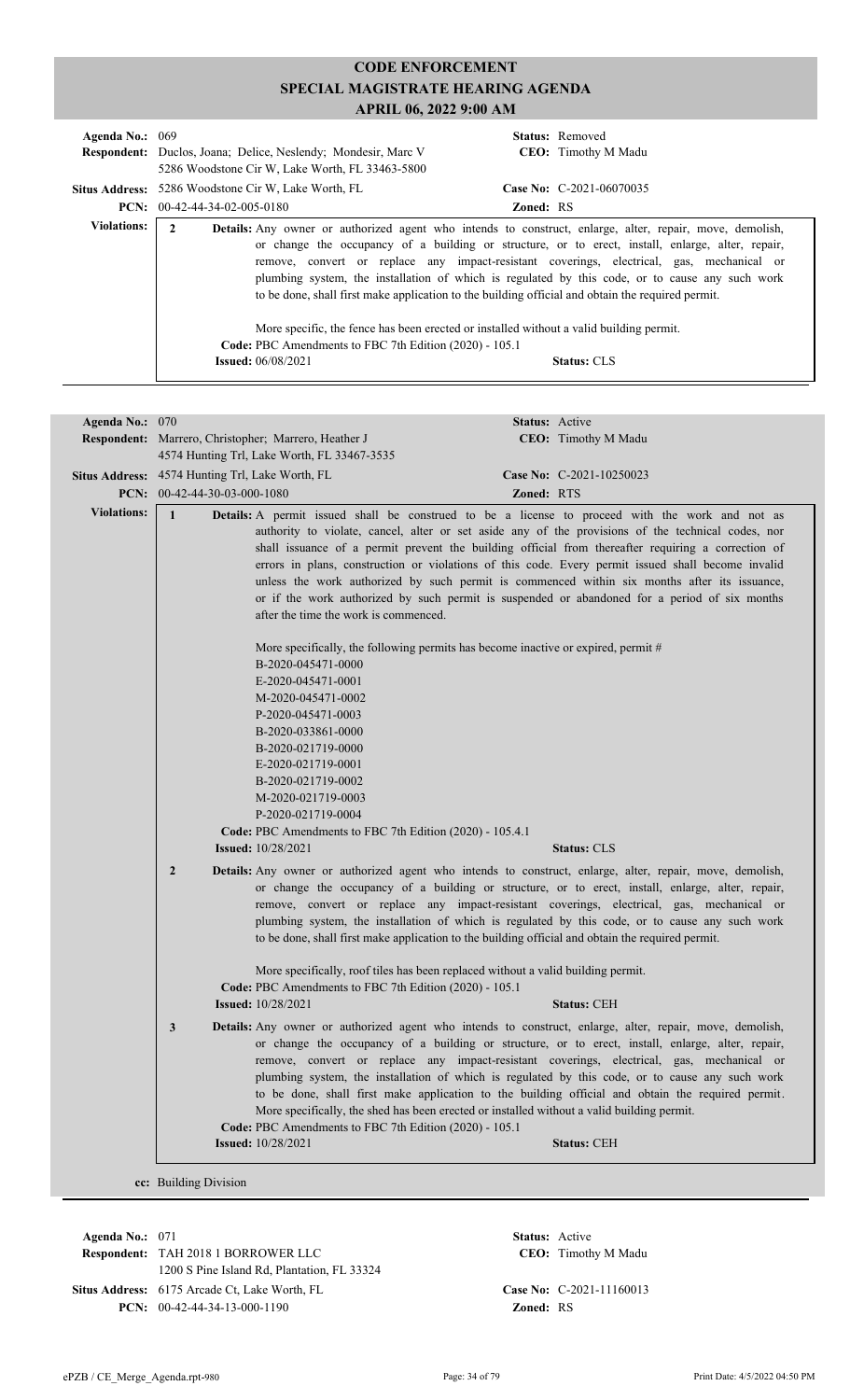|                    |              | <b>CODE ENFORCEMENT</b><br>SPECIAL MAGISTRATE HEARING AGENDA<br>APRIL 06, 2022 9:00 AM                                                                                                                                                                                                                                                                                                                                                                                                                                                                                                    |
|--------------------|--------------|-------------------------------------------------------------------------------------------------------------------------------------------------------------------------------------------------------------------------------------------------------------------------------------------------------------------------------------------------------------------------------------------------------------------------------------------------------------------------------------------------------------------------------------------------------------------------------------------|
|                    |              |                                                                                                                                                                                                                                                                                                                                                                                                                                                                                                                                                                                           |
| <b>Violations:</b> | $\mathbf{1}$ | Details: It shall be unlawful for the owner or occupant of a building, structure or property to utilize the<br>premises of such property for the open storage of any motor vehicle which is inoperable and in<br>a state of disrepair, appliances, glass, building material, construction debris, automotive parts,<br>tires, vegetative debris, garbage, trash or similar items.                                                                                                                                                                                                         |
|                    |              | More specifically, the open storage of all the above listed items on the property visible to the<br>public.<br>Code: Palm Beach County Property Maintenance Code - Section 14-35 (a)                                                                                                                                                                                                                                                                                                                                                                                                      |
|                    |              | <b>Issued:</b> 11/17/2021<br><b>Status: CEH</b>                                                                                                                                                                                                                                                                                                                                                                                                                                                                                                                                           |
|                    | 2            | Details: Recreational vehicles, boats, sports vehicles and/or trailers are not to be parked in a required<br>front setback or other area between the structure and the street, or on street except for the<br>purpose of loading or unloading during a period not to exceed two hours in any 24 hour period.                                                                                                                                                                                                                                                                              |
|                    |              | More specifically, the boat parked in the front set back.                                                                                                                                                                                                                                                                                                                                                                                                                                                                                                                                 |
|                    |              | Code: Unified Land Development Code - 6.D.1.A.1.b                                                                                                                                                                                                                                                                                                                                                                                                                                                                                                                                         |
|                    |              | <b>Issued:</b> 11/17/2021<br><b>Status: CEH</b>                                                                                                                                                                                                                                                                                                                                                                                                                                                                                                                                           |
|                    | 3            | <b>Details:</b> Vehicles shall only be parked on an improved surface in the Urban Suburban Tier.                                                                                                                                                                                                                                                                                                                                                                                                                                                                                          |
|                    |              | More specifically, the vehicle parked on the grass.<br>Code: Unified Land Development Code - 6.D.1.A.4.a.2.b                                                                                                                                                                                                                                                                                                                                                                                                                                                                              |
|                    |              | <b>Issued:</b> 11/17/2021<br><b>Status: CEH</b>                                                                                                                                                                                                                                                                                                                                                                                                                                                                                                                                           |
|                    | 5            | Details: Any owner or authorized agent who intends to construct, enlarge, alter, repair, move, demolish,<br>or change the occupancy of a building or structure, or to erect, install, enlarge, alter, repair,<br>remove, convert or replace any impact-resistant coverings, electrical, gas, mechanical or<br>plumbing system, the installation of which is regulated by this code, or to cause any such work<br>to be done, shall first make application to the building official and obtain the required permit.                                                                        |
|                    |              | More specifically, the fence has been erected or installed without a valid building permit.<br>Code: PBC Amendments to FBC 7th Edition (2020) - 105.1                                                                                                                                                                                                                                                                                                                                                                                                                                     |
|                    |              | <b>Issued:</b> 11/17/2021<br><b>Status: CEH</b>                                                                                                                                                                                                                                                                                                                                                                                                                                                                                                                                           |
|                    | 6            | <b>Details:</b> Except when placed for collection service in accordance with subsection $25-1(c)(1)a-f$ , Garbage<br>Carts and Yard Waste Containers shall be placed in a storage location within, adjacent to, or<br>behind a structure, building, fence, landscaping, or other barrier which substantially screens<br>the view of the Garbage Carts and Yard Waste Containers from the street or public<br>right-of-way.                                                                                                                                                                |
|                    |              | More specifically, the garbage can in the front yard.<br>Code: Palm Beach County Codes & Ordinances - Chapter $25-1(c)(1)g$ .<br><b>Issued:</b> 11/17/2021<br><b>Status: CEH</b>                                                                                                                                                                                                                                                                                                                                                                                                          |
|                    | 7            | <b>Details:</b> One (1) address sign shall be required for each principal building or use on premises showing<br>the numerical address designation on the premises upon which they are maintained or in<br>multi-unit buildings which utilize a marquee/signboard, the full building address shall be posted<br>on such marquee/signboard. The address shall be posted in a color contrasting that of the<br>marquee/signboard or building a minimum of 4" for residential and 6" for commercial structure,<br>and of sufficient size to be plainly visible and legible from the roadway. |
|                    |              | More specifically, missing address numbers on the home.<br>Code: Palm Beach County Property Maintenance Code - Section 14-33 (c)<br><b>Issued:</b> 11/17/2021<br><b>Status: CEH</b>                                                                                                                                                                                                                                                                                                                                                                                                       |

| Agenda No.: $072$                   |                                                                                                    |                  | <b>Status:</b> Removed                                                                                             |  |
|-------------------------------------|----------------------------------------------------------------------------------------------------|------------------|--------------------------------------------------------------------------------------------------------------------|--|
|                                     | Respondent: Amorelli, Monica Yinbo Ye                                                              |                  | <b>CEO:</b> Michelle I Malkin-Daniels                                                                              |  |
|                                     | 6445 La Gorce Ct, Lake Worth, FL 33463-7311                                                        |                  |                                                                                                                    |  |
| <b>Situs Address:</b> 41st Ct N, FL |                                                                                                    |                  | Case No: $C-2021-05040030$                                                                                         |  |
|                                     | <b>PCN:</b> $00-41-43-11-00-000-6480$                                                              | <b>Zoned: AR</b> |                                                                                                                    |  |
| <b>Violations:</b>                  |                                                                                                    |                  | <b>Details:</b> It shall be unlawful for the owner or occupant of a building, structure or property to utilize the |  |
|                                     | premises of such property for the open storage of any motor vehicle which is inoperable and in     |                  |                                                                                                                    |  |
|                                     | a state of disrepair, appliances, glass, building material, construction debris, automotive parts, |                  |                                                                                                                    |  |
|                                     | tires, vegetative debris, garbage, trash or similar items.                                         |                  |                                                                                                                    |  |
|                                     | Code: Palm Beach County Property Maintenance Code - Section 14-35 (a)                              |                  |                                                                                                                    |  |
|                                     | <b>Issued:</b> $05/14/2021$                                                                        |                  | <b>Status: CLS</b>                                                                                                 |  |
|                                     |                                                                                                    |                  |                                                                                                                    |  |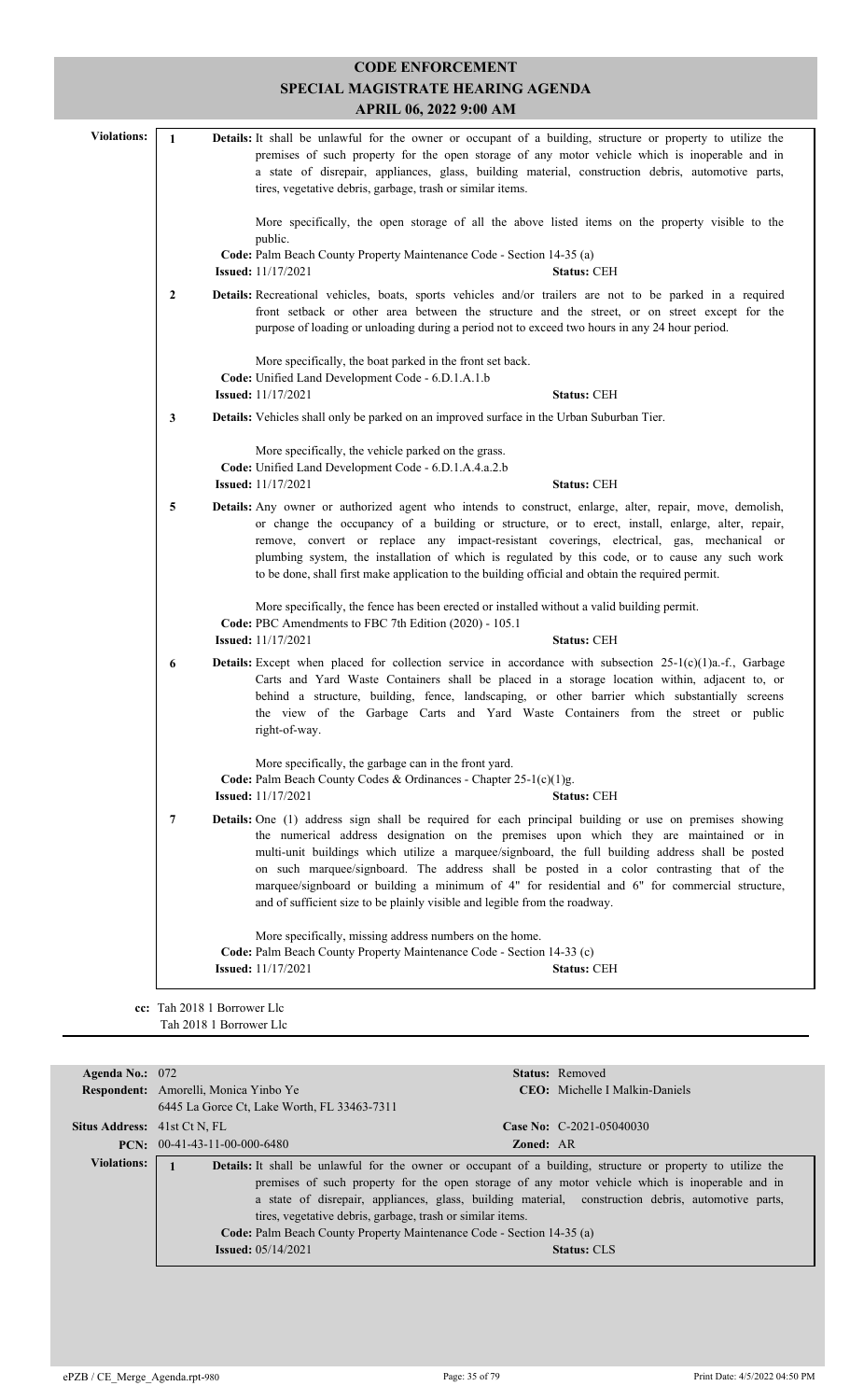| <b>CODE ENFORCEMENT</b><br><b>SPECIAL MAGISTRATE HEARING AGENDA</b><br>APRIL 06, 2022 9:00 AM |                                                                                                                                                                                                                                                                                                                                                                                                                                                                                                                                                                                                                                                                                                                              |  |  |
|-----------------------------------------------------------------------------------------------|------------------------------------------------------------------------------------------------------------------------------------------------------------------------------------------------------------------------------------------------------------------------------------------------------------------------------------------------------------------------------------------------------------------------------------------------------------------------------------------------------------------------------------------------------------------------------------------------------------------------------------------------------------------------------------------------------------------------------|--|--|
| $\overline{2}$                                                                                | Details: Any owner or authorized agent who intends to construct, enlarge, alter, repair, move, demolish,<br>or change the occupancy of a building or structure, or to erect, install, enlarge, alter, repair,<br>remove, convert or replace any impact-resistant coverings, electrical, gas, mechanical or<br>plumbing system, the installation of which is regulated by this code, or to cause any such work<br>to be done, shall first make application to the building official and obtain the required permit.<br>More specifically, fencing has been erected or installed without a valid building permit.<br>Code: PBC Amendments to FBC 7th Edition (2020) - 105.1<br><b>Issued:</b> 05/14/2021<br><b>Status: CLS</b> |  |  |
| 6                                                                                             | <b>Details:</b> Any owner or authorized agent who intends to construct, enlarge, alter, repair, move, demolish,<br>or change the occupancy of a building or structure, or to erect, install, enlarge, alter, repair,<br>remove, convert or replace any impact-resistant coverings, electrical, gas, mechanical or<br>plumbing system, the installation of which is regulated by this code, or to cause any such work<br>to be done, shall first make application to the building official and obtain the required permit.<br>More specifically, irrigation/sprinkler system has been erected or installed without a valid<br>building permit.<br>Code: PBC Amendments to FBC 7th Edition (2020) - 105.1                      |  |  |
|                                                                                               | <b>Issued:</b> $05/14/2021$<br><b>Status: CLS</b>                                                                                                                                                                                                                                                                                                                                                                                                                                                                                                                                                                                                                                                                            |  |  |

| Agenda No.: $073$  |                                                                                                                                                                                                                                                                                                                                                                                                                                                                                                                                                                                                                                                                                                                                     | <b>Status:</b> Active                 |
|--------------------|-------------------------------------------------------------------------------------------------------------------------------------------------------------------------------------------------------------------------------------------------------------------------------------------------------------------------------------------------------------------------------------------------------------------------------------------------------------------------------------------------------------------------------------------------------------------------------------------------------------------------------------------------------------------------------------------------------------------------------------|---------------------------------------|
|                    | <b>Respondent:</b> Dixon, Courtney                                                                                                                                                                                                                                                                                                                                                                                                                                                                                                                                                                                                                                                                                                  | <b>CEO:</b> Michelle I Malkin-Daniels |
|                    | 13651 Persimmon Blvd, West Palm Beach, FL 33411-8150                                                                                                                                                                                                                                                                                                                                                                                                                                                                                                                                                                                                                                                                                |                                       |
|                    | Situs Address: 13651 Persimmon Blvd, West Palm Beach, FL                                                                                                                                                                                                                                                                                                                                                                                                                                                                                                                                                                                                                                                                            | Case No: C-2021-02180034              |
|                    | <b>PCN:</b> $00-41-43-04-00-000-7480$                                                                                                                                                                                                                                                                                                                                                                                                                                                                                                                                                                                                                                                                                               | <b>Zoned: AR</b>                      |
| <b>Violations:</b> | <b>Details:</b> Any owner or authorized agent who intends to construct, enlarge, alter, repair, move, demolish,<br>or change the occupancy of a building or structure, or to erect, install, enlarge, alter, repair,<br>remove, convert or replace any impact-resistant coverings, electrical, gas, mechanical or<br>plumbing system, the installation of which is regulated by this code, or to cause any such work<br>to be done, shall first make application to the building official and obtain the required permit.<br>More specifically, a fence has been erected or installed without a valid building permit.<br>Code: PBC Amendments to FBC 7th Edition (2020) - 105.1<br><b>Issued:</b> 02/25/2021<br><b>Status: CEH</b> |                                       |

| Agenda No.: $074$            |                                                                                                                          | <b>Status:</b> Active                                                                                                                                                                                                                                                                                                                                                                                                                                                                                                                                                                                               |
|------------------------------|--------------------------------------------------------------------------------------------------------------------------|---------------------------------------------------------------------------------------------------------------------------------------------------------------------------------------------------------------------------------------------------------------------------------------------------------------------------------------------------------------------------------------------------------------------------------------------------------------------------------------------------------------------------------------------------------------------------------------------------------------------|
| <b>Respondent:</b> Jamco Inc |                                                                                                                          | <b>CEO:</b> Michelle I Malkin-Daniels                                                                                                                                                                                                                                                                                                                                                                                                                                                                                                                                                                               |
|                              | 1630 Clare Ave, West Palm Beach, FL 33401                                                                                |                                                                                                                                                                                                                                                                                                                                                                                                                                                                                                                                                                                                                     |
|                              | <b>Situs Address:</b> 971 Pike Rd, West Palm Beach, FL                                                                   | Case No: $C-2021-05140071$                                                                                                                                                                                                                                                                                                                                                                                                                                                                                                                                                                                          |
|                              | $PCN: 00-42-43-27-05-006-0400$                                                                                           | <b>Zoned:</b> IG                                                                                                                                                                                                                                                                                                                                                                                                                                                                                                                                                                                                    |
| <b>Violations:</b>           | without required building permits having been obtained.<br><b>Code: PBC</b> Amendments to FBC 7th Edition (2020) - 105.1 | Details: Any owner or authorized agent who intends to construct, enlarge, alter, repair, move, demolish,<br>or change the occupancy of a building or structure, or to erect, install, enlarge, alter, repair,<br>remove, convert or replace any impact-resistant coverings, electrical, gas, mechanical or<br>plumbing system, the installation of which is regulated by this code, or to cause any such work<br>to be done, shall first make application to the building official and obtain the required permit.<br>More specifically, Modular Office Unit, occupied by Calabash Gunnite, is present on this site |
|                              | <b>Issued:</b> $06/15/2021$                                                                                              | <b>Status: CEH</b>                                                                                                                                                                                                                                                                                                                                                                                                                                                                                                                                                                                                  |
|                              | cc: Jamco Inc                                                                                                            |                                                                                                                                                                                                                                                                                                                                                                                                                                                                                                                                                                                                                     |

| Agenda No.: $075$  | Respondent: ACOSTA, EDGAR MERITO; ACOSTA, DANICA                                                                                                                                                                                                                                                                                                                                         | <b>Status:</b> Active | <b>CEO</b> : Nedssa Merise                                                                                                                                                                                                                                                                                                                                                                               |
|--------------------|------------------------------------------------------------------------------------------------------------------------------------------------------------------------------------------------------------------------------------------------------------------------------------------------------------------------------------------------------------------------------------------|-----------------------|----------------------------------------------------------------------------------------------------------------------------------------------------------------------------------------------------------------------------------------------------------------------------------------------------------------------------------------------------------------------------------------------------------|
|                    | ANNGEL                                                                                                                                                                                                                                                                                                                                                                                   |                       |                                                                                                                                                                                                                                                                                                                                                                                                          |
|                    | 2356 Shore Dr. Palm Beach Gardens, FL 33410-2052                                                                                                                                                                                                                                                                                                                                         |                       |                                                                                                                                                                                                                                                                                                                                                                                                          |
|                    | <b>Situs Address:</b> 2356 Shore Dr, Palm Beach Gardens, FL                                                                                                                                                                                                                                                                                                                              |                       | Case No: C-2021-10220015                                                                                                                                                                                                                                                                                                                                                                                 |
|                    | <b>PCN:</b> $00-43-41-32-00-000-1052$                                                                                                                                                                                                                                                                                                                                                    | <b>Zoned: RS</b>      |                                                                                                                                                                                                                                                                                                                                                                                                          |
| <b>Violations:</b> | <b>Details:</b> It shall be unlawful for the owner or occupant of a building, structure or property to utilize the<br>premises of such property for the open storage of any motor vehicle which is inoperable and in<br>a state of disrepair, appliances, glass, building material, construction debris, automotive parts,<br>tires, vegetative debris, garbage, trash or similar items. |                       |                                                                                                                                                                                                                                                                                                                                                                                                          |
|                    | yard debris, metal items and everything that are storage in open view.<br>Code: Palm Beach County Property Maintenance Code - Section 14-35 (a)                                                                                                                                                                                                                                          |                       | Remove all open/outdoor storage of inoperable vehicles, appliances, glass, building material,<br>construction debris, automotive parts, tires, vegetative debris, garbage, trash or similar items on<br>the property. More specifically, open storage including but not limited to green tarp, sticks,<br>covers, wood planks, materials, containers, plastics, chairs, Amoir, dressers, buckets, boxes, |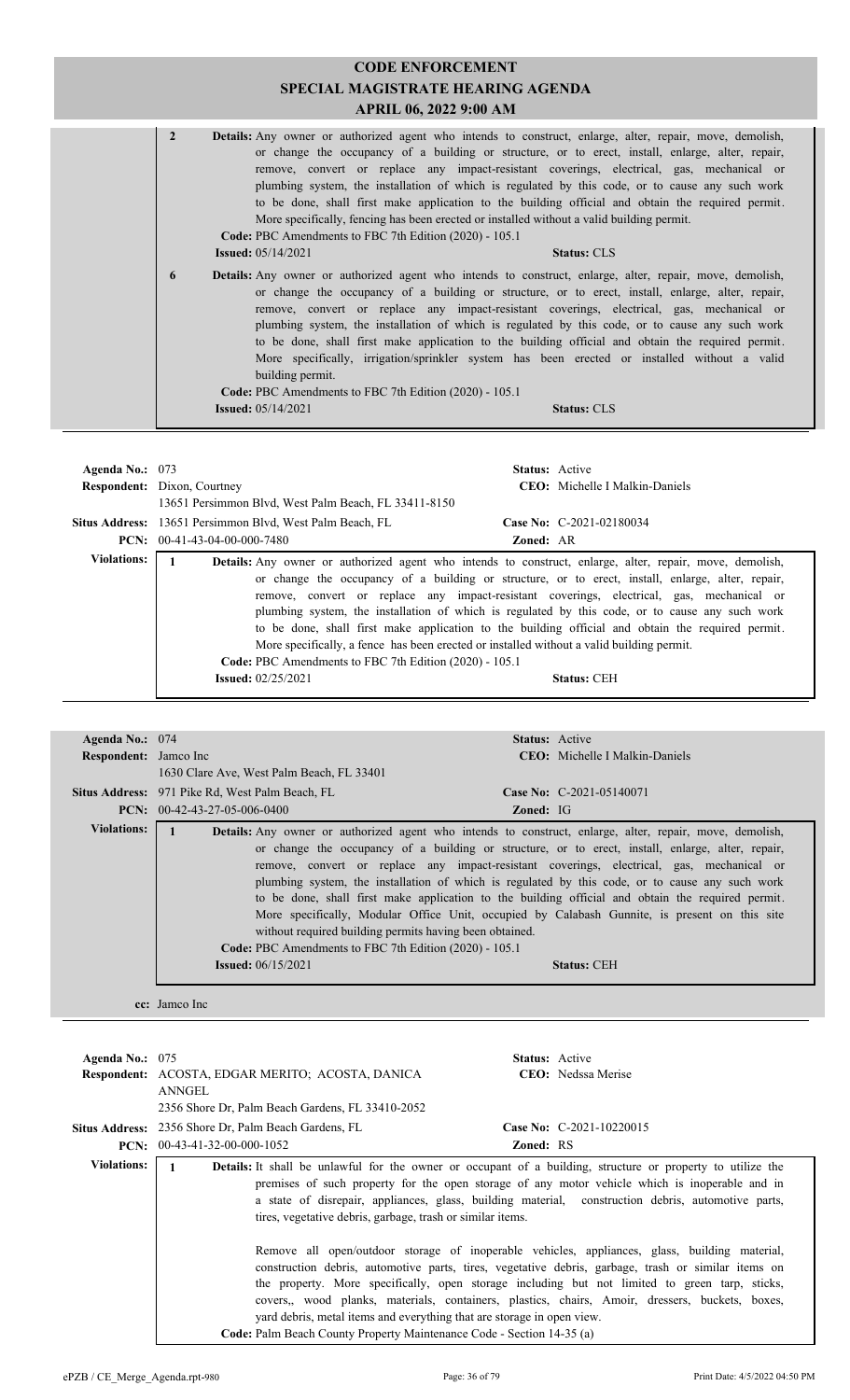|   | <b>Issued:</b> 10/27/2021<br>Status: SIT                                                                                                                                                                                                                                                                                                                                                                                                                                                                                                                                                                                                                                                                                                                    |
|---|-------------------------------------------------------------------------------------------------------------------------------------------------------------------------------------------------------------------------------------------------------------------------------------------------------------------------------------------------------------------------------------------------------------------------------------------------------------------------------------------------------------------------------------------------------------------------------------------------------------------------------------------------------------------------------------------------------------------------------------------------------------|
| 5 | <b>Details:</b> All accessory structures, including detached garages, fences, walls, and swimming pools shall<br>be maintained structurally sound and in good repair.                                                                                                                                                                                                                                                                                                                                                                                                                                                                                                                                                                                       |
|   | Repair/maintain all accessory structures in disrepair. More specifically, disrepair fence.<br>Code: Palm Beach County Property Maintenance Code - Section 14-32 (e)<br><b>Issued:</b> 10/27/2021<br><b>Status: CLS</b>                                                                                                                                                                                                                                                                                                                                                                                                                                                                                                                                      |
| 6 | Details: Garbage Carts and Yard Waste Containers shall be placed at the Collection Point no earlier than<br>3:00 p.m. on the day preceding the day upon which collection is customarily made.<br>Garbage<br>Carts and Yard Waste Containers shall be removed from the Collection Point on the same day<br>collection is scheduled to occur.<br>Except when placed for collection service in accordance with subsection $25-1(c)(1)a$ . f., Garbage<br>Carts and Yard Waste Containers shall be placed in a storage location within, adjacent to, or<br>behind a structure, building, fence, landscaping, or other barrier which substantially screens<br>the view of the Garbage Carts and Yard Waste Containers from the street or public<br>right-of-way. |
|   | More specifically, included but not limited to garbage containers (trashcan) need to be removed<br>from the public right-of-way: swale, public view, sidewalks, and streets after pickup no later<br>than the same day collection is scheduled to occur.<br>Code: Palm Beach County Codes & Ordinances - Chapter 25-1(c)(1)a. & b.<br>Palm Beach County Codes & Ordinances - Chapter 25-1(c)(1)g.<br><b>Issued:</b> 10/27/2021<br><b>Status: CLS</b>                                                                                                                                                                                                                                                                                                        |
| 8 | Details: Grass, weeds and low-growing vegetation shall be maintained as follows: Developed or<br>Partially Developed Residential and Non-Residential lots one-half acre or less: 7 inches in<br>height on the entire lot.                                                                                                                                                                                                                                                                                                                                                                                                                                                                                                                                   |
|   | Please cut the grass, weeds and low growing vegetation and maintain at or below 7 inches in<br>height.<br>Code: Palm Beach County Property Maintenance Code - Section 14-32 (c) (1) Table 14-32 (c)<br><b>Issued:</b> 10/27/2021<br><b>Status: CLS</b>                                                                                                                                                                                                                                                                                                                                                                                                                                                                                                      |

| Agenda No.: 076    |                                                                                                                                                                                                                                                        | Status: Active                                                                                                                                                                                                                                                                                                                                                                                                                                                                                                                                                                                                                                       |
|--------------------|--------------------------------------------------------------------------------------------------------------------------------------------------------------------------------------------------------------------------------------------------------|------------------------------------------------------------------------------------------------------------------------------------------------------------------------------------------------------------------------------------------------------------------------------------------------------------------------------------------------------------------------------------------------------------------------------------------------------------------------------------------------------------------------------------------------------------------------------------------------------------------------------------------------------|
|                    | Respondent: BACCARI, NICHOLAS                                                                                                                                                                                                                          | <b>CEO</b> : Nedssa Merise                                                                                                                                                                                                                                                                                                                                                                                                                                                                                                                                                                                                                           |
|                    | 4713 Arthur St, Palm Beach Gardens, FL 33418-5737                                                                                                                                                                                                      |                                                                                                                                                                                                                                                                                                                                                                                                                                                                                                                                                                                                                                                      |
|                    | Situs Address: 4713 Arthur St, Palm Beach Gardens, FL                                                                                                                                                                                                  | Case No: C-2021-11150013                                                                                                                                                                                                                                                                                                                                                                                                                                                                                                                                                                                                                             |
|                    | PCN: 00-42-42-13-09-001-0142                                                                                                                                                                                                                           | Zoned: RM                                                                                                                                                                                                                                                                                                                                                                                                                                                                                                                                                                                                                                            |
| <b>Violations:</b> | $\mathbf{1}$<br>unlicensed vehicles on the property.<br>Code: Unified Land Development Code - 6.D.1.A.4.a.2.a<br><b>Issued:</b> 11/16/2021                                                                                                             | Details: It shall be unlawful for any owner of land in any residential district to park on, cause to be<br>parked on, or allow to be parked on residentially zoned land any unlicensed or unregistered<br>vehicle, or equipment commercial vehicle, sports vehicle, recreational vehicle, marine vessel or<br>trailer for a period exceeding one hour in any 24 hour period, each such period commencing at<br>the time of first stopping or parking. More specifically, including but not limited to all<br><b>Status: SIT</b>                                                                                                                      |
|                    | $\overline{2}$<br>specifically, remove vehicles obstructing sidewalk access.<br>vehicles obstructing sidewalk access.<br>Code: Palm Beach County Property Maintenance Code - Section 14-32 (b)<br><b>Issued:</b> 11/16/2021                            | Details: All sidewalks, walkways, stairs, driveways, parking lots, parking spaces and similar areas shall<br>be kept in a proper state of repair, and maintained free from hazardous conditions. More<br>Maintain all sidewalks, walkways, stairs, driveways, parking lots, parking spaces and similar<br>areas in a proper state of repair and free from hazardous conditions. More specifically, remove<br><b>Status: SIT</b>                                                                                                                                                                                                                      |
|                    | 3<br>limited to Chevrolet truck with flat tire.<br>the property. More specifically, including but not limited to Chevrolet truck with flat tire.<br>Code: Palm Beach County Property Maintenance Code - Section 14-35 (a)<br><b>Issued:</b> 11/16/2021 | Details: It shall be unlawful for the owner or occupant of a building, structure or property to utilize the<br>premises of such property for the open storage of any motor vehicle which is inoperable and in<br>a state of disrepair, appliances, glass, building material, construction debris, automotive parts,<br>tires, vegetative debris, garbage, trash or similar items. More specifically, including but not<br>Remove all open/outdoor storage of inoperable vehicles, appliances, glass, building material,<br>construction debris, automotive parts, tires, vegetative debris, garbage, trash or similar items on<br><b>Status: SIT</b> |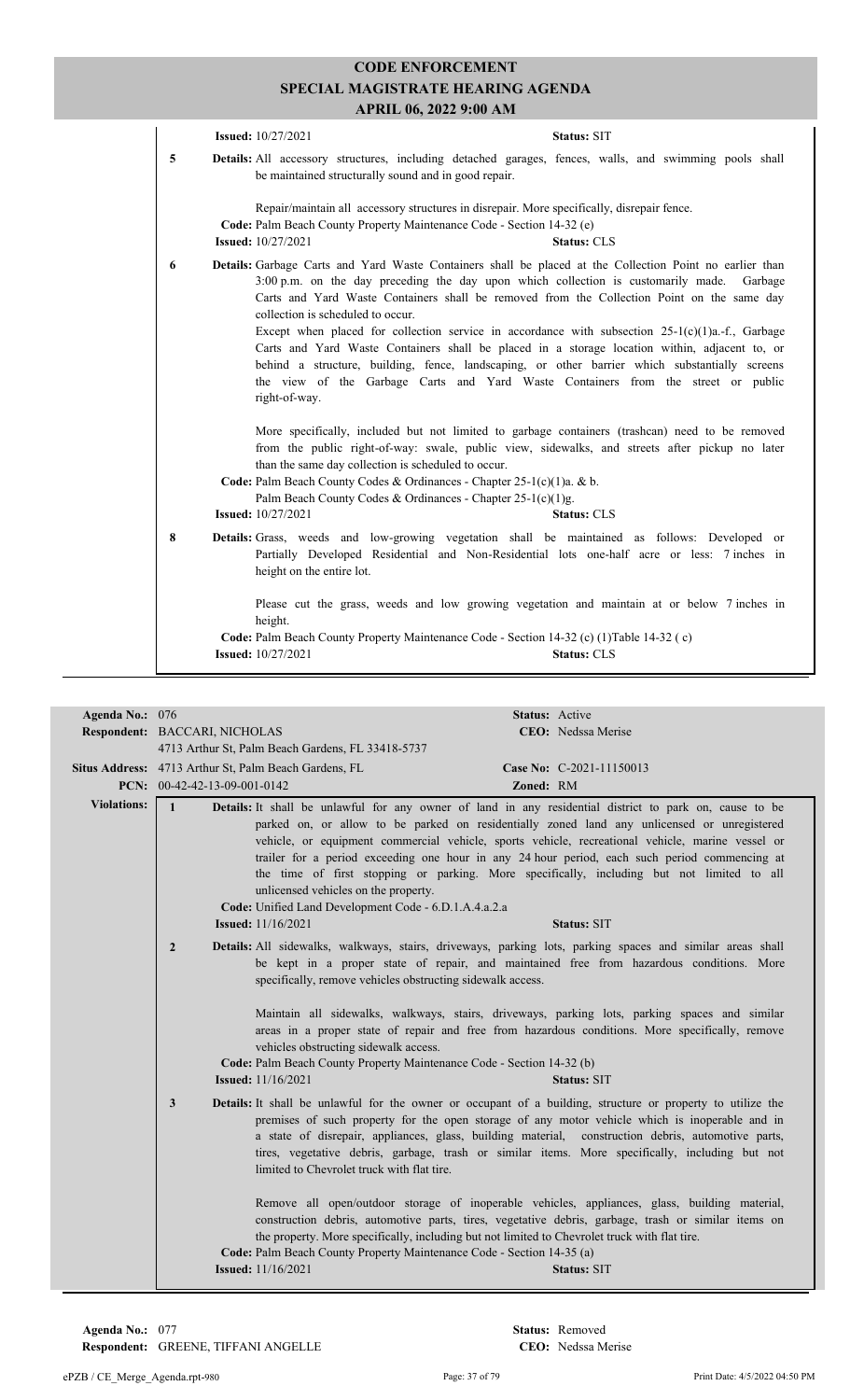|                    | 8602 Crater Ter, Lake Park, FL 33403-1677 |                                                                                                                                                                                                                                                                         |                                                                                                                                                                                                                                                                                                                                                                                                                                                                                                                                                                                                                  |  |
|--------------------|-------------------------------------------|-------------------------------------------------------------------------------------------------------------------------------------------------------------------------------------------------------------------------------------------------------------------------|------------------------------------------------------------------------------------------------------------------------------------------------------------------------------------------------------------------------------------------------------------------------------------------------------------------------------------------------------------------------------------------------------------------------------------------------------------------------------------------------------------------------------------------------------------------------------------------------------------------|--|
|                    |                                           | Situs Address: 8602 Crater Ter, West Palm Beach, FL                                                                                                                                                                                                                     | Case No: C-2021-11030035                                                                                                                                                                                                                                                                                                                                                                                                                                                                                                                                                                                         |  |
|                    | PCN: $00-43-42-19-04-000-0821$            |                                                                                                                                                                                                                                                                         | Zoned: RM                                                                                                                                                                                                                                                                                                                                                                                                                                                                                                                                                                                                        |  |
| <b>Violations:</b> | $\overline{2}$                            | tires, vegetative debris, garbage, trash or similar items.                                                                                                                                                                                                              | Details: It shall be unlawful for the owner or occupant of a building, structure or property to utilize the<br>premises of such property for the open storage of any motor vehicle which is inoperable and in<br>a state of disrepair, appliances, glass, building material, construction debris, automotive parts,                                                                                                                                                                                                                                                                                              |  |
|                    |                                           | the property. More specifically, open storage including but not limited to tires.<br>Code: Palm Beach County Property Maintenance Code - Section 14-35 (a)<br><b>Issued:</b> 11/08/2021                                                                                 | Remove all open/outdoor storage of inoperable vehicles, appliances, glass, building material,<br>construction debris, automotive parts, tires, vegetative debris, garbage, trash or similar items on<br><b>Status: CLS</b>                                                                                                                                                                                                                                                                                                                                                                                       |  |
|                    | $\mathbf{3}$                              | 3:00 p.m. on the day preceding the day upon which collection is customarily made.<br>collection is scheduled to occur.<br>right-of-way.                                                                                                                                 | Details: Garbage Carts and Yard Waste Containers shall be placed at the Collection Point no earlier than<br>Garbage<br>Carts and Yard Waste Containers shall be removed from the Collection Point on the same day<br>Except when placed for collection service in accordance with subsection $25-1(c)(1)a$ .-f., Garbage<br>Carts and Yard Waste Containers shall be placed in a storage location within, adjacent to, or<br>behind a structure, building, fence, landscaping, or other barrier which substantially screens<br>the view of the Garbage Carts and Yard Waste Containers from the street or public |  |
|                    |                                           | than the same day collection is scheduled to occur.<br>Code: Palm Beach County Codes & Ordinances - Chapter 25-1(c)(1)a. & b.<br>Palm Beach County Codes & Ordinances - Chapter 25-1(c)(1)g.<br><b>Issued:</b> 11/08/2021                                               | More specifically, included but not limited to garbage containers (trashcan) need to be removed<br>from the public right-of-way: swale, public view, sidewalks, and streets after pickup no later<br><b>Status: CLS</b>                                                                                                                                                                                                                                                                                                                                                                                          |  |
|                    | $\overline{\mathbf{4}}$                   | position by window hardware.<br>percent of the minimum glazed area required in subsection 14-42(a).                                                                                                                                                                     | Details: Every window, other than a fixed window, shall be easily openable and capable of being held in<br>Every habitable space shall have at least one (1) openable window that can be easily opened.<br>The total openable area of the window in every room shall be equal to at least forty-five (45)                                                                                                                                                                                                                                                                                                        |  |
|                    |                                           | More specifically, please remove the board up from the windows if the house is not vacant.<br>Code: Palm Beach County Property Maintenance Code - Section 14-33 (m) (2)<br>Palm Beach County Property Maintenance Code - Section 14-43 (a)<br><b>Issued:</b> 11/08/2021 | <b>Status: CLS</b>                                                                                                                                                                                                                                                                                                                                                                                                                                                                                                                                                                                               |  |

| Agenda No.: 078    |                                                                                               | <b>Status:</b> Removed                                                                                 |  |  |  |
|--------------------|-----------------------------------------------------------------------------------------------|--------------------------------------------------------------------------------------------------------|--|--|--|
|                    | <b>Respondent:</b> HOMBERGER, THOMAS B; HOMBERGER, SHARON E                                   | <b>CEO</b> : Nedssa Merise                                                                             |  |  |  |
|                    | 2376 S Shore Dr, Palm Beach Gardens, FL 33410-2052                                            |                                                                                                        |  |  |  |
|                    | <b>Situs Address:</b> 2376 Shore Dr, Palm Beach Gardens, FL                                   | Case No: C-2021-10290007                                                                               |  |  |  |
|                    | <b>PCN:</b> $00-43-41-32-00-000-1085$                                                         | <b>Zoned: RS</b>                                                                                       |  |  |  |
| <b>Violations:</b> |                                                                                               | <b>Details:</b> A permit issued shall be construed to be a license to proceed with the work and not as |  |  |  |
|                    |                                                                                               | authority to violate, cancel, alter or set aside any of the provisions of the technical codes, nor     |  |  |  |
|                    |                                                                                               | shall issuance of a permit prevent the building official from thereafter requiring a correction of     |  |  |  |
|                    |                                                                                               | errors in plans, construction or violations of this code. Every permit issued shall become invalid     |  |  |  |
|                    | unless the work authorized by such permit is commenced within six months after its issuance,  |                                                                                                        |  |  |  |
|                    | or if the work authorized by such permit is suspended or abandoned for a period of six months |                                                                                                        |  |  |  |
|                    |                                                                                               | after the time the work is commenced. More specifically, Inactive/ replace 150 AMP MB panel            |  |  |  |
|                    |                                                                                               | and 60AMP ML panel permit # E-2017-017252-0000 has become inactive or expired.                         |  |  |  |
|                    |                                                                                               |                                                                                                        |  |  |  |
|                    |                                                                                               | Inactive/ replace 150 AMP MB panel and 60AMP ML panel permit # E-2017-017252-0000 has                  |  |  |  |
|                    | expired. Obtain a new permit or re-activate                                                   |                                                                                                        |  |  |  |
|                    |                                                                                               | Inactive/ replace 150 AMP MB panel and 60AMP ML panel permit $#E-2017-017252-0000$ .                   |  |  |  |
|                    | Code: PBC Amendments to FBC 7th Edition (2020) - 105.4.1                                      |                                                                                                        |  |  |  |
|                    | <b>Issued:</b> 10/29/2021                                                                     | <b>Status: CLS</b>                                                                                     |  |  |  |
|                    |                                                                                               |                                                                                                        |  |  |  |
|                    |                                                                                               |                                                                                                        |  |  |  |

**Respondent:** HOOPER, JOHN P **Agenda No.:** 079 **Status:** Removed CEO: Nedssa Merise 12920 Barrow Rd, North Palm Beach, FL 33408-2227 Situs Address: 12920 Barrow Rd, North Palm Beach, FL **Case No:** C-2021-11020028 **PCN:** 00-43-41-33-04-016-0110 **Zoned:** RS

ePZB / CE\_Merge\_Agenda.rpt-980 Page: 38 of 79 Print Date: 4/5/2022 04:50 PM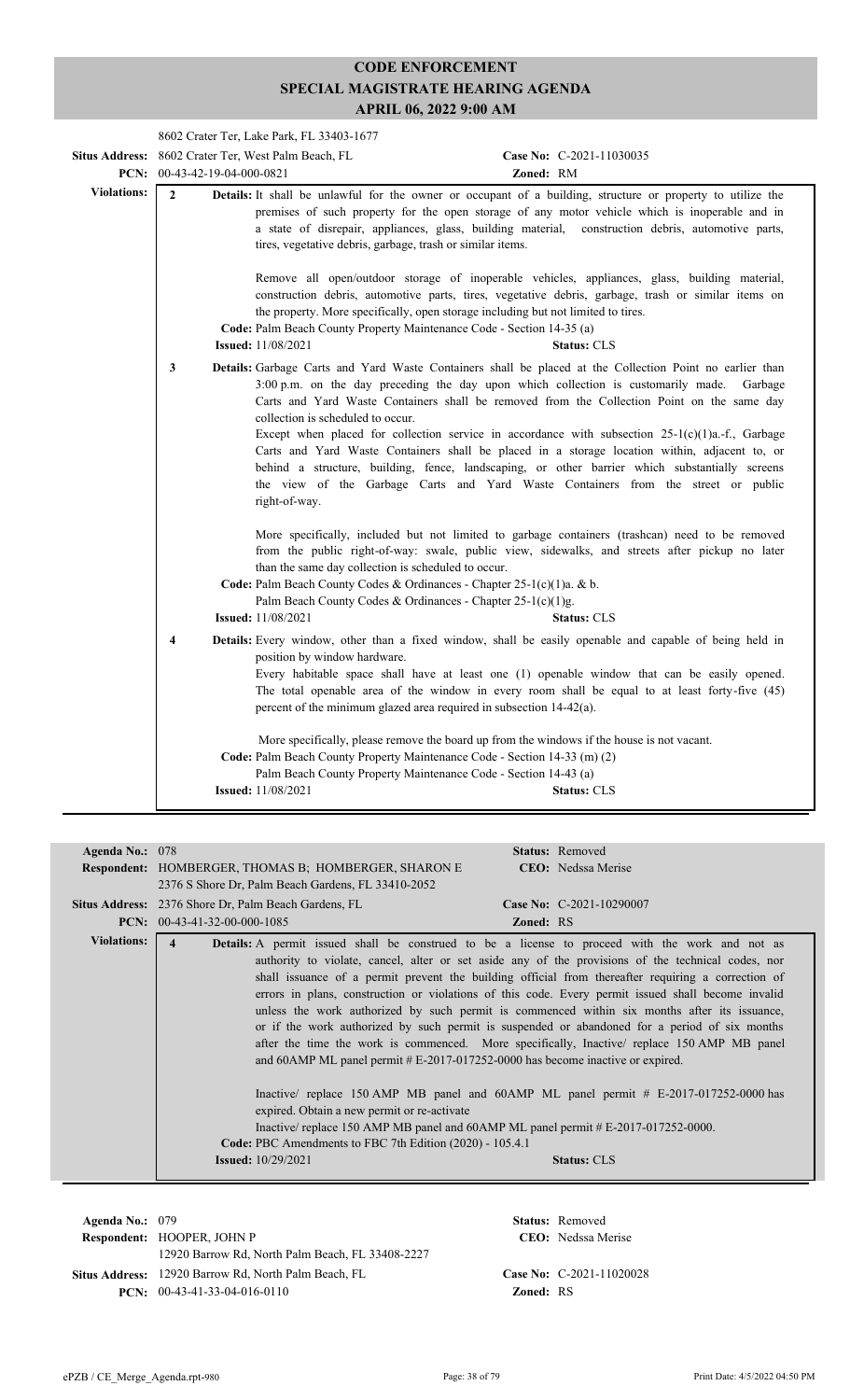|                    | <b>CODE ENFORCEMENT</b><br>SPECIAL MAGISTRATE HEARING AGENDA<br><b>APRIL 06, 2022 9:00 AM</b> |                                                                                                                                                                                                           |
|--------------------|-----------------------------------------------------------------------------------------------|-----------------------------------------------------------------------------------------------------------------------------------------------------------------------------------------------------------|
| <b>Violations:</b> | minimum of six feet in height.                                                                | Details: Recreational vehicles, boats, sports vehicles and trailers shall be located in the side or rear yard<br>and screened from surrounding property and streets with an opaque wall, fence or hedge a |
|                    | Code: Unified Land Development Code - 6.D.1.A.1.c<br><b>Issued:</b> 11/05/2021                | Park the boat in the side or rear yard and screen the boat from surrounding properties and<br>streets with an opaque wall, fence or hedge a minimum of six feet in height.<br><b>Status: CLS</b>          |

| Agenda No.: 080    | Status: Active                                                                                                                                                                                                                                                                                                                                                                                                                                                                                                                                                                                                                                                                                                                                                |
|--------------------|---------------------------------------------------------------------------------------------------------------------------------------------------------------------------------------------------------------------------------------------------------------------------------------------------------------------------------------------------------------------------------------------------------------------------------------------------------------------------------------------------------------------------------------------------------------------------------------------------------------------------------------------------------------------------------------------------------------------------------------------------------------|
|                    | Respondent: MAMAZZA, RYAN; MAMAZZA, GINA<br>CEO: Nedssa Merise                                                                                                                                                                                                                                                                                                                                                                                                                                                                                                                                                                                                                                                                                                |
|                    | 3739 Bahama Rd, Palm Beach Gardens, FL 33410-2370                                                                                                                                                                                                                                                                                                                                                                                                                                                                                                                                                                                                                                                                                                             |
|                    | Situs Address: 3739 Bahama Rd, Palm Beach Gardens, FL<br>Case No: C-2021-11080051                                                                                                                                                                                                                                                                                                                                                                                                                                                                                                                                                                                                                                                                             |
|                    | PCN: 00-43-41-31-01-007-0030<br>Zoned: RM                                                                                                                                                                                                                                                                                                                                                                                                                                                                                                                                                                                                                                                                                                                     |
| <b>Violations:</b> | $\mathbf{1}$<br><b>Details:</b> Any owner or authorized agent who intends to construct, enlarge, alter, repair, move, demolish,<br>or change the occupancy of a building or structure, or to erect, install, enlarge, alter, repair,<br>remove, convert or replace any impact-resistant coverings, electrical, gas, mechanical or<br>plumbing system, the installation of which is regulated by this code, or to cause any such work<br>to be done, shall first make application to the building official and obtain the required permit.<br>More specifically, shed/structure has been erected or installed without a valid building permit.                                                                                                                 |
|                    | Obtain required building permits for the shed/structure or remove the shed/structure.<br>Code: PBC Amendments to FBC 7th Edition (2020) - 105.1                                                                                                                                                                                                                                                                                                                                                                                                                                                                                                                                                                                                               |
|                    | <b>Issued:</b> 11/09/2021<br>Status: SIT                                                                                                                                                                                                                                                                                                                                                                                                                                                                                                                                                                                                                                                                                                                      |
|                    | $\overline{2}$<br><b>Details:</b> Any owner or authorized agent who intends to construct, enlarge, alter, repair, move, demolish,<br>or change the occupancy of a building or structure, or to erect, install, enlarge, alter, repair,<br>remove, convert or replace any impact-resistant coverings, electrical, gas, mechanical or<br>plumbing system, the installation of which is regulated by this code, or to cause any such work<br>to be done, shall first make application to the building official and obtain the required permit.<br>More specifically, fence has been erected or installed without a valid building permit.                                                                                                                        |
|                    | Obtain required building permits for the fence (wood) or remove the fence (wood).<br>Code: PBC Amendments to FBC 7th Edition (2020) - 105.1<br><b>Issued:</b> 11/09/2021<br><b>Status: SIT</b>                                                                                                                                                                                                                                                                                                                                                                                                                                                                                                                                                                |
|                    | 3<br>Details: Garbage Carts and Yard Waste Containers shall be placed at the Collection Point no earlier than<br>3:00 p.m. on the day preceding the day upon which collection is customarily made. Garbage<br>Carts and Yard Waste Containers shall be removed from the Collection Point on the same day<br>collection is scheduled to occur.<br>Except when placed for collection service in accordance with subsection $25-1(c)(1)a$ .-f., Garbage<br>Carts and Yard Waste Containers shall be placed in a storage location within, adjacent to, or<br>behind a structure, building, fence, landscaping, or other barrier which substantially screens<br>the view of the Garbage Carts and Yard Waste Containers from the street or public<br>right-of-way. |
|                    | Store garbage containers so that they are screened from view from streets or public<br>right-of-way. More specifically, included but not limited to garbage containers (trashcan) need<br>to be removed from the public right-of-way: swale, public view, sidewalks, and streets after<br>pickup no later than the same day collection is scheduled to occur<br>Code: Palm Beach County Codes & Ordinances - Chapter 25-1(c)(1)a. & b.<br>Palm Beach County Codes & Ordinances - Chapter 25-1(c)(1)g.<br><b>Issued:</b> 11/09/2021<br><b>Status: SIT</b>                                                                                                                                                                                                      |

| Agenda No.: $081$  |                                                                                                                                                                                                  |                  | <b>Status:</b> Removed                                                                                                                                                                                                                                                                                                                                                                                                                                                                                                                                                                                                                        |
|--------------------|--------------------------------------------------------------------------------------------------------------------------------------------------------------------------------------------------|------------------|-----------------------------------------------------------------------------------------------------------------------------------------------------------------------------------------------------------------------------------------------------------------------------------------------------------------------------------------------------------------------------------------------------------------------------------------------------------------------------------------------------------------------------------------------------------------------------------------------------------------------------------------------|
|                    | <b>Respondent: RONG, FENG DOU; MEI, RENA L</b>                                                                                                                                                   |                  | <b>CEO</b> : Nedssa Merise                                                                                                                                                                                                                                                                                                                                                                                                                                                                                                                                                                                                                    |
|                    | 4671 Arthur St, Palm Beach Gardens, FL 33418-5735                                                                                                                                                |                  |                                                                                                                                                                                                                                                                                                                                                                                                                                                                                                                                                                                                                                               |
|                    | Situs Address: 4671 Arthur St, Palm Beach Gardens, FL                                                                                                                                            |                  | Case No: C-2021-08180025                                                                                                                                                                                                                                                                                                                                                                                                                                                                                                                                                                                                                      |
|                    | <b>PCN:</b> $00-42-42-13-09-001-0111$                                                                                                                                                            | <b>Zoned: RM</b> |                                                                                                                                                                                                                                                                                                                                                                                                                                                                                                                                                                                                                                               |
| <b>Violations:</b> | 2<br>permit.<br>Obtain required building permits for the Canopy/structure or remove the Canopy/structure.<br>Code: PBC Amendments to FBC 7th Edition (2020) - 105.1<br><b>Issued:</b> 08/19/2021 |                  | <b>Details:</b> Any owner or authorized agent who intends to construct, enlarge, alter, repair, move, demolish,<br>or change the occupancy of a building or structure, or to erect, install, enlarge, alter, repair,<br>remove, convert or replace any impact-resistant coverings, electrical, gas, mechanical or<br>plumbing system, the installation of which is regulated by this code, or to cause any such work<br>to be done, shall first make application to the building official and obtain the required permit.<br>More specifically, Canopy/structure has been erected or installed without a valid building<br><b>Status: CLS</b> |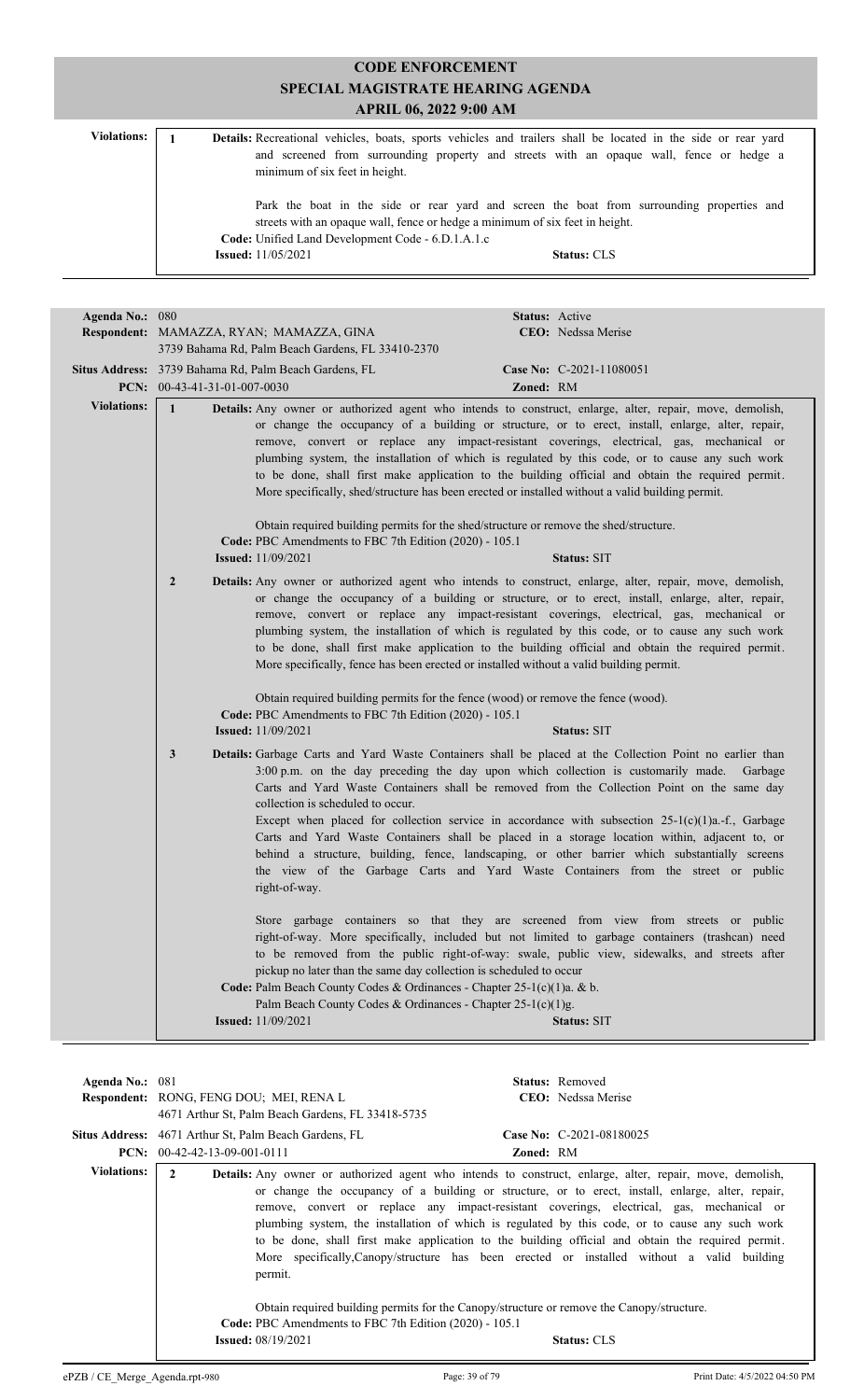| Agenda No.: 082    | Status: Removed                                                                                                                                                                                                                                                                                                                                                                                                                                                                                                                                       |
|--------------------|-------------------------------------------------------------------------------------------------------------------------------------------------------------------------------------------------------------------------------------------------------------------------------------------------------------------------------------------------------------------------------------------------------------------------------------------------------------------------------------------------------------------------------------------------------|
|                    | Respondent: PREISINGER, CAREY<br>CEO: Nedssa Merise<br>5364 Eadie Pl, West Palm Beach, FL 33407-1618                                                                                                                                                                                                                                                                                                                                                                                                                                                  |
|                    | Situs Address: 5364 Eadie Pl, West Palm Beach, FL<br>Case No: C-2021-09270040                                                                                                                                                                                                                                                                                                                                                                                                                                                                         |
|                    | PCN: $00-42-43-02-01-009-0070$<br>Zoned: RM                                                                                                                                                                                                                                                                                                                                                                                                                                                                                                           |
| <b>Violations:</b> | $\mathbf{1}$<br>Details: Maintenance of grassed areas and low-growing vegetation shall include weeding, watering,                                                                                                                                                                                                                                                                                                                                                                                                                                     |
|                    | fertilizing, pruning, mowing, edging or any other actions needed consistent with acceptable<br>horticultural practices.                                                                                                                                                                                                                                                                                                                                                                                                                               |
|                    | Please provide the appropriate landscape maintenance. More specifically, please remove all<br>gravel and replace with grass.                                                                                                                                                                                                                                                                                                                                                                                                                          |
|                    | Code: Palm Beach County Property Maintenance Code - Section 14-32 (c) (2)                                                                                                                                                                                                                                                                                                                                                                                                                                                                             |
|                    | <b>Issued: 09/28/2021</b><br><b>Status: SIT</b>                                                                                                                                                                                                                                                                                                                                                                                                                                                                                                       |
|                    |                                                                                                                                                                                                                                                                                                                                                                                                                                                                                                                                                       |
|                    |                                                                                                                                                                                                                                                                                                                                                                                                                                                                                                                                                       |
| Agenda No.: 083    | Status: Removed                                                                                                                                                                                                                                                                                                                                                                                                                                                                                                                                       |
|                    | CEO: Nedssa Merise<br>Respondent: REYNOLDS, TIMOTHY O                                                                                                                                                                                                                                                                                                                                                                                                                                                                                                 |
|                    | 14039 Paradise Point Rd, Palm Beach Gardens, FL                                                                                                                                                                                                                                                                                                                                                                                                                                                                                                       |
|                    | 33410-1139                                                                                                                                                                                                                                                                                                                                                                                                                                                                                                                                            |
|                    | Situs Address: 14039 Paradise Point Rd, Palm Beach Gardens, FL<br>Case No: C-2021-10210021                                                                                                                                                                                                                                                                                                                                                                                                                                                            |
|                    | Zoned: RS<br>PCN: $00-43-41-20-00-000-7390$                                                                                                                                                                                                                                                                                                                                                                                                                                                                                                           |
| <b>Violations:</b> | $\mathbf{1}$<br>Details: It shall be unlawful for the owner or occupant of a building, structure or property to utilize the<br>premises of such property for the open storage of any motor vehicle which is inoperable and in<br>a state of disrepair, appliances, glass, building material, construction debris, automotive parts,<br>tires, vegetative debris, garbage, trash or similar items.                                                                                                                                                     |
|                    | Remove all open/outdoor storage of inoperable vehicles, appliances, glass, building material,<br>construction debris, automotive parts, tires, vegetative debris, garbage, trash or similar items on<br>the property. More specifically, open storage including but not limited to yard waste, tree<br>branches and leaves.                                                                                                                                                                                                                           |
|                    | Code: Palm Beach County Property Maintenance Code - Section 14-35 (a)<br><b>Issued:</b> 10/27/2021<br><b>Status: CLS</b>                                                                                                                                                                                                                                                                                                                                                                                                                              |
|                    | Details: Garbage Carts and Yard Waste Containers shall be placed at the Collection Point no earlier than<br>2<br>3:00 p.m. on the day preceding the day upon which collection is customarily made. Garbage<br>Carts and Yard Waste Containers shall be removed from the Collection Point on the same day<br>collection is scheduled to occur.<br>Except when placed for collection service in accordance with subsection $25-1(c)(1)a$ .-f., Garbage<br>Carts and Yard Waste Containers shall be placed in a storage location within, adjacent to, or |
|                    | behind a structure, building, fence, landscaping, or other barrier which substantially screens<br>the view of the Garbage Carts and Yard Waste Containers from the street or public<br>right-of-way.                                                                                                                                                                                                                                                                                                                                                  |
|                    | More specifically, included but not limited to garbage containers (trashcan) need to be removed<br>from the public right-of-way: swale, public view, sidewalks, and streets after pickup no later<br>than the same day collection is scheduled to occur.<br>Code: Palm Beach County Codes & Ordinances - Chapter 25-1(c)(1)a. & b.                                                                                                                                                                                                                    |
|                    | Palm Beach County Codes & Ordinances - Chapter 25-1(c)(1)g.                                                                                                                                                                                                                                                                                                                                                                                                                                                                                           |
|                    | <b>Issued:</b> 10/27/2021<br><b>Status: CLS</b>                                                                                                                                                                                                                                                                                                                                                                                                                                                                                                       |

|                                             | <b>Status:</b> Active                                                                                                                                                                                                                                                                                                                                                                                                                                                                                                                                                                                                                                                                                      |
|---------------------------------------------|------------------------------------------------------------------------------------------------------------------------------------------------------------------------------------------------------------------------------------------------------------------------------------------------------------------------------------------------------------------------------------------------------------------------------------------------------------------------------------------------------------------------------------------------------------------------------------------------------------------------------------------------------------------------------------------------------------|
|                                             | <b>CEO</b> : Nedssa Merise                                                                                                                                                                                                                                                                                                                                                                                                                                                                                                                                                                                                                                                                                 |
| 400 Starlight Ln, Juno Beach, FL 33408-2027 |                                                                                                                                                                                                                                                                                                                                                                                                                                                                                                                                                                                                                                                                                                            |
|                                             | Case No: C-2021-12010009                                                                                                                                                                                                                                                                                                                                                                                                                                                                                                                                                                                                                                                                                   |
|                                             | <b>Zoned: RH</b>                                                                                                                                                                                                                                                                                                                                                                                                                                                                                                                                                                                                                                                                                           |
| <b>Issued:</b> $12/03/2021$                 | Details: Any owner or authorized agent who intends to construct, enlarge, alter, repair, move, demolish,<br>or change the occupancy of a building or structure, or to erect, install, enlarge, alter, repair,<br>remove, convert or replace any impact-resistant coverings, electrical, gas, mechanical or<br>plumbing system, the installation of which is regulated by this code, or to cause any such work<br>to be done, shall first make application to the building official and obtain the required permit.<br>More specifically, fence has been erected or installed without a valid building permit.<br>Obtain required building permits for the fence or remove the fence.<br><b>Status: SIT</b> |
|                                             | Agenda No.: 084<br>Respondent: ZOTOVAS, ANDREA<br><b>Situs Address:</b> 1820 Circle Dr, North Palm Beach, FL<br><b>PCN:</b> $00-43-41-32-07-000-0980$<br>Code: PBC Amendments to FBC 7th Edition (2020) - 105.1                                                                                                                                                                                                                                                                                                                                                                                                                                                                                            |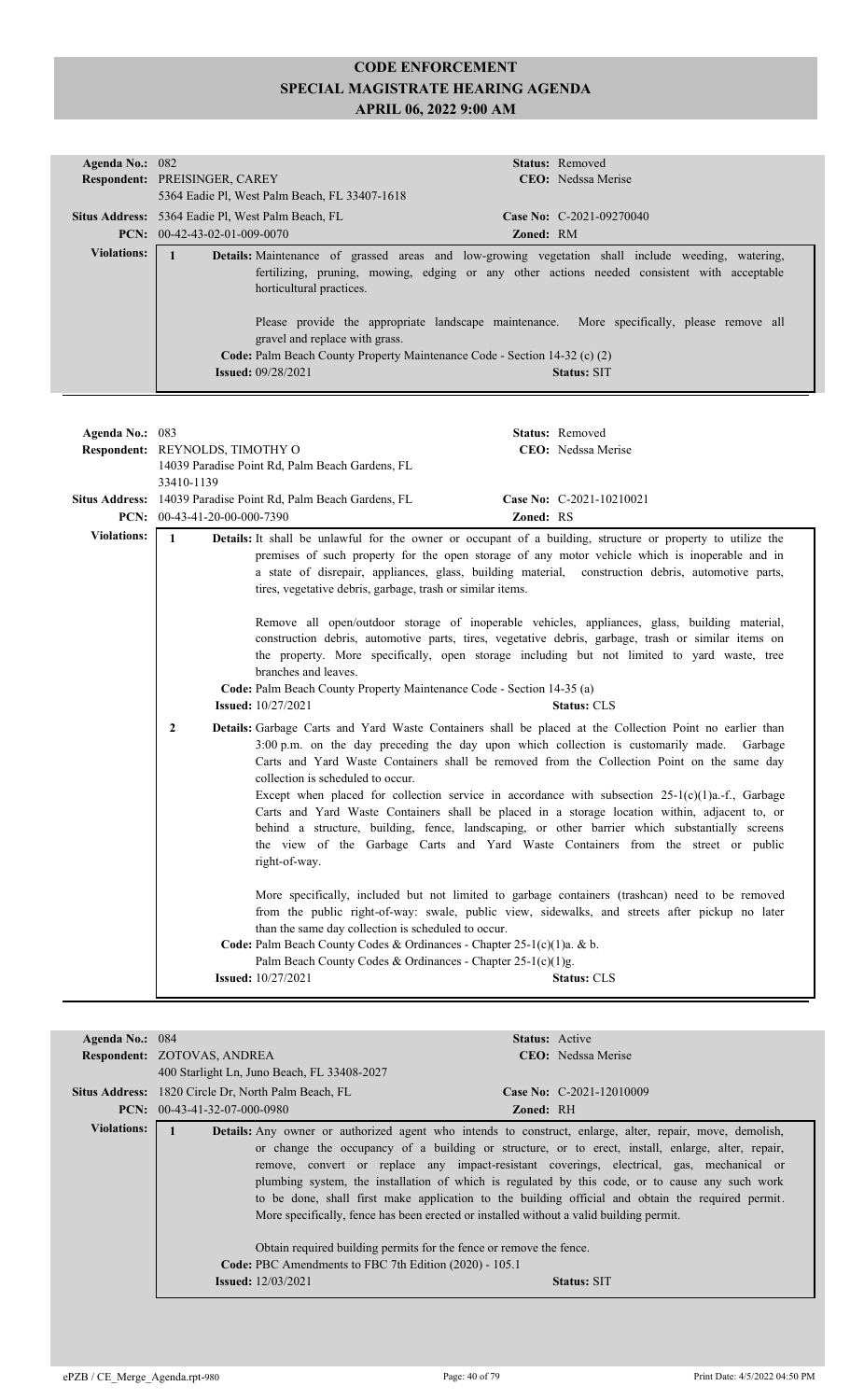| $\overline{2}$          | <b>Details:</b> Any owner or authorized agent who intends to construct, enlarge, alter, repair, move, demolish,<br>or change the occupancy of a building or structure, or to erect, install, enlarge, alter, repair,<br>remove, convert or replace any impact-resistant coverings, electrical, gas, mechanical or<br>plumbing system, the installation of which is regulated by this code, or to cause any such work<br>to be done, shall first make application to the building official and obtain the required permit.<br>More specifically, screen enclosure/structure has been erected or installed without a valid<br>building permit.                                                                                                                |
|-------------------------|-------------------------------------------------------------------------------------------------------------------------------------------------------------------------------------------------------------------------------------------------------------------------------------------------------------------------------------------------------------------------------------------------------------------------------------------------------------------------------------------------------------------------------------------------------------------------------------------------------------------------------------------------------------------------------------------------------------------------------------------------------------|
|                         | Obtain required building permits for the screen enclosure/structure or remove the screen<br>enclosure/structure.<br>Code: PBC Amendments to FBC 7th Edition (2020) - 105.1<br><b>Issued:</b> 12/03/2021<br><b>Status: SIT</b>                                                                                                                                                                                                                                                                                                                                                                                                                                                                                                                               |
| 3                       | <b>Details:</b> It shall be unlawful for the owner or occupant of a building, structure or property to utilize the<br>premises of such property for the open storage of any motor vehicle which is inoperable and in<br>a state of disrepair, appliances, glass, building material, construction debris, automotive parts,<br>tires, vegetative debris, garbage, trash or similar items.                                                                                                                                                                                                                                                                                                                                                                    |
|                         | Remove all open/outdoor storage of inoperable vehicles, appliances, glass, building material,<br>construction debris, automotive parts, tires, vegetative debris, garbage, trash or similar items on<br>the property. More specifically, open storage including but not limited to plastic bags,<br>equipment, materials or any items in public view.<br>Code: Palm Beach County Property Maintenance Code - Section 14-35 (a)<br><b>Issued:</b> 12/03/2021<br><b>Status: SIT</b>                                                                                                                                                                                                                                                                           |
| $\overline{\mathbf{4}}$ | Details: Garbage Carts and Yard Waste Containers shall be placed at the Collection Point no earlier than<br>3:00 p.m. on the day preceding the day upon which collection is customarily made.<br>Garbage<br>Carts and Yard Waste Containers shall be removed from the Collection Point on the same day<br>collection is scheduled to occur.<br>Except when placed for collection service in accordance with subsection $25-1(c)(1)a$ .-f., Garbage<br>Carts and Yard Waste Containers shall be placed in a storage location within, adjacent to, or<br>behind a structure, building, fence, landscaping, or other barrier which substantially screens<br>the view of the Garbage Carts and Yard Waste Containers from the street or public<br>right-of-way. |
|                         | Store garbage containers so that they are screened from view from streets or public<br>right-of-way. More specifically, included but not limited to garbage containers (trashcan) need<br>to be removed from the public right-of-way: swale, public view, sidewalks, and streets after<br>pickup no later than the same day collection is scheduled to occur.<br>Code: Palm Beach County Codes & Ordinances - Chapter 25-1(c)(1)a. & b.<br>Palm Beach County Codes & Ordinances - Chapter 25-1(c)(1)g.<br><b>Issued:</b> 12/03/2021<br>Status: SIT                                                                                                                                                                                                          |
| 5                       | Details: Every window, other than a fixed window, shall be easily openable and capable of being held in<br>position by window hardware.<br>Every habitable space shall have at least one (1) openable window that can be easily opened.<br>The total openable area of the window in every room shall be equal to at least forty-five (45)<br>percent of the minimum glazed area required in subsection 14-42(a).                                                                                                                                                                                                                                                                                                                                            |
|                         | Supply or maintain at least one easily openable window in every habitable space.<br>More<br>specifically, please open the window awnings if the house is not vacant<br>Code: Palm Beach County Property Maintenance Code - Section 14-33 (m) (2)<br>Palm Beach County Property Maintenance Code - Section 14-43 (a)<br><b>Issued:</b> 12/03/2021<br><b>Status: SIT</b>                                                                                                                                                                                                                                                                                                                                                                                      |

| Agenda No.: 085    |                                          |                                                                                                |                  | <b>Status:</b> Postponed                                                                                                                                                                                                                                                                                                                                                                                                                                                                                                                                                                                                                   |
|--------------------|------------------------------------------|------------------------------------------------------------------------------------------------|------------------|--------------------------------------------------------------------------------------------------------------------------------------------------------------------------------------------------------------------------------------------------------------------------------------------------------------------------------------------------------------------------------------------------------------------------------------------------------------------------------------------------------------------------------------------------------------------------------------------------------------------------------------------|
|                    | Respondent: Brown, Michael; Brown, Karyn |                                                                                                |                  | CEO: Joanna Mirodias                                                                                                                                                                                                                                                                                                                                                                                                                                                                                                                                                                                                                       |
|                    |                                          | 2353 Idlewild Rd, Palm Beach Gardens, FL 33410-2501                                            |                  |                                                                                                                                                                                                                                                                                                                                                                                                                                                                                                                                                                                                                                            |
|                    |                                          | Situs Address: 2353 Idlewild Rd, Palm Beach Gardens, FL                                        |                  | Case No: C-2021-06250011                                                                                                                                                                                                                                                                                                                                                                                                                                                                                                                                                                                                                   |
|                    | <b>PCN:</b> $00-43-42-05-00-000-1013$    |                                                                                                | <b>Zoned: RS</b> |                                                                                                                                                                                                                                                                                                                                                                                                                                                                                                                                                                                                                                            |
| <b>Violations:</b> |                                          | permit.<br>Code: PBC Amendments to FBC 7th Edition (2020) - 105.1<br><b>Issued:</b> 06/29/2021 |                  | Details: Any owner or authorized agent who intends to construct, enlarge, alter, repair, move, demolish,<br>or change the occupancy of a building or structure, or to erect, install, enlarge, alter, repair,<br>remove, convert or replace any impact-resistant coverings, electrical, gas, mechanical or<br>plumbing system, the installation of which is regulated by this code, or to cause any such work<br>to be done, shall first make application to the building official and obtain the required permit.<br>More specifically, the fence and gates have been erected or installed without a valid building<br><b>Status: CLS</b> |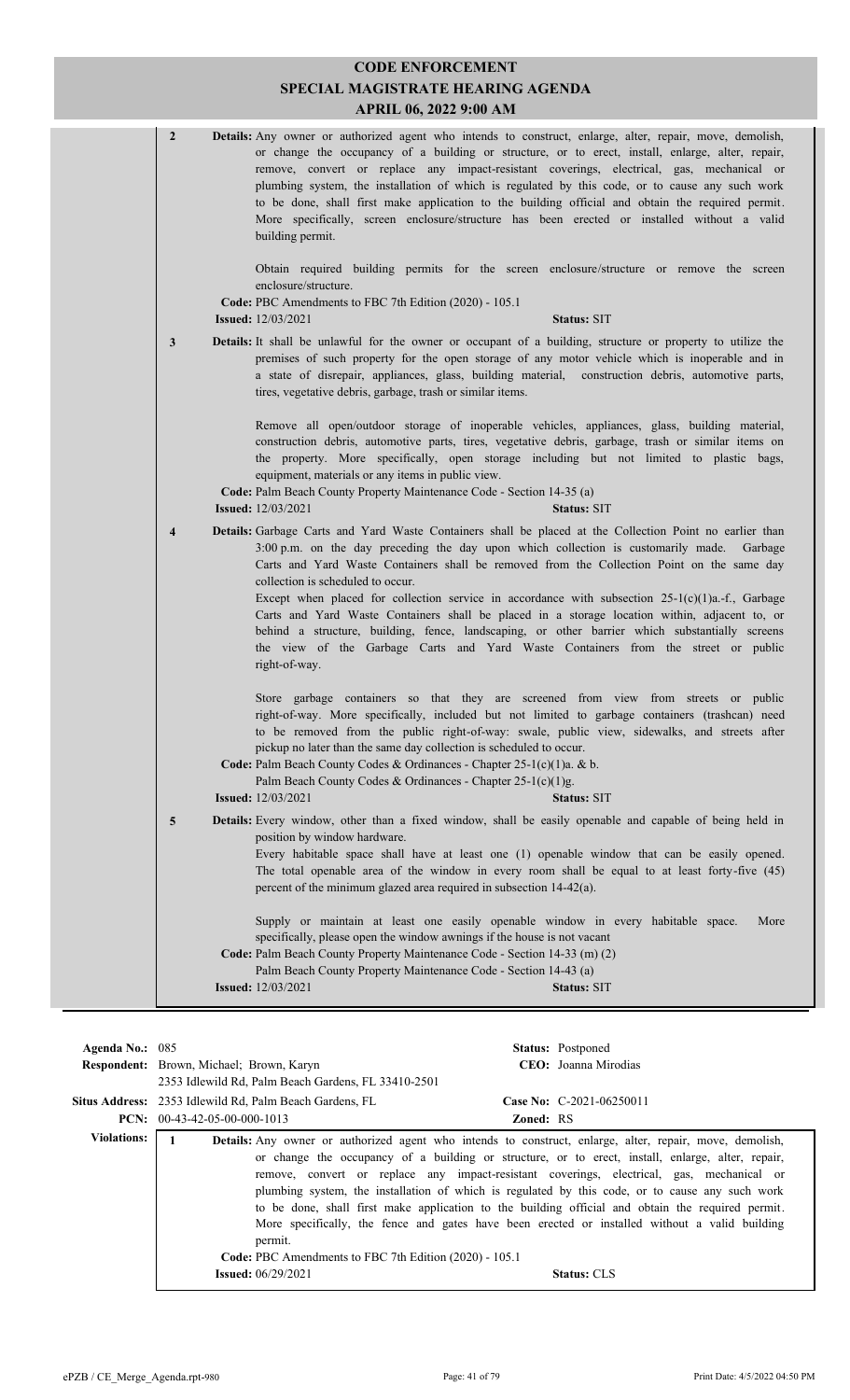| 2 | <b>Details:</b> Any owner or authorized agent who intends to construct, enlarge, alter, repair, move, demolish, |
|---|-----------------------------------------------------------------------------------------------------------------|
|   | or change the occupancy of a building or structure, or to erect, install, enlarge, alter, repair,               |
|   | remove, convert or replace any impact-resistant coverings, electrical, gas, mechanical or                       |
|   | plumbing system, the installation of which is regulated by this code, or to cause any such work                 |
|   | to be done, shall first make application to the building official and obtain the required permit.               |
|   | More specifically, the shed/structure has been erected or installed without a valid building                    |
|   | permit.                                                                                                         |
|   | Code: PBC Amendments to FBC 7th Edition (2020) - 105.1                                                          |
|   | <b>Issued:</b> $06/29/2021$<br><b>Status: CEH</b>                                                               |

| Agenda No.: 086    |                                                                                                                                                                                                                                                                          | Status: Removed                                                                                                                                                                                                                                                                                                                                                                                                                                                                                                                                                                                                                                                                                                                                                                                                                                                                                                                                                                                                                                                                                                                                                                                                                                                                                                                                                                                                                                                                                                                                                                                                                                                                                                                                                                                                                                                                                                                                                     |
|--------------------|--------------------------------------------------------------------------------------------------------------------------------------------------------------------------------------------------------------------------------------------------------------------------|---------------------------------------------------------------------------------------------------------------------------------------------------------------------------------------------------------------------------------------------------------------------------------------------------------------------------------------------------------------------------------------------------------------------------------------------------------------------------------------------------------------------------------------------------------------------------------------------------------------------------------------------------------------------------------------------------------------------------------------------------------------------------------------------------------------------------------------------------------------------------------------------------------------------------------------------------------------------------------------------------------------------------------------------------------------------------------------------------------------------------------------------------------------------------------------------------------------------------------------------------------------------------------------------------------------------------------------------------------------------------------------------------------------------------------------------------------------------------------------------------------------------------------------------------------------------------------------------------------------------------------------------------------------------------------------------------------------------------------------------------------------------------------------------------------------------------------------------------------------------------------------------------------------------------------------------------------------------|
|                    | Respondent: Costa, Jorge E; Costa, Julie A                                                                                                                                                                                                                               | CEO: Joanna Mirodias                                                                                                                                                                                                                                                                                                                                                                                                                                                                                                                                                                                                                                                                                                                                                                                                                                                                                                                                                                                                                                                                                                                                                                                                                                                                                                                                                                                                                                                                                                                                                                                                                                                                                                                                                                                                                                                                                                                                                |
|                    | 4435 River Pines Ct, Jupiter, FL 33469-2166                                                                                                                                                                                                                              |                                                                                                                                                                                                                                                                                                                                                                                                                                                                                                                                                                                                                                                                                                                                                                                                                                                                                                                                                                                                                                                                                                                                                                                                                                                                                                                                                                                                                                                                                                                                                                                                                                                                                                                                                                                                                                                                                                                                                                     |
|                    | Situs Address: 4435 River Pines Ct, Jupiter, FL                                                                                                                                                                                                                          | Case No: C-2021-03080042                                                                                                                                                                                                                                                                                                                                                                                                                                                                                                                                                                                                                                                                                                                                                                                                                                                                                                                                                                                                                                                                                                                                                                                                                                                                                                                                                                                                                                                                                                                                                                                                                                                                                                                                                                                                                                                                                                                                            |
|                    | PCN: 00-42-40-25-26-000-0030                                                                                                                                                                                                                                             | <b>Zoned: RS</b>                                                                                                                                                                                                                                                                                                                                                                                                                                                                                                                                                                                                                                                                                                                                                                                                                                                                                                                                                                                                                                                                                                                                                                                                                                                                                                                                                                                                                                                                                                                                                                                                                                                                                                                                                                                                                                                                                                                                                    |
| <b>Violations:</b> | $\mathbf{1}$<br>Code: PBC Amendments to FBC 7th Edition (2020) - 105.1<br><b>Issued: 03/29/2021</b><br>$\overline{2}$<br>following minimum requirements:<br>a. The barrier must be at least four (4) feet high on the outside.<br>barrier.<br>home to the swimming pool. | Details: Any owner or authorized agent who intends to construct, enlarge, alter, repair, move, demolish,<br>or change the occupancy of a building or structure, or to erect, install, enlarge, alter, repair,<br>remove, convert or replace any impact-resistant coverings, electrical, gas, mechanical or<br>plumbing system, the installation of which is regulated by this code, or to cause any such work<br>to be done, shall first make application to the building official and obtain the required permit.<br>More specifically, the wood fence has been erected or installed without a valid building permit.<br><b>Status: CLS</b><br>Details: A swimming pool shall have a pool barrier that meets the requirements of the Florida Building<br>Code pool barrier requirements in effect at the time of construction of the pool, or, if<br>constructed before such requirements went into effect, shall have a barrier that meets all of the<br>b. The barrier may not have any gaps, openings, indentations, protrusions, or structural<br>components that could allow a young child to crawl under, squeeze through, or climb over the<br>c. The barrier must be placed around the perimeter of the pool and must be separate from any<br>fence, wall, or other enclosure surrounding the yard unless the fence, wall, or other enclosure<br>or portion thereof is situated on the perimeter of the pool, is being used as part of the barrier,<br>and meets the barrier requirements of this section. A wall of a dwelling may serve as part of the<br>barrier if it does not contain any door or window that opens to provide direct access from the<br>d. The barrier must be placed sufficiently away from the water's edge to prevent a young child<br>or medically frail person who may have managed to penetrate the barrier from immediately<br>falling into the water. Sufficiently away from the water's edge shall mean no less than twenty |
|                    | (20) inches from the barrier to the water's edge.<br>Code: Palm Beach County Property Maintenance Code - Section 14-32 (e) (2)                                                                                                                                           |                                                                                                                                                                                                                                                                                                                                                                                                                                                                                                                                                                                                                                                                                                                                                                                                                                                                                                                                                                                                                                                                                                                                                                                                                                                                                                                                                                                                                                                                                                                                                                                                                                                                                                                                                                                                                                                                                                                                                                     |
|                    | <b>Issued:</b> 03/29/2021                                                                                                                                                                                                                                                | <b>Status: CLS</b>                                                                                                                                                                                                                                                                                                                                                                                                                                                                                                                                                                                                                                                                                                                                                                                                                                                                                                                                                                                                                                                                                                                                                                                                                                                                                                                                                                                                                                                                                                                                                                                                                                                                                                                                                                                                                                                                                                                                                  |
|                    |                                                                                                                                                                                                                                                                          |                                                                                                                                                                                                                                                                                                                                                                                                                                                                                                                                                                                                                                                                                                                                                                                                                                                                                                                                                                                                                                                                                                                                                                                                                                                                                                                                                                                                                                                                                                                                                                                                                                                                                                                                                                                                                                                                                                                                                                     |

| Agenda No.: 087       |                                                                                                                                                                                                                                                                 | Status: Removed                                                                                                                                                                                                                                                                                                                                                                                                                                                                                                                                                                                                                                                                                                                                                                                                                                                                                                                                                                                                                                                          |  |  |  |
|-----------------------|-----------------------------------------------------------------------------------------------------------------------------------------------------------------------------------------------------------------------------------------------------------------|--------------------------------------------------------------------------------------------------------------------------------------------------------------------------------------------------------------------------------------------------------------------------------------------------------------------------------------------------------------------------------------------------------------------------------------------------------------------------------------------------------------------------------------------------------------------------------------------------------------------------------------------------------------------------------------------------------------------------------------------------------------------------------------------------------------------------------------------------------------------------------------------------------------------------------------------------------------------------------------------------------------------------------------------------------------------------|--|--|--|
|                       | Respondent: Dobarganes, Liana                                                                                                                                                                                                                                   | CEO: Joanna Mirodias                                                                                                                                                                                                                                                                                                                                                                                                                                                                                                                                                                                                                                                                                                                                                                                                                                                                                                                                                                                                                                                     |  |  |  |
|                       | 12700 Prosperity Farms Rd, Palm Beach Gardens, FL<br>33410-2046                                                                                                                                                                                                 |                                                                                                                                                                                                                                                                                                                                                                                                                                                                                                                                                                                                                                                                                                                                                                                                                                                                                                                                                                                                                                                                          |  |  |  |
|                       |                                                                                                                                                                                                                                                                 |                                                                                                                                                                                                                                                                                                                                                                                                                                                                                                                                                                                                                                                                                                                                                                                                                                                                                                                                                                                                                                                                          |  |  |  |
| <b>Situs Address:</b> | 12700 Prosperity Farms Rd, Palm Beach Gardens, FL                                                                                                                                                                                                               | Case No: C-2021-10140003                                                                                                                                                                                                                                                                                                                                                                                                                                                                                                                                                                                                                                                                                                                                                                                                                                                                                                                                                                                                                                                 |  |  |  |
| PCN:                  | $00-43-41-32-00-000-1420$                                                                                                                                                                                                                                       | <b>Zoned: RS</b>                                                                                                                                                                                                                                                                                                                                                                                                                                                                                                                                                                                                                                                                                                                                                                                                                                                                                                                                                                                                                                                         |  |  |  |
| <b>Violations:</b>    | 1<br>Code: PBC Amendments to FBC 7th Edition (2020) - 105.1<br><b>Issued:</b> 10/19/2021<br>2<br>the following standards:<br>parcel is not within the Rural or Exurban Tier.<br>Code: Unified Land Development Code - 5.B.1.A.21.a<br><b>Issued:</b> 10/19/2021 | Details: Any owner or authorized agent who intends to construct, enlarge, alter, repair, move, demolish,<br>or change the occupancy of a building or structure, or to erect, install, enlarge, alter, repair,<br>remove, convert or replace any impact-resistant coverings, electrical, gas, mechanical or<br>plumbing system, the installation of which is regulated by this code, or to cause any such work<br>to be done, shall first make application to the building official and obtain the required permit.<br>More specifically, the shed has been erected or installed without a valid building permit.<br><b>Status: SIT</b><br><b>Details:</b> Domesticated livestock shall be allowed accessory to a single family residential use subject to<br>Shall only be located in the Rural and Exurban Tiers and when not within a PUD.<br>More specifically: Domesticated livestock (i.e., chickens) shall be allowed only when accessory<br>to a single family dwelling that is located within the Rural and Exurban Tiers. The above-cited<br><b>Status: CLS</b> |  |  |  |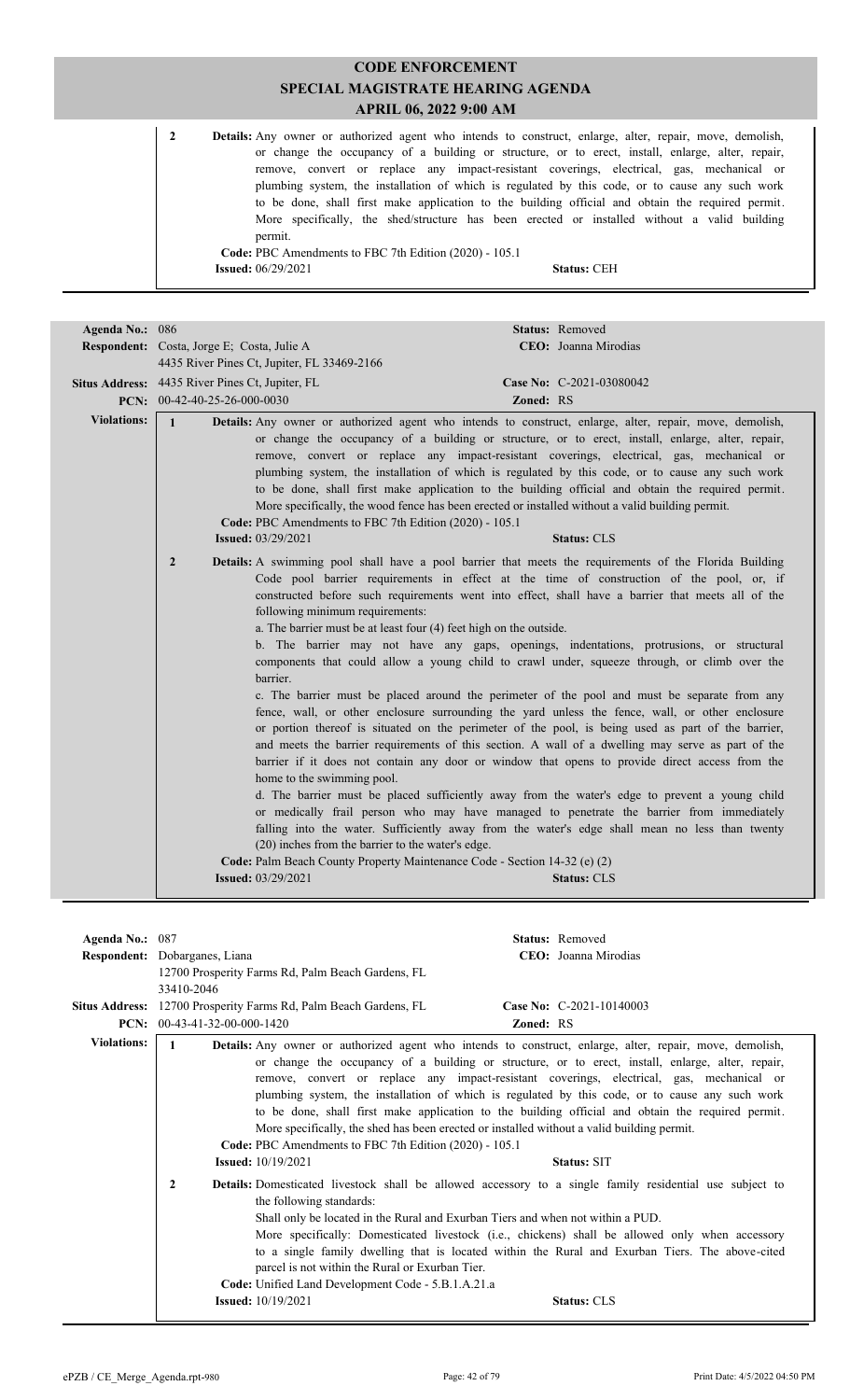| Agenda No.: 088    | Status: Removed                                                                                                                                                                                                                                                                                                                                                                                                                                                                                                                                                                                                                                                                                                                                                                                                                                                                                                                                                                                                                                                                                                                                                                                                                                                                                                                                         |
|--------------------|---------------------------------------------------------------------------------------------------------------------------------------------------------------------------------------------------------------------------------------------------------------------------------------------------------------------------------------------------------------------------------------------------------------------------------------------------------------------------------------------------------------------------------------------------------------------------------------------------------------------------------------------------------------------------------------------------------------------------------------------------------------------------------------------------------------------------------------------------------------------------------------------------------------------------------------------------------------------------------------------------------------------------------------------------------------------------------------------------------------------------------------------------------------------------------------------------------------------------------------------------------------------------------------------------------------------------------------------------------|
|                    | <b>Respondent: FRENCHMEN'S LANDING PROPERTY OWNERS</b><br>CEO: Joanna Mirodias                                                                                                                                                                                                                                                                                                                                                                                                                                                                                                                                                                                                                                                                                                                                                                                                                                                                                                                                                                                                                                                                                                                                                                                                                                                                          |
|                    | ASSOCIATION, INC.                                                                                                                                                                                                                                                                                                                                                                                                                                                                                                                                                                                                                                                                                                                                                                                                                                                                                                                                                                                                                                                                                                                                                                                                                                                                                                                                       |
|                    | 1818 Australian Ave, Ste 400, West Palm Beach, FL 33409                                                                                                                                                                                                                                                                                                                                                                                                                                                                                                                                                                                                                                                                                                                                                                                                                                                                                                                                                                                                                                                                                                                                                                                                                                                                                                 |
|                    | Situs Address: 2523 Frenchmens Psge, Palm Beach Gardens, FL<br>Case No: C-2021-07200002                                                                                                                                                                                                                                                                                                                                                                                                                                                                                                                                                                                                                                                                                                                                                                                                                                                                                                                                                                                                                                                                                                                                                                                                                                                                 |
|                    | <b>PCN:</b> $00-43-41-32-11-001-0000$<br>Zoned: RS                                                                                                                                                                                                                                                                                                                                                                                                                                                                                                                                                                                                                                                                                                                                                                                                                                                                                                                                                                                                                                                                                                                                                                                                                                                                                                      |
|                    |                                                                                                                                                                                                                                                                                                                                                                                                                                                                                                                                                                                                                                                                                                                                                                                                                                                                                                                                                                                                                                                                                                                                                                                                                                                                                                                                                         |
| <b>Violations:</b> | Details: Required trees, palms, pines, shrubs, landscape barrier or ground treatment that become                                                                                                                                                                                                                                                                                                                                                                                                                                                                                                                                                                                                                                                                                                                                                                                                                                                                                                                                                                                                                                                                                                                                                                                                                                                        |
|                    | damaged, diseased, removed or are dead shall be immediately replaced, and where specified, are                                                                                                                                                                                                                                                                                                                                                                                                                                                                                                                                                                                                                                                                                                                                                                                                                                                                                                                                                                                                                                                                                                                                                                                                                                                          |
|                    | subject to the Tree Removal and Replacement Permit process.                                                                                                                                                                                                                                                                                                                                                                                                                                                                                                                                                                                                                                                                                                                                                                                                                                                                                                                                                                                                                                                                                                                                                                                                                                                                                             |
|                    | Code: Unified Land Development Code - 7.E.3.B                                                                                                                                                                                                                                                                                                                                                                                                                                                                                                                                                                                                                                                                                                                                                                                                                                                                                                                                                                                                                                                                                                                                                                                                                                                                                                           |
|                    | <b>Issued:</b> 08/10/2021<br><b>Status: CLS</b>                                                                                                                                                                                                                                                                                                                                                                                                                                                                                                                                                                                                                                                                                                                                                                                                                                                                                                                                                                                                                                                                                                                                                                                                                                                                                                         |
|                    | <b>Details:</b> A permit issued shall be construed to be a license to proceed with the work and not as<br>$\overline{2}$<br>authority to violate, cancel, alter or set aside any of the provisions of the technical codes, nor<br>shall issuance of a permit prevent the building official from thereafter requiring a correction of<br>errors in plans, construction or violations of this code. Every permit issued shall become invalid<br>unless the work authorized by such permit is commenced within six months after its issuance,<br>or if the work authorized by such permit is suspended or abandoned for a period of six months<br>after the time the work is commenced. More specifically, permit #B-1981-003814-0000 (GUARD<br>HOUSE) has become inactive or expired.<br>A certificate of completion is proof that a structure or system is complete and for certain types<br>of permits is released for use and may be connected to a utility system. This certificate does not<br>grant authority to occupy a building, such as shell building, prior to the issuance of a certificate<br>of occupancy. More specifically, permit #B-1981-003814-0000 (GUARD HOUSE).<br>Code: PBC Amendments to FBC 7th Edition (2020) - 105.4.1<br>PBC Amendments to FBC 7th Edition (2020) - 111.5<br><b>Issued:</b> 08/10/2021<br><b>Status: CLS</b> |

**cc:** Frenchmen'S Landing Property Owners Association, Inc.

| Agenda No.: 089    | Respondent: Gillen, Michael<br>1903 Crafton Rd, North Palm Beach, FL 33408-2212<br>Situs Address: 1903 Crafton Rd, North Palm Beach, FL                                                                                                                             | <b>Status:</b> Active<br>CEO: Joanna Mirodias<br>Case No: C-2021-07210006                                                                                                                                                                                                                                                                                                                                                                                                                              |
|--------------------|---------------------------------------------------------------------------------------------------------------------------------------------------------------------------------------------------------------------------------------------------------------------|--------------------------------------------------------------------------------------------------------------------------------------------------------------------------------------------------------------------------------------------------------------------------------------------------------------------------------------------------------------------------------------------------------------------------------------------------------------------------------------------------------|
| PCN:               | 00-43-41-33-04-015-0120                                                                                                                                                                                                                                             | <b>Zoned: RS</b>                                                                                                                                                                                                                                                                                                                                                                                                                                                                                       |
| <b>Violations:</b> | Details: Any owner or authorized agent who intends to construct, enlarge, alter, repair, move, demolish,<br>More specifically, the pergola has been erected or installed without a valid building permit.<br>Code: PBC Amendments to FBC 7th Edition (2020) - 105.1 | or change the occupancy of a building or structure, or to erect, install, enlarge, alter, repair,<br>remove, convert or replace any impact-resistant coverings, electrical, gas, mechanical or<br>plumbing system, the installation of which is regulated by this code, or to cause any such work<br>to be done, shall first make application to the building official and obtain the required permit.                                                                                                 |
|                    | <b>Issued:</b> 08/25/2021                                                                                                                                                                                                                                           | <b>Status: SIT</b>                                                                                                                                                                                                                                                                                                                                                                                                                                                                                     |
|                    | $\mathbf{2}$<br><b>Details:</b> Any owner or authorized agent who intends to construct, enlarge, alter, repair, move, demolish,<br>permit.<br>Code: PBC Amendments to FBC 7th Edition (2020) - 105.1                                                                | or change the occupancy of a building or structure, or to erect, install, enlarge, alter, repair,<br>remove, convert or replace any impact-resistant coverings, electrical, gas, mechanical or<br>plumbing system, the installation of which is regulated by this code, or to cause any such work<br>to be done, shall first make application to the building official and obtain the required permit.<br>More specifically, the paver driveway has been erected or installed without a valid building |
|                    | <b>Issued: 08/25/2021</b>                                                                                                                                                                                                                                           | <b>Status: SIT</b>                                                                                                                                                                                                                                                                                                                                                                                                                                                                                     |

| Agenda No.: 090    |                                                                                                                         | <b>Status:</b> Postponed                                                                                                                                                                                                                                                                                                                                                                                                                                                                                                                                                                                                                           |
|--------------------|-------------------------------------------------------------------------------------------------------------------------|----------------------------------------------------------------------------------------------------------------------------------------------------------------------------------------------------------------------------------------------------------------------------------------------------------------------------------------------------------------------------------------------------------------------------------------------------------------------------------------------------------------------------------------------------------------------------------------------------------------------------------------------------|
|                    | <b>Respondent:</b> Gomez, Kimberly Jo; Gomez, Robert                                                                    | <b>CEO</b> : Joanna Mirodias                                                                                                                                                                                                                                                                                                                                                                                                                                                                                                                                                                                                                       |
|                    | 937 Pompano Dr. Jupiter, FL 33458-4310                                                                                  |                                                                                                                                                                                                                                                                                                                                                                                                                                                                                                                                                                                                                                                    |
|                    | <b>Situs Address:</b> 17689 Rocky Pines Rd, Jupiter, FL                                                                 | Case No: $C-2021-03050047$                                                                                                                                                                                                                                                                                                                                                                                                                                                                                                                                                                                                                         |
|                    | $PCN: 00-41-41-02-00-000-1080$                                                                                          | <b>Zoned: AR</b>                                                                                                                                                                                                                                                                                                                                                                                                                                                                                                                                                                                                                                   |
| <b>Violations:</b> | without a valid building permit.<br>Code: PBC Amendments to FBC 7th Edition (2020) - 105.1<br><b>Issued:</b> 03/08/2021 | <b>Details:</b> Any owner or authorized agent who intends to construct, enlarge, alter, repair, move, demolish,<br>or change the occupancy of a building or structure, or to erect, install, enlarge, alter, repair,<br>remove, convert or replace any impact-resistant coverings, electrical, gas, mechanical or<br>plumbing system, the installation of which is regulated by this code, or to cause any such work<br>to be done, shall first make application to the building official and obtain the required permit.<br>More specifically, the wood plank fence, metal gate, and columns have been erected or installed<br><b>Status: CLS</b> |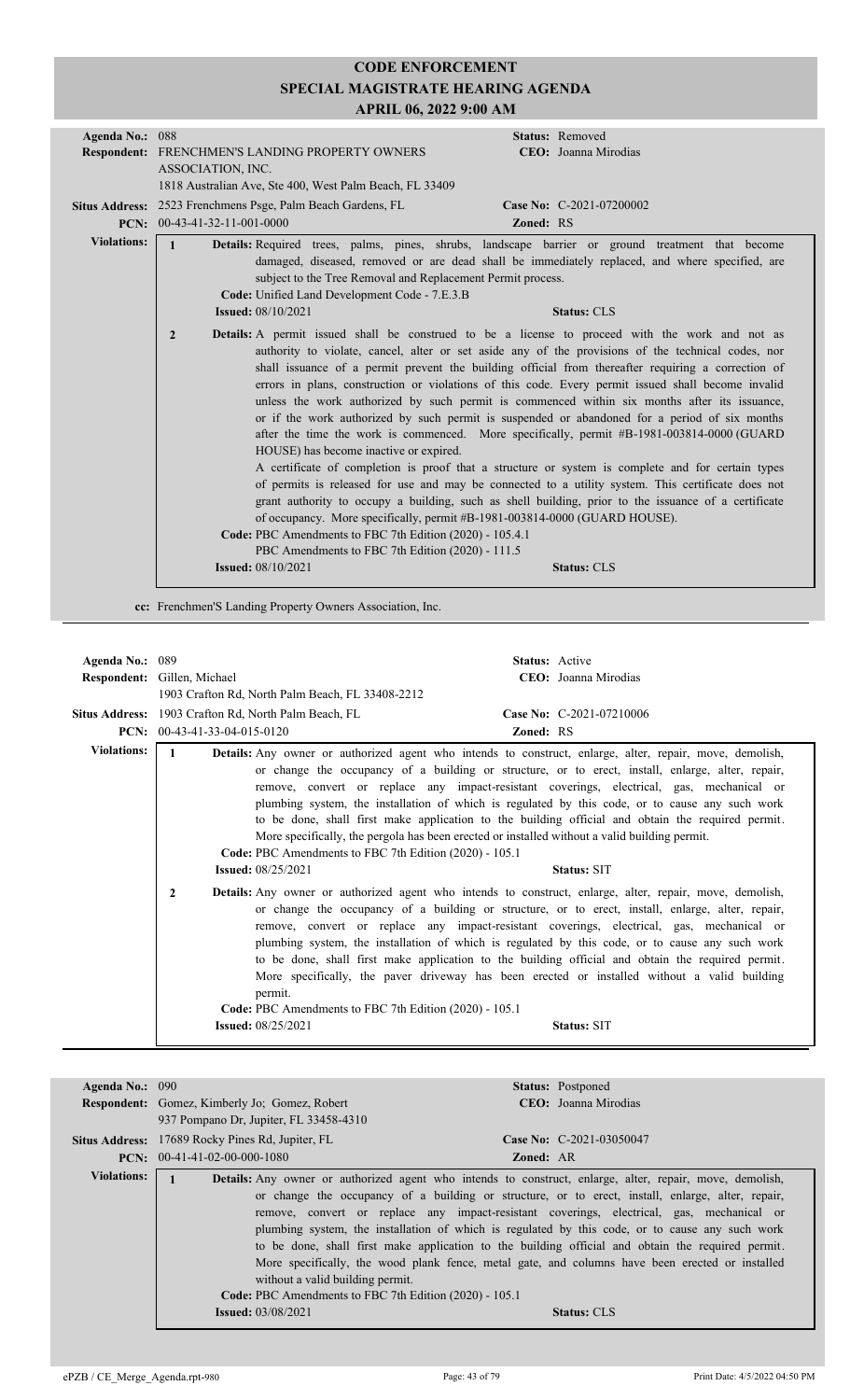| $\mathbf{2}$   | <b>Details:</b> Any owner or authorized agent who intends to construct, enlarge, alter, repair, move, demolish,<br>or change the occupancy of a building or structure, or to erect, install, enlarge, alter, repair,<br>remove, convert or replace any impact-resistant coverings, electrical, gas, mechanical or<br>plumbing system, the installation of which is regulated by this code, or to cause any such work<br>to be done, shall first make application to the building official and obtain the required permit.<br>More specifically, the detached guest house/structure with a slab has been erected or installed<br>without a valid building permit.<br>Code: PBC Amendments to FBC 7th Edition (2020) - 105.1<br><b>Issued: 03/08/2021</b><br><b>Status: CLS</b> |
|----------------|-------------------------------------------------------------------------------------------------------------------------------------------------------------------------------------------------------------------------------------------------------------------------------------------------------------------------------------------------------------------------------------------------------------------------------------------------------------------------------------------------------------------------------------------------------------------------------------------------------------------------------------------------------------------------------------------------------------------------------------------------------------------------------|
| 3              | <b>Details:</b> Any owner or authorized agent who intends to construct, enlarge, alter, repair, move, demolish,<br>or change the occupancy of a building or structure, or to erect, install, enlarge, alter, repair,<br>remove, convert or replace any impact-resistant coverings, electrical, gas, mechanical or<br>plumbing system, the installation of which is regulated by this code, or to cause any such work<br>to be done, shall first make application to the building official and obtain the required permit.<br>More specifically, the pergola has been erected or installed without a valid building permit.<br>Code: PBC Amendments to FBC 7th Edition (2020) - 105.1<br><b>Issued:</b> 03/08/2021<br><b>Status: CEH</b>                                       |
| 6              | Details: Any owner or authorized agent who intends to construct, enlarge, alter, repair, move, demolish,<br>or change the occupancy of a building or structure, or to erect, install, enlarge, alter, repair,<br>remove, convert or replace any impact-resistant coverings, electrical, gas, mechanical or<br>plumbing system, the installation of which is regulated by this code, or to cause any such work<br>to be done, shall first make application to the building official and obtain the required permit.<br>More specifically, the rear porch attached to the single-family dwelling has been erected or<br>installed without a valid building permit.<br>Code: PBC Amendments to FBC 7th Edition (2020) - 105.1<br><b>Issued: 03/08/2021</b><br><b>Status: CLS</b> |
| $\overline{7}$ | Details: Any owner or owner's authorized agent (hereinafter "applicant") who intends to undertake any<br>Development activity within the scope of this Article, including Buildings, Structures and<br>facilities exempt from the Florida Building Code, as listed in Art. 18.A.4.C, which is wholly<br>within or partially within any Special Flood Hazard Area shall first make application to the<br>Floodplain Administrator and the Building Official, if applicable, and shall obtain the required<br>permit(s) and approval(s). No such permit or approval shall be issued until compliance with the<br>requirements of this Article has been satisfied.                                                                                                               |
|                | Floodplain Development Permits or Approvals shall be issued pursuant to this Article for any<br>Development activities exempt from the Florida Building Code, as listed in Art. 18.A.4.C.<br>Depending on the nature and extent of proposed Development that includes a Building or<br>Structure, the Floodplain Administrator may determine that a Floodplain Development Permit or<br>Approval is required in addition to a building permit.                                                                                                                                                                                                                                                                                                                                |
|                | Pursuant to the requirements of federal regulation for participation in the National Flood<br>Insurance Program (44 CFR, Sections 59 and 60), Floodplain Development Permits or Approvals<br>shall be required for the following Buildings, Structures and facilities that are exempt from the<br>Florida Building Code and any further exemptions provided by law, which are subject to the<br>requirements of this Article: Nonresidential farm Buildings on farms, as provided in section                                                                                                                                                                                                                                                                                  |
|                | 604.50, F.S.                                                                                                                                                                                                                                                                                                                                                                                                                                                                                                                                                                                                                                                                                                                                                                  |

| Agenda No.: $091$  |                                                                                                    | <b>Status:</b> Removed                                                                                 |  |  |  |
|--------------------|----------------------------------------------------------------------------------------------------|--------------------------------------------------------------------------------------------------------|--|--|--|
|                    | <b>Respondent:</b> Sharone, Mark Joseph; Sharone, Linda C                                          | CEO: Joanna Mirodias                                                                                   |  |  |  |
|                    | 17450 Thunder Rd, Jupiter, FL 33478-5302                                                           |                                                                                                        |  |  |  |
|                    | <b>Situs Address:</b> 17450 Thunder Rd, Jupiter, FL                                                | Case No: C-2021-04120008                                                                               |  |  |  |
| PCN:               | $00-41-41-01-00-000-5210$                                                                          | <b>Zoned: AR</b>                                                                                       |  |  |  |
| <b>Violations:</b> | $\mathfrak{D}$                                                                                     | <b>Details:</b> A permit issued shall be construed to be a license to proceed with the work and not as |  |  |  |
|                    |                                                                                                    | authority to violate, cancel, alter or set aside any of the provisions of the technical codes, nor     |  |  |  |
|                    |                                                                                                    | shall issuance of a permit prevent the building official from thereafter requiring a correction of     |  |  |  |
|                    | errors in plans, construction or violations of this code. Every permit issued shall become invalid |                                                                                                        |  |  |  |
|                    |                                                                                                    | unless the work authorized by such permit is commenced within six months after its issuance,           |  |  |  |
|                    | or if the work authorized by such permit is suspended or abandoned for a period of six months      |                                                                                                        |  |  |  |
|                    |                                                                                                    | after the time the work is commenced. More specifically, permit #B-2008-027064-0000 (Addition          |  |  |  |
|                    | - Residential) has become inactive or expired.                                                     |                                                                                                        |  |  |  |
|                    |                                                                                                    | A certificate of completion is proof that a structure or system is complete and for certain types      |  |  |  |
|                    |                                                                                                    | of permits is released for use and may be connected to a utility system. This certificate does not     |  |  |  |
|                    |                                                                                                    | grant authority to occupy a building, such as shell building, prior to the issuance of a certificate   |  |  |  |
|                    |                                                                                                    | of occupancy. More specifically, permit #B-2008-027064-0000 (Addition - Residential).                  |  |  |  |
|                    | Code: PBC Amendments to FBC 7th Edition (2020) - 105.4.1                                           |                                                                                                        |  |  |  |
|                    | PBC Amendments to FBC 7th Edition (2020) - 111.5                                                   |                                                                                                        |  |  |  |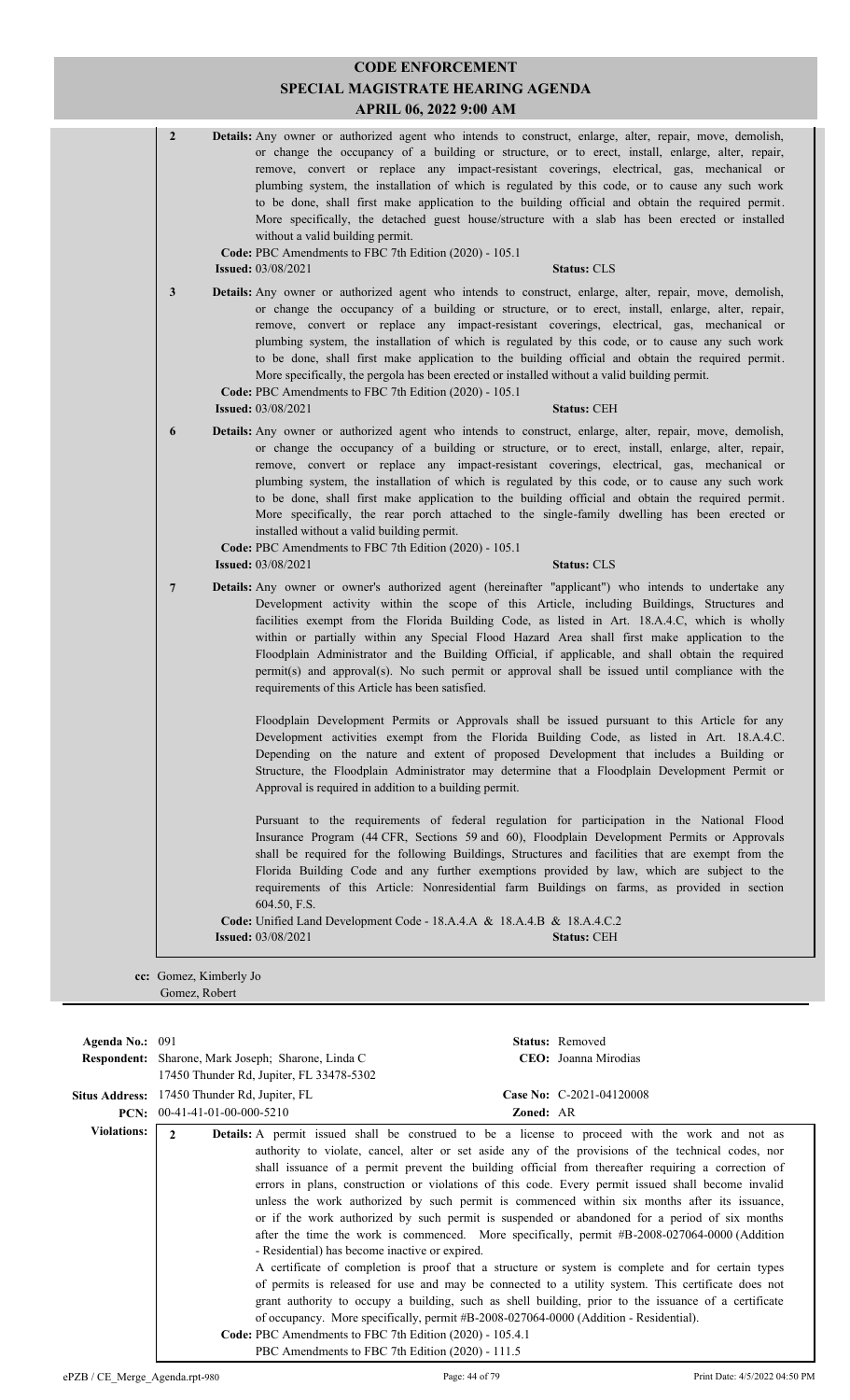**Issued:** 05/06/2021 **Status:** CLS

| Agenda No.: 092    |                                                                                                                                                                                                         |                  | Status: Removed          |
|--------------------|---------------------------------------------------------------------------------------------------------------------------------------------------------------------------------------------------------|------------------|--------------------------|
|                    | Respondent: Spado, Orlando J                                                                                                                                                                            |                  | CEO: Joanna Mirodias     |
|                    | 2501 W Edgewater Dr, Palm Beach Gardens, FL 33410-2435                                                                                                                                                  |                  |                          |
|                    | Situs Address: 2501 W Edgewater Dr, Palm Beach Gardens, FL                                                                                                                                              |                  | Case No: C-2021-04220076 |
|                    | PCN: $00-43-41-32-06-000-0011$                                                                                                                                                                          | <b>Zoned: RS</b> |                          |
| <b>Violations:</b> | $\overline{2}$<br>Details: Any owner or authorized agent who intends to construct, enlarge, alter, repair, move, demolish,                                                                              |                  |                          |
|                    | or change the occupancy of a building or structure, or to erect, install, enlarge, alter, repair,<br>remove, convert or replace any impact-resistant coverings, electrical, gas, mechanical or          |                  |                          |
|                    | plumbing system, the installation of which is regulated by this code, or to cause any such work                                                                                                         |                  |                          |
|                    | to be done, shall first make application to the building official and obtain the required permit.                                                                                                       |                  |                          |
|                    | More specifically, the shed has been erected or installed without a valid building permit.                                                                                                              |                  |                          |
|                    | Code: PBC Amendments to FBC 7th Edition (2020) - 105.1                                                                                                                                                  |                  |                          |
|                    | <b>Issued: 04/26/2021</b>                                                                                                                                                                               |                  | <b>Status: CLS</b>       |
|                    |                                                                                                                                                                                                         |                  |                          |
|                    |                                                                                                                                                                                                         |                  |                          |
| Agenda No.: 093    |                                                                                                                                                                                                         |                  | Status: Active           |
|                    | Respondent: Taylor, Robert Phillip III                                                                                                                                                                  |                  | CEO: Joanna Mirodias     |
|                    | 16471 Mellen Ln, Jupiter, FL 33478-6540                                                                                                                                                                 |                  |                          |
|                    | Situs Address: 16471 Mellen Ln, Jupiter, FL                                                                                                                                                             |                  | Case No: C-2021-04130010 |
|                    | <b>PCN:</b> $00-41-41-10-00-000-7210$                                                                                                                                                                   | Zoned: AR        |                          |
| <b>Violations:</b> | 3<br>Details: A swimming pool shall have a pool barrier that meets the requirements of the Florida Building                                                                                             |                  |                          |
|                    | Code pool barrier requirements in effect at the time of construction of the pool, or, if                                                                                                                |                  |                          |
|                    | constructed before such requirements went into effect, shall have a barrier that meets all of the                                                                                                       |                  |                          |
|                    | following minimum requirements:                                                                                                                                                                         |                  |                          |
|                    | a. The barrier must be at least four (4) feet high on the outside.                                                                                                                                      |                  |                          |
|                    | b. The barrier may not have any gaps, openings, indentations, protrusions, or structural                                                                                                                |                  |                          |
|                    | components that could allow a young child to crawl under, squeeze through, or climb over the                                                                                                            |                  |                          |
|                    | barrier.                                                                                                                                                                                                |                  |                          |
|                    | c. The barrier must be placed around the perimeter of the pool and must be separate from any                                                                                                            |                  |                          |
|                    | fence, wall, or other enclosure surrounding the yard unless the fence, wall, or other enclosure                                                                                                         |                  |                          |
|                    | or portion thereof is situated on the perimeter of the pool, is being used as part of the barrier,<br>and meets the barrier requirements of this section. A wall of a dwelling may serve as part of the |                  |                          |
|                    | barrier if it does not contain any door or window that opens to provide direct access from the                                                                                                          |                  |                          |
|                    | home to the swimming pool.                                                                                                                                                                              |                  |                          |
|                    | d. The barrier must be placed sufficiently away from the water's edge to prevent a young child                                                                                                          |                  |                          |
|                    | or medically frail person who may have managed to penetrate the barrier from immediately                                                                                                                |                  |                          |
|                    | falling into the water. Sufficiently away from the water's edge shall mean no less than twenty                                                                                                          |                  |                          |
|                    | (20) inches from the barrier to the water's edge.                                                                                                                                                       |                  |                          |
|                    | Code: Palm Beach County Property Maintenance Code - Section 14-32 (e) (2)                                                                                                                               |                  |                          |
|                    | <b>Issued:</b> 05/04/2021                                                                                                                                                                               |                  | <b>Status: SIT</b>       |
|                    |                                                                                                                                                                                                         |                  |                          |
|                    |                                                                                                                                                                                                         |                  |                          |
| Agenda No.: 094    |                                                                                                                                                                                                         |                  | Status: Removed          |
|                    | Respondent: TEQUESTA HILLS CONDOMINIUM ASSOCIATION, INC.                                                                                                                                                |                  | CEO: Joanna Mirodias     |
|                    | 601 Heritage Dr, Ste 424, Jupiter, FL 33458                                                                                                                                                             |                  |                          |
|                    | Situs Address: 3900 County Line Rd, Jupiter, FL                                                                                                                                                         |                  | Case No: C-2021-08020002 |
|                    | PCN: 00-43-40-30-22-000-                                                                                                                                                                                | Zoned: RH        |                          |

| <b>Violations:</b> |              | <b>Details:</b> Every exterior stairway, deck, porch, balcony, railings and all other appurtenances attached<br>capable of supporting the imposed loads.<br>Code: Palm Beach County Property Maintenance Code - Section 14-33 (j) | thereto, shall be maintained structurally sound, in good repair, with proper anchorage and                                                                                                                                                                                                                                                                                                                                                                                                                  |                    |  |
|--------------------|--------------|-----------------------------------------------------------------------------------------------------------------------------------------------------------------------------------------------------------------------------------|-------------------------------------------------------------------------------------------------------------------------------------------------------------------------------------------------------------------------------------------------------------------------------------------------------------------------------------------------------------------------------------------------------------------------------------------------------------------------------------------------------------|--------------------|--|
|                    |              | <b>Issued:</b> $08/12/2021$                                                                                                                                                                                                       |                                                                                                                                                                                                                                                                                                                                                                                                                                                                                                             | <b>Status: CEH</b> |  |
|                    | $\mathbf{2}$ | <b>Details:</b> Any owner or authorized agent who intends to construct, enlarge, alter, repair, move, demolish,<br>permit.<br>Code: PBC Amendments to FBC 7th Edition (2020) - 105.1                                              | or change the occupancy of a building or structure, or to erect, install, enlarge, alter, repair,<br>remove, convert or replace any impact-resistant coverings, electrical, gas, mechanical or<br>plumbing system, the installation of which is regulated by this code, or to cause any such work<br>to be done, shall first make application to the building official and obtain the required permit.<br>More specifically, the pool deck extension has been erected or installed without a valid building |                    |  |
|                    |              | <b>Issued:</b> 08/12/2021                                                                                                                                                                                                         |                                                                                                                                                                                                                                                                                                                                                                                                                                                                                                             | <b>Status: CEH</b> |  |
|                    |              |                                                                                                                                                                                                                                   |                                                                                                                                                                                                                                                                                                                                                                                                                                                                                                             |                    |  |

**Respondent:** Boca Dunes- Boca Raton, L.P. 1209 Orange St, Wilmington, DE 19801

**Agenda No.:** 095 **Status:** Removed CEO: Steve R Newell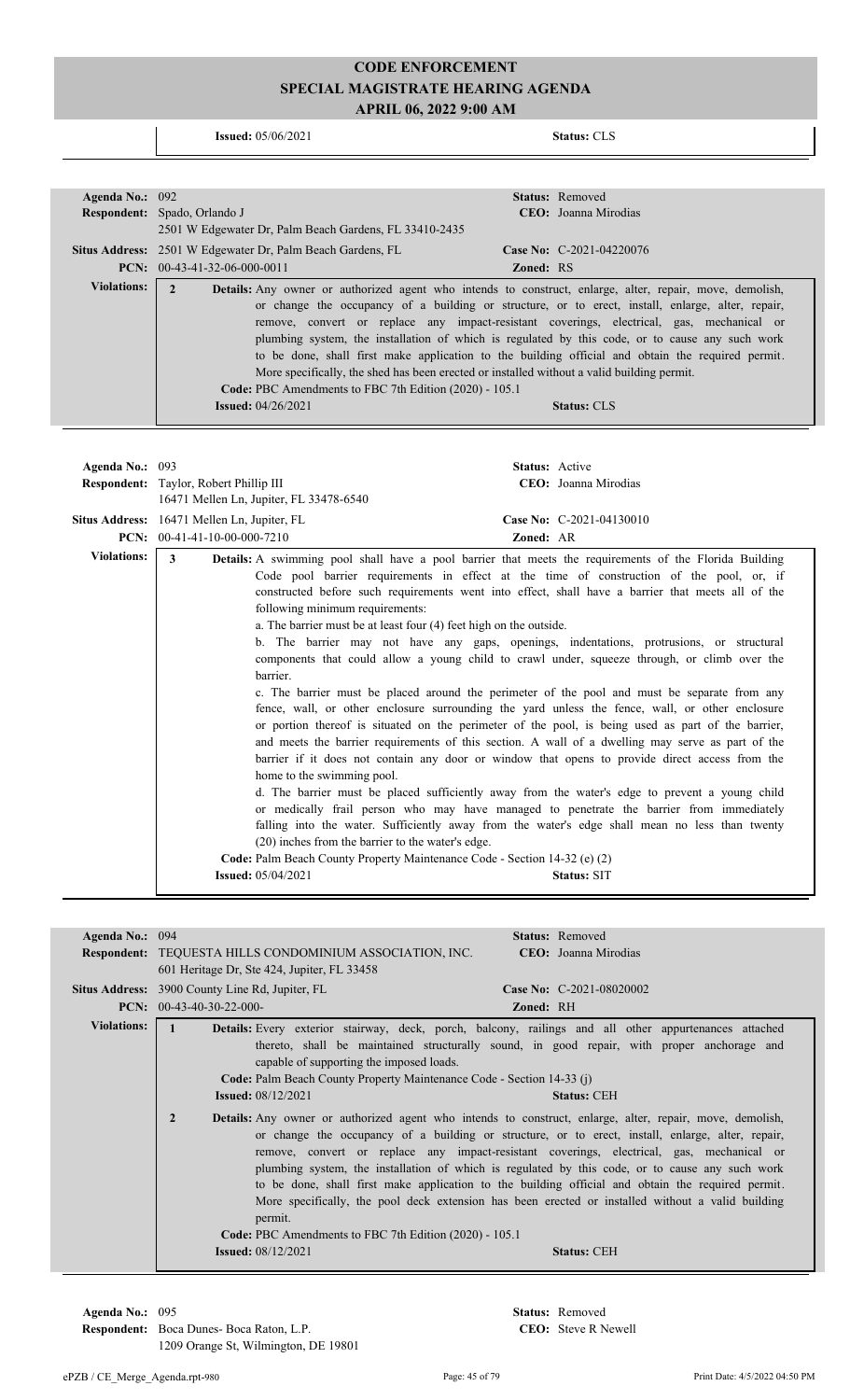|                    | Situs Address: 10160 Brickhill Dr. Boca Raton, FL<br>$PCN: 00-42-47-30-40-016-0000$                     | Case No: C-2021-12140003<br>Zoned: PUD                                                                                                                                                                                                                                                                                                                                                                                                                                                                                                                                                                                                                                                                                |
|--------------------|---------------------------------------------------------------------------------------------------------|-----------------------------------------------------------------------------------------------------------------------------------------------------------------------------------------------------------------------------------------------------------------------------------------------------------------------------------------------------------------------------------------------------------------------------------------------------------------------------------------------------------------------------------------------------------------------------------------------------------------------------------------------------------------------------------------------------------------------|
| <b>Violations:</b> | commercial) has become inactive or expired.<br>Code: PBC Amendments to FBC 7th Edition (2020) - 105.4.1 | <b>Details:</b> A permit issued shall be construed to be a license to proceed with the work and not as<br>authority to violate, cancel, alter or set aside any of the provisions of the technical codes, nor<br>shall issuance of a permit prevent the building official from thereafter requiring a correction of<br>errors in plans, construction or violations of this code. Every permit issued shall become invalid<br>unless the work authorized by such permit is commenced within six months after its issuance,<br>or if the work authorized by such permit is suspended or abandoned for a period of six months<br>after the time the work is commenced. More specifically, permit $# B2019-037776$ (Fence, |
|                    | <b>Issued:</b> 12/14/2021                                                                               | <b>Status: CLS</b>                                                                                                                                                                                                                                                                                                                                                                                                                                                                                                                                                                                                                                                                                                    |

**cc:** Boca Dunes- Boca Raton, L.P.

| Agenda No.: 096    |                                                                                                                                                                                                                                               | Status: Removed                                                                                                                                                                                                                                                                                                                                                                                                                                                                                                            |  |  |  |
|--------------------|-----------------------------------------------------------------------------------------------------------------------------------------------------------------------------------------------------------------------------------------------|----------------------------------------------------------------------------------------------------------------------------------------------------------------------------------------------------------------------------------------------------------------------------------------------------------------------------------------------------------------------------------------------------------------------------------------------------------------------------------------------------------------------------|--|--|--|
|                    | Respondent: Garner, Braden                                                                                                                                                                                                                    | <b>CEO</b> : Steve R Newell                                                                                                                                                                                                                                                                                                                                                                                                                                                                                                |  |  |  |
|                    | 8773 Pochard St, Littleton, CO 80126-7400                                                                                                                                                                                                     |                                                                                                                                                                                                                                                                                                                                                                                                                                                                                                                            |  |  |  |
|                    | Situs Address: 11312 Chipmunk Dr, Boca Raton, FL                                                                                                                                                                                              | Case No: C-2021-12160031                                                                                                                                                                                                                                                                                                                                                                                                                                                                                                   |  |  |  |
|                    | PCN: 00-41-47-23-02-000-0590                                                                                                                                                                                                                  | Zoned: RE                                                                                                                                                                                                                                                                                                                                                                                                                                                                                                                  |  |  |  |
| <b>Violations:</b> | $\mathbf{1}$<br>height on the entire lot.<br>Code: Palm Beach County Property Maintenance Code - Section 14-32 (c) (1) Table 14-32 (c)<br><b>Issued:</b> 12/17/2021                                                                           | Details: Grass, weeds and low-growing vegetation shall be maintained as follows: Developed or<br>Partially Developed Residential and Non-Residential lots one-half acre or less: 7 inches in<br><b>Status: CLS</b>                                                                                                                                                                                                                                                                                                         |  |  |  |
|                    | $\overline{2}$<br>horticultural practices.<br>Code: Palm Beach County Property Maintenance Code - Section 14-32 (c) (2)<br><b>Issued:</b> 12/17/2021                                                                                          | Details: Maintenance of grassed areas and low-growing vegetation shall include weeding, watering,<br>fertilizing, pruning, mowing, edging or any other actions needed consistent with acceptable<br><b>Status: CLS</b>                                                                                                                                                                                                                                                                                                     |  |  |  |
|                    | 3<br>and of sufficient size to be plainly visible and legible from the roadway.<br>Code: Palm Beach County Property Maintenance Code - Section 14-33 (c)<br><b>Issued:</b> 12/17/2021                                                         | Details: One (1) address sign shall be required for each principal building or use on premises showing<br>the numerical address designation on the premises upon which they are maintained or in<br>multi-unit buildings which utilize a marquee/signboard, the full building address shall be posted<br>on such marquee/signboard. The address shall be posted in a color contrasting that of the<br>marquee/signboard or building a minimum of 4" for residential and 6" for commercial structure,<br><b>Status: CLS</b> |  |  |  |
| Agenda No.: 097    | Respondent: Giovanelli fka Michelle M Sous, Michelle M<br>16170 Poppy Seed Cir, Unit 901, Delray Beach, FL<br>33484-6325                                                                                                                      | Status: Active<br><b>CEO:</b> Steve R Newell                                                                                                                                                                                                                                                                                                                                                                                                                                                                               |  |  |  |
|                    | Situs Address: 16170 Poppy Seed Cir, Unit 901 Building 9, Delray Beach, FL                                                                                                                                                                    | Case No: C-2021-06240009                                                                                                                                                                                                                                                                                                                                                                                                                                                                                                   |  |  |  |
|                    | PCN: 00-42-46-27-27-000-0901                                                                                                                                                                                                                  | Zoned: PUD                                                                                                                                                                                                                                                                                                                                                                                                                                                                                                                 |  |  |  |
| <b>Violations:</b> | $\mathbf{1}$<br>Details: Any owner or authorized agent who intends to construct, enlarge, alter, repair, move, demolish,<br>$\mathbf{r}$ and $\mathbf{r}$ are the set of the set of $\mathbf{r}$ and $\mathbf{r}$ are the set of $\mathbf{r}$ |                                                                                                                                                                                                                                                                                                                                                                                                                                                                                                                            |  |  |  |

| V IOIALIOIIS: - | <b>Details:</b> Any owner or authorized agent who intends to construct, enlarge, alter, repair, move, demolish, |  |
|-----------------|-----------------------------------------------------------------------------------------------------------------|--|
|                 | or change the occupancy of a building or structure, or to erect, install, enlarge, alter, repair,               |  |
|                 | remove, convert or replace any impact-resistant coverings, electrical, gas, mechanical or                       |  |
|                 | plumbing system, the installation of which is regulated by this code, or to cause any such work                 |  |
|                 | to be done, shall first make application to the building official and obtain the required permit.               |  |
|                 | More specifically, interior renovation to the master bathroom has been erected or installed                     |  |
|                 | without a valid building permit.                                                                                |  |
|                 | Code: PBC Amendments to FBC 7th Edition (2020) - 105.1                                                          |  |
|                 | <b>Issued:</b> $07/23/2021$<br><b>Status: CEH</b>                                                               |  |
|                 |                                                                                                                 |  |

| Agenda No.: $098$ |                                                    |                  | <b>Status:</b> Active      |
|-------------------|----------------------------------------------------|------------------|----------------------------|
|                   | <b>Respondent:</b> Gollan, Bonnye; Gollan, Marty   |                  | <b>CEO:</b> Steve R Newell |
|                   | 11199 Boca Woods Ln, Boca Raton, FL 33428-1840     |                  |                            |
|                   | Situs Address: 11199 Boca Woods Ln, Boca Raton, FL |                  | Case No: $C-2021-09290015$ |
|                   | <b>PCN:</b> $00-41-47-13-03-025-0110$              | <b>Zoned: RE</b> |                            |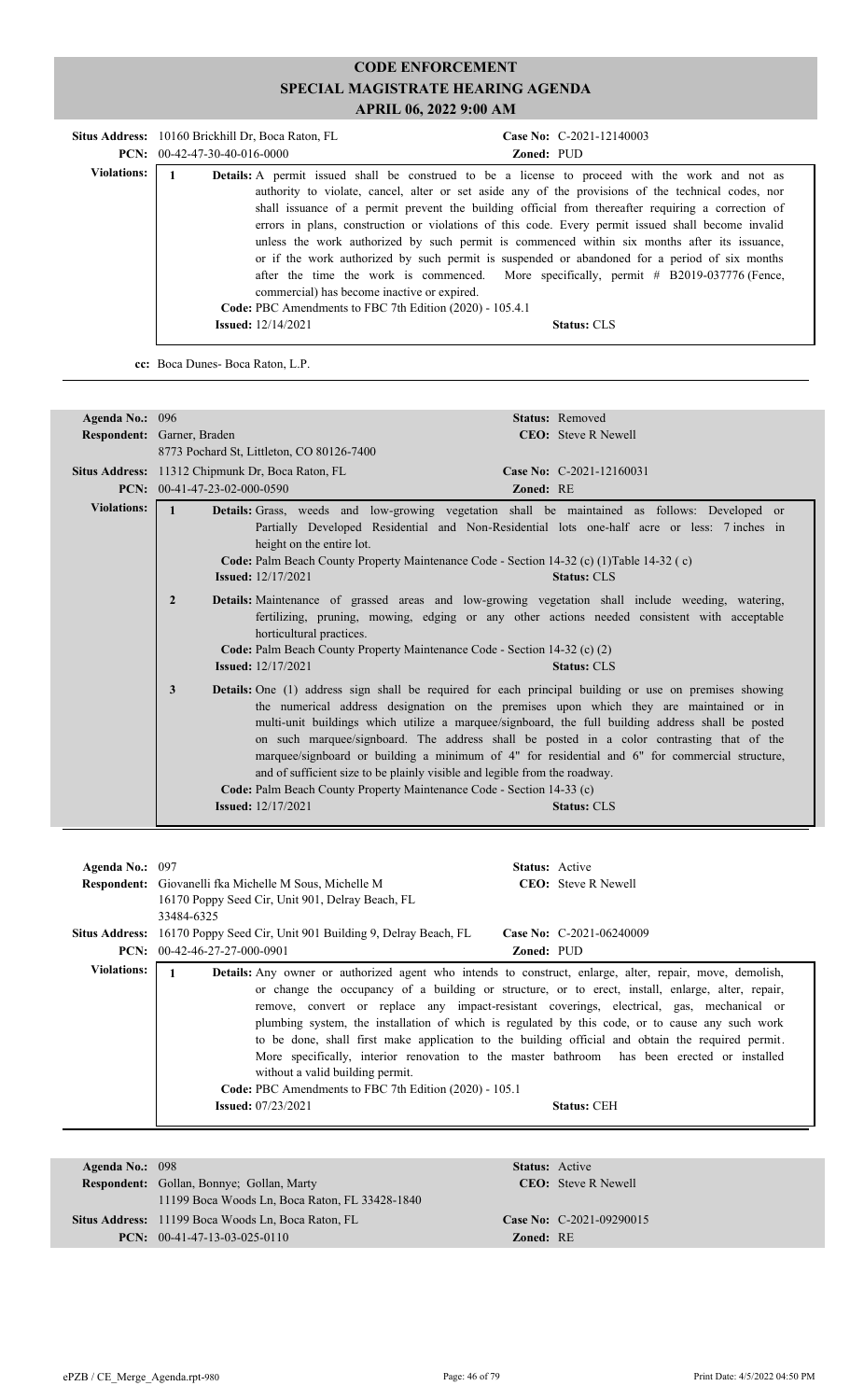| <b>Violations:</b> | $\mathbf{1}$<br><b>Details:</b> Any owner or authorized agent who intends to construct, enlarge, alter, repair, move, demolish,<br>or change the occupancy of a building or structure, or to erect, install, enlarge, alter, repair,<br>remove, convert or replace any impact-resistant coverings, electrical, gas, mechanical or<br>plumbing system, the installation of which is regulated by this code, or to cause any such work<br>to be done, shall first make application to the building official and obtain the required permit.<br>More specifically, electrical change of service has been erected or installed without a valid<br>building permit.<br>Code: PBC Amendments to FBC 7th Edition (2020) - 105.1<br><b>Issued:</b> 10/08/2021<br><b>Status: CEH</b> |  |
|--------------------|-----------------------------------------------------------------------------------------------------------------------------------------------------------------------------------------------------------------------------------------------------------------------------------------------------------------------------------------------------------------------------------------------------------------------------------------------------------------------------------------------------------------------------------------------------------------------------------------------------------------------------------------------------------------------------------------------------------------------------------------------------------------------------|--|
|                    | $\overline{2}$<br><b>Details:</b> Any owner or authorized agent who intends to construct, enlarge, alter, repair, move, demolish,<br>or change the occupancy of a building or structure, or to erect, install, enlarge, alter, repair,<br>remove, convert or replace any impact-resistant coverings, electrical, gas, mechanical or<br>plumbing system, the installation of which is regulated by this code, or to cause any such work<br>to be done, shall first make application to the building official and obtain the required permit.<br>More specifically, plumbing change of service has been erected or installed without a valid<br>building permit.<br>Code: PBC Amendments to FBC 7th Edition (2020) - 105.1<br><b>Issued:</b> 10/08/2021<br><b>Status: CEH</b> |  |
|                    | $\mathbf{3}$<br>Details: Any owner or authorized agent who intends to construct, enlarge, alter, repair, move, demolish,<br>or change the occupancy of a building or structure, or to erect, install, enlarge, alter, repair,<br>remove, convert or replace any impact-resistant coverings, electrical, gas, mechanical or<br>plumbing system, the installation of which is regulated by this code, or to cause any such work<br>to be done, shall first make application to the building official and obtain the required permit.<br>More specifically, interior renovations (kitchen) has been erected or installed without a valid<br>building permit.<br>Code: PBC Amendments to FBC 7th Edition (2020) - 105.1<br><b>Issued:</b> 10/08/2021<br><b>Status: CEH</b>      |  |
|                    |                                                                                                                                                                                                                                                                                                                                                                                                                                                                                                                                                                                                                                                                                                                                                                             |  |
| Agenda No.: 099    | Status: Active                                                                                                                                                                                                                                                                                                                                                                                                                                                                                                                                                                                                                                                                                                                                                              |  |
|                    | Respondent: Todesco, Susan C<br>CEO: Steve R Newell                                                                                                                                                                                                                                                                                                                                                                                                                                                                                                                                                                                                                                                                                                                         |  |
|                    | 7409 Champagne Pl, Boca Raton, FL 33433-3058                                                                                                                                                                                                                                                                                                                                                                                                                                                                                                                                                                                                                                                                                                                                |  |
|                    | Situs Address: 7409 Champagne Pl, Boca Raton, FL<br>Case No: C-2021-10080021                                                                                                                                                                                                                                                                                                                                                                                                                                                                                                                                                                                                                                                                                                |  |
|                    |                                                                                                                                                                                                                                                                                                                                                                                                                                                                                                                                                                                                                                                                                                                                                                             |  |

**PCN:** 00-42-47-21-08-000-0173 **Zoned:** AR **Violations:**  $\begin{bmatrix} 1 \\ 0 \end{bmatrix}$  **Details:** A permit issued shall be construed to be a license to proceed with the work and not as authority to violate, cancel, alter or set aside any of the provisions of the technical codes, nor shall issuance of a permit prevent the building official from thereafter requiring a correction of errors in plans, construction or violations of this code. Every permit issued shall become invalid unless the work authorized by such permit is commenced within six months after its issuance, or if the work authorized by such permit is suspended or abandoned for a period of six months after the time the work is commenced. More specifically, permit # E-2006- 036394-0000 for Electrical Change of Service has become inactive or expired. **Code:** PBC Amendments to FBC 7th Edition (2020) - 105.4.1 **Issued:** 10/12/2021 **Status:** CEH

| Agenda No.: $100$                                                                                                                                                                                                                                                                                                                                                                                                                                                                                                                                                                                                                                                                                                                                                                                                                                                                                                                                                   |                                                                                                                              | <b>Status:</b> Active                                                       |                                                                                                                     |
|---------------------------------------------------------------------------------------------------------------------------------------------------------------------------------------------------------------------------------------------------------------------------------------------------------------------------------------------------------------------------------------------------------------------------------------------------------------------------------------------------------------------------------------------------------------------------------------------------------------------------------------------------------------------------------------------------------------------------------------------------------------------------------------------------------------------------------------------------------------------------------------------------------------------------------------------------------------------|------------------------------------------------------------------------------------------------------------------------------|-----------------------------------------------------------------------------|---------------------------------------------------------------------------------------------------------------------|
|                                                                                                                                                                                                                                                                                                                                                                                                                                                                                                                                                                                                                                                                                                                                                                                                                                                                                                                                                                     | <b>Respondent:</b> Cardenas, Jose Daniel                                                                                     |                                                                             | <b>CEO:</b> Adam M Osowsky                                                                                          |
|                                                                                                                                                                                                                                                                                                                                                                                                                                                                                                                                                                                                                                                                                                                                                                                                                                                                                                                                                                     | 6817 Westview Dr. Lantana, FL 33462-3957                                                                                     |                                                                             |                                                                                                                     |
|                                                                                                                                                                                                                                                                                                                                                                                                                                                                                                                                                                                                                                                                                                                                                                                                                                                                                                                                                                     | Situs Address: 6817 Westview Dr, Lake Worth, FL                                                                              |                                                                             | Case No: C-2022-01140029                                                                                            |
|                                                                                                                                                                                                                                                                                                                                                                                                                                                                                                                                                                                                                                                                                                                                                                                                                                                                                                                                                                     |                                                                                                                              |                                                                             |                                                                                                                     |
| <b>PCN:</b> $00-43-45-05-01-009-0180$<br><b>Zoned: RS</b><br><b>Violations:</b><br>Details: One commercial vehicle of not over one ton rated capacity may be parked per dwelling unit,<br>providing all of the following conditions are met: vehicle is registered or licensed; used by a<br>resident of the premises; gross vehicle weight rating (gywr) does not exceed 12,500 pounds;<br>height does not exceed nine feet, including any load, bed, or box; and total vehicle length does<br>not exceed 26 feet<br>Code: Unified Land Development Code - 6.A.1.B.2.a<br><b>Issued:</b> $01/19/2022$<br><b>Status: SIT</b><br><b>Details:</b> It shall be unlawful for any owner of land in any residential district to park on, cause to be<br>$\overline{2}$<br>parked on, or allow to be parked on residentially zoned land any unlicensed or unregistered<br>vehicle, or equipment commercial vehicle, sports vehicle, recreational vehicle, marine vessel or |                                                                                                                              |                                                                             |                                                                                                                     |
|                                                                                                                                                                                                                                                                                                                                                                                                                                                                                                                                                                                                                                                                                                                                                                                                                                                                                                                                                                     | the time of first stopping or parking.<br>Code: Unified Land Development Code - 6.D.1.A.4.a.2.a<br><b>Issued:</b> 01/19/2022 | More specifically vehicles with expired tags improperly parked on property. | trailer for a period exceeding one hour in any 24 hour period, each such period commencing at<br><b>Status: CLS</b> |
|                                                                                                                                                                                                                                                                                                                                                                                                                                                                                                                                                                                                                                                                                                                                                                                                                                                                                                                                                                     |                                                                                                                              |                                                                             |                                                                                                                     |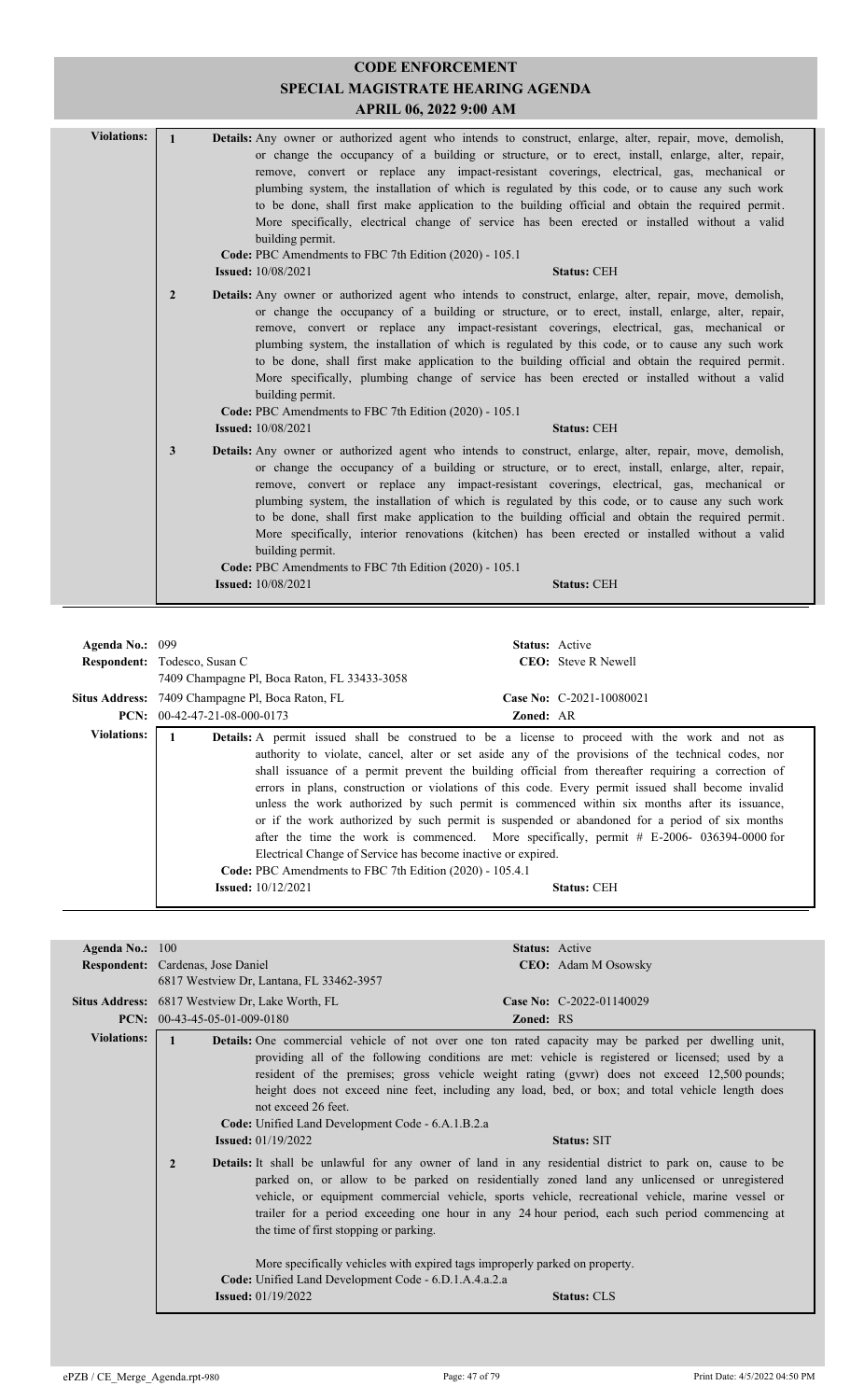| <b>CODE ENFORCEMENT</b><br>SPECIAL MAGISTRATE HEARING AGENDA<br>APRIL 06, 2022 9:00 AM                                                                                                                                                                                                                                                                                                        |
|-----------------------------------------------------------------------------------------------------------------------------------------------------------------------------------------------------------------------------------------------------------------------------------------------------------------------------------------------------------------------------------------------|
| Details: Recreational vehicles, boats, sports vehicles and/or trailers are not to be parked in a required<br>3<br>front setback or other area between the structure and the street, or on street except for the<br>purpose of loading or unloading during a period not to exceed two hours in any 24 hour period.                                                                             |
| More specifically trailer improperly parked in the front setback.<br>Code: Unified Land Development Code - 6.D.1.A.1.b<br><b>Issued:</b> 01/19/2022<br><b>Status: SIT</b>                                                                                                                                                                                                                     |
| Details: Recreational vehicles, boats, sports vehicles and trailers shall be located in the side or rear yard<br>$\overline{\mathbf{4}}$<br>and screened from surrounding property and streets with an opaque wall, fence or hedge a<br>minimum of six feet in height.                                                                                                                        |
| More specifically trailer not screened to code.<br>Code: Unified Land Development Code - 6.D.1.A.1.c<br><b>Issued:</b> 01/19/2022<br><b>Status: SIT</b>                                                                                                                                                                                                                                       |
| <b>Details:</b> It shall be unlawful for the owner or occupant of a building, structure or property to utilize the<br>5<br>premises of such property for the open storage of any motor vehicle which is inoperable and in<br>a state of disrepair, appliances, glass, building material, construction debris, automotive parts,<br>tires, vegetative debris, garbage, trash or similar items. |
| More specifically open storage of building material, construction debris, inoperable vehicles<br>and etc.<br>Code: Palm Beach County Property Maintenance Code - Section 14-35 (a)                                                                                                                                                                                                            |
| <b>Issued:</b> 01/19/2022<br><b>Status: SIT</b>                                                                                                                                                                                                                                                                                                                                               |

| Agenda No.: $101$  | Respondent: CASARRUBIAS, DANIEL                                                                                                    |                                                                                                                                                                                                                                                                                                                                                                                                                                                                                                                                                                                                                                                                                | <b>Status:</b> Active<br>CEO: Adam M Osowsky |
|--------------------|------------------------------------------------------------------------------------------------------------------------------------|--------------------------------------------------------------------------------------------------------------------------------------------------------------------------------------------------------------------------------------------------------------------------------------------------------------------------------------------------------------------------------------------------------------------------------------------------------------------------------------------------------------------------------------------------------------------------------------------------------------------------------------------------------------------------------|----------------------------------------------|
|                    | 3766 Kewanee Rd, Lantana, FL 33462-2214<br>Situs Address: 3766 Kewanee Rd, Lake Worth, FL<br><b>PCN:</b> $00-43-45-06-04-024-0010$ | Zoned: RM                                                                                                                                                                                                                                                                                                                                                                                                                                                                                                                                                                                                                                                                      | Case No: C-2021-11090024                     |
| <b>Violations:</b> | $\mathbf{1}$<br><b>Issued:</b> 11/09/2021                                                                                          | <b>Details:</b> Except when placed for collection service in accordance with subsection $25-1(c)(1)a$ .-f., Garbage<br>Carts and Yard Waste Containers shall be placed in a storage location within, adjacent to, or<br>behind a structure, building, fence, landscaping, or other barrier which substantially screens<br>the view of the Garbage Carts and Yard Waste Containers from the street or public<br>right-of-way.<br><b>Code:</b> Palm Beach County Codes & Ordinances - Chapter $25-1(c)(1)g$ .                                                                                                                                                                    | <b>Status: CEH</b>                           |
|                    | $\mathbf{2}$<br><b>Issued:</b> 11/09/2021                                                                                          | <b>Details:</b> Any owner or authorized agent who intends to construct, enlarge, alter, repair, move, demolish,<br>or change the occupancy of a building or structure, or to erect, install, enlarge, alter, repair,<br>remove, convert or replace any impact-resistant coverings, electrical, gas, mechanical or<br>plumbing system, the installation of which is regulated by this code, or to cause any such work<br>to be done, shall first make application to the building official and obtain the required permit.<br>More specifically, fence has been erected or installed without a valid building permit.<br>Code: PBC Amendments to FBC 7th Edition (2020) - 105.1 | <b>Status: CEH</b>                           |
|                    | 3<br><b>Issued:</b> 11/09/2021                                                                                                     | <b>Details:</b> All accessory structures, including detached garages, fences, walls, and swimming pools shall<br>be maintained structurally sound and in good repair.<br>More specifically fence in disrepair.<br><b>Code:</b> Palm Beach County Property Maintenance Code - Section 14-32 (e)                                                                                                                                                                                                                                                                                                                                                                                 | <b>Status: CEH</b>                           |

| Agenda No.: $102$ |                                                                                                | <b>Status:</b> Postponed                                                                                                                                                                                                                                                                                                                                                                                                                                                                                                                                                                                                                        |
|-------------------|------------------------------------------------------------------------------------------------|-------------------------------------------------------------------------------------------------------------------------------------------------------------------------------------------------------------------------------------------------------------------------------------------------------------------------------------------------------------------------------------------------------------------------------------------------------------------------------------------------------------------------------------------------------------------------------------------------------------------------------------------------|
|                   | <b>Respondent: COLLARD, LLOYD F</b>                                                            | CEO: Adam M Osowsky                                                                                                                                                                                                                                                                                                                                                                                                                                                                                                                                                                                                                             |
|                   | 270 Ficus Tree Dr. Lantana, FL 33462-5104                                                      |                                                                                                                                                                                                                                                                                                                                                                                                                                                                                                                                                                                                                                                 |
|                   | <b>Situs Address:</b> 270 Ficus Tree Dr, Lake Worth, FL                                        | Case No: $C-2021-11050016$                                                                                                                                                                                                                                                                                                                                                                                                                                                                                                                                                                                                                      |
|                   | $PCN: 00-43-45-09-10-001-0270$                                                                 | <b>Zoned: RM</b>                                                                                                                                                                                                                                                                                                                                                                                                                                                                                                                                                                                                                                |
| Violations:       | permit.<br>Code: PBC Amendments to FBC 7th Edition (2020) - 105.1<br><b>Issued:</b> 11/05/2021 | <b>Details:</b> Any owner or authorized agent who intends to construct, enlarge, alter, repair, move, demolish,<br>or change the occupancy of a building or structure, or to erect, install, enlarge, alter, repair,<br>remove, convert or replace any impact-resistant coverings, electrical, gas, mechanical or<br>plumbing system, the installation of which is regulated by this code, or to cause any such work<br>to be done, shall first make application to the building official and obtain the required permit.<br>More specifically, chain linked fence has been erected or installed without a valid building<br><b>Status: CEH</b> |
|                   |                                                                                                |                                                                                                                                                                                                                                                                                                                                                                                                                                                                                                                                                                                                                                                 |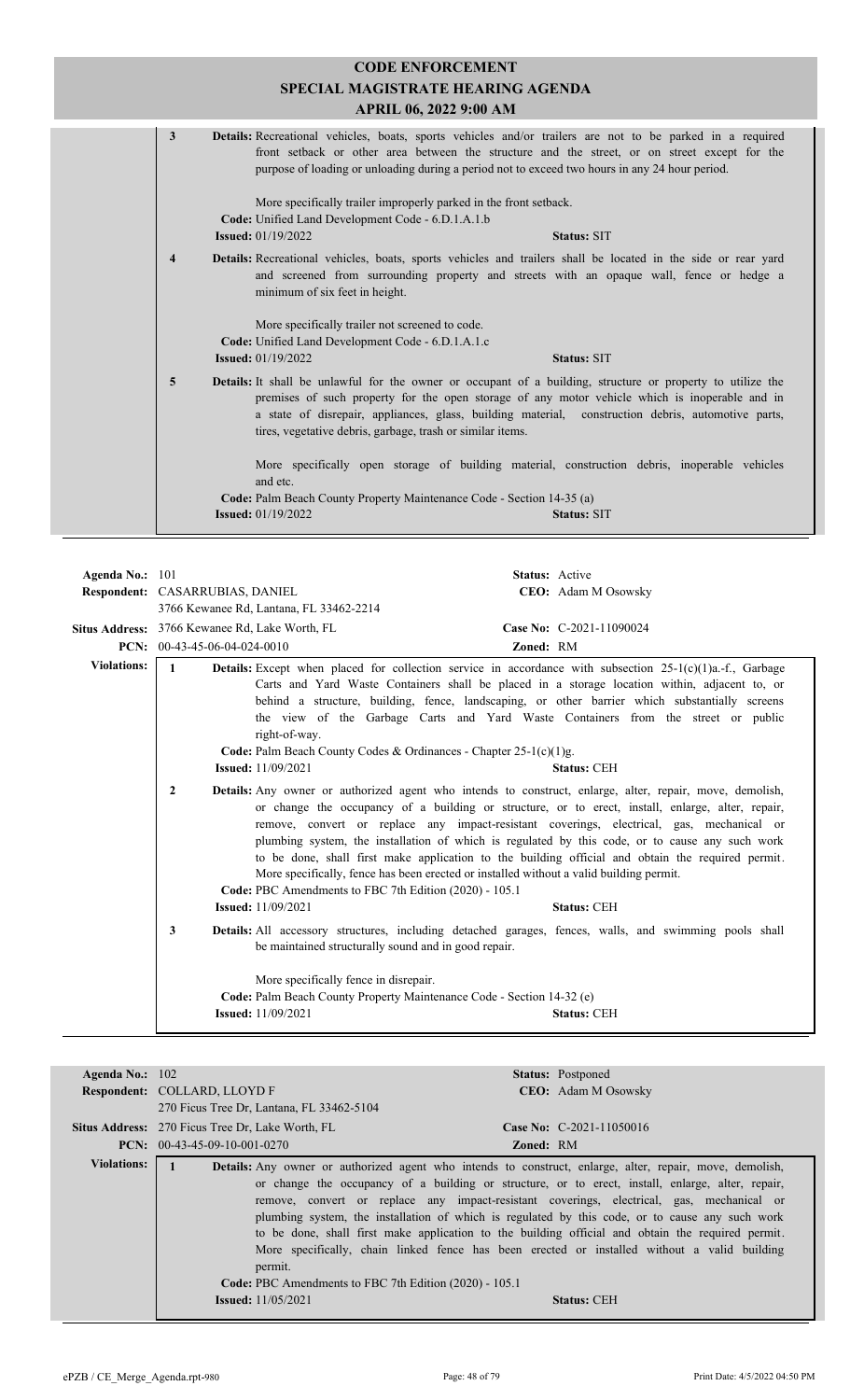| Agenda No.: $103$ | <b>Respondent:</b> Dameus, Christmas A<br>5965 Dewitt Pl, Lake Worth, FL 33463-1537    | <b>Status:</b> Removed<br><b>CEO:</b> Adam M Osowsky                                                                                                                                                                                                                                                                                                                                                                                                                                      |
|-------------------|----------------------------------------------------------------------------------------|-------------------------------------------------------------------------------------------------------------------------------------------------------------------------------------------------------------------------------------------------------------------------------------------------------------------------------------------------------------------------------------------------------------------------------------------------------------------------------------------|
|                   | <b>Situs Address:</b> 5965 Dewitt Pl, Lake Worth, FL<br>$PCN: 00-42-44-34-33-000-2460$ | Case No: $C-2022-01140020$<br><b>Zoned: RS</b>                                                                                                                                                                                                                                                                                                                                                                                                                                            |
| Violations:       | the time of first stopping or parking.                                                 | <b>Details:</b> It shall be unlawful for any owner of land in any residential district to park on, cause to be<br>parked on, or allow to be parked on residentially zoned land any unlicensed or unregistered<br>vehicle, or equipment commercial vehicle, sports vehicle, recreational vehicle, marine vessel or<br>trailer for a period exceeding one hour in any 24 hour period, each such period commencing at<br>More specifically unlicensed vehicle improperly parked on property. |
|                   | Code: Unified Land Development Code - 6.D.1.A.4.a.2.a<br><b>Issued:</b> $01/14/2022$   | <b>Status: CLS</b>                                                                                                                                                                                                                                                                                                                                                                                                                                                                        |

| Agenda No.: $104$  |                                                                                       | <b>Status:</b> Removed                                                                                                                                                                                                                                                                                                                                                                                                                                                                                                                                                                                                                     |
|--------------------|---------------------------------------------------------------------------------------|--------------------------------------------------------------------------------------------------------------------------------------------------------------------------------------------------------------------------------------------------------------------------------------------------------------------------------------------------------------------------------------------------------------------------------------------------------------------------------------------------------------------------------------------------------------------------------------------------------------------------------------------|
|                    | Respondent: Kuperman, Tal                                                             | <b>CEO:</b> Adam M Osowsky                                                                                                                                                                                                                                                                                                                                                                                                                                                                                                                                                                                                                 |
|                    | 6370 High Ridge Rd, Lantana, FL 33462-2620                                            |                                                                                                                                                                                                                                                                                                                                                                                                                                                                                                                                                                                                                                            |
|                    | <b>Situs Address:</b> 6370 High Ridge Rd, Lake Worth, FL                              | Case No: $C-2021-12200002$                                                                                                                                                                                                                                                                                                                                                                                                                                                                                                                                                                                                                 |
|                    | <b>PCN:</b> $00-43-45-04-00-000-3070$                                                 | <b>Zoned: RS</b>                                                                                                                                                                                                                                                                                                                                                                                                                                                                                                                                                                                                                           |
| <b>Violations:</b> | Code: PBC Amendments to FBC 7th Edition (2020) - 105.1<br><b>Issued:</b> $12/28/2021$ | <b>Details:</b> Any owner or authorized agent who intends to construct, enlarge, alter, repair, move, demolish,<br>or change the occupancy of a building or structure, or to erect, install, enlarge, alter, repair,<br>remove, convert or replace any impact-resistant coverings, electrical, gas, mechanical or<br>plumbing system, the installation of which is regulated by this code, or to cause any such work<br>to be done, shall first make application to the building official and obtain the required permit.<br>More specifically, fence has been erected or installed without a valid building permit.<br><b>Status: CLS</b> |

| Agenda No.: 105    |                                                   |                                                                                                                                                                                                                                                                                                                                                                                |                  | <b>Status:</b> Active                                                                                                                                                                                                                                                                                                                                                                                                                                                                                                                                                                                                                                                                                                                                                                                                                                                                      |
|--------------------|---------------------------------------------------|--------------------------------------------------------------------------------------------------------------------------------------------------------------------------------------------------------------------------------------------------------------------------------------------------------------------------------------------------------------------------------|------------------|--------------------------------------------------------------------------------------------------------------------------------------------------------------------------------------------------------------------------------------------------------------------------------------------------------------------------------------------------------------------------------------------------------------------------------------------------------------------------------------------------------------------------------------------------------------------------------------------------------------------------------------------------------------------------------------------------------------------------------------------------------------------------------------------------------------------------------------------------------------------------------------------|
|                    | <b>Respondent:</b> Tricon Sfr 2020 2 Borrower Llc |                                                                                                                                                                                                                                                                                                                                                                                |                  | CEO: Adam M Osowsky                                                                                                                                                                                                                                                                                                                                                                                                                                                                                                                                                                                                                                                                                                                                                                                                                                                                        |
|                    |                                                   | 15771 Red Hill Ave, Tustin, CA 92780-7303                                                                                                                                                                                                                                                                                                                                      |                  |                                                                                                                                                                                                                                                                                                                                                                                                                                                                                                                                                                                                                                                                                                                                                                                                                                                                                            |
|                    | Situs Address: 447 Cheyenne Dr, Lake Worth, FL    |                                                                                                                                                                                                                                                                                                                                                                                |                  | Case No: C-2021-11050011                                                                                                                                                                                                                                                                                                                                                                                                                                                                                                                                                                                                                                                                                                                                                                                                                                                                   |
|                    | <b>PCN:</b> $00-43-45-06-03-008-0080$             |                                                                                                                                                                                                                                                                                                                                                                                | <b>Zoned: RM</b> |                                                                                                                                                                                                                                                                                                                                                                                                                                                                                                                                                                                                                                                                                                                                                                                                                                                                                            |
| <b>Violations:</b> | $\mathbf{1}$<br>$\overline{2}$<br>3               | Code: PBC Amendments to FBC 7th Edition (2020) - 105.1<br><b>Issued:</b> 11/05/2021<br>More Specifically, wood fence must pass final building inspection<br>Code: PBC Amendments to FBC 7th Edition (2020) - 110.3.10<br><b>Issued:</b> 11/05/2021<br>specifically vehicles parked on a non-approved surface (grass).<br>Code: Unified Land Development Code - 6.D.1.A.4.a.2.b |                  | <b>Details:</b> Any owner or authorized agent who intends to construct, enlarge, alter, repair, move, demolish,<br>or change the occupancy of a building or structure, or to erect, install, enlarge, alter, repair,<br>remove, convert or replace any impact-resistant coverings, electrical, gas, mechanical or<br>plumbing system, the installation of which is regulated by this code, or to cause any such work<br>to be done, shall first make application to the building official and obtain the required permit.<br>More specifically, wood fence has been erected or installed without a valid building permit.<br><b>Status: CEH</b><br><b>Details:</b> The final inspection shall be made after all work required by the building permit is completed.<br><b>Status: CEH</b><br>Details: Vehicles shall only be parked on an improved surface in the Urban Suburban Tier. More |
|                    |                                                   | <b>Issued:</b> 11/05/2021                                                                                                                                                                                                                                                                                                                                                      |                  | <b>Status: CLS</b>                                                                                                                                                                                                                                                                                                                                                                                                                                                                                                                                                                                                                                                                                                                                                                                                                                                                         |
|                    | 4                                                 | height on the entire lot. More specifically landscaping above 7 inches allowed by code.<br>Code: Palm Beach County Property Maintenance Code - Section 14-32 (c) (1) Table 14-32 (c)<br><b>Issued:</b> 11/05/2021                                                                                                                                                              |                  | Details: Grass, weeds and low-growing vegetation shall be maintained as follows: Developed or<br>Partially Developed Residential and Non-Residential lots one-half acre or less: 7 inches in<br><b>Status: CLS</b>                                                                                                                                                                                                                                                                                                                                                                                                                                                                                                                                                                                                                                                                         |

**cc:** Tricon Sfr 2020 2 Borrower Llc

| Agenda No.: $106$ |                                                         |                  | <b>Status:</b> Removed     |
|-------------------|---------------------------------------------------------|------------------|----------------------------|
|                   | <b>Respondent:</b> WMG DEVELOPMENT, LLC                 |                  | <b>CEO:</b> Adam M Osowsky |
|                   | 1200 Network Centre Dr, Ste 2, Effingham, IL 62401-4637 |                  |                            |
|                   | <b>Situs Address:</b> 4400 Hypoluxo Rd, Lake Worth, FL  |                  | Case No: C-2021-11170003   |
|                   | <b>PCN:</b> $00-42-45-12-02-006-0030$                   | <b>Zoned: CG</b> |                            |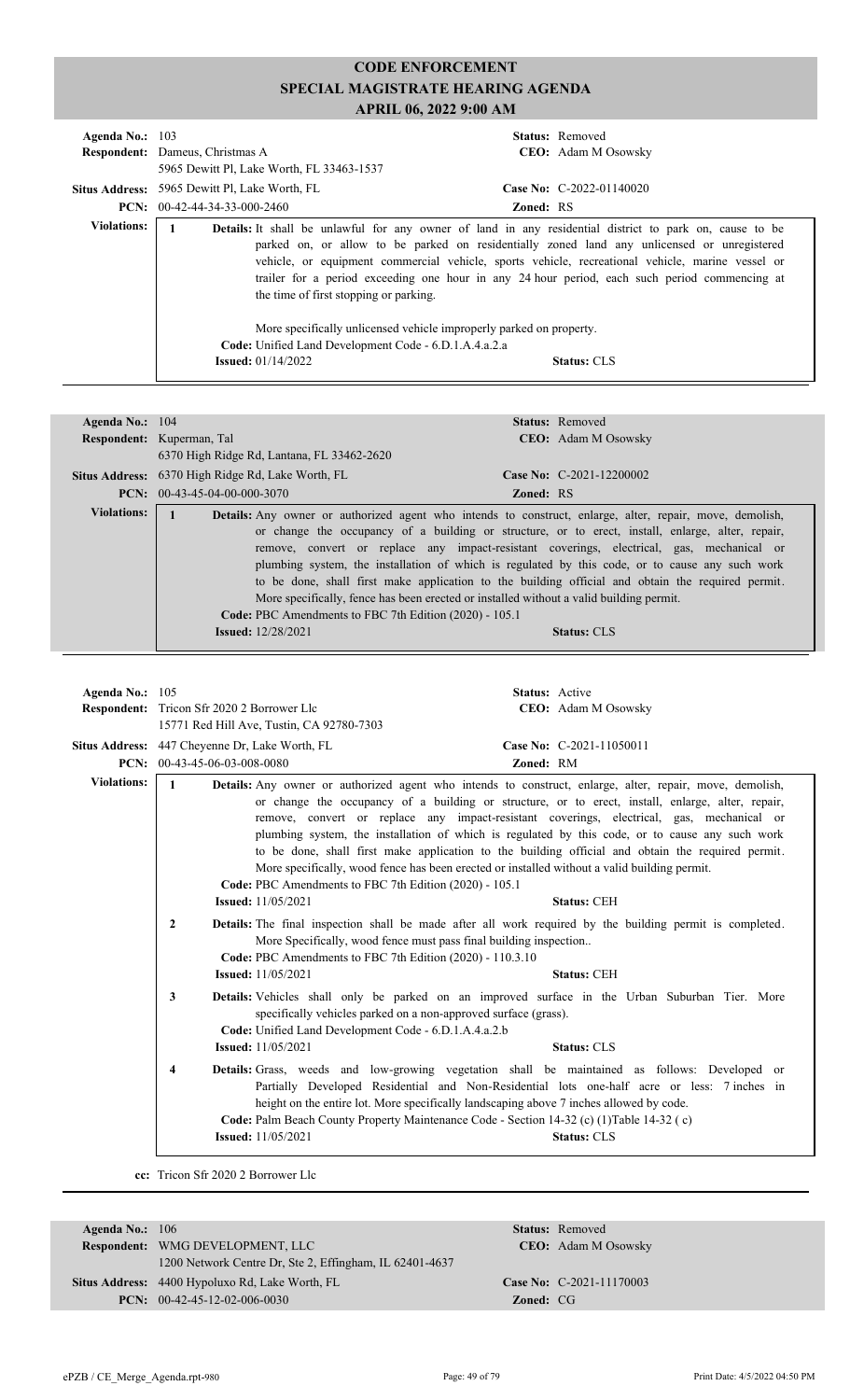|                    |                                                 | SPECIAL MAGISTRATE HEARING AGENDA                                                                                                                                                        | <b>CODE ENFORCEMENT</b> |                                                                                                                                                                                                                                                                                                                                                                                                                                                                                                                    |
|--------------------|-------------------------------------------------|------------------------------------------------------------------------------------------------------------------------------------------------------------------------------------------|-------------------------|--------------------------------------------------------------------------------------------------------------------------------------------------------------------------------------------------------------------------------------------------------------------------------------------------------------------------------------------------------------------------------------------------------------------------------------------------------------------------------------------------------------------|
|                    |                                                 |                                                                                                                                                                                          | APRIL 06, 2022 9:00 AM  |                                                                                                                                                                                                                                                                                                                                                                                                                                                                                                                    |
| <b>Violations:</b> | $\mathbf{1}$                                    | tires, vegetative debris, garbage, trash or similar items.                                                                                                                               |                         | Details: It shall be unlawful for the owner or occupant of a building, structure or property to utilize the<br>premises of such property for the open storage of any motor vehicle which is inoperable and in<br>a state of disrepair, appliances, glass, building material, construction debris, automotive parts,                                                                                                                                                                                                |
|                    |                                                 | trash and etc.                                                                                                                                                                           |                         | More specifically, open storage of shopping carts, mattresses, buckets, furniture,<br>building<br>material, bottles, cans, construction debris, automotive parts, tires, vegetative debris, garbage,                                                                                                                                                                                                                                                                                                               |
|                    |                                                 | Code: Palm Beach County Property Maintenance Code - Section 14-35 (a)<br><b>Issued:</b> 11/18/2021                                                                                       |                         | <b>Status: CLS</b>                                                                                                                                                                                                                                                                                                                                                                                                                                                                                                 |
|                    | $\overline{2}$                                  | More specifically, fence has been erected or installed without a valid building permit.<br>Code: PBC Amendments to FBC 7th Edition (2020) - 105.1                                        |                         | Details: Any owner or authorized agent who intends to construct, enlarge, alter, repair, move, demolish,<br>or change the occupancy of a building or structure, or to erect, install, enlarge, alter, repair,<br>remove, convert or replace any impact-resistant coverings, electrical, gas, mechanical or<br>plumbing system, the installation of which is regulated by this code, or to cause any such work<br>to be done, shall first make application to the building official and obtain the required permit. |
|                    | 3                                               | <b>Issued:</b> 11/18/2021<br>and Non-Residential lots one-half acre or less: 18 inches on the entire lot.                                                                                |                         | <b>Status: CLS</b><br>Details: Grass, weeds and low-growing vegetation shall be maintained as follows: Vacant - Residential                                                                                                                                                                                                                                                                                                                                                                                        |
|                    |                                                 | More specifically landscaping above 18 inches allowed by code.<br>Code: Palm Beach County Property Maintenance Code - Section 14-32 (c) (1) Table 14-32 (c)<br><b>Issued:</b> 11/18/2021 |                         | <b>Status: CLS</b>                                                                                                                                                                                                                                                                                                                                                                                                                                                                                                 |
|                    | cc: Wmg Development, Llc                        |                                                                                                                                                                                          |                         |                                                                                                                                                                                                                                                                                                                                                                                                                                                                                                                    |
|                    |                                                 |                                                                                                                                                                                          |                         |                                                                                                                                                                                                                                                                                                                                                                                                                                                                                                                    |
| Agenda No.: 107    |                                                 |                                                                                                                                                                                          |                         | Status: Removed                                                                                                                                                                                                                                                                                                                                                                                                                                                                                                    |
|                    | Respondent: Murphy, Robert                      | 13 Bradrick Ln, West Milford, NJ 07480-2916                                                                                                                                              |                         | CEO: Richard W Padgett                                                                                                                                                                                                                                                                                                                                                                                                                                                                                             |
|                    | Situs Address: 195 Brittany E, Delray Beach, FL |                                                                                                                                                                                          |                         | Case No: C-2021-11010005                                                                                                                                                                                                                                                                                                                                                                                                                                                                                           |
|                    | PCN: 00-42-46-22-07-005-1950                    |                                                                                                                                                                                          | Zoned: RH               |                                                                                                                                                                                                                                                                                                                                                                                                                                                                                                                    |

| <b>Violations:</b> | <b>Details:</b> Any owner or authorized agent who intends to construct, enlarge, alter, repair, move, demolish, |
|--------------------|-----------------------------------------------------------------------------------------------------------------|
|                    | or change the occupancy of a building or structure, or to erect, install, enlarge, alter, repair,               |
|                    | remove, convert or replace any impact-resistant coverings, electrical, gas, mechanical or                       |
|                    | plumbing system, the installation of which is regulated by this code, or to cause any such work                 |
|                    | to be done, shall first make application to the building official and obtain the required permit.               |
|                    |                                                                                                                 |
|                    | More specifically, an electrical outlet on the patio was installed without a valid building permit.             |

| Code: PBC Amendments to FBC 7th Edition (2020) - 105.1 | More specifically, an electrical outlet on the patio was installed without a valid building permit. |
|--------------------------------------------------------|-----------------------------------------------------------------------------------------------------|
| <b>Issued:</b> $11/01/2021$                            | <b>Status: CLS</b>                                                                                  |
|                                                        |                                                                                                     |

| Agenda No.: $108$  |                                                                                                                                                                                                                                                                                                                     | <b>Status: Postponed</b>                                                                                                                                                                                                                                                                                                                                                                                                                                                                                                                                                                                                                                                                                                                                                                |
|--------------------|---------------------------------------------------------------------------------------------------------------------------------------------------------------------------------------------------------------------------------------------------------------------------------------------------------------------|-----------------------------------------------------------------------------------------------------------------------------------------------------------------------------------------------------------------------------------------------------------------------------------------------------------------------------------------------------------------------------------------------------------------------------------------------------------------------------------------------------------------------------------------------------------------------------------------------------------------------------------------------------------------------------------------------------------------------------------------------------------------------------------------|
|                    | <b>Respondent:</b> Country Cove Estates Association, Inc.                                                                                                                                                                                                                                                           | CEO: Debbie N Plaud                                                                                                                                                                                                                                                                                                                                                                                                                                                                                                                                                                                                                                                                                                                                                                     |
|                    | 301 Yamato Rd, Ste 2199, Boca Raton, FL 33431                                                                                                                                                                                                                                                                       |                                                                                                                                                                                                                                                                                                                                                                                                                                                                                                                                                                                                                                                                                                                                                                                         |
|                    | Situs Address: 9265 Pineville Dr, Lake Worth, FL                                                                                                                                                                                                                                                                    | Case No: C-2021-06100009                                                                                                                                                                                                                                                                                                                                                                                                                                                                                                                                                                                                                                                                                                                                                                |
|                    | PCN: $00-42-44-42-03-003-0000$                                                                                                                                                                                                                                                                                      | Zoned: PUD                                                                                                                                                                                                                                                                                                                                                                                                                                                                                                                                                                                                                                                                                                                                                                              |
| <b>Violations:</b> | #1995-657 Condition D1 and Petition #1995-00118.<br>More specifically,<br>The lease area has been expanded without Zoning approval.<br>implemented.<br>Missing required landscaping on the interior of the lease area.<br>Code: Unified Land Development Code - 2.A.11<br>Unified Land Development Code - 2.A.6.B.4 | Details: The Site Plan shall be the controlling plan for Conditional Uses or PDDs listed below.<br>All<br>development site elements including, but not limited to: ingress and egress, density, and<br>intensity in the proposed application shall be consistent with the Site Plan. All plats shall be<br>consistent with the Site Plan. In cases of conflict between plans, the most recently approved<br>BCC Preliminary Plan(s) for those DOs that have no Final Plan(s) shall prevail.<br>A violation of any condition in a development order shall be considered a violation of this<br>Code. Failure to comply with conditions of approval and approved site plan for Resolution<br>The required 40ft. landscape buffer on the west, south and east side of lease area was never |
|                    | <b>Issued:</b> 06/17/2021                                                                                                                                                                                                                                                                                           | <b>Status: CEH</b>                                                                                                                                                                                                                                                                                                                                                                                                                                                                                                                                                                                                                                                                                                                                                                      |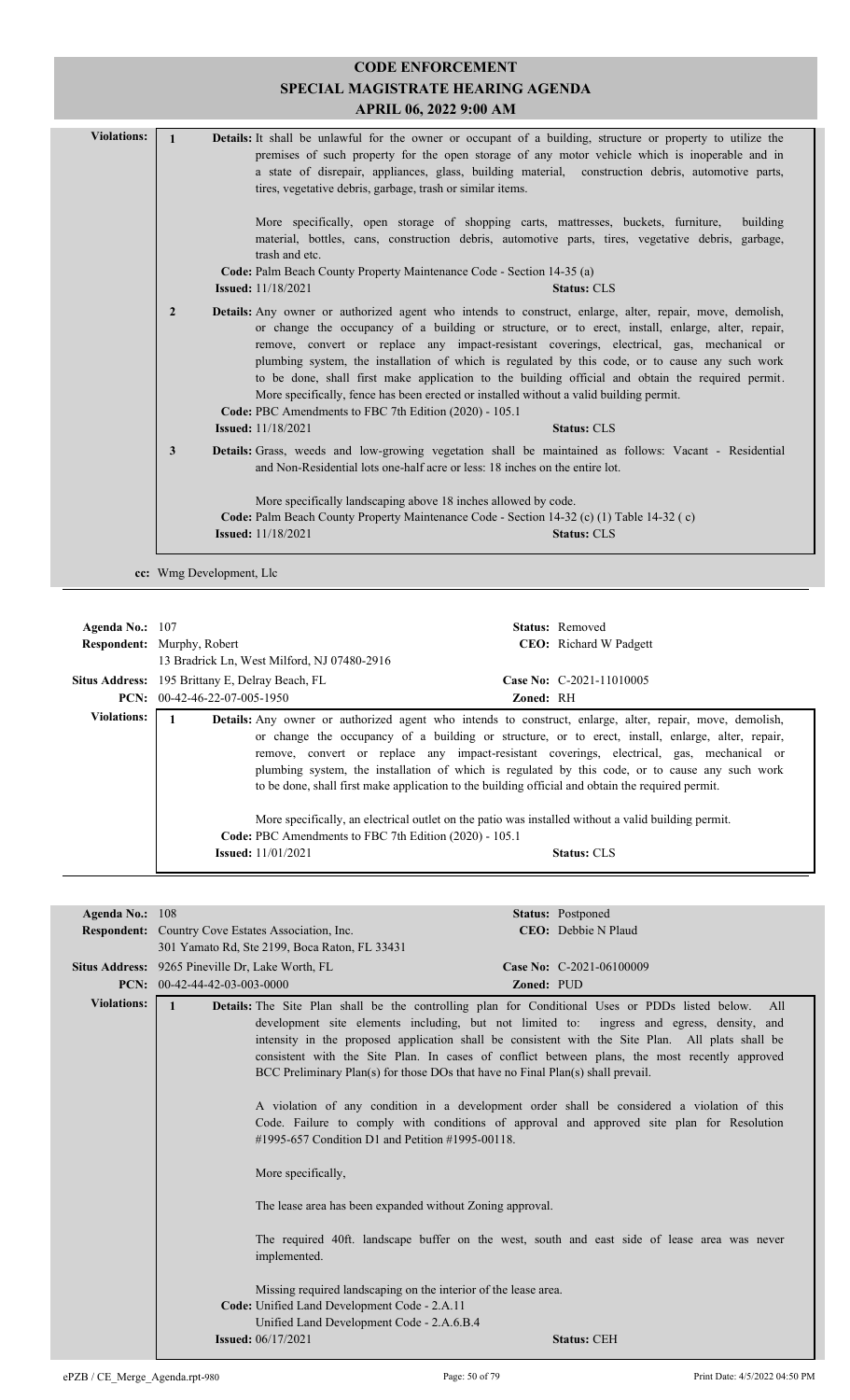**cc:** Country Cove Estates Association, Inc. Zoning Division

| Agenda No.: $109$  | Respondent: Dolk, Richard<br><b>Situs Address:</b> 5528 2nd Rd, Lake Worth, FL | 7435 Woodland Creek Ln, Lake Worth, FL 33467-6536                                                                                                                                |           | Status: Removed<br>CEO: Debbie N Plaud<br>Case No: C-2021-06290024                                                                                                                                                                                                                                                                                                                                                                                                                                                                                                                                                                               |
|--------------------|--------------------------------------------------------------------------------|----------------------------------------------------------------------------------------------------------------------------------------------------------------------------------|-----------|--------------------------------------------------------------------------------------------------------------------------------------------------------------------------------------------------------------------------------------------------------------------------------------------------------------------------------------------------------------------------------------------------------------------------------------------------------------------------------------------------------------------------------------------------------------------------------------------------------------------------------------------------|
|                    | PCN: 00-42-43-27-05-032-2080                                                   |                                                                                                                                                                                  | Zoned: AR |                                                                                                                                                                                                                                                                                                                                                                                                                                                                                                                                                                                                                                                  |
| <b>Violations:</b> | $\mathbf{1}$<br>$\overline{2}$                                                 | permit.<br>Code: PBC Amendments to FBC 7th Edition (2020) - 105.1<br><b>Issued: 09/20/2021</b>                                                                                   |           | <b>Details:</b> Any owner or authorized agent who intends to construct, enlarge, alter, repair, move, demolish,<br>or change the occupancy of a building or structure, or to erect, install, enlarge, alter, repair,<br>remove, convert or replace any impact-resistant coverings, electrical, gas, mechanical or<br>plumbing system, the installation of which is regulated by this code, or to cause any such work<br>to be done, shall first make application to the building official and obtain the required permit.<br>More specifically, shipping containers has been erected or installed without a valid building<br><b>Status: CLS</b> |
|                    |                                                                                | More specifically, a shed has been erected or installed without a valid building permit.<br>Code: PBC Amendments to FBC 7th Edition (2020) - 105.1<br><b>Issued:</b> 09/20/2021  |           | Details: Any owner or authorized agent who intends to construct, enlarge, alter, repair, move, demolish,<br>or change the occupancy of a building or structure, or to erect, install, enlarge, alter, repair,<br>remove, convert or replace any impact-resistant coverings, electrical, gas, mechanical or<br>plumbing system, the installation of which is regulated by this code, or to cause any such work<br>to be done, shall first make application to the building official and obtain the required permit.<br><b>Status: CLS</b>                                                                                                         |
|                    |                                                                                |                                                                                                                                                                                  |           |                                                                                                                                                                                                                                                                                                                                                                                                                                                                                                                                                                                                                                                  |
|                    | 3                                                                              | More specifically, a fence has been erected or installed without a valid building permit.<br>Code: PBC Amendments to FBC 7th Edition (2020) - 105.1<br><b>Issued: 09/20/2021</b> |           | Details: Any owner or authorized agent who intends to construct, enlarge, alter, repair, move, demolish,<br>or change the occupancy of a building or structure, or to erect, install, enlarge, alter, repair,<br>remove, convert or replace any impact-resistant coverings, electrical, gas, mechanical or<br>plumbing system, the installation of which is regulated by this code, or to cause any such work<br>to be done, shall first make application to the building official and obtain the required permit.<br><b>Status: CLS</b>                                                                                                         |

| Agenda No.: $110$  |                                                                                                                                                                                             | <b>Status:</b> Removed                                                                                   |  |  |  |
|--------------------|---------------------------------------------------------------------------------------------------------------------------------------------------------------------------------------------|----------------------------------------------------------------------------------------------------------|--|--|--|
|                    | <b>Respondent: LANTANA CAPITAL CORP</b>                                                                                                                                                     | <b>CEO</b> : Debbie N Plaud                                                                              |  |  |  |
|                    | 6894 Lake Worth Rd, Ste 101, Lake Worth, FL 33467                                                                                                                                           |                                                                                                          |  |  |  |
|                    | <b>Situs Address:</b> 3576 Lantana Rd, Lake Worth, FL                                                                                                                                       | Case No: C-2021-05120020                                                                                 |  |  |  |
|                    | <b>PCN:</b> $00-43-45-06-06-003-0031$                                                                                                                                                       | <b>Zoned:</b> CG                                                                                         |  |  |  |
| <b>Violations:</b> | 3                                                                                                                                                                                           | <b>Details:</b> No person shall engage in or manage any business, profession or occupation in the county |  |  |  |
|                    | without obtaining a receipt from the tax collector. Such receipt shall be issued to each person<br>upon receipt of the amount provided in this article. Fees or licenses paid to any board, |                                                                                                          |  |  |  |
|                    | commission or office for permits, registration, examination, inspection or other purposes shall                                                                                             |                                                                                                          |  |  |  |
|                    | be deemed to be regulatory and in addition to and not in lieu of any receipt required by this                                                                                               |                                                                                                          |  |  |  |
|                    | article unless otherwise expressly provided by law.                                                                                                                                         |                                                                                                          |  |  |  |
|                    |                                                                                                                                                                                             |                                                                                                          |  |  |  |
|                    | More specifically, businesses operating without Business Tax Receipt.                                                                                                                       |                                                                                                          |  |  |  |
|                    | Code: Palm Beach County Codes & Ordinances - Chapter 17 Article 2 Section 17-17                                                                                                             |                                                                                                          |  |  |  |
|                    | <b>Issued:</b> $06/09/2021$<br><b>Status: CLS</b>                                                                                                                                           |                                                                                                          |  |  |  |
|                    |                                                                                                                                                                                             |                                                                                                          |  |  |  |
|                    |                                                                                                                                                                                             |                                                                                                          |  |  |  |

**cc:** Lantana Capital Corp

| Agenda No.: $111$  | Respondent: Zolghadar, Allan<br>6659 Park Ln W, Lake Worth, FL 33449-6614                      | <b>Status:</b> Removed<br>CEO: Debbie N Plaud                                                                                                                                                                                                                                                                                                                                                                                                                                                                                                                                                                                                     |
|--------------------|------------------------------------------------------------------------------------------------|---------------------------------------------------------------------------------------------------------------------------------------------------------------------------------------------------------------------------------------------------------------------------------------------------------------------------------------------------------------------------------------------------------------------------------------------------------------------------------------------------------------------------------------------------------------------------------------------------------------------------------------------------|
|                    | Situs Address: 6655 Park Ln W, Lake Worth, FL<br>$PCN: 00-41-45-01-00-000-7250$                | Case No: C-2021-07200008<br><b>Zoned: AR</b>                                                                                                                                                                                                                                                                                                                                                                                                                                                                                                                                                                                                      |
| <b>Violations:</b> | permit.<br>Code: PBC Amendments to FBC 7th Edition (2020) - 105.1<br><b>Issued:</b> 07/22/2021 | <b>Details:</b> Any owner or authorized agent who intends to construct, enlarge, alter, repair, move, demolish,<br>or change the occupancy of a building or structure, or to erect, install, enlarge, alter, repair,<br>remove, convert or replace any impact-resistant coverings, electrical, gas, mechanical or<br>plumbing system, the installation of which is regulated by this code, or to cause any such work<br>to be done, shall first make application to the building official and obtain the required permit.<br>More specifically, mobile home (office) has been erected or installed without a valid building<br><b>Status: CEH</b> |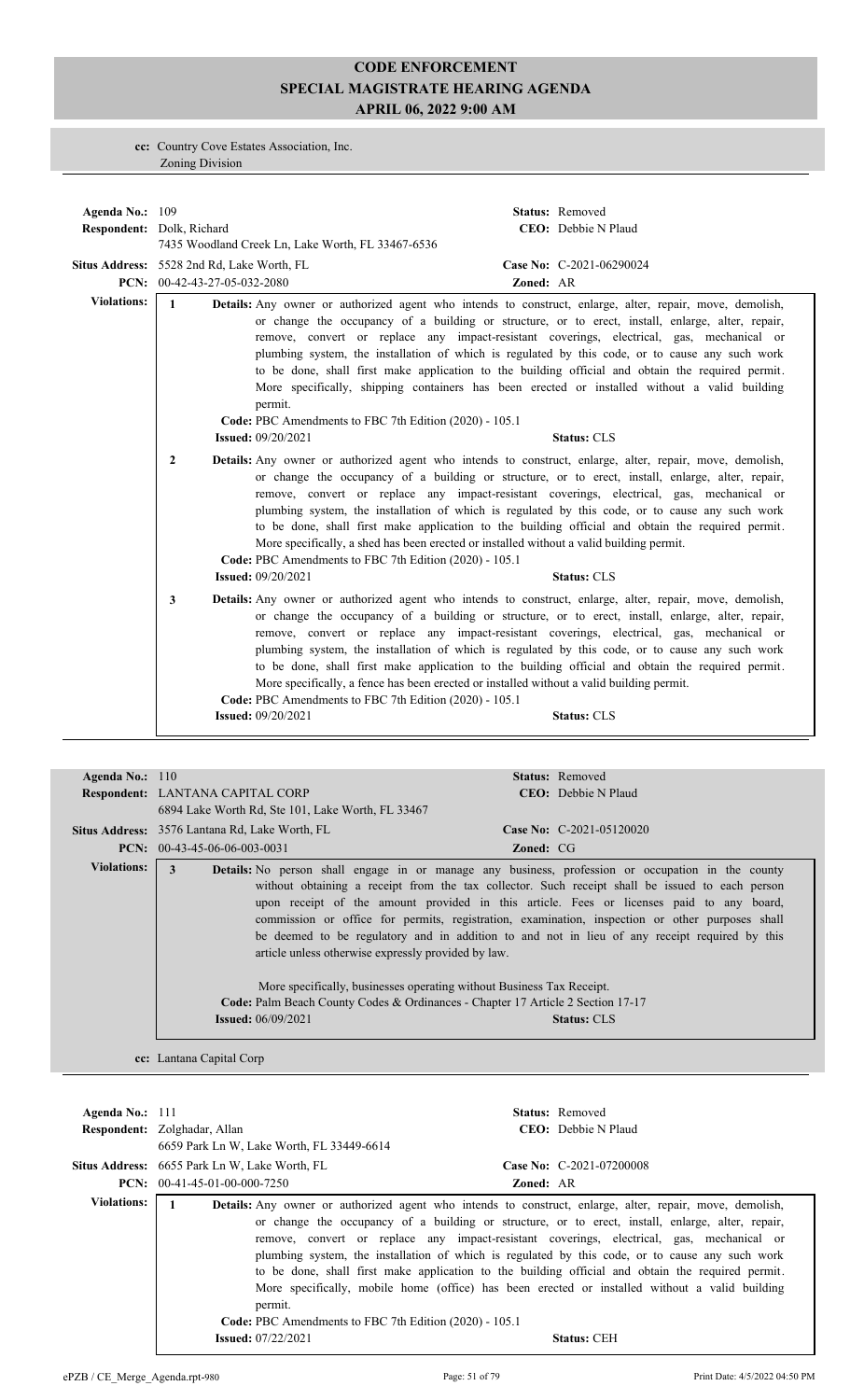| $\overline{2}$ | Details: Any owner or owner's authorized agent (hereinafter "applicant") who intends to undertake any<br>Development activity within the scope of this Article, including Buildings, Structures and<br>facilities exempt from the Florida Building Code, as listed in Art. 18.A.4.C, which is wholly<br>within or partially within any Special Flood Hazard Area shall first make application to the<br>Floodplain Administrator and the Building Official, if applicable, and shall obtain the required<br>permit(s) and approval(s). No such permit or approval shall be issued until compliance with the                                                                      |
|----------------|----------------------------------------------------------------------------------------------------------------------------------------------------------------------------------------------------------------------------------------------------------------------------------------------------------------------------------------------------------------------------------------------------------------------------------------------------------------------------------------------------------------------------------------------------------------------------------------------------------------------------------------------------------------------------------|
|                | requirements of this Article has been satisfied.<br>Floodplain Development Permits or Approvals shall be issued pursuant to this Article for any<br>Development activities exempt from the Florida Building Code, as listed in Art. 18.A.4.C.<br>Depending on the nature and extent of proposed Development that includes a Building or<br>Structure, the Floodplain Administrator may determine that a Floodplain Development Permit or<br>Approval is required in addition to a building permit.                                                                                                                                                                               |
|                | Pursuant to the requirements of federal regulation for participation in the National Flood<br>Insurance Program (44 CFR, Sections 59 and 60), Floodplain Development Permits or Approvals<br>shall be required for the following Buildings, Structures and facilities that are exempt from the<br>Florida Building Code and any further exemptions provided by law, which are subject to the<br>requirements of this Article: Nonresidential farm Buildings on farms, as provided in section<br>604.50, F.S.<br>Code: Unified Land Development Code - 18.A.4.A & 18.A.4.B & 18.A.4.C.2                                                                                           |
| 3              | <b>Issued:</b> 07/22/2021<br><b>Status: CLS</b><br>Details: Any owner or authorized agent who intends to construct, enlarge, alter, repair, move, demolish,<br>or change the occupancy of a building or structure, or to erect, install, enlarge, alter, repair,<br>remove, convert or replace any impact-resistant coverings, electrical, gas, mechanical or<br>plumbing system, the installation of which is regulated by this code, or to cause any such work<br>to be done, shall first make application to the building official and obtain the required permit.<br>More specifically, shipping container has been erected or installed without a valid building<br>permit. |
|                | Code: PBC Amendments to FBC 7th Edition (2020) - 105.1<br><b>Issued: 07/22/2021</b><br><b>Status: CEH</b>                                                                                                                                                                                                                                                                                                                                                                                                                                                                                                                                                                        |

|                    | <b>Respondent.</b> Cristiple mychindre                                                          | ево. конактивное                                                                                                                                                                                                                                                                                                                                                                                                                                                                                                                                                                                                                                                                                                                                   |
|--------------------|-------------------------------------------------------------------------------------------------|----------------------------------------------------------------------------------------------------------------------------------------------------------------------------------------------------------------------------------------------------------------------------------------------------------------------------------------------------------------------------------------------------------------------------------------------------------------------------------------------------------------------------------------------------------------------------------------------------------------------------------------------------------------------------------------------------------------------------------------------------|
|                    | 5100 S Dixie Hwy, Ste 10, West Palm Beach, FL 33405-3240                                        |                                                                                                                                                                                                                                                                                                                                                                                                                                                                                                                                                                                                                                                                                                                                                    |
|                    | Situs Address: 8760 Lyndall Ln, West Palm Beach, FL                                             | <b>Case No:</b> C-2021-05270020                                                                                                                                                                                                                                                                                                                                                                                                                                                                                                                                                                                                                                                                                                                    |
|                    | <b>PCN:</b> $00-43-42-19-00-000-3103$                                                           | <b>Zoned: RM</b>                                                                                                                                                                                                                                                                                                                                                                                                                                                                                                                                                                                                                                                                                                                                   |
| <b>Violations:</b> | fence.<br>Code: PBC Amendments to FBC 7th Edition (2020) - 105.1<br><b>Issued:</b> $05/27/2021$ | Details: Any owner or authorized agent who intends to construct, enlarge, alter, repair, move, demolish,<br>or change the occupancy of a building or structure, or to erect, install, enlarge, alter, repair,<br>remove, convert or replace any impact-resistant coverings, electrical, gas, mechanical or<br>plumbing system, the installation of which is regulated by this code, or to cause any such work<br>to be done, shall first make application to the building official and obtain the required permit.<br>>>>More specifically, a 4' chain link fence has been erected or installed without a valid building<br>permit. Obtain required building permits for the 4' chain link fence or remove the 4' chain link<br><b>Status: CLS</b> |

| Agenda No.: $113$  |                                                                                                                                                                                                                                                                      |                                                                              | <b>Status:</b> Postponed          |  |
|--------------------|----------------------------------------------------------------------------------------------------------------------------------------------------------------------------------------------------------------------------------------------------------------------|------------------------------------------------------------------------------|-----------------------------------|--|
|                    | <b>Respondent:</b> Amann, Marek C                                                                                                                                                                                                                                    |                                                                              | <b>CEO</b> : Stefanie C Rodriguez |  |
|                    |                                                                                                                                                                                                                                                                      | 16299 87th Ln N, Loxahatchee, FL 33470-2764                                  |                                   |  |
|                    | Situs Address: 16299 87th Ln N, Loxahatchee, FL                                                                                                                                                                                                                      |                                                                              | Case No: C-2021-10180017          |  |
|                    | <b>PCN:</b> $00-40-42-24-00-000-1710$                                                                                                                                                                                                                                | <b>Zoned: AR</b>                                                             |                                   |  |
| <b>Violations:</b> | <b>Details:</b> Every plumbing stack, vent, waste and sewer line shall function properly and be kept free from<br>$\mathbf{1}$<br>obstructions, leaks and defects.<br>Code: Palm Beach County Property Maintenance Code - Section 14-45 (e) (2)                      |                                                                              |                                   |  |
|                    | <b>Issued:</b> 11/02/2021                                                                                                                                                                                                                                            |                                                                              | <b>Status: CEH</b>                |  |
|                    | <b>Details:</b> All interior surfaces, including windows and doors, shall be maintained in good, clean and<br>2<br>sanitary condition. Peeling paint, cracked or loose plaster, decayed wood, and other defective<br>surface conditions shall be corrected.          |                                                                              |                                   |  |
|                    |                                                                                                                                                                                                                                                                      | <b>Code:</b> Palm Beach County Property Maintenance Code - Section 14-34 (c) |                                   |  |
|                    | <b>Issued:</b> 11/02/2021                                                                                                                                                                                                                                            |                                                                              | <b>Status: CEH</b>                |  |
|                    | <b>Details:</b> The exterior of a structure shall be maintained in good repair, structurally sound and sanitary so<br>3<br>as not to pose a threat to the public health, safety or welfare.<br>Code: Palm Beach County Property Maintenance Code - Section 14-33 (a) |                                                                              |                                   |  |
|                    | <b>Issued:</b> 11/02/2021                                                                                                                                                                                                                                            |                                                                              | <b>Status: CEH</b>                |  |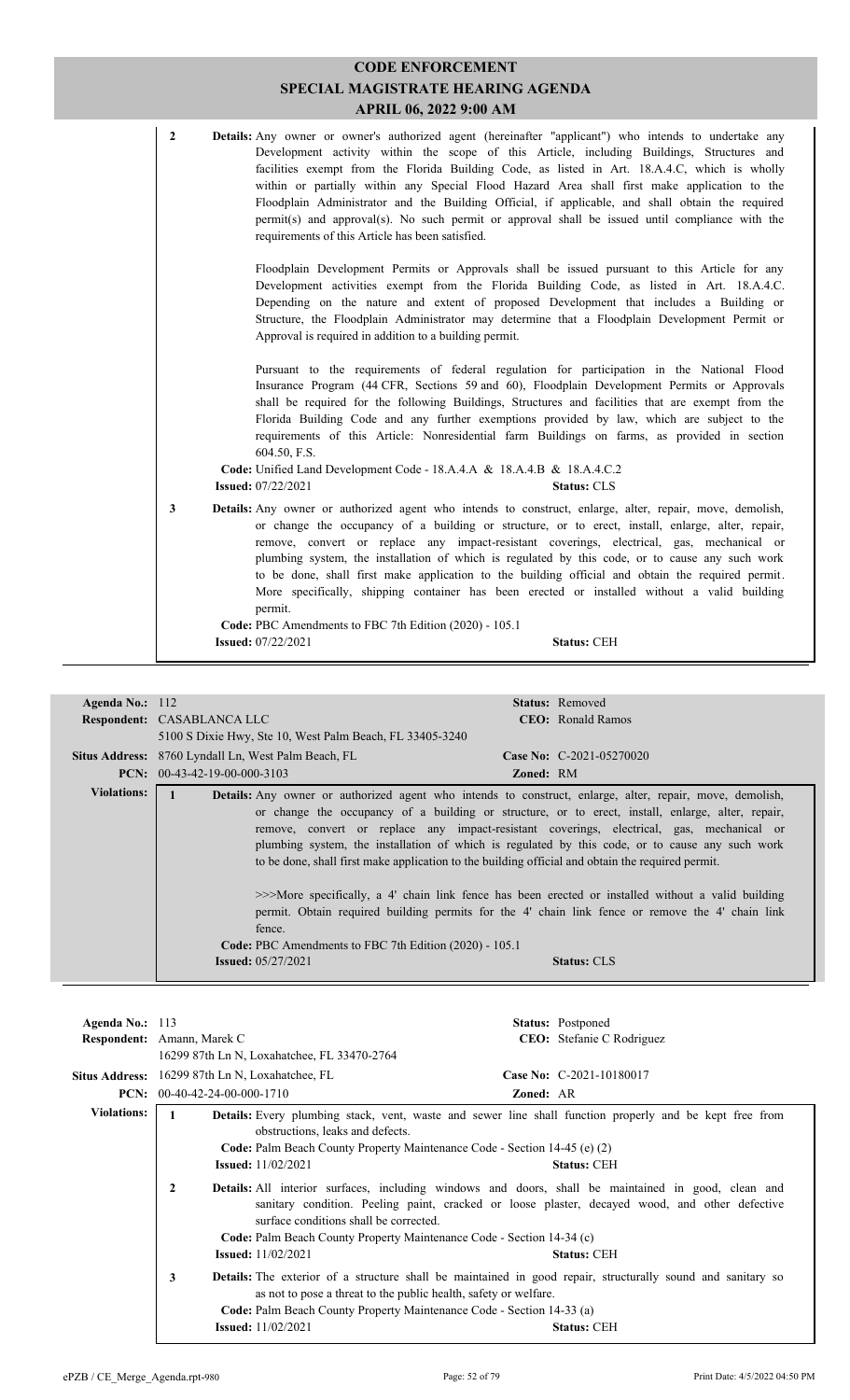| <b>CODE ENFORCEMENT</b> |  |                                                                                                                                                                                                                                                                                                                                                                                                                                                                                                                                                                                                                                                                                                                                            |  |  |
|-------------------------|--|--------------------------------------------------------------------------------------------------------------------------------------------------------------------------------------------------------------------------------------------------------------------------------------------------------------------------------------------------------------------------------------------------------------------------------------------------------------------------------------------------------------------------------------------------------------------------------------------------------------------------------------------------------------------------------------------------------------------------------------------|--|--|
|                         |  | SPECIAL MAGISTRATE HEARING AGENDA                                                                                                                                                                                                                                                                                                                                                                                                                                                                                                                                                                                                                                                                                                          |  |  |
|                         |  | <b>APRIL 06, 2022 9:00 AM</b>                                                                                                                                                                                                                                                                                                                                                                                                                                                                                                                                                                                                                                                                                                              |  |  |
| $\overline{\mathbf{4}}$ |  | Details: All plumbing fixtures shall be properly connected to either a public sewer system or to an<br>approved private sewage disposal system.<br>Code: Palm Beach County Property Maintenance Code - Section 14-45 (e) (1)<br><b>Issued:</b> 11/02/2021<br><b>Status: CEH</b>                                                                                                                                                                                                                                                                                                                                                                                                                                                            |  |  |
| 5                       |  | Details: It shall be unlawful for the owner or occupant of a building, structure or property to utilize the<br>premises of such property for the open storage of any motor vehicle which is inoperable and in<br>a state of disrepair, appliances, glass, building material, construction debris, automotive parts,<br>tires, vegetative debris, garbage, trash or similar items.<br>Code: Palm Beach County Property Maintenance Code - Section 14-35 (a)<br><b>Issued:</b> $11/02/2021$<br><b>Status: CEH</b>                                                                                                                                                                                                                            |  |  |
| 6                       |  | Details: Maintenance of grassed areas and low-growing vegetation shall include weeding, watering,<br>fertilizing, pruning, mowing, edging or any other actions needed consistent with acceptable<br>horticultural practices.                                                                                                                                                                                                                                                                                                                                                                                                                                                                                                               |  |  |
|                         |  | Code: Palm Beach County Property Maintenance Code - Section 14-32 (c) (2)<br><b>Issued:</b> 11/02/2021<br><b>Status: CEH</b>                                                                                                                                                                                                                                                                                                                                                                                                                                                                                                                                                                                                               |  |  |
| 7                       |  | Details: Recreational vehicles, boats, sports vehicles and/or trailers are not to be parked in a required<br>front setback or other area between the structure and the street, or on street except for the<br>purpose of loading or unloading during a period not to exceed two hours in any 24 hour period.<br>Code: Unified Land Development Code - 6.D.1.A.1.b                                                                                                                                                                                                                                                                                                                                                                          |  |  |
|                         |  | <b>Issued:</b> 11/02/2021<br><b>Status: CEH</b>                                                                                                                                                                                                                                                                                                                                                                                                                                                                                                                                                                                                                                                                                            |  |  |
| 8                       |  | Details: Any owner or authorized agent who intends to construct, enlarge, alter, repair, move, demolish,<br>or change the occupancy of a building or structure, or to erect, install, enlarge, alter, repair,<br>remove, convert or replace any impact-resistant coverings, electrical, gas, mechanical or<br>plumbing system, the installation of which is regulated by this code, or to cause any such work<br>to be done, shall first make application to the building official and obtain the required permit.<br>Specifically, a shipping $\setminus$ freight container has been erected or installed without a valid building<br>permit.                                                                                             |  |  |
|                         |  | Code: PBC Amendments to FBC 7th Edition (2020) - 105.1<br><b>Issued:</b> 11/02/2021<br><b>Status: CEH</b>                                                                                                                                                                                                                                                                                                                                                                                                                                                                                                                                                                                                                                  |  |  |
| $\boldsymbol{9}$        |  | Details: Any owner or authorized agent who intends to construct, enlarge, alter, repair, move, demolish,                                                                                                                                                                                                                                                                                                                                                                                                                                                                                                                                                                                                                                   |  |  |
|                         |  | or change the occupancy of a building or structure, or to erect, install, enlarge, alter, repair,<br>remove, convert or replace any impact-resistant coverings, electrical, gas, mechanical or<br>plumbing system, the installation of which is regulated by this code, or to cause any such work<br>to be done, shall first make application to the building official and obtain the required permit.<br>Specifically, a canopied structure has been erected or installed without a valid building permit.<br>Code: PBC Amendments to FBC 7th Edition (2020) - 105.1                                                                                                                                                                      |  |  |
|                         |  | <b>Issued:</b> 11/02/2021<br><b>Status: CEH</b>                                                                                                                                                                                                                                                                                                                                                                                                                                                                                                                                                                                                                                                                                            |  |  |
| 10                      |  | <b>Details:</b> Any owner or authorized agent who intends to construct, enlarge, alter, repair, move, demolish,<br>or change the occupancy of a building or structure, or to erect, install, enlarge, alter, repair,<br>remove, convert or replace any impact-resistant coverings, electrical, gas, mechanical or<br>plumbing system, the installation of which is regulated by this code, or to cause any such work<br>to be done, shall first make application to the building official and obtain the required permit.<br>Specifically, a fence with a gate has been erected or installed without a valid building permit.<br>Code: PBC Amendments to FBC 7th Edition (2020) - 105.1<br><b>Issued:</b> 11/02/2021<br><b>Status: CEH</b> |  |  |
| 11                      |  | <b>Details:</b> Any owner or authorized agent who intends to construct, enlarge, alter, repair, move, demolish,<br>or change the occupancy of a building or structure, or to erect, install, enlarge, alter, repair,<br>remove, convert or replace any impact-resistant coverings, electrical, gas, mechanical or<br>plumbing system, the installation of which is regulated by this code, or to cause any such work<br>to be done, shall first make application to the building official and obtain the required permit.<br>Specifically, an accessory structure (shed) has been erected or installed without a valid<br>building permit.<br>Code: PBC Amendments to FBC 7th Edition (2020) - 105.1                                       |  |  |
|                         |  | <b>Issued:</b> 11/02/2021<br><b>Status: CEH</b>                                                                                                                                                                                                                                                                                                                                                                                                                                                                                                                                                                                                                                                                                            |  |  |
| 12                      |  | <b>Details:</b> Any owner or authorized agent who intends to construct, enlarge, alter, repair, move, demolish,<br>or change the occupancy of a building or structure, or to erect, install, enlarge, alter, repair,<br>remove, convert or replace any impact-resistant coverings, electrical, gas, mechanical or<br>plumbing system, the installation of which is regulated by this code, or to cause any such work<br>to be done, shall first make application to the building official and obtain the required permit.<br>Specifically, an air conditioner (A\C) has been erected or installed without a valid building<br>permit.<br>Code: PBC Amendments to FBC 7th Edition (2020) - 105.1                                            |  |  |
|                         |  | <b>Issued:</b> 11/02/2021<br><b>Status: CEH</b>                                                                                                                                                                                                                                                                                                                                                                                                                                                                                                                                                                                                                                                                                            |  |  |
| 13                      |  | <b>Details:</b> Any owner or authorized agent who intends to construct, enlarge, alter, repair, move, demolish,<br>or change the occupancy of a building or structure, or to erect, install, enlarge, alter, repair,<br>remove, convert or replace any impact-resistant coverings, electrical, gas, mechanical or<br>plumbing system, the installation of which is regulated by this code, or to cause any such work<br>to be done, shall first make application to the building official and obtain the required permit.<br>Specifically, alterations \ renovations of the carport has been erected or installed without a                                                                                                                |  |  |

valid building permit.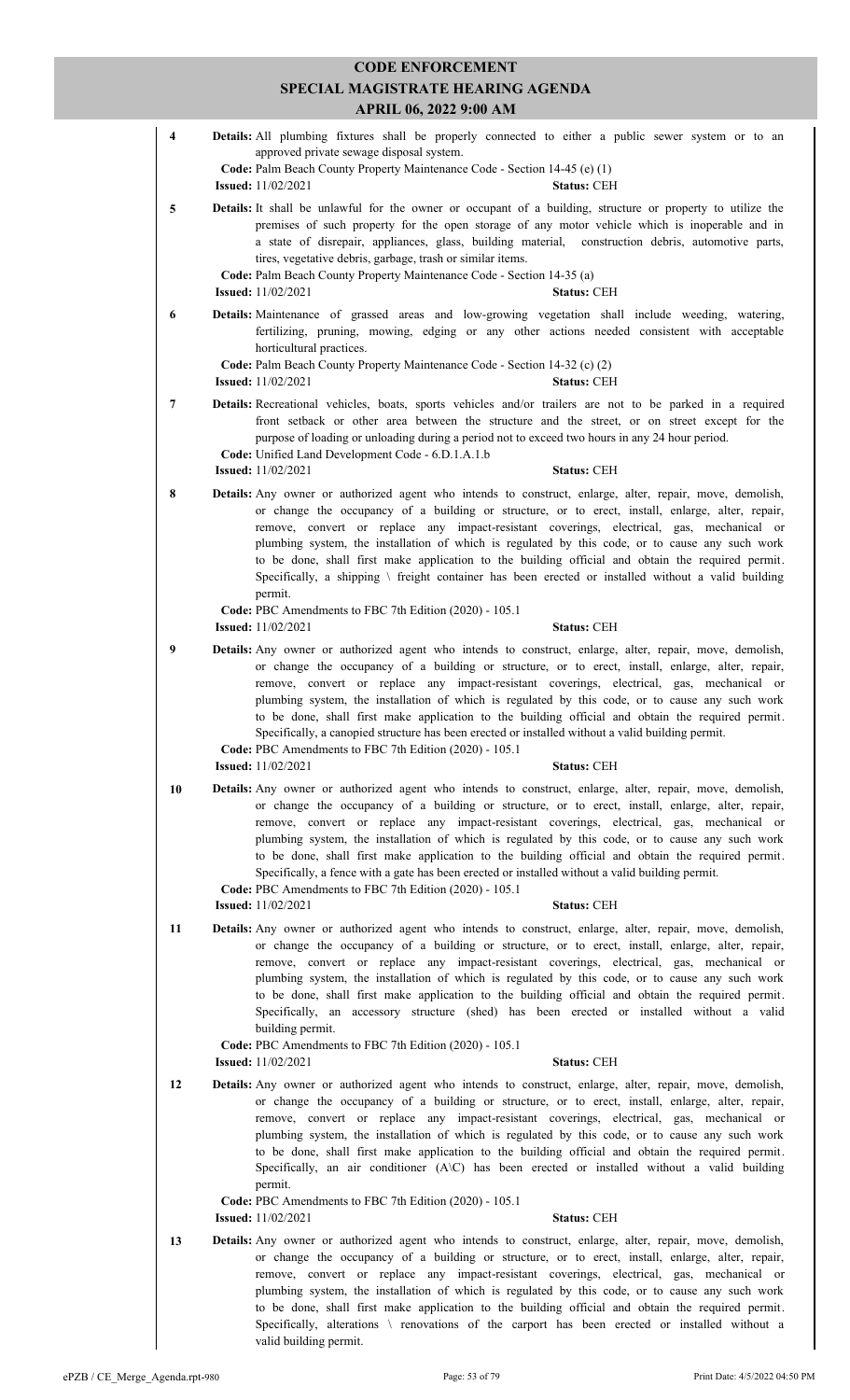|    | Code: PBC Amendments to FBC 7th Edition (2020) - 105.1 |                                                                                                                                                                                                                                                                                                                                                                                                                                                                                                                                                                                                                           |  |
|----|--------------------------------------------------------|---------------------------------------------------------------------------------------------------------------------------------------------------------------------------------------------------------------------------------------------------------------------------------------------------------------------------------------------------------------------------------------------------------------------------------------------------------------------------------------------------------------------------------------------------------------------------------------------------------------------------|--|
|    | <b>Issued:</b> $11/02/2021$                            | <b>Status: CEH</b>                                                                                                                                                                                                                                                                                                                                                                                                                                                                                                                                                                                                        |  |
| 14 | Code: PBC Amendments to FBC 7th Edition (2020) - 105.1 | <b>Details:</b> Any owner or authorized agent who intends to construct, enlarge, alter, repair, move, demolish,<br>or change the occupancy of a building or structure, or to erect, install, enlarge, alter, repair,<br>remove, convert or replace any impact-resistant coverings, electrical, gas, mechanical or<br>plumbing system, the installation of which is regulated by this code, or to cause any such work<br>to be done, shall first make application to the building official and obtain the required permit.<br>Specifically, electrical work has been erected or installed without a valid building permit. |  |
|    | <b>Issued:</b> 11/02/2021                              | <b>Status: CEH</b>                                                                                                                                                                                                                                                                                                                                                                                                                                                                                                                                                                                                        |  |

**cc:** Department Of Corrections, Bureau Of Classification And Central Records

| Agenda No.: $114$  | <b>Status:</b> Active                                                                                                                                                                                                                                                                                                                                                                                                                                                                                                                                                                                                                                                                                                                                         |
|--------------------|---------------------------------------------------------------------------------------------------------------------------------------------------------------------------------------------------------------------------------------------------------------------------------------------------------------------------------------------------------------------------------------------------------------------------------------------------------------------------------------------------------------------------------------------------------------------------------------------------------------------------------------------------------------------------------------------------------------------------------------------------------------|
|                    | <b>Respondent:</b> Barbaree, Ashley E<br><b>CEO:</b> Stefanie C Rodriguez                                                                                                                                                                                                                                                                                                                                                                                                                                                                                                                                                                                                                                                                                     |
|                    | 10595 N 150th Ct, Jupiter, FL 33478-6861                                                                                                                                                                                                                                                                                                                                                                                                                                                                                                                                                                                                                                                                                                                      |
|                    | Case No: $C-2021-09010023$<br><b>Situs Address:</b> 10595 150th Ct N, Jupiter, FL                                                                                                                                                                                                                                                                                                                                                                                                                                                                                                                                                                                                                                                                             |
|                    | $PCN: 00-41-41-13-00-000-7580$<br><b>Zoned: AR</b>                                                                                                                                                                                                                                                                                                                                                                                                                                                                                                                                                                                                                                                                                                            |
| <b>Violations:</b> | <b>Details:</b> Any owner or authorized agent who intends to construct, enlarge, alter, repair, move, demolish,<br>or change the occupancy of a building or structure, or to erect, install, enlarge, alter, repair,<br>remove, convert or replace any impact-resistant coverings, electrical, gas, mechanical or<br>plumbing system, the installation of which is regulated by this code, or to cause any such work<br>to be done, shall first make application to the building official and obtain the required permit.<br>Specifically, an accessory structure (pavilion) has been erected or installed without a valid<br>building permit.<br>Code: PBC Amendments to FBC 7th Edition (2020) - 105.1<br><b>Issued:</b> $10/01/2021$<br><b>Status: CEH</b> |

| Agenda No.: $115$  | Respondent: Sarduy, Geinys Diaz; Diaz, Dainiel Herrera<br>15366 75th Ln N, Loxahatchee, FL 33470-1914 |                                                                                                                                                  | Status: Active | CEO: Stefanie C Rodriguez                                                                                                                                                                                                                                                                                                                                                                                                                                                                                                                                                                                                                |
|--------------------|-------------------------------------------------------------------------------------------------------|--------------------------------------------------------------------------------------------------------------------------------------------------|----------------|------------------------------------------------------------------------------------------------------------------------------------------------------------------------------------------------------------------------------------------------------------------------------------------------------------------------------------------------------------------------------------------------------------------------------------------------------------------------------------------------------------------------------------------------------------------------------------------------------------------------------------------|
|                    | Situs Address: 15366 75th Ln N, Loxahatchee, FL<br>PCN: $00-41-42-30-00-000-2290$                     |                                                                                                                                                  | Zoned: AR      | Case No: C-2021-06280016                                                                                                                                                                                                                                                                                                                                                                                                                                                                                                                                                                                                                 |
| <b>Violations:</b> | $\mathbf{1}$                                                                                          | building permit.<br>Code: PBC Amendments to FBC 7th Edition (2020) - 105.1                                                                       |                | Details: Any owner or authorized agent who intends to construct, enlarge, alter, repair, move, demolish,<br>or change the occupancy of a building or structure, or to erect, install, enlarge, alter, repair,<br>remove, convert or replace any impact-resistant coverings, electrical, gas, mechanical or<br>plumbing system, the installation of which is regulated by this code, or to cause any such work<br>to be done, shall first make application to the building official and obtain the required permit.<br>Specifically, an accessory structure (coop) has been erected or installed without a valid                          |
|                    |                                                                                                       | <b>Issued:</b> 07/16/2021                                                                                                                        |                | <b>Status: CEH</b>                                                                                                                                                                                                                                                                                                                                                                                                                                                                                                                                                                                                                       |
|                    | $\overline{2}$                                                                                        | limited to, with gates have been erected or installed without a valid building permit.<br>Code: PBC Amendments to FBC 7th Edition (2020) - 105.1 |                | Details: Any owner or authorized agent who intends to construct, enlarge, alter, repair, move, demolish,<br>or change the occupancy of a building or structure, or to erect, install, enlarge, alter, repair,<br>remove, convert or replace any impact-resistant coverings, electrical, gas, mechanical or<br>plumbing system, the installation of which is regulated by this code, or to cause any such work<br>to be done, shall first make application to the building official and obtain the required permit.<br>Specifically, multiple material fences (chain link, chicken wire and wooden), to include but not                   |
|                    |                                                                                                       | <b>Issued:</b> 07/16/2021                                                                                                                        |                | <b>Status: CEH</b>                                                                                                                                                                                                                                                                                                                                                                                                                                                                                                                                                                                                                       |
|                    | 3                                                                                                     | installed without a valid building permit.<br>Code: PBC Amendments to FBC 7th Edition (2020) - 105.1<br><b>Issued:</b> 07/16/2021                |                | Details: Any owner or authorized agent who intends to construct, enlarge, alter, repair, move, demolish,<br>or change the occupancy of a building or structure, or to erect, install, enlarge, alter, repair,<br>remove, convert or replace any impact-resistant coverings, electrical, gas, mechanical or<br>plumbing system, the installation of which is regulated by this code, or to cause any such work<br>to be done, shall first make application to the building official and obtain the required permit.<br>Specifically, concrete columns located at the entrance of the driveway, have been erected or<br><b>Status: CEH</b> |
|                    |                                                                                                       |                                                                                                                                                  |                |                                                                                                                                                                                                                                                                                                                                                                                                                                                                                                                                                                                                                                          |

| Agenda No.: 116 |                                                                 | Status:         |
|-----------------|-----------------------------------------------------------------|-----------------|
|                 | <b>Respondent:</b> Grosso, Carlo J: Grosso, Anna Maria          |                 |
|                 | 15742 Northlake Blvd, West Palm Beach, FL 33412-1781            |                 |
|                 | <b>Situs Address:</b> 15745 Northlake Blvd, West Palm Beach, FL | <b>Case No:</b> |
|                 | <b>PCN:</b> $00-41-42-18-00-000-7750$                           | Zoned:          |

**Status:** Removed

 $\mathbf{Zoned:} \quad \mathbf{AR}$ 

CEO: Stefanie C Rodriguez

**Case No:** C-2021-10070015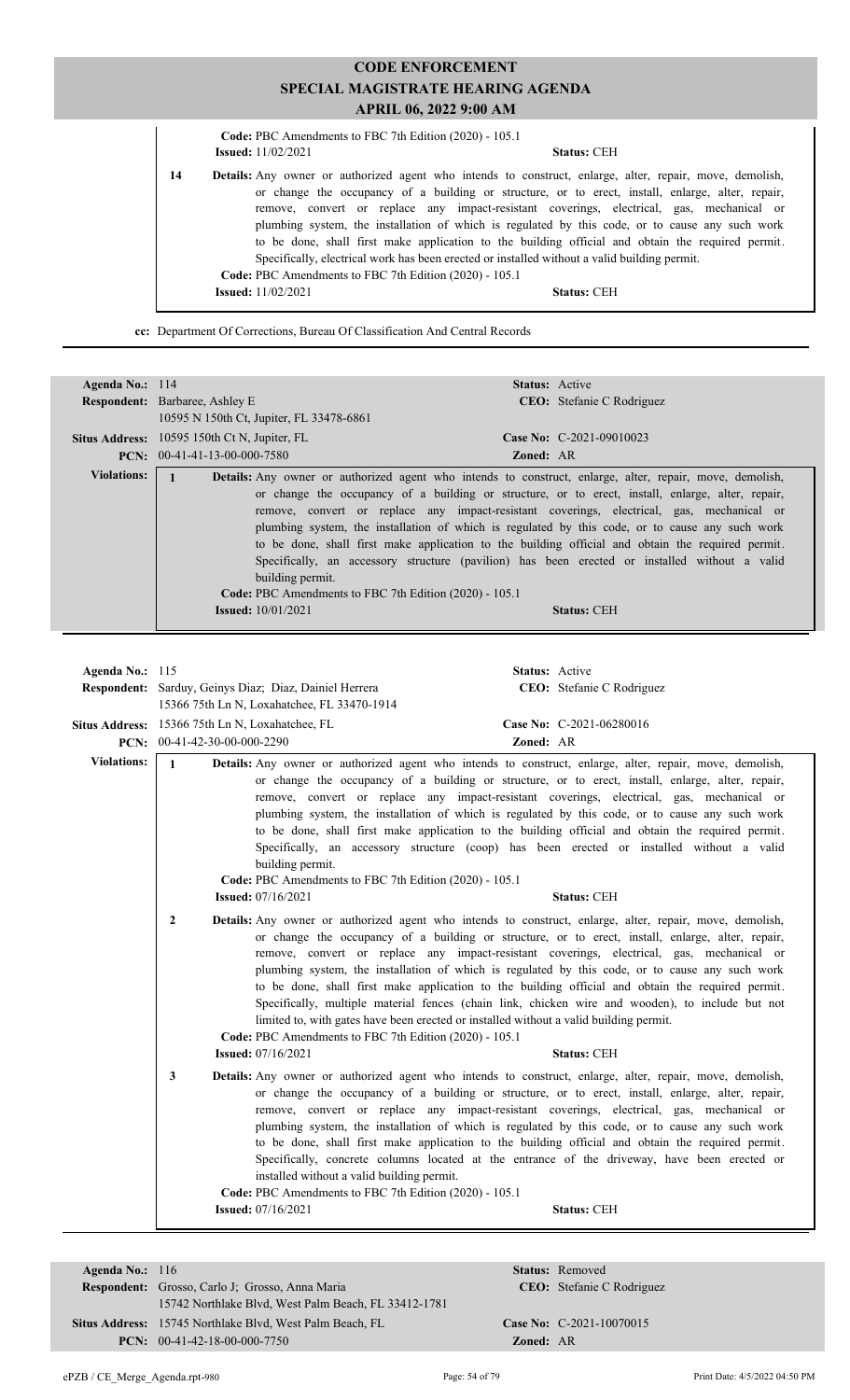| <b>Violations:</b> | Details: Any owner or authorized agent who intends to construct, enlarge, alter, repair, move, demolish, |
|--------------------|----------------------------------------------------------------------------------------------------------|
|                    | or change the occupancy of a building or structure, or to erect, install, enlarge, alter, repair,        |
|                    | remove, convert or replace any impact-resistant coverings, electrical, gas, mechanical or                |
|                    | plumbing system, the installation of which is regulated by this code, or to cause any such work          |
|                    | to be done, shall first make application to the building official and obtain the required permit.        |
|                    | Specifically, the unpermitted accessory structure (mobile trailer) has been erected or installed         |
|                    | without a valid building permit.                                                                         |
|                    | Code: PBC Amendments to FBC 7th Edition (2020) - 105.1                                                   |
|                    | <b>Issued:</b> 10/08/2021<br><b>Status: CLS</b>                                                          |
|                    |                                                                                                          |

| Agenda No.: 117    | Status: Active<br>CEO: Stefanie C Rodriguez<br><b>Respondent:</b> Wiita, Dalton Turner<br>16860 Murcott Blvd, Loxahatchee, FL 33470-2759                                                                                                                                                                                                                                                                                                                                                                                                                                                                                                                                                                                                                                                                     |  |
|--------------------|--------------------------------------------------------------------------------------------------------------------------------------------------------------------------------------------------------------------------------------------------------------------------------------------------------------------------------------------------------------------------------------------------------------------------------------------------------------------------------------------------------------------------------------------------------------------------------------------------------------------------------------------------------------------------------------------------------------------------------------------------------------------------------------------------------------|--|
|                    | Situs Address: 16860 Murcott Blvd, Loxahatchee, FL<br>Case No: C-2021-10120017<br>PCN: 00-40-42-13-00-000-7740<br>Zoned: AR                                                                                                                                                                                                                                                                                                                                                                                                                                                                                                                                                                                                                                                                                  |  |
| <b>Violations:</b> | $\mathbf{1}$<br><b>Details:</b> Any owner or authorized agent who intends to construct, enlarge, alter, repair, move, demolish,<br>or change the occupancy of a building or structure, or to erect, install, enlarge, alter, repair,<br>remove, convert or replace any impact-resistant coverings, electrical, gas, mechanical or<br>plumbing system, the installation of which is regulated by this code, or to cause any such work<br>to be done, shall first make application to the building official and obtain the required permit.<br>Specifically, an accessory structure (pole barn) has been erected or installed without a valid<br>building permit.<br>Code: PBC Amendments to FBC 7th Edition (2020) - 105.1<br><b>Status: CEH</b><br><b>Issued:</b> 10/19/2021                                 |  |
|                    | <b>Details:</b> Any owner or authorized agent who intends to construct, enlarge, alter, repair, move, demolish,<br>$\overline{2}$<br>or change the occupancy of a building or structure, or to erect, install, enlarge, alter, repair,<br>remove, convert or replace any impact-resistant coverings, electrical, gas, mechanical or<br>plumbing system, the installation of which is regulated by this code, or to cause any such work<br>to be done, shall first make application to the building official and obtain the required permit.<br>Specifically, an accessory structure, located at the N.E. side of the property has been erected or<br>installed without a valid building permit.<br>Code: PBC Amendments to FBC 7th Edition (2020) - 105.1<br><b>Issued:</b> 10/19/2021<br><b>Status: CEH</b> |  |
|                    | $\mathbf{3}$<br><b>Details:</b> Any owner or authorized agent who intends to construct, enlarge, alter, repair, move, demolish,<br>or change the occupancy of a building or structure, or to erect, install, enlarge, alter, repair,<br>remove, convert or replace any impact-resistant coverings, electrical, gas, mechanical or<br>plumbing system, the installation of which is regulated by this code, or to cause any such work<br>to be done, shall first make application to the building official and obtain the required permit.<br>Specifically, a fence with gate has been erected or installed without a valid building permit.<br>Code: PBC Amendments to FBC 7th Edition (2020) - 105.1<br><b>Issued:</b> 10/19/2021<br><b>Status: CEH</b>                                                     |  |

| Agenda No.: $118$  | <b>Status:</b> Active                                                                                                                                                                                                                                                                                                                                                                                                                                                                                                                                                                                                                                                                                                                                                                          |  |
|--------------------|------------------------------------------------------------------------------------------------------------------------------------------------------------------------------------------------------------------------------------------------------------------------------------------------------------------------------------------------------------------------------------------------------------------------------------------------------------------------------------------------------------------------------------------------------------------------------------------------------------------------------------------------------------------------------------------------------------------------------------------------------------------------------------------------|--|
|                    | Respondent: ALSTON'S EMBROIDERY LLC<br><b>CEO</b> : Omar J Sheppard                                                                                                                                                                                                                                                                                                                                                                                                                                                                                                                                                                                                                                                                                                                            |  |
|                    | 1442 Briar Oak Dr, Royal Palm Beach, FL 33411<br><b>Type: Life Safety</b>                                                                                                                                                                                                                                                                                                                                                                                                                                                                                                                                                                                                                                                                                                                      |  |
|                    | Case No: C-2021-08200007<br>Situs Address: 9020 Bellhurst Way, Unit 115, West Palm Beach, FL                                                                                                                                                                                                                                                                                                                                                                                                                                                                                                                                                                                                                                                                                                   |  |
|                    | <b>PCN:</b> $00-42-43-31-03-002-1150$<br><b>Zoned: IG</b>                                                                                                                                                                                                                                                                                                                                                                                                                                                                                                                                                                                                                                                                                                                                      |  |
| <b>Violations:</b> | Details: Whenever or wherever any device, equipment, system, condition, arrangement, level of<br>$\mathbf{1}$                                                                                                                                                                                                                                                                                                                                                                                                                                                                                                                                                                                                                                                                                  |  |
|                    | protection, fire-resistive construction, or any other feature is required for compliance with the<br>provisions of this Code, such device, equipment, system, condition, arrangement, level of<br>protection, fire-resistive construction, or other feature shall thereafter be continuously<br>maintained. Maintenance shall be provided in accordance with applicable NFPA requirements<br>or requirements developed as part of a performance-based design, or as directed by the AHJ.<br>[101:4.6.12.1]<br>Code: National Fire Protection Association 1 - 4.5.8.1 - Continuously Maintained<br><b>Issued:</b> 12/14/2021<br><b>Status: CLS</b><br><b>Details:</b> 11.1.3.2 - Multiplug Adapters shall not be used as a Substitute for Permanent Wiring or<br>$\overline{2}$<br>Receptacles. |  |
|                    | Multiplug adapters shall not be used as a substitute for permanent wiring or receptacles.<br>Code: National Fire Protection Association 1 - 11.1.3.2 - Multiplug Adapters shall not<br><b>Issued:</b> $12/14/2021$<br><b>Status: CLS</b><br><b>Details:</b> 11.1.5.5 - Extension & Flexible Cords shall not Extend through Walls, Ceilings, Floors.<br>3<br>Extension cords and flexible cords shall not be affixed to structures; extend through walls,<br>ceilings, or floors, or under doors or floor coverings; or be subject to environmental or physical<br>damage.<br><b>Code:</b> National Fire Protection Association 1 - 11.1.5.5 - Extension & Flexible Cords s                                                                                                                     |  |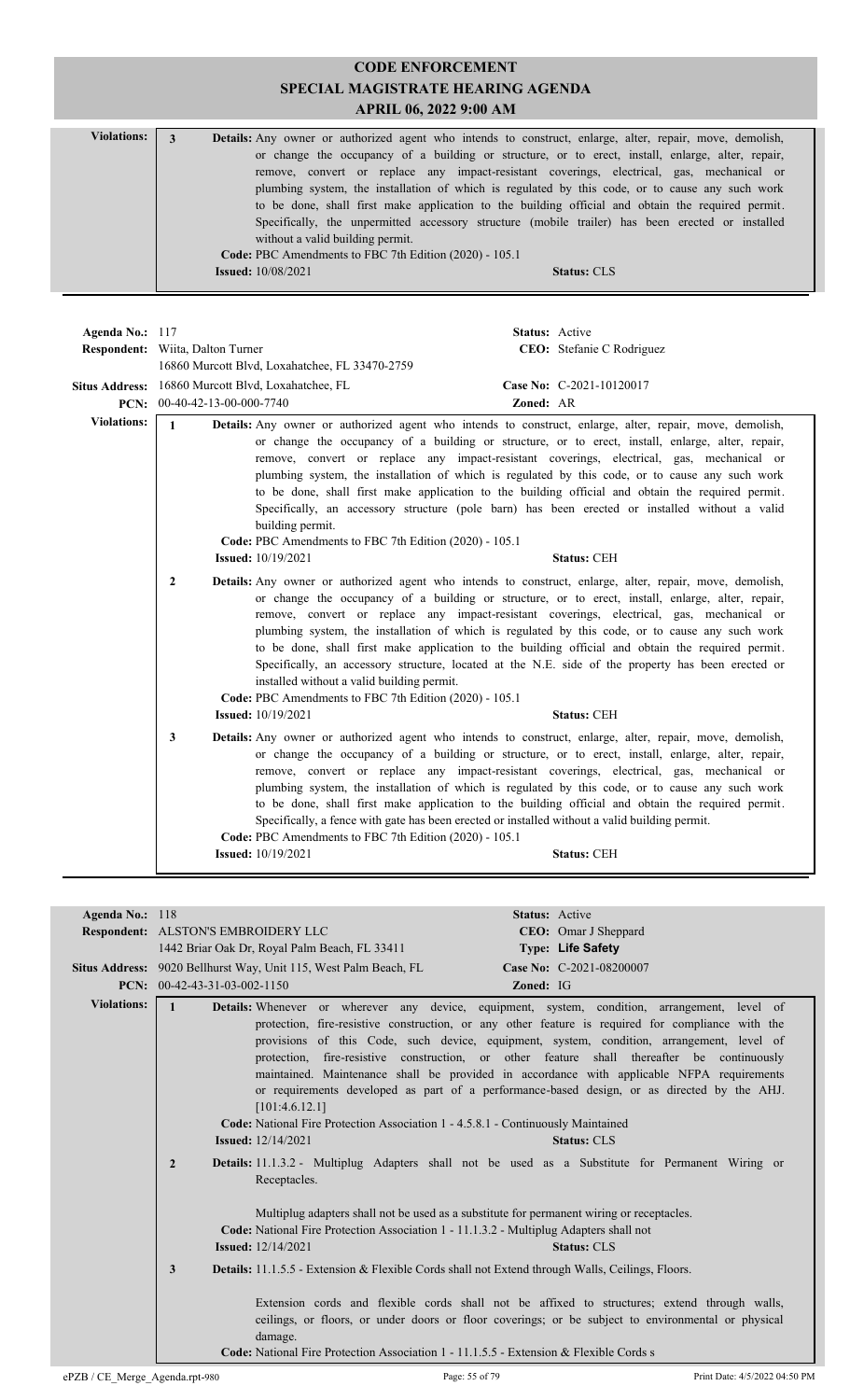|    | <b>Issued:</b> 12/14/2021                                                                                                                                                                                                                                                                                                                     | <b>Status: CLS</b> |
|----|-----------------------------------------------------------------------------------------------------------------------------------------------------------------------------------------------------------------------------------------------------------------------------------------------------------------------------------------------|--------------------|
| 4  | Details: 11.1.5.6 - Extension Cords shall not be used as a Substitute for Permanent Wiring.                                                                                                                                                                                                                                                   |                    |
|    | Extension cords shall not be used as a substitute for permanent wiring.<br>Code: National Fire Protection Association 1 - 11.1.5.6 - Extension Cords shall not be<br><b>Issued:</b> 12/14/2021                                                                                                                                                | <b>Status: CLS</b> |
| 5  | Details: Where additional permits, approvals, certificates, or licenses are required by other agencies,<br>approval shall be obtained from those other agencies.<br>Code: National Fire Protection Association 1 - 1.12.6.3 - Permit Required<br><b>Issued:</b> $12/14/2021$                                                                  | <b>Status: CEH</b> |
| 6  | Details: Permits, where required, shall comply with Section 1.12.<br>Code: National Fire Protection Association 1 - 13.1.1.1 - Permits.<br><b>Issued:</b> $12/14/2021$                                                                                                                                                                        | <b>Status: CEH</b> |
| 7  | <b>Details:</b> 11.1.4.1 - RPTs shall be Polarized or Grounded with Overcurrent Protection                                                                                                                                                                                                                                                    |                    |
|    | Relocatable power taps shall be listed to UL 1363, Standard for Relocatable Power Taps, or UL<br>1363A, Outline of Investigation for Special Purpose Relocatable Power Taps, where applicable.<br>Code: National Fire Protection Association 1 - 11.1.4.1 - RPTs shall be Polarized or G<br><b>Issued:</b> $12/14/2021$                       | <b>Status: CLS</b> |
| 8  | Details: 14.4.2.1 - No Furnishings, Decorations, or Other Objects shall Obstruct Exits or Egress<br>therefrom, or Visibility thereof.                                                                                                                                                                                                         |                    |
|    | No furnishings, decorations, or other objects shall obstruct exits or their access thereto, egress<br>therefrom, or visibility thereof. [101:7.1.10.2.1]<br>Code: National Fire Protection Association 1 - 14.4.2.1 - No Furnishings<br><b>Issued:</b> 12/14/2021                                                                             | <b>Status: CLS</b> |
| 9  | Details: 14.4.4 - Storage above Means of Egress.                                                                                                                                                                                                                                                                                              |                    |
|    | There shall be no storage above any component of the means of egress unless it is on a<br>separate floor, mezzanine, or engineered and approved platform constructed in accordance with<br>the Florida Building Code.<br>Code: National Fire Protection Association 1 - 14.4.4 - Storage above Means of Egress<br><b>Issued:</b> $12/14/2021$ | <b>Status: CEH</b> |
| 10 | Details: 7.5.2.2 - Exits shall be Clearly Recognizable.                                                                                                                                                                                                                                                                                       |                    |
|    | Exit access and exit doors shall be designed and arranged to be clearly recognizable.<br>Code: National Fire Protection Association 101 - 7.5.2.2 - Exits shall be Clearly Recogn<br><b>Issued:</b> 12/14/2021                                                                                                                                | <b>Status: CEH</b> |
| 11 | Details: 7.10.1.2.1 - Exits Signs Required.                                                                                                                                                                                                                                                                                                   |                    |
|    | Exits, other than main exterior exit doors that obviously and clearly are identifiable as exits, shall<br>be marked by an approved sign that is readily visible from any direction of exit access.<br>Code: National Fire Protection Association 101 - 7.10.1.2.1 - Exits Signs Required<br><b>Issued:</b> 12/14/2021                         | <b>Status: CEH</b> |
| 12 | Details: 43.1.1 - Spray Application of Flammable & Combustible Materials.                                                                                                                                                                                                                                                                     |                    |
|    | Operations involving the spray application of flammable and combustible materials shall<br>comply with NFPA 33 and Section 43.1.<br>Code: National Fire Protection Association 1 - 43.1.1 - Spray Application of Flammable<br><b>Issued:</b> $12/14/2021$                                                                                     | <b>Status: CLS</b> |
| 13 | Details: 8.3.3.1 - Protect Openings in Fire Barrier.                                                                                                                                                                                                                                                                                          |                    |
|    | Every opening in a fire barrier shall be protected to limit the spread of fire from one side of the<br>fire barrier to the other.<br>Code: National Fire Protection Association 101 - 8.3.3.1 - Protect Openings in Fire Barr<br><b>Issued:</b> 12/14/2021                                                                                    | <b>Status: CEH</b> |
| 14 | Details: 14.8.3.4.1.1 - Excerpt: The width of exit access serving not more than                                                                                                                                                                                                                                                               |                    |
|    | The width of exit access serving not more than six people, and having a length not exceeding 50<br>ft $(15 \text{ m})$ shall meet both of the following criteria:                                                                                                                                                                             |                    |
|    | 1. The width shall be not less than 18 in. (455 mm), at and below a height of 38 in. (965 mm), and<br>not less than 28 in. (710 mm) above a height of 38 in. (965 mm).                                                                                                                                                                        |                    |
|    | 2.A width of not less than 36 in. (915 mm) for new exit access, and not less than 28 in. (710 mm)<br>for existing exit access, shall be capable of being provided without moving permanent walls.<br>[101:7.3.4.1.1]                                                                                                                          |                    |
|    | Code: National Fire Protection Association 1 - 14.8.3.4.1.1 - Excerpt<br><b>Issued:</b> 12/14/2021                                                                                                                                                                                                                                            | <b>Status: CLS</b> |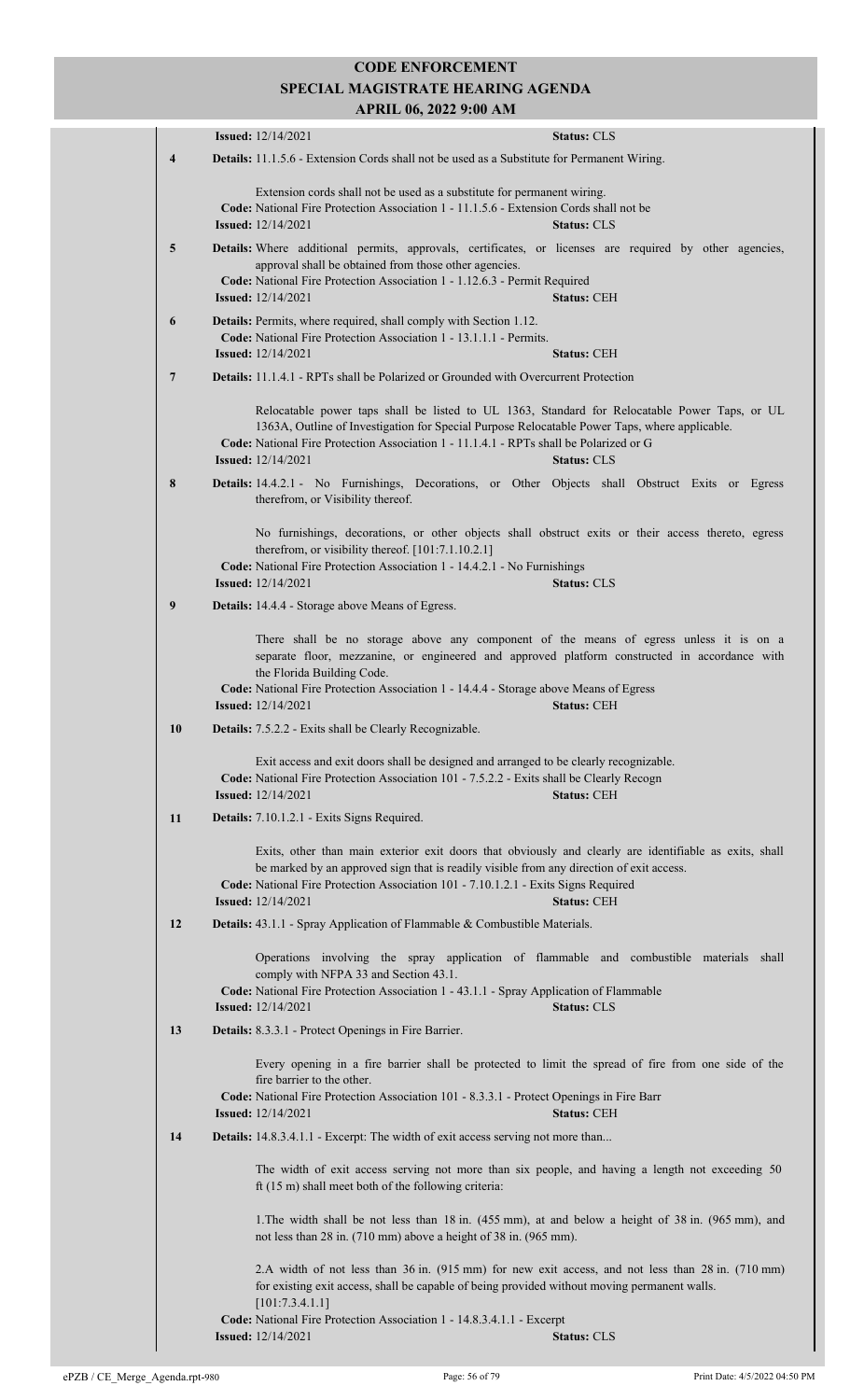| 15 | <b>Details:</b> 5.2.1.1.5 - Escutcheons and Cover Plates - Recessed, Flush and Concealed Sprinklers.                                                                                   |                                                                                                                                                                                                                                                                                                                            |
|----|----------------------------------------------------------------------------------------------------------------------------------------------------------------------------------------|----------------------------------------------------------------------------------------------------------------------------------------------------------------------------------------------------------------------------------------------------------------------------------------------------------------------------|
|    | with their listed escutcheon or cover plate if found missing during the inspection.<br><b>Code:</b> National Fire Protection Association 25 - 5.2.1.1.5 - Escutcheons and Cover Plates | Escutcheons and cover plates for recessed, flush, and concealed sprinklers shall be replaced                                                                                                                                                                                                                               |
|    | <b>Issued:</b> $12/14/2021$                                                                                                                                                            | <b>Status: CLS</b>                                                                                                                                                                                                                                                                                                         |
| 16 | provided for all switch and electrical outlet boxes.                                                                                                                                   | <b>Details:</b> Open junction boxes and open wiring splices shall be prohibited. Approved covers shall be                                                                                                                                                                                                                  |
|    | Code: Palm Beach County Codes & Ordinances - 11.1.11                                                                                                                                   |                                                                                                                                                                                                                                                                                                                            |
|    | <b>Issued:</b> 12/14/2021                                                                                                                                                              | <b>Status: CLS</b>                                                                                                                                                                                                                                                                                                         |
| 17 | require the defects to be corrected to eliminate the hazard.                                                                                                                           | <b>Details:</b> Where it is found that the electrical system in a structure constitutes a hazard to the occupants<br>or the structure by reason of inadequate service, improper fusing, insufficient outlets, improper<br>wiring or installation, deterioration or damage, or for similar reasons, the code official shall |
|    | Code: Palm Beach County Property Maintenance Code - Section 14-46 (c) (3)                                                                                                              |                                                                                                                                                                                                                                                                                                                            |
|    | <b>Issued:</b> 12/14/2021                                                                                                                                                              | <b>Status: CEH</b>                                                                                                                                                                                                                                                                                                         |

**cc:** Alston'S Embroidery Llc Alston'S Embroidery Llc Fire Rescue

| Agenda No.: $119$  | Status: Removed<br>CEO: Omar J Sheppard<br>Respondent: Busscher, Andrew; Drane, Veronica                                                                                                                                                                                                                                                                                                                                                                                                                                                                                                                                                                                                                                                                  |
|--------------------|-----------------------------------------------------------------------------------------------------------------------------------------------------------------------------------------------------------------------------------------------------------------------------------------------------------------------------------------------------------------------------------------------------------------------------------------------------------------------------------------------------------------------------------------------------------------------------------------------------------------------------------------------------------------------------------------------------------------------------------------------------------|
|                    | 20558 Cole Ln, Loxahatchee, FL 33470-2239                                                                                                                                                                                                                                                                                                                                                                                                                                                                                                                                                                                                                                                                                                                 |
|                    | Situs Address: 20558 Cole Ln, Loxahatchee, FL<br>Case No: C-2021-03170074                                                                                                                                                                                                                                                                                                                                                                                                                                                                                                                                                                                                                                                                                 |
|                    | PCN: $00-40-43-08-00-000-3040$<br>Zoned: AR                                                                                                                                                                                                                                                                                                                                                                                                                                                                                                                                                                                                                                                                                                               |
| <b>Violations:</b> | <b>Details:</b> It shall be unlawful for the owner or occupant of a building, structure or property to utilize the<br>$\mathbf{2}$<br>premises of such property for the open storage of any motor vehicle which is inoperable and in<br>a state of disrepair, appliances, glass, building material, construction debris, automotive parts,<br>tires, vegetative debris, garbage, trash or similar items.<br>Code: Palm Beach County Property Maintenance Code - Section 14-35 (a)<br><b>Issued:</b> 03/29/2021<br><b>Status: CLS</b>                                                                                                                                                                                                                      |
|                    | <b>Details:</b> Any owner or authorized agent who intends to construct, enlarge, alter, repair, move, demolish,<br>3<br>or change the occupancy of a building or structure, or to erect, install, enlarge, alter, repair,<br>remove, convert or replace any impact-resistant coverings, electrical, gas, mechanical or<br>plumbing system, the installation of which is regulated by this code, or to cause any such work<br>to be done, shall first make application to the building official and obtain the required permit.<br>More specifically, accessory structures have been erected or installed without a valid building<br>permit.<br>Code: PBC Amendments to FBC 7th Edition (2020) - 105.1<br><b>Issued:</b> 03/29/2021<br><b>Status: CLS</b> |
|                    | 5<br><b>Details:</b> Any owner or authorized agent who intends to construct, enlarge, alter, repair, move, demolish,<br>or change the occupancy of a building or structure, or to erect, install, enlarge, alter, repair,<br>remove, convert or replace any impact-resistant coverings, electrical, gas, mechanical or<br>plumbing system, the installation of which is regulated by this code, or to cause any such work<br>to be done, shall first make application to the building official and obtain the required permit.<br>More specifically, a fence with gate(s) has been erected or installed without a valid building<br>permit.<br>Code: PBC Amendments to FBC 7th Edition (2020) - 105.1<br><b>Issued: 03/29/2021</b><br><b>Status: CLS</b>  |
|                    |                                                                                                                                                                                                                                                                                                                                                                                                                                                                                                                                                                                                                                                                                                                                                           |

| Agenda No.: $120$  |                                                                                                                                                                                       |                  | <b>Status:</b> Removed                                                                                                                                                                               |
|--------------------|---------------------------------------------------------------------------------------------------------------------------------------------------------------------------------------|------------------|------------------------------------------------------------------------------------------------------------------------------------------------------------------------------------------------------|
|                    | <b>Respondent:</b> Dieurestil, Iphemie                                                                                                                                                |                  | <b>CEO</b> : Omar J Sheppard                                                                                                                                                                         |
|                    | PO BOX 18154, West Palm Beach, FL 33416-8154                                                                                                                                          |                  |                                                                                                                                                                                                      |
|                    | Situs Address: 5913 Papaya Rd, West Palm Beach, FL                                                                                                                                    |                  | Case No: $C-2021-10220022$                                                                                                                                                                           |
|                    | <b>PCN:</b> $00-42-43-35-13-029-0150$                                                                                                                                                 | <b>Zoned: RM</b> |                                                                                                                                                                                                      |
| <b>Violations:</b> | <b>Details:</b> Vehicles shall only be parked on an improved surface in the Urban Suburban Tier.<br>$\overline{\mathbf{4}}$                                                           |                  |                                                                                                                                                                                                      |
|                    | Code: Unified Land Development Code - 6.D.1.A.4.a.2.b                                                                                                                                 |                  |                                                                                                                                                                                                      |
|                    | <b>Issued:</b> $10/26/2021$                                                                                                                                                           |                  | <b>Status: CLS</b>                                                                                                                                                                                   |
|                    | <b>Details:</b> It shall be unlawful for the owner or occupant of a building, structure or property to utilize the<br>6<br>tires, vegetative debris, garbage, trash or similar items. |                  | premises of such property for the open storage of any motor vehicle which is inoperable and in<br>a state of disrepair, appliances, glass, building material, construction debris, automotive parts, |
|                    | <b>Code:</b> Palm Beach County Property Maintenance Code - Section 14-35 (a)                                                                                                          |                  |                                                                                                                                                                                                      |
|                    | <b>Issued:</b> $10/26/2021$                                                                                                                                                           |                  | <b>Status: CLS</b>                                                                                                                                                                                   |
|                    |                                                                                                                                                                                       |                  |                                                                                                                                                                                                      |
|                    |                                                                                                                                                                                       |                  |                                                                                                                                                                                                      |

**cc:** Dieurestil, Iphemie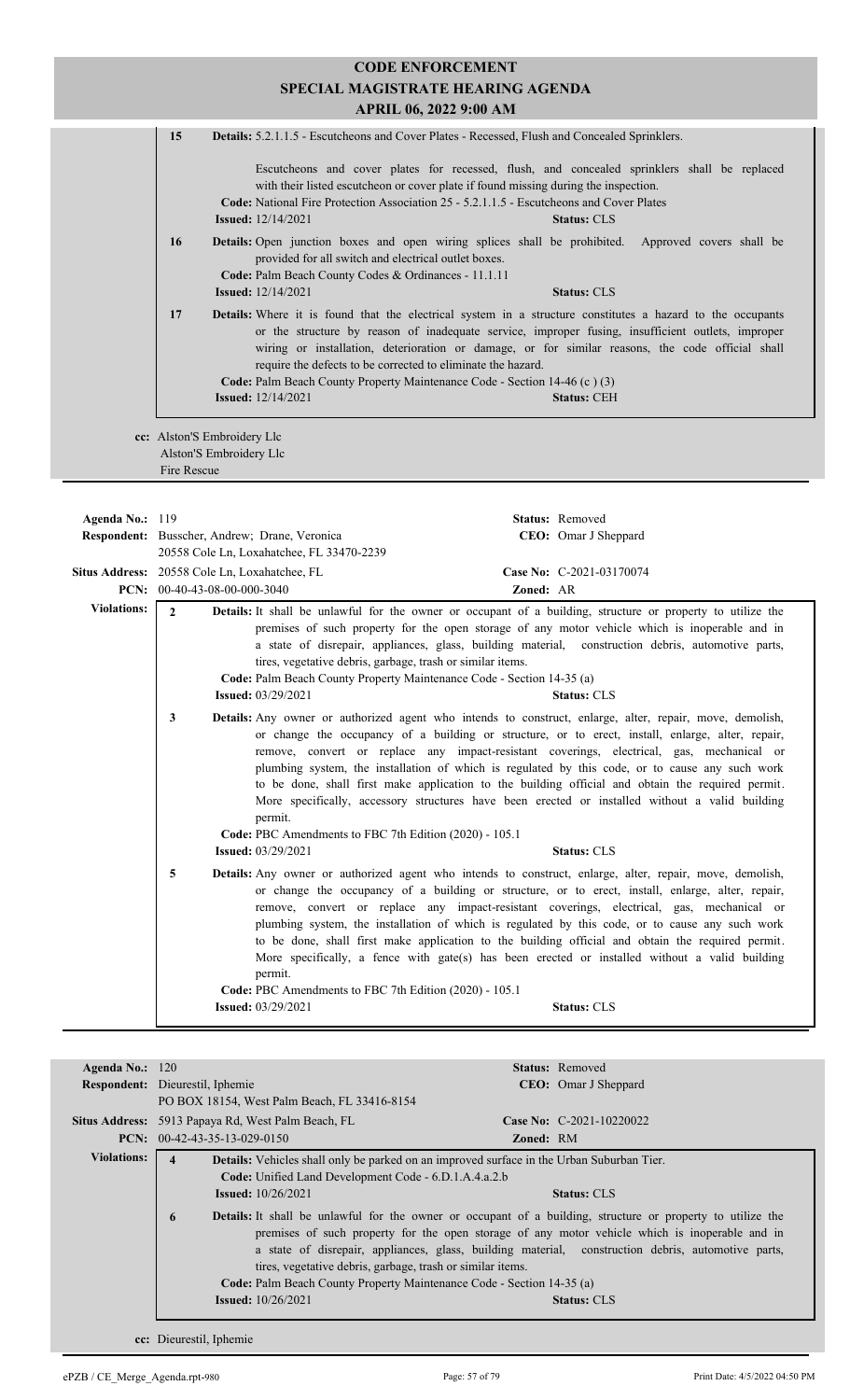| Agenda No.: 121    | Respondent: FLORIDA COMMERCIAL TRUCKS LLC                                                                                                                                                                                                                                                                                                                                                                                                                                                                                                                                                                                                                                                                                     |           | Status: Removed<br>CEO: Omar J Sheppard        |
|--------------------|-------------------------------------------------------------------------------------------------------------------------------------------------------------------------------------------------------------------------------------------------------------------------------------------------------------------------------------------------------------------------------------------------------------------------------------------------------------------------------------------------------------------------------------------------------------------------------------------------------------------------------------------------------------------------------------------------------------------------------|-----------|------------------------------------------------|
|                    | 7673 Hooper Rd, Bay 3, West Palm Beach, FL 33411<br>Situs Address: 7673 Hooper Rd, 3, West Palm Beach, FL                                                                                                                                                                                                                                                                                                                                                                                                                                                                                                                                                                                                                     |           | Type: Life Safety<br>Case No: C-2021-08200020  |
| <b>Violations:</b> | PCN: 00-42-43-27-05-006-3204                                                                                                                                                                                                                                                                                                                                                                                                                                                                                                                                                                                                                                                                                                  | Zoned: IL |                                                |
|                    | $\mathbf{1}$<br>Details: 1.12.6.3 - Permit Required.                                                                                                                                                                                                                                                                                                                                                                                                                                                                                                                                                                                                                                                                          |           |                                                |
|                    | Where additional permits, approvals, certificates, or licenses are required by other agencies,<br>approval shall be obtained from those other agencies.<br>Code: National Fire Protection Association 1 - 1.12.6.3 - Permit Required                                                                                                                                                                                                                                                                                                                                                                                                                                                                                          |           |                                                |
|                    | <b>Issued:</b> 11/24/2021                                                                                                                                                                                                                                                                                                                                                                                                                                                                                                                                                                                                                                                                                                     |           | <b>Status: CEH</b>                             |
|                    | cc: Florida Commercial Trucks Llc<br>Fire Rescue                                                                                                                                                                                                                                                                                                                                                                                                                                                                                                                                                                                                                                                                              |           |                                                |
|                    | Hooper 76 Llc                                                                                                                                                                                                                                                                                                                                                                                                                                                                                                                                                                                                                                                                                                                 |           |                                                |
| Agenda No.: 122    |                                                                                                                                                                                                                                                                                                                                                                                                                                                                                                                                                                                                                                                                                                                               |           | Status: Removed                                |
|                    | Respondent: Perez, Jose Antonio Jr; Perez, Guillermina<br>1314 Drexel Rd, West Palm Beach, FL 33417-5507                                                                                                                                                                                                                                                                                                                                                                                                                                                                                                                                                                                                                      |           | CEO: Omar J Sheppard                           |
|                    | Situs Address: 1314 Drexel Rd, West Palm Beach, FL<br>PCN: $00-42-43-26-10-000-0090$                                                                                                                                                                                                                                                                                                                                                                                                                                                                                                                                                                                                                                          | Zoned: RS | Case No: C-2021-09160030                       |
| <b>Violations:</b> | 3<br>Details: Any owner or authorized agent who intends to construct, enlarge, alter, repair, move, demolish,<br>or change the occupancy of a building or structure, or to erect, install, enlarge, alter, repair,<br>remove, convert or replace any impact-resistant coverings, electrical, gas, mechanical or<br>plumbing system, the installation of which is regulated by this code, or to cause any such work<br>to be done, shall first make application to the building official and obtain the required permit.<br>More specifically, FENCE has been erected or installed without a valid building permit.<br>Code: PBC Amendments to FBC 7th Edition (2020) - 105.1<br><b>Issued:</b> 10/04/2021                     |           | <b>Status: CLS</b>                             |
|                    | cc: Code Enforcement                                                                                                                                                                                                                                                                                                                                                                                                                                                                                                                                                                                                                                                                                                          |           |                                                |
|                    |                                                                                                                                                                                                                                                                                                                                                                                                                                                                                                                                                                                                                                                                                                                               |           |                                                |
|                    |                                                                                                                                                                                                                                                                                                                                                                                                                                                                                                                                                                                                                                                                                                                               |           | <b>Status:</b> Removed                         |
| Agenda No.: 123    | <b>Respondent: WATER ZONE INC</b>                                                                                                                                                                                                                                                                                                                                                                                                                                                                                                                                                                                                                                                                                             |           | CEO: Omar J Sheppard                           |
|                    | 1432 Skees Rd, Ste B, West Palm Beach, FL 33411                                                                                                                                                                                                                                                                                                                                                                                                                                                                                                                                                                                                                                                                               |           | Type: Life Safety                              |
|                    | Situs Address: 1432 Skees Rd, Unit B, West Palm Beach, FL<br>PCN: 00-42-43-27-05-004-0101                                                                                                                                                                                                                                                                                                                                                                                                                                                                                                                                                                                                                                     | Zoned: IL | Case No: C-2021-08130015                       |
| <b>Violations:</b> | $\mathbf{1}$<br>Details: 1.12.6.3 - Permit Required.                                                                                                                                                                                                                                                                                                                                                                                                                                                                                                                                                                                                                                                                          |           |                                                |
|                    | Where additional permits, approvals, certificates, or licenses are required by other agencies,<br>approval shall be obtained from those other agencies.<br>Code: National Fire Protection Association 1 - 1.12.6.3 - Permit Required<br><b>Issued:</b> 11/24/2021                                                                                                                                                                                                                                                                                                                                                                                                                                                             |           | <b>Status: CEH</b>                             |
|                    |                                                                                                                                                                                                                                                                                                                                                                                                                                                                                                                                                                                                                                                                                                                               |           |                                                |
|                    | cc: Fire Rescue                                                                                                                                                                                                                                                                                                                                                                                                                                                                                                                                                                                                                                                                                                               |           |                                                |
|                    |                                                                                                                                                                                                                                                                                                                                                                                                                                                                                                                                                                                                                                                                                                                               |           |                                                |
| Agenda No.: 124    | Respondent: Jividen, William D; Lamb, Michael B<br>5332 Palm Ridge Blvd, Delray Beach, FL 33484-1108                                                                                                                                                                                                                                                                                                                                                                                                                                                                                                                                                                                                                          |           | Status: Active<br><b>CEO</b> : Jeff P Shickles |
|                    | Situs Address: 5346 Palm Ridge Blvd, Delray Beach, FL<br>PCN: $00-42-46-11-04-000-1500$                                                                                                                                                                                                                                                                                                                                                                                                                                                                                                                                                                                                                                       | Zoned: AR | Case No: C-2021-02230021                       |
| <b>Violations:</b> | $\mathbf{1}$<br>Details: An accessory use shall continue only as long as the principal use that it serves remains active.<br>More specifically, the (Building Structure).<br>Code: Unified Land Development Code - 4.B.1.D.5<br><b>Issued:</b> 02/23/2021                                                                                                                                                                                                                                                                                                                                                                                                                                                                     |           | <b>Status: CEH</b>                             |
|                    | 3<br>Details: Any owner or authorized agent who intends to construct, enlarge, alter, repair, move, demolish,<br>or change the occupancy of a building or structure, or to erect, install, enlarge, alter, repair,<br>remove, convert or replace any impact-resistant coverings, electrical, gas, mechanical or<br>plumbing system, the installation of which is regulated by this code, or to cause any such work<br>to be done, shall first make application to the building official and obtain the required permit.<br>More specifically, the building structure has been erected or installed without a valid building<br>permit.<br>Code: PBC Amendments to FBC 7th Edition (2020) - 105.1<br><b>Issued:</b> 02/23/2021 |           | <b>Status: CEH</b>                             |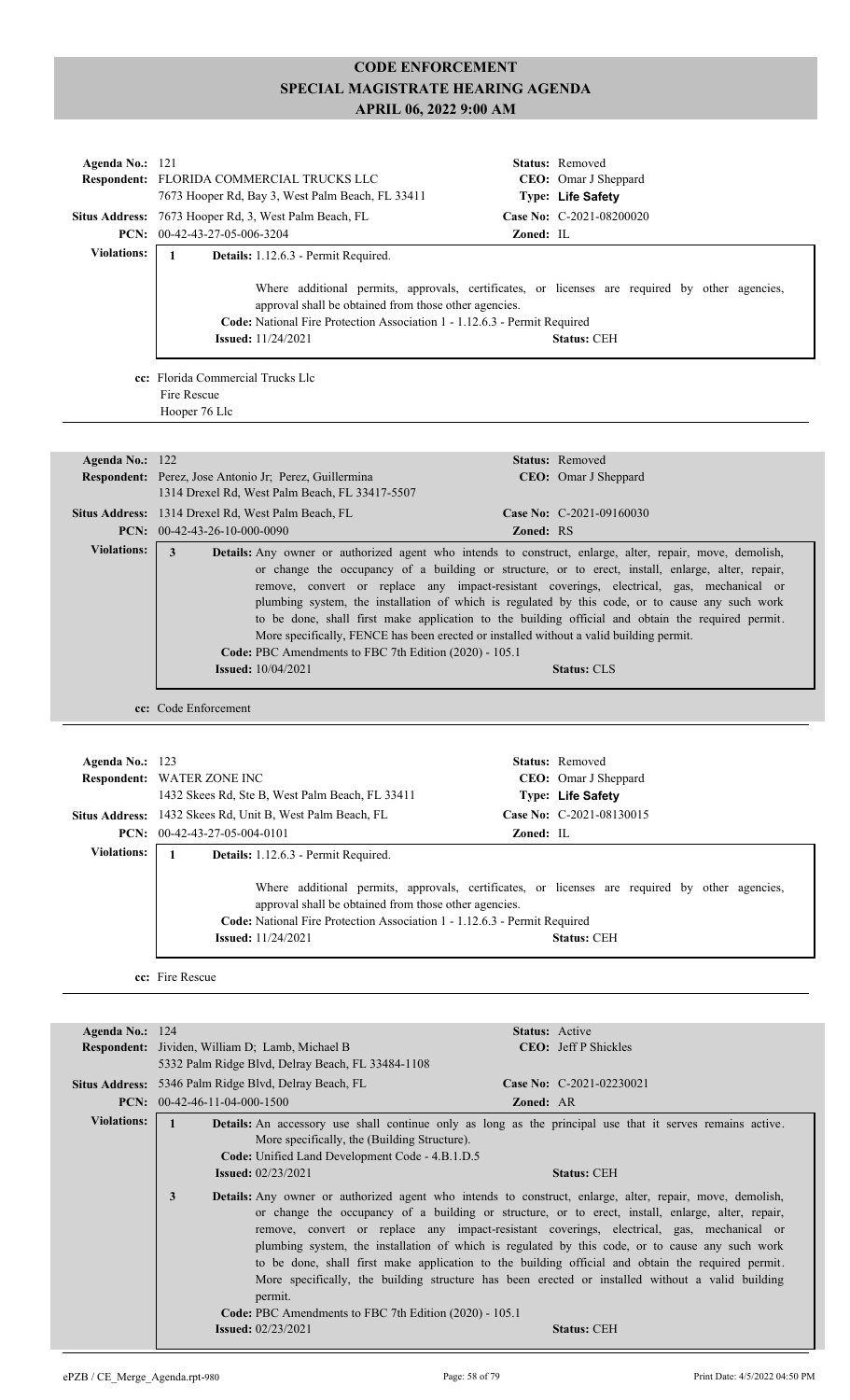| Agenda No.: $125$  | Respondent: Mucha, Jacek<br>5 Ocean Pl, Boca Raton, FL 33487-4238                                         | <b>Status:</b> Removed<br><b>CEO</b> : Jeff P Shickles                                                                                                                                                                                                                                                                   |
|--------------------|-----------------------------------------------------------------------------------------------------------|--------------------------------------------------------------------------------------------------------------------------------------------------------------------------------------------------------------------------------------------------------------------------------------------------------------------------|
|                    | Situs Address: 16082 Rio Del Sol, Delray Beach, FL                                                        | Case No: C-2021-07080008                                                                                                                                                                                                                                                                                                 |
|                    | <b>PCN:</b> $00-41-46-25-01-000-0780$                                                                     | <b>Zoned: RE</b>                                                                                                                                                                                                                                                                                                         |
| <b>Violations:</b> | Residential.<br>Code: Florida Building Code, Residential as FBC-R - R4501.17<br><b>Issued:</b> 07/08/2021 | <b>Details:</b> Residential swimming pools shall comply with Sections R4501.17.1 through R4501.17.3.<br>More<br>specifically, residential swimming pools shall have a barrier that completely surrounds and<br>obstructs access to the swimming pool in accordance with the Florida Building Code,<br><b>Status: CLS</b> |
|                    |                                                                                                           |                                                                                                                                                                                                                                                                                                                          |
| Agenda No.: $126$  |                                                                                                           | <b>Status:</b> Active                                                                                                                                                                                                                                                                                                    |
|                    | <b>Respondent:</b> Amaro, Elosisa Martinez<br>617 Olive Tree Cir, Greenacres, FL 33413-3053               | <b>CEO</b> : David T Snell                                                                                                                                                                                                                                                                                               |
|                    | <b>Situs Address:</b> 6198 16th Pl S, Lot 617, West Palm Beach, FL                                        | Case No: $C-2021-10280015$                                                                                                                                                                                                                                                                                               |

|                                    | <b>PCN:</b> $00-42-44-10-00-000-5030$<br><b>Zoned: AR</b>                                                                                                                                                                                                                                                                                                                                                                                                                                                          |
|------------------------------------|--------------------------------------------------------------------------------------------------------------------------------------------------------------------------------------------------------------------------------------------------------------------------------------------------------------------------------------------------------------------------------------------------------------------------------------------------------------------------------------------------------------------|
| <b>Violations:</b><br>$\mathbf{1}$ | Details: It shall be unlawful for any owner of land in any residential district to park on, cause to be<br>parked on, or allow to be parked on residentially zoned land any unlicensed or unregistered<br>vehicle, or equipment commercial vehicle, sports vehicle, recreational vehicle, marine vessel or<br>trailer for a period exceeding one hour in any 24 hour period, each such period commencing at<br>the time of first stopping or parking.                                                              |
|                                    | Specifically: A burnt vehicle is located on the premises which is a violation of this Section.<br>Code: Unified Land Development Code - 6.D.1.A.4.a.2.a<br><b>Issued:</b> 10/28/2021<br><b>Status: CLS</b>                                                                                                                                                                                                                                                                                                         |
| $\overline{2}$                     | Details: Any owner or authorized agent who intends to construct, enlarge, alter, repair, move, demolish,<br>or change the occupancy of a building or structure, or to erect, install, enlarge, alter, repair,<br>remove, convert or replace any impact-resistant coverings, electrical, gas, mechanical or<br>plumbing system, the installation of which is regulated by this code, or to cause any such work<br>to be done, shall first make application to the building official and obtain the required permit. |
|                                    | Specifically: A Shed type structure has been erected or installed without a valid building<br>permit.<br>Code: PBC Amendments to FBC 7th Edition (2020) - 105.1<br><b>Issued:</b> 10/28/2021<br><b>Status: CEH</b>                                                                                                                                                                                                                                                                                                 |
| $\mathbf{3}$                       | Details: All structural members shall be maintained structurally sound, and be capable of supporting the<br>imposed loads.                                                                                                                                                                                                                                                                                                                                                                                         |
|                                    | Specifically: A fire has damaged the interior of the mobile home, and therefore compromising<br>the integrity of the support load of the structure (Mobile Home), rendering it "Uninhabitable".<br>Code: Palm Beach County Property Maintenance Code - Section 14-34 (b)<br><b>Issued:</b> 10/28/2021<br><b>Status: CEH</b>                                                                                                                                                                                        |
| $\overline{\mathbf{4}}$            | Details: Any owner or authorized agent who intends to construct, enlarge, alter, repair, move, demolish,<br>or change the occupancy of a building or structure, or to erect, install, enlarge, alter, repair,<br>remove, convert or replace any impact-resistant coverings, electrical, gas, mechanical or<br>plumbing system, the installation of which is regulated by this code, or to cause any such work<br>to be done, shall first make application to the building official and obtain the required permit. |
|                                    | Specifically: Apparently the owner has altered the mobile home into individual rooms and/or<br>units for living spaces has been erected or installed without a valid building permit.<br>Code: PBC Amendments to FBC 7th Edition (2020) - 105.1                                                                                                                                                                                                                                                                    |
|                                    | <b>Issued:</b> 10/28/2021<br><b>Status: CEH</b>                                                                                                                                                                                                                                                                                                                                                                                                                                                                    |

**Respondent:** Falcon, Victor Ortiz **Agenda No.:** 127 **Status:** Active 6464 Gun Club Rd, West Palm Beach, FL 33415-2441 Situs Address: 6464 Gun Club Rd, West Palm Beach, FL **Case No:** C-2021-09280003 **PCN:** 00-42-44-03-00-000-1136 **Zoned:** RT

CEO: David T Snell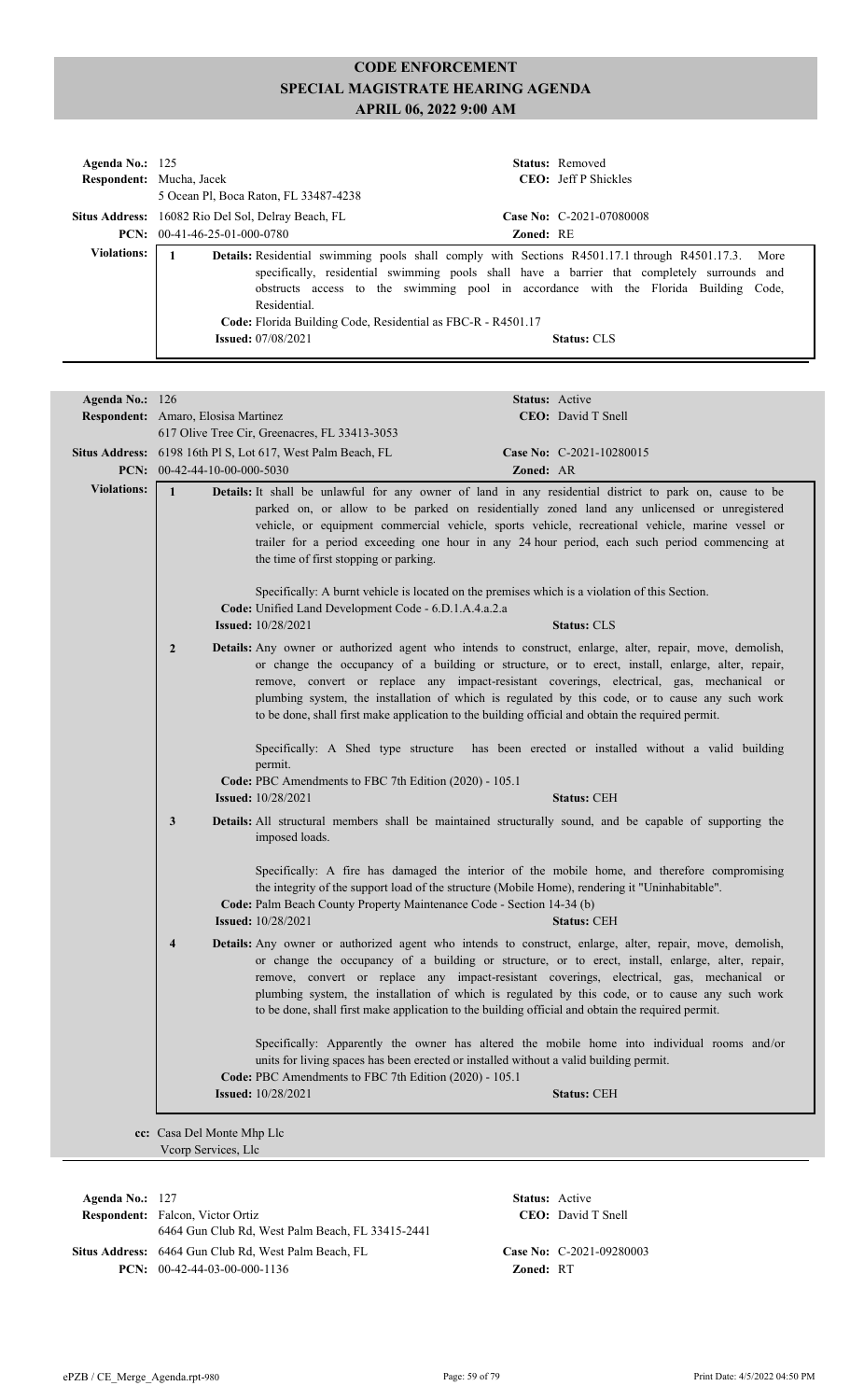| <b>CODE ENFORCEMENT</b><br>SPECIAL MAGISTRATE HEARING AGENDA<br>APRIL 06, 2022 9:00 AM |                         |                                                                                                                                                                                                                                                                                                                                                                                                                                                                                                                    |  |
|----------------------------------------------------------------------------------------|-------------------------|--------------------------------------------------------------------------------------------------------------------------------------------------------------------------------------------------------------------------------------------------------------------------------------------------------------------------------------------------------------------------------------------------------------------------------------------------------------------------------------------------------------------|--|
| <b>Violations:</b>                                                                     | $\mathbf{1}$            | Details: One commercial vehicle of not over one ton rated capacity may be parked per dwelling unit,<br>providing all of the following conditions are met: vehicle is registered or licensed; used by a<br>resident of the premises; gross vehicle weight rating (gvwr) does not exceed 12,500 pounds;<br>height does not exceed nine feet, including any load, bed, or box; and total vehicle length does<br>not exceed 26 feet.                                                                                   |  |
|                                                                                        |                         | Specifically: The premises is utilized to park a commercial trailer which fail one (1) of the three<br>(3) parameters of this Section. (Length)<br>Code: Unified Land Development Code - 6.A.1.B.2.a<br><b>Issued: 09/28/2021</b><br><b>Status: CEH</b>                                                                                                                                                                                                                                                            |  |
|                                                                                        | 3                       | Details: Uses identified with a dash "-," in a zoning districts column of the Use Matrix, are prohibited in<br>that zoning district, unless otherwise expressly stated under the Supplementary Use Standards<br>for the use, or within any applicable Zoning Overlays.                                                                                                                                                                                                                                             |  |
|                                                                                        |                         | Specifically: The premises is utilized for a Commercial Contractor Storage Yard of commercial<br>vehicles and equipment, which are a violation of this of this Use Matrix.                                                                                                                                                                                                                                                                                                                                         |  |
|                                                                                        |                         | Specifically: The storage of construction material, mechanical equipment used in construction<br>activity, or commercial vehicles used by building trades and services, other than construction<br>sites.                                                                                                                                                                                                                                                                                                          |  |
|                                                                                        |                         | Code: Unified Land Development Code - 4.A.7.C.6<br>Unified Land Development Code - 4.B.5.A<br><b>Issued: 09/28/2021</b><br><b>Status: CEH</b>                                                                                                                                                                                                                                                                                                                                                                      |  |
|                                                                                        | $\overline{\mathbf{4}}$ | Details: Any owner or authorized agent who intends to construct, enlarge, alter, repair, move, demolish,<br>or change the occupancy of a building or structure, or to erect, install, enlarge, alter, repair,<br>remove, convert or replace any impact-resistant coverings, electrical, gas, mechanical or<br>plumbing system, the installation of which is regulated by this code, or to cause any such work<br>to be done, shall first make application to the building official and obtain the required permit. |  |
|                                                                                        |                         | Specifically: 6ft chain link fence has been erected or installed without a valid building permit.<br>Code: PBC Amendments to FBC 7th Edition (2020) - 105.1<br><b>Issued: 09/28/2021</b><br><b>Status: CEH</b>                                                                                                                                                                                                                                                                                                     |  |
|                                                                                        |                         |                                                                                                                                                                                                                                                                                                                                                                                                                                                                                                                    |  |

| Agenda No.: $128$  | <b>Respondent: LANDTRUST HOLDINGS LLC</b><br>2623 Georgia Ln, Lake Worth, FL 33460 | <b>Status:</b> Removed<br><b>CEO</b> : David T Snell                                                                                                                                                                                                                                                                                                                                                                                                                                                                      |
|--------------------|------------------------------------------------------------------------------------|---------------------------------------------------------------------------------------------------------------------------------------------------------------------------------------------------------------------------------------------------------------------------------------------------------------------------------------------------------------------------------------------------------------------------------------------------------------------------------------------------------------------------|
|                    | <b>Situs Address:</b> 2126 Major Dr, West Palm Beach, FL                           | Case No: C-2021-10250016                                                                                                                                                                                                                                                                                                                                                                                                                                                                                                  |
|                    | <b>PCN:</b> $00-42-44-14-65-002-0000$                                              | <b>Zoned: RM</b>                                                                                                                                                                                                                                                                                                                                                                                                                                                                                                          |
| <b>Violations:</b> | More                                                                               | <b>Details:</b> Any owner or authorized agent who intends to construct, enlarge, alter, repair, move, demolish,<br>or change the occupancy of a building or structure, or to erect, install, enlarge, alter, repair,<br>remove, convert or replace any impact-resistant coverings, electrical, gas, mechanical or<br>plumbing system, the installation of which is regulated by this code, or to cause any such work<br>to be done, shall first make application to the building official and obtain the required permit. |
|                    | <b>Code: PBC</b> Amendments to FBC 7th Edition (2020) - 105.1                      | Specifically: A berm has been erected or installed without a valid building permit.                                                                                                                                                                                                                                                                                                                                                                                                                                       |
|                    | <b>Issued:</b> $10/25/2021$                                                        | <b>Status: CLS</b>                                                                                                                                                                                                                                                                                                                                                                                                                                                                                                        |
|                    | cc: Landtrust Holdings Llc                                                         |                                                                                                                                                                                                                                                                                                                                                                                                                                                                                                                           |

| Agenda No.: $129$  | <b>Status:</b> Postponed<br><b>CEO</b> : David T Snell<br><b>Respondent:</b> McDougal, William; Morley, Frank; Morley, Louise<br>5665 Daphne Dr, West Palm Beach, FL 33415-7156                                                                                                                                                                                                                                                                                                                                                                                                                                                                                 |
|--------------------|-----------------------------------------------------------------------------------------------------------------------------------------------------------------------------------------------------------------------------------------------------------------------------------------------------------------------------------------------------------------------------------------------------------------------------------------------------------------------------------------------------------------------------------------------------------------------------------------------------------------------------------------------------------------|
|                    | Case No: $C-2021-10260017$<br><b>Situs Address:</b> 5665 Daphne Dr, West Palm Beach, FL                                                                                                                                                                                                                                                                                                                                                                                                                                                                                                                                                                         |
|                    | <b>PCN:</b> $00-42-44-14-02-023-0030$<br><b>Zoned: RM</b>                                                                                                                                                                                                                                                                                                                                                                                                                                                                                                                                                                                                       |
| <b>Violations:</b> | <b>Details:</b> It shall be unlawful for the owner or occupant of a building, structure or property to utilize the<br>premises of such property for the open storage of any motor vehicle which is inoperable and in<br>a state of disrepair, appliances, glass, building material, construction debris, automotive parts,<br>tires, vegetative debris, garbage, trash or similar items.<br>Specifically: The premises is utilized to openly store an array of unknown items and plywood<br>which is a violation of this Section.<br>Code: Palm Beach County Property Maintenance Code - Section 14-35 (a)<br><b>Issued:</b> $10/26/2021$<br><b>Status: CEH</b> |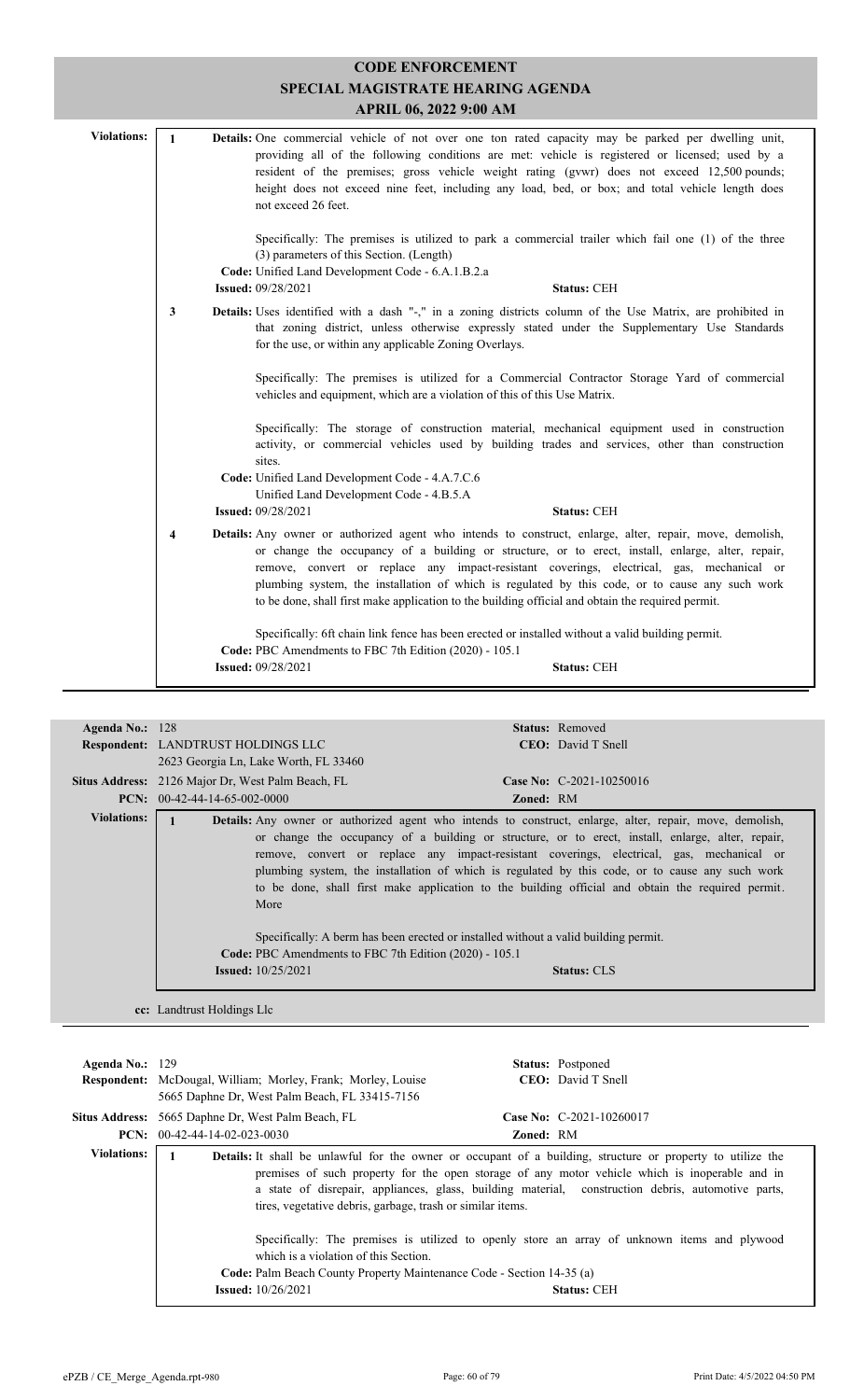|                | <b>CODE ENFORCEMENT</b><br>SPECIAL MAGISTRATE HEARING AGENDA<br>APRIL 06, 2022 9:00 AM                                                                                                                                                                                                                                                                                                                                                                                                                             |
|----------------|--------------------------------------------------------------------------------------------------------------------------------------------------------------------------------------------------------------------------------------------------------------------------------------------------------------------------------------------------------------------------------------------------------------------------------------------------------------------------------------------------------------------|
| $\overline{2}$ | Details: The exterior of a structure shall be maintained in good repair, structurally sound and sanitary so<br>as not to pose a threat to the public health, safety or welfare.                                                                                                                                                                                                                                                                                                                                    |
|                | Specifically: The exterior siding of the primary structure is not maintained in good repair,<br>structurally sound and sanitary so as not to pose a threat to the public health, safety or welfare.<br>Code: Palm Beach County Property Maintenance Code - Section 14-33 (a)<br><b>Issued:</b> 10/26/2021<br><b>Status: CEH</b>                                                                                                                                                                                    |
| $\mathbf{3}$   | Details: Recreational vehicles, boats, sports vehicles and/or trailers are not to be parked in a required<br>front setback or other area between the structure and the street, or on street except for the<br>purpose of loading or unloading during a period not to exceed two hours in any 24 hour period.                                                                                                                                                                                                       |
|                | Specifically: The premises is utilized to store a canoe in the front set back which is a violation of<br>this Section.<br>Code: Unified Land Development Code - 6.D.1.A.1.b                                                                                                                                                                                                                                                                                                                                        |
|                | <b>Issued:</b> 10/26/2021<br><b>Status: CLS</b>                                                                                                                                                                                                                                                                                                                                                                                                                                                                    |
| 4              | Details: Grass, weeds and low-growing vegetation shall be maintained as follows: Developed or<br>Partially Developed Residential and Non-Residential lots one-half acre or less: 7 inches in<br>height on the entire lot.                                                                                                                                                                                                                                                                                          |
|                | Specifically: The premises has an area which violates this Section with uncultivated weeds and<br>grass growing around an inoperative motorcycle isn the front setback.<br>Code: Palm Beach County Property Maintenance Code - Section 14-32 (c) (1) Table 14-32 (c)<br><b>Issued:</b> 10/26/2021<br><b>Status: CEH</b>                                                                                                                                                                                            |
| 5              | <b>Details:</b> Vehicles shall only be parked on an improved surface in the Urban Suburban Tier.                                                                                                                                                                                                                                                                                                                                                                                                                   |
|                | Specifically: The premises is utilized to park and/or store an inoperable motorcycle on an<br>"Unimproved" surface in the Urban Suburban Tier.<br>Code: Unified Land Development Code - 6.D.1.A.4.a.2.b                                                                                                                                                                                                                                                                                                            |
|                | <b>Issued:</b> 10/26/2021<br><b>Status: CLS</b>                                                                                                                                                                                                                                                                                                                                                                                                                                                                    |
| 6              | Details: Any owner or authorized agent who intends to construct, enlarge, alter, repair, move, demolish,<br>or change the occupancy of a building or structure, or to erect, install, enlarge, alter, repair,<br>remove, convert or replace any impact-resistant coverings, electrical, gas, mechanical or<br>plumbing system, the installation of which is regulated by this code, or to cause any such work<br>to be done, shall first make application to the building official and obtain the required permit. |
|                | Specifically: A shed has been erected or installed without a valid building permit.<br>Code: PBC Amendments to FBC 7th Edition (2020) - 105.1                                                                                                                                                                                                                                                                                                                                                                      |
|                |                                                                                                                                                                                                                                                                                                                                                                                                                                                                                                                    |

| Agenda No.: 130    |                                                                   | Status: Active                                                                                                                                                                                                                                                                                                                                                                                                                                                                                                                                                                                                           |  |  |  |
|--------------------|-------------------------------------------------------------------|--------------------------------------------------------------------------------------------------------------------------------------------------------------------------------------------------------------------------------------------------------------------------------------------------------------------------------------------------------------------------------------------------------------------------------------------------------------------------------------------------------------------------------------------------------------------------------------------------------------------------|--|--|--|
|                    | <b>Respondent:</b> Morell Rios, Raul F; Torres, Yuleydi Suarez    | <b>CEO</b> : David T Snell                                                                                                                                                                                                                                                                                                                                                                                                                                                                                                                                                                                               |  |  |  |
|                    | 1543 Roy Dr. West Palm Beach, FL 33415-5544                       |                                                                                                                                                                                                                                                                                                                                                                                                                                                                                                                                                                                                                          |  |  |  |
|                    | Situs Address: 1543 Roy Dr, West Palm Beach, FL                   | Case No: C-2021-10290023                                                                                                                                                                                                                                                                                                                                                                                                                                                                                                                                                                                                 |  |  |  |
|                    |                                                                   |                                                                                                                                                                                                                                                                                                                                                                                                                                                                                                                                                                                                                          |  |  |  |
|                    | <b>PCN:</b> $00-42-44-11-04-000-0020$                             | Zoned: RS                                                                                                                                                                                                                                                                                                                                                                                                                                                                                                                                                                                                                |  |  |  |
| <b>Violations:</b> | permit.<br>Code: PBC Amendments to FBC 7th Edition (2020) - 105.1 | <b>Details:</b> Any owner or authorized agent who intends to construct, enlarge, alter, repair, move, demolish,<br>or change the occupancy of a building or structure, or to erect, install, enlarge, alter, repair,<br>remove, convert or replace any impact-resistant coverings, electrical, gas, mechanical or<br>plumbing system, the installation of which is regulated by this code, or to cause any such work<br>to be done, shall first make application to the building official and obtain the required permit.<br>Specifically: Aluminum Structure(s) have been erected or installed without a valid building |  |  |  |
|                    | <b>Issued:</b> 10/29/2021                                         | <b>Status: CEH</b>                                                                                                                                                                                                                                                                                                                                                                                                                                                                                                                                                                                                       |  |  |  |
|                    | $\overline{2}$                                                    | <b>Details:</b> Any owner or authorized agent who intends to construct, enlarge, alter, repair, move, demolish,<br>or change the occupancy of a building or structure, or to erect, install, enlarge, alter, repair,<br>remove, convert or replace any impact-resistant coverings, electrical, gas, mechanical or<br>plumbing system, the installation of which is regulated by this code, or to cause any such work<br>to be done, shall first make application to the building official and obtain the required permit.                                                                                                |  |  |  |
|                    | valid building permit.                                            | Specifically: A Shed/and or Unknown Type Structure has been erected or installed without a                                                                                                                                                                                                                                                                                                                                                                                                                                                                                                                               |  |  |  |
|                    | Code: PBC Amendments to FBC 7th Edition (2020) - 105.1            |                                                                                                                                                                                                                                                                                                                                                                                                                                                                                                                                                                                                                          |  |  |  |
|                    | <b>Issued:</b> 10/29/2021                                         | <b>Status: CEH</b>                                                                                                                                                                                                                                                                                                                                                                                                                                                                                                                                                                                                       |  |  |  |
|                    |                                                                   |                                                                                                                                                                                                                                                                                                                                                                                                                                                                                                                                                                                                                          |  |  |  |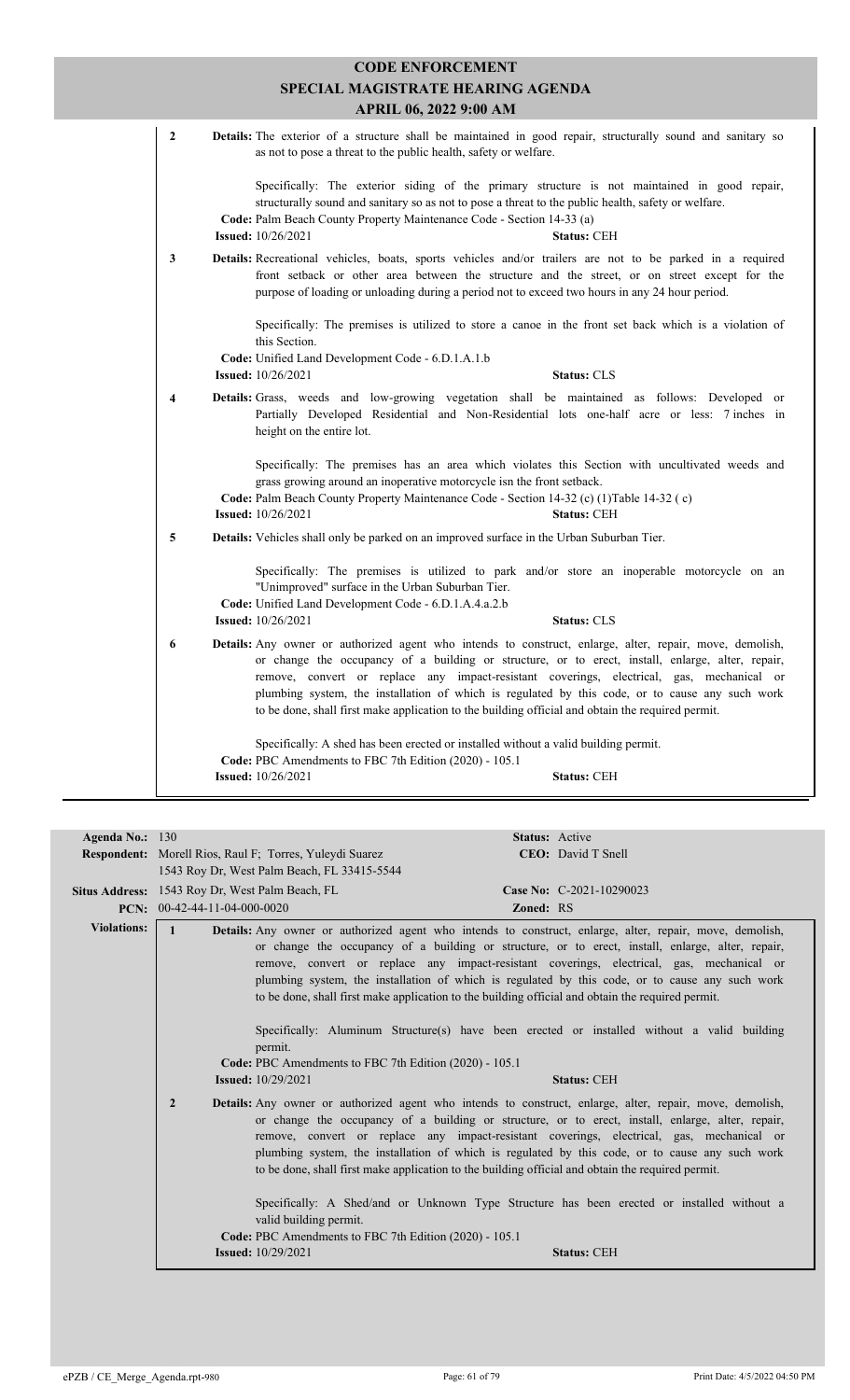| <b>CODE ENFORCEMENT</b>                                                                                                                                                                                                                                                                                                                                                                                                                                                                                                                              |  |  |  |  |
|------------------------------------------------------------------------------------------------------------------------------------------------------------------------------------------------------------------------------------------------------------------------------------------------------------------------------------------------------------------------------------------------------------------------------------------------------------------------------------------------------------------------------------------------------|--|--|--|--|
| SPECIAL MAGISTRATE HEARING AGENDA                                                                                                                                                                                                                                                                                                                                                                                                                                                                                                                    |  |  |  |  |
| APRIL 06, 2022 9:00 AM                                                                                                                                                                                                                                                                                                                                                                                                                                                                                                                               |  |  |  |  |
| $\overline{\mathbf{4}}$<br><b>Details:</b> Any owner or authorized agent who intends to construct, enlarge, alter, repair, move, demolish,<br>or change the occupancy of a building or structure, or to erect, install, enlarge, alter, repair,<br>remove, convert or replace any impact-resistant coverings, electrical, gas, mechanical or<br>plumbing system, the installation of which is regulated by this code, or to cause any such work<br>to be done, shall first make application to the building official and obtain the required permit. |  |  |  |  |
| Specifically: Obtain a Pool Barrier/ Fence has been erected or installed without a valid building<br>permit.                                                                                                                                                                                                                                                                                                                                                                                                                                         |  |  |  |  |
| Code: PBC Amendments to FBC 7th Edition (2020) - 105.1                                                                                                                                                                                                                                                                                                                                                                                                                                                                                               |  |  |  |  |
| <b>Issued:</b> 10/29/2021<br><b>Status: CEH</b>                                                                                                                                                                                                                                                                                                                                                                                                                                                                                                      |  |  |  |  |
|                                                                                                                                                                                                                                                                                                                                                                                                                                                                                                                                                      |  |  |  |  |

| Agenda No.: 131            | Status: Active                                                              |                                                                                     |                                                                                                                                                                                                                                                                                                                                                                                                                                                                                                                           |  |
|----------------------------|-----------------------------------------------------------------------------|-------------------------------------------------------------------------------------|---------------------------------------------------------------------------------------------------------------------------------------------------------------------------------------------------------------------------------------------------------------------------------------------------------------------------------------------------------------------------------------------------------------------------------------------------------------------------------------------------------------------------|--|
| Respondent: Munoz, Mayelin |                                                                             |                                                                                     | CEO: David T Snell                                                                                                                                                                                                                                                                                                                                                                                                                                                                                                        |  |
|                            |                                                                             | 6052 Calle Del Mar, Lot 10, West Palm Beach, FL 33415                               |                                                                                                                                                                                                                                                                                                                                                                                                                                                                                                                           |  |
| <b>Situs Address:</b>      | Case No: C-2021-09200035<br>6052 Calle Del Mar, Lot 10, West Palm Beach, FL |                                                                                     |                                                                                                                                                                                                                                                                                                                                                                                                                                                                                                                           |  |
| PCN:                       |                                                                             | $00-42-44-15-00-000-1011$                                                           | Zoned: AR                                                                                                                                                                                                                                                                                                                                                                                                                                                                                                                 |  |
| <b>Violations:</b>         | $\mathbf{1}$                                                                |                                                                                     | <b>Details:</b> Any owner or authorized agent who intends to construct, enlarge, alter, repair, move, demolish,<br>or change the occupancy of a building or structure, or to erect, install, enlarge, alter, repair,<br>remove, convert or replace any impact-resistant coverings, electrical, gas, mechanical or<br>plumbing system, the installation of which is regulated by this code, or to cause any such work<br>to be done, shall first make application to the building official and obtain the required permit. |  |
|                            |                                                                             | Code: PBC Amendments to FBC 7th Edition (2020) - 105.1                              | Specifically: An addition has been erected or installed without a valid building permit.                                                                                                                                                                                                                                                                                                                                                                                                                                  |  |
|                            |                                                                             | <b>Issued:</b> 10/05/2021                                                           | <b>Status: CEH</b>                                                                                                                                                                                                                                                                                                                                                                                                                                                                                                        |  |
|                            | $\overline{2}$                                                              |                                                                                     | Details: Any owner or authorized agent who intends to construct, enlarge, alter, repair, move, demolish,<br>or change the occupancy of a building or structure, or to erect, install, enlarge, alter, repair,<br>remove, convert or replace any impact-resistant coverings, electrical, gas, mechanical or<br>plumbing system, the installation of which is regulated by this code, or to cause any such work<br>to be done, shall first make application to the building official and obtain the required permit.        |  |
|                            |                                                                             | Code: PBC Amendments to FBC 7th Edition (2020) - 105.1                              | Specifically: A 6ft privacy fence has been erected or installed without a valid building permit.                                                                                                                                                                                                                                                                                                                                                                                                                          |  |
|                            |                                                                             | <b>Issued:</b> 10/05/2021                                                           | <b>Status: CEH</b>                                                                                                                                                                                                                                                                                                                                                                                                                                                                                                        |  |
|                            | 3                                                                           |                                                                                     | <b>Details:</b> Any owner or authorized agent who intends to construct, enlarge, alter, repair, move, demolish,<br>or change the occupancy of a building or structure, or to erect, install, enlarge, alter, repair,<br>remove, convert or replace any impact-resistant coverings, electrical, gas, mechanical or<br>plumbing system, the installation of which is regulated by this code, or to cause any such work<br>to be done, shall first make application to the building official and obtain the required permit. |  |
|                            |                                                                             | Code: PBC Amendments to FBC 7th Edition (2020) - 105.1<br><b>Issued:</b> 10/05/2021 | Specifically: An aluminum carport has been erected or installed without a valid building permit.<br><b>Status: CEH</b>                                                                                                                                                                                                                                                                                                                                                                                                    |  |
|                            |                                                                             |                                                                                     |                                                                                                                                                                                                                                                                                                                                                                                                                                                                                                                           |  |

**cc:** Ruth C Abramson Trust

| Agenda No.: $132$  |                                                                                       | <b>Status:</b> Postponed                                                                                                                                                                                                                                                                                                                                                                                                                                                                                                                                                                                                                        |
|--------------------|---------------------------------------------------------------------------------------|-------------------------------------------------------------------------------------------------------------------------------------------------------------------------------------------------------------------------------------------------------------------------------------------------------------------------------------------------------------------------------------------------------------------------------------------------------------------------------------------------------------------------------------------------------------------------------------------------------------------------------------------------|
|                    | <b>Respondent:</b> Pavlik, Kenneth                                                    | <b>CEO</b> : David T Snell                                                                                                                                                                                                                                                                                                                                                                                                                                                                                                                                                                                                                      |
|                    | 5171 Glencove Ln, West Palm Beach, FL 33415-7480                                      |                                                                                                                                                                                                                                                                                                                                                                                                                                                                                                                                                                                                                                                 |
|                    | <b>Situs Address:</b> 5171 Glencove Ln, West Palm Beach, FL                           | Case No: $C-2021-09070012$                                                                                                                                                                                                                                                                                                                                                                                                                                                                                                                                                                                                                      |
|                    | $PCN: 00-42-44-11-30-020-0050$                                                        | <b>Zoned: RM</b>                                                                                                                                                                                                                                                                                                                                                                                                                                                                                                                                                                                                                                |
| <b>Violations:</b> | Code: PBC Amendments to FBC 7th Edition (2020) - 105.1<br><b>Issued:</b> $09/09/2021$ | <b>Details:</b> Any owner or authorized agent who intends to construct, enlarge, alter, repair, move, demolish,<br>or change the occupancy of a building or structure, or to erect, install, enlarge, alter, repair,<br>remove, convert or replace any impact-resistant coverings, electrical, gas, mechanical or<br>plumbing system, the installation of which is regulated by this code, or to cause any such work<br>to be done, shall first make application to the building official and obtain the required permit.<br>Specifically: A covered patio has been erected or installed without a valid building permit.<br><b>Status: CEH</b> |

 $Respondent: Rosado, Carlos$ **Agenda No.:** 133 **Status:** Active 1930 Sherwood Forest Blvd, West Palm Beach, FL 33415-6340 Situs Address: 1930 Sherwood Forest Blvd, West Palm Beach, FL **Case No:** C-2021-10290002 **PCN:** 00-42-44-11-06-025-0150 **Zoned:** RM

CEO: David T Snell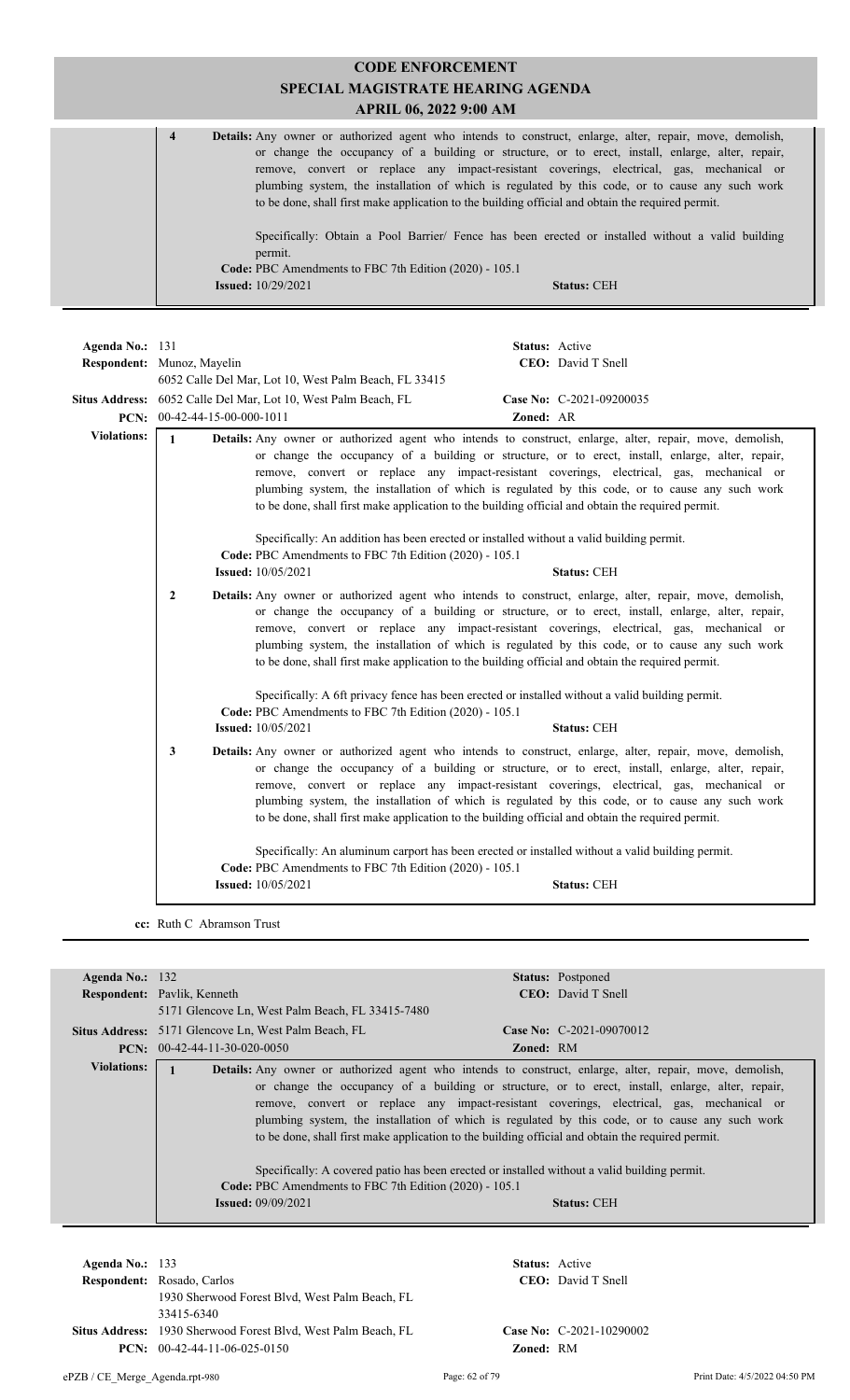| <b>Violations:</b> |   | <b>Details:</b> Vehicles shall only be parked on an improved surface in the Urban Suburban Tier.                                                                                                                                                                                                                                                                                                                                                                                                                          |
|--------------------|---|---------------------------------------------------------------------------------------------------------------------------------------------------------------------------------------------------------------------------------------------------------------------------------------------------------------------------------------------------------------------------------------------------------------------------------------------------------------------------------------------------------------------------|
|                    |   | Specifically: There are multiple vehicles parked on the "Unimproved" surface in the Urban<br>Suburban Tier.<br>Code: Unified Land Development Code - 6.D.1.A.4.a.2.b<br><b>Issued:</b> $11/01/2021$<br><b>Status: CEH</b>                                                                                                                                                                                                                                                                                                 |
|                    | 3 | <b>Details:</b> Any owner or authorized agent who intends to construct, enlarge, alter, repair, move, demolish,<br>or change the occupancy of a building or structure, or to erect, install, enlarge, alter, repair,<br>remove, convert or replace any impact-resistant coverings, electrical, gas, mechanical or<br>plumbing system, the installation of which is regulated by this code, or to cause any such work<br>to be done, shall first make application to the building official and obtain the required permit. |
|                    |   | Specifically: A shed has been erected or installed without a valid building permit.<br>Code: PBC Amendments to FBC 7th Edition (2020) - 105.1<br><b>Issued:</b> $11/01/2021$<br><b>Status: CEH</b>                                                                                                                                                                                                                                                                                                                        |

| Agenda No.: $134$        |                                                                                                       | <b>Status:</b> Active                                                                                                                                                                                                                                                                                                                                                                                                                                                                                                                                                                                                                             |  |
|--------------------------|-------------------------------------------------------------------------------------------------------|---------------------------------------------------------------------------------------------------------------------------------------------------------------------------------------------------------------------------------------------------------------------------------------------------------------------------------------------------------------------------------------------------------------------------------------------------------------------------------------------------------------------------------------------------------------------------------------------------------------------------------------------------|--|
| Respondent: Allen, Diana |                                                                                                       | <b>CEO</b> : Christina G Stodd                                                                                                                                                                                                                                                                                                                                                                                                                                                                                                                                                                                                                    |  |
|                          | 17244 46th Ct N, Loxahatchee, FL 33470-3519                                                           |                                                                                                                                                                                                                                                                                                                                                                                                                                                                                                                                                                                                                                                   |  |
|                          | Situs Address: 17244 46th Ct N, Loxahatchee, FL                                                       | Case No: $C-2021-03230076$                                                                                                                                                                                                                                                                                                                                                                                                                                                                                                                                                                                                                        |  |
|                          | $PCN: 00-40-43-11-00-000-1900$<br><b>Zoned: AR</b>                                                    |                                                                                                                                                                                                                                                                                                                                                                                                                                                                                                                                                                                                                                                   |  |
| Violations:              | 3<br>permit.<br>Code: PBC Amendments to FBC 7th Edition (2020) - 105.1<br><b>Issued:</b> $03/30/2021$ | <b>Details:</b> Any owner or authorized agent who intends to construct, enlarge, alter, repair, move, demolish,<br>or change the occupancy of a building or structure, or to erect, install, enlarge, alter, repair,<br>remove, convert or replace any impact-resistant coverings, electrical, gas, mechanical or<br>plumbing system, the installation of which is regulated by this code, or to cause any such work<br>to be done, shall first make application to the building official and obtain the required permit.<br>More specifically, a 3 shed structures have been erected or installed without a valid building<br><b>Status: CEH</b> |  |

| Agenda No.: $135$  | <b>Respondent:</b> Colon, Jane R<br>12455 59th St N, Royal Palm Beach, FL 33411-8547                                                           | <b>Status:</b> Active<br>CEO: Christina G Stodd                                                                                                                                                                                                                                                                                                                                                                                                                                                                                                                                                                                                     |  |
|--------------------|------------------------------------------------------------------------------------------------------------------------------------------------|-----------------------------------------------------------------------------------------------------------------------------------------------------------------------------------------------------------------------------------------------------------------------------------------------------------------------------------------------------------------------------------------------------------------------------------------------------------------------------------------------------------------------------------------------------------------------------------------------------------------------------------------------------|--|
|                    | Case No: $C-2021-02230061$<br><b>Situs Address:</b> 12455 59th St N, West Palm Beach, FL<br>$PCN: 00-41-43-03-00-000-1700$<br><b>Zoned: AR</b> |                                                                                                                                                                                                                                                                                                                                                                                                                                                                                                                                                                                                                                                     |  |
| <b>Violations:</b> | or installed without a valid building permit.<br>Code: PBC Amendments to FBC 7th Edition (2020) - 105.1<br><b>Issued:</b> $02/26/2021$         | <b>Details:</b> Any owner or authorized agent who intends to construct, enlarge, alter, repair, move, demolish,<br>or change the occupancy of a building or structure, or to erect, install, enlarge, alter, repair,<br>remove, convert or replace any impact-resistant coverings, electrical, gas, mechanical or<br>plumbing system, the installation of which is regulated by this code, or to cause any such work<br>to be done, shall first make application to the building official and obtain the required permit.<br>More specifically, a detached accessory structure (on the rear of the property) has been erected<br><b>Status: SIT</b> |  |

| Agenda No.: $136$  |                                                                                                                                                                                                                                                                                                                                                                                                                                                                        |                                                           | <b>Status:</b> Active |                                                                                                                                                                                                                                                                                                                                                                                                                                                                                                                                                                                                                        |
|--------------------|------------------------------------------------------------------------------------------------------------------------------------------------------------------------------------------------------------------------------------------------------------------------------------------------------------------------------------------------------------------------------------------------------------------------------------------------------------------------|-----------------------------------------------------------|-----------------------|------------------------------------------------------------------------------------------------------------------------------------------------------------------------------------------------------------------------------------------------------------------------------------------------------------------------------------------------------------------------------------------------------------------------------------------------------------------------------------------------------------------------------------------------------------------------------------------------------------------------|
|                    |                                                                                                                                                                                                                                                                                                                                                                                                                                                                        | <b>Respondent:</b> Fucien, Malherbe; Ridore, Sophia Louis |                       | CEO: Christina G Stodd                                                                                                                                                                                                                                                                                                                                                                                                                                                                                                                                                                                                 |
|                    |                                                                                                                                                                                                                                                                                                                                                                                                                                                                        | 17125 35th Pl N, Loxahatchee, FL 33470-3622               |                       |                                                                                                                                                                                                                                                                                                                                                                                                                                                                                                                                                                                                                        |
|                    | <b>Situs Address:</b> 17125 35th Pl N, Loxahatchee, FL                                                                                                                                                                                                                                                                                                                                                                                                                 |                                                           |                       | Case No: $C-2021-09220014$                                                                                                                                                                                                                                                                                                                                                                                                                                                                                                                                                                                             |
|                    | <b>PCN:</b> $00-40-43-14-00-000-2180$                                                                                                                                                                                                                                                                                                                                                                                                                                  |                                                           | <b>Zoned: AR</b>      |                                                                                                                                                                                                                                                                                                                                                                                                                                                                                                                                                                                                                        |
| <b>Violations:</b> |                                                                                                                                                                                                                                                                                                                                                                                                                                                                        |                                                           |                       | Details: It shall be unlawful for any owner of land in any residential district to park on, cause to be                                                                                                                                                                                                                                                                                                                                                                                                                                                                                                                |
|                    | parked on, or allow to be parked on residentially zoned land any unlicensed or unregistered<br>vehicle, or equipment commercial vehicle, sports vehicle, recreational vehicle, marine vessel or<br>trailer for a period exceeding one hour in any 24 hour period, each such period commencing at<br>the time of first stopping or parking. More specifically several vehicles not displaying current<br>tags.<br>Code: Unified Land Development Code - 6.D.1.A.4.a.2.a |                                                           |                       |                                                                                                                                                                                                                                                                                                                                                                                                                                                                                                                                                                                                                        |
|                    | <b>Issued:</b> $10/01/2021$<br><b>Status: CLS</b>                                                                                                                                                                                                                                                                                                                                                                                                                      |                                                           |                       |                                                                                                                                                                                                                                                                                                                                                                                                                                                                                                                                                                                                                        |
|                    | $\overline{2}$                                                                                                                                                                                                                                                                                                                                                                                                                                                         | permit.                                                   |                       | <b>Details:</b> Any owner or authorized agent who intends to construct, enlarge, alter, repair, move, demolish,<br>or change the occupancy of a building or structure, or to erect, install, enlarge, alter, repair,<br>remove, convert or replace any impact-resistant coverings, electrical, gas, mechanical or<br>plumbing system, the installation of which is regulated by this code, or to cause any such work<br>to be done, shall first make application to the building official and obtain the required permit.<br>More specifically, wood/wire fence has been erected or installed without a valid building |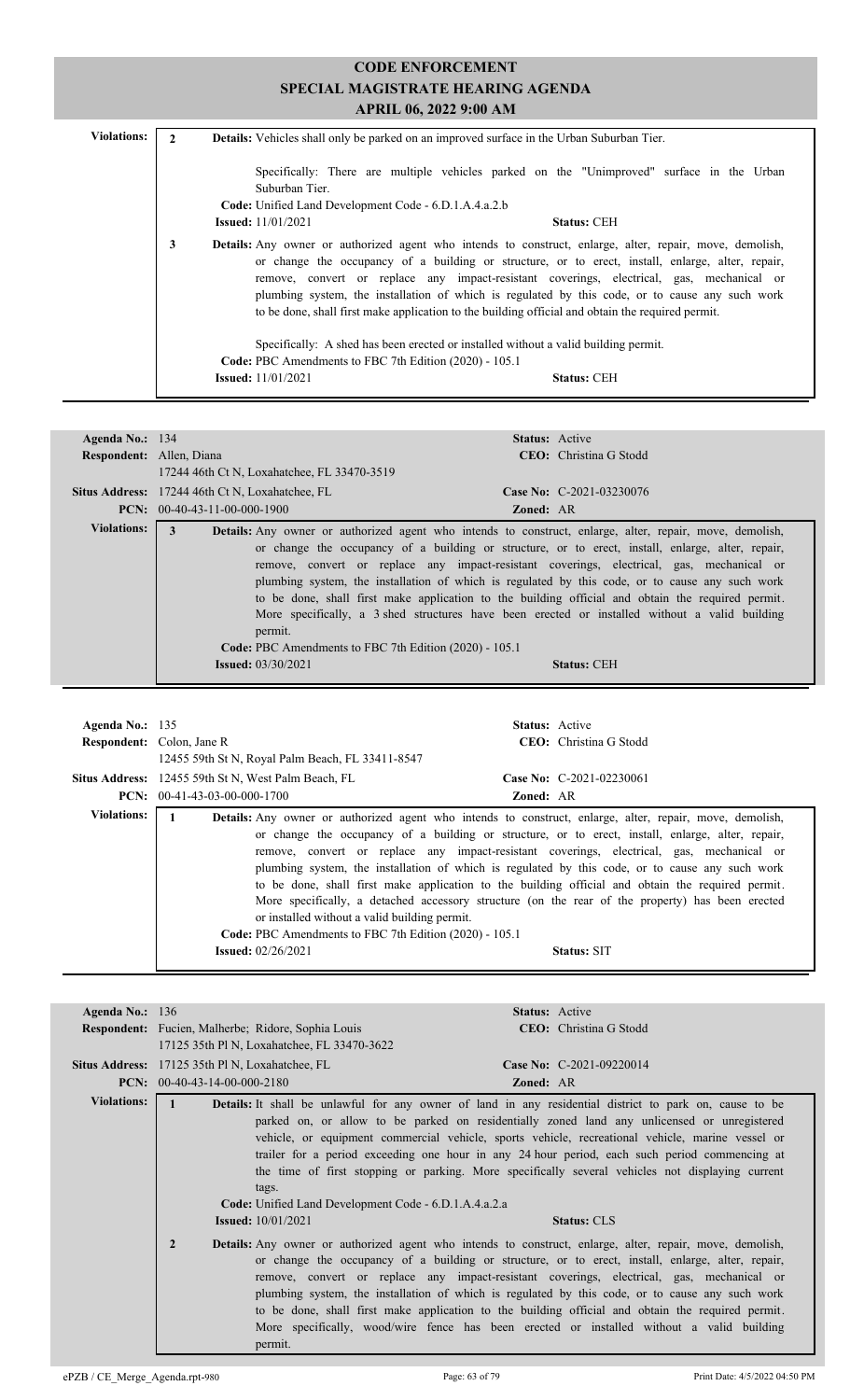|                         | Code: PBC Amendments to FBC 7th Edition (2020) - 105.1<br><b>Issued:</b> 10/01/2021<br>Status: SIT                                                                                                                                                                                                                                                                                                                                                                                                                                                                                                                                                                                                                                              |
|-------------------------|-------------------------------------------------------------------------------------------------------------------------------------------------------------------------------------------------------------------------------------------------------------------------------------------------------------------------------------------------------------------------------------------------------------------------------------------------------------------------------------------------------------------------------------------------------------------------------------------------------------------------------------------------------------------------------------------------------------------------------------------------|
| 3                       | Details: Any owner or authorized agent who intends to construct, enlarge, alter, repair, move, demolish,<br>or change the occupancy of a building or structure, or to erect, install, enlarge, alter, repair,<br>remove, convert or replace any impact-resistant coverings, electrical, gas, mechanical or<br>plumbing system, the installation of which is regulated by this code, or to cause any such work<br>to be done, shall first make application to the building official and obtain the required permit.<br>More specifically, concrete fence pillars have been erected or installed without a valid building<br>permit.<br>Code: PBC Amendments to FBC 7th Edition (2020) - 105.1<br><b>Issued:</b> 10/01/2021<br><b>Status: SIT</b> |
| $\overline{\mathbf{4}}$ | Details: Any owner or authorized agent who intends to construct, enlarge, alter, repair, move, demolish,<br>or change the occupancy of a building or structure, or to erect, install, enlarge, alter, repair,<br>remove, convert or replace any impact-resistant coverings, electrical, gas, mechanical or<br>plumbing system, the installation of which is regulated by this code, or to cause any such work<br>to be done, shall first make application to the building official and obtain the required permit.<br>More specifically, a shed has been erected or installed without a valid building permit.<br>Code: PBC Amendments to FBC 7th Edition (2020) - 105.1<br><b>Issued:</b> 10/01/2021<br>Status: SIT                            |
| 5                       | Details: Any owner or authorized agent who intends to construct, enlarge, alter, repair, move, demolish,<br>or change the occupancy of a building or structure, or to erect, install, enlarge, alter, repair,<br>remove, convert or replace any impact-resistant coverings, electrical, gas, mechanical or<br>plumbing system, the installation of which is regulated by this code, or to cause any such work<br>to be done, shall first make application to the building official and obtain the required permit.<br>More specifically, wood roofed possible chicken coop or pen has been erected or installed<br>without a valid building permit.<br>Code: PBC Amendments to FBC 7th Edition (2020) - 105.1                                   |
|                         | <b>Issued:</b> 10/01/2021<br>Status: SIT                                                                                                                                                                                                                                                                                                                                                                                                                                                                                                                                                                                                                                                                                                        |
| 6                       | Details: Any owner or authorized agent who intends to construct, enlarge, alter, repair, move, demolish,<br>or change the occupancy of a building or structure, or to erect, install, enlarge, alter, repair,<br>remove, convert or replace any impact-resistant coverings, electrical, gas, mechanical or<br>plumbing system, the installation of which is regulated by this code, or to cause any such work<br>to be done, shall first make application to the building official and obtain the required permit.<br>More specifically, black top driveway and slab in backyard has been erected or installed<br>without a valid building permit.<br>Code: PBC Amendments to FBC 7th Edition (2020) - 105.1                                    |
|                         | <b>Status: SIT</b><br><b>Issued:</b> $10/01/2021$                                                                                                                                                                                                                                                                                                                                                                                                                                                                                                                                                                                                                                                                                               |
|                         |                                                                                                                                                                                                                                                                                                                                                                                                                                                                                                                                                                                                                                                                                                                                                 |

| Agenda No.: $137$            |                                                                                                                                                                                                                                                                                                                                                                                                                                                                                                                                                                                                                                                                                                                                                                                                                                                                                                                                                                                                                                                                                                                                                                                                                                                                                                                                                                                                                                                                                                  |                                                                   |           | Status: Removed                                                                                                                                                                                                                                                                                                                                                                                                                                                                                                                                                                                                        |
|------------------------------|--------------------------------------------------------------------------------------------------------------------------------------------------------------------------------------------------------------------------------------------------------------------------------------------------------------------------------------------------------------------------------------------------------------------------------------------------------------------------------------------------------------------------------------------------------------------------------------------------------------------------------------------------------------------------------------------------------------------------------------------------------------------------------------------------------------------------------------------------------------------------------------------------------------------------------------------------------------------------------------------------------------------------------------------------------------------------------------------------------------------------------------------------------------------------------------------------------------------------------------------------------------------------------------------------------------------------------------------------------------------------------------------------------------------------------------------------------------------------------------------------|-------------------------------------------------------------------|-----------|------------------------------------------------------------------------------------------------------------------------------------------------------------------------------------------------------------------------------------------------------------------------------------------------------------------------------------------------------------------------------------------------------------------------------------------------------------------------------------------------------------------------------------------------------------------------------------------------------------------------|
|                              | Respondent: Garcia, Vladimir P                                                                                                                                                                                                                                                                                                                                                                                                                                                                                                                                                                                                                                                                                                                                                                                                                                                                                                                                                                                                                                                                                                                                                                                                                                                                                                                                                                                                                                                                   |                                                                   |           | CEO: Christina G Stodd                                                                                                                                                                                                                                                                                                                                                                                                                                                                                                                                                                                                 |
|                              |                                                                                                                                                                                                                                                                                                                                                                                                                                                                                                                                                                                                                                                                                                                                                                                                                                                                                                                                                                                                                                                                                                                                                                                                                                                                                                                                                                                                                                                                                                  | 6780 Coral Way, Fl 2, Miami, FL 33155-1702                        |           |                                                                                                                                                                                                                                                                                                                                                                                                                                                                                                                                                                                                                        |
| Situs Address: 57th Rd N, FL |                                                                                                                                                                                                                                                                                                                                                                                                                                                                                                                                                                                                                                                                                                                                                                                                                                                                                                                                                                                                                                                                                                                                                                                                                                                                                                                                                                                                                                                                                                  |                                                                   |           | Case No: C-2021-02180029                                                                                                                                                                                                                                                                                                                                                                                                                                                                                                                                                                                               |
|                              | <b>PCN:</b> $00-41-43-02-00-000-3370$                                                                                                                                                                                                                                                                                                                                                                                                                                                                                                                                                                                                                                                                                                                                                                                                                                                                                                                                                                                                                                                                                                                                                                                                                                                                                                                                                                                                                                                            |                                                                   | Zoned: AR |                                                                                                                                                                                                                                                                                                                                                                                                                                                                                                                                                                                                                        |
| <b>Violations:</b>           | $\mathbf{1}$<br><b>Details:</b> Any owner or authorized agent who intends to construct, enlarge, alter, repair, move, demolish,<br>or change the occupancy of a building or structure, or to erect, install, enlarge, alter, repair,<br>remove, convert or replace any impact-resistant coverings, electrical, gas, mechanical or<br>plumbing system, the installation of which is regulated by this code, or to cause any such work<br>to be done, shall first make application to the building official and obtain the required permit.<br>More specifically, electrical poles with spot lighting have been erected or installed without a<br>valid building permit.<br>Code: PBC Amendments to FBC 7th Edition (2020) - 105.1<br><b>Status: CLS</b><br><b>Issued:</b> 03/01/2021<br>$\overline{2}$<br>Details: Any owner or authorized agent who intends to construct, enlarge, alter, repair, move, demolish,<br>or change the occupancy of a building or structure, or to erect, install, enlarge, alter, repair,<br>remove, convert or replace any impact-resistant coverings, electrical, gas, mechanical or<br>plumbing system, the installation of which is regulated by this code, or to cause any such work<br>to be done, shall first make application to the building official and obtain the required permit.<br>More specifically, fences with gates have been erected or installed without a valid building<br>permit.<br>Code: PBC Amendments to FBC 7th Edition (2020) - 105.1 |                                                                   |           |                                                                                                                                                                                                                                                                                                                                                                                                                                                                                                                                                                                                                        |
|                              |                                                                                                                                                                                                                                                                                                                                                                                                                                                                                                                                                                                                                                                                                                                                                                                                                                                                                                                                                                                                                                                                                                                                                                                                                                                                                                                                                                                                                                                                                                  |                                                                   |           |                                                                                                                                                                                                                                                                                                                                                                                                                                                                                                                                                                                                                        |
|                              |                                                                                                                                                                                                                                                                                                                                                                                                                                                                                                                                                                                                                                                                                                                                                                                                                                                                                                                                                                                                                                                                                                                                                                                                                                                                                                                                                                                                                                                                                                  | <b>Issued:</b> 03/01/2021                                         |           | <b>Status: CLS</b>                                                                                                                                                                                                                                                                                                                                                                                                                                                                                                                                                                                                     |
|                              | 3                                                                                                                                                                                                                                                                                                                                                                                                                                                                                                                                                                                                                                                                                                                                                                                                                                                                                                                                                                                                                                                                                                                                                                                                                                                                                                                                                                                                                                                                                                | permit.<br>Code: PBC Amendments to FBC 7th Edition (2020) - 105.1 |           | Details: Any owner or authorized agent who intends to construct, enlarge, alter, repair, move, demolish,<br>or change the occupancy of a building or structure, or to erect, install, enlarge, alter, repair,<br>remove, convert or replace any impact-resistant coverings, electrical, gas, mechanical or<br>plumbing system, the installation of which is regulated by this code, or to cause any such work<br>to be done, shall first make application to the building official and obtain the required permit.<br>More specifically, an accessory structure has been erected or installed without a valid building |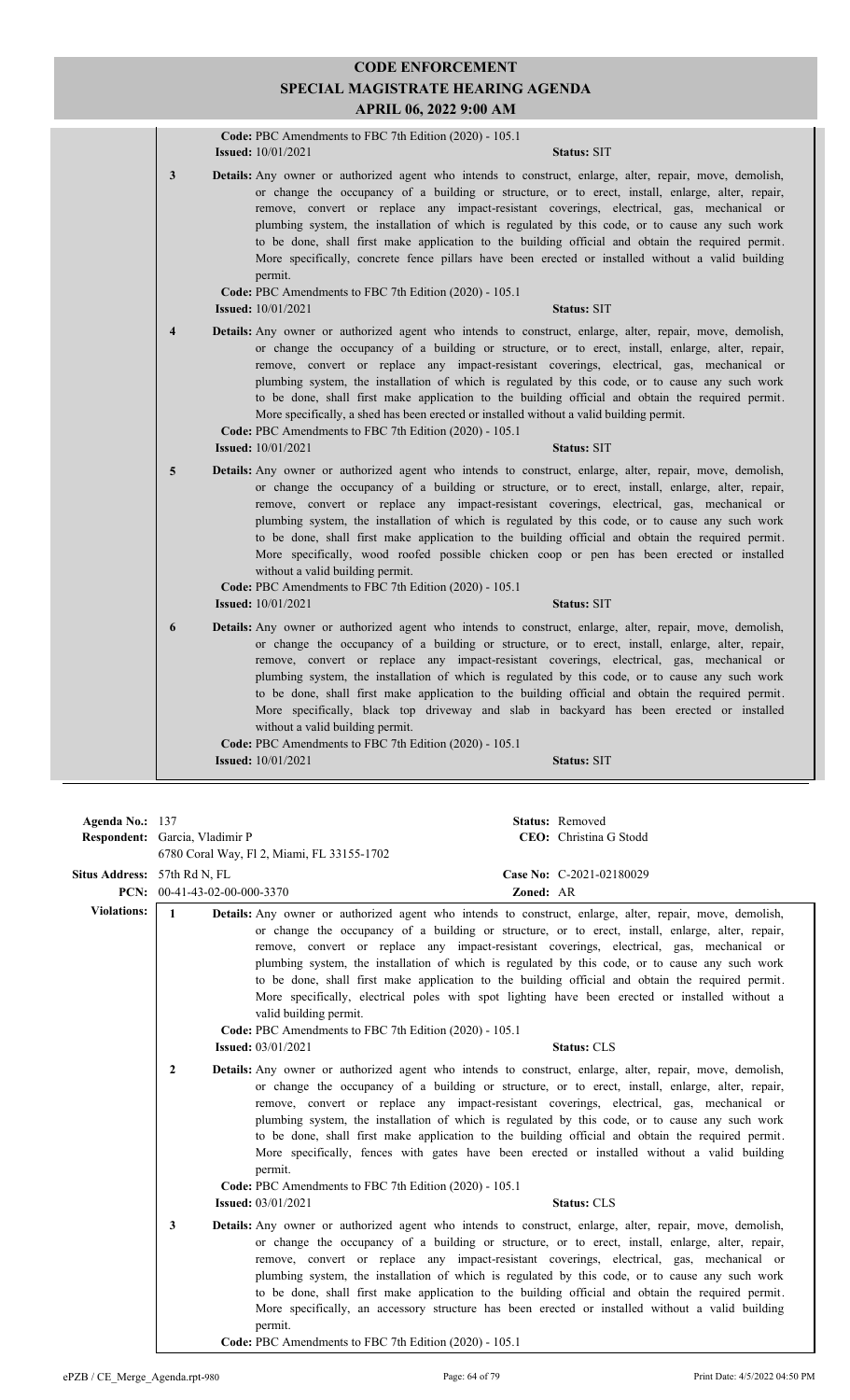**Issued:** 03/01/2021 **Status:** CLS

| Agenda No.: $138$  | <b>Status:</b> Removed                                                                                                                                                                                                                                                                                                                                                                                                                                          |
|--------------------|-----------------------------------------------------------------------------------------------------------------------------------------------------------------------------------------------------------------------------------------------------------------------------------------------------------------------------------------------------------------------------------------------------------------------------------------------------------------|
|                    | <b>CEO</b> : Christina G Stodd<br><b>Respondent:</b> Locksley, Martin                                                                                                                                                                                                                                                                                                                                                                                           |
|                    | 1113 S B St, Lake Worth, FL 33460-4715                                                                                                                                                                                                                                                                                                                                                                                                                          |
|                    | <b>Situs Address:</b> 17713 37th Pl N, Loxahatchee, FL<br>Case No: C-2021-12290015                                                                                                                                                                                                                                                                                                                                                                              |
|                    | <b>PCN:</b> $00-40-43-14-00-000-3680$<br><b>Zoned: AR</b>                                                                                                                                                                                                                                                                                                                                                                                                       |
| <b>Violations:</b> | <b>Details:</b> Grass, weeds and low-growing vegetation shall be maintained as follows: Vacant - Residential<br>and Non-Residential lots greater than one-half acre: 18 inches on the first 25 feet measuring<br>from property line or pod line of the lot on any side of the lot adjacent to a developed lot.<br>Code: Palm Beach County Property Maintenance Code - Section 14-32 (c) (1) Table 14-32(c)<br><b>Issued:</b> $01/04/2022$<br><b>Status: CLS</b> |
|                    | $\overline{2}$<br><b>Details:</b> All accessory structures, including detached garages, fences, walls, and swimming pools shall<br>be maintained structurally sound and in good repair. More specifically the wood and wire fence<br>on the property needs to be repaired.<br><b>Code:</b> Palm Beach County Property Maintenance Code - Section 14-32 (e)<br><b>Issued:</b> $01/04/2022$<br><b>Status: CLS</b>                                                 |

| Agenda No.: 139    |                                       |                                                                                                                                                                               | Status: Active |                                                                                                                                                                                                                                                                                                                                                                                                                                                                                                                                                                                                                                             |
|--------------------|---------------------------------------|-------------------------------------------------------------------------------------------------------------------------------------------------------------------------------|----------------|---------------------------------------------------------------------------------------------------------------------------------------------------------------------------------------------------------------------------------------------------------------------------------------------------------------------------------------------------------------------------------------------------------------------------------------------------------------------------------------------------------------------------------------------------------------------------------------------------------------------------------------------|
|                    | <b>Respondent:</b> Pena, Gisell Gelsy |                                                                                                                                                                               |                | CEO: Christina G Stodd                                                                                                                                                                                                                                                                                                                                                                                                                                                                                                                                                                                                                      |
|                    |                                       | 11512 Persimmon Blvd, Royal Palm Beach, FL 33411-9077                                                                                                                         |                |                                                                                                                                                                                                                                                                                                                                                                                                                                                                                                                                                                                                                                             |
|                    |                                       | Situs Address: 11512 Persimmon Blvd, West Palm Beach, FL                                                                                                                      |                | Case No: C-2021-09220007                                                                                                                                                                                                                                                                                                                                                                                                                                                                                                                                                                                                                    |
|                    | PCN: $00-41-43-11-00-000-1150$        |                                                                                                                                                                               | Zoned: AR      |                                                                                                                                                                                                                                                                                                                                                                                                                                                                                                                                                                                                                                             |
| <b>Violations:</b> | $\mathbf{1}$                          | building permit.<br>Code: PBC Amendments to FBC 7th Edition (2020) - 105.1<br><b>Issued:</b> 10/01/2021                                                                       |                | Details: Any owner or authorized agent who intends to construct, enlarge, alter, repair, move, demolish,<br>or change the occupancy of a building or structure, or to erect, install, enlarge, alter, repair,<br>remove, convert or replace any impact-resistant coverings, electrical, gas, mechanical or<br>plumbing system, the installation of which is regulated by this code, or to cause any such work<br>to be done, shall first make application to the building official and obtain the required permit.<br>More specifically, wood and chain link fencing has been erected or installed without a valid<br>Status: CLS           |
|                    | $\mathbf{2}$                          | a valid building permit.<br>Code: PBC Amendments to FBC 7th Edition (2020) - 105.1<br><b>Issued:</b> 10/01/2021                                                               |                | <b>Details:</b> Any owner or authorized agent who intends to construct, enlarge, alter, repair, move, demolish,<br>or change the occupancy of a building or structure, or to erect, install, enlarge, alter, repair,<br>remove, convert or replace any impact-resistant coverings, electrical, gas, mechanical or<br>plumbing system, the installation of which is regulated by this code, or to cause any such work<br>to be done, shall first make application to the building official and obtain the required permit.<br>More specifically, wooden roof structure over back patio has been erected or installed without<br>Status: SIT  |
|                    | 3                                     | valid building permit.<br>Code: PBC Amendments to FBC 7th Edition (2020) - 105.1<br><b>Issued:</b> 10/01/2021                                                                 |                | Details: Any owner or authorized agent who intends to construct, enlarge, alter, repair, move, demolish,<br>or change the occupancy of a building or structure, or to erect, install, enlarge, alter, repair,<br>remove, convert or replace any impact-resistant coverings, electrical, gas, mechanical or<br>plumbing system, the installation of which is regulated by this code, or to cause any such work<br>to be done, shall first make application to the building official and obtain the required permit.<br>More specifically, a modification to the paved driveway has been erected or installed without a<br><b>Status: CLS</b> |
|                    | 4                                     | palettes.<br>Code: Palm Beach County Property Maintenance Code - Section 14-35 (a)<br><b>Issued:</b> 10/01/2021                                                               |                | Details: It shall be unlawful for the owner or occupant of a building, structure or property to utilize the<br>premises of such property for the open storage of any motor vehicle which is inoperable and in<br>a state of disrepair, appliances, glass, building material, construction debris, automotive parts,<br>tires, vegetative debris, garbage, trash or similar items. More specifically wood and wood<br><b>Status: CLS</b>                                                                                                                                                                                                     |
|                    | 5                                     | More specifically, fill has been erected or installed without a valid building permit.<br>Code: PBC Amendments to FBC 7th Edition (2020) - 105.1<br><b>Issued:</b> 10/01/2021 |                | Details: Any owner or authorized agent who intends to construct, enlarge, alter, repair, move, demolish,<br>or change the occupancy of a building or structure, or to erect, install, enlarge, alter, repair,<br>remove, convert or replace any impact-resistant coverings, electrical, gas, mechanical or<br>plumbing system, the installation of which is regulated by this code, or to cause any such work<br>to be done, shall first make application to the building official and obtain the required permit.<br><b>Status: CLS</b>                                                                                                    |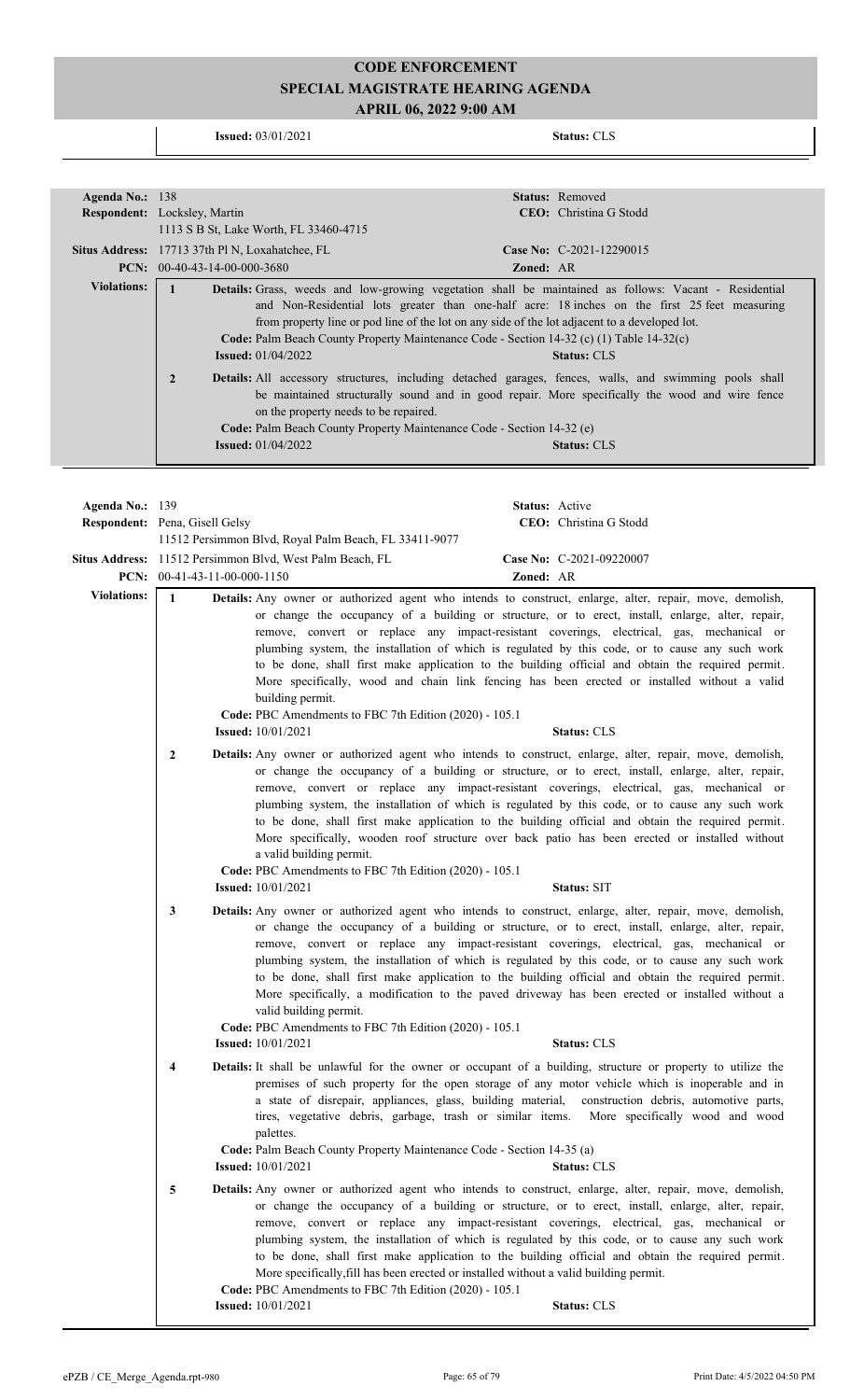| Agenda No.: 140        |                                                                                                     | Status: Active                                                                                                                                                                                                                                                                                                                                                                                                                                                                                                                                                                                                                        |
|------------------------|-----------------------------------------------------------------------------------------------------|---------------------------------------------------------------------------------------------------------------------------------------------------------------------------------------------------------------------------------------------------------------------------------------------------------------------------------------------------------------------------------------------------------------------------------------------------------------------------------------------------------------------------------------------------------------------------------------------------------------------------------------|
|                        | Respondent: BAPTISTE, FREMOND; LOUITUS, MARIE A                                                     | CEO: RI Thomas                                                                                                                                                                                                                                                                                                                                                                                                                                                                                                                                                                                                                        |
|                        | 5862 Deerfield Pl, Lake Worth, FL 33463-6759                                                        |                                                                                                                                                                                                                                                                                                                                                                                                                                                                                                                                                                                                                                       |
|                        | Situs Address: 5862 Deerfield Pl, Lake Worth, FL                                                    | Case No: C-2021-06030026                                                                                                                                                                                                                                                                                                                                                                                                                                                                                                                                                                                                              |
|                        | PCN: 00-42-44-34-35-000-7900                                                                        | Zoned: RS                                                                                                                                                                                                                                                                                                                                                                                                                                                                                                                                                                                                                             |
| <b>Violations:</b>     | $\mathbf{1}$<br>Code: PBC Amendments to FBC 7th Edition (2020) - 105.1<br><b>Issued:</b> 06/03/2021 | Details: Any owner or authorized agent who intends to construct, enlarge, alter, repair, move, demolish,<br>or change the occupancy of a building or structure, or to erect, install, enlarge, alter, repair,<br>remove, convert or replace any impact-resistant coverings, electrical, gas, mechanical or<br>plumbing system, the installation of which is regulated by this code, or to cause any such work<br>to be done, shall first make application to the building official and obtain the required permit.<br>More specifically, a fence has been erected or installed without a valid building permit.<br><b>Status: CEH</b> |
|                        |                                                                                                     |                                                                                                                                                                                                                                                                                                                                                                                                                                                                                                                                                                                                                                       |
|                        | 3                                                                                                   | <b>Details:</b> Any owner or authorized agent who intends to construct, enlarge, alter, repair, move, demolish,<br>or change the occupancy of a building or structure, or to erect, install, enlarge, alter, repair,<br>remove, convert or replace any impact-resistant coverings, electrical, gas, mechanical or<br>plumbing system, the installation of which is regulated by this code, or to cause any such work<br>to be done, shall first make application to the building official and obtain the required permit.                                                                                                             |
|                        |                                                                                                     | More specifically, Driveway has been extended without a valid building permit.                                                                                                                                                                                                                                                                                                                                                                                                                                                                                                                                                        |
|                        | Code: PBC Amendments to FBC 7th Edition (2020) - 105.1                                              |                                                                                                                                                                                                                                                                                                                                                                                                                                                                                                                                                                                                                                       |
|                        | <b>Issued:</b> 06/03/2021                                                                           | <b>Status: CEH</b>                                                                                                                                                                                                                                                                                                                                                                                                                                                                                                                                                                                                                    |
|                        | $\overline{\mathbf{4}}$                                                                             | Details: Any owner or authorized agent who intends to construct, enlarge, alter, repair, move, demolish,<br>or change the occupancy of a building or structure, or to erect, install, enlarge, alter, repair,<br>remove, convert or replace any impact-resistant coverings, electrical, gas, mechanical or<br>plumbing system, the installation of which is regulated by this code, or to cause any such work<br>to be done, shall first make application to the building official and obtain the required permit.                                                                                                                    |
|                        | permit.                                                                                             | More specifically, Concrete columns with lights have been constructed without a valid building                                                                                                                                                                                                                                                                                                                                                                                                                                                                                                                                        |
|                        | Code: PBC Amendments to FBC 7th Edition (2020) - 105.1                                              |                                                                                                                                                                                                                                                                                                                                                                                                                                                                                                                                                                                                                                       |
|                        | <b>Issued:</b> 06/03/2021                                                                           | <b>Status: CEH</b>                                                                                                                                                                                                                                                                                                                                                                                                                                                                                                                                                                                                                    |
|                        |                                                                                                     |                                                                                                                                                                                                                                                                                                                                                                                                                                                                                                                                                                                                                                       |
|                        |                                                                                                     |                                                                                                                                                                                                                                                                                                                                                                                                                                                                                                                                                                                                                                       |
| <b>Agenda No.:</b> 141 |                                                                                                     | Status: Active                                                                                                                                                                                                                                                                                                                                                                                                                                                                                                                                                                                                                        |

|                                                        | <b>CEO</b> : RI Thomas                                                                                                                                                                                                                                                                                                                                                                                                                                                                                                                                                                                                                                                                             |
|--------------------------------------------------------|----------------------------------------------------------------------------------------------------------------------------------------------------------------------------------------------------------------------------------------------------------------------------------------------------------------------------------------------------------------------------------------------------------------------------------------------------------------------------------------------------------------------------------------------------------------------------------------------------------------------------------------------------------------------------------------------------|
|                                                        |                                                                                                                                                                                                                                                                                                                                                                                                                                                                                                                                                                                                                                                                                                    |
|                                                        | Case No: C-2021-08310040                                                                                                                                                                                                                                                                                                                                                                                                                                                                                                                                                                                                                                                                           |
|                                                        | Zoned: AR                                                                                                                                                                                                                                                                                                                                                                                                                                                                                                                                                                                                                                                                                          |
| $\mathbf{1}$                                           | <b>Details:</b> Any owner or authorized agent who intends to construct, enlarge, alter, repair, move, demolish,                                                                                                                                                                                                                                                                                                                                                                                                                                                                                                                                                                                    |
| permit.<br><b>Issued:</b> 09/21/2021                   | or change the occupancy of a building or structure, or to erect, install, enlarge, alter, repair,<br>remove, convert or replace any impact-resistant coverings, electrical, gas, mechanical or<br>plumbing system, the installation of which is regulated by this code, or to cause any such work<br>to be done, shall first make application to the building official and obtain the required permit.<br>More specifically, a storage container has been erected or installed without a valid building<br>Code: PBC Amendments to FBC 7th Edition (2020) - 105.1<br><b>Status: CEH</b>                                                                                                            |
| $\overline{2}$<br>permit.<br><b>Issued:</b> 09/21/2021 | Details: Any owner or authorized agent who intends to construct, enlarge, alter, repair, move, demolish,<br>or change the occupancy of a building or structure, or to erect, install, enlarge, alter, repair,<br>remove, convert or replace any impact-resistant coverings, electrical, gas, mechanical or<br>plumbing system, the installation of which is regulated by this code, or to cause any such work<br>to be done, shall first make application to the building official and obtain the required permit.<br>More specifically, a canopy structure has been erected or installed without a valid building<br>Code: PBC Amendments to FBC 7th Edition (2020) - 105.1<br><b>Status: CEH</b> |
|                                                        | Respondent: MAJEWSKI, MICHAEL E<br>5088 2nd Rd, Lake Worth, FL 33467-5614<br>Situs Address: 5088 2nd Rd, Lake Worth, FL<br><b>PCN:</b> $00-42-43-27-05-032-8030$                                                                                                                                                                                                                                                                                                                                                                                                                                                                                                                                   |

| Agenda No.: $142$  |                                                                                                                    |                  | <b>Status:</b> Removed                                                                             |
|--------------------|--------------------------------------------------------------------------------------------------------------------|------------------|----------------------------------------------------------------------------------------------------|
|                    | Respondent: VARGAS, ANDREA                                                                                         |                  | CEO: R1 Thomas                                                                                     |
|                    | 4917 Witch Ln, Lake Worth, FL 33461-5353                                                                           |                  |                                                                                                    |
|                    | Situs Address: 4917 Witch Ln, Lake Worth, FL                                                                       |                  | Case No: $C-2021-07160014$                                                                         |
|                    | <b>PCN:</b> $00-42-44-25-14-005-0040$                                                                              | <b>Zoned: RM</b> |                                                                                                    |
| <b>Violations:</b> | <b>Details:</b> It shall be unlawful for the owner or occupant of a building, structure or property to utilize the |                  |                                                                                                    |
|                    |                                                                                                                    |                  | premises of such property for the open storage of any motor vehicle which is inoperable and in     |
|                    |                                                                                                                    |                  | a state of disrepair, appliances, glass, building material, construction debris, automotive parts, |
|                    | tires, vegetative debris, garbage, trash or similar items.                                                         |                  |                                                                                                    |
|                    | Code: Palm Beach County Property Maintenance Code - Section 14-35 (a)                                              |                  |                                                                                                    |
|                    |                                                                                                                    |                  |                                                                                                    |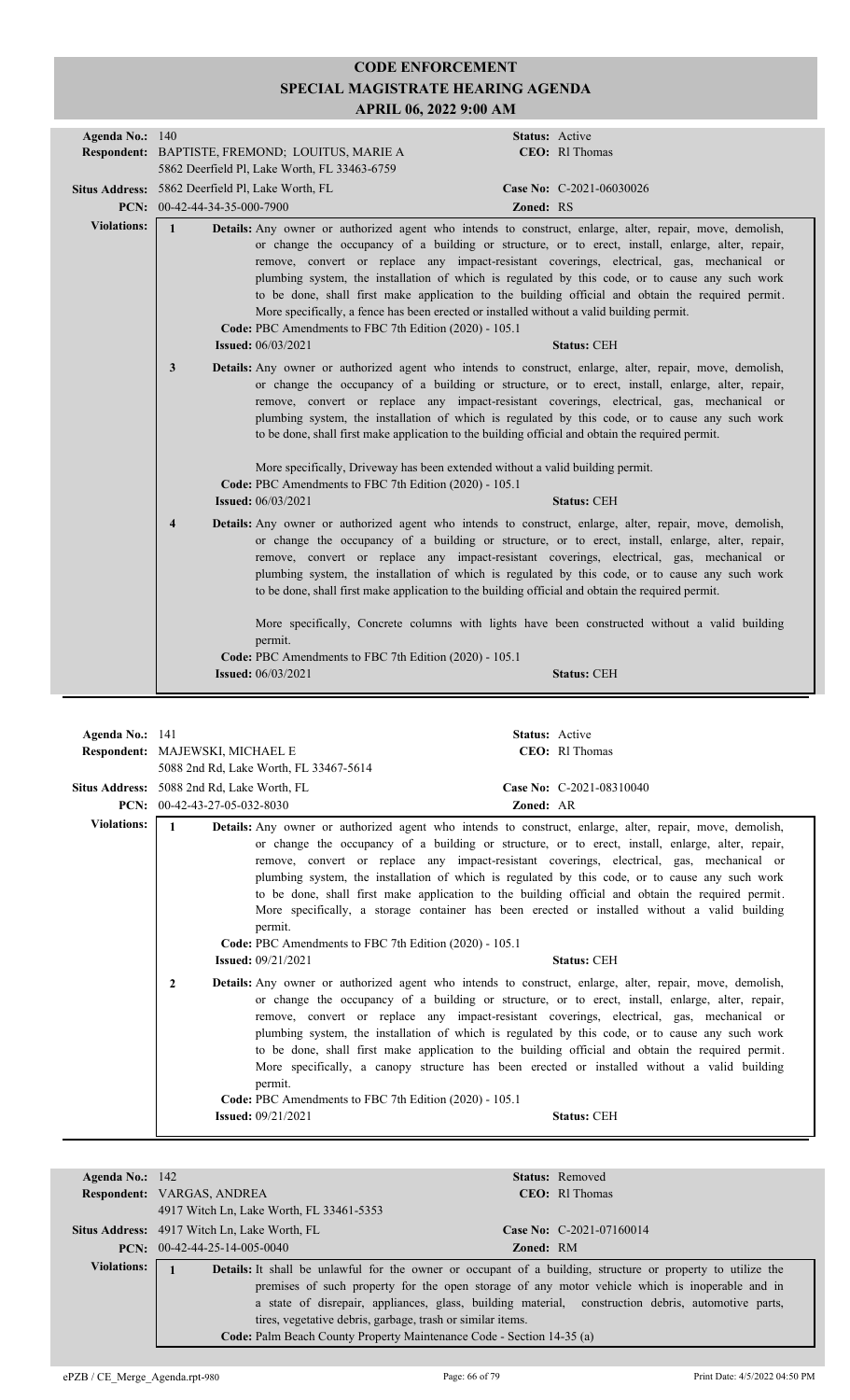|                         | <b>Status: CLS</b><br><b>Issued:</b> 07/21/2021                                                                                                                                                                                                                                                                                                                                                                            |
|-------------------------|----------------------------------------------------------------------------------------------------------------------------------------------------------------------------------------------------------------------------------------------------------------------------------------------------------------------------------------------------------------------------------------------------------------------------|
| $\overline{2}$          | Details: Recreational vehicles, boats, sports vehicles and/or trailers are not to be parked in a required<br>front setback or other area between the structure and the street, or on street except for the<br>purpose of loading or unloading during a period not to exceed two hours in any 24 hour period.                                                                                                               |
|                         | More specifically, an improperly parked trailer.                                                                                                                                                                                                                                                                                                                                                                           |
|                         | Recreational vehicles, boats, sports vehicles and trailers shall be located in the side or rear yard<br>and screened from surrounding property and streets with an opaque wall, fence or hedge a<br>minimum of six feet in height.<br>Code: Unified Land Development Code - 6.D.1.A.1.b<br>Unified Land Development Code - 6.D.1.A.1.c<br><b>Issued: 07/21/2021</b><br><b>Status: CLS</b>                                  |
|                         |                                                                                                                                                                                                                                                                                                                                                                                                                            |
| 3                       | <b>Details:</b> Except when placed for collection service in accordance with subsection $25-1(c)(1)a-f$ , Garbage<br>Carts and Yard Waste Containers shall be placed in a storage location within, adjacent to, or<br>behind a structure, building, fence, landscaping, or other barrier which substantially screens<br>the view of the Garbage Carts and Yard Waste Containers from the street or public<br>right-of-way. |
|                         | More specifically, Garbage cans not properly screened.                                                                                                                                                                                                                                                                                                                                                                     |
|                         | Code: Palm Beach County Codes & Ordinances - Chapter 25-1(c)(1)g.                                                                                                                                                                                                                                                                                                                                                          |
|                         | <b>Issued:</b> $07/21/2021$<br><b>Status: CLS</b>                                                                                                                                                                                                                                                                                                                                                                          |
| $\overline{\mathbf{4}}$ | <b>Details:</b> Vehicles shall only be parked on an improved surface in the Urban Suburban Tier.<br>Code: Unified Land Development Code - 6.D.1.A.4.a.2.b                                                                                                                                                                                                                                                                  |
|                         | <b>Issued: 07/21/2021</b><br><b>Status: CLS</b>                                                                                                                                                                                                                                                                                                                                                                            |
| 5                       | Details: Each Use Matrix identifies all zoning districts, uses, and approval process, except as indicated<br>otherwise. The Use Matrix indicates the approval process for each Use Type in standard<br>Zoning Districts, PDDs, TDDs, URAO, and IRO. A number in the column under the<br>"Supplementary Use Standard" of the Use Matrix refers to the Definition and Supplementary<br>Use Standards applicable to each use. |
|                         | Only uses identified with a "P" are allowed in the zoning district, subject to the Supplementary<br>Use Standards and the other applicable requirements of this Code.                                                                                                                                                                                                                                                      |
|                         | Uses identified with a dash "-," in a zoning districts column of the Use Matrix, are prohibited in<br>that zoning district, unless otherwise expressly stated under the Supplementary Use Standards<br>for the use, or within any applicable Zoning Overlays.                                                                                                                                                              |
|                         | More specifically, Contractor Storage Yard.                                                                                                                                                                                                                                                                                                                                                                                |
|                         | Code: Unified Land Development Code - 4.A.7.C                                                                                                                                                                                                                                                                                                                                                                              |
|                         | Unified Land Development Code - 4.A.7.C.6                                                                                                                                                                                                                                                                                                                                                                                  |
|                         |                                                                                                                                                                                                                                                                                                                                                                                                                            |
|                         | Unified Land Development Code - 4.B.2.A Commercial Use Matrix                                                                                                                                                                                                                                                                                                                                                              |

**cc:** Code Enforcement

| Agenda No.: $143$  | <b>Respondent:</b> WATKINS, RODNEY; WATKINS, CHEVONNE<br>5589 Barnstead Cir, Lake Worth, FL 33463-6618                                                                                                                                                                                        | <b>Status:</b> Active | CEO: R1 Thomas                                                                                                                                                                                                                                                                                                                                                                                                               |
|--------------------|-----------------------------------------------------------------------------------------------------------------------------------------------------------------------------------------------------------------------------------------------------------------------------------------------|-----------------------|------------------------------------------------------------------------------------------------------------------------------------------------------------------------------------------------------------------------------------------------------------------------------------------------------------------------------------------------------------------------------------------------------------------------------|
|                    | <b>Situs Address:</b> 5589 Barnstead Cir, Lake Worth, FL                                                                                                                                                                                                                                      |                       | <b>Case No:</b> $C-2021-06090008$                                                                                                                                                                                                                                                                                                                                                                                            |
|                    | <b>PCN:</b> $00-42-44-34-03-002-0090$                                                                                                                                                                                                                                                         | <b>Zoned: RS</b>      |                                                                                                                                                                                                                                                                                                                                                                                                                              |
| <b>Violations:</b> | Details: Any owner or authorized agent who intends to construct, enlarge, alter, repair, move, demolish,<br>More specifically, a wall has been erected or installed without a valid building permit.<br>Code: PBC Amendments to FBC 7th Edition (2020) - 105.1<br><b>Issued:</b> $06/21/2021$ |                       | or change the occupancy of a building or structure, or to erect, install, enlarge, alter, repair,<br>remove, convert or replace any impact-resistant coverings, electrical, gas, mechanical or<br>plumbing system, the installation of which is regulated by this code, or to cause any such work<br>to be done, shall first make application to the building official and obtain the required permit.<br><b>Status: CEH</b> |

**cc:** Community Support Team

**Respondent:** JMB HOLDINGS LLC **Agenda No.:** 144 **Status:** Postponed CEO: Rick E Torrance 505 S Flagler Dr, Ste 900, West Palm Beach, FL 33401 Situs Address: 15551 79th Ter N, Palm Beach Gardens, FL **Case No:** C-2021-09210020 **PCN:** 00-42-41-16-00-000-3390 **Zoned:** AR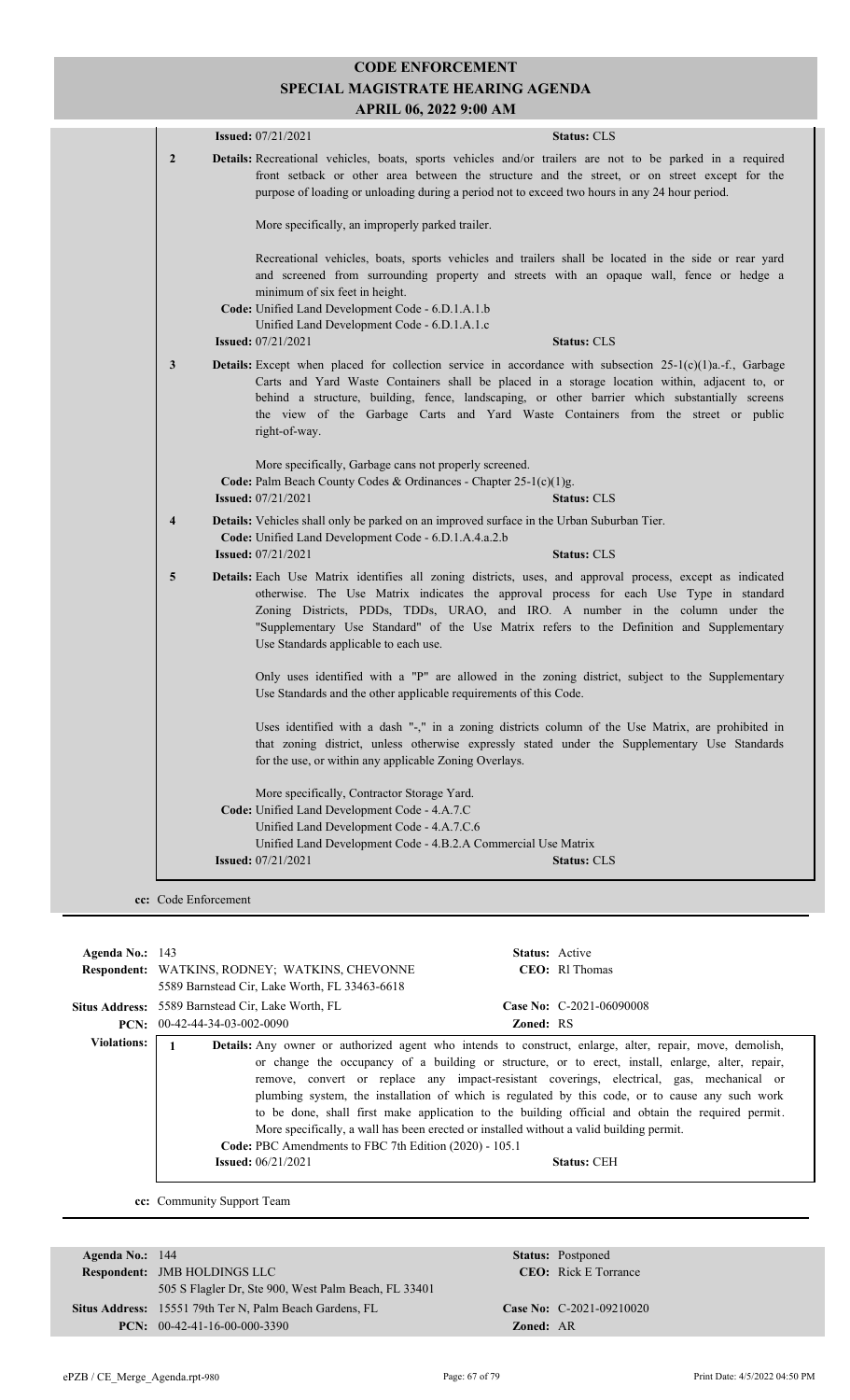| <b>Violations:</b> | <b>Details:</b> Any owner or authorized agent who intends to construct, enlarge, alter, repair, move, demolish,                          |
|--------------------|------------------------------------------------------------------------------------------------------------------------------------------|
|                    | or change the occupancy of a building or structure, or to erect, install, enlarge, alter, repair,                                        |
|                    | remove, convert or replace any impact-resistant coverings, electrical, gas, mechanical or                                                |
|                    | plumbing system, the installation of which is regulated by this code, or to cause any such work                                          |
|                    | to be done, shall first make application to the building official and obtain the required permit.                                        |
|                    | More specifically, the accessory structure garage / workshop has been altered, erected or                                                |
|                    | installed without a valid building permit.                                                                                               |
|                    |                                                                                                                                          |
|                    | A certificate of completion is proof that a structure or system is complete and for certain types                                        |
|                    | of permits is released for use and may be connected to a utility system. This certificate does not                                       |
|                    | grant authority to occupy a building, such as shell building, prior to the issuance of a certificate                                     |
|                    | of occupancy. More specifically, obtain a certificate of completion for the alterations of the<br>accessory structure garage / workshop. |
|                    | Code: PBC Amendments to FBC 7th Edition (2020) - 105.1                                                                                   |
|                    | PBC Amendments to FBC 7th Edition (2020) - 111.5                                                                                         |
|                    | <b>Issued:</b> $09/21/2021$<br><b>Status: CEH</b>                                                                                        |
|                    |                                                                                                                                          |

**cc:** Weiner, Michael Esq

| Agenda No.: 145                         | Respondent: Mendoza, Efrain    |                                                                                                                                                                           | <b>Status:</b> Active | <b>CEO:</b> Rick E Torrance                                                                                                                                                                                                                                                                                                                                                                                                                                                                                                                                                                                                                   |
|-----------------------------------------|--------------------------------|---------------------------------------------------------------------------------------------------------------------------------------------------------------------------|-----------------------|-----------------------------------------------------------------------------------------------------------------------------------------------------------------------------------------------------------------------------------------------------------------------------------------------------------------------------------------------------------------------------------------------------------------------------------------------------------------------------------------------------------------------------------------------------------------------------------------------------------------------------------------------|
|                                         |                                | 6223 Garrett St, Jupiter, FL 33458-6641                                                                                                                                   |                       |                                                                                                                                                                                                                                                                                                                                                                                                                                                                                                                                                                                                                                               |
| Situs Address: 1058 2nd St, Jupiter, FL |                                |                                                                                                                                                                           |                       | Case No: C-2021-06220003                                                                                                                                                                                                                                                                                                                                                                                                                                                                                                                                                                                                                      |
|                                         | PCN: $00-42-41-03-01-000-1840$ |                                                                                                                                                                           | Zoned: RH             |                                                                                                                                                                                                                                                                                                                                                                                                                                                                                                                                                                                                                                               |
| <b>Violations:</b>                      | $\mathbf{3}$                   | building permit.<br>Code: PBC Amendments to FBC 7th Edition (2020) - 105.1                                                                                                |                       | Details: Any owner or authorized agent who intends to construct, enlarge, alter, repair, move, demolish,<br>or change the occupancy of a building or structure, or to erect, install, enlarge, alter, repair,<br>remove, convert or replace any impact-resistant coverings, electrical, gas, mechanical or<br>plumbing system, the installation of which is regulated by this code, or to cause any such work<br>to be done, shall first make application to the building official and obtain the required permit.<br>More specifically, chain link fence and gate has been erected or installed without a valid                              |
|                                         |                                | <b>Issued: 06/22/2021</b>                                                                                                                                                 |                       | <b>Status: CEH</b>                                                                                                                                                                                                                                                                                                                                                                                                                                                                                                                                                                                                                            |
|                                         | 4                              | permit.<br>Code: PBC Amendments to FBC 7th Edition (2020) - 105.1<br><b>Issued:</b> 06/22/2021                                                                            |                       | Details: Any owner or authorized agent who intends to construct, enlarge, alter, repair, move, demolish,<br>or change the occupancy of a building or structure, or to erect, install, enlarge, alter, repair,<br>remove, convert or replace any impact-resistant coverings, electrical, gas, mechanical or<br>plumbing system, the installation of which is regulated by this code, or to cause any such work<br>to be done, shall first make application to the building official and obtain the required permit.<br>More specifically, air conditioning units have been erected or installed without a valid building<br><b>Status: CEH</b> |
|                                         | 5                              | More specifically, the garage has been enclosed without a valid building permit.<br>Code: PBC Amendments to FBC 7th Edition (2020) - 105.1<br><b>Issued:</b> $06/22/2021$ |                       | Details: Any owner or authorized agent who intends to construct, enlarge, alter, repair, move, demolish,<br>or change the occupancy of a building or structure, or to erect, install, enlarge, alter, repair,<br>remove, convert or replace any impact-resistant coverings, electrical, gas, mechanical or<br>plumbing system, the installation of which is regulated by this code, or to cause any such work<br>to be done, shall first make application to the building official and obtain the required permit.<br><b>Status: CEH</b>                                                                                                      |
|                                         | 7                              | maintained in good repair with proper anchorage and in a safe condition.<br>Code: Palm Beach County Property Maintenance Code - Section 14-33 (h)                         |                       | Details: All cornices, belt courses, terra cotta trim, wall facings and similar decorative features shall be                                                                                                                                                                                                                                                                                                                                                                                                                                                                                                                                  |
|                                         |                                | <b>Issued:</b> 06/22/2021                                                                                                                                                 |                       | <b>Status: CEH</b>                                                                                                                                                                                                                                                                                                                                                                                                                                                                                                                                                                                                                            |
|                                         |                                |                                                                                                                                                                           |                       |                                                                                                                                                                                                                                                                                                                                                                                                                                                                                                                                                                                                                                               |

**cc:** Code Enforcement

| Agenda No.: $146$ |                                                    |                  | <b>Status:</b> Active      |
|-------------------|----------------------------------------------------|------------------|----------------------------|
|                   | <b>Respondent:</b> Clark, Beau; Clark, Katherine   |                  | <b>CEO</b> : Charles Zahn  |
|                   | 7405 Wilson Rd, West Palm Beach, FL 33413-2242     |                  |                            |
|                   | Situs Address: 7405 Wilson Rd, West Palm Beach, FL |                  | Case No: $C-2021-06080011$ |
|                   | <b>PCN:</b> $00-42-43-27-05-006-4602$              | <b>Zoned: AR</b> |                            |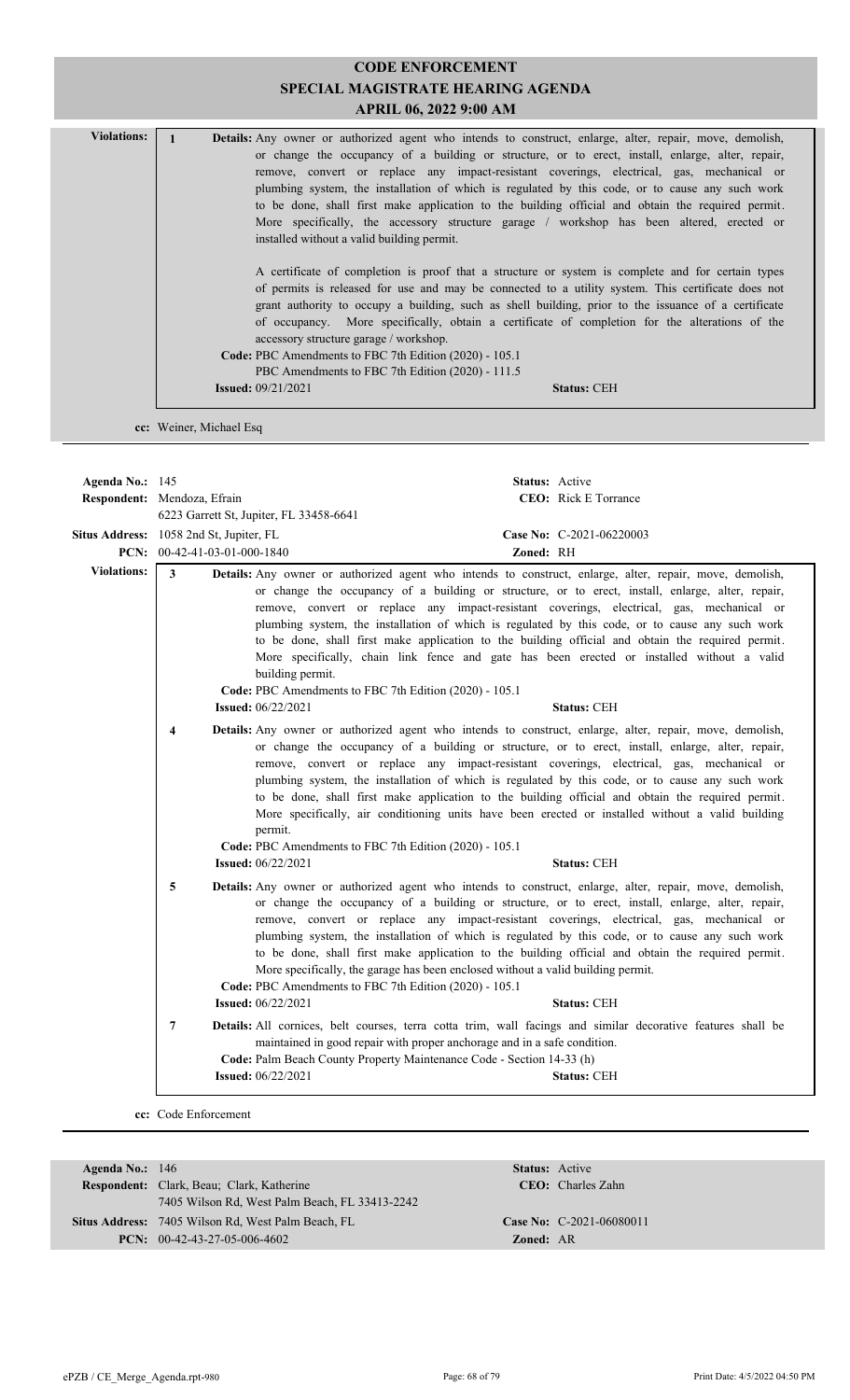| <b>Violations:</b> |                | <b>Details:</b> Any owner or authorized agent who intends to construct, enlarge, alter, repair, move, demolish,<br>permit.                                                                                                                                                                                                                                                        | or change the occupancy of a building or structure, or to erect, install, enlarge, alter, repair,<br>remove, convert or replace any impact-resistant coverings, electrical, gas, mechanical or<br>plumbing system, the installation of which is regulated by this code, or to cause any such work<br>to be done, shall first make application to the building official and obtain the required permit.<br>More specifically, fence, gate and electric has been erected or installed without a valid building |
|--------------------|----------------|-----------------------------------------------------------------------------------------------------------------------------------------------------------------------------------------------------------------------------------------------------------------------------------------------------------------------------------------------------------------------------------|--------------------------------------------------------------------------------------------------------------------------------------------------------------------------------------------------------------------------------------------------------------------------------------------------------------------------------------------------------------------------------------------------------------------------------------------------------------------------------------------------------------|
|                    |                | Code: PBC Amendments to FBC 7th Edition (2020) - 105.1                                                                                                                                                                                                                                                                                                                            |                                                                                                                                                                                                                                                                                                                                                                                                                                                                                                              |
|                    |                | <b>Issued:</b> 06/08/2021                                                                                                                                                                                                                                                                                                                                                         | <b>Status: CEH</b>                                                                                                                                                                                                                                                                                                                                                                                                                                                                                           |
|                    | $\overline{2}$ | <b>Details:</b> Any owner or authorized agent who intends to construct, enlarge, alter, repair, move, demolish,<br>More specifically, re-roof without a valid building permit.<br>More Specifically, no inspections or final inspection on file for the re-roof.<br>Code: PBC Amendments to FBC 7th Edition (2020) - 105.1<br>PBC Amendments to FBC 7th Edition (2020) - 110.3.10 | or change the occupancy of a building or structure, or to erect, install, enlarge, alter, repair,<br>remove, convert or replace any impact-resistant coverings, electrical, gas, mechanical or<br>plumbing system, the installation of which is regulated by this code, or to cause any such work<br>to be done, shall first make application to the building official and obtain the required permit.<br>The final inspection shall be made after all work required by the building permit is completed.    |
|                    |                | <b>Issued:</b> 06/08/2021                                                                                                                                                                                                                                                                                                                                                         | <b>Status: CEH</b>                                                                                                                                                                                                                                                                                                                                                                                                                                                                                           |

| Agenda No.: $147$  |                                                                                                                                                                                                                                                                                                                                                                                                                                                                                                                                                                                                                                                                                                                                                                            | <b>Status:</b> Active                                                                                                                                                                                                                                                                                                                                                                                                                                                                                                                                                                                                                      |
|--------------------|----------------------------------------------------------------------------------------------------------------------------------------------------------------------------------------------------------------------------------------------------------------------------------------------------------------------------------------------------------------------------------------------------------------------------------------------------------------------------------------------------------------------------------------------------------------------------------------------------------------------------------------------------------------------------------------------------------------------------------------------------------------------------|--------------------------------------------------------------------------------------------------------------------------------------------------------------------------------------------------------------------------------------------------------------------------------------------------------------------------------------------------------------------------------------------------------------------------------------------------------------------------------------------------------------------------------------------------------------------------------------------------------------------------------------------|
|                    | <b>Respondent:</b> Vizcaino, Diosvanys A; Montesino, Taimy C                                                                                                                                                                                                                                                                                                                                                                                                                                                                                                                                                                                                                                                                                                               | CEO: Charles Zahn                                                                                                                                                                                                                                                                                                                                                                                                                                                                                                                                                                                                                          |
|                    | 4145 Winchester Ln, West Palm Beach, FL 33406-2979                                                                                                                                                                                                                                                                                                                                                                                                                                                                                                                                                                                                                                                                                                                         |                                                                                                                                                                                                                                                                                                                                                                                                                                                                                                                                                                                                                                            |
|                    | Situs Address: 4145 Winchester Ln, West Palm Beach, FL                                                                                                                                                                                                                                                                                                                                                                                                                                                                                                                                                                                                                                                                                                                     | Case No: C-2021-04090018                                                                                                                                                                                                                                                                                                                                                                                                                                                                                                                                                                                                                   |
|                    | PCN: 00-42-44-01-04-000-1220                                                                                                                                                                                                                                                                                                                                                                                                                                                                                                                                                                                                                                                                                                                                               | Zoned: RM                                                                                                                                                                                                                                                                                                                                                                                                                                                                                                                                                                                                                                  |
| <b>Violations:</b> | $\mathbf{2}$<br><b>Details:</b> Any owner or authorized agent who intends to construct, enlarge, alter, repair, move, demolish,<br>or change the occupancy of a building or structure, or to erect, install, enlarge, alter, repair,<br>remove, convert or replace any impact-resistant coverings, electrical, gas, mechanical or<br>plumbing system, the installation of which is regulated by this code, or to cause any such work<br>to be done, shall first make application to the building official and obtain the required permit.<br>More specifically, aluminum roofed structure has been erected or installed without a valid<br>building permit.<br>Code: PBC Amendments to FBC 7th Edition (2020) - 105.1<br><b>Issued:</b> $04/15/2021$<br><b>Status: CEH</b> |                                                                                                                                                                                                                                                                                                                                                                                                                                                                                                                                                                                                                                            |
|                    | 3<br>Code: PBC Amendments to FBC 7th Edition (2020) - 105.1<br><b>Issued:</b> 04/15/2021                                                                                                                                                                                                                                                                                                                                                                                                                                                                                                                                                                                                                                                                                   | <b>Details:</b> Any owner or authorized agent who intends to construct, enlarge, alter, repair, move, demolish,<br>or change the occupancy of a building or structure, or to erect, install, enlarge, alter, repair,<br>remove, convert or replace any impact-resistant coverings, electrical, gas, mechanical or<br>plumbing system, the installation of which is regulated by this code, or to cause any such work<br>to be done, shall first make application to the building official and obtain the required permit.<br>More specifically, fence has been erected or installed without a valid building permit.<br><b>Status: CEH</b> |

| Agenda No.: $148$  |                                                                                                                                                                                                                                                                                                                                                                                                                                                                                                               |                                                                                                                                                                                                                                                                                                                                                                                                                                                                                                                                                                             | <b>Status:</b> Removed    |  |
|--------------------|---------------------------------------------------------------------------------------------------------------------------------------------------------------------------------------------------------------------------------------------------------------------------------------------------------------------------------------------------------------------------------------------------------------------------------------------------------------------------------------------------------------|-----------------------------------------------------------------------------------------------------------------------------------------------------------------------------------------------------------------------------------------------------------------------------------------------------------------------------------------------------------------------------------------------------------------------------------------------------------------------------------------------------------------------------------------------------------------------------|---------------------------|--|
|                    | <b>Respondent:</b> United Petro Management Inc.                                                                                                                                                                                                                                                                                                                                                                                                                                                               |                                                                                                                                                                                                                                                                                                                                                                                                                                                                                                                                                                             | <b>CEO</b> : Charles Zahn |  |
|                    | 3198 S Dixie Hwy, Miami, FL 33133                                                                                                                                                                                                                                                                                                                                                                                                                                                                             |                                                                                                                                                                                                                                                                                                                                                                                                                                                                                                                                                                             |                           |  |
|                    | Situs Address: Arcara Way, FL                                                                                                                                                                                                                                                                                                                                                                                                                                                                                 |                                                                                                                                                                                                                                                                                                                                                                                                                                                                                                                                                                             | Case No: C-2021-10190031  |  |
|                    | $PCN: 00-42-44-22-19-002-0000$                                                                                                                                                                                                                                                                                                                                                                                                                                                                                | <b>Zoned: RS</b>                                                                                                                                                                                                                                                                                                                                                                                                                                                                                                                                                            |                           |  |
| <b>Violations:</b> | <b>Issued:</b> $10/21/2021$                                                                                                                                                                                                                                                                                                                                                                                                                                                                                   | <b>Details:</b> It shall be unlawful for the owner or occupant of a building, structure or property to utilize the<br>premises of such property for the open storage of any motor vehicle which is inoperable and in<br>a state of disrepair, appliances, glass, building material, construction debris, automotive parts,<br>tires, vegetative debris, garbage, trash or similar items. Specifically, open storage of vegetative<br>debris, garbage, trash or similar items<br>Code: Palm Beach County Property Maintenance Code - Section 14-35 (a)<br><b>Status: CLS</b> |                           |  |
|                    | $\overline{2}$<br>Details: Grass, weeds and low-growing vegetation shall be maintained as follows: Vacant - Residential<br>and Non-Residential lots greater than one-half acre: 18 inches on the first 25 feet measuring<br>from property line or pod line of the lot on any side of the lot adjacent to a developed lot.<br>Code: Palm Beach County Property Maintenance Code - Section 14-32 (c) (1) Table 14-32(c)<br><b>Issued:</b> $10/21/2021$<br><b>Status: CLS</b><br>cc: United Petro Management Inc |                                                                                                                                                                                                                                                                                                                                                                                                                                                                                                                                                                             |                           |  |

**Respondent:** U.S. Bank Trust, N.A. for LSF9 Master Participation Trust **Agenda No.:** 149 **Status:** Active

CEO: Rl Thomas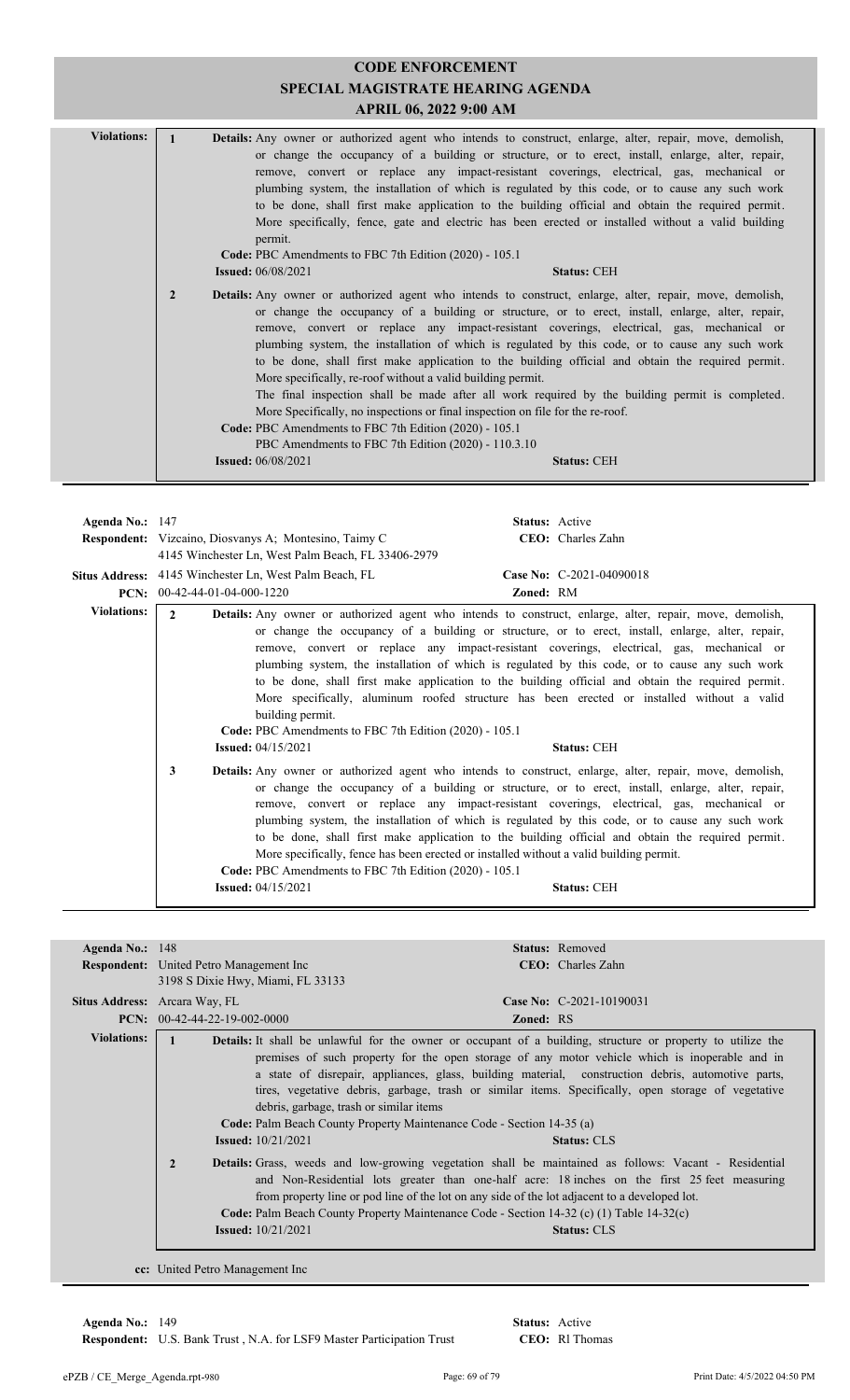|                    | 3701 Regent Blvd, Irving, TX 75063-2312                                                                                                                                                                                                                                                                                                                                                                                                                                                                                                                                                                                                                                                                                                                                                                        |  |  |
|--------------------|----------------------------------------------------------------------------------------------------------------------------------------------------------------------------------------------------------------------------------------------------------------------------------------------------------------------------------------------------------------------------------------------------------------------------------------------------------------------------------------------------------------------------------------------------------------------------------------------------------------------------------------------------------------------------------------------------------------------------------------------------------------------------------------------------------------|--|--|
|                    | Situs Address: 5430 Meadows Edge Dr, Lake Worth, FL<br>Case No: C-2019-07090001<br>PCN: 00-42-45-02-20-000-1680                                                                                                                                                                                                                                                                                                                                                                                                                                                                                                                                                                                                                                                                                                |  |  |
|                    | <b>RE:</b> Request to extend compliance date 120 days from the date of April 6, 2022 hearing due to lack of service on the Special<br>Magistrate Order dated December 4, 2019. New compliance date to be July 4, 2022.                                                                                                                                                                                                                                                                                                                                                                                                                                                                                                                                                                                         |  |  |
|                    | cc: U.S. Bank Trust, N.A. For Lsf9 Master Participation Trust                                                                                                                                                                                                                                                                                                                                                                                                                                                                                                                                                                                                                                                                                                                                                  |  |  |
|                    |                                                                                                                                                                                                                                                                                                                                                                                                                                                                                                                                                                                                                                                                                                                                                                                                                |  |  |
| Agenda No.: 150    | <b>Status:</b> Active                                                                                                                                                                                                                                                                                                                                                                                                                                                                                                                                                                                                                                                                                                                                                                                          |  |  |
|                    | <b>Respondent:</b> SCOTT, KEVIN T Jr<br><b>CEO</b> : Nedssa Merise                                                                                                                                                                                                                                                                                                                                                                                                                                                                                                                                                                                                                                                                                                                                             |  |  |
|                    | 12104 Hillman Dr, Palm Beach Gardens, FL 33410-2226                                                                                                                                                                                                                                                                                                                                                                                                                                                                                                                                                                                                                                                                                                                                                            |  |  |
|                    | Situs Address: 12104 Hillman Dr, Palm Beach Gardens, FL<br>Case No: C-2020-08250007                                                                                                                                                                                                                                                                                                                                                                                                                                                                                                                                                                                                                                                                                                                            |  |  |
|                    | <b>PCN:</b> $00-43-41-31-01-015-0070$                                                                                                                                                                                                                                                                                                                                                                                                                                                                                                                                                                                                                                                                                                                                                                          |  |  |
|                    | <b>RE:</b> Property owner request to challenge imposition of fine/lien                                                                                                                                                                                                                                                                                                                                                                                                                                                                                                                                                                                                                                                                                                                                         |  |  |
|                    |                                                                                                                                                                                                                                                                                                                                                                                                                                                                                                                                                                                                                                                                                                                                                                                                                |  |  |
|                    |                                                                                                                                                                                                                                                                                                                                                                                                                                                                                                                                                                                                                                                                                                                                                                                                                |  |  |
| Agenda No.: 151    | <b>Status:</b> Active                                                                                                                                                                                                                                                                                                                                                                                                                                                                                                                                                                                                                                                                                                                                                                                          |  |  |
|                    | <b>CEO</b> : Jeff P Shickles<br>Respondent: Jividen, William D Jr; Lamb, Michael B<br>5332 Palm Ridge Blvd, Delray Beach, FL 33484-1108                                                                                                                                                                                                                                                                                                                                                                                                                                                                                                                                                                                                                                                                        |  |  |
|                    | Case No: C-2021-02230014<br>Situs Address: 5332 Palm Ridge Blvd, Delray Beach, FL                                                                                                                                                                                                                                                                                                                                                                                                                                                                                                                                                                                                                                                                                                                              |  |  |
|                    | PCN: 00-42-46-11-04-000-1510<br>Zoned: AR                                                                                                                                                                                                                                                                                                                                                                                                                                                                                                                                                                                                                                                                                                                                                                      |  |  |
| <b>Violations:</b> | $\mathbf{2}$<br>Details: Any owner or authorized agent who intends to construct, enlarge, alter, repair, move, demolish,<br>or change the occupancy of a building or structure, or to erect, install, enlarge, alter, repair,<br>remove, convert or replace any impact-resistant coverings, electrical, gas, mechanical or<br>plumbing system, the installation of which is regulated by this code, or to cause any such work<br>to be done, shall first make application to the building official and obtain the required permit.<br>More specifically, the rear shed structure has been erected or installed without a valid building<br>permit.<br>Code: PBC Amendments to FBC 7th Edition (2020) - 105.1<br>Unified Land Development Code - 6.D.1.A.1.b<br><b>Issued:</b> 02/23/2021<br><b>Status: CEH</b> |  |  |
|                    | 3<br><b>Details:</b> Any owner or authorized agent who intends to construct, enlarge, alter, repair, move, demolish,<br>or change the occupancy of a building or structure, or to erect, install, enlarge, alter, repair,<br>remove, convert or replace any impact-resistant coverings, electrical, gas, mechanical or<br>plumbing system, the installation of which is regulated by this code, or to cause any such work<br>to be done, shall first make application to the building official and obtain the required permit.<br>More specifically, the swimming pool has been erected or installed without a valid building<br>permit.<br>Code: PBC Amendments to FBC 7th Edition (2020) - 105.1<br><b>Issued: 02/23/2021</b><br><b>Status: CEH</b>                                                          |  |  |

| Agenda No.: $152$  |                                                                                                                                                                                                                                                                                                                                                                                                                                                                                                                                                                                                                                                                                                                                                                                                                                                         | <b>Status:</b> Removed                                                                                                                                        |  |
|--------------------|---------------------------------------------------------------------------------------------------------------------------------------------------------------------------------------------------------------------------------------------------------------------------------------------------------------------------------------------------------------------------------------------------------------------------------------------------------------------------------------------------------------------------------------------------------------------------------------------------------------------------------------------------------------------------------------------------------------------------------------------------------------------------------------------------------------------------------------------------------|---------------------------------------------------------------------------------------------------------------------------------------------------------------|--|
|                    | <b>Respondent:</b> Rivera-Perez, Josue J                                                                                                                                                                                                                                                                                                                                                                                                                                                                                                                                                                                                                                                                                                                                                                                                                | <b>CEO</b> : Brian Burdett                                                                                                                                    |  |
|                    | 2302 NW 15th Way, Boynton Beach, FL 33436-2817                                                                                                                                                                                                                                                                                                                                                                                                                                                                                                                                                                                                                                                                                                                                                                                                          |                                                                                                                                                               |  |
|                    | <b>Situs Address:</b> 17605 70th St N, Loxahatchee, FL                                                                                                                                                                                                                                                                                                                                                                                                                                                                                                                                                                                                                                                                                                                                                                                                  | Case No: C-2021-04020017                                                                                                                                      |  |
|                    | $PCN: 00-40-42-26-00-000-7940$                                                                                                                                                                                                                                                                                                                                                                                                                                                                                                                                                                                                                                                                                                                                                                                                                          | <b>Zoned: AR</b>                                                                                                                                              |  |
| <b>Violations:</b> | <b>Details:</b> It shall be unlawful for the owner or occupant of a building, structure or property to utilize the<br>premises of such property for the open storage of any motor vehicle which is inoperable and in<br>a state of disrepair, appliances, glass, building material, construction debris, automotive parts,<br>tires, vegetative debris, garbage, trash or similar items. More specifically: Open storage<br>including but not limited to tree debris by roadway.<br><b>Code:</b> Palm Beach County Property Maintenance Code - Section 14-35 (a)<br><b>Issued:</b> $04/15/2021$<br><b>Status: CLS</b><br><b>Details:</b> Recreational vehicles, boats, sports vehicles and trailers shall not be used for living, sleeping or<br>$\overline{2}$<br>house keeping purposes. More specifically: Living in camper trailer on a vacant lot. |                                                                                                                                                               |  |
|                    | Code: Unified Land Development Code - 6.D.1.A.1.d<br><b>Issued:</b> 04/15/2021<br>3<br>storing RV on vacant lot.<br>Code: Unified Land Development Code - 6.D.1.A.4.a.3<br><b>Issued:</b> $04/15/2021$                                                                                                                                                                                                                                                                                                                                                                                                                                                                                                                                                                                                                                                  | <b>Status: CLS</b><br><b>Details:</b> Parking shall be prohibited on all vacant properties in residential districts. More specifically:<br><b>Status: CLS</b> |  |

**Respondent:** DeCavitch, Mary; DeCavitch, David Jr **Agenda No.:** 153 **Status:** Postponed 12640 169th Ct N, Jupiter, FL 33478-6034 **Situs Address:** 12640 169th Ct N, Jupiter, FL **Case No:** Case No: C-2021-04050006

CEO: Joanna Mirodias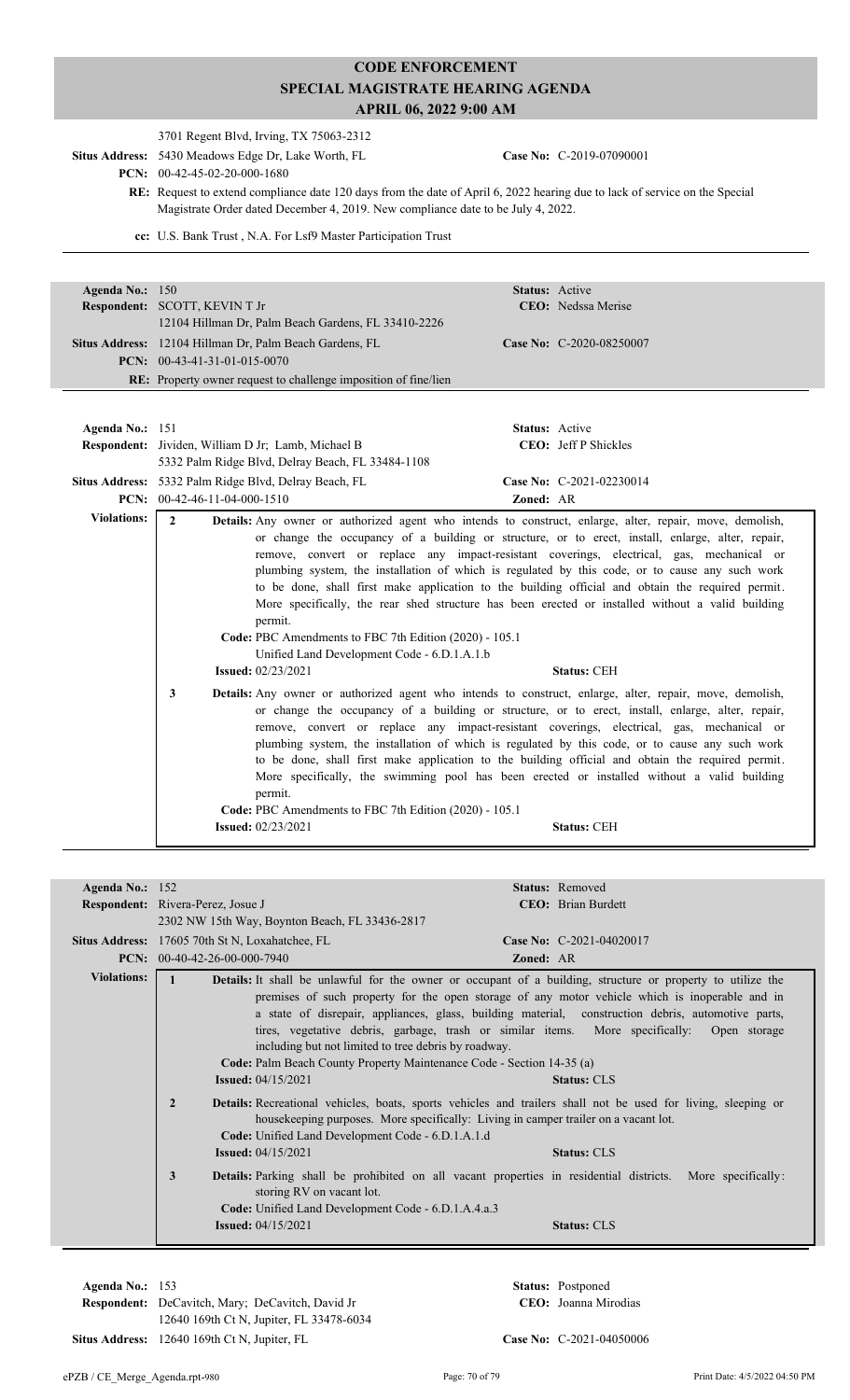|                    |                             | $PCN: 00-41-41-10-00-000-3530$                                    | <b>Zoned: AR</b>                                                                                                                                                                                                                                                                                                                                                                                                                                                                                                                                                                                                           |  |
|--------------------|-----------------------------|-------------------------------------------------------------------|----------------------------------------------------------------------------------------------------------------------------------------------------------------------------------------------------------------------------------------------------------------------------------------------------------------------------------------------------------------------------------------------------------------------------------------------------------------------------------------------------------------------------------------------------------------------------------------------------------------------------|--|
| <b>Violations:</b> | $\mathbf{2}$                | permit.<br>Code: PBC Amendments to FBC 7th Edition (2020) - 105.1 | <b>Details:</b> Any owner or authorized agent who intends to construct, enlarge, alter, repair, move, demolish,<br>or change the occupancy of a building or structure, or to erect, install, enlarge, alter, repair,<br>remove, convert or replace any impact-resistant coverings, electrical, gas, mechanical or<br>plumbing system, the installation of which is regulated by this code, or to cause any such work<br>to be done, shall first make application to the building official and obtain the required permit.<br>More specifically, the fence and gate have been erected or installed without a valid building |  |
|                    | <b>Issued:</b> $04/06/2021$ |                                                                   | <b>Status: CEH</b>                                                                                                                                                                                                                                                                                                                                                                                                                                                                                                                                                                                                         |  |

| Agenda No.: 154                                                                                                                                                                                                                                                                                                                                                                                                                                                                                                                                                                                                                                                                                                                                                                                                                                                                                                                                                                                                                                                                                                                                                                                                                                                                                                                                                                                                                                                                               |                                                                                                                                                                                                                                                                                                                                                                                                                                                                                                                                                                                                                                                                                                                                            | Status: Active                                                                              |  |
|-----------------------------------------------------------------------------------------------------------------------------------------------------------------------------------------------------------------------------------------------------------------------------------------------------------------------------------------------------------------------------------------------------------------------------------------------------------------------------------------------------------------------------------------------------------------------------------------------------------------------------------------------------------------------------------------------------------------------------------------------------------------------------------------------------------------------------------------------------------------------------------------------------------------------------------------------------------------------------------------------------------------------------------------------------------------------------------------------------------------------------------------------------------------------------------------------------------------------------------------------------------------------------------------------------------------------------------------------------------------------------------------------------------------------------------------------------------------------------------------------|--------------------------------------------------------------------------------------------------------------------------------------------------------------------------------------------------------------------------------------------------------------------------------------------------------------------------------------------------------------------------------------------------------------------------------------------------------------------------------------------------------------------------------------------------------------------------------------------------------------------------------------------------------------------------------------------------------------------------------------------|---------------------------------------------------------------------------------------------|--|
|                                                                                                                                                                                                                                                                                                                                                                                                                                                                                                                                                                                                                                                                                                                                                                                                                                                                                                                                                                                                                                                                                                                                                                                                                                                                                                                                                                                                                                                                                               | Respondent: Maza, Anthony; Maza, Angela                                                                                                                                                                                                                                                                                                                                                                                                                                                                                                                                                                                                                                                                                                    | CEO: Joanna Mirodias                                                                        |  |
|                                                                                                                                                                                                                                                                                                                                                                                                                                                                                                                                                                                                                                                                                                                                                                                                                                                                                                                                                                                                                                                                                                                                                                                                                                                                                                                                                                                                                                                                                               | 5500 Military Trl, Ste 22146, Jupiter, FL 33458-2869                                                                                                                                                                                                                                                                                                                                                                                                                                                                                                                                                                                                                                                                                       |                                                                                             |  |
|                                                                                                                                                                                                                                                                                                                                                                                                                                                                                                                                                                                                                                                                                                                                                                                                                                                                                                                                                                                                                                                                                                                                                                                                                                                                                                                                                                                                                                                                                               | Situs Address: 2416 S Wallen Dr, Palm Beach Gardens, FL                                                                                                                                                                                                                                                                                                                                                                                                                                                                                                                                                                                                                                                                                    | Case No: C-2021-08200006                                                                    |  |
|                                                                                                                                                                                                                                                                                                                                                                                                                                                                                                                                                                                                                                                                                                                                                                                                                                                                                                                                                                                                                                                                                                                                                                                                                                                                                                                                                                                                                                                                                               | PCN: $00-43-42-05-01-000-0440$                                                                                                                                                                                                                                                                                                                                                                                                                                                                                                                                                                                                                                                                                                             | Zoned: RS                                                                                   |  |
| <b>Violations:</b>                                                                                                                                                                                                                                                                                                                                                                                                                                                                                                                                                                                                                                                                                                                                                                                                                                                                                                                                                                                                                                                                                                                                                                                                                                                                                                                                                                                                                                                                            | $\mathbf{1}$                                                                                                                                                                                                                                                                                                                                                                                                                                                                                                                                                                                                                                                                                                                               |                                                                                             |  |
|                                                                                                                                                                                                                                                                                                                                                                                                                                                                                                                                                                                                                                                                                                                                                                                                                                                                                                                                                                                                                                                                                                                                                                                                                                                                                                                                                                                                                                                                                               | Details: Any owner or authorized agent who intends to construct, enlarge, alter, repair, move, demolish,<br>or change the occupancy of a building or structure, or to erect, install, enlarge, alter, repair,<br>remove, convert or replace any impact-resistant coverings, electrical, gas, mechanical or<br>plumbing system, the installation of which is regulated by this code, or to cause any such work<br>to be done, shall first make application to the building official and obtain the required permit.<br>More specifically, the paver driveway has been erected or installed without a valid building<br>permit.<br>Code: PBC Amendments to FBC 7th Edition (2020) - 105.1<br><b>Issued:</b> 08/20/2021<br><b>Status: CEH</b> |                                                                                             |  |
|                                                                                                                                                                                                                                                                                                                                                                                                                                                                                                                                                                                                                                                                                                                                                                                                                                                                                                                                                                                                                                                                                                                                                                                                                                                                                                                                                                                                                                                                                               |                                                                                                                                                                                                                                                                                                                                                                                                                                                                                                                                                                                                                                                                                                                                            |                                                                                             |  |
|                                                                                                                                                                                                                                                                                                                                                                                                                                                                                                                                                                                                                                                                                                                                                                                                                                                                                                                                                                                                                                                                                                                                                                                                                                                                                                                                                                                                                                                                                               | cc: Maza, Angela                                                                                                                                                                                                                                                                                                                                                                                                                                                                                                                                                                                                                                                                                                                           |                                                                                             |  |
|                                                                                                                                                                                                                                                                                                                                                                                                                                                                                                                                                                                                                                                                                                                                                                                                                                                                                                                                                                                                                                                                                                                                                                                                                                                                                                                                                                                                                                                                                               | Maza, Anthony                                                                                                                                                                                                                                                                                                                                                                                                                                                                                                                                                                                                                                                                                                                              |                                                                                             |  |
|                                                                                                                                                                                                                                                                                                                                                                                                                                                                                                                                                                                                                                                                                                                                                                                                                                                                                                                                                                                                                                                                                                                                                                                                                                                                                                                                                                                                                                                                                               |                                                                                                                                                                                                                                                                                                                                                                                                                                                                                                                                                                                                                                                                                                                                            |                                                                                             |  |
|                                                                                                                                                                                                                                                                                                                                                                                                                                                                                                                                                                                                                                                                                                                                                                                                                                                                                                                                                                                                                                                                                                                                                                                                                                                                                                                                                                                                                                                                                               |                                                                                                                                                                                                                                                                                                                                                                                                                                                                                                                                                                                                                                                                                                                                            |                                                                                             |  |
| Agenda No.: 155                                                                                                                                                                                                                                                                                                                                                                                                                                                                                                                                                                                                                                                                                                                                                                                                                                                                                                                                                                                                                                                                                                                                                                                                                                                                                                                                                                                                                                                                               |                                                                                                                                                                                                                                                                                                                                                                                                                                                                                                                                                                                                                                                                                                                                            | Status: Postponed                                                                           |  |
| Respondent: D. R. Horton                                                                                                                                                                                                                                                                                                                                                                                                                                                                                                                                                                                                                                                                                                                                                                                                                                                                                                                                                                                                                                                                                                                                                                                                                                                                                                                                                                                                                                                                      | 1200 S Pine Island Rd, Plantation, FL 33324                                                                                                                                                                                                                                                                                                                                                                                                                                                                                                                                                                                                                                                                                                | CEO: Michelle I Malkin-Daniels                                                              |  |
|                                                                                                                                                                                                                                                                                                                                                                                                                                                                                                                                                                                                                                                                                                                                                                                                                                                                                                                                                                                                                                                                                                                                                                                                                                                                                                                                                                                                                                                                                               |                                                                                                                                                                                                                                                                                                                                                                                                                                                                                                                                                                                                                                                                                                                                            | Case No: C-2021-11180023                                                                    |  |
| PCN:                                                                                                                                                                                                                                                                                                                                                                                                                                                                                                                                                                                                                                                                                                                                                                                                                                                                                                                                                                                                                                                                                                                                                                                                                                                                                                                                                                                                                                                                                          | Situs Address: N Jog Rd, West Palm Beach, FL                                                                                                                                                                                                                                                                                                                                                                                                                                                                                                                                                                                                                                                                                               | Zoned:                                                                                      |  |
| <b>Violations:</b>                                                                                                                                                                                                                                                                                                                                                                                                                                                                                                                                                                                                                                                                                                                                                                                                                                                                                                                                                                                                                                                                                                                                                                                                                                                                                                                                                                                                                                                                            | $\mathbf{1}$                                                                                                                                                                                                                                                                                                                                                                                                                                                                                                                                                                                                                                                                                                                               | Details: FAILURE TO COMPLY WITH CONDITIONS of Palm Beach County Land Development            |  |
| by failing to mow, edge, trim, removing trash and debris, replacement of dead and missing<br>landscaping and maintain median irrigation system.<br>Any person placing or maintaining any facility in the Right-of-Way shall have a permit.<br>"Facility" shall mean any permanent or temporary plant, property, structure, or equipment,<br>including but not limited to landscape material.<br>Sec. 23-42. Obligations of Permittee.<br>A Permittee shall at all times comply with and abide by all applicable provisions of the<br>(a)<br>State and Federal law and, to the extent not inconsistent with state and federal law, County<br>ordinances, codes and regulations, as well as accepted industry practices, in Placing or<br>Maintaining a Facility. Obtaining a Permit pursuant to this Article does not excuse a Permittee<br>from complying with all applicable County ordinances. In connection with excavation in the<br>Right-of-Way, a Permittee shall, where applicable, comply with the Underground Facility<br>Damage Prevention and Safety Act set forth in F.S. Ch. 556, as may be amended.<br>A Permittee shall Place and Maintain its Facility in Right-of-Way in a manner consistent<br>(b)<br>with accepted industry practice and applicable law. The Facility shall continue to be maintained<br>by the Permittee unless otherwise approved by the County Engineer.<br>A Permittee acknowledges that as a condition of granting the Permit, the County may<br>(c) |                                                                                                                                                                                                                                                                                                                                                                                                                                                                                                                                                                                                                                                                                                                                            | Division Right-of-Way Permit # R/W0068-0402. By failing to maintain the median landscaping, |  |
|                                                                                                                                                                                                                                                                                                                                                                                                                                                                                                                                                                                                                                                                                                                                                                                                                                                                                                                                                                                                                                                                                                                                                                                                                                                                                                                                                                                                                                                                                               | impose reasonable rules, conditions or regulations governing the Placement or Maintenance of<br>a Facility to the extent consistent with applicable law.<br>A Permittee shall use and exercise due caution, care and skill in Placing or Maintaining a<br>(f)                                                                                                                                                                                                                                                                                                                                                                                                                                                                              |                                                                                             |  |
|                                                                                                                                                                                                                                                                                                                                                                                                                                                                                                                                                                                                                                                                                                                                                                                                                                                                                                                                                                                                                                                                                                                                                                                                                                                                                                                                                                                                                                                                                               | Facility in any Right-of-Way and shall take all reasonable steps to safeguard all work site areas.                                                                                                                                                                                                                                                                                                                                                                                                                                                                                                                                                                                                                                         |                                                                                             |  |
|                                                                                                                                                                                                                                                                                                                                                                                                                                                                                                                                                                                                                                                                                                                                                                                                                                                                                                                                                                                                                                                                                                                                                                                                                                                                                                                                                                                                                                                                                               | Code: Palm Beach County Codes & Ordinances - Ordinance 2019-030                                                                                                                                                                                                                                                                                                                                                                                                                                                                                                                                                                                                                                                                            |                                                                                             |  |
|                                                                                                                                                                                                                                                                                                                                                                                                                                                                                                                                                                                                                                                                                                                                                                                                                                                                                                                                                                                                                                                                                                                                                                                                                                                                                                                                                                                                                                                                                               | <b>Issued:</b> 01/10/2022                                                                                                                                                                                                                                                                                                                                                                                                                                                                                                                                                                                                                                                                                                                  | <b>Status: CEH</b>                                                                          |  |
|                                                                                                                                                                                                                                                                                                                                                                                                                                                                                                                                                                                                                                                                                                                                                                                                                                                                                                                                                                                                                                                                                                                                                                                                                                                                                                                                                                                                                                                                                               |                                                                                                                                                                                                                                                                                                                                                                                                                                                                                                                                                                                                                                                                                                                                            |                                                                                             |  |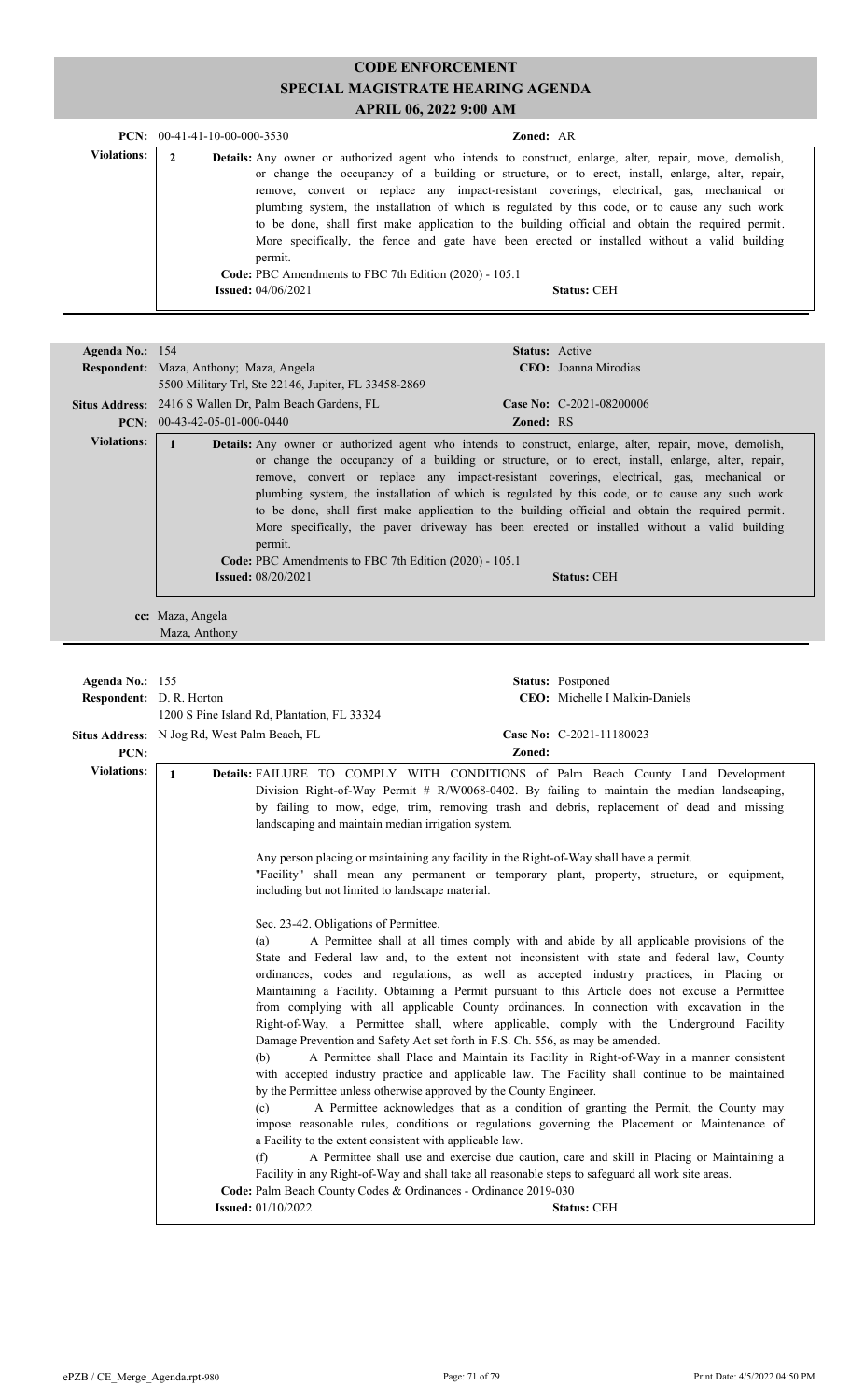1 **Details:** Zoning Classification:

You are hereby notified that an inspection of the above premises disclosed that you have violated one or more codes of Palm Beach County, Florida as follows:

1) Ordinance 2019-030, Row Ordinance, Palm Beach County Codes & Ordinances.

And Particularly, FAILURE TO COMPLY WITH CONDITIONS OF Palm Beach County Land Development Division Landscaping and Irrigation Permit # LA00078-0504. By failing to maintain the functionality of the median irrigation system which includes any and all materials associated with the system and by failing to repair the County infrastructure damaged by the associated trees of the permit.

Any person placing or maintaining any facility in the Right-of-Way shall have a permit.

"Facility" shall mean any permanent or temporary plant, property, structure, or equipment, including but not limited to the irrigation systems and landscape material.

Sec. 23-42. Obligations of Permittee.

(a) A Permittee shall at all times comply with and abide by all applicable provisions of the State and Federal law and, to the extent not inconsistent with state and federal law, County ordinances, codes and regulations, as well as accepted industry practices, in Placing or Maintaining a Facility. Obtaining a Permit pursuant to this Article does not excuse a Permittee from complying with all applicable County ordinances. In connection with excavation in the Right-of-Way, a Permittee shall, where applicable, comply with the Underground Facility Damage Prevention and Safety Act set forth in F.S. Ch. 556, as may be amended.

(b) A Permittee shall Place and Maintain its Facility in Right-Of-Way in a manner consistent with accepted industry practice and applicable law. The Facility shall continue to be maintained by the Permittee unless otherwise approved by the County Engineer.

(c) A Permittee acknowledges that as a condition of granting the Permit, the County may impose reasonable rules, conditions or regulations governing the Placement or Maintenance of a Facility to the extent consistent with applicable law.

(f) A Permittee shall use and exercise due caution, care and skill in Placing or Maintaining a Facility in any Right-of-Way and shall take all reasonable steps to safeguard all work site areas. **Code:** Palm Beach County Codes & Ordinances - Ordinance 2019-030 **Issued:** 01/10/2022 **Status:** CEH

**cc:** Bagga, Rishi S Bengtson, Carl Carrier, Steve

| Agenda No.: $156$  |                                                                                                                                                                                                                                                                                                                               |           | Status: Removed              |
|--------------------|-------------------------------------------------------------------------------------------------------------------------------------------------------------------------------------------------------------------------------------------------------------------------------------------------------------------------------|-----------|------------------------------|
|                    | <b>Respondent: GC SKEES INDUSTRIAL LLC</b>                                                                                                                                                                                                                                                                                    |           | <b>CEO</b> : Omar J Sheppard |
|                    | 9600 NW 25th St, Ste 2A, Miami, FL 33172-1416                                                                                                                                                                                                                                                                                 |           | <b>Type: Life Safety</b>     |
|                    | <b>Situs Address:</b> 1432 Skees Rd, Unit B, West Palm Beach, FL                                                                                                                                                                                                                                                              |           | Case No: C-2021-11240002     |
|                    | <b>PCN:</b> $00-42-43-27-05-004-0101$                                                                                                                                                                                                                                                                                         | Zoned: IL |                              |
| <b>Violations:</b> | <b>Details:</b> 1.12.6.3 - Permit Required                                                                                                                                                                                                                                                                                    |           |                              |
|                    | Where additional permits, approvals, certificates, or licenses are required by other agencies,<br>approval shall be obtained from those other agencies.<br><b>Code:</b> National Fire Protection Association 1 - 1.12.6.3 - Permit Required<br><b>Issued:</b> 11/24/2021<br><b>Status: CEH</b><br>cc: Gc Skees Industrial Llc |           |                              |

| Agenda No.: $157$              | <b>Respondent: BLANCO, MARIO</b><br>4062 Colt Ln, West Palm Beach, FL 33406-2932                                                                                           | <b>Status:</b> Active | <b>CEO</b> : Frank A Davis<br>Type: Life Safety                                                                                                                                                                                                                                                                |
|--------------------------------|----------------------------------------------------------------------------------------------------------------------------------------------------------------------------|-----------------------|----------------------------------------------------------------------------------------------------------------------------------------------------------------------------------------------------------------------------------------------------------------------------------------------------------------|
|                                | <b>Situs Address:</b> 4062 Colt Ln, West Palm Beach, FL                                                                                                                    |                       | Case No: C-2021-10080030                                                                                                                                                                                                                                                                                       |
|                                | $PCN: 00-42-44-01-04-000-1620$                                                                                                                                             | <b>Zoned: RM</b>      |                                                                                                                                                                                                                                                                                                                |
| <b>Violations:</b>             | the following standards:<br>Shall only be located in the Rural and Exurban Tiers and when not within a PUD.<br>above-cited parcel is not within the Rural or Exurban Tier. |                       | <b>Details:</b> Domesticated livestock shall be allowed accessory to a single family residential use subject to<br>More specifically: Domesticated livestock (Chickens & Roosters) shall be allowed only when<br>accessory to a single family dwelling that is located within the Rural and Exurban Tiers. The |
| ePZB / CE Merge Agenda.rpt-980 |                                                                                                                                                                            | Page: 72 of 79        | Print Date: 4/5/2022 04:50 PM                                                                                                                                                                                                                                                                                  |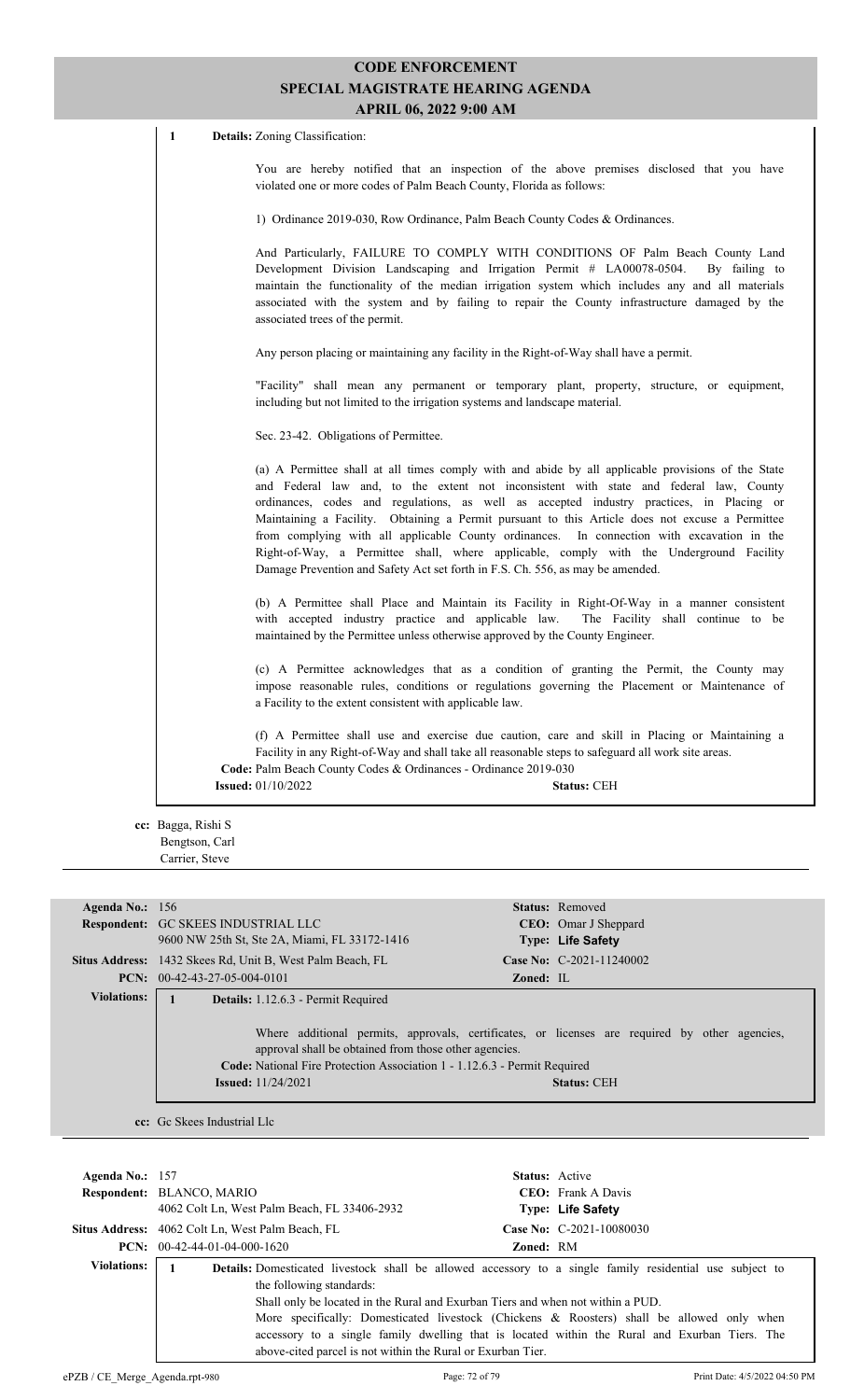|   | Code: Unified Land Development Code - 5.B.1.A.21.a<br><b>Issued:</b> 11/01/2021<br><b>Status: CLS</b>                                                                                                                                                                                                                                                                                                                                                                                                                                                                                                                                                                                                                                       |  |
|---|---------------------------------------------------------------------------------------------------------------------------------------------------------------------------------------------------------------------------------------------------------------------------------------------------------------------------------------------------------------------------------------------------------------------------------------------------------------------------------------------------------------------------------------------------------------------------------------------------------------------------------------------------------------------------------------------------------------------------------------------|--|
| 2 | Details: Any owner or authorized agent who intends to construct, enlarge, alter, repair, move, demolish,<br>or change the occupancy of a building or structure, or to erect, install, enlarge, alter, repair,<br>remove, convert or replace any impact-resistant coverings, electrical, gas, mechanical or<br>plumbing system, the installation of which is regulated by this code, or to cause any such work<br>to be done, shall first make application to the building official and obtain the required permit.<br>More specifically, Addition in Rear has been erected or installed without a valid building<br>permit.<br>Code: PBC Amendments to FBC 7th Edition (2020) - 105.1                                                       |  |
|   | <b>Issued:</b> 11/01/2021<br><b>Status: CEH</b>                                                                                                                                                                                                                                                                                                                                                                                                                                                                                                                                                                                                                                                                                             |  |
| 3 | <b>Details:</b> Every habitable space shall have at least one (1) openable window that can be easily opened.<br>The total openable area of the window in every room shall be equal to at least forty-five (45)<br>percent of the minimum glazed area required in subsection $14-42(a)$ .<br>More specifically<br>Windows Boarded up (Shutters)<br>Code: Palm Beach County Property Maintenance Code - Section 14-43 (a)<br><b>Issued:</b> 11/01/2021<br><b>Status: CEH</b>                                                                                                                                                                                                                                                                  |  |
| 4 | Details: Any owner or authorized agent who intends to construct, enlarge, alter, repair, move, demolish,<br>or change the occupancy of a building or structure, or to erect, install, enlarge, alter, repair,<br>remove, convert or replace any impact-resistant coverings, electrical, gas, mechanical or<br>plumbing system, the installation of which is regulated by this code, or to cause any such work<br>to be done, shall first make application to the building official and obtain the required permit.<br>More specifically, Interior Alteration has been erected or installed without a valid building<br>permit.<br>Code: PBC Amendments to FBC 7th Edition (2020) - 105.1<br><b>Issued:</b> 11/01/2021<br><b>Status: CEH</b> |  |
| 5 | <b>Details:</b> All plumbing fixtures shall be properly installed and maintained in working order, and shall be                                                                                                                                                                                                                                                                                                                                                                                                                                                                                                                                                                                                                             |  |
|   | kept free from obstructions, leaks and defects and be capable of performing the function for<br>which such plumbing fixtures are designed. All plumbing fixtures shall be maintained in a safe,<br>sanitary and functional condition. More specifically, Plumbing Installation.<br>Code: Palm Beach County Property Maintenance Code - Section 14-45 (c) (1)<br><b>Issued:</b> 11/01/2021<br><b>Status: CEH</b>                                                                                                                                                                                                                                                                                                                             |  |
| 6 | Details: Any owner or authorized agent who intends to construct, enlarge, alter, repair, move, demolish,<br>or change the occupancy of a building or structure, or to erect, install, enlarge, alter, repair,<br>remove, convert or replace any impact-resistant coverings, electrical, gas, mechanical or<br>plumbing system, the installation of which is regulated by this code, or to cause any such work<br>to be done, shall first make application to the building official and obtain the required permit.<br>More specifically, Chicken Coop has been erected or installed without a valid building permit.<br>Code: PBC Amendments to FBC 7th Edition (2020) - 105.1<br><b>Issued:</b> 11/01/2021<br><b>Status: CEH</b>           |  |
| 7 | Details: Where it is found that the electrical system in a structure constitutes a hazard to the occupants                                                                                                                                                                                                                                                                                                                                                                                                                                                                                                                                                                                                                                  |  |
|   | or the structure by reason of inadequate service, improper fusing, insufficient outlets, improper<br>wiring or installation, deterioration or damage, or for similar reasons, the code official shall<br>require the defects to be corrected to eliminate the hazard. More specifically, Electrical Hazzard.<br>Code: Palm Beach County Property Maintenance Code - Section 14-46 (c) (3)<br><b>Issued:</b> 11/01/2021<br>Status: CEH                                                                                                                                                                                                                                                                                                       |  |

| Agenda No.: $158$  |                                                                                                                                                                                                                                                                                                                 | <b>Status:</b> Active                                                                |  |
|--------------------|-----------------------------------------------------------------------------------------------------------------------------------------------------------------------------------------------------------------------------------------------------------------------------------------------------------------|--------------------------------------------------------------------------------------|--|
|                    | <b>Respondent: PALM COAST PLAZA RESOLUTION LLC</b>                                                                                                                                                                                                                                                              | <b>CEO</b> : Jose Feliciano                                                          |  |
|                    | 3044 S Military Trl, Ste 114, Lake Worth, FL 33463                                                                                                                                                                                                                                                              |                                                                                      |  |
|                    | Situs Address: 3040 S Military Trl, Lake Worth, FL                                                                                                                                                                                                                                                              | Case No: C-2021-05170001                                                             |  |
|                    | $PCN: 00-42-44-24-01-000-0021$                                                                                                                                                                                                                                                                                  | <b>Zoned: CG</b>                                                                     |  |
| <b>Violations:</b> | <b>Details:</b> Approval Process i CG and TDD or PDD with CH FLU A Cocktail Lounge located in the CG                                                                                                                                                                                                            |                                                                                      |  |
|                    |                                                                                                                                                                                                                                                                                                                 | Zoning District, or in a TDD or PDD with a CH FLU designation, may be subject to the |  |
|                    |                                                                                                                                                                                                                                                                                                                 | following: [Ord. 2017-029] 1) Permitted by Right when located outside the Separation |  |
|                    | Requirements; or [Ord. 2017-029] 2) the BCC may allow the use within the distances established                                                                                                                                                                                                                  |                                                                                      |  |
|                    | in the Separation Requirements, subject to Class A Conditional Use approval. [Ord. 2017-029]                                                                                                                                                                                                                    |                                                                                      |  |
|                    |                                                                                                                                                                                                                                                                                                                 |                                                                                      |  |
|                    | More specifically, Kanela's Lounge is within the Separation Requirements and is subject to                                                                                                                                                                                                                      |                                                                                      |  |
|                    | BCC approval.                                                                                                                                                                                                                                                                                                   |                                                                                      |  |
|                    | <b>Code:</b> Unified Land Development Code - 4.B.2.C.6.b                                                                                                                                                                                                                                                        |                                                                                      |  |
|                    | <b>Issued:</b> $05/20/2021$<br><b>Status: CEH</b>                                                                                                                                                                                                                                                               |                                                                                      |  |
|                    | $\overline{2}$<br><b>Details:</b> Uses identified with an "A" are allowed in the zoning districts with a recommendation by the<br>Zoning Commission, and approved by the BCC in accordance with Art. 2.B, Public Hearing<br>Processes. More specifically, Kanela's requires a Class A Conditional Use approval. |                                                                                      |  |
|                    | Code: Unified Land Development Code - 4.A.7.C.4<br><b>Issued:</b> 05/20/2021                                                                                                                                                                                                                                    | <b>Status: CEH</b>                                                                   |  |
|                    |                                                                                                                                                                                                                                                                                                                 |                                                                                      |  |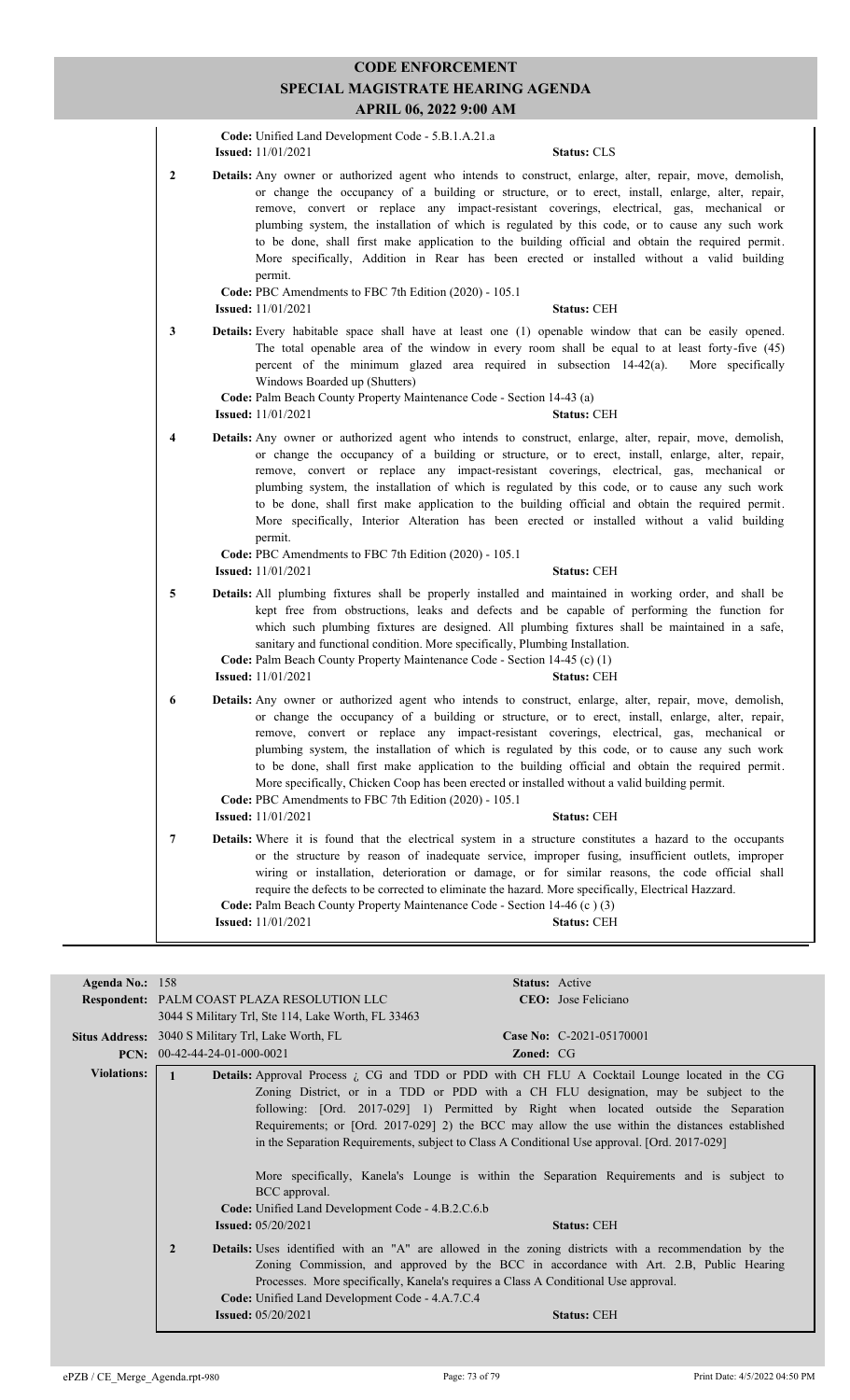| $\mathbf{3}$    | Details: FL NFPA 1 2015                                                                                                                                                                                                                                                                                                                                                                                                                                                                                                                                                                                                                                                                                                                                                                                                    |
|-----------------|----------------------------------------------------------------------------------------------------------------------------------------------------------------------------------------------------------------------------------------------------------------------------------------------------------------------------------------------------------------------------------------------------------------------------------------------------------------------------------------------------------------------------------------------------------------------------------------------------------------------------------------------------------------------------------------------------------------------------------------------------------------------------------------------------------------------------|
|                 | Chapter 14 Means of Egress<br>14.5.3.4.1- Panic or Fire Exit Hardware Installation Requirements.                                                                                                                                                                                                                                                                                                                                                                                                                                                                                                                                                                                                                                                                                                                           |
|                 | Code: National Fire Protection Association 1 - FL NFPA1 2015 14.5.3.4.1                                                                                                                                                                                                                                                                                                                                                                                                                                                                                                                                                                                                                                                                                                                                                    |
|                 | <b>Issued:</b> 05/20/2021<br><b>Status: CLS</b>                                                                                                                                                                                                                                                                                                                                                                                                                                                                                                                                                                                                                                                                                                                                                                            |
| $5\phantom{.0}$ | Details: One (1) address sign shall be required for each principal building or use on premises showing<br>the numerical address designation on the premises upon which they are maintained or in<br>multi-unit buildings which utilize a marquee/signboard, the full building address shall be posted<br>on such marquee/signboard. The address shall be posted in a color contrasting that of the<br>marquee/signboard or building a minimum of 4" for residential and 6" for commercial structure,<br>and of sufficient size to be plainly visible and legible from the roadway.<br>Code: Palm Beach County Property Maintenance Code - Section 14-33 (c)<br><b>Issued:</b> 05/20/2021<br><b>Status: CEH</b>                                                                                                             |
| 6               | Details: FL NFPA1 2015                                                                                                                                                                                                                                                                                                                                                                                                                                                                                                                                                                                                                                                                                                                                                                                                     |
|                 | <b>CHAPTER 14 MEANS OF EGRESS</b><br>14.5.2.3 - Locks - No Key, tool, or special Knowledge<br>Code: National Fire Protection Association 1 - NFPA1 2015 14.5.2.3<br><b>Issued:</b> 05/20/2021<br><b>Status: CLS</b>                                                                                                                                                                                                                                                                                                                                                                                                                                                                                                                                                                                                        |
| 9               | Details: The Site Plan shall be the controlling plan for Conditional Uses or PDDs listed below.<br>All<br>development site elements including, but not limited to: ingress and egress, density, and<br>intensity in the proposed application shall be consistent with the Site Plan. All plats shall be<br>consistent with the Site Plan. In cases of conflict between plans, the most recently approved<br>BCC Preliminary Plan(s) for those DOs that have no Final Plan(s) shall prevail.<br>More<br>specifically, the current approved site plan under control number 1968-0004 currently shows<br>Kanela's Lounge as retail space and needs to be corrected or the space needs to be returned to<br>a Retail Use<br>Code: Unified Land Development Code - 2.A.6.B.4<br><b>Issued:</b> 05/20/2021<br><b>Status: CEH</b> |
| 10              | <b>Details:</b> No person shall engage in or manage any business, profession or occupation in the county                                                                                                                                                                                                                                                                                                                                                                                                                                                                                                                                                                                                                                                                                                                   |
|                 | without obtaining a receipt from the tax collector. Such receipt shall be issued to each person<br>upon receipt of the amount provided in this article. Fees or licenses paid to any board,<br>commission or office for permits, registration, examination, inspection or other purposes shall<br>be deemed to be regulatory and in addition to and not in lieu of any receipt required by this<br>article unless otherwise expressly provided by law.<br>More specifically, Kanelas Lounge<br>currently has a Business Tax Receipt in place for a Restaurant and Pool Tables and not for a<br>Cocktail Lounge.<br>Code: Palm Beach County Codes & Ordinances - Chapter 17 Article 2 Section 17-17<br><b>Issued:</b> 05/20/2021<br><b>Status: CEH</b>                                                                      |
| 11              | Details: Any owner or authorized agent who intends to construct, enlarge, alter, repair, move, demolish,                                                                                                                                                                                                                                                                                                                                                                                                                                                                                                                                                                                                                                                                                                                   |
|                 | or change the occupancy of a building or structure, or to erect, install, enlarge, alter, repair,<br>remove, convert or replace any impact-resistant coverings, electrical, gas, mechanical or<br>plumbing system, the installation of which is regulated by this code, or to cause any such work<br>to be done, shall first make application to the building official and obtain the required permit.<br>More specifically, the back deck behind Kanelas has been erected or installed without a valid<br>building permit.<br>Code: PBC Amendments to FBC 7th Edition (2020) - 105.1<br><b>Issued:</b> 05/20/2021<br><b>Status: CEH</b>                                                                                                                                                                                   |
| 12              | Details: Required trees, palms, pines, shrubs, landscape barrier or ground treatment that become<br>damaged, diseased, removed or are dead shall be immediately replaced, and where specified, are<br>subject to the Tree Removal and Replacement Permit process. More specifically, the dead or<br>missing landscaping along the border of Military Trail and within the parking areas.<br>Code: Unified Land Development Code - 7.E.3.B                                                                                                                                                                                                                                                                                                                                                                                  |
|                 | <b>Issued: 05/20/2021</b><br><b>Status: CEH</b>                                                                                                                                                                                                                                                                                                                                                                                                                                                                                                                                                                                                                                                                                                                                                                            |
| 13              | Details: All sidewalks, walkways, stairs, driveways, parking lots, parking spaces and similar areas shall<br>be kept in a proper state of repair, and maintained free from hazardous conditions. More<br>specifically, replace or repair the wheel stops that have been broken or misplaced, damaged<br>bollards, damaged traffic direction signs, and cracked and missing asphalt.<br>Code: Palm Beach County Property Maintenance Code - Section 14-32 (b)<br><b>Issued:</b> 05/20/2021<br><b>Status: CEH</b>                                                                                                                                                                                                                                                                                                            |
| 14              | Details: It shall be unlawful for the owner or occupant of a building, structure or property to utilize the<br>premises of such property for the open storage of any motor vehicle which is inoperable and in<br>a state of disrepair, appliances, glass, building material, construction debris, automotive parts,<br>tires, vegetative debris, garbage, trash or similar items. More specifically, the trash, landscape<br>materials, and debris about the parking lot and behind the buildings.<br>Code: Palm Beach County Property Maintenance Code - Section 14-35 (a)<br><b>Issued:</b> 05/20/2021<br><b>Status: CEH</b>                                                                                                                                                                                             |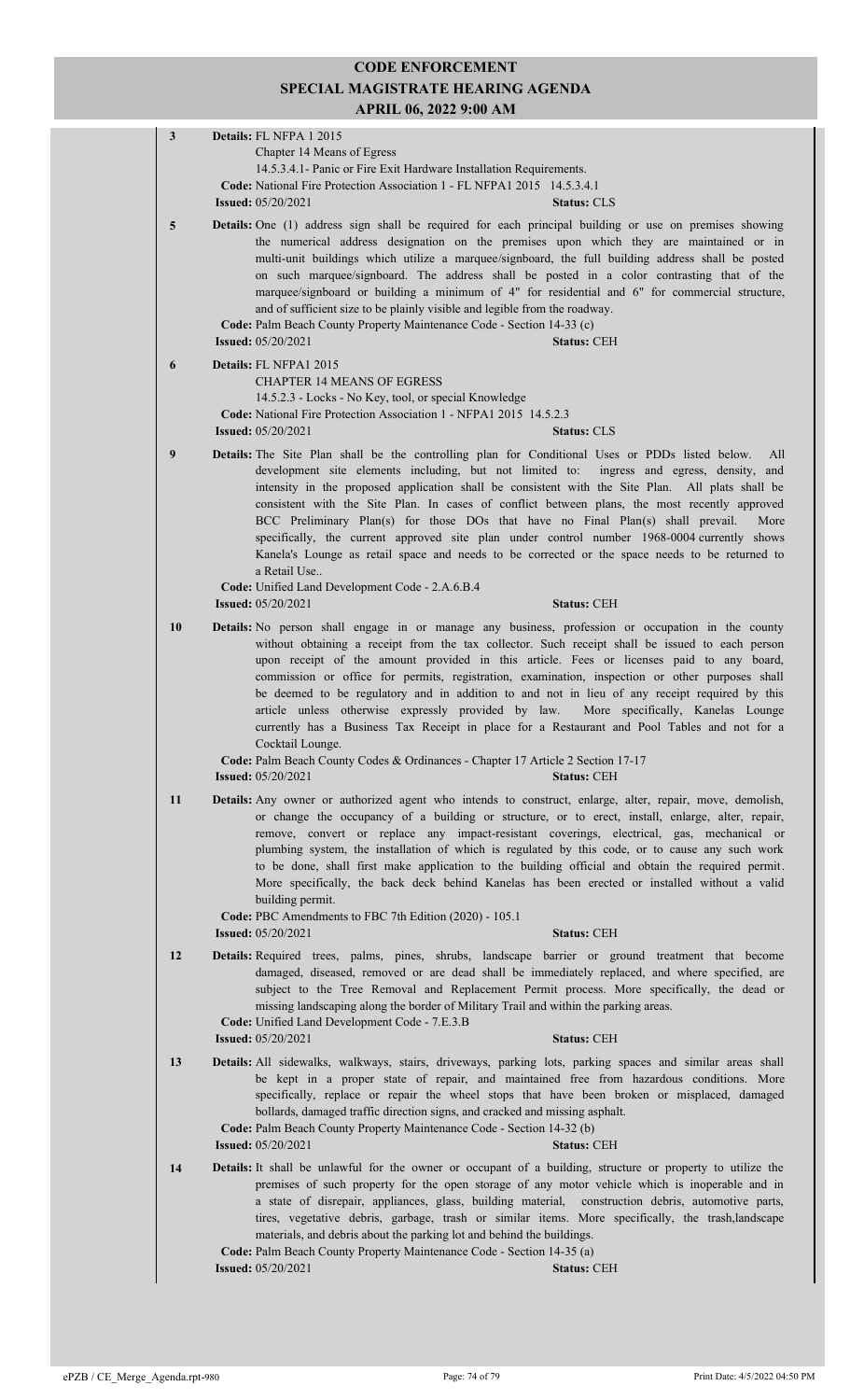|  | 15                                                                                                                                          | Details: The Site Plan shall be the controlling plan for Conditional Uses or PDDs listed below.<br>All<br>development site elements including, but not limited to:<br>ingress and egress, density, and<br>intensity in the proposed application shall be consistent with the Site Plan. All plats shall be<br>consistent with the Site Plan. In cases of conflict between plans, the most recently approved<br>BCC Preliminary Plan(s) for those DOs that have no Final Plan(s) shall prevail.<br>More<br>specifically, the current approved site plan shows a 6' boundary wall along the eastern and<br>southern border. It is currently a 6' wooden privacy fence. Amend the site plan to reflect the<br>current barrier.  |  |
|--|---------------------------------------------------------------------------------------------------------------------------------------------|------------------------------------------------------------------------------------------------------------------------------------------------------------------------------------------------------------------------------------------------------------------------------------------------------------------------------------------------------------------------------------------------------------------------------------------------------------------------------------------------------------------------------------------------------------------------------------------------------------------------------------------------------------------------------------------------------------------------------|--|
|  |                                                                                                                                             | Code: Unified Land Development Code - 2.A.6.B.4<br><b>Issued:</b> 05/20/2021<br><b>Status: CEH</b>                                                                                                                                                                                                                                                                                                                                                                                                                                                                                                                                                                                                                           |  |
|  | 16                                                                                                                                          | <b>Details:</b> Any owner or authorized agent who intends to construct, enlarge, alter, repair, move, demolish,<br>or change the occupancy of a building or structure, or to erect, install, enlarge, alter, repair,<br>remove, convert or replace any impact-resistant coverings, electrical, gas, mechanical or<br>plumbing system, the installation of which is regulated by this code, or to cause any such work<br>to be done, shall first make application to the building official and obtain the required permit.<br>More specifically, the perimeter privacy fence has been erected or installed without a valid<br>building permit.                                                                                |  |
|  |                                                                                                                                             | Code: PBC Amendments to FBC 7th Edition (2020) - 105.1<br><b>Issued:</b> 05/20/2021<br><b>Status: CEH</b>                                                                                                                                                                                                                                                                                                                                                                                                                                                                                                                                                                                                                    |  |
|  | 17                                                                                                                                          | Details: All accessory structures, including detached garages, fences, walls, and swimming pools shall                                                                                                                                                                                                                                                                                                                                                                                                                                                                                                                                                                                                                       |  |
|  |                                                                                                                                             | be maintained structurally sound and in good repair.                                                                                                                                                                                                                                                                                                                                                                                                                                                                                                                                                                                                                                                                         |  |
|  |                                                                                                                                             | More specifically, the perimeter privacy fence in disrepair.                                                                                                                                                                                                                                                                                                                                                                                                                                                                                                                                                                                                                                                                 |  |
|  |                                                                                                                                             | Code: Palm Beach County Property Maintenance Code - Section 14-32 (e)<br><b>Issued:</b> 05/20/2021<br><b>Status: CEH</b>                                                                                                                                                                                                                                                                                                                                                                                                                                                                                                                                                                                                     |  |
|  | 18                                                                                                                                          | Details: All accessory structures, including detached garages, fences, walls, and swimming pools shall                                                                                                                                                                                                                                                                                                                                                                                                                                                                                                                                                                                                                       |  |
|  |                                                                                                                                             | be maintained structurally sound and in good repair.                                                                                                                                                                                                                                                                                                                                                                                                                                                                                                                                                                                                                                                                         |  |
|  |                                                                                                                                             | More specifically, the window signage that is missing on the monument signs.<br>Code: Palm Beach County Property Maintenance Code - Section 14-32 (e)                                                                                                                                                                                                                                                                                                                                                                                                                                                                                                                                                                        |  |
|  | 19                                                                                                                                          | <b>Issued: 05/20/2021</b><br><b>Status: CEH</b>                                                                                                                                                                                                                                                                                                                                                                                                                                                                                                                                                                                                                                                                              |  |
|  | Details: Banners, streamers, pennants, balloons and other signs made of lightweight fabric, plastic or<br>similar material, are prohibited. |                                                                                                                                                                                                                                                                                                                                                                                                                                                                                                                                                                                                                                                                                                                              |  |
|  |                                                                                                                                             | More specifically, several of the businesses are using banners as wall mounted signs.<br>Code: Unified Land Development Code - 8.C.1<br><b>Issued:</b> 05/20/2021<br><b>Status: CEH</b>                                                                                                                                                                                                                                                                                                                                                                                                                                                                                                                                      |  |
|  | 20                                                                                                                                          | <b>Details:</b> Any owner or authorized agent who intends to construct, enlarge, alter, repair, move, demolish,                                                                                                                                                                                                                                                                                                                                                                                                                                                                                                                                                                                                              |  |
|  |                                                                                                                                             | or change the occupancy of a building or structure, or to erect, install, enlarge, alter, repair,<br>remove, convert or replace any impact-resistant coverings, electrical, gas, mechanical or<br>plumbing system, the installation of which is regulated by this code, or to cause any such work<br>to be done, shall first make application to the building official and obtain the required permit.<br>More specifically, the parking lot lighting was converted to LED lighting has been erected or<br>installed without a valid building permit.<br>Code: PBC Amendments to FBC 7th Edition (2020) - 105.1<br><b>Issued:</b> 05/20/2021<br><b>Status: CEH</b>                                                           |  |
|  | 22                                                                                                                                          | <b>Details:</b> Separation Requirements                                                                                                                                                                                                                                                                                                                                                                                                                                                                                                                                                                                                                                                                                      |  |
|  |                                                                                                                                             | A Cocktail Lounge, which includes outdoor areas, shall not be located within 250 feet of a<br>parcel of land with a residential FLU designation or use and shall be separated a minimum of<br>750 feet from another Cocktail Lounge. The Zoning Director may ask for a signed/sealed survey<br>certifying that another lounge does not exist within 750 feet off the subject lounge, a residential<br>district is more than 250 feet from the subject lounge, or the subject lounge is more than 500<br>feet from a school as required by the State of Florida, F.S. § 562.45, as amended. Measurement<br>shall be taken from the structure to the property line of a residential use or FLU designation.<br>[Ord. 2017-029] |  |
|  |                                                                                                                                             | More specifically, the outdoor patio/deck of Kanela's is located within the 250' Separation<br>Requirements.<br>Code: Unified Land Development Code - 4.B.2.C.6.f                                                                                                                                                                                                                                                                                                                                                                                                                                                                                                                                                            |  |
|  |                                                                                                                                             | <b>Status: CEH</b><br><b>Issued:</b> 05/20/2021                                                                                                                                                                                                                                                                                                                                                                                                                                                                                                                                                                                                                                                                              |  |
|  |                                                                                                                                             |                                                                                                                                                                                                                                                                                                                                                                                                                                                                                                                                                                                                                                                                                                                              |  |

ePZB / CE\_Merge\_Agenda.rpt-980 Page: 75 of 79 Print Date: 4/5/2022 04:50 PM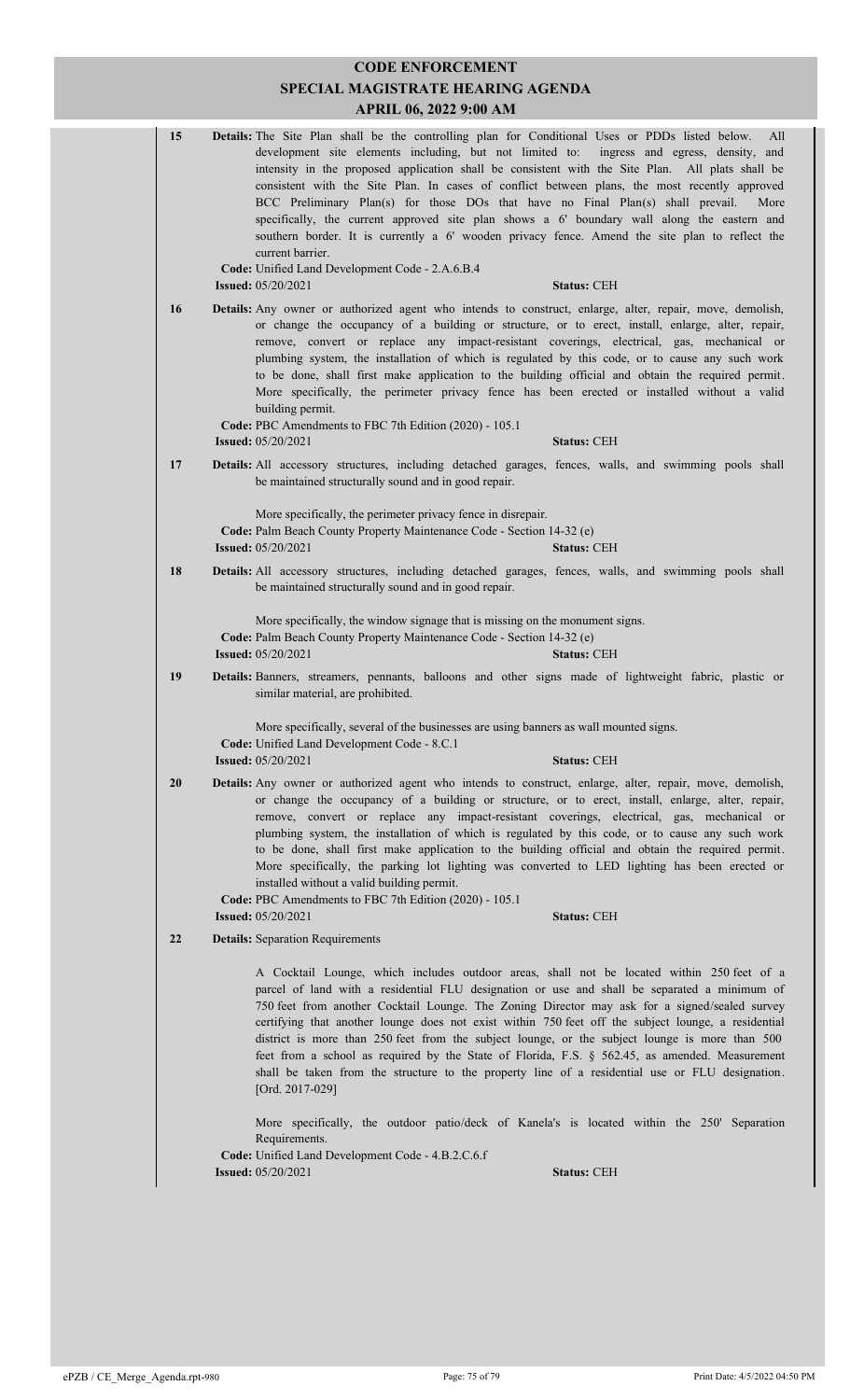# **CODE ENFORCEMENT SPECIAL MAGISTRATE HEARING AGENDA**

| SPECIAL MAGISTRATE HEARING AGENDA<br>APRIL 06, 2022 9:00 AM |    |                                                                                                                                                                                                                                                                                                                                                                                                                                                                                                                                                                                                                                |  |
|-------------------------------------------------------------|----|--------------------------------------------------------------------------------------------------------------------------------------------------------------------------------------------------------------------------------------------------------------------------------------------------------------------------------------------------------------------------------------------------------------------------------------------------------------------------------------------------------------------------------------------------------------------------------------------------------------------------------|--|
|                                                             | 23 | <b>Details:</b> Proximity to Residential<br>Any non-residential use shall be subject to the hours of operations indicated in Table 5.E.5.A,<br>Hours of Operation, when located within 250 feet of a parcel of land with a residential FLU<br>designation or use, unless stated otherwise. Mixed uses located in the following zoning<br>districts shall not be considered residential uses for the purposes of hours of operation:<br>Neighborhood General (NG), Neighborhood Commercial (NC), and Urban General (UG)<br>Sub-areas of the WCRAO and UC, UI, MXPD, and TMD. [Ord. 2017-007] [Ord. 2017-025] [Ord.<br>2018-018] |  |
|                                                             |    | Table 5.E.5.A $\dot{L}$ Hours of Operation                                                                                                                                                                                                                                                                                                                                                                                                                                                                                                                                                                                     |  |
|                                                             |    | Non-Residential Use Classification Hours (1)<br>Commercial 6:00 a.m. to 11:00 p.m.<br>Recreation 6:00 a.m. to 11:00 p.m.                                                                                                                                                                                                                                                                                                                                                                                                                                                                                                       |  |
|                                                             |    | Institutional, Public, and Civic 6:00 a.m. to 11:00 p.m.<br>Industrial with Outdoor Activities 7:00 a.m. to 7:00 p.m. (Monday through Saturday)<br>Industrial without Outdoor Activities 6:00 a.m. to 11:00 p.m. (Monday through Saturday)<br>Transportation 7:00 a.m. to 11:00 p.m.<br>Temporary 6:00 a.m. to 11:00 p.m.<br>Accessory Non-Residential Uses to Residential Uses 7:00 a.m. to 7:00 p.m.                                                                                                                                                                                                                         |  |
|                                                             |    | [Ord. 2017-007] [Ord. 2018-018]                                                                                                                                                                                                                                                                                                                                                                                                                                                                                                                                                                                                |  |
|                                                             |    | More specifically, Kanela's lack of separation requirements determines that the business must<br>close at 11:00 p.m.<br>Code: Unified Land Development Code - 5.E.5.A                                                                                                                                                                                                                                                                                                                                                                                                                                                          |  |
|                                                             |    | <b>Issued:</b> 05/20/2021<br><b>Status: CEH</b>                                                                                                                                                                                                                                                                                                                                                                                                                                                                                                                                                                                |  |
|                                                             | 24 | <b>Details:</b> Any door in a required means of egress from an area having an occupant load of 100 or more<br>persons shall be permitted to be provided with a latch or lock only if the latch or lock is panic<br>hardware or fire exit hardware complying with 7.2.1.7, unless otherwise permitted by one of the<br>following:                                                                                                                                                                                                                                                                                               |  |
|                                                             |    | 1. This requirement shall not apply to delayed-egress electrical locking systems as permitted in<br>13.2.2.2.5                                                                                                                                                                                                                                                                                                                                                                                                                                                                                                                 |  |
|                                                             |    | 2. This requirement shall not apply to sensor release of electrical locking systems as permitted<br>in 13.2.2.2.6                                                                                                                                                                                                                                                                                                                                                                                                                                                                                                              |  |
|                                                             |    | More specifically, Kanela's Lounge must have NFPA approved panic hardware.<br>Code: National Fire Protection Association 1 - 13.2.2.2.3<br><b>Status: CLS</b><br><b>Issued:</b> 05/20/2021                                                                                                                                                                                                                                                                                                                                                                                                                                     |  |
|                                                             | 25 | Details: Exits, other than the main exterior doors that obviously and clearly are identifiable as exits, shall<br>be marked by an approved sign that is readily visible from any direction of exit access.                                                                                                                                                                                                                                                                                                                                                                                                                     |  |
|                                                             |    | More specifically, Kanela's lounge is deficient in exit signs by the office.<br>Code: National Fire Protection Association 1 - 7.10.1.2.2 Exit Signs Required<br><b>Issued:</b> 05/20/2021<br><b>Status: CLS</b>                                                                                                                                                                                                                                                                                                                                                                                                               |  |
|                                                             | 26 | <b>Details:</b> Smoking in assembly occupancies shall be regulated by the authority having jurisdiction.                                                                                                                                                                                                                                                                                                                                                                                                                                                                                                                       |  |
|                                                             |    | THE FIRE MARSHAL OF PALM BEACH COUNTY PROHIBITS THE USE OF ANY TYPE OF<br>SMOKING MATERIALS INCLUDING BUT NOT LIMITED TO THE USE OF VAPES,<br>HOOKAHS, E-CIGARETTES, OR REGULAR CIGARETTES.                                                                                                                                                                                                                                                                                                                                                                                                                                    |  |
|                                                             |    | More specifically, Kanela's Lounge was allowing the use of Hookahs onsite.<br>Code: National Fire Protection Association 1 - 12.7.8.1 Smoking in Assemblies<br><b>Issued: 05/20/2021</b><br><b>Status: CLS</b>                                                                                                                                                                                                                                                                                                                                                                                                                 |  |
|                                                             | 27 | Details: All cornices, belt courses, terra cotta trim, wall facings and similar decorative features shall be<br>maintained in good repair with proper anchorage and in a safe condition.                                                                                                                                                                                                                                                                                                                                                                                                                                       |  |
|                                                             |    | More specifically, the metal awning on the side of unit A has multiple holes and is in a state of<br>disrepair.                                                                                                                                                                                                                                                                                                                                                                                                                                                                                                                |  |
|                                                             |    | All canopies, marquees, signs, metal awnings, fire escapes, stand pipes, exhaust ducts and<br>similar overhang extensions shall be maintained in good repair and be properly anchored so as<br>to be kept in a sound condition. When required, all exposed surfaces of metal or wood shall be<br>protected from the elements and against decay or rust by periodic application of<br>weather-coating materials, such as paint or similar surface treatment.                                                                                                                                                                    |  |
|                                                             |    | More specifically, the metal awning on the side of unit A has multiple holes and is in a state of<br>disrepair.                                                                                                                                                                                                                                                                                                                                                                                                                                                                                                                |  |
|                                                             |    | <b>Code:</b> Palm Beach County Property Maintenance Code - Section 14-33 (i)                                                                                                                                                                                                                                                                                                                                                                                                                                                                                                                                                   |  |

**Issued:** 05/20/2021 **Status:** CEH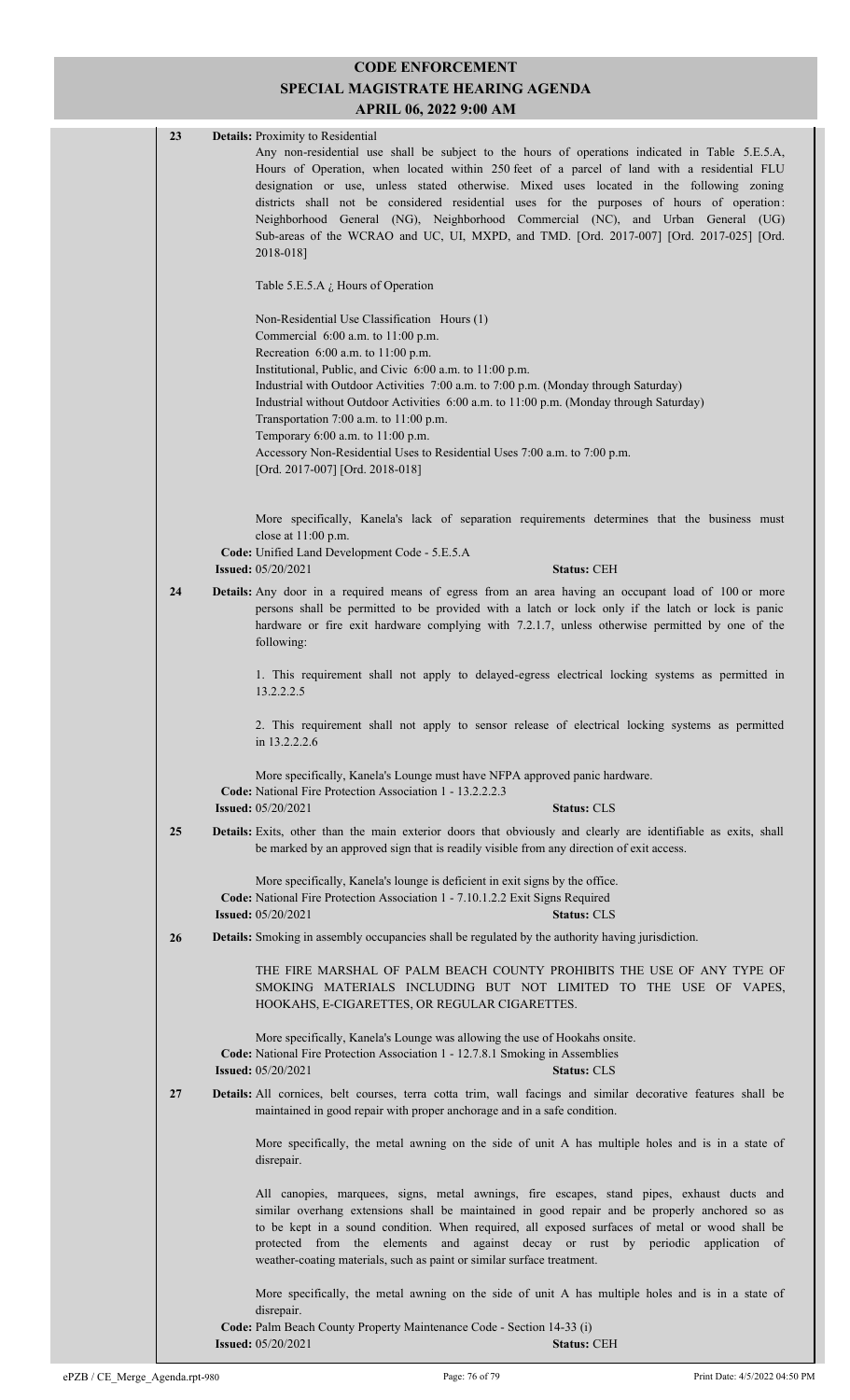#### **cc:** Fortress Palm Coast Plaza Llc Palm Coast Plaza Resolution Llc Palm Coast Plaza Resolution Llc

| Agenda No.: 159                                                                                                                                                                     | Respondent: GC SKEES INDUSTRIAL LLC                                                                                                                                                                                                                                                                                                                                                                                                                                                                                               |                | Status: Removed<br>CEO: John Gannotti      |  |  |
|-------------------------------------------------------------------------------------------------------------------------------------------------------------------------------------|-----------------------------------------------------------------------------------------------------------------------------------------------------------------------------------------------------------------------------------------------------------------------------------------------------------------------------------------------------------------------------------------------------------------------------------------------------------------------------------------------------------------------------------|----------------|--------------------------------------------|--|--|
|                                                                                                                                                                                     | 9600 NW 25th St, Unit 2A, Miami, FL 33172                                                                                                                                                                                                                                                                                                                                                                                                                                                                                         |                |                                            |  |  |
|                                                                                                                                                                                     | Situs Address: 1426 Skees Rd, Building 1, West Palm Beach, FL                                                                                                                                                                                                                                                                                                                                                                                                                                                                     |                | Case No: C-2021-08190027                   |  |  |
| <b>Violations:</b>                                                                                                                                                                  | PCN: 00-42-43-27-05-004-0101<br>Zoned: IL<br>$\mathbf{1}$<br>Details: Required trees, palms, pines, shrubs, landscape barrier or ground treatment that become<br>damaged, diseased, removed or are dead shall be immediately replaced, and where specified, are<br>subject to the Tree Removal and Replacement Permit process. Refer to Violation sheet attached<br>stating damages, replacement and corrective requirements.<br>Code: Unified Land Development Code - 7.E.3.B<br><b>Issued: 09/09/2021</b><br><b>Status: CEH</b> |                |                                            |  |  |
|                                                                                                                                                                                     | cc: Gc Skees Industrial Llc<br>Gc Skees Industrial Llc<br>Gc Skees Industrial Llc                                                                                                                                                                                                                                                                                                                                                                                                                                                 |                |                                            |  |  |
| Agenda No.: 160                                                                                                                                                                     |                                                                                                                                                                                                                                                                                                                                                                                                                                                                                                                                   |                | Status: Active                             |  |  |
|                                                                                                                                                                                     | Respondent: ANDERSON, BRIAN W<br>579 Chipewyan Dr, Lake Worth, FL 33462-2152                                                                                                                                                                                                                                                                                                                                                                                                                                                      |                | CEO: Rl Thomas                             |  |  |
|                                                                                                                                                                                     | Situs Address: 579 Chipewyan Dr, Lake Worth, FL<br>PCN: $00-43-45-06-04-016-0090$                                                                                                                                                                                                                                                                                                                                                                                                                                                 |                | Case No: C-2021-10130034                   |  |  |
| <b>Violations:</b>                                                                                                                                                                  |                                                                                                                                                                                                                                                                                                                                                                                                                                                                                                                                   | Zoned: RM      |                                            |  |  |
|                                                                                                                                                                                     | Details: Grass, weeds and low-growing vegetation shall be maintained as follows: Developed or<br>$\mathbf{1}$<br>Partially Developed Residential and Non-Residential lots one-half acre or less: 7 inches in<br>height on the entire lot.<br>Code: Palm Beach County Property Maintenance Code - Section 14-32 (c) (1)Table 14-32 (c)<br><b>Issued:</b> 10/15/2021<br><b>Status: CEH</b>                                                                                                                                          |                |                                            |  |  |
|                                                                                                                                                                                     |                                                                                                                                                                                                                                                                                                                                                                                                                                                                                                                                   |                |                                            |  |  |
| Agenda No.: 161                                                                                                                                                                     |                                                                                                                                                                                                                                                                                                                                                                                                                                                                                                                                   | Status: Active |                                            |  |  |
|                                                                                                                                                                                     | Respondent: WOMACK, MARK<br>7451 Hypoluxo Farms Rd, Lake Worth, FL 33463-7724                                                                                                                                                                                                                                                                                                                                                                                                                                                     |                | CEO: RI Thomas                             |  |  |
|                                                                                                                                                                                     | Situs Address: 7451 Hypoluxo Farms Rd, Lake Worth, FL<br><b>PCN:</b> $00-42-45-11-00-000-1112$                                                                                                                                                                                                                                                                                                                                                                                                                                    |                | Case No: C-2018-04120059                   |  |  |
|                                                                                                                                                                                     | RE: Rescind Special Magistrate Order dated February 6, 2019 due to not all of the property owners were cited/included as<br>respondents on the case.                                                                                                                                                                                                                                                                                                                                                                              |                |                                            |  |  |
|                                                                                                                                                                                     |                                                                                                                                                                                                                                                                                                                                                                                                                                                                                                                                   |                |                                            |  |  |
| Agenda No.: 162<br><b>Respondent:</b>                                                                                                                                               | GUN CLUB SUBSIDIARY LLC & ROBERT A BRANT C/O<br><b>GUN CLUB SHOPPING CENTER LLC</b><br>696 NE 125th St, N Miami, FL 33161                                                                                                                                                                                                                                                                                                                                                                                                         |                | Status: Active<br>CEO: David T Snell       |  |  |
|                                                                                                                                                                                     | Situs Address: 4645 Gun Club Rd, West Palm Beach, FL                                                                                                                                                                                                                                                                                                                                                                                                                                                                              |                | Case No: C-2020-09170028                   |  |  |
| PCN: $00-42-44-01-28-000-0000$<br>RE: Request to rescind Special Magistrate Order dated June 9, 2021 due to a scriveners error in ownership. Name Robert A.<br>Brant to be removed. |                                                                                                                                                                                                                                                                                                                                                                                                                                                                                                                                   |                |                                            |  |  |
|                                                                                                                                                                                     | cc: Building Division<br>Gun Club Subsidiary Llc & Robert A Brant                                                                                                                                                                                                                                                                                                                                                                                                                                                                 |                |                                            |  |  |
|                                                                                                                                                                                     |                                                                                                                                                                                                                                                                                                                                                                                                                                                                                                                                   |                |                                            |  |  |
| Agenda No.: 163                                                                                                                                                                     | Respondent: GATELY PROPERTIES INC<br>119 Marlin Dr, Ocean Ridge, FL 33435                                                                                                                                                                                                                                                                                                                                                                                                                                                         |                | Status: Active<br>CEO: RI Thomas           |  |  |
|                                                                                                                                                                                     | Situs Address: 5761 S Military Trl, Lake Worth, FL<br>PCN: 00-42-44-36-38-001-0000                                                                                                                                                                                                                                                                                                                                                                                                                                                |                | Case No: C-2020-03020003                   |  |  |
|                                                                                                                                                                                     | RE: Request to extend compliance date of Special Magistrate Order dated January 13, 2022 to 180 days from April 6, 2022<br>CEH due to improper service on the Special Magistrate Order.                                                                                                                                                                                                                                                                                                                                           |                |                                            |  |  |
|                                                                                                                                                                                     |                                                                                                                                                                                                                                                                                                                                                                                                                                                                                                                                   |                |                                            |  |  |
| Agenda No.: 164                                                                                                                                                                     | Respondent: Bobby R. Jordan as Personal Representative of the Gerald<br>Ronald Jordan Estate and David Jordan<br>3593 William St, Lake Park, FL 33403-1631                                                                                                                                                                                                                                                                                                                                                                        |                | Status: Active<br><b>CEO:</b> Ronald Ramos |  |  |
|                                                                                                                                                                                     | Situs Address: 3593 William St, West Palm Beach, FL                                                                                                                                                                                                                                                                                                                                                                                                                                                                               |                | Case No: C-2020-03310004                   |  |  |
|                                                                                                                                                                                     |                                                                                                                                                                                                                                                                                                                                                                                                                                                                                                                                   |                |                                            |  |  |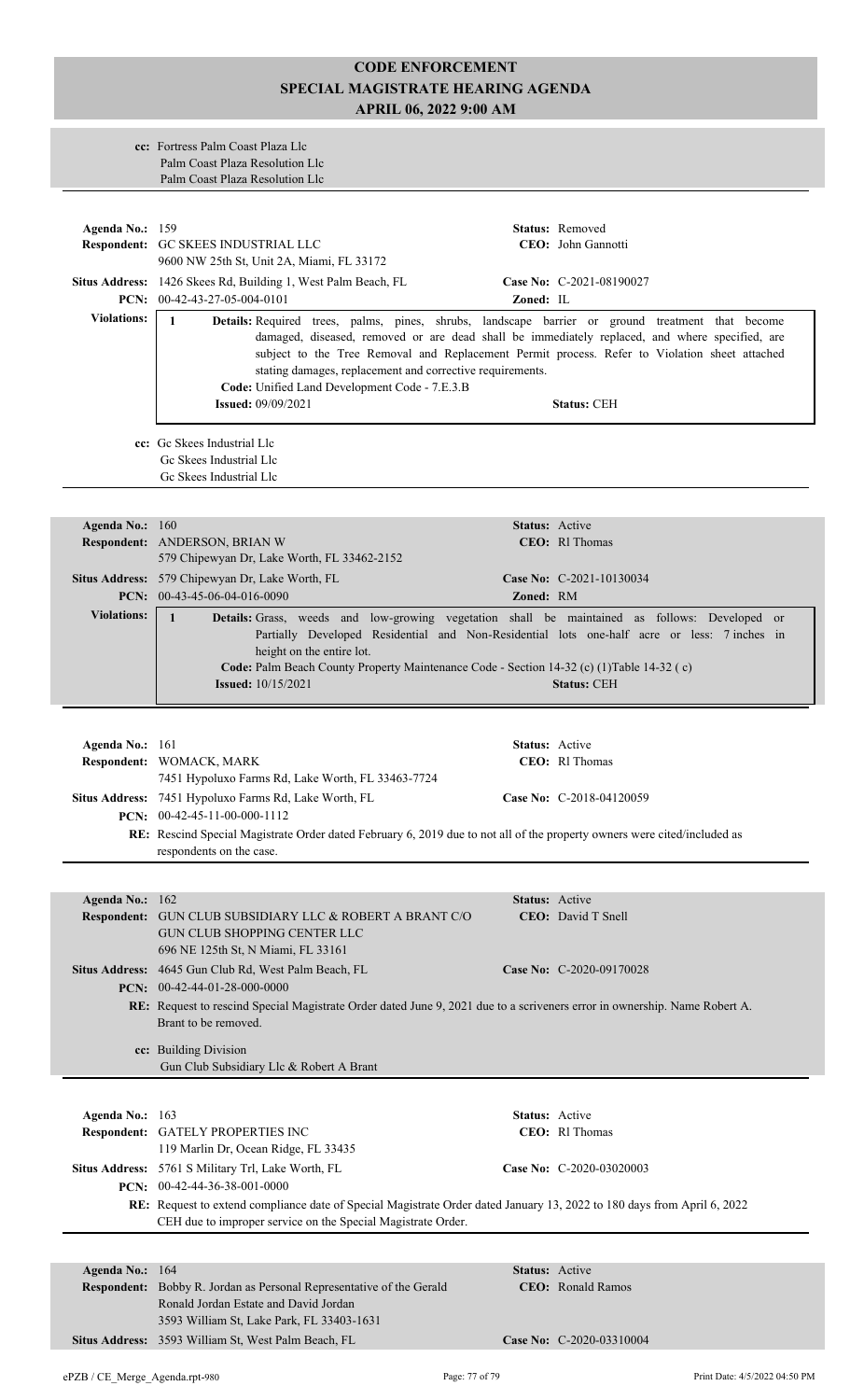|                         | PCN: 00-43-42-19-02-004-0080                                                                                                                                                                                                                                                                                                                                                                                                                                                                                                                                                                                                                                                                                                                                                                                                                                                                                                                                                                                                                                                                                                                                                                                                                   |  |  |
|-------------------------|------------------------------------------------------------------------------------------------------------------------------------------------------------------------------------------------------------------------------------------------------------------------------------------------------------------------------------------------------------------------------------------------------------------------------------------------------------------------------------------------------------------------------------------------------------------------------------------------------------------------------------------------------------------------------------------------------------------------------------------------------------------------------------------------------------------------------------------------------------------------------------------------------------------------------------------------------------------------------------------------------------------------------------------------------------------------------------------------------------------------------------------------------------------------------------------------------------------------------------------------|--|--|
|                         | RE: Request to rescind Special Magistrate Order dated May 12, 2021 due to the improper name cited. Case is in compliance.                                                                                                                                                                                                                                                                                                                                                                                                                                                                                                                                                                                                                                                                                                                                                                                                                                                                                                                                                                                                                                                                                                                      |  |  |
|                         | cc: Jordan, Bobby R                                                                                                                                                                                                                                                                                                                                                                                                                                                                                                                                                                                                                                                                                                                                                                                                                                                                                                                                                                                                                                                                                                                                                                                                                            |  |  |
|                         |                                                                                                                                                                                                                                                                                                                                                                                                                                                                                                                                                                                                                                                                                                                                                                                                                                                                                                                                                                                                                                                                                                                                                                                                                                                |  |  |
|                         |                                                                                                                                                                                                                                                                                                                                                                                                                                                                                                                                                                                                                                                                                                                                                                                                                                                                                                                                                                                                                                                                                                                                                                                                                                                |  |  |
| Agenda No.: 165         | Status: Removed                                                                                                                                                                                                                                                                                                                                                                                                                                                                                                                                                                                                                                                                                                                                                                                                                                                                                                                                                                                                                                                                                                                                                                                                                                |  |  |
| Respondent: Levy, Allan | CEO: Jeff P Shickles                                                                                                                                                                                                                                                                                                                                                                                                                                                                                                                                                                                                                                                                                                                                                                                                                                                                                                                                                                                                                                                                                                                                                                                                                           |  |  |
|                         | 5115 Conklin Dr, Delray Beach, FL 33484-2615                                                                                                                                                                                                                                                                                                                                                                                                                                                                                                                                                                                                                                                                                                                                                                                                                                                                                                                                                                                                                                                                                                                                                                                                   |  |  |
|                         | Situs Address: 5115 Conklin Dr, Delray Beach, FL<br>Case No: C-2021-09270008                                                                                                                                                                                                                                                                                                                                                                                                                                                                                                                                                                                                                                                                                                                                                                                                                                                                                                                                                                                                                                                                                                                                                                   |  |  |
|                         | PCN: 00-42-46-14-03-001-0060                                                                                                                                                                                                                                                                                                                                                                                                                                                                                                                                                                                                                                                                                                                                                                                                                                                                                                                                                                                                                                                                                                                                                                                                                   |  |  |
|                         | RE: Request to contest Imposition of fine/lien                                                                                                                                                                                                                                                                                                                                                                                                                                                                                                                                                                                                                                                                                                                                                                                                                                                                                                                                                                                                                                                                                                                                                                                                 |  |  |
|                         |                                                                                                                                                                                                                                                                                                                                                                                                                                                                                                                                                                                                                                                                                                                                                                                                                                                                                                                                                                                                                                                                                                                                                                                                                                                |  |  |
| Agenda No.: 166         | <b>Status:</b> Active                                                                                                                                                                                                                                                                                                                                                                                                                                                                                                                                                                                                                                                                                                                                                                                                                                                                                                                                                                                                                                                                                                                                                                                                                          |  |  |
|                         | CEO: Jose Feliciano<br><b>Respondent:</b> GATOR ENGLISH, L.C.; GATOR 2018 DISREGARDED                                                                                                                                                                                                                                                                                                                                                                                                                                                                                                                                                                                                                                                                                                                                                                                                                                                                                                                                                                                                                                                                                                                                                          |  |  |
|                         | ENTITY LLC; GATOR MILFORD, LLC<br>7850 NW 146th St, Fl 4, Hialeah, FL 33016-1564                                                                                                                                                                                                                                                                                                                                                                                                                                                                                                                                                                                                                                                                                                                                                                                                                                                                                                                                                                                                                                                                                                                                                               |  |  |
|                         | Situs Address: 2407 10th Ave N, Lake Worth, FL<br>Case No: C-2020-09020070                                                                                                                                                                                                                                                                                                                                                                                                                                                                                                                                                                                                                                                                                                                                                                                                                                                                                                                                                                                                                                                                                                                                                                     |  |  |
|                         | PCN: $00-43-44-20-01-024-0010$                                                                                                                                                                                                                                                                                                                                                                                                                                                                                                                                                                                                                                                                                                                                                                                                                                                                                                                                                                                                                                                                                                                                                                                                                 |  |  |
|                         | RE: Request to extend the compliance date of the Special Magistrate Order dated December 1, 2021.                                                                                                                                                                                                                                                                                                                                                                                                                                                                                                                                                                                                                                                                                                                                                                                                                                                                                                                                                                                                                                                                                                                                              |  |  |
|                         |                                                                                                                                                                                                                                                                                                                                                                                                                                                                                                                                                                                                                                                                                                                                                                                                                                                                                                                                                                                                                                                                                                                                                                                                                                                |  |  |
|                         | cc: Gator Milford, Llc<br>Weiss Serota Helfman Cole & Bierman, P.L.,                                                                                                                                                                                                                                                                                                                                                                                                                                                                                                                                                                                                                                                                                                                                                                                                                                                                                                                                                                                                                                                                                                                                                                           |  |  |
|                         |                                                                                                                                                                                                                                                                                                                                                                                                                                                                                                                                                                                                                                                                                                                                                                                                                                                                                                                                                                                                                                                                                                                                                                                                                                                |  |  |
|                         |                                                                                                                                                                                                                                                                                                                                                                                                                                                                                                                                                                                                                                                                                                                                                                                                                                                                                                                                                                                                                                                                                                                                                                                                                                                |  |  |
| Agenda No.: 167         | Status: Active<br>Respondent: Majewski, Michael E<br>CEO: Caroline Foulke                                                                                                                                                                                                                                                                                                                                                                                                                                                                                                                                                                                                                                                                                                                                                                                                                                                                                                                                                                                                                                                                                                                                                                      |  |  |
|                         | 5088 2nd Rd, Lake Worth, FL 33467-5614                                                                                                                                                                                                                                                                                                                                                                                                                                                                                                                                                                                                                                                                                                                                                                                                                                                                                                                                                                                                                                                                                                                                                                                                         |  |  |
|                         | Situs Address: 5088 2nd Rd, Lake Worth, FL<br>Case No: C-2022-01190014                                                                                                                                                                                                                                                                                                                                                                                                                                                                                                                                                                                                                                                                                                                                                                                                                                                                                                                                                                                                                                                                                                                                                                         |  |  |
|                         | PCN: 00-42-43-27-05-032-8030<br>Zoned: AR                                                                                                                                                                                                                                                                                                                                                                                                                                                                                                                                                                                                                                                                                                                                                                                                                                                                                                                                                                                                                                                                                                                                                                                                      |  |  |
| <b>Violations:</b>      | $\mathbf{1}$<br>Details: Any owner or authorized agent who intends to construct, enlarge, alter, repair, move, demolish,<br>or change the occupancy of a building or structure, or to erect, install, enlarge, alter, repair,<br>remove, convert or replace any impact-resistant coverings, electrical, gas, mechanical or<br>plumbing system, the installation of which is regulated by this code, or to cause any such work<br>to be done, shall first make application to the building official and obtain the required permit.<br>More specifically, fence/pool barrier has been erected or installed without a valid building<br>permit.<br>Code: PBC Amendments to FBC 7th Edition (2020) - 105.1<br><b>Issued:</b> 01/21/2022<br><b>Status: CEH</b><br>3<br>Details: Residential swimming pools shall comply with Sections R4501.17.1 through R4501.17.3.<br>More<br>specifically, residential swimming pools shall have a barrier that completely surrounds and<br>obstructs access to the swimming pool in accordance with the Florida Building Code,<br>Residential. More Specifically: No required pool barrier.<br>Code: Florida Building Code, Residential as FBC-R - R4501.17<br><b>Issued:</b> 01/21/2022<br><b>Status: CEH</b> |  |  |
|                         |                                                                                                                                                                                                                                                                                                                                                                                                                                                                                                                                                                                                                                                                                                                                                                                                                                                                                                                                                                                                                                                                                                                                                                                                                                                |  |  |
|                         |                                                                                                                                                                                                                                                                                                                                                                                                                                                                                                                                                                                                                                                                                                                                                                                                                                                                                                                                                                                                                                                                                                                                                                                                                                                |  |  |
| Agenda No.: 168         | Status: Active<br>CEO: Caroline Foulke<br>Respondent: DELHOMME, YVENA; DELHOMME, GUFFRAND                                                                                                                                                                                                                                                                                                                                                                                                                                                                                                                                                                                                                                                                                                                                                                                                                                                                                                                                                                                                                                                                                                                                                      |  |  |
|                         | 7288 Willow Springs Cir N, Boynton Beach, FL 33436-9405<br>Type: Repeat                                                                                                                                                                                                                                                                                                                                                                                                                                                                                                                                                                                                                                                                                                                                                                                                                                                                                                                                                                                                                                                                                                                                                                        |  |  |
|                         | Situs Address: 7288 Willow Spring Cir N, Boynton Beach, FL<br>Case No: C-2022-03150014                                                                                                                                                                                                                                                                                                                                                                                                                                                                                                                                                                                                                                                                                                                                                                                                                                                                                                                                                                                                                                                                                                                                                         |  |  |
|                         | PCN: $00-42-45-12-11-000-0450$<br><b>Zoned: RS</b>                                                                                                                                                                                                                                                                                                                                                                                                                                                                                                                                                                                                                                                                                                                                                                                                                                                                                                                                                                                                                                                                                                                                                                                             |  |  |
| <b>Violations:</b>      | Details: It shall be unlawful for any owner of land in any residential district to park on, cause to be<br>$\mathbf{1}$<br>parked on, or allow to be parked on residentially zoned land any unlicensed or unregistered<br>vehicle, or equipment commercial vehicle, sports vehicle, recreational vehicle, marine vessel or<br>trailer for a period exceeding one hour in any 24 hour period, each such period commencing at<br>the time of first stopping or parking.<br>Code: Unified Land Development Code - 6.D.1.A.4.a.2.a<br><b>Issued: 03/15/2022</b><br><b>Status: CEH</b>                                                                                                                                                                                                                                                                                                                                                                                                                                                                                                                                                                                                                                                              |  |  |

**Respondent:** Carbone, Kevin **Agenda No.:** 169 **Status:** Removed CEO: Caroline Foulke 7605 Colony Palm Dr, Boynton Beach, FL 33436-1316 **Type: Repeat** Situs Address: 7605 Colony Palm Dr, Boynton Beach, FL **Case No:** C-2022-03070008 **PCN:** 00-42-45-12-18-000-0890 **Zoned:** PUD

ePZB / CE\_Merge\_Agenda.rpt-980 Page: 78 of 79 Print Date: 4/5/2022 04:50 PM